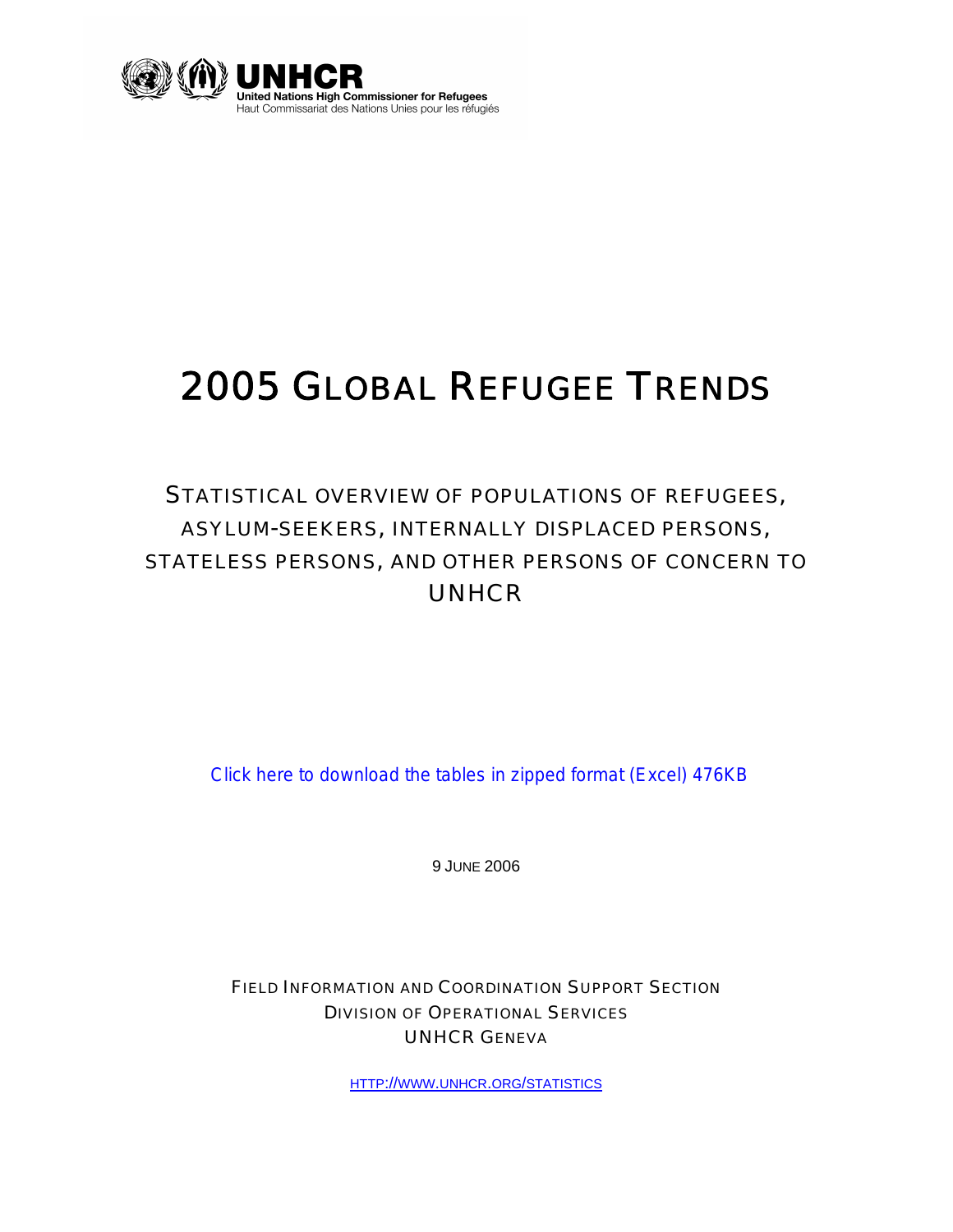### **Introduction**

1. This report summarizes changes in global trends and levels of the population of concern to UNHCR: refugees, asylum-seekers, internally displaced persons, stateless persons, and others of concern. The data, reported by UNHCR country offices, generally reflect the view of the host country. The statistics contained in this note should be considered provisional and subject to change.

2. This note provides only the main global trends of UNHCR's population of concern and does not make specific reference to mixed migration flows. Despite the humanitarian challenge and prominent media coverage posed by this phenomenon, most migrants do not claim asylum and are thus not included in UNHCR statistics.<sup>1</sup>

3. The total population of concern to UNHCR<sup>2</sup> increased from 19.5 million persons at the beginning of 2005 to 20.8 million by the end of 2005  $(+6%)^3$ . Refugees constitute 40 per cent of the total population of concern to UNHCR, down from 49 per cent at the start of 2005. Internally displaced persons (IDPs) protected or assisted by UNHCR are the second largest group under the Office's mandate accounting for 32 per cent, followed by stateless persons<sup>4</sup> with 11 per cent. The total population of concern to UNHCR, however, is not totally reflected in these figures, either because a significant number of stateless people have not been systematically identified, or statistical data is unavailable despite renewed efforts on the part of UNHCR.<sup>5</sup>



<sup>1</sup> For detailed statistics on 2005 (and previous years), see http://www.unhcr.org/statistics.

<sup>2</sup> Include: Refugees, asylum-seekers, returnees (refugees who have returned during 2005), internally displaced persons (IDPs), returned IDPs (IDPs who have returned to their place of habitual residence during 2005), stateless persons, and others of concern not falling under any of the categories above.

<sup>&</sup>lt;sup>3</sup> The Afghan refugee population in Pakistan at the end of 2004 was retroactively revised from 960,000 to 1.3 million following a 2005 government census of Afghans in Pakistan. As a result, the total population of concern to UNHCR at the end of 2004 increased from 19.2 to 19.5 million.

Stateless refugees and stateless asylum-seekers are excluded from the category stateless persons but reflected in the categories refugees (stateless refugees) and asylum-seekers (stateless asylum-seekers).

<sup>&</sup>lt;sup>5</sup> See page 9 for more details.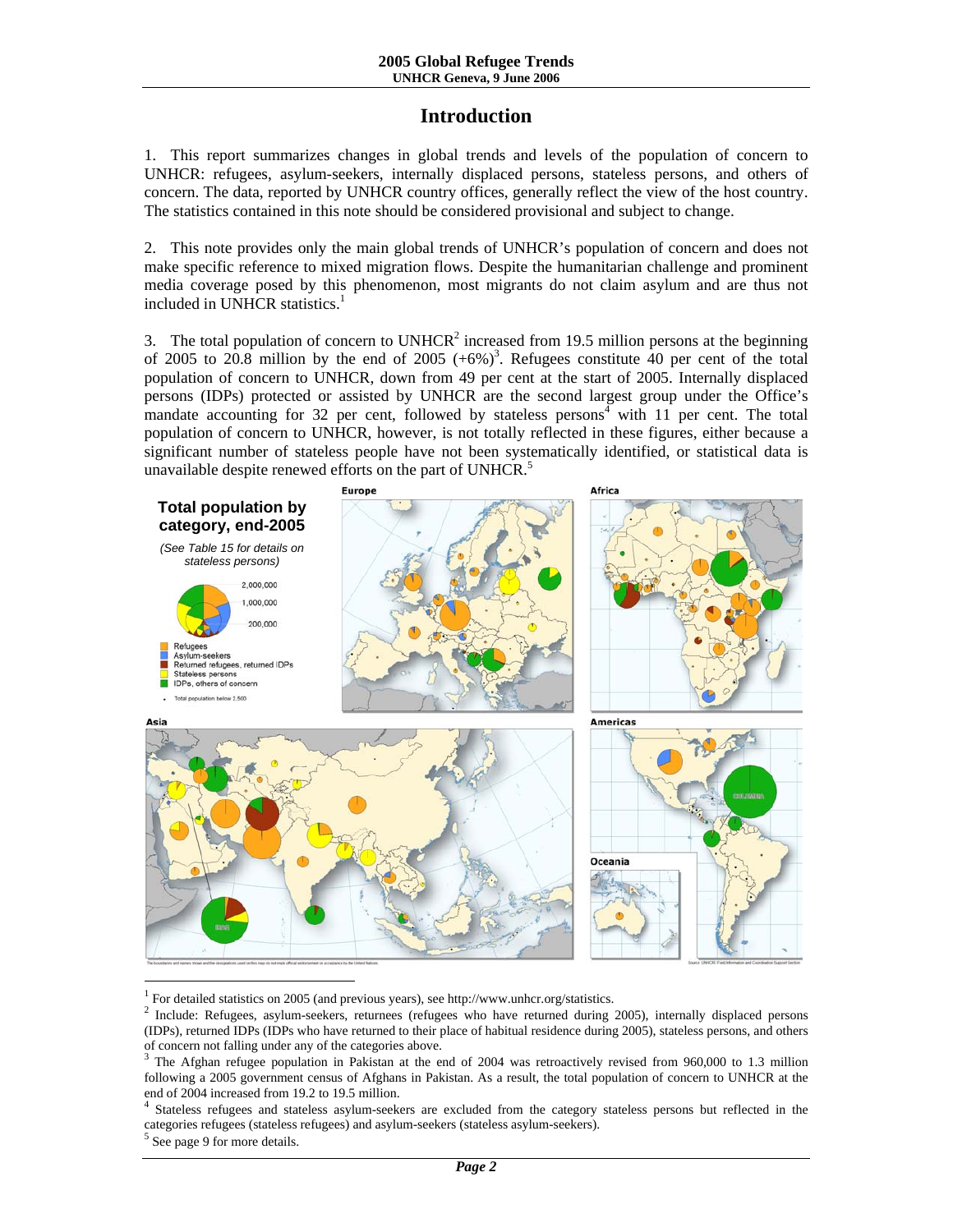4. During the period 1997-2001, refugees constituted the largest group (55-61%) among all populations considered as of concern to the Office. In other words, roughly six out of ten persons were refugees. The recent years, however, have witnessed a gradual downward trend in the number of refugees worldwide while simultaneously seeing an upward trend in the overall population of concern. As a consequence, the proportion of refugees among the total population of concern started to decline,

reaching its lowest level at the end of 2005 with only four out of ten persons being refugees. While in absolute and relative terms still the largest group under the Office's mandate, the current trend indicates that in future possibly only three (or less) out of ten persons will be a refugee. This scenario looks particularly likely, taking into account the expectation that UNHCR's involvement with internally displaced persons will expand in the coming years.

5. With over two million persons, Colombia remained the country hosting the largest population of concern to UNHCR by the end of



2005. The entire population is almost exclusively comprised of internally displaced persons. Iraq is the second largest host country with some 1.6 million persons of concern, followed by Pakistan (1.1 million) $<sup>6</sup>$ , Sudan (1.0 million) and Afghanistan (912,000).</sup>

6. At the end of the year, Afghans constituted the largest group among UNHCR's total population of concern with some 2.9 million. Colombians were the second largest group (2.5 million), followed by Iraqis (1.8 million), Sudanese (1.6 million) and Somalis (839,000). These five nationalities alone accounted for 9.6 million or almost half (46%) of all populations considered as of concern to UNHCR at the end of 2005.

# **Refugee population**

7. By the end of 2005, the global number of refugees reached an estimated 8.4 million persons<sup>7</sup>, the lowest level since 1980. This constitutes a net decrease of more than one million refugees (-12%) since the beginning of 2005, when 9.5 million refugees were recorded. This is the fifth consecutive year in which the global refugee population has dropped and the second sharpest decrease since 2001. Over the fiveyear period, the global refugee population has fallen by one third (-31%). Decreases in the refugee population are often the result of refugees having access to durable solutions, in particular voluntary repatriation.

| Box.1 Refugee population by UNHCR Bureau, 2005          |           |           |          |  |  |  |  |  |  |  |  |  |
|---------------------------------------------------------|-----------|-----------|----------|--|--|--|--|--|--|--|--|--|
| <b>UNHCR</b>                                            | Start-    | End-      | Annual   |  |  |  |  |  |  |  |  |  |
| Bureau                                                  | 2005      | 2005      | change   |  |  |  |  |  |  |  |  |  |
| - Central Africa and                                    |           |           |          |  |  |  |  |  |  |  |  |  |
| 1,267,700<br>1,193,700<br><b>Great Lakes</b><br>$-5.8%$ |           |           |          |  |  |  |  |  |  |  |  |  |
| - East and Horn of                                      |           |           |          |  |  |  |  |  |  |  |  |  |
| Africa                                                  | 770,400   | 772,000   | 0.2%     |  |  |  |  |  |  |  |  |  |
| - Southern Africa                                       | 243.100   | 228.600   | $-6.0%$  |  |  |  |  |  |  |  |  |  |
| - West Africa                                           | 465,100   | 377,200   | $-18.9%$ |  |  |  |  |  |  |  |  |  |
| Total Africa*                                           | 2,746,300 | 2,571,500 | $-6.4%$  |  |  |  |  |  |  |  |  |  |
| CASWANAME**                                             | 3,062,100 | 2.467.300 | $-19.4%$ |  |  |  |  |  |  |  |  |  |
| Americas                                                | 581,300   | 564,300   | $-2.9%$  |  |  |  |  |  |  |  |  |  |
| Asia and Pacific                                        | 836.900   | 825.600   | $-1.4%$  |  |  |  |  |  |  |  |  |  |
| Europe                                                  | 2.316.900 | 1.965.800 | $-15.2%$ |  |  |  |  |  |  |  |  |  |
| Total                                                   | 9,543,500 | 8.394.500 | $-12.0%$ |  |  |  |  |  |  |  |  |  |
| * Excluding North Africa.                               |           |           |          |  |  |  |  |  |  |  |  |  |

Central Asia, South West Asia, North Africa and Middle East.

8. About half (52%) of all refugees benefit from UNHCR assistance programmes, with the vast majority of them being located in developing countries, i.e. countries covered by the UNHCR Bureaux for CASWANAME<sup>8</sup> (47%) and for Africa (41%). The number of refugees directly assisted by or through UNHCR fell by 907,000 persons (-17%) to 4.4 million refugees by the end of the year.

l

<sup>6</sup> UNHCR refugee figures for Pakistan only include Afghans living in camps who are assisted by UNHCR. According to a 2005 government census of Afghans in Pakistan and subsequent voluntary repatriation during the year, there are an additional 1.5 million Afghans living outside camps, some of whom may be refugees. Those Afghans living outside camps receive no UNHCR assistance except access to UNHCR-facilitated voluntary repatriation.

In addition, some 4.3 million Palestinian refugees fall under the responsibility of the United Nations Relief and Works Agency for Palestine Refugees in the Near East (UNRWA). These refugees are not included in UNHCR statistics. 8 Central Asia, South-West Asia, North Africa and Middle East.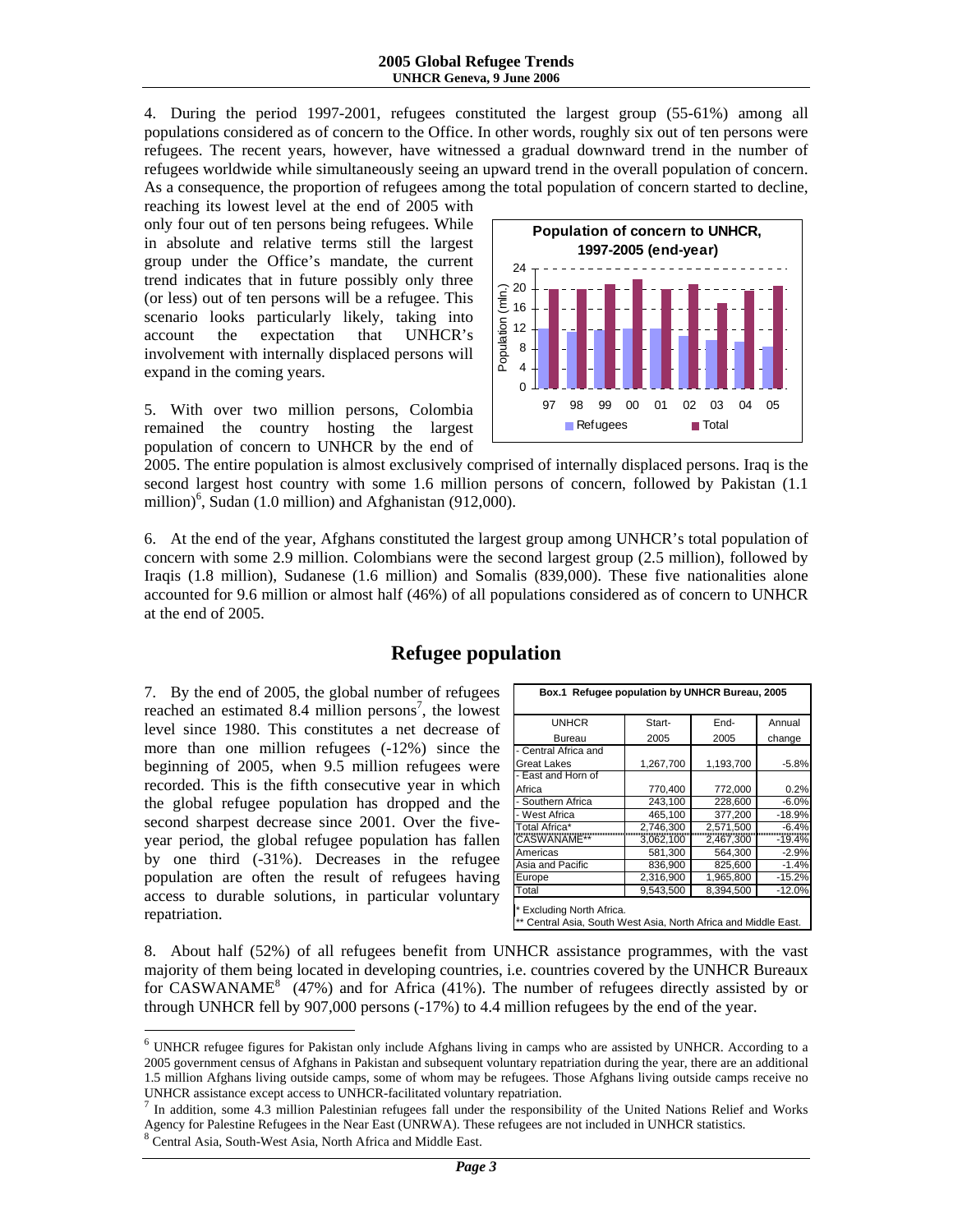9. Virtually all regions reported a decrease in the refugee population during 2005 with the largest reductions being recorded in West Africa and CASWANAME (-19% each), followed by Europe (-15%). The only region experiencing a marginal increase was East and Horn of Africa (+0.2%). (*See Box 1*). Despite of the decreases, Africa and CASWANAME each hosted one third of the global refugee population at the end of 2005. Europe hosted about one quarter (23%) of all refugees, followed by Asia and the Pacific (10%), and the Americas (7%).

10. In 2005, Pakistan continued to be the main asylum country followed by the Islamic Republic of Iran.<sup>9</sup> By the end of the year, both countries together hosted one out of five (21%) of the world's

refugees.10 Both, however, experienced a 16 and 32 per cent decrease respectively during the year as a result of the voluntary repatriation of some 751,000 Afghan refugees back to their country. Germany remained the third largest asylum country of 2005 despite witnessing a 20 per cent drop during the year. This decrease is primarily due to an improved registration system providing more accurate statistics on the number of refugees in the country.<sup>11</sup> The United Republic of Tanzania and the United States (UNHCR estimate)<sup>12</sup> remain as the fourth and fifth largest asylum countries despite experiencing decreases of nine and six per cent respectively during 2005.



Among the top-10 asylum countries, only Chad (+15,500 refugees) and Kenya (+11,400 refugees) saw a significant net increase during 2005.

11. Afghanistan continues to be by far the largest country of origin of refugees under the Office's mandate. At the end of 2005, 1.9 million Afghan refugees were reported by 72 asylum countries, constituting 23 per cent of the global refugee population. Nevertheless, due to continued repatriation, the number of Afghan refugees dropped by 21 per cent during the year.

12. Other major countries of origins of refugees experiencing important decreases during 2005 were Burundi (-10%), Iraq (-16%), Liberia (-31%), and Serbia and Montenegro (-21%). The strong fall in the Burundian, Iraqi and Liberian refugee populations is primarily the result of voluntary repatriation movements whereas the sharp decrease in the refugee population from Serbia and Montenegro primarily reflects the changed methodology for estimating the number of refugees in Germany.<sup>11</sup> Significant decreases in the refugee population, often as a result of durable solutions or revised refugee estimates following registration exercises were also recorded for refugees originating from Bosnia and Herzegovina (-119,000), Croatia (-96,000), Western Sahara (-75,000) and Sudan (-38,000).

13. Nevertheless, some refugee nationalities recorded an increase in the population during 2005. The number of Togolese refugees quadrupled, from 11,200 at the start of the year to 51,100 at the end of the year, due to mass outflows, mainly to Benin and Ghana. The number of refugees from Rwanda increased by  $37,000$  ( $+12\%$ ), primarily due to a revised population estimate in the Democratic Republic of the Congo while the number of Eritrean refugees increased by more than 12,000 (+9%).

l

<sup>&</sup>lt;sup>9</sup> See footnote 6.

 $10$  See footnote 7.

 $11$  With the introduction of the new Immigration Act in 2005, the Central Aliens Register now encompasses new residence categories and simultaneously refines previous ones, allowing for a better differentiation of refugee statistics. The refugee data included in this note refers to 15 December 2005.

<sup>&</sup>lt;sup>12</sup> UNHCR's method of estimating the refugee population in the United States is currently under review due to newly available information. As a result, the estimated refugee population in the country might increase significantly as of 2006.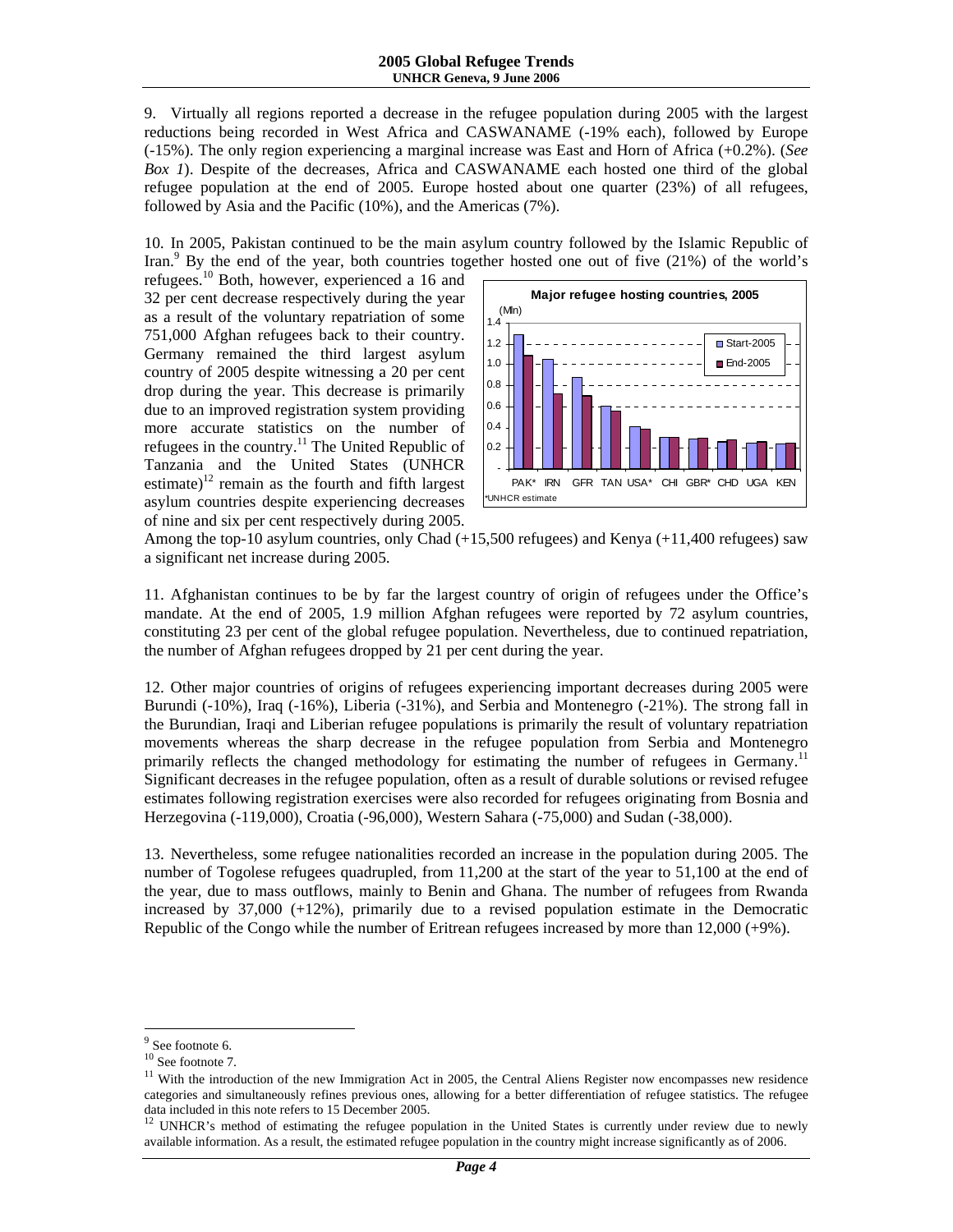# **Refugee arrivals**

14. Refugees escaping war often move in large groups and flee the same conditions during the same time frame. By being part of the same group, these persons are often accorded refugee status as a group, i.e. on a *prima facie* basis. During 2005, a total of 136,000 *prima facie* refugee arrivals were reported by 19 asylum countries. The level of new outflows in 2005, however, was the lowest since 1976 when 113,700 persons fled their country in a mass outflow. As such, the 2005 level was also significantly lower compared to 2004 (-46%) and 2003 (-59%).

15. Ten asylum countries reported the arrival of more than 1,000 *prima facie* refugees during 2005, including Chad (32,400), Benin (25,500), Uganda (24,000), Ghana (13,600) and Yemen (13,200).

16. There were six countries of origin which produced more than 10,000 *prima facie* refugees in 2005: Togo (39,100), Sudan (34,500), the Democratic Republic of the Congo (15,600), Somalia (13,600), the Central African Republic (11,500) and Iraq (10,500).

# **Voluntary repatriation**

17. Based on consolidated reports from countries of asylum (departure) and origin (arrival), it is estimated that some 1.1 million refugees repatriated voluntarily to their country of origin during 2005. In all, there were a total of 15 voluntary repatriation movements involving more than 1,000 refugees.



18. The main countries of origin to which refugees returned during 2005 included Afghanistan (752,100), Liberia (70,300), Burundi (68,300), Iraq (56,200) and Angola (53,800).

19. The past four years saw an almost unprecedented level of voluntary repatriation, mainly due to the return of more than 4.6 million Afghans from Pakistan and the Islamic Republic of Iran. Globally, more than six million refugees were able to return home during 2002-2005, of which 4.6 million with UNHCR assistance.

20. For statistical purposes, only refugees who have repatriated during the calendar year are included in the population of concern to UNHCR. In practice, however, operations may assist returnees for longer periods. This is for instance the case for Angola where, since the signing of the peace accord in 2002, more than 364,000 Angolan refugees have returned home, many of them benefiting from UNHCR reintegration activities.

# **Resettlement**

21. In 2005, some 30,500 refugees were resettled from their previous asylum countries with UNHCR assistance, virtually the same level as during 2004. The main nationalities benefiting from UNHCR-facilitated resettlement were refugees from Somalia (5,900), Liberia (4,700), Sudan (3,200), Afghanistan (3,200) and Myanmar (2,900).

22. Some 83 UNHCR country offices were engaged in facilitating resettlement departures during 2005, fifteen more than in 2004. The

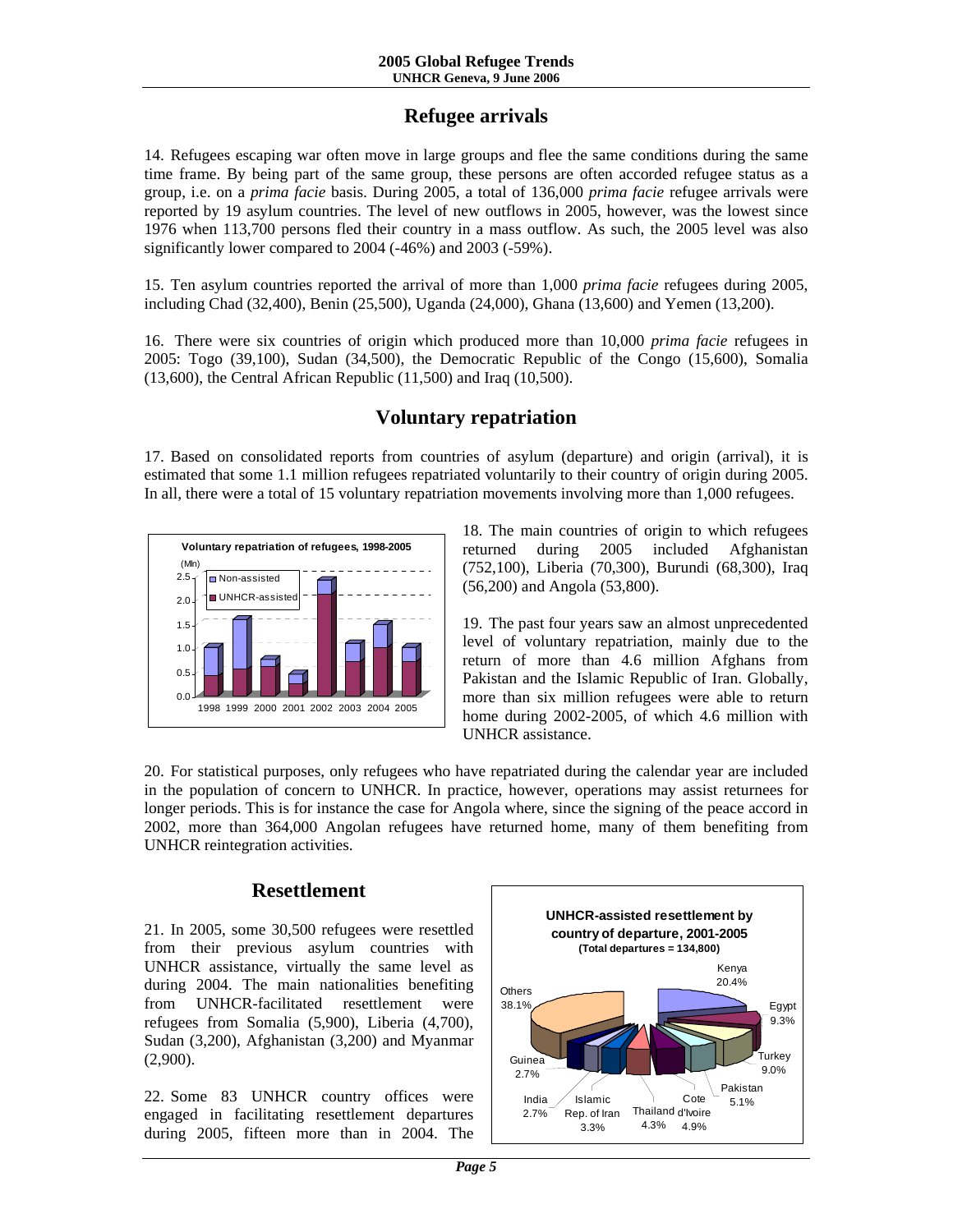largest number of refugees resettled with UNHCR assistance departed from Kenya (6,800), Thailand (2,500), Guinea (1,900), Ghana (1,800) and Egypt (1,300).

23. During 2005, a total of 16 countries reported the admission of resettled refugees, including the United States  $(53,800$  during the US Fiscal Year)<sup>13</sup>, Australia  $(11,700)$ , Canada  $(10,400)$ , Sweden (1,300), Finland (770) and Norway (750).

# **Local integration**

24. Local integration, an important durable solution to the plight of refugees, is a legal, economic, socio-economic and political process. In some countries, refugees have the opportunity to integrate locally because the host country has provided them with access to land or the labour market, while in others they remain confined to camps where they depend on assistance from the international community. Using UNHCR beneficiary statistics, it is possible to determine the degree to which refugees depend on the international community for their survival. Industrialized countries, where assistance is usually provided by the host country, are generally not included in these statistics.

25. By the end of 2005, 69 per cent of the estimated 6.1 million refugees hosted by developing countries had access to assistance provided by or through UNHCR. On a global scale, the proportion has remained fairly stable over the past five years ranging from 66 to 72 per cent. However, the proportion of refugees benefiting from international assistance varies greatly from one country to another, reflecting the different opportunities provided to refugees by the host country for local integration and self-reliance. Major asylum countries where less than 75 per cent of the refugee population depends on international aid include the United Republic of Tanzania (64%), Sudan (51%), Zambia (48%), the Democratic Republic of the Congo (8%), India (8%) and Armenia (5%).

26. Acquiring the citizenship of the country of asylum is the final and crucial step towards obtaining the full protection of the host country. However, national laws do not always permit refugees to get naturalized. Moreover, statistical data on the provision of citizenship to refugees is available on a limited scale only, and is thus under-reported. During 2005, UNHCR was informed about significant numbers of refugees being granted citizenship by the host country in the United States (58,900; during January-September 2005 only), Kyrgyzstan (3,400), Armenia (2,300), Belgium (2,300), Mexico (1,200) and Ireland (580).



l

# **Legal status**

27. It is estimated that 3.2 million or 38 per cent of the 8.4 million refugees have been granted protection under the 1951 Convention and/or its 1967 Protocol. An additional 16 per cent of the refugees are recognized under the 1969 OAU Convention, whereas 13 per cent have been granted refugee status under the UNHCR Statute. The remaining one third have been granted either a complementary form of protection (humanitarian status, subsidiary protection etc) or their status is unknown to UNHCR.

28. The majority of the world's refugees (64%) have been granted refugee status on a group or *prima facie* basis, whereas about one quarter (24%) has been granted refugee status following individual

<sup>&</sup>lt;sup>13</sup> Resettlement statistics for the United States might also include family members for the purpose of family reunification.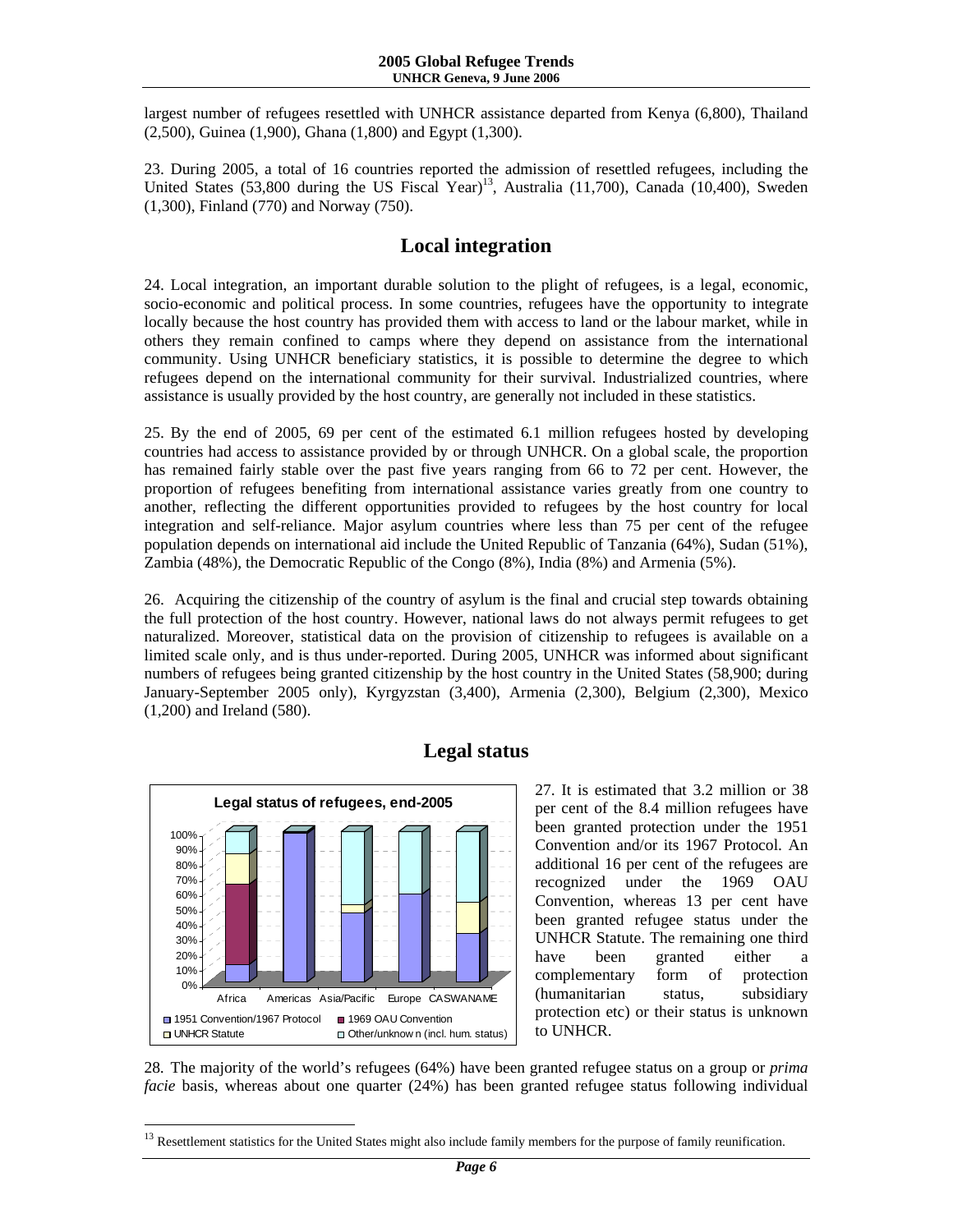determination. A large majority of refugees having been accorded *prima facie* refugee status reside in Africa (80%), CASWANAME (86%), and Asia and Pacific (85%), which is in sharp contrast to Europe (26%) and the Americas (0.4%), where most refugees have been granted refugee status following individual determination. These regional differences in recognition can in part be explained by the existing legal framework as well as by the level of economic development (individual refugee status determination is resource intensive).

# **Sex and age**

29. Demographic information on UNHCR's population of concern is not available for all countries. In



l

fact, at the end of 2005, data by sex was available for roughly half of the population (10.9 million out of 20.8 million) while information on the age breakdown for about one quarter (5.6 million persons). The availability of information is particularly limited for industrialized countries in Europe, North America and Oceania and tends to be high in countries where UNHCR has an operational role.

30. The breakdown by sex available for the 10.9 million persons of concern to UNHCR indicates that roughly half of them are female (49%). The proportion of female refugees varies greatly, depending on the nature of the refugee situation, the

region of asylum, age, etc. For instance, in countries with mass refugee situations, the proportion of female refugees tends to be around 50 per cent. The percentage of females among asylum-seekers, however, is significantly lower both in developing as well as developed countries. Moreover, women are over-represented in the older age category (60 and over).

31. Information on the age breakdown of UNHCR's population of concern is available for some 5.6 million persons. The data indicates that some 44 per cent are children under the age of 18, whereas 12 per cent are under the age of five. Half of them (50%) are aged between 18 and 59, whereas six per cent are 60 years old or more. As highlighted above, considering that most demographic data are available on refugees, asylum-seekers and others of concern living in developing countries, these figures are not fully representative for the entire population under the Office's mandate.

32. In Africa and in the CASWANAME region, half or more than half of the refugees are under the age of 18. The proportion of refugee children is significantly lower in Asia and the Pacific (35%), Europe (23%) and the Americas (24%).

### **Asylum-seekers**

33. During 2005, a total number of 668,000 first instance or appeal applications for asylum or refugee status were submitted to Governments or UNHCR offices in 149 countries. The number of applications during 2005 decreased by two per cent compared to 2004 where 680,000 applications were lodged globally. Most claims were registered in Europe (374,000), followed by countries covered by the Africa Bureau (125,000), Asia and the Pacific (75,000), the Americas (72,000), and CASWANAME (22,000).<sup>14</sup>

<sup>14</sup> For a detailed analysis of asylum trends in industrialized countries, see *Asylum Levels and Trends in Industrialized Countries, 2005* (UNHCR Geneva, March 2006, available at: http://www.unhcr.org/statistics).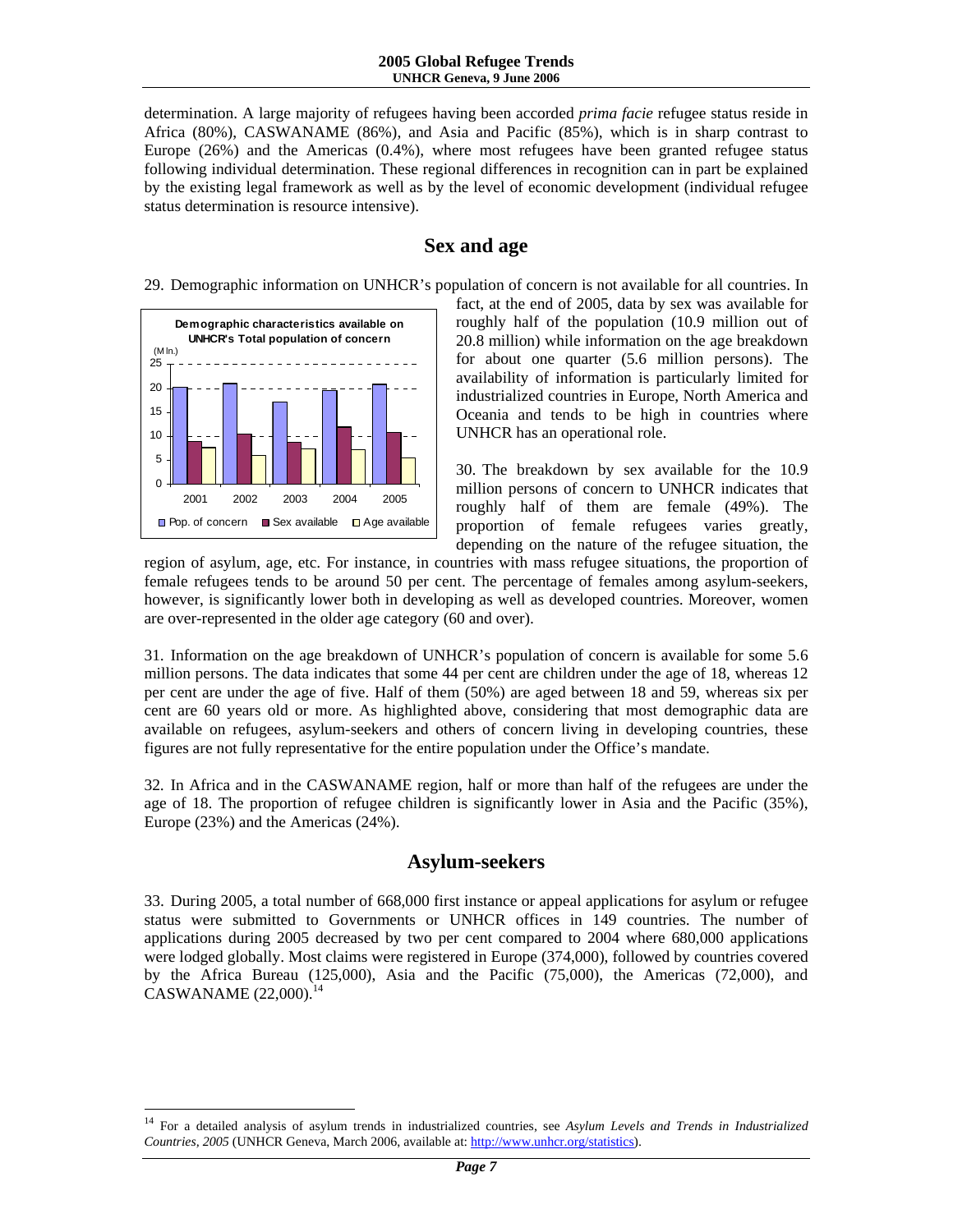34. Countries receiving the largest number of new asylum claims during 2005 were France (49,700), the United States  $(48,900)^{15}$ , Thailand  $(47,300)^{16}$ , Kenya (39,000), the United Kingdom (30,500) and Germany (28,900).

35. The highest numbers of new and appeal asylum claims were filed by nationals from Myanmar (55,800), Somalia (36,200), Serbia and Montenegro (30,300), the Russian Federation (27,900), the Democratic Republic of the Congo (25,400) and China (23,100). The number of asylum-seekers from



l

Myanmar, however, was concentrated in two countries only: in Thailand where a regularization of camp residents conducted by the Government's Provincial Admission Board took place (46,200) and in Malaysia (7,700). Almost two thirds (22,400 or 62%) of all applications submitted by Somali nationals during 2005 were lodged in Kenya where refugee status determination is conducted by UNHCR.

36. In Europe, 51,400 asylum-seekers were granted individual refugee status under the 1951 Convention in 2005 and another 37,800 a complementary form of protection

(humanitarian status, subsidiary protection etc). Both figures were slightly above the 2004 level where the corresponding figures amounted to 48,800 and 34,300 respectively. Africa was the second largest region in terms of the number of asylum-seekers being recognized in 2005 (48,400), followed by the Americas (35,500), Asia and the Pacific (30,200), and CASWANAME (3,500).

37. The number of asylum claims which have not yet been adjudicated ("pending cases"), both at the first instance and on appeal, has decreased gradually over the past few years, reaching an estimated 773,500 by the end of 2005, the lowest level in at least a decade. In fact, the number of asylum-seekers waiting for a decision globally has gone down by 29 per cent since 2002. A fall in the backlog of asylum cases might indicate that asylum procedures have become more efficient. In addition, a drop in the backlog can also coincide with a decrease in the number of new asylum applications submitted, a situation currently experienced by many industrialized countries in Europe and North America.

38. At the end of 2005, the largest number of undecided cases at the first instance and on appeal was reported by the United States (169,700), South Africa (140,100), Germany (71,600), Austria (40,700), Thailand (32,200) and Canada (20,600). Many countries were able to reduce the number of undecided cases during 2005, including the United States (-93,000), Germany (-29,200), the Netherlands (-13,800) and Sweden (-12,300). The strong reduction of backlog cases in the United States refers by large to asylum-seekers from El Salvador (-44,400) and Guatemala (-25,600) whose applications were closed for administrative reasons during 2005. Increases in the backlog on the other hand were reported by South Africa (+24,900), Thailand (+31,100), Burundi (+9,200) and Jordan (+5,500).

# **Internally Displaced Persons**

39. At the end of 2005, UNHCR country offices reported 6.6 million internally displaced persons in 16 countries compared to 5.4 million IDPs in 13 countries one year earlier (+22%). This increase primarily reflects the newly reported IDP situations in Iraq (1.2 million) and Somalia (400,000).

<sup>&</sup>lt;sup>15</sup> USA: Sources: Department of Homeland Security (DHS), number of cases (24,200) multiplied by 1.4 to reflect number of persons (=33,900); and Executive Office for Immigration Review (EOIR), number of persons (15,000).<br><sup>16</sup> The high number of asylum claims in Thailand reflects primarily the regularization of nationals from Myanmar residing

camps in Thailand.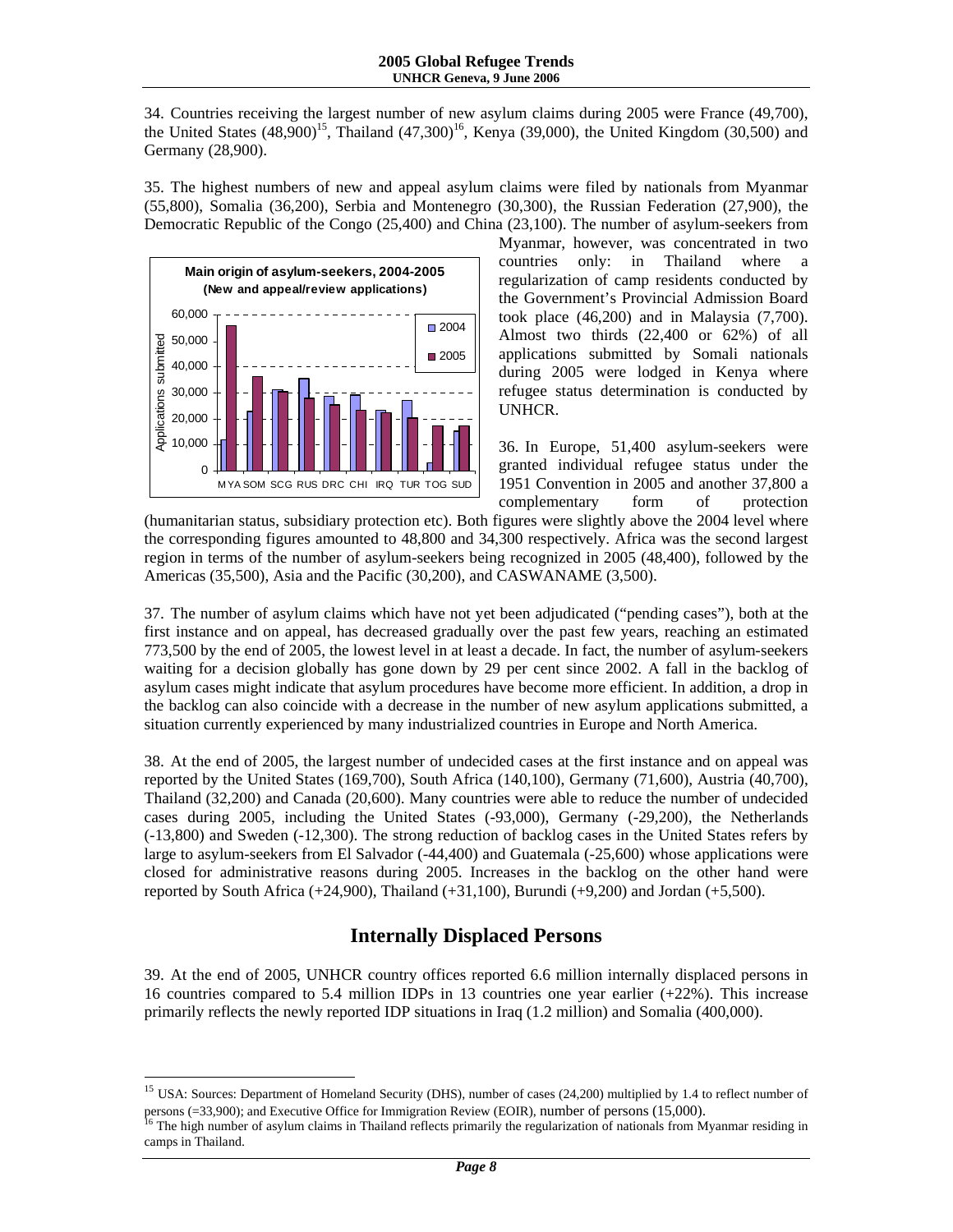40. Many countries reported a decrease in the number of IDPs indicating that durable solutions were found for those populations, including Liberia (-261,000 IDPs), the Russian Federation (-164,000), and Bosnia and Herzegovina (-126,500). No significant change, however, was recorded in Colombia<sup>17</sup> (over 2 million IDPs) and Azerbaijan (578,500). Considering the deteriorating situation in Sudan and the absence of a solution in sight, the number of internally displaced persons in the country reported by UNHCR has increased from 662,000 to 842,000 during 2005. With UNHCR's role expanding in protecting and



assisting IDPs, it is expected that the global number of internally displaced persons reported by UNHCR offices will increase substantially in the future. As such, the available data supports this trend and confirms that the share of IDPs among the total population of concern has reached its highest level in at least a decade.

### **Stateless Persons**

41. In addition to refugees, UNHCR has been tasked by the United Nations General Assembly through various resolutions to contribute to the prevention and reduction of statelessness and further protect stateless persons. In particular, UNHCR has been asked by the United Nations General Assembly to regularly inform the international community on the magnitude of the problem of statelessness.<sup>18</sup>

42. In March 2004, UNHCR published an analysis of the replies made by 74 States to a questionnaire<sup>19</sup> on the steps taken by States to reduce statelessness and to meet the protection needs of stateless persons. One finding of the survey is that many States referred to the difficulty of identifying stateless persons.

43. Giving due importance to the identification and reduction of statelessness, UNHCR has expanded its data collection mechanism in 2004 aiming at the more systematic identification of stateless persons and in 2005 published its first results. As such, UNHCR was able to identify 30 countries hosting stateless populations and covering an estimated 1.5 million persons at 31 December 2004.

44. Although UNHCR is currently not in a position to provide reliable statistics on the global number of stateless persons, which is estimated to be at least 11 million persons, it has included countries with reliable official statistics, countries where estimates of stateless populations exist, as well as some countries where UNHCR is aware of significant stateless populations but where no reliable figures could be identified (*see Table 15*). By the end of 2005, UNHCR is reporting on the existence of stateless populations in 62 countries. For the 47 countries where data is available at the end of the year, the total number was estimated to be 2.4 million. As UNHCR is further expanding its data collection mechanism relating to stateless populations, it is expected that data coverage will gradually increase over time. The level of rights granted to the listed stateless populations varies considerably from one State to another, with some States granting almost identical rights to those of their own citizens, others granting the legal status provided by the 1954 Convention on the status of stateless persons, and yet other situations where stateless persons do not have access to basic rights.

l

<sup>&</sup>lt;sup>17</sup> The Government estimates that there are between 2.5 and 3.0 million IDPs in the country, out of which 1.8 million are registered. According to NGOs, the figure might be up to 3.3 million IDPs.

United Nations General Assembly Resolution 50/152 of 9 February 1996 (A/RES/50/152).

<sup>&</sup>lt;sup>19</sup> Final Report concerning the Questionnaire on Statelessness pursuant to the Agenda for Protection (addressed to 191 States), March 2004.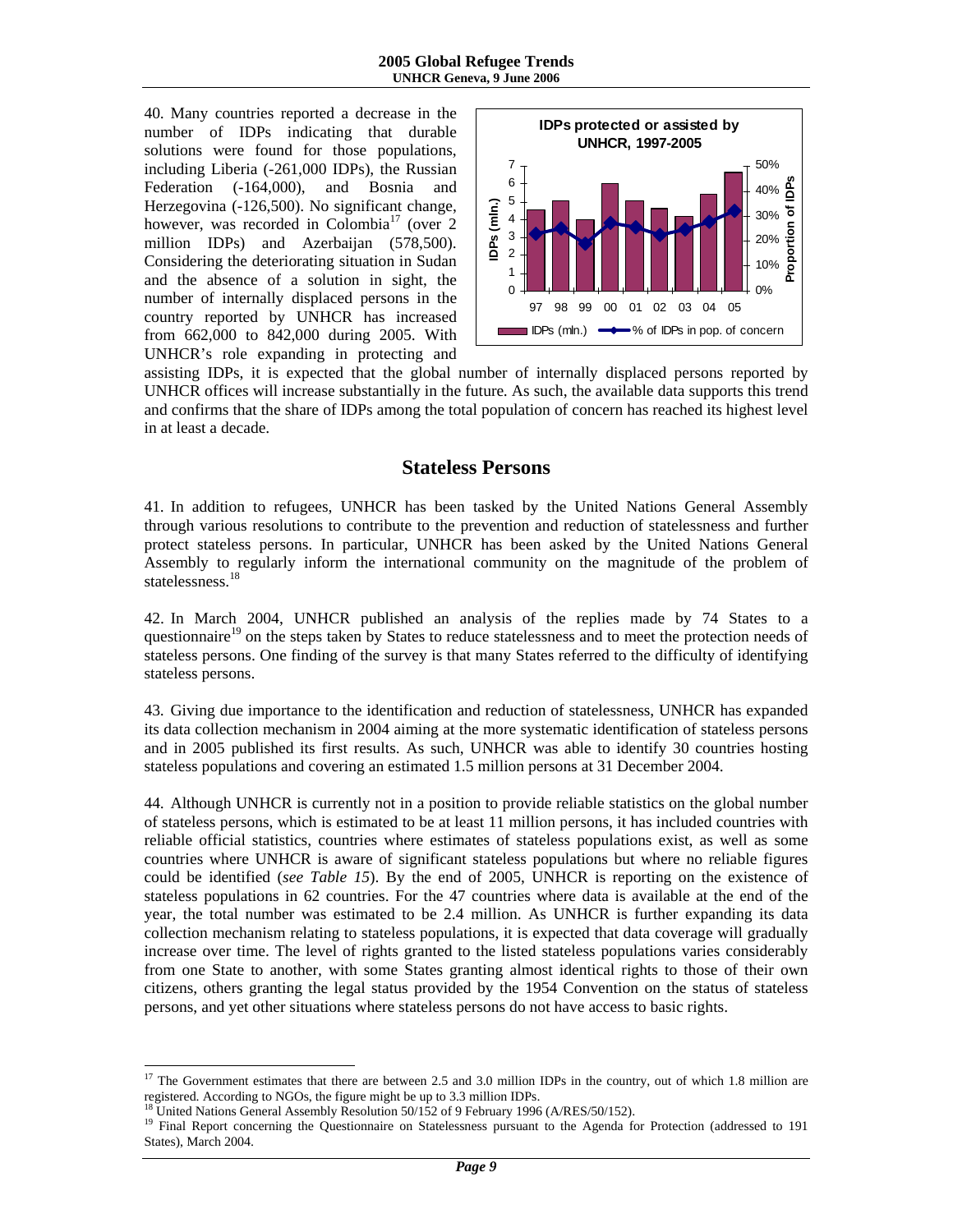# **Others of concern**

45. The total number of "Others of concern" to UNHCR, that is, populations not falling within the mandate of UNHCR but to whom the Office extends protection and/or assistance, increased from 606,100 at the beginning of the year to 960,400 at the end of the year (+58%). This increase primarily reflects the newly included persons of concern from Colombia in Ecuador (250,000) and Venezuela (an increased estimate from 26,400 to 200,000). These persons have not formally applied for asylum for various reasons, including security concerns, despite being in need of international protection. As indicated above, stateless persons are no longer included in the category "Others of concern". Therefore, the statistics reported on 2004 cannot be directly compared to the 2005 data.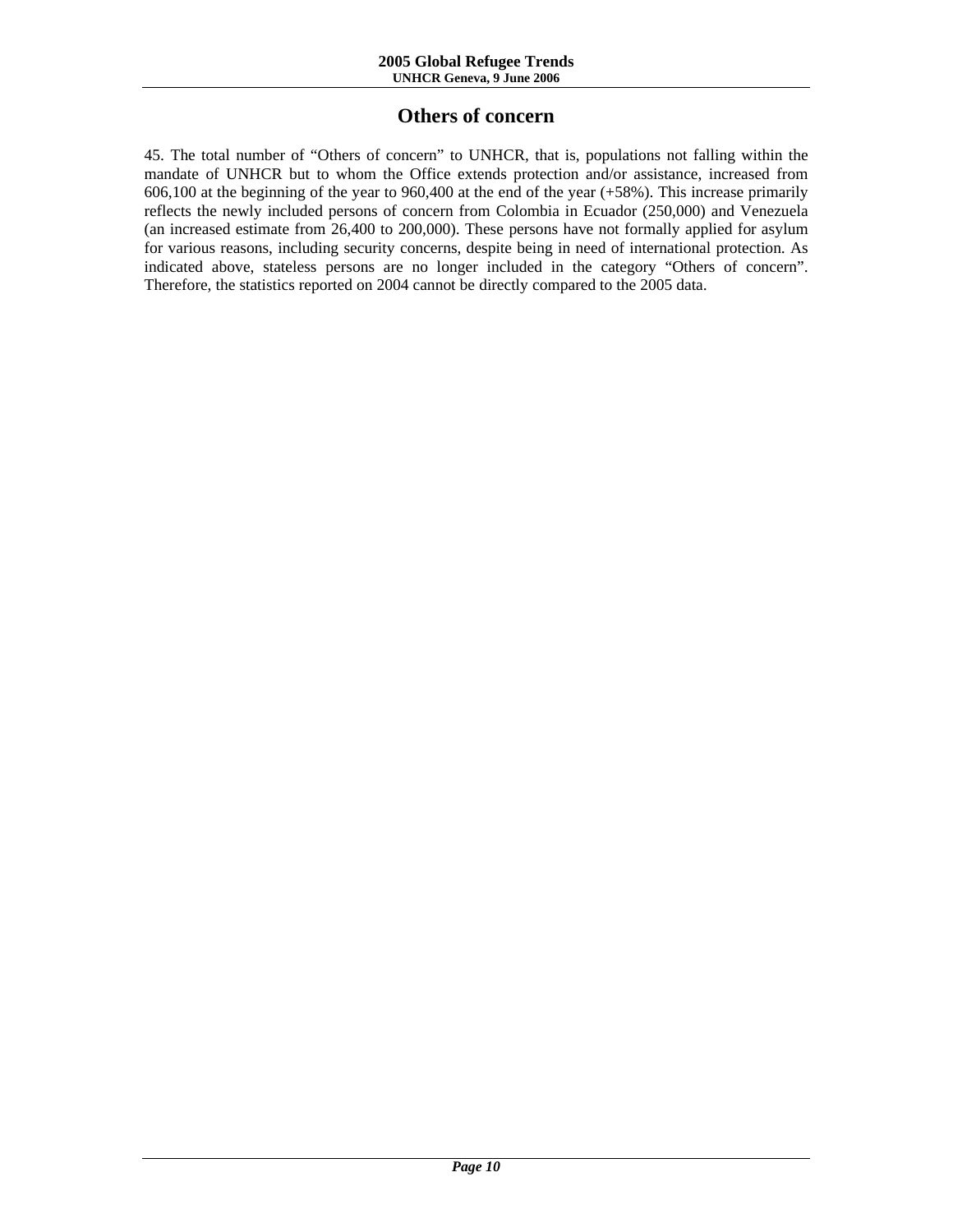|                             |                       | Asylum-      | Returned              |                 | Returned          | <b>Stateless</b>     |                      |           |
|-----------------------------|-----------------------|--------------|-----------------------|-----------------|-------------------|----------------------|----------------------|-----------|
| Region/Country <sup>1</sup> | $\mbox{References}^2$ | seekers $^3$ | refugees <sup>4</sup> | $\text{IDPs}^5$ | IDPs <sup>6</sup> | persons <sup>7</sup> | Various <sup>8</sup> | Total     |
| Burundi                     | 20,681                | 19,900       | 68,248                | 11,500          |                   |                      |                      | 120,329   |
| Central African Rep.        | 24,569                | 1,960        | 74                    |                 |                   |                      |                      | 26,603    |
| Chad                        | 275,412               | 68           | 1,447                 |                 |                   |                      |                      | 276,927   |
| Congo                       | 66,075                | 3,486        | 346                   |                 |                   |                      |                      | 69,907    |
| Dem. Rep. of the Congo      | 204,341               | 138          | 39,050                |                 |                   |                      |                      | 243,529   |
| <b>Equatorial Guinea</b>    |                       |              |                       |                 |                   |                      |                      |           |
| Gabon                       | 8,545                 | 4,843        |                       |                 |                   |                      |                      | 13,388    |
| Rwanda                      | 45,206                | 4,301        | 9,854                 |                 |                   |                      |                      | 59,361    |
| Sao Tome and Principe       |                       |              |                       |                 |                   |                      |                      |           |
| United Rep. of Tanzania     | 548,824               | 307          |                       |                 |                   |                      |                      | 549,131   |
| <b>CA-GL Total</b>          | 1,193,653             | 35,003       | 119,019               | 11,500          |                   |                      |                      | 1,359,175 |
| Djibouti                    | 10,456                | 19           |                       |                 |                   |                      |                      | 10,475    |
| Eritrea                     | 4,418                 | 1,591        |                       |                 |                   |                      | 31                   | 6,041     |
| Ethiopia                    | 100,817               | 209          | 147                   |                 |                   |                      |                      | 101,173   |
| Kenya                       | 251,271               | 16,460       |                       |                 |                   |                      |                      | 267,731   |
| Somalia                     | 493                   | 98           | 11,952                | 400,000         |                   |                      |                      | 412,543   |
| Sudan                       | 147,256               | 4,425        | 18,525                | 841,946         |                   |                      | 36,110               | 1,048,262 |
| Uganda                      | 257,256               | 1,809        | 24                    |                 |                   |                      |                      | 259,089   |
| EHA Total                   | 771,967               | 24,611       | 30,649                | 1,241,946       |                   |                      | 36,141               | 2,105,314 |
| Angola                      | 13,984                | 885          | 53,771                |                 |                   |                      |                      | 68,640    |
| Botswana                    | 3,109                 | 47           |                       |                 |                   |                      |                      | 3,156     |
| Comoros                     |                       |              |                       |                 |                   |                      |                      |           |
| Lesotho                     |                       |              |                       |                 |                   |                      |                      |           |
| Madagascar                  |                       |              |                       |                 |                   |                      |                      |           |
| Malawi                      | 4,240                 | 5,331        |                       |                 |                   |                      |                      | 9,571     |
| <b>Mauritius</b>            |                       |              |                       |                 |                   |                      |                      |           |
| Mozambique                  | 1,954                 | 4,015        |                       |                 |                   |                      |                      | 5,969     |
| Namibia                     | 5,307                 | 1,073        | 53                    |                 |                   |                      |                      | 6,433     |
| South Africa                | 29,714                | 140,095      |                       |                 |                   |                      |                      | 169,809   |
| Swaziland                   | 760                   | 256          |                       |                 |                   |                      |                      | 1,016     |
| Zambia                      | 155,718               | 146          |                       |                 |                   |                      |                      | 155,864   |
| Zimbabwe                    | 13,850                | 118          |                       |                 |                   |                      |                      | 13,968    |
| SAO Total                   | 228,637               | 151,966      | 53,824                |                 |                   |                      |                      | 434,427   |
| Benin                       | 30,294                | 1,695        |                       |                 |                   |                      |                      | 31,989    |
| <b>Burkina Faso</b>         | 511                   | 784          |                       |                 |                   |                      |                      | 1,295     |
| Cameroon                    | 52,042                | 6,766        |                       |                 |                   |                      |                      | 58,808    |
| Côte d'Ivoire               | 41,627                | 2,443        | $\boldsymbol{2}$      | 38,039          |                   |                      |                      | 82,111    |
| Gambia                      | 7,330                 | 602          |                       |                 |                   |                      |                      | 7,932     |
| Ghana                       | 53,537                | 5,496        | 1                     |                 |                   |                      |                      | 59,034    |
| Guinea                      | 63,525                | 3,808        | 3                     |                 |                   |                      |                      | 67,336    |
| Guinea-Bissau               | 7,616                 | 166          |                       |                 |                   |                      |                      | 7,782     |
| Liberia                     | 10,168                | 29           | 70,288                | 237,822         | 260,744           |                      | 34                   | 579,085   |
| Mali                        | 11,233                | 1,833        |                       |                 |                   |                      |                      | 13,066    |
| Niger                       | 301                   | 48           |                       |                 |                   |                      |                      | 349       |
| Nigeria                     | 9,019                 | 420          | 7,401                 |                 |                   |                      | 3,000                | 19,840    |
| Senegal                     | 20,712                | 2,629        |                       |                 |                   |                      |                      | 23,341    |
| Sierra Leone                | 59,965                | 177          | 210                   |                 |                   |                      |                      | 60,352    |
| Togo                        | 9,287                 | 420          | 3                     | 3,000           | 6,000             |                      |                      | 18,710    |
| <b>WA Total</b>             | 377,167               | 27,316       | 77,908                | 278,861         | 266,744           |                      | 3,034                | 1,031,030 |
| Africa Bureau               | 2,571,424             | 238,896      | 281,400               | 1,532,307       | 266,744           |                      | 39,175               | 4,929,946 |
| Afghanistan                 | 32                    | 14           | 752,084               | 142,505         | 17,044            |                      |                      | 911,679   |
| Algeria <sup>9</sup>        | 94,101                | 306          |                       |                 |                   |                      |                      | 94,408    |
| Bahrain                     |                       | 15           |                       |                 |                   |                      |                      | 15        |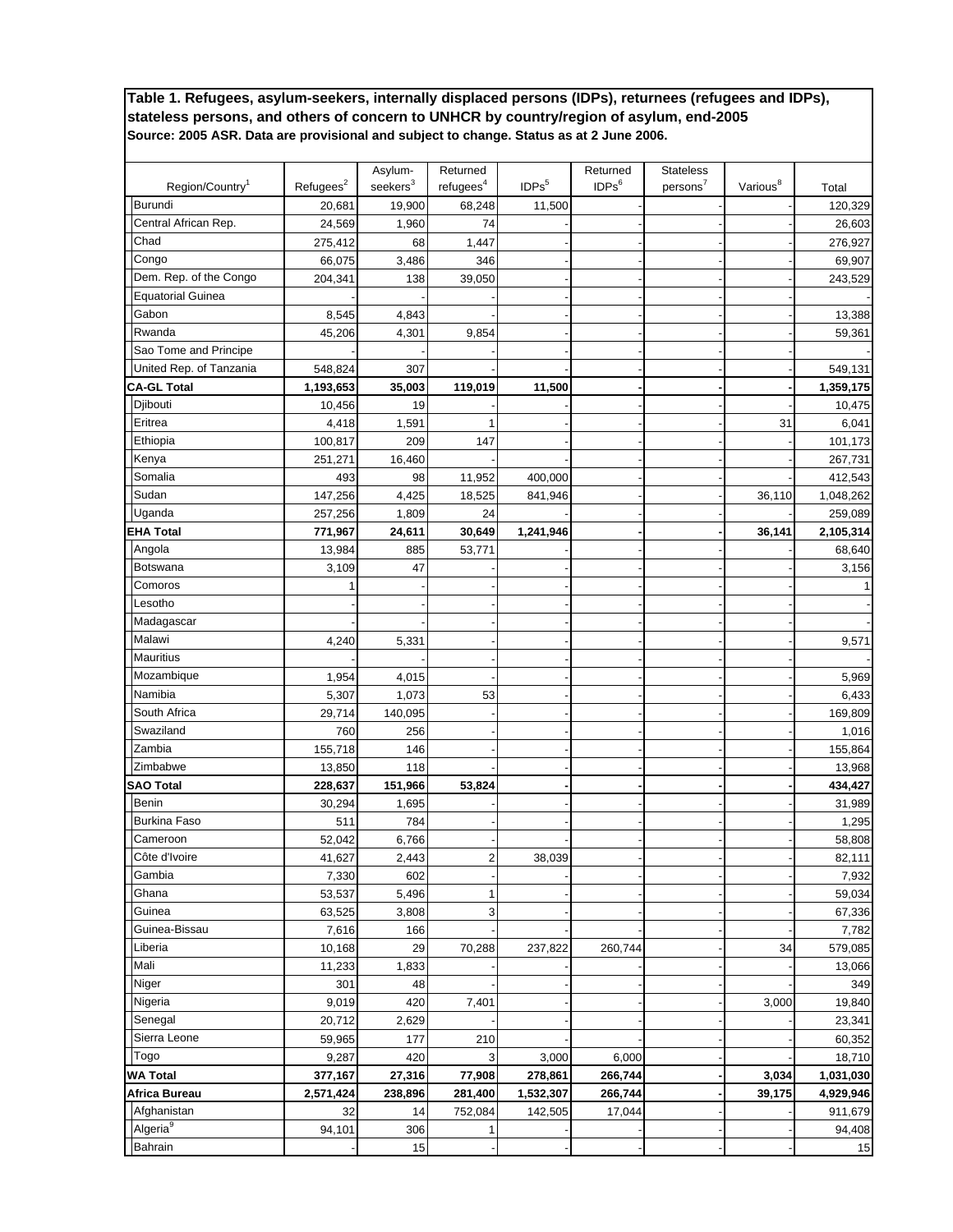|                                      |                       | Asylum-              | Returned              |                   | Returned          | <b>Stateless</b>     |                      |                    |
|--------------------------------------|-----------------------|----------------------|-----------------------|-------------------|-------------------|----------------------|----------------------|--------------------|
| Region/Country <sup>1</sup>          | $\mbox{References}^2$ | seekers <sup>3</sup> | refugees <sup>4</sup> | IDPs <sup>5</sup> | IDPs <sup>6</sup> | persons <sup>7</sup> | Various <sup>8</sup> | Total              |
| Egypt                                | 88,946                | 11,005               |                       |                   |                   | 96                   |                      | 100,047            |
| Iraq                                 | 50,177                | 1,948                | 56,155                | 1,200,000         | 196,000           | 130,000              |                      | 1,634,280          |
| Islamic Rep. of Iran                 | 716,403               | 140                  | 68                    |                   |                   |                      |                      | 716,611            |
| Israel                               | 609                   | 939                  |                       |                   |                   |                      |                      | 1,548              |
| Jordan                               | 965                   | 16,570               |                       |                   |                   | 9                    |                      | 17,544             |
| Kazakhstan                           | 7,265                 | 65                   |                       |                   |                   | 50,576               |                      | 57,906             |
| Kuwait                               | 1,523                 | 203                  |                       |                   |                   | 80,000               | 21,000               | 102,726            |
| Kyrgyzstan                           | 2,598                 | 498                  |                       |                   |                   | 100,000              |                      | 103,096            |
| Lebanon                              | 1,078                 | 1,450                |                       |                   |                   |                      | 19                   | 2,547              |
| Libyan Arab Jamahiriya <sup>10</sup> | 12,166                | 200                  |                       |                   |                   |                      |                      | 12,366             |
| Mauritania                           | 632                   | 92                   |                       |                   |                   |                      | 29,500               | 30,224             |
| Morocco                              | 219                   | 1,843                |                       |                   |                   | 4                    |                      | 2,066              |
| Occupied Palestinian                 |                       |                      |                       |                   |                   |                      |                      |                    |
| Territory                            |                       |                      | 3                     |                   |                   |                      |                      |                    |
| Oman                                 | $\overline{7}$        | 4                    |                       |                   |                   |                      |                      | 11                 |
| Pakistan <sup>11</sup>               | 1,084,694             | 3,426                | 1                     |                   |                   |                      |                      | 1,088,121          |
| Qatar                                | 46                    | 28                   |                       |                   |                   |                      |                      | 74                 |
| Saudi Arabia                         | 240,701               | 212                  |                       |                   |                   | 70,000               |                      | 310,913            |
| Syrian Arab Rep.                     | 26,089                | 1,898                | 19                    |                   |                   | 300,000              |                      | 328,006            |
| Tajikistan                           | 1,018                 | 22                   | 40                    |                   |                   |                      |                      | 1,080              |
| Tunisia                              | 87                    | 26                   |                       |                   |                   |                      |                      | 113                |
| Turkmenistan                         | 11,963                | $\overline{c}$       |                       |                   |                   |                      |                      | 11,965             |
| <b>United Arab Emirates</b>          | 104                   | 79                   |                       |                   |                   |                      |                      | 183                |
| Uzbekistan                           | 43,950                | 587                  |                       |                   |                   |                      |                      | 44,537             |
| Yemen<br><b>CASWANAME Total</b>      | 81,937                | 798<br>42,370        | 6<br>808,377          |                   | 213,044           | 730,685              | 50,519               | 82,741             |
| Argentina                            | 2,467,310<br>3,074    | 825                  |                       | 1,342,505         |                   |                      |                      | 5,654,810<br>3,899 |
| Belize                               | 624                   | 14                   |                       |                   |                   |                      |                      | 638                |
| <b>Bolivia</b>                       | 535                   | 3                    |                       |                   |                   |                      |                      | 538                |
| <b>Brazil</b>                        | 3,458                 | 195                  |                       |                   |                   | 91                   | 4,000                | 7,744              |
| Canada                               | 147,171               | 20,552               |                       |                   |                   |                      |                      | 167,723            |
| Chile                                | 806                   | 107                  |                       |                   |                   |                      |                      | 913                |
| Colombia                             | 155                   | 41                   | 5                     | 2,000,000         |                   | 9                    |                      | 2,000,210          |
| Costa Rica <sup>10</sup>             | 11,253                | 223                  |                       |                   |                   |                      |                      | 11,476             |
| Cuba                                 | 706                   | 32                   | 1                     |                   |                   |                      |                      | 739                |
| Ecuador                              | 10,063                | 2,489                |                       |                   |                   |                      | 250,000              | 262,552            |
| El Salvador                          | 49                    | 1                    |                       |                   |                   |                      |                      | 50                 |
| Guatemala                            | 391                   | 3                    |                       |                   |                   |                      |                      | 394                |
| Haiti                                |                       |                      |                       |                   |                   |                      |                      |                    |
| Honduras                             | 22                    | 50                   |                       |                   |                   |                      |                      | 72                 |
| Mexico                               | 3,229                 | 161                  |                       |                   |                   |                      |                      | 3,390              |
| Nicaragua                            | 227                   | $\mathbf{1}$         | 44                    |                   |                   |                      |                      | 272                |
| Panama                               | 1,730                 | 433                  |                       |                   |                   | 6                    | 10,265               | 12,434             |
| Paraguay                             | 50                    | 8                    |                       |                   |                   |                      |                      | 58                 |
| Peru                                 | 848                   | 336                  | 3                     |                   |                   |                      |                      | 1,187              |
| Suriname                             |                       |                      |                       |                   |                   |                      |                      |                    |
| United States <sup>12</sup>          | 379,340               | 169,743              |                       |                   |                   |                      |                      | 549,083            |
| Uruguay                              | 121                   | 9                    |                       |                   |                   |                      |                      | 130                |
| Venezuela                            | 408                   | 5,912                |                       |                   |                   |                      | 200,000              | 206,320            |
| <b>RBAC Total</b>                    | 564,260               | 201,138              | 53                    | 2,000,000         |                   | 106                  | 464,265              | 3,229,822          |
| Australia                            | 64,964                | 1,822                |                       |                   |                   |                      |                      | 66,786             |
| Bangladesh                           | 21,098                | 58                   |                       |                   |                   | 250,000              |                      | 271,156            |
| Cambodia                             | 127                   | 68                   |                       |                   |                   |                      | 31                   | 226                |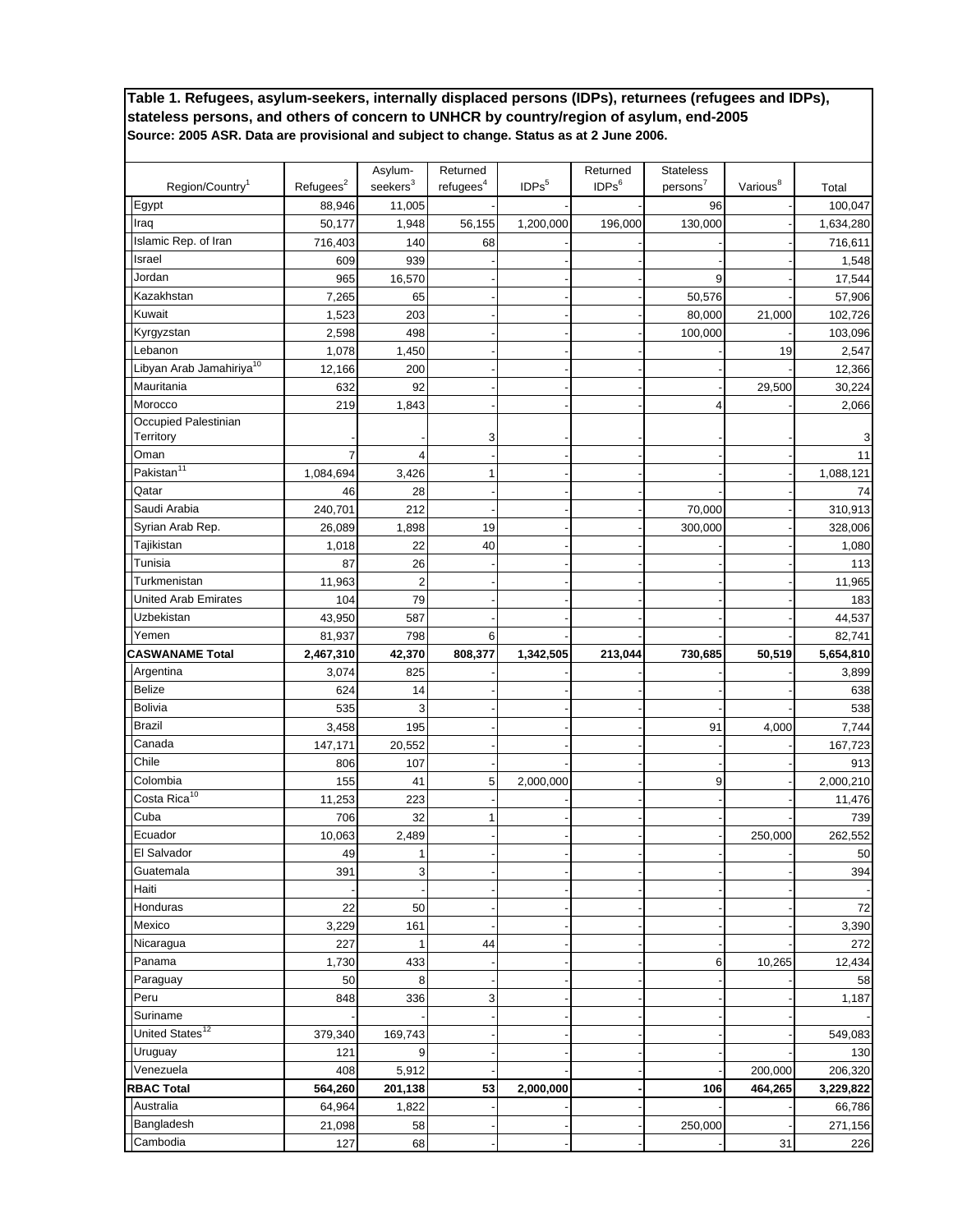|                             |                       | Asylum-              | Returned              |                   | Returned          | <b>Stateless</b>     |                      |           |
|-----------------------------|-----------------------|----------------------|-----------------------|-------------------|-------------------|----------------------|----------------------|-----------|
| Region/Country <sup>1</sup> | $\mbox{References}^2$ | seekers <sup>3</sup> | refugees <sup>4</sup> | IDPs <sup>5</sup> | IDPs <sup>6</sup> | persons <sup>7</sup> | Various <sup>8</sup> | Total     |
| China                       | 301,041               | 84                   |                       |                   |                   |                      |                      | 301,125   |
| Hong Kong SAR, China        | 1,934                 | 1,097                |                       |                   |                   |                      |                      | 3,031     |
| India                       | 139,283               | 303                  |                       |                   |                   |                      |                      | 139,586   |
| Indonesia                   | 89                    | 58                   | 135                   |                   |                   |                      | 246                  | 528       |
| Japan                       | 1,941                 | 533                  |                       |                   |                   |                      |                      | 2,474     |
| Lao People's Dem. Rep.      |                       |                      |                       |                   |                   |                      |                      |           |
| Malaysia                    | 33,693                | 10,838               |                       |                   |                   |                      | 61,552               | 106,083   |
| Mongolia                    |                       | 2                    |                       |                   |                   | 581                  |                      | 583       |
| Myanmar                     |                       |                      | 92                    |                   |                   | 236,495              |                      | 236,587   |
| Nepal                       | 126,436               | 1,272                |                       |                   |                   | 400,000              | 10,928               | 538,636   |
| New Zealand                 | 5,307                 | 396                  |                       |                   |                   |                      |                      | 5,703     |
| Papua New Guinea            | 9,999                 | 4                    |                       |                   |                   |                      |                      | 10,003    |
| Philippines                 | 96                    | 42                   |                       |                   |                   |                      | 766                  | 904       |
| Rep. of Korea               | 69                    | 519                  |                       |                   |                   |                      |                      | 588       |
| Singapore                   | 3                     |                      |                       |                   |                   |                      |                      |           |
| Sri Lanka                   | 106                   | 121                  | 2,700                 | 324,699           | 27,185            |                      |                      | 354,811   |
| Thailand                    | 117,053               | 32,163               |                       |                   |                   |                      | 135                  | 149,351   |
| Timor-Leste                 | 3                     | 10                   |                       |                   |                   |                      |                      | 13        |
| Viet Nam                    | 2,357                 |                      | 179                   |                   |                   | 15,000               |                      | 17,536    |
| <b>RBAP Total</b>           | 825,599               | 49,391               | 3,106                 | 324,699           | 27,185            | 902,076              | 73,658               | 2,205,714 |
| Albania                     | 56                    | 35                   |                       |                   |                   |                      |                      | 91        |
| Armenia                     | 219,550               | 70                   |                       |                   |                   |                      |                      | 219,620   |
| Austria                     | 21,230                | 40,710               |                       |                   |                   | 500                  |                      | 62,440    |
| Azerbaijan                  | 3,004                 | 115                  | 1                     | 578,545           |                   | 2,300                | 327                  | 584,292   |
| <b>Belarus</b>              | 725                   | 56                   |                       |                   |                   | 9,983                | 2,414                | 13,178    |
| Belgium                     | 15,282                | 18,913               |                       |                   |                   | 237                  |                      | 34,432    |
| Bosnia and Herzegovina      | 10,568                | 215                  | 1,273                 | 182,747           | 5,164             |                      |                      | 199,967   |
| <b>Bulgaria</b>             | 4,413                 | 805                  |                       |                   |                   |                      |                      | 5,218     |
| Croatia                     | 2,927                 | 8                    | 5,261                 | 4,804             | 2,736             | 20                   |                      | 15,756    |
| Cyprus                      | 701                   | 13,067               |                       |                   |                   |                      |                      | 13,769    |
| Czech Rep.                  | 1,802                 | 924                  |                       |                   |                   |                      |                      | 2,726     |
| Denmark                     | 44,374                | 509                  |                       |                   |                   | 446                  |                      | 45,329    |
| Estonia                     |                       | 8                    |                       |                   |                   | 136,000              |                      | 136,015   |
| Finland                     | 11,809                |                      |                       |                   |                   | 726                  |                      | 12,535    |
| France                      | 137,316               | 11,700               |                       |                   |                   | 835                  |                      | 149,851   |
| Georgia                     | 2,497                 | 8                    | 41                    | 234,249           | 398               | 1,289                |                      | 238,482   |
| Germany <sup>13</sup>       | 700,016               | 71,624               |                       |                   |                   | 9,476                |                      | 781,116   |
| Greece                      | 2,390                 | 8,867                |                       |                   |                   |                      | 3,000                | 14,257    |
| Hungary                     | 8,046                 | 684                  |                       |                   |                   | 49                   |                      | 8,779     |
| Iceland                     | 293                   | 29                   |                       |                   |                   | 53                   |                      | 375       |
| Ireland                     | 7,113                 | 2,414                |                       |                   |                   |                      |                      | 9,527     |
| Italy                       | 20,675                |                      |                       |                   |                   | 886                  |                      | 21,561    |
| Latvia                      | 11                    | 9                    |                       |                   |                   | 418,638              |                      | 418,658   |
| Liechtenstein               | 150                   | 60                   |                       |                   |                   |                      |                      | 210       |
| Lithuania                   | 531                   | 55                   |                       |                   |                   | 8,708                |                      | 9,294     |
| Luxembourg                  | 1,822                 |                      |                       |                   |                   |                      |                      | 1,822     |
| Malta                       | 1,939                 | 149                  |                       |                   |                   |                      |                      | 2,088     |
| Netherlands                 | 118,189               | 14,664               |                       |                   |                   | 6,500                |                      | 139,353   |
| Norway                      | 43,034                |                      |                       |                   |                   | 941                  |                      | 43,975    |
| Poland                      |                       |                      |                       |                   |                   | 74                   |                      |           |
|                             | 4,604                 | 1,627                |                       |                   |                   |                      |                      | 6,305     |
| Portugal                    | 363<br>84             |                      |                       |                   |                   |                      |                      | 363       |
| Rep. of Moldova             |                       | 148                  |                       |                   |                   | 1,530                |                      | 1,762     |
| Romania                     | 2,056                 | 264                  |                       |                   |                   | 400                  |                      | 2,720     |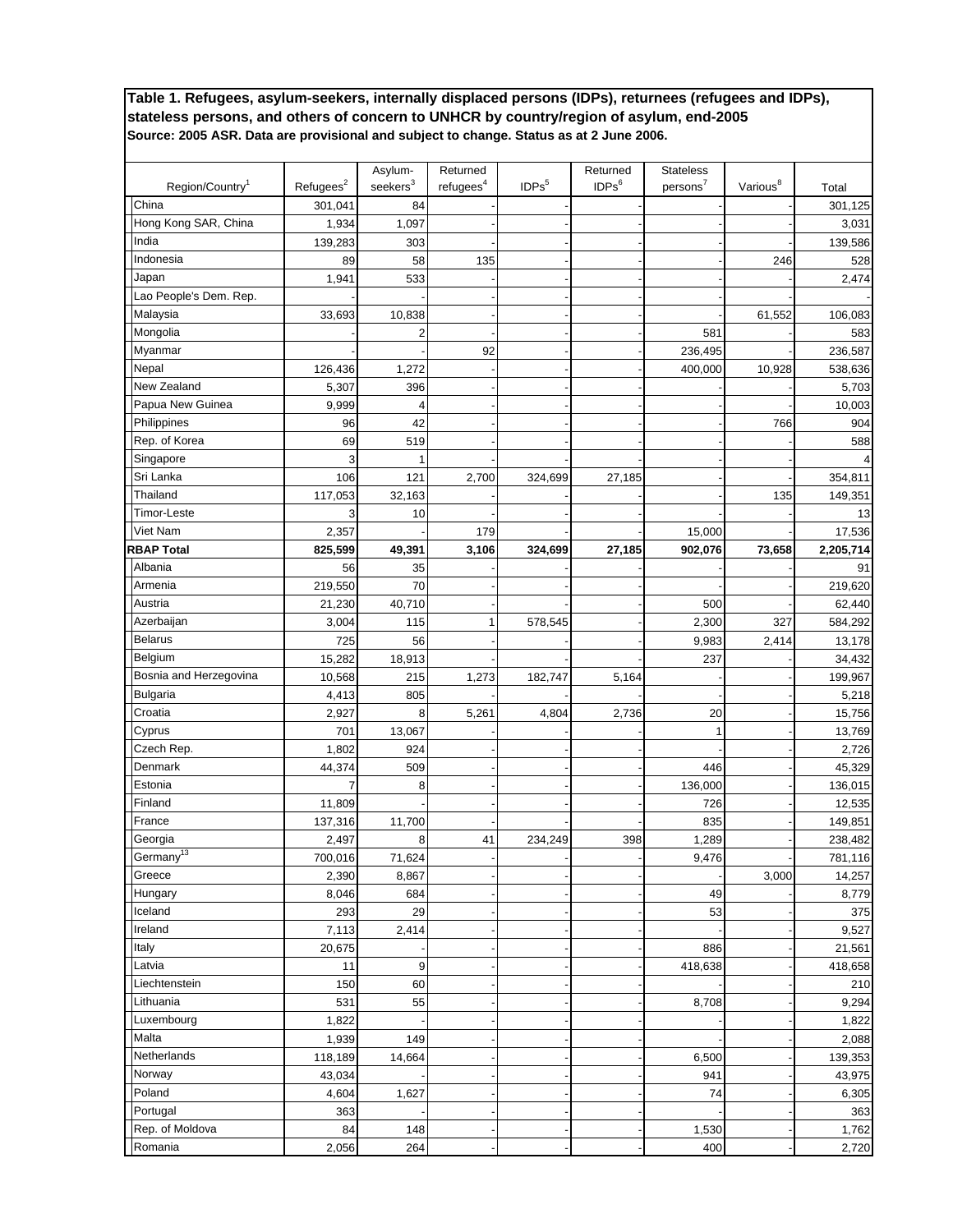|                             |                       | Asylum-              | Returned              |                   | Returned          | <b>Stateless</b> |                      |            |
|-----------------------------|-----------------------|----------------------|-----------------------|-------------------|-------------------|------------------|----------------------|------------|
| Region/Country <sup>1</sup> | Refugees <sup>2</sup> | seekers <sup>3</sup> | refugees <sup>4</sup> | IDPs <sup>5</sup> | IDPs <sup>6</sup> | persons'         | Various <sup>8</sup> | Total      |
| <b>Russian Federation</b>   | 1,523                 | 292                  | 162                   | 170,544           | 1,677             | 71,155           | 237,676              | 483,029    |
| Serbia and Montenegro       | 148,264               | 33                   | 5,828                 | 246,391           | 2,482             |                  | 85,000               | 487,998    |
| Slovakia                    | 368                   | 2,707                |                       |                   |                   |                  |                      | 3,075      |
| Slovenia                    | 251                   | 185                  |                       |                   |                   | 445              |                      | 881        |
| Spain                       | 5,374                 |                      |                       |                   |                   | 18               |                      | 5,392      |
| Sweden                      | 74,915                | 15,702               |                       |                   |                   | 5,299            |                      | 95,916     |
| Switzerland                 | 48,030                | 14,428               |                       |                   |                   | 28               |                      | 62,486     |
| <b>TfYR Macedonia</b>       | 1,274                 | 723                  |                       |                   |                   | 2,200            | 123                  | 4,320      |
| Turkey                      | 2,399                 | 4,872                | 21                    |                   |                   |                  | 1,400                | 8,692      |
| Ukraine                     | 2,346                 | 1,618                |                       |                   |                   | 70,077           | 2,809                | 76,851     |
| <b>United Kingdom</b>       | 293,459               | 13,400               |                       |                   |                   | 205              |                      | 307,064    |
| <b>RBE Total</b>            | 1,965,780             | 241,697              | 12,588                | 1,417,280         | 12,457            | 749,019          | 332,749              | 4,731,570  |
| <b>Various Total</b>        |                       |                      | 20                    |                   |                   |                  |                      | 20         |
| <b>Grand Total</b>          | 8,394,373             | 773,492              | 1,105,544             | 6,616,791         | 519,430           | 2,381,886        | 960,366              | 20,751,882 |

#### **Notes**

The data are generally provided by Governments, based on their own definitions and methods of data collection.

A dash (-) indicates that the value is zero, not available or not applicable.

 $1$  UNHCR region and country or territory of asylum or residence. In the absence of Government figures, UNHCR has estimated the refugee population in many industrialized countries, based on recent refugee arrivals and recognition of asylum-seekers. For Canada, the United States, Australia and New Zealand, estimates are based on arrivals/recognition during the past five years, whereas for most European countries a 10-year period has been applied. These periods reflect the different naturalization rates for refugees.

 $^2$  Persons recognized as refugees under the 1951 UN Convention/1967 Protocol, the 1969 OAU Convention, in accordance with the UNHCR Statute, persons granted a complementary form of protection and those granted temporary protection.

<sup>3</sup> Persons whose application for asylum or refugee status is pending at any stage in the procedure.

<sup>4</sup> Refugees who have returned to their place of origin during the calendar year. Source: Country of origin and country of asylum.

<sup>5</sup> Persons who are displaced within their country and to whom UNHCR extends protection and/or assistance.

 $6$  IDPs of concern to UNHCR who have returned to their place of origin during the calendar year.

 $7$  Persons who are not considered nationals by any country under the operation of its laws. See Table 15 for further details.

<sup>8</sup> Persons of concern to UNHCR not included in the previous columns. See Table 16 for further details.

<sup>9</sup> According to the Government of Algeria, there are an estimated 165,000 Sahrawi refugees in Tindouf camps.

<sup>10</sup> 2004 data for Costa Rica (asylum-seekers) and the Libyan Arab Jamahiriya (refugees and asylum-seekers).

<sup>11</sup> UNHCR figures for Pakistan only include Afghans living in camps who are assisted by UNHCR. According to a 2005 government census of Afghans in Pakistan and subsequent voluntary repatriation during the year, there are an additional 1.5 million Afghans living outside camps, some of whom may be refugees. Those Afghans living outside camps receive no UNHCR assistance except access to UNHCR-facilitated voluntary repatriation.

<sup>12</sup> UNHCR's method of estimating the refugee population in the United States is currently under review due to newly available information. As a result, the estimated refugee population in the country might increase significantly as of 2006.

<sup>13</sup> With the introduction of the new Immigration Act in 2005, the Central Aliens Register now encompasses new residence categories and simultaneously refines previous ones, allowing for a better differentiation of refugee statistics. The refugee data included in this table refers to 15 December 2005.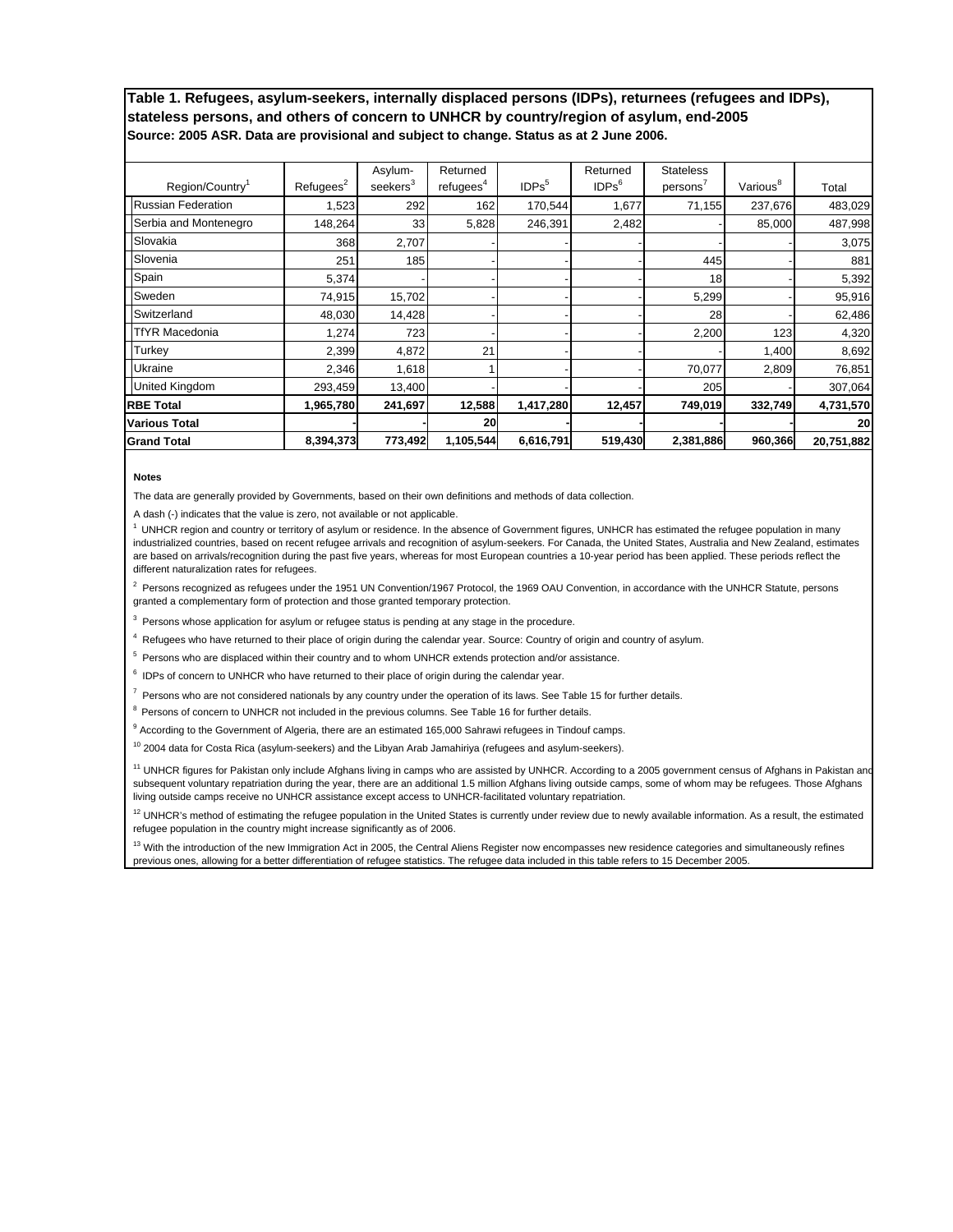|                          |                      | Asylum-              | Returned              |                   | Returned          | <b>Stateless</b>     |                      |           |
|--------------------------|----------------------|----------------------|-----------------------|-------------------|-------------------|----------------------|----------------------|-----------|
| Origin                   | Refuges <sup>1</sup> | seekers <sup>2</sup> | refugees <sup>3</sup> | $\mathsf{IDPs}^4$ | IDPs <sup>5</sup> | persons <sup>6</sup> | Various <sup>'</sup> | Total     |
| Burundi                  | 438.663              | 8,268                | 68,248                | 11,500            |                   |                      |                      | 526,679   |
| Central African Rep.     | 42,890               | 1,843                | 74                    |                   |                   |                      |                      | 44,807    |
| Chad                     | 48,400               | 3,113                | 1,447                 |                   |                   |                      | 3,000                | 55,960    |
| Congo                    | 24,413               | 8,174                | 346                   |                   |                   |                      |                      | 32,933    |
| Dem. Rep. of the Congo   | 430,625              | 55,962               | 39,050                |                   |                   |                      |                      | 525,637   |
| <b>Equatorial Guinea</b> | 477                  | 59                   |                       |                   |                   |                      |                      | 536       |
| Gabon                    | 81                   | 57                   |                       |                   |                   |                      |                      | 138       |
| Rwanda                   | 100,244              | 15,880               | 9,854                 |                   |                   |                      |                      | 125,978   |
| Sao Tome and Principe    | 24                   |                      |                       |                   |                   |                      |                      | 24        |
| United Rep. of Tanzania  | 1,544                | 5,250                |                       |                   |                   |                      |                      | 6,794     |
| <b>CA-GL Total</b>       | 1,087,361            | 98,606               | 119,019               | 11,500            |                   |                      | 3,000                | 1,319,486 |
| Djibouti                 | 503                  | 218                  |                       |                   |                   |                      |                      | 721       |
| Eritrea                  | 143,594              | 4,034                | 1                     |                   |                   |                      | 36,112               | 183,741   |
| Ethiopia                 | 65,293               | 16,235               | 147                   |                   |                   |                      | 5                    | 81,680    |
| Kenya                    | 4,620                | 11,444               |                       |                   |                   |                      |                      | 16,064    |
| Somalia                  | 394,760              | 30,467               | 11,952                | 400,000           |                   |                      | 2,024                | 839,203   |
| Sudan                    | 693,267              | 13,476               | 18,525                | 841,946           |                   |                      |                      | 1,567,214 |
| Uganda                   | 34,170               | 4,313                | 24                    |                   |                   |                      |                      | 38,507    |
| <b>EHA Total</b>         | 1,336,207            | 80,187               | 30,649                | 1,241,946         |                   |                      | 38,141               | 2,727,130 |
| Angola                   | 215,777              | 8,352                | 53,771                |                   |                   |                      |                      | 277,900   |
| Botswana                 | 4                    | 11                   |                       |                   |                   |                      |                      | 15        |
| Comoros                  | 61                   | 516                  |                       |                   |                   |                      |                      | 577       |
| Lesotho                  | 6                    | 7                    |                       |                   |                   |                      |                      | 13        |
| Madagascar               | 203                  | 19                   |                       |                   |                   |                      |                      | 222       |
| Malawi                   | 101                  | 3,849                |                       |                   |                   |                      |                      | 3,950     |
| <b>Mauritius</b>         | 27                   | 18                   |                       |                   |                   |                      |                      | 45        |
| Mozambique               | 104                  | 371                  |                       |                   |                   |                      |                      | 475       |
| Namibia                  | 1,226                | 41                   | 53                    |                   |                   |                      |                      | 1,320     |
| Seychelles               | 40                   | 10                   |                       |                   |                   |                      |                      | 50        |
| South Africa             | 268                  | 165                  |                       |                   |                   |                      |                      | 433       |
| Swaziland                | 13                   | 5                    |                       |                   |                   |                      |                      | 18        |
| Zambia                   | 151                  | 481                  |                       |                   |                   |                      |                      | 632       |
| Zimbabwe                 | 10,793               | 17,326               |                       |                   |                   |                      |                      | 28,119    |
| SAO Total                | 228,774              | 31,171               | 53,824                |                   |                   |                      |                      | 313,769   |
| Benin                    | 411                  | 272                  |                       |                   |                   |                      |                      | 683       |
| <b>Burkina Faso</b>      | 607                  | 211                  |                       |                   |                   |                      |                      | 818       |
| Cameroon                 | 9,016                | 4,860                |                       |                   |                   |                      |                      | 13,876    |
| Cape Verde               | 5                    | 14                   |                       |                   |                   |                      |                      | 19        |
| Côte d'Ivoire            | 18,303               | 6,356                | 2                     | 38,039            |                   |                      |                      | 62,700    |
| Gambia                   | 1,678                | 662                  |                       |                   |                   |                      |                      | 2,340     |
| Ghana                    | 18,432               | 2,351                | 1                     |                   |                   |                      |                      | 20,784    |
| Guinea                   | 5,820                | 3,277                | 3                     |                   |                   |                      |                      | 9,100     |
| Guinea-Bissau            | 1,050                | 250                  |                       |                   |                   |                      |                      | 1,300     |
| Liberia                  | 231,114              | 6,000                | 70,288                | 237,822           | 260,744           |                      |                      | 805,968   |
| Mali                     | 520                  | 353                  |                       |                   |                   |                      | 3,500                | 4,373     |
| Niger                    | 655                  | 591                  |                       |                   |                   |                      |                      | 1,246     |
| Nigeria                  | 22,098               | 14,039               | 7,401                 |                   |                   |                      |                      | 43,538    |
| Senegal                  | 8,671                | 1,850                |                       |                   |                   |                      |                      | 10,521    |
| Sierra Leone             | 40,447               | 5,950                | 210                   |                   |                   |                      |                      | 46,607    |
| Togo                     | 51,107               | 7,479                | 3                     | 3,000             | 6,000             |                      |                      | 67,589    |
| <b>WA Total</b>          | 409,934              | 54,515               | 77,908                | 278,861           | 266,744           |                      | 3,500                | 1,091,462 |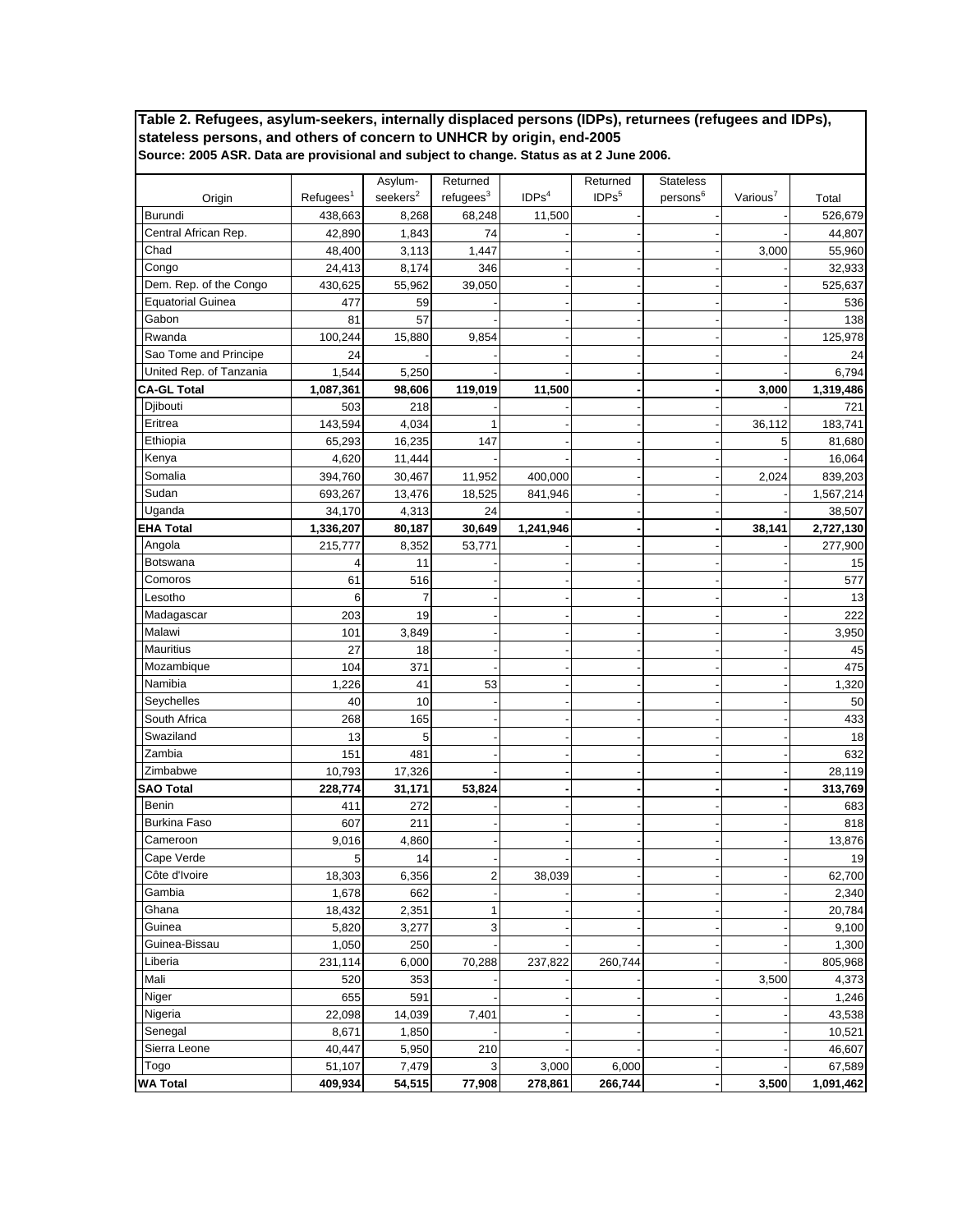|                              |                       | Asylum-          | Returned             |                   | Returned          | <b>Stateless</b>     |                      |               |
|------------------------------|-----------------------|------------------|----------------------|-------------------|-------------------|----------------------|----------------------|---------------|
| Origin                       | Refugees <sup>1</sup> | seekers ${}^{2}$ | refuges <sup>3</sup> | IDPs <sup>4</sup> | IDPs <sup>5</sup> | persons <sup>6</sup> | Various <sup>7</sup> | Total         |
| Africa Bureau                | 3,062,276             | 264,479          | 281,400              | 1,532,307         | 266,744           |                      | 44,641               | 5,451,847     |
| Afghanistan <sup>8</sup>     | 1,908,052             | 14,035           | 752,084              | 142,505           | 17,044            |                      | 100,356              | 2,934,076     |
| Algeria                      | 12,006                | 1,391            |                      |                   |                   |                      |                      | 13,398        |
| <b>Bahrain</b>               | 41                    | 27               |                      |                   |                   |                      |                      | 68            |
| Egypt                        | 6,291                 | 2,329            |                      |                   |                   |                      |                      | 8,620         |
| Iraq                         | 262,142               | 34,441           | 56,155               | 1,200,000         | 196,000           |                      | 16,273               | 1,765,011     |
| Islamic Rep. of Iran         | 98,722                | 12,894           | 68                   |                   |                   |                      |                      | 111,684       |
| Israel                       | 632                   | 626              |                      |                   |                   |                      |                      | 1,258         |
| Jordan                       | 1,789                 | 670              |                      |                   |                   |                      |                      | 2,459         |
| Kazakhstan                   | 4,316                 | 608              |                      |                   |                   |                      |                      | 4,924         |
| Kuwait                       | 381                   | 73               |                      |                   |                   |                      |                      | 454           |
| Kyrgyzstan                   | 3,122                 | 371              |                      |                   |                   |                      |                      | 3,493         |
| Lebanon                      | 18,323                | 2,003            |                      |                   |                   |                      | 11                   | 20,337        |
| Libyan Arab Jamahiriya       | 1,535                 | 769              |                      |                   |                   |                      |                      | 2,304         |
| Mauritania                   | 31,651                | 2,304            |                      |                   |                   |                      |                      | 33,955        |
| Morocco                      | 2,920                 | 463              |                      |                   |                   |                      |                      | 3,383         |
| Occupied Palestinian         |                       |                  |                      |                   |                   |                      |                      |               |
| Territory <sup>9</sup>       | 349,673               | 1,066            | 3                    |                   |                   |                      | 6,000                | 356,742       |
| Oman                         | 12                    | 8                |                      |                   |                   |                      |                      | 20            |
| Pakistan                     | 29,698                | 16,458           | $\mathbf{1}$         |                   |                   |                      |                      | 46,157        |
| Qatar                        | 11                    | $\overline{7}$   |                      |                   |                   |                      |                      | 18            |
| Saudi Arabia                 | 151                   | 71               |                      |                   |                   |                      |                      | 222           |
| Syrian Arab Rep.             | 16,281                | 7,004            | 19                   |                   |                   |                      |                      | 23,304        |
| Tajikistan                   | 54,753                | 149              | 40                   |                   |                   |                      |                      | 54,942        |
| Tunisia                      | 3,129                 | 365              |                      |                   |                   |                      |                      | 3,494         |
| Turkmenistan                 | 820                   | 176              |                      |                   |                   |                      |                      | 996           |
| <b>United Arab Emirates</b>  | 30                    | 16               |                      |                   |                   |                      |                      | 46            |
| Uzbekistan                   | 8,323                 | 1,475            |                      |                   |                   |                      |                      | 9,798         |
| Western Sahara <sup>10</sup> | 90,652                | 24               |                      |                   |                   |                      | 26,000               | 116,676       |
| Yemen                        | 1,325                 | 419              | 6                    |                   |                   |                      |                      | 1,750         |
| <b>CASWANAME Total</b>       | 2,906,781             | 100,242          | 808,377              | 1,342,505         | 213,044           |                      | 148,640              | 5,519,589     |
| Antigua and Barbuda          | 13                    | 11               |                      |                   |                   |                      |                      | 24            |
| Argentina                    | 856                   | 292              |                      |                   |                   |                      |                      | 1,148         |
| <b>Bahamas</b>               | 1                     | 18               |                      |                   |                   |                      |                      | 19            |
| <b>Barbados</b>              | 8                     | 21               |                      |                   |                   |                      |                      | 29            |
| <b>Belize</b>                | 8                     | 24               |                      |                   |                   |                      |                      | 32            |
| Bermuda                      | $\overline{2}$        | 3                |                      |                   |                   |                      |                      | 5             |
| <b>Bolivia</b>               | 269                   | 353              |                      |                   |                   |                      |                      | 622           |
| <b>Brazil</b>                | 370                   | 593              |                      |                   |                   |                      |                      | 963           |
| Canada                       | 122                   | 36               |                      |                   |                   |                      |                      | 158           |
| Cayman Islands               |                       | 1                |                      |                   |                   |                      |                      | 1             |
| Chile                        | 938                   | 92               |                      |                   |                   |                      |                      | 1,030         |
| Colombia                     | 60,415                | 19,754           | 5                    | 2,000,000         |                   |                      | 459,900              | 2,540,074     |
| Costa Rica                   | 178                   | 133              |                      |                   |                   |                      |                      | 311           |
| Cuba                         | 19,000                | 1,683            | 1                    |                   |                   |                      |                      |               |
| Dominica                     | 30                    | 46               |                      |                   |                   |                      |                      | 20,684<br>76  |
| Dominican Rep.               | 67                    | 79               |                      |                   |                   |                      |                      | 146           |
| Ecuador                      | 770                   | 287              |                      |                   |                   |                      |                      | 1,057         |
| El Salvador                  |                       |                  |                      |                   |                   |                      |                      |               |
| Grenada                      | 4,281<br>152          | 45,205<br>103    |                      |                   |                   |                      |                      | 49,486<br>255 |
|                              |                       |                  |                      |                   |                   |                      |                      |               |
| Guatemala                    | 3,379                 | 31,850           |                      |                   |                   |                      |                      | 35,229        |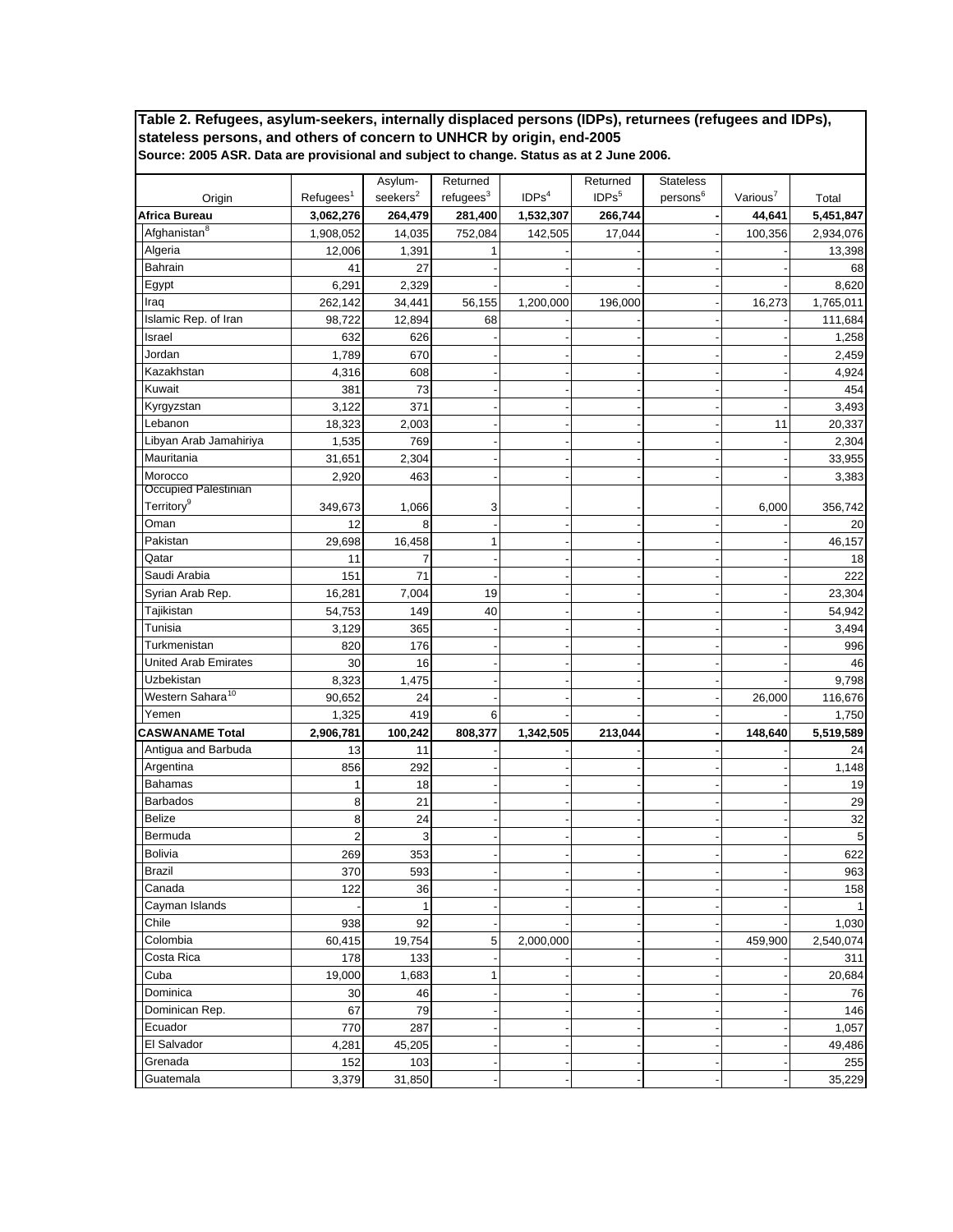|                                 |                       | Asylum-          | Returned              |                   | Returned          | <b>Stateless</b>     |                      |                |
|---------------------------------|-----------------------|------------------|-----------------------|-------------------|-------------------|----------------------|----------------------|----------------|
| Origin                          | Refugees <sup>1</sup> | $\sf{seekers}^2$ | refugees <sup>3</sup> | IDPs <sup>4</sup> | IDPs <sup>5</sup> | persons <sup>6</sup> | Various <sup>7</sup> | Total          |
| Guyana                          | 406                   | 387              |                       |                   |                   |                      |                      | 793            |
| Haiti                           | 13,542                | 13,519           |                       |                   |                   |                      |                      | 27,061         |
| Honduras                        | 535                   | 1,227            |                       |                   |                   |                      |                      | 1,762          |
| Jamaica                         | 450                   | 290              |                       |                   |                   |                      |                      | 740            |
| Mexico                          | 2,313                 | 12,614           |                       |                   |                   |                      |                      | 14,927         |
| Nicaragua                       | 1,463                 | 4,426            | 44                    |                   |                   |                      |                      | 5,933          |
| Panama                          | 42                    | 58               |                       |                   |                   |                      |                      | 100            |
| Paraguay                        | 44                    | 35               |                       |                   |                   |                      |                      | 79             |
| Peru                            | 4,865                 | 1,649            | 3                     |                   |                   |                      |                      | 6,517          |
| Saint Kitts and Nevis           | 31                    |                  |                       |                   |                   |                      |                      | 32             |
| Saint Lucia                     | 99                    | 201              |                       |                   |                   |                      |                      | 300            |
| Saint Vincent and the           |                       |                  |                       |                   |                   |                      |                      |                |
| Grenadines                      | 279                   | 355              |                       |                   |                   |                      |                      | 634            |
| Suriname                        | 29                    | 21               |                       |                   |                   |                      |                      | 50             |
| Trinidad and Tobago             | 63                    | 209              |                       |                   |                   |                      |                      | 272            |
| <b>Turks and Caicos Islands</b> |                       | $\overline{2}$   |                       |                   |                   |                      |                      | $\overline{2}$ |
| <b>United States</b>            | 683                   | 263              |                       |                   |                   |                      |                      | 946            |
| Uruguay                         | 111                   | 62               |                       |                   |                   |                      |                      | 173            |
| Venezuela                       | 2,590                 | 2,832            |                       |                   |                   |                      |                      | 5,422          |
| <b>RBAC Total</b>               | 118,404               | 138,735          | 53                    | 2,000,000         |                   |                      | 459,900              | 2,717,092      |
| Australia                       | 44                    | $\overline{4}$   |                       |                   |                   |                      |                      | 48             |
| Bangladesh                      | 7,294                 | 10,166           |                       |                   |                   |                      | 1                    | 17,461         |
| <b>Bhutan</b>                   | 106,537               | 1,110            |                       |                   |                   |                      | 10,000               | 117,647        |
| <b>Brunei Darussalam</b>        | 49                    |                  |                       |                   |                   |                      |                      | 49             |
| Cambodia                        | 17,806                | 860              |                       |                   |                   |                      | 4                    | 18,670         |
| China                           | 124,021               | 19,394           |                       |                   |                   |                      |                      | 143,415        |
| Dem. People's Rep. of           |                       |                  |                       |                   |                   |                      |                      |                |
| Korea                           | 288                   | 78               |                       |                   |                   |                      | 37                   | 403            |
| Fiji                            | 1,379                 | 373              |                       |                   |                   |                      |                      | 1,752          |
| French Polynesia                | 1                     |                  |                       |                   |                   |                      |                      |                |
| Hong Kong SAR, China            |                       | 17               |                       |                   |                   |                      |                      | 17             |
| India                           | 16,275                | 12,193           |                       |                   |                   |                      | $\overline{2}$       | 28,470         |
| Indonesia                       | 34,384                | 4,498            | 135                   |                   |                   |                      | 224                  | 39,241         |
| Japan                           | 13                    | 56               |                       |                   |                   |                      |                      | 69             |
| Kiribati                        | 33                    | 5                |                       |                   |                   |                      |                      | 38             |
| Lao People's Dem. Rep.          | 24,442                | 354              |                       |                   |                   |                      | 5                    | 24,801         |
| Macao SAR, China                | 9                     | 7                |                       |                   |                   |                      |                      | 16             |
| Malaysia                        | 394                   | 182              |                       |                   |                   |                      |                      | 576            |
| Maldives                        | 13                    | 4                |                       |                   |                   |                      |                      | 17             |
| Micronesia (Federated           |                       |                  |                       |                   |                   |                      |                      |                |
| States of)                      |                       | 1                |                       |                   |                   |                      |                      | $\mathbf{1}$   |
| Mongolia                        | 654                   | 642              |                       |                   |                   |                      |                      | 1,296          |
| Myanmar                         | 164,864               | 41,135           | 92                    |                   |                   |                      | 11                   | 206,102        |
| Nauru                           |                       | 3                |                       |                   |                   |                      |                      | 3              |
| Nepal                           | 2,065                 | 2,425            |                       |                   |                   |                      |                      | 4,490          |
| New Caledonia                   |                       | $\overline{7}$   |                       |                   |                   |                      |                      | 7              |
| New Zealand                     | $\overline{4}$        | 5                |                       |                   |                   |                      |                      | 9              |
| Palau                           |                       | 1                |                       |                   |                   |                      |                      | 1              |
| Papua New Guinea                | 23                    | 21               |                       |                   |                   |                      |                      | 44             |
| Philippines                     | 465                   | 867              |                       |                   |                   |                      | 61,315               | 62,647         |
| Rep. of Korea                   | 268                   | 318              |                       |                   |                   |                      |                      | 586            |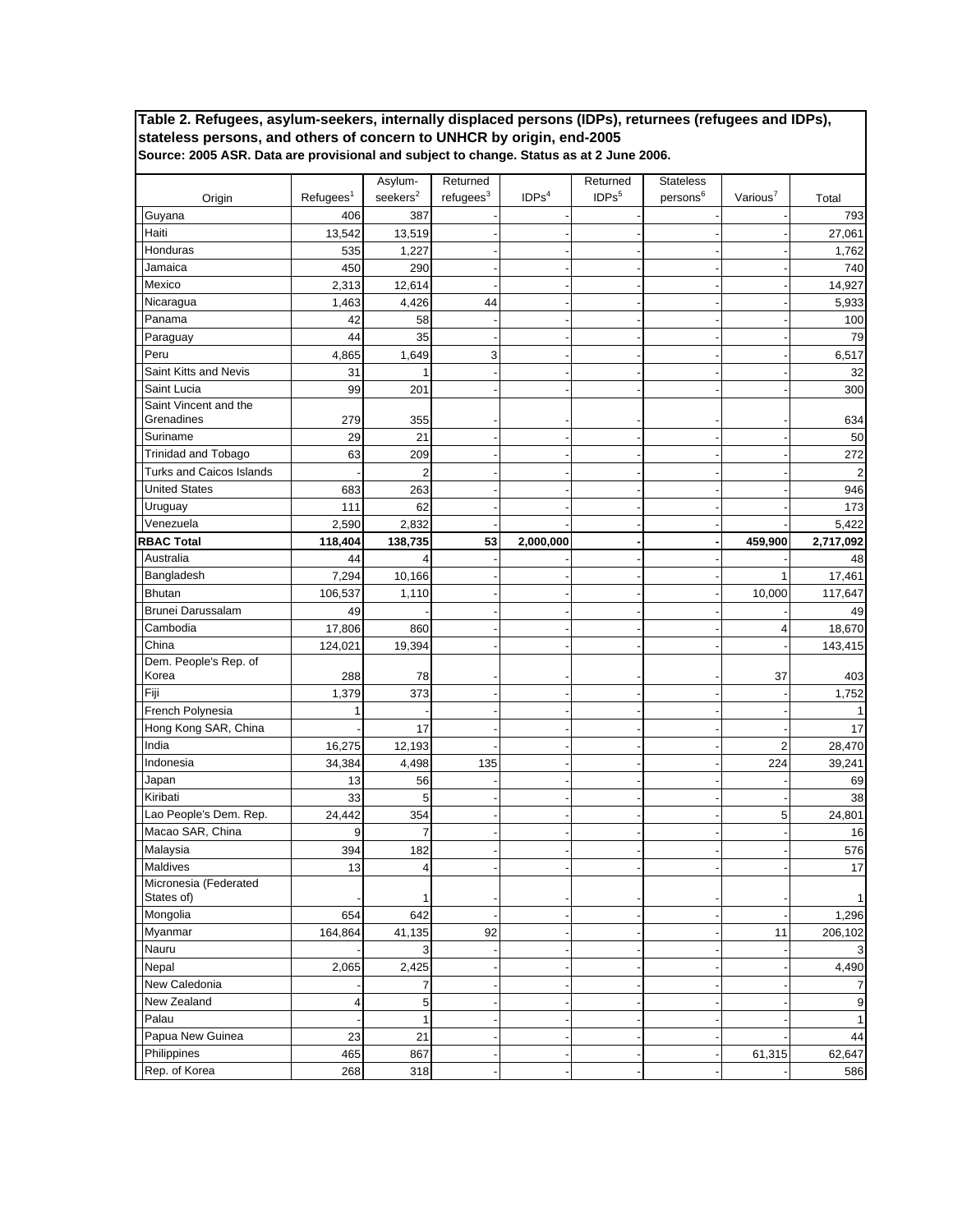|                        |                       | Asylum-          | Returned              |                   | Returned          | <b>Stateless</b>     |          |                |
|------------------------|-----------------------|------------------|-----------------------|-------------------|-------------------|----------------------|----------|----------------|
| Origin                 | Refugees <sup>1</sup> | $\sf{seekers}^2$ | refugees <sup>3</sup> | IDPs <sup>4</sup> | IDPs <sup>5</sup> | persons <sup>6</sup> | Various' | Total          |
| Samoa                  |                       | 3                |                       |                   |                   |                      |          | 3              |
| Singapore              | 39                    | 28               |                       |                   |                   |                      |          | 67             |
| Solomon Islands        | 27                    | 11               |                       |                   |                   |                      |          | 38             |
| Sri Lanka              | 108,059               | 4,238            | 2,700                 | 324,699           | 27,185            |                      |          | 466,881        |
| Thailand               | 424                   | 217              |                       |                   |                   |                      | 9        | 650            |
| <b>Tibetans</b>        | 20,198                | 9                |                       |                   |                   |                      | 928      | 21,135         |
| <b>Timor-Leste</b>     | 251                   | 3                |                       |                   |                   |                      |          | 254            |
| Tonga                  | 4                     | 10               |                       |                   |                   |                      |          | 14             |
| Viet Nam               | 358,248               | 1,695            | 179                   |                   |                   |                      | 797      | 360,919        |
| <b>RBAP Total</b>      | 988,575               | 100,940          | 3,106                 | 324,699           | 27,185            |                      | 73,333   | 1,517,838      |
| Albania                | 12,702                | 2,579            |                       |                   |                   |                      |          | 15,281         |
| Andorra                | 9                     | 3                |                       |                   |                   |                      |          | 12             |
| Armenia                | 13,965                | 4,352            |                       |                   |                   |                      |          | 18,317         |
| Austria                | 66                    | 4                |                       |                   |                   |                      |          | 70             |
| Azerbaijan             | 233,675               | 4,125            | 1                     | 578,545           |                   |                      |          | 816,346        |
| <b>Belarus</b>         | 8,857                 | 1,431            |                       |                   |                   |                      |          | 10,288         |
| Belgium                | 95                    | 22               |                       |                   |                   |                      |          | 117            |
| Bosnia and Herzegovina | 109,930               |                  |                       | 182,747           |                   |                      |          | 300,929        |
| <b>Bulgaria</b>        | 4,254                 | 1,815<br>1,217   | 1,273                 |                   | 5,164             |                      |          | 5,471          |
| Croatia                | 119,148               |                  |                       |                   |                   |                      |          |                |
|                        | 5                     | 214<br>4         | 5,261                 | 4,804             | 2,736             |                      |          | 132,163        |
| Cyprus<br>Czech Rep.   |                       |                  |                       |                   |                   |                      |          | 9              |
|                        | 3,589                 | 203              |                       |                   |                   |                      |          | 3,792          |
| Denmark                | 12                    | 7                |                       |                   |                   |                      |          | 19             |
| Estonia                | 743                   | 135              |                       |                   |                   |                      |          | 878            |
| Finland                | 5                     | 6                |                       |                   |                   |                      |          | 11             |
| France                 | 286                   | 56               |                       |                   |                   |                      |          | 342            |
| Georgia                | 7,301                 | 3,011            | 41                    | 234,249           | 398               |                      | 2,809    | 247,809        |
| Germany                | 78                    | 63               |                       |                   |                   |                      |          | 141            |
| Greece                 | 331                   | 43               |                       |                   |                   |                      |          | 374            |
| Hungary                | 3,519                 | 257              |                       |                   |                   |                      |          | 3,776          |
| Iceland                | 7                     | $\overline{c}$   |                       |                   |                   |                      |          | 9              |
| Ireland                | 21                    | 4                |                       |                   |                   |                      |          | 25             |
| Italy                  | 217                   | 23               |                       |                   |                   |                      |          | 240            |
| Latvia                 | 2,430                 | 123              |                       |                   |                   |                      |          | 2,553          |
| Lithuania              | 1,448                 | 188              |                       |                   |                   |                      |          | 1,636          |
| Luxembourg             | 1                     |                  |                       |                   |                   |                      |          | 1              |
| Malta                  | 5                     | $\overline{c}$   |                       |                   |                   |                      |          | $\overline{7}$ |
| Monaco                 |                       | 3                |                       |                   |                   |                      |          | 3              |
| Netherlands            | 159                   | 42               |                       |                   |                   |                      |          | 201            |
| Norway                 | 15                    | $\mathbf{1}$     |                       |                   |                   |                      |          | 16             |
| Poland                 | 19,641                | 612              |                       |                   |                   |                      |          | 20,253         |
| Portugal               | 74                    | 127              |                       |                   |                   |                      |          | 201            |
| Rep. of Moldova        | 12,063                | 576              |                       |                   |                   |                      |          | 12,639         |
| Romania                | 11,492                | 1,129            |                       |                   |                   |                      |          | 12,621         |
| Russian Federation     | 102,965               | 14,316           | 162                   | 170,544           | 1,677             |                      | 133,278  | 422,942        |
| San Marino             | 1                     | 3                |                       |                   |                   |                      |          | 4              |
| Serbia and Montenegro  | 189,850               | 18,132           | 5,828                 | 246,391           | 2,482             |                      | 85,000   | 547,683        |
| Slovakia               | 791                   | 203              |                       |                   |                   |                      |          | 994            |
| Slovenia               | 155                   | 21               |                       |                   |                   |                      |          | 176            |
| Spain                  | 49                    | 27               |                       |                   |                   |                      |          | 76             |
| Sweden                 | 75                    | 10               |                       |                   |                   |                      |          | 85             |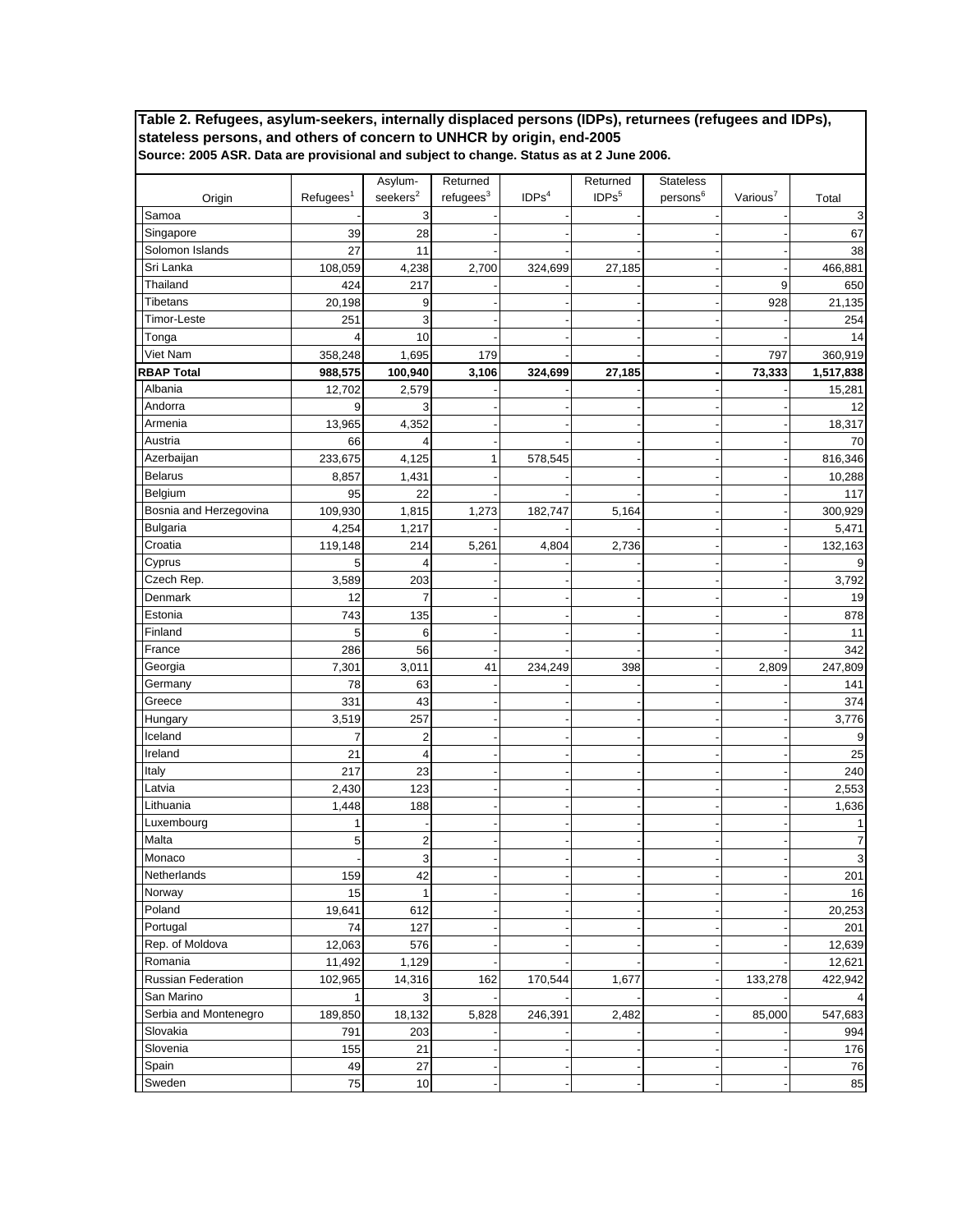|                        |                                    | Asylum-              | Returned              |                   | Returned          | <b>Stateless</b>     |          |            |
|------------------------|------------------------------------|----------------------|-----------------------|-------------------|-------------------|----------------------|----------|------------|
| Origin                 | Refu <sub>q</sub> ees <sup>1</sup> | seekers <sup>2</sup> | refugees <sup>3</sup> | IDPs <sup>4</sup> | IDPs <sup>5</sup> | persons <sup>6</sup> | Various' | Total      |
| Switzerland            | 16 <sub>1</sub>                    |                      |                       |                   |                   |                      |          | 18         |
| <b>TfYR Macedonia</b>  | 8.599                              | 706                  |                       |                   |                   |                      |          | 9,305      |
| Turkey                 | 170,131                            | 11,316               | 21                    |                   |                   |                      |          | 181,468    |
| Ukraine                | 84,213                             | 2,670                |                       |                   |                   |                      |          | 86,884     |
| <b>United Kingdom</b>  | 135 <sub>1</sub>                   | 63                   |                       |                   |                   |                      |          | 198        |
| <b>RBE Total</b>       | 1,123,123                          | 69,848               | 12,588                | 1,417,280         | 12,457            |                      | 221,087  | 2,856,383  |
| <b>Stateless Total</b> | 12,211                             | 1,949                |                       |                   |                   | 2,381,886            |          | 2,396,046  |
| <b>Various Total</b>   | 183,003                            | 97,299               | 20                    |                   |                   |                      | 12,765   | 293.087    |
| <b>Grand Total</b>     | 8,394,373                          | 773.492              | 1.105.544             | 6,616,791         | 519,430           | 2,381,886            | 960.366  | 20.751.882 |

#### **Notes**

The data are generally provided by Governments, based on their own definitions and methods of data collection.

A dash (-) indicates that the value is zero, not available or not applicable.

<sup>1</sup> Persons recognized as refugees under the 1951 UN Convention/1967 Protocol, the 1969 OAU Convention, in accordance with the UNHCR Statute, persons grante a complementary form of protection and those granted temporary protection.

 $2$  Persons whose application for asylum or refugee status is pending at any stage in the procedure.

<sup>3</sup> Refugees who have returned to their place of origin during the calendar year. Source: Country of origin and country of asylum.

4 Persons who are displaced within their country and to whom UNHCR extends protection and/or assistance.

<sup>5</sup> IDPs of concern to UNHCR who have returned to their place of origin during the calendar year.

 $6$  Persons who are not considered nationals by any country under the operation of its laws. See Table 15 for further details.

<sup>7</sup> Persons of concern to UNHCR not included in the previous columns. See Table 16 for further details.

<sup>8</sup> UNHCR figures for Pakistan only include Afghans living in camps who are assisted by UNHCR. According to a 2005 government census of Afghans in Pakistan and subsequent voluntary repatriation during the year, there are an additional 1.5 million Afghans living outside camps, some of whom may be refugees. Those Afghans living outside camps receive no UNHCR assistance except access to UNHCR-facilitated voluntary repatriation.

<sup>9</sup> This figure only refers to Palestinians under the UNHCR mandate.

<sup>10</sup> According to the Government of Algeria, there are an estimated 165,000 Sahrawi refugees in Tindouf camps.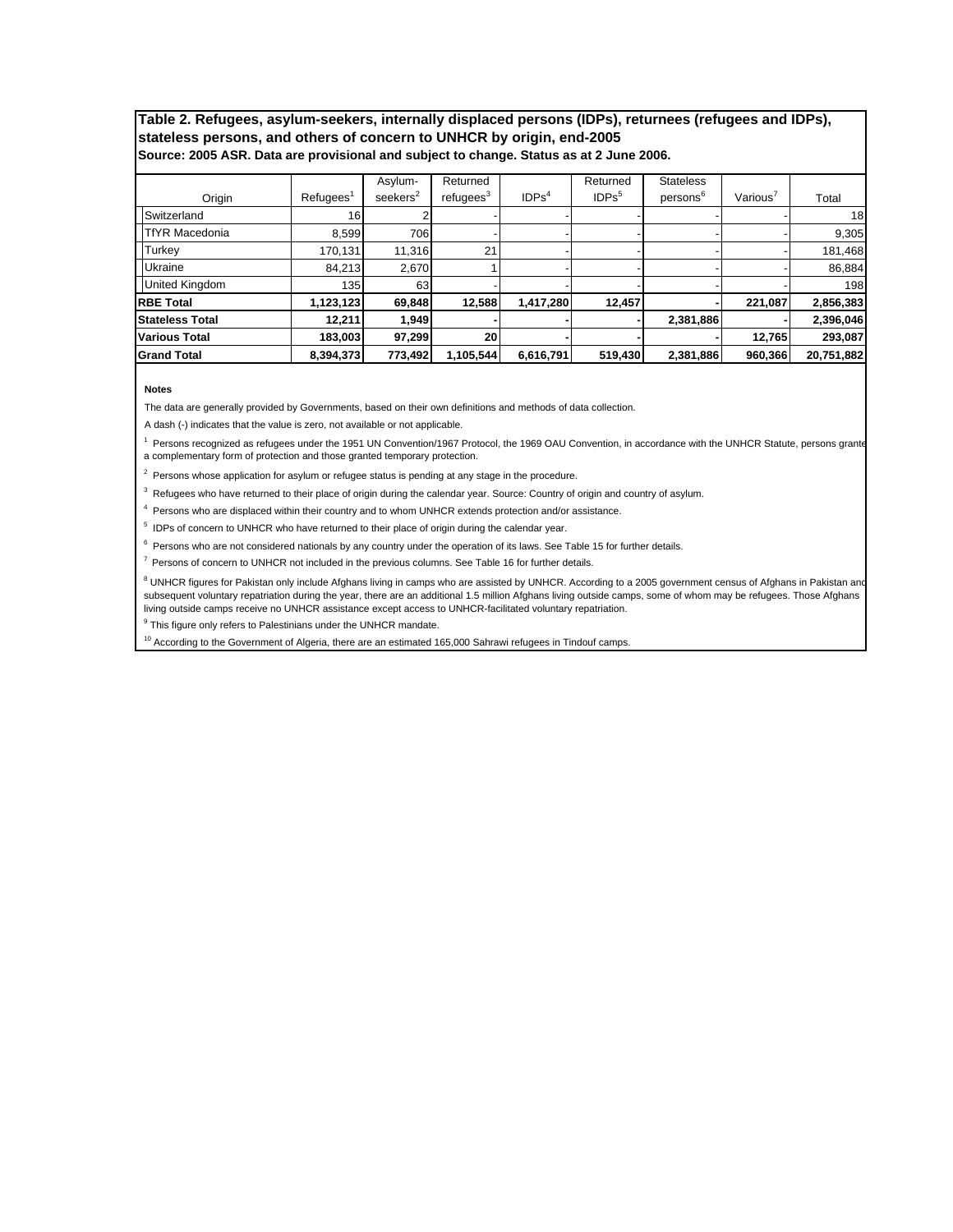| Region and                 | Population start-2005 |               |                 |         | Increases during 2005 |         |         | Decreases during 2005   |               |       |              |        |          |        |         | Population end-2005 |               |
|----------------------------|-----------------------|---------------|-----------------|---------|-----------------------|---------|---------|-------------------------|---------------|-------|--------------|--------|----------|--------|---------|---------------------|---------------|
| country/                   |                       |               | Spont. arrivals |         |                       |         |         | Voluntary repatriation' |               |       | Resettlement |        |          |        |         |                     |               |
| territory                  |                       | of which:     |                 |         | Resettle-             |         |         |                         | of which:     |       | of which:    |        |          |        |         |                     | of which:     |
| of                         |                       | <b>UNHCR-</b> | Prima           | Indiv.  | ment                  |         |         |                         | <b>UNHCR-</b> |       | <b>UNHCR</b> | Cessa- | Natura-  |        |         |                     | <b>UNHCR-</b> |
| asylum                     | Total                 | assisted      | facie           | recogn. | arrivals              | Other   | Total   | Total                   | assisted      | Total | assisted     | tion   | lization | Other  | Total   | Total               | assisted      |
| Burundi                    | 48,808                | 16,991        | 1,518           | 788     |                       | 330     | 2,636   | 1,488                   | 60            | 22    | 22           |        |          | 29,253 | 30,763  | 20,681              | 17,973        |
| <b>Central African</b>     |                       |               |                 |         |                       |         |         |                         |               |       |              |        |          |        |         |                     |               |
| Rep.                       | 25,020                | 22,319        |                 | 995     |                       | 721     | 1,716   | 2,167                   | 2,118         |       |              |        |          |        | 2,167   | 24,569              | 24,569        |
| Chad                       | 259,880               | 230,652       | 32,353          | 52      |                       | 7,446   | 39,851  |                         |               |       |              |        |          | 24,319 | 24,319  | 275,412             | 244,932       |
| Congo                      | 68,536                | 59,255        |                 | 38      |                       | 5,335   | 5,373   | 8,079                   | 7,850         |       |              |        |          |        | 8,083   | 66,075              | 51,288        |
| Dem. Rep. of the           |                       |               |                 |         |                       |         |         |                         |               |       |              |        |          |        |         |                     |               |
| Congo                      | 199,323               | 32,455        | 67              | 100     |                       | 60,831  | 60,998  | 47,435                  | 22,314        | 19    | 19           |        |          | 15,880 | 63,334  | 204,341             | 15,482        |
| Gabon                      | 13,787                | 13,787        |                 | 3       |                       | 68      | 71      | 291                     | 290           | 130   | 130          |        |          | 4,892  | 5,313   | 8,545               | 8,545         |
| Rwanda                     | 50,238                | 50,238        | 9.886           | 27      |                       |         | 9,913   | 14,849                  | 4,624         | 96    | 96           |        |          |        | 14,945  | 45,206              | 45,206        |
| United Rep. of<br>Tanzania | 602,088               | 403,854       | 1,840           |         |                       | 27,165  | 29,005  | 81,519                  | 68,589        | 1,195 | 1,195        |        |          | 12,501 | 95,215  | 548,824             | 350,590       |
| <b>CA-GL Total</b>         | 1,267,680             | 829,551       | 45,664          | 2,003   |                       | 101,896 | 149,563 | 155,828                 | 105,845       | 1,462 | 1,462        |        |          | 86,849 | 244,139 | 1,193,653           | 758,585       |
| Djibouti                   | 18,033                | 17,980        |                 |         |                       | 217     | 217     | 7,668                   | 7,668         |       |              |        |          | 126    | 7,794   | 10,456              | 6,697         |
| Eritrea                    | 4,244                 | 4,244         | 54              | 49      |                       | 152     | 255     |                         |               |       |              |        |          | 76     | 81      | 4,418               | 4,417         |
| Ethiopia                   | 115,905               | 114,340       |                 | 3,027   |                       | 5,512   | 8,539   | 4,110                   | 4,110         | 1,240 | 1,240        |        |          | 18,277 | 23,627  | 100,817             | 100,817       |
| Kenya                      | 239,835               | 239,835       |                 | 29,858  |                       | 11,748  | 41,606  | 481                     | 449           | 6,819 | 6,819        |        |          | 22,921 | 30,221  | 251,271             | 251,271       |
| Somalia                    | 357                   | 357           |                 | 127     |                       | 24      | 151     |                         |               |       |              |        |          | 11     | 15      | 493                 | 493           |
| Sudan                      | 141,588               | 69,304        |                 | 5,961   |                       | 35      | 5,996   | 11                      | 11            | 317   | 149          |        |          |        | 328     | 147,256             | 75,378        |
| Uganda                     | 250,486               | 230,262       | 23.948          |         |                       | 27,989  | 51,937  | 1,636                   | 1,471         | 1,006 | 1,006        |        |          | 42.542 | 45.184  | 257,256             | 208,480       |
| <b>EHA Total</b>           | 770,448               | 676,322       | 24,002          | 39,022  |                       | 45,677  | 108,701 | 13,906                  | 13,709        | 9,391 | 9,223        |        |          | 83,953 | 107,250 | 771,967             | 647,553       |
| Angola                     | 13,970                | 10,767        |                 | 76      |                       |         | 76      | 45                      | 45            | 16    | 16           |        |          |        | 62      | 13,984              | 2,096         |
| Botswana                   | 2,839                 | 2,793         |                 | 22      |                       | 999     | 1,021   | 592                     | 592           | 30    | 30           |        |          | 129    | 751     | 3,109               | 3,109         |
| Comoros                    |                       |               |                 |         |                       |         |         |                         |               |       |              |        |          |        |         |                     |               |
| Malawi                     | 3,681                 | 3,681         |                 | 755     |                       | 264     | 1,019   | 49                      | 46            | 216   | 216          |        |          | 202    | 467     | 4,240               | 4,240         |
| Mozambique                 | 624                   |               |                 |         |                       | 1,568   | 1,568   | 40                      | 18            | 224   | 224          |        |          | 14     | 278     | 1,954               | 1,095         |
| Namibia                    | 12,760                | 6,760         |                 | 325     |                       | 395     | 720     | 2,752                   | 1,329         | 55    | 55           |        |          | 7,271  | 10,078  | 5,307               | 5,307         |
| South Africa               | 27,683                | 5,709         |                 | 2,186   |                       |         | 2,186   | 100                     | 56            | 107   | 107          |        |          |        | 207     | 29,714              | 4,947         |
| Swaziland                  | 704                   | 602           |                 |         |                       | 56      | 56      |                         |               |       |              |        |          |        |         | 760                 | 612           |
| Zambia                     | 173,907               | 93,976        | 107             | 62      |                       | 5,388   | 5,557   | 29,833                  | 22,664        | 310   | 310          |        |          | 5,699  | 35,842  | 155,718             | 75,463        |
| Zimbabwe                   | 6,884                 | 6,884         |                 |         |                       | 7,067   | 7,067   |                         |               | 89    | 89           |        |          | 8      | 104     | 13,850              | 2,053         |
| <b>SAO Total</b>           | 243,052               | 131,172       | 107             | 3,426   |                       | 15,738  | 19,271  | 33,418                  | 24,756        | 1,047 | 1,047        |        |          | 13,323 | 47,789  | 228,637             | 98,922        |
| Benin                      | 4,802                 | 4,802         | 25,506          | 85      |                       | 32      | 25,623  | 77                      | 74            | 39    | 26           |        |          | 15     | 131     | 30,294              | 30,294        |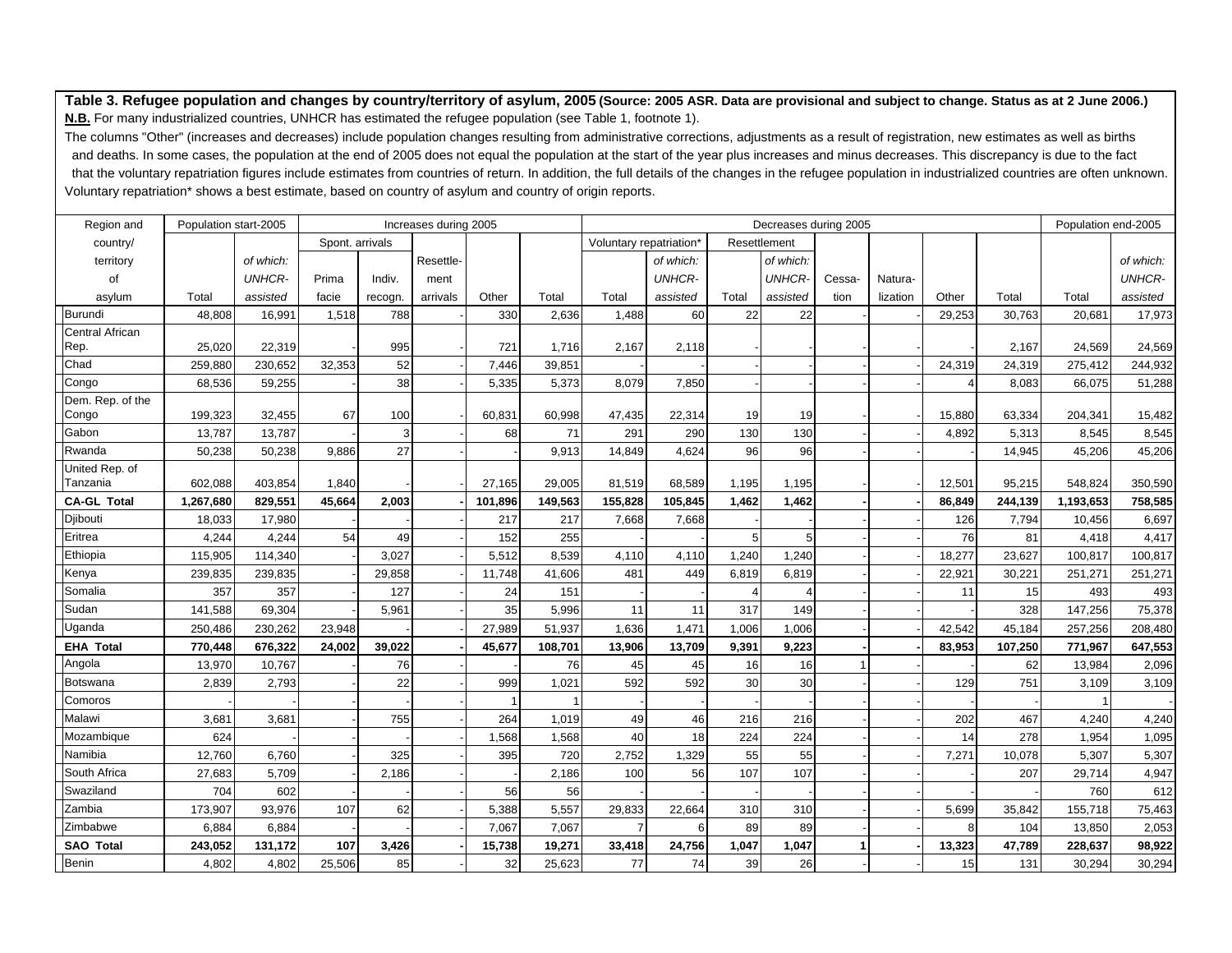| Voluntary repatriation <sup>*</sup><br>Spont. arrivals<br>Resettlement<br>country/<br>of which:<br>of which:<br>of which:<br>Resettle-<br>of which:<br>territory<br><b>UNHCR-</b><br><b>UNHCR-</b><br><b>UNHCR-</b><br><b>UNHCR-</b><br>of<br>Prima<br>Indiv.<br>Cessa-<br>Natura-<br>ment<br>Total<br>Other<br>Total<br>assisted<br>Total<br>assisted<br>facie<br>arrivals<br>Other<br>Total<br>assisted<br>Total<br>assisted<br>tion<br>lization<br>Total<br>asylum<br>recogn.<br><b>Burkina Faso</b><br>492<br>33<br>36<br>19<br>511<br>488<br>3<br>2<br>10<br>511<br>6<br>Cameroon<br>487<br>787<br>95<br>58,861<br>300<br>7,444<br>95<br>12<br>62<br>7,613<br>52,042<br>7,444<br>Cape Verde<br>Côte d'Ivoire<br>60<br>437<br>437<br>41,627<br>72,088<br>72,088<br>60<br>33,011<br>13,509<br>16,578<br>50,026<br>41,627<br>Gambia<br>2,260<br>28<br>28<br>42<br>42<br>2,287<br>7,343<br>43<br>7,330<br>Ghana<br>13,591<br>592<br>530<br>1,199<br>1,904<br>1,768<br>3,229<br>53,537<br>42,053<br>42,053<br>14,713<br>1,212<br>113<br>53,537<br>Guinea<br>303<br>139,252<br>90,337<br>682<br>985<br>29,645<br>18,671<br>1,931<br>1,931<br>45,136<br>76,712<br>63,525<br>62,239<br>Guinea-Bissau<br>7,536<br>92<br>92<br>12<br>7,616<br>7,536<br>6<br>7,616<br>f<br>Liberia<br>11<br>15,169<br>3,382<br>1,017<br>1,018<br>6,005<br>6,020<br>10,168<br>4,798<br>11<br>Mali<br>31<br>54<br>54<br>11,256<br>31<br>54<br>11,233<br>11,256<br>11,233<br>Niger<br>37<br>32<br>344<br>46<br>301<br>181<br>Nigeria<br>8,397<br>5,362<br>3,089<br>290<br>38<br>38<br>3,582<br>1,406<br>4,495<br>290<br>3,910<br>9,019<br>9,019<br>126<br>126<br>Senegal<br>20,804<br>20,804<br>46<br>46<br>12<br>12<br>138<br>20,712<br>20,712<br>Sierra Leone<br>56<br>4,178<br>6,202<br>4,768<br>1,082<br>1,082<br>3,799<br>46,729<br>65,436<br>61,801<br>4,119<br>11,083<br>59,965<br>3<br>34<br>Togo<br>39<br>21<br>1,285<br>12<br>12<br>2,004<br>9,287<br>1,287<br>11,285<br>2,037<br>5,750<br>323,454<br>39,181<br>2,988<br>9,965<br>46,064<br>5,578<br><b>WA Total</b><br>465,118<br>52,134<br>77,996<br>12<br>77,316<br>161,074<br>377,167<br>292,070<br>13<br><b>Africa Bureau</b><br>2,746,298<br>108.954<br>47,439<br>173,276<br>329,669<br>281,148<br>190,374<br>17.650<br>17,310<br>261,441<br>1,960,499<br>560,252<br>2,571,424<br>1,797,130<br>33<br>32<br>Afghanistan<br>32<br>Algeria <sup>1</sup><br>55<br>55<br>155,456<br>75,000<br>94,101<br>90,049<br>169,048<br>75,002<br>821<br>1,330<br>1,291<br>Egypt<br>464<br>1,285<br>107<br>107<br>1,287<br>90,343<br>20,343<br>2,724<br>88.946<br>18,946<br>21<br>383<br>4,018<br>4,401<br>104<br>22<br>22<br>151<br>Iraq<br>46,053<br>46,053<br>277<br>50,177<br>50,177<br>Islamic Rep. of Iran<br>1,045,976<br>344,908<br>68,946<br>820<br>820<br>345,729<br>1,045,976<br>54<br>54<br>716,403<br>716,403<br><b>Israel</b><br>55<br>9<br>569<br>569<br>64<br>13<br>24<br>609<br>609<br>$\overline{5}$<br>6<br>Jordan<br>52<br>62<br>224<br>965<br>1,099<br>114<br>320<br>224<br>24<br>568<br>965<br>1,099<br>320<br>Kazakhstan<br>128<br>91<br>22<br>2,560<br>219<br>22<br>25<br>25<br>8,762<br>8,809<br>7,265<br>1,019<br>15,844<br>Kuwait<br>800<br>800<br>$\overline{2}$<br>1,523<br>1,519<br>6<br>167<br>84<br>2,325<br>172<br>2,587<br>Kyrgyzstan<br>3,341<br>426<br>2,835<br>3,372<br>3,753<br>444<br>3,992<br>2,598<br>Lebanon<br>23<br>94<br>432<br>566<br>1,073<br>1,753<br>1,448<br>117<br>566<br>224<br>1,222<br>1,078<br>Libyan Arab<br>Jamahiriya <sup>2</sup><br>12,166<br>3,636<br>35<br>33<br>12,166<br>3,636<br>35 | Region and | Population start-2005 |     | Increases during 2005 |  |  |     |  | Decreases during 2005 |  |  |  |  |  |  |     | Population end-2005 |  |
|-----------------------------------------------------------------------------------------------------------------------------------------------------------------------------------------------------------------------------------------------------------------------------------------------------------------------------------------------------------------------------------------------------------------------------------------------------------------------------------------------------------------------------------------------------------------------------------------------------------------------------------------------------------------------------------------------------------------------------------------------------------------------------------------------------------------------------------------------------------------------------------------------------------------------------------------------------------------------------------------------------------------------------------------------------------------------------------------------------------------------------------------------------------------------------------------------------------------------------------------------------------------------------------------------------------------------------------------------------------------------------------------------------------------------------------------------------------------------------------------------------------------------------------------------------------------------------------------------------------------------------------------------------------------------------------------------------------------------------------------------------------------------------------------------------------------------------------------------------------------------------------------------------------------------------------------------------------------------------------------------------------------------------------------------------------------------------------------------------------------------------------------------------------------------------------------------------------------------------------------------------------------------------------------------------------------------------------------------------------------------------------------------------------------------------------------------------------------------------------------------------------------------------------------------------------------------------------------------------------------------------------------------------------------------------------------------------------------------------------------------------------------------------------------------------------------------------------------------------------------------------------------------------------------------------------------------------------------------------------------------------------------------------------------------------------------------------------------------------------------------------------------------------------------------------------------------------------------------------------------------------------------------------------------------------------------------------------------------------------------------------------------------------------------------------------------------------------------------------------------------------------------------------------------------------------------------------|------------|-----------------------|-----|-----------------------|--|--|-----|--|-----------------------|--|--|--|--|--|--|-----|---------------------|--|
|                                                                                                                                                                                                                                                                                                                                                                                                                                                                                                                                                                                                                                                                                                                                                                                                                                                                                                                                                                                                                                                                                                                                                                                                                                                                                                                                                                                                                                                                                                                                                                                                                                                                                                                                                                                                                                                                                                                                                                                                                                                                                                                                                                                                                                                                                                                                                                                                                                                                                                                                                                                                                                                                                                                                                                                                                                                                                                                                                                                                                                                                                                                                                                                                                                                                                                                                                                                                                                                                                                                                                                             |            |                       |     |                       |  |  |     |  |                       |  |  |  |  |  |  |     |                     |  |
|                                                                                                                                                                                                                                                                                                                                                                                                                                                                                                                                                                                                                                                                                                                                                                                                                                                                                                                                                                                                                                                                                                                                                                                                                                                                                                                                                                                                                                                                                                                                                                                                                                                                                                                                                                                                                                                                                                                                                                                                                                                                                                                                                                                                                                                                                                                                                                                                                                                                                                                                                                                                                                                                                                                                                                                                                                                                                                                                                                                                                                                                                                                                                                                                                                                                                                                                                                                                                                                                                                                                                                             |            |                       |     |                       |  |  |     |  |                       |  |  |  |  |  |  |     |                     |  |
|                                                                                                                                                                                                                                                                                                                                                                                                                                                                                                                                                                                                                                                                                                                                                                                                                                                                                                                                                                                                                                                                                                                                                                                                                                                                                                                                                                                                                                                                                                                                                                                                                                                                                                                                                                                                                                                                                                                                                                                                                                                                                                                                                                                                                                                                                                                                                                                                                                                                                                                                                                                                                                                                                                                                                                                                                                                                                                                                                                                                                                                                                                                                                                                                                                                                                                                                                                                                                                                                                                                                                                             |            |                       |     |                       |  |  |     |  |                       |  |  |  |  |  |  |     |                     |  |
|                                                                                                                                                                                                                                                                                                                                                                                                                                                                                                                                                                                                                                                                                                                                                                                                                                                                                                                                                                                                                                                                                                                                                                                                                                                                                                                                                                                                                                                                                                                                                                                                                                                                                                                                                                                                                                                                                                                                                                                                                                                                                                                                                                                                                                                                                                                                                                                                                                                                                                                                                                                                                                                                                                                                                                                                                                                                                                                                                                                                                                                                                                                                                                                                                                                                                                                                                                                                                                                                                                                                                                             |            |                       |     |                       |  |  |     |  |                       |  |  |  |  |  |  |     |                     |  |
|                                                                                                                                                                                                                                                                                                                                                                                                                                                                                                                                                                                                                                                                                                                                                                                                                                                                                                                                                                                                                                                                                                                                                                                                                                                                                                                                                                                                                                                                                                                                                                                                                                                                                                                                                                                                                                                                                                                                                                                                                                                                                                                                                                                                                                                                                                                                                                                                                                                                                                                                                                                                                                                                                                                                                                                                                                                                                                                                                                                                                                                                                                                                                                                                                                                                                                                                                                                                                                                                                                                                                                             |            |                       |     |                       |  |  |     |  |                       |  |  |  |  |  |  |     |                     |  |
|                                                                                                                                                                                                                                                                                                                                                                                                                                                                                                                                                                                                                                                                                                                                                                                                                                                                                                                                                                                                                                                                                                                                                                                                                                                                                                                                                                                                                                                                                                                                                                                                                                                                                                                                                                                                                                                                                                                                                                                                                                                                                                                                                                                                                                                                                                                                                                                                                                                                                                                                                                                                                                                                                                                                                                                                                                                                                                                                                                                                                                                                                                                                                                                                                                                                                                                                                                                                                                                                                                                                                                             |            |                       |     |                       |  |  |     |  |                       |  |  |  |  |  |  |     |                     |  |
|                                                                                                                                                                                                                                                                                                                                                                                                                                                                                                                                                                                                                                                                                                                                                                                                                                                                                                                                                                                                                                                                                                                                                                                                                                                                                                                                                                                                                                                                                                                                                                                                                                                                                                                                                                                                                                                                                                                                                                                                                                                                                                                                                                                                                                                                                                                                                                                                                                                                                                                                                                                                                                                                                                                                                                                                                                                                                                                                                                                                                                                                                                                                                                                                                                                                                                                                                                                                                                                                                                                                                                             |            |                       |     |                       |  |  |     |  |                       |  |  |  |  |  |  |     |                     |  |
|                                                                                                                                                                                                                                                                                                                                                                                                                                                                                                                                                                                                                                                                                                                                                                                                                                                                                                                                                                                                                                                                                                                                                                                                                                                                                                                                                                                                                                                                                                                                                                                                                                                                                                                                                                                                                                                                                                                                                                                                                                                                                                                                                                                                                                                                                                                                                                                                                                                                                                                                                                                                                                                                                                                                                                                                                                                                                                                                                                                                                                                                                                                                                                                                                                                                                                                                                                                                                                                                                                                                                                             |            |                       |     |                       |  |  |     |  |                       |  |  |  |  |  |  |     |                     |  |
|                                                                                                                                                                                                                                                                                                                                                                                                                                                                                                                                                                                                                                                                                                                                                                                                                                                                                                                                                                                                                                                                                                                                                                                                                                                                                                                                                                                                                                                                                                                                                                                                                                                                                                                                                                                                                                                                                                                                                                                                                                                                                                                                                                                                                                                                                                                                                                                                                                                                                                                                                                                                                                                                                                                                                                                                                                                                                                                                                                                                                                                                                                                                                                                                                                                                                                                                                                                                                                                                                                                                                                             |            |                       |     |                       |  |  |     |  |                       |  |  |  |  |  |  |     |                     |  |
|                                                                                                                                                                                                                                                                                                                                                                                                                                                                                                                                                                                                                                                                                                                                                                                                                                                                                                                                                                                                                                                                                                                                                                                                                                                                                                                                                                                                                                                                                                                                                                                                                                                                                                                                                                                                                                                                                                                                                                                                                                                                                                                                                                                                                                                                                                                                                                                                                                                                                                                                                                                                                                                                                                                                                                                                                                                                                                                                                                                                                                                                                                                                                                                                                                                                                                                                                                                                                                                                                                                                                                             |            |                       |     |                       |  |  |     |  |                       |  |  |  |  |  |  |     |                     |  |
|                                                                                                                                                                                                                                                                                                                                                                                                                                                                                                                                                                                                                                                                                                                                                                                                                                                                                                                                                                                                                                                                                                                                                                                                                                                                                                                                                                                                                                                                                                                                                                                                                                                                                                                                                                                                                                                                                                                                                                                                                                                                                                                                                                                                                                                                                                                                                                                                                                                                                                                                                                                                                                                                                                                                                                                                                                                                                                                                                                                                                                                                                                                                                                                                                                                                                                                                                                                                                                                                                                                                                                             |            |                       |     |                       |  |  |     |  |                       |  |  |  |  |  |  |     |                     |  |
|                                                                                                                                                                                                                                                                                                                                                                                                                                                                                                                                                                                                                                                                                                                                                                                                                                                                                                                                                                                                                                                                                                                                                                                                                                                                                                                                                                                                                                                                                                                                                                                                                                                                                                                                                                                                                                                                                                                                                                                                                                                                                                                                                                                                                                                                                                                                                                                                                                                                                                                                                                                                                                                                                                                                                                                                                                                                                                                                                                                                                                                                                                                                                                                                                                                                                                                                                                                                                                                                                                                                                                             |            |                       |     |                       |  |  |     |  |                       |  |  |  |  |  |  |     |                     |  |
|                                                                                                                                                                                                                                                                                                                                                                                                                                                                                                                                                                                                                                                                                                                                                                                                                                                                                                                                                                                                                                                                                                                                                                                                                                                                                                                                                                                                                                                                                                                                                                                                                                                                                                                                                                                                                                                                                                                                                                                                                                                                                                                                                                                                                                                                                                                                                                                                                                                                                                                                                                                                                                                                                                                                                                                                                                                                                                                                                                                                                                                                                                                                                                                                                                                                                                                                                                                                                                                                                                                                                                             |            |                       |     |                       |  |  |     |  |                       |  |  |  |  |  |  |     |                     |  |
|                                                                                                                                                                                                                                                                                                                                                                                                                                                                                                                                                                                                                                                                                                                                                                                                                                                                                                                                                                                                                                                                                                                                                                                                                                                                                                                                                                                                                                                                                                                                                                                                                                                                                                                                                                                                                                                                                                                                                                                                                                                                                                                                                                                                                                                                                                                                                                                                                                                                                                                                                                                                                                                                                                                                                                                                                                                                                                                                                                                                                                                                                                                                                                                                                                                                                                                                                                                                                                                                                                                                                                             |            |                       |     |                       |  |  |     |  |                       |  |  |  |  |  |  |     |                     |  |
|                                                                                                                                                                                                                                                                                                                                                                                                                                                                                                                                                                                                                                                                                                                                                                                                                                                                                                                                                                                                                                                                                                                                                                                                                                                                                                                                                                                                                                                                                                                                                                                                                                                                                                                                                                                                                                                                                                                                                                                                                                                                                                                                                                                                                                                                                                                                                                                                                                                                                                                                                                                                                                                                                                                                                                                                                                                                                                                                                                                                                                                                                                                                                                                                                                                                                                                                                                                                                                                                                                                                                                             |            |                       |     |                       |  |  |     |  |                       |  |  |  |  |  |  |     |                     |  |
|                                                                                                                                                                                                                                                                                                                                                                                                                                                                                                                                                                                                                                                                                                                                                                                                                                                                                                                                                                                                                                                                                                                                                                                                                                                                                                                                                                                                                                                                                                                                                                                                                                                                                                                                                                                                                                                                                                                                                                                                                                                                                                                                                                                                                                                                                                                                                                                                                                                                                                                                                                                                                                                                                                                                                                                                                                                                                                                                                                                                                                                                                                                                                                                                                                                                                                                                                                                                                                                                                                                                                                             |            |                       |     |                       |  |  |     |  |                       |  |  |  |  |  |  |     |                     |  |
|                                                                                                                                                                                                                                                                                                                                                                                                                                                                                                                                                                                                                                                                                                                                                                                                                                                                                                                                                                                                                                                                                                                                                                                                                                                                                                                                                                                                                                                                                                                                                                                                                                                                                                                                                                                                                                                                                                                                                                                                                                                                                                                                                                                                                                                                                                                                                                                                                                                                                                                                                                                                                                                                                                                                                                                                                                                                                                                                                                                                                                                                                                                                                                                                                                                                                                                                                                                                                                                                                                                                                                             |            |                       |     |                       |  |  |     |  |                       |  |  |  |  |  |  |     |                     |  |
|                                                                                                                                                                                                                                                                                                                                                                                                                                                                                                                                                                                                                                                                                                                                                                                                                                                                                                                                                                                                                                                                                                                                                                                                                                                                                                                                                                                                                                                                                                                                                                                                                                                                                                                                                                                                                                                                                                                                                                                                                                                                                                                                                                                                                                                                                                                                                                                                                                                                                                                                                                                                                                                                                                                                                                                                                                                                                                                                                                                                                                                                                                                                                                                                                                                                                                                                                                                                                                                                                                                                                                             |            |                       |     |                       |  |  |     |  |                       |  |  |  |  |  |  |     |                     |  |
|                                                                                                                                                                                                                                                                                                                                                                                                                                                                                                                                                                                                                                                                                                                                                                                                                                                                                                                                                                                                                                                                                                                                                                                                                                                                                                                                                                                                                                                                                                                                                                                                                                                                                                                                                                                                                                                                                                                                                                                                                                                                                                                                                                                                                                                                                                                                                                                                                                                                                                                                                                                                                                                                                                                                                                                                                                                                                                                                                                                                                                                                                                                                                                                                                                                                                                                                                                                                                                                                                                                                                                             |            |                       |     |                       |  |  |     |  |                       |  |  |  |  |  |  |     |                     |  |
|                                                                                                                                                                                                                                                                                                                                                                                                                                                                                                                                                                                                                                                                                                                                                                                                                                                                                                                                                                                                                                                                                                                                                                                                                                                                                                                                                                                                                                                                                                                                                                                                                                                                                                                                                                                                                                                                                                                                                                                                                                                                                                                                                                                                                                                                                                                                                                                                                                                                                                                                                                                                                                                                                                                                                                                                                                                                                                                                                                                                                                                                                                                                                                                                                                                                                                                                                                                                                                                                                                                                                                             |            |                       |     |                       |  |  |     |  |                       |  |  |  |  |  |  |     |                     |  |
|                                                                                                                                                                                                                                                                                                                                                                                                                                                                                                                                                                                                                                                                                                                                                                                                                                                                                                                                                                                                                                                                                                                                                                                                                                                                                                                                                                                                                                                                                                                                                                                                                                                                                                                                                                                                                                                                                                                                                                                                                                                                                                                                                                                                                                                                                                                                                                                                                                                                                                                                                                                                                                                                                                                                                                                                                                                                                                                                                                                                                                                                                                                                                                                                                                                                                                                                                                                                                                                                                                                                                                             |            |                       |     |                       |  |  |     |  |                       |  |  |  |  |  |  |     |                     |  |
|                                                                                                                                                                                                                                                                                                                                                                                                                                                                                                                                                                                                                                                                                                                                                                                                                                                                                                                                                                                                                                                                                                                                                                                                                                                                                                                                                                                                                                                                                                                                                                                                                                                                                                                                                                                                                                                                                                                                                                                                                                                                                                                                                                                                                                                                                                                                                                                                                                                                                                                                                                                                                                                                                                                                                                                                                                                                                                                                                                                                                                                                                                                                                                                                                                                                                                                                                                                                                                                                                                                                                                             |            |                       |     |                       |  |  |     |  |                       |  |  |  |  |  |  |     |                     |  |
|                                                                                                                                                                                                                                                                                                                                                                                                                                                                                                                                                                                                                                                                                                                                                                                                                                                                                                                                                                                                                                                                                                                                                                                                                                                                                                                                                                                                                                                                                                                                                                                                                                                                                                                                                                                                                                                                                                                                                                                                                                                                                                                                                                                                                                                                                                                                                                                                                                                                                                                                                                                                                                                                                                                                                                                                                                                                                                                                                                                                                                                                                                                                                                                                                                                                                                                                                                                                                                                                                                                                                                             |            |                       |     |                       |  |  |     |  |                       |  |  |  |  |  |  |     |                     |  |
|                                                                                                                                                                                                                                                                                                                                                                                                                                                                                                                                                                                                                                                                                                                                                                                                                                                                                                                                                                                                                                                                                                                                                                                                                                                                                                                                                                                                                                                                                                                                                                                                                                                                                                                                                                                                                                                                                                                                                                                                                                                                                                                                                                                                                                                                                                                                                                                                                                                                                                                                                                                                                                                                                                                                                                                                                                                                                                                                                                                                                                                                                                                                                                                                                                                                                                                                                                                                                                                                                                                                                                             |            |                       |     |                       |  |  |     |  |                       |  |  |  |  |  |  |     |                     |  |
|                                                                                                                                                                                                                                                                                                                                                                                                                                                                                                                                                                                                                                                                                                                                                                                                                                                                                                                                                                                                                                                                                                                                                                                                                                                                                                                                                                                                                                                                                                                                                                                                                                                                                                                                                                                                                                                                                                                                                                                                                                                                                                                                                                                                                                                                                                                                                                                                                                                                                                                                                                                                                                                                                                                                                                                                                                                                                                                                                                                                                                                                                                                                                                                                                                                                                                                                                                                                                                                                                                                                                                             |            |                       |     |                       |  |  |     |  |                       |  |  |  |  |  |  |     |                     |  |
|                                                                                                                                                                                                                                                                                                                                                                                                                                                                                                                                                                                                                                                                                                                                                                                                                                                                                                                                                                                                                                                                                                                                                                                                                                                                                                                                                                                                                                                                                                                                                                                                                                                                                                                                                                                                                                                                                                                                                                                                                                                                                                                                                                                                                                                                                                                                                                                                                                                                                                                                                                                                                                                                                                                                                                                                                                                                                                                                                                                                                                                                                                                                                                                                                                                                                                                                                                                                                                                                                                                                                                             |            |                       |     |                       |  |  |     |  |                       |  |  |  |  |  |  |     |                     |  |
|                                                                                                                                                                                                                                                                                                                                                                                                                                                                                                                                                                                                                                                                                                                                                                                                                                                                                                                                                                                                                                                                                                                                                                                                                                                                                                                                                                                                                                                                                                                                                                                                                                                                                                                                                                                                                                                                                                                                                                                                                                                                                                                                                                                                                                                                                                                                                                                                                                                                                                                                                                                                                                                                                                                                                                                                                                                                                                                                                                                                                                                                                                                                                                                                                                                                                                                                                                                                                                                                                                                                                                             |            |                       |     |                       |  |  |     |  |                       |  |  |  |  |  |  |     |                     |  |
|                                                                                                                                                                                                                                                                                                                                                                                                                                                                                                                                                                                                                                                                                                                                                                                                                                                                                                                                                                                                                                                                                                                                                                                                                                                                                                                                                                                                                                                                                                                                                                                                                                                                                                                                                                                                                                                                                                                                                                                                                                                                                                                                                                                                                                                                                                                                                                                                                                                                                                                                                                                                                                                                                                                                                                                                                                                                                                                                                                                                                                                                                                                                                                                                                                                                                                                                                                                                                                                                                                                                                                             |            |                       |     |                       |  |  |     |  |                       |  |  |  |  |  |  |     |                     |  |
|                                                                                                                                                                                                                                                                                                                                                                                                                                                                                                                                                                                                                                                                                                                                                                                                                                                                                                                                                                                                                                                                                                                                                                                                                                                                                                                                                                                                                                                                                                                                                                                                                                                                                                                                                                                                                                                                                                                                                                                                                                                                                                                                                                                                                                                                                                                                                                                                                                                                                                                                                                                                                                                                                                                                                                                                                                                                                                                                                                                                                                                                                                                                                                                                                                                                                                                                                                                                                                                                                                                                                                             |            |                       |     |                       |  |  |     |  |                       |  |  |  |  |  |  |     |                     |  |
|                                                                                                                                                                                                                                                                                                                                                                                                                                                                                                                                                                                                                                                                                                                                                                                                                                                                                                                                                                                                                                                                                                                                                                                                                                                                                                                                                                                                                                                                                                                                                                                                                                                                                                                                                                                                                                                                                                                                                                                                                                                                                                                                                                                                                                                                                                                                                                                                                                                                                                                                                                                                                                                                                                                                                                                                                                                                                                                                                                                                                                                                                                                                                                                                                                                                                                                                                                                                                                                                                                                                                                             |            |                       |     |                       |  |  |     |  |                       |  |  |  |  |  |  |     |                     |  |
|                                                                                                                                                                                                                                                                                                                                                                                                                                                                                                                                                                                                                                                                                                                                                                                                                                                                                                                                                                                                                                                                                                                                                                                                                                                                                                                                                                                                                                                                                                                                                                                                                                                                                                                                                                                                                                                                                                                                                                                                                                                                                                                                                                                                                                                                                                                                                                                                                                                                                                                                                                                                                                                                                                                                                                                                                                                                                                                                                                                                                                                                                                                                                                                                                                                                                                                                                                                                                                                                                                                                                                             |            |                       |     |                       |  |  |     |  |                       |  |  |  |  |  |  |     |                     |  |
|                                                                                                                                                                                                                                                                                                                                                                                                                                                                                                                                                                                                                                                                                                                                                                                                                                                                                                                                                                                                                                                                                                                                                                                                                                                                                                                                                                                                                                                                                                                                                                                                                                                                                                                                                                                                                                                                                                                                                                                                                                                                                                                                                                                                                                                                                                                                                                                                                                                                                                                                                                                                                                                                                                                                                                                                                                                                                                                                                                                                                                                                                                                                                                                                                                                                                                                                                                                                                                                                                                                                                                             |            |                       |     |                       |  |  |     |  |                       |  |  |  |  |  |  |     |                     |  |
|                                                                                                                                                                                                                                                                                                                                                                                                                                                                                                                                                                                                                                                                                                                                                                                                                                                                                                                                                                                                                                                                                                                                                                                                                                                                                                                                                                                                                                                                                                                                                                                                                                                                                                                                                                                                                                                                                                                                                                                                                                                                                                                                                                                                                                                                                                                                                                                                                                                                                                                                                                                                                                                                                                                                                                                                                                                                                                                                                                                                                                                                                                                                                                                                                                                                                                                                                                                                                                                                                                                                                                             |            |                       |     |                       |  |  |     |  |                       |  |  |  |  |  |  |     |                     |  |
|                                                                                                                                                                                                                                                                                                                                                                                                                                                                                                                                                                                                                                                                                                                                                                                                                                                                                                                                                                                                                                                                                                                                                                                                                                                                                                                                                                                                                                                                                                                                                                                                                                                                                                                                                                                                                                                                                                                                                                                                                                                                                                                                                                                                                                                                                                                                                                                                                                                                                                                                                                                                                                                                                                                                                                                                                                                                                                                                                                                                                                                                                                                                                                                                                                                                                                                                                                                                                                                                                                                                                                             |            |                       |     |                       |  |  |     |  |                       |  |  |  |  |  |  |     |                     |  |
|                                                                                                                                                                                                                                                                                                                                                                                                                                                                                                                                                                                                                                                                                                                                                                                                                                                                                                                                                                                                                                                                                                                                                                                                                                                                                                                                                                                                                                                                                                                                                                                                                                                                                                                                                                                                                                                                                                                                                                                                                                                                                                                                                                                                                                                                                                                                                                                                                                                                                                                                                                                                                                                                                                                                                                                                                                                                                                                                                                                                                                                                                                                                                                                                                                                                                                                                                                                                                                                                                                                                                                             | Mauritania | 473                   | 473 | 159                   |  |  | 159 |  |                       |  |  |  |  |  |  | 632 | 632                 |  |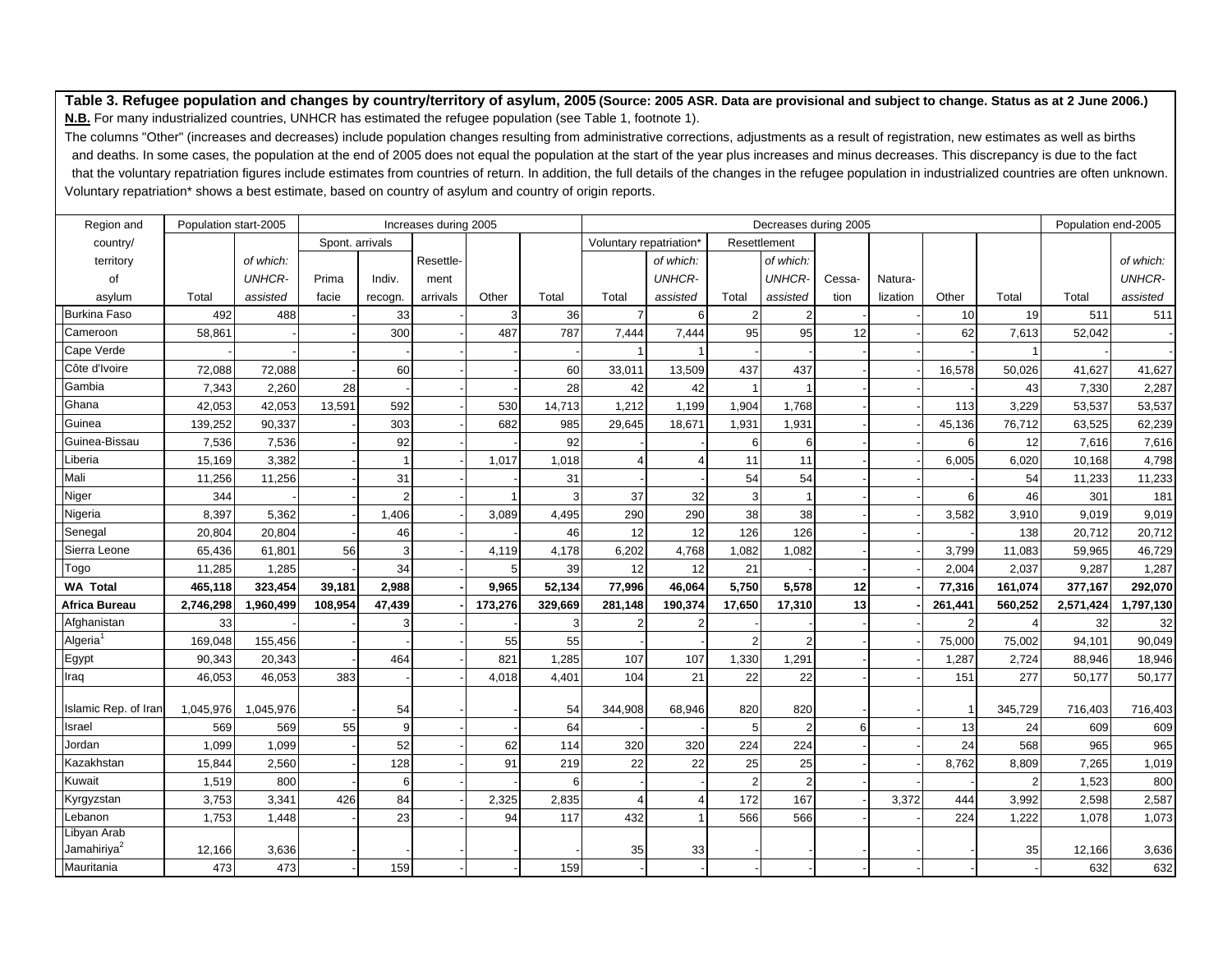| Region and            | Population start-2005 |               |                 |                | Increases during 2005 |                          |        |                         |               |       | Decreases during 2005 |        |          |        |                | Population end-2005 |                |
|-----------------------|-----------------------|---------------|-----------------|----------------|-----------------------|--------------------------|--------|-------------------------|---------------|-------|-----------------------|--------|----------|--------|----------------|---------------------|----------------|
| country/              |                       |               | Spont. arrivals |                |                       |                          |        | Voluntary repatriation' |               |       | Resettlement          |        |          |        |                |                     |                |
| territory             |                       | of which:     |                 |                | Resettle-             |                          |        |                         | of which:     |       | of which:             |        |          |        |                |                     | of which:      |
| of                    |                       | <b>UNHCR-</b> | Prima           | Indiv.         | ment                  |                          |        |                         | <b>UNHCR-</b> |       | <b>UNHCR-</b>         | Cessa- | Natura-  |        |                |                     | <b>UNHCR-</b>  |
| asylum                | Total                 | assisted      | facie           | recogn.        | arrivals              | Other                    | Total  | Total                   | assisted      | Total | assisted              | tion   | lization | Other  | Total          | Total               | assisted       |
| Morocco               | 195                   | 12            |                 | 26             |                       |                          | 26     |                         |               | 2     |                       |        |          |        | $\overline{2}$ | 219                 | 31             |
| Oman                  |                       |               |                 |                |                       |                          |        |                         |               |       |                       |        |          |        |                |                     | $\overline{7}$ |
| Pakistan <sup>3</sup> | 1,290,984             | 1,290,984     |                 | 385            |                       |                          | 385    | 461,123                 | 449,409       | 208   | 208                   |        |          | 84     | 461,415        | 1,084,694           | 1,084,694      |
| Qatar                 | 46                    | 46            |                 |                |                       |                          |        |                         |               |       |                       |        |          |        |                | 46                  |                |
| Saudi Arabia          | 240,552               | 552           |                 | 194            |                       | 43                       | 237    | 84                      | 84            |       |                       |        |          | 3      | 88             | 240,701             | 701            |
|                       |                       |               |                 |                |                       |                          |        |                         |               |       |                       |        |          |        |                |                     |                |
| Syrian Arab Rep.      | 15,604                |               | 10,511          | 410            |                       | 117                      | 11,038 |                         |               | 540   | 540                   |        |          | 12     | 553            | 26,089              |                |
| Tajikistan            | 1,834                 | 1,518         |                 | 54             |                       | 229                      | 283    | 25                      | 25            | 720   | 720                   |        |          | 354    | 1,099          | 1,018               | 903            |
| Tunisia               | 90                    | 54            |                 |                |                       |                          |        |                         |               |       |                       |        |          | 3      | 3              | 87                  | 52             |
| Turkmenistan          | 13,253                | 13,253        |                 | 16             |                       |                          | 16     | 45                      | 45            | 239   | 239                   | 7      |          | 1,020  | 1,311          | 11,963              | 11,963         |
| <b>United Arab</b>    |                       |               |                 |                |                       |                          |        |                         |               |       |                       |        |          |        |                |                     |                |
| Emirates              | 105                   | 105           |                 |                |                       |                          |        |                         |               |       |                       |        |          |        | 6              | 104                 | 104            |
| Uzbekistan            | 44,455                | 2,321         |                 | 39             |                       |                          | 39     | 5 <sub>l</sub>          | 5             | 475   | 475                   |        |          | 68     | 549            | 43,950              | 1,816          |
| Yemen                 | 66,384                | 66,384        | 13,222          | 1,178          |                       | 6,843                    | 21,243 | 48                      | 48            | 704   | 704                   |        |          | 4,938  | 5,690          | 81,937              | 81,937         |
| <b>CASWANAME To</b>   | 3,062,138             | 2,656,990     | 24,597          | 3,288          |                       | 14,699                   | 42,584 | 807,265                 | 519,073       | 6,061 | 6,014                 | 14     | 3,372    | 92,392 | 909,104        | 2,467,310           | 2,069,136      |
| Argentina             | 2,916                 | 734           |                 | 160            | 34                    | 20                       | 214    |                         |               |       |                       |        |          | 21     | 23             | 3,074               | 747            |
| Belize                | 732                   | 100           |                 |                |                       |                          |        |                         |               |       |                       |        | 108      |        | 108            | 624                 | 184            |
| <b>Bolivia</b>        | 524                   | 306           |                 | 13             |                       |                          | 13     | $\overline{2}$          |               |       |                       |        |          |        | $\overline{2}$ | 535                 | 363            |
| <b>Brazil</b>         | 3,345                 | 2,279         |                 | 157            | 76                    | 245                      | 478    | $\overline{2}$          |               |       |                       | 16     |          | 347    | 365            | 3,458               | 2,202          |
| Canada                | 141,398               |               |                 | 12,061         | 10,400                |                          | 22,461 | 12                      |               |       |                       |        |          |        | 12             | 147,171             |                |
| Chile                 | 569                   | 436           |                 | 225            | 46                    | $\boldsymbol{\varDelta}$ | 275    |                         |               |       |                       |        |          |        | $\overline{2}$ | 806                 | 806            |
| Colombia              | 141                   | 64            |                 | 45             |                       | 13                       | 58     |                         |               | 12    | 12                    |        | 6        | 26     | 44             | 155                 | 53             |
| Costa Rica            | 10,413                |               |                 |                |                       |                          |        |                         |               | 280   | 280                   |        |          |        | 280            | 11,253              |                |
| Cuba                  | 795                   | 637           |                 | 10             |                       | 3                        | 13     |                         |               | 20    | 20                    |        |          | 82     | 102            | 706                 | 559            |
| Ecuador               | 8,450                 | 8,450         |                 | 2,486          |                       | 746                      | 3,232  |                         |               | 511   | 511                   |        |          | 1,107  | 1,619          | 10,063              | 10,063         |
| El Salvador           | 235                   |               |                 |                |                       |                          |        | 44                      |               | 3     | 3                     |        |          | 139    | 186            | 49                  | 22             |
|                       |                       |               |                 |                |                       |                          |        |                         |               |       |                       |        |          |        |                |                     |                |
| Guatemala             | 656                   |               |                 | 5 <sub>l</sub> |                       |                          | F      |                         |               |       |                       |        |          | 267    | 270            | 391                 |                |
| Honduras              | 23                    |               |                 | 8              |                       |                          | ε      |                         |               |       |                       |        |          | 9      | 9              | 22                  |                |
| Mexico                | 4,343                 | 1,579         |                 | 131            | 29                    |                          | 160    |                         |               |       |                       |        | 1,156    | 118    | 1,274          | 3,229               |                |
| Nicaragua             | 292                   | 29            |                 | 8              |                       |                          | ε      |                         |               |       |                       |        | 73       |        | 73             | 227                 | 176<br>45      |
| Panama<br>Paraguay    | 1,611                 | 1,611         |                 | 124            |                       |                          | 124    | $\overline{2}$          |               | 3     | 3                     |        |          |        |                | 1,730<br>50         | 1,602<br>50    |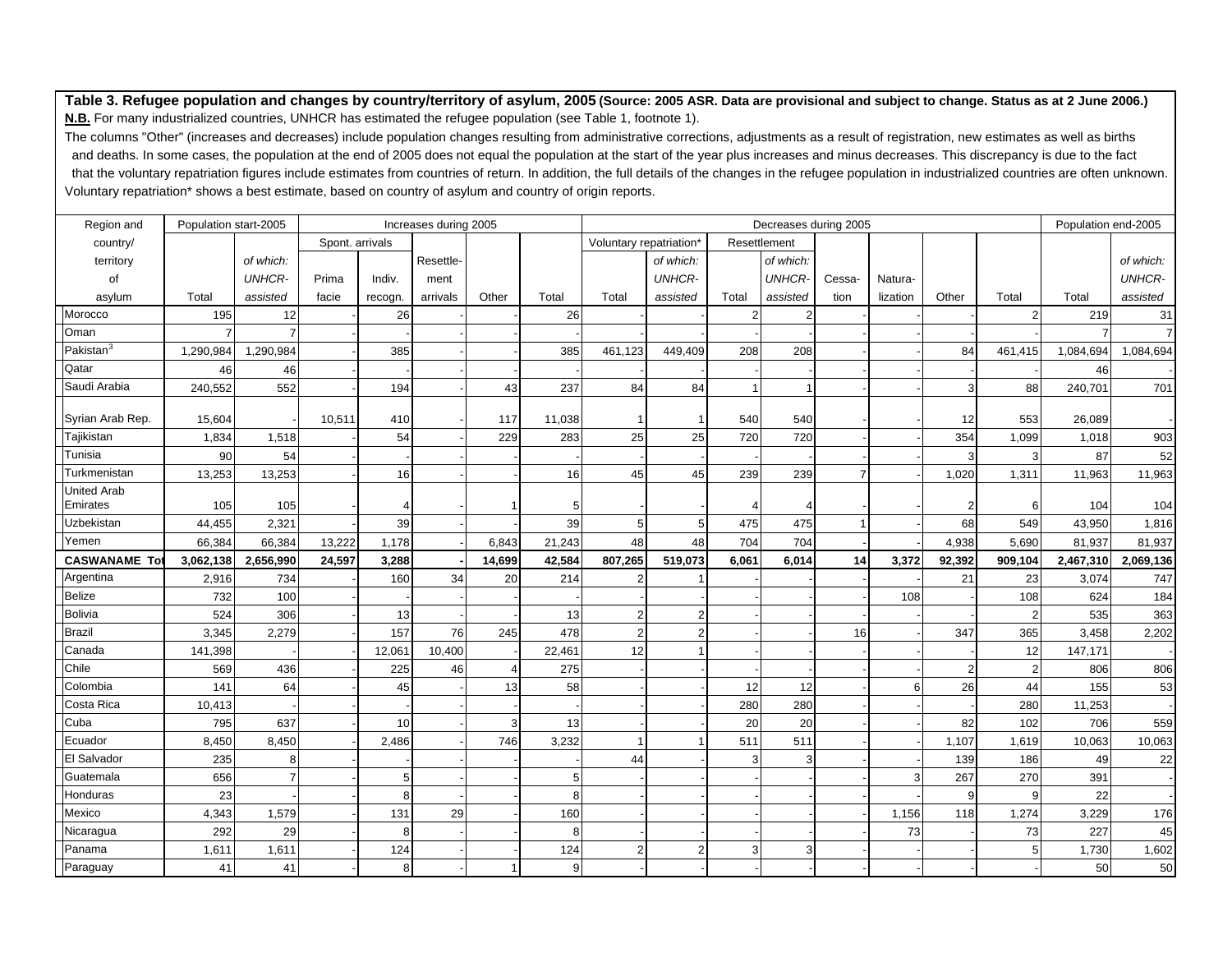| Region and                 | Population start-2005 |               |                 |                | Increases during 2005 |        |                |                                     |               |       | Decreases during 2005 |                 |          |        |        | Population end-2005 |               |
|----------------------------|-----------------------|---------------|-----------------|----------------|-----------------------|--------|----------------|-------------------------------------|---------------|-------|-----------------------|-----------------|----------|--------|--------|---------------------|---------------|
| country/                   |                       |               | Spont. arrivals |                |                       |        |                | Voluntary repatriation <sup>®</sup> |               |       | Resettlement          |                 |          |        |        |                     |               |
| territory                  |                       | of which:     |                 |                | Resettle-             |        |                |                                     | of which:     |       | of which:             |                 |          |        |        |                     | of which:     |
| of                         |                       | <b>UNHCR-</b> | Prima           | Indiv.         | ment                  |        |                |                                     | <b>UNHCR-</b> |       | <b>UNHCR-</b>         | Cessa-          | Natura-  |        |        |                     | <b>UNHCR-</b> |
| asylum                     | Total                 | assisted      | facie           | recogn.        | arrivals              | Other  | Total          | Total                               | assisted      | Total | assisted              | tion            | lization | Other  | Total  | Total               | assisted      |
| Peru                       | 766                   | 95            |                 | 86             |                       |        | 86             |                                     |               |       |                       |                 |          | 3      |        | 848                 | 97            |
| United States <sup>4</sup> | 403,662               |               |                 | 23,589         | 53,813                |        | 77,402         | 76                                  |               |       |                       |                 | 58,861   |        | 58,937 | 379,340             |               |
| Uruguay                    | 97                    | 57            |                 | 25             |                       |        | 25             |                                     |               |       |                       |                 |          |        |        | 121                 | 74            |
| Venezuela                  | 244                   | 192           |                 | 202            |                       |        | 202            |                                     |               | 37    | 37                    |                 |          |        | 38     | 408                 | 348           |
| <b>RBAC Total</b>          | 581,253               | 16,625        |                 | 39,343         | 64,398                | 1,032  | 104,773        | 143                                 | 14            | 866   | 866                   | 16 <sup>1</sup> | 60,207   | 2,122  | 63,354 | 564,260             | 17,391        |
| Australia                  | 63,476                |               |                 | 1,771          | 11,654                |        | 13,425         | 8                                   |               |       |                       |                 |          |        | 8      | 64,964              |               |
| Bangladesh                 | 20,449                | 20,338        |                 |                |                       | 812    | 815            | 94                                  | 93            |       |                       |                 |          | 72     | 166    | 21,098              | 20,959        |
| Cambodia                   | 382                   | 380           |                 | 381            |                       | 19     | 400            | 176                                 | 82            | 583   | 583                   |                 |          | 32     | 791    | 127                 | 124           |
| China                      | 299,375               | 10,268        |                 | 67             |                       | 4,361  | 4,428          |                                     |               | 8     | 8                     |                 |          | 2,753  | 2,762  | 301,041             | 8,186         |
| Hong Kong SAR,             |                       |               |                 |                |                       |        |                |                                     |               |       |                       |                 |          |        |        |                     |               |
| China                      | 1,868                 | 55            |                 | 97             |                       | 8      | 105            |                                     |               | 39    | 39                    |                 |          |        | 39     | 1,934               | 115           |
| India                      | 162,686               | 11,071        |                 | 772            |                       | 468    | 1,240          | 2,792                               | 1,233         | 308   | 155                   |                 |          | 23,069 | 26,170 | 139,283             | 11,356        |
| Indonesia                  | 168                   | 168           |                 |                |                       | 9      | 16             | 17                                  | 17            | 77    | 75                    |                 |          |        | 99     | 89                  | 89            |
| Japan                      | 1,967                 | 140           |                 | 143            |                       | 88     | 231            | 5                                   |               | 14    | 14                    |                 |          | 238    | 257    | 1,941               | 208           |
| Malaysia                   | 24,905                | 24,905        |                 | 10,935         |                       |        | 10,935         | 3                                   | $\mathcal{P}$ | 672   | 672                   |                 |          | 1,473  | 2,148  | 33,693              | 33,693        |
| Mongolia                   |                       |               |                 |                |                       |        |                |                                     |               |       |                       |                 |          |        |        |                     |               |
| Nepal                      | 124,928               | 104,927       | 1,506           | 162            |                       | 502    | 2,170          |                                     |               | 5     |                       |                 |          | 656    | 662    | 126,436             | 106,282       |
| New Zealand                | 5,350                 |               |                 | 210            | 741                   |        | 951            | 6                                   | 6             |       |                       |                 |          |        | 6      | 5,307               |               |
| Papua New<br>Guinea        | 7,626                 | 2,491         |                 | 8              |                       | 2,500  | 2,508          | 135                                 |               |       |                       |                 |          |        | 135    | 9,999               |               |
| Philippines                | 107                   |               |                 | 6              |                       | 6      | 12             | q                                   |               | 3     |                       |                 |          | 16     | 28     | 96                  | 2,499<br>3    |
| Rep. of Korea              | 44                    | 43            |                 | 23             |                       | 9      | 32             |                                     |               |       |                       |                 |          |        |        | 69                  | 67            |
| Singapore                  |                       |               |                 | $\overline{7}$ |                       |        | $\overline{7}$ |                                     |               | 3     | 3                     |                 |          |        |        | 3                   | 3             |
| Sri Lanka                  | 63                    | 63            |                 | 65             |                       | 12     | 77             |                                     |               | 32    | 32                    |                 |          |        | 34     | 106                 | 106           |
| Thailand                   | 121,139               | 119,592       |                 | 15,338         |                       | 5,417  | 20,755         |                                     |               | 2,510 | 2,510                 |                 |          | 22,330 | 24,841 | 117,053             | 116,664       |
| Timor-Leste                |                       |               |                 |                |                       |        |                |                                     |               |       |                       |                 |          |        |        | 3                   | 3             |
| Viet Nam                   | 2,360                 | 2,360         |                 |                |                       |        |                |                                     |               |       |                       |                 |          | 3      | 3      | 2,357               | 2,357         |
| <b>RBAP Total</b>          | 836,897               | 296,806       | 1,506           | 29,996         | 12,395                | 14,211 | 58,108         | 3,248                               | 1,441         | 4,255 | 4,100                 |                 |          | 50,658 | 58,162 | 825,599             | 302,714       |
| Albania                    | 51                    | 51            |                 | 10             |                       |        | 10             |                                     |               |       |                       |                 |          |        |        | 56                  | 56            |
| Armenia                    | 235,236               | 40,135        |                 | 94             |                       |        | 94             |                                     |               |       |                       |                 | 2,274    | 13,506 | 15,780 | 219,550             | 10,756        |
| Austria                    | 17,795                |               |                 | 5,422          |                       |        | 5,422          | 330                                 | 94            |       |                       |                 |          |        | 330    | 21,230              |               |
| Azerbaijan                 | 8,606                 | 8,606         | 513             | 153            |                       | 63     | 729            | 22                                  | 22            | 221   | 221                   |                 |          | 6,110  | 6,353  | 3,004               | 3,004         |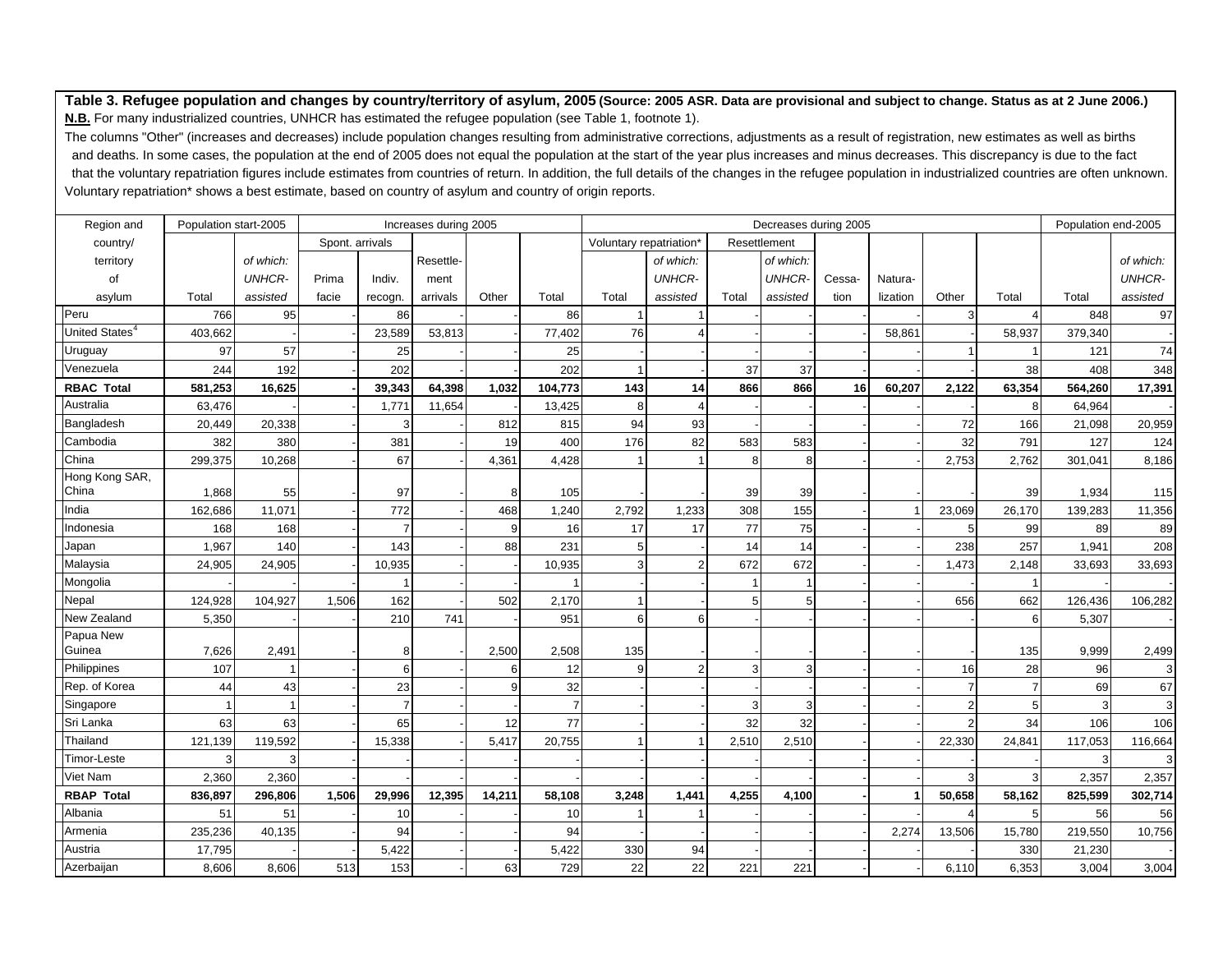| Region and           | Population start-2005 |               |                 |         | Increases during 2005 |       |        |                         |                |       | Decreases during 2005 |        |          |        |        | Population end-2005 |               |
|----------------------|-----------------------|---------------|-----------------|---------|-----------------------|-------|--------|-------------------------|----------------|-------|-----------------------|--------|----------|--------|--------|---------------------|---------------|
| country/             |                       |               | Spont. arrivals |         |                       |       |        | Voluntary repatriation* |                |       | Resettlement          |        |          |        |        |                     |               |
| territory            |                       | of which:     |                 |         | Resettle-             |       |        |                         | of which:      |       | of which:             |        |          |        |        |                     | of which:     |
| of                   |                       | <b>UNHCR-</b> | Prima           | Indiv.  | ment                  |       |        |                         | <b>UNHCR-</b>  |       | <b>UNHCR-</b>         | Cessa- | Natura-  |        |        |                     | <b>UNHCR-</b> |
| asylum               | Total                 | assisted      | facie           | recogn. | arrivals              | Other | Total  | Total                   | assisted       | Total | assisted              | tion   | lization | Other  | Total  | Total               | assisted      |
| Belarus              | 725                   | 304           |                 | 41      |                       | 15    | 56     | 24                      | 24             | 12    | 12                    |        | 3        | 32     | 72     | 725                 | 247           |
| Belgium              | 13,529                |               |                 | 3,730   |                       |       | 3,730  | 161                     | 112            |       |                       |        | 2,204    | 14     | 2,388  | 15,282              |               |
| Bosnia and           |                       |               |                 |         |                       |       |        |                         |                |       |                       |        |          |        |        |                     |               |
| Herzegovina          | 22,215                | 621           |                 | 163     |                       | 648   | 811    | 824                     | 476            | 47    | 47                    |        |          | 11,587 | 12,458 | 10,568              | 3,361         |
| <b>Bulgaria</b>      | 4,329                 |               |                 | 86      |                       |       | 86     |                         |                |       |                       |        |          |        |        | 4,413               |               |
| Croatia              | 3,663                 | 3,663         |                 | 3       |                       | 132   | 135    | 372                     | 6              | 5     |                       | 82     | 11       | 564    | 1,034  | 2,927               | 2,927         |
| Cyprus               | 531                   | 398           |                 | 179     |                       | 14    | 193    |                         |                | c     |                       |        |          | 14     | 23     | 701                 |               |
| Czech Rep.           | 1,623                 | 1,623         |                 | 251     |                       |       | 251    |                         |                |       |                       |        | 59       | 6      | 72     | 1,802               | 1,802         |
| Denmark              | 65,310                |               |                 | 370     | 483                   |       | 853    | 127                     | 65             |       |                       |        |          |        | 127    | 44,374              |               |
| Estonia              | 11                    |               |                 |         |                       |       |        |                         |                |       |                       |        |          |        |        |                     |               |
| Finland              | 11,325                |               |                 | 597     | 766                   |       | 1,363  | 123                     | $\overline{7}$ |       |                       |        |          |        | 123    | 11,809              |               |
| France               | 139,082               |               |                 | 22,145  |                       |       | 22,145 | 111                     | $\overline{7}$ |       |                       |        |          |        | 111    | 137,316             |               |
| Georgia              | 2,559                 | 2,543         |                 |         |                       | 161   | 161    | 161                     | 161            | 113   | 113                   |        |          |        | 278    | 2,497               | 2,486         |
| Germany <sup>5</sup> | 876,622               |               |                 | 3,121   |                       |       | 3,121  | 2,864                   | 955            |       |                       | 10,579 |          |        | 13,443 | 700,016             |               |
| Greece               | 2,502                 | 189           |                 | 88      |                       |       | 88     |                         |                |       |                       |        |          | 3      | 12     | 2,390               | 149           |
| Hungary              | 8,008                 |               |                 | 202     |                       | 396   | 598    | 143                     | 115            |       |                       |        |          |        | 150    | 8,046               |               |
| Iceland              | 239                   |               |                 |         | 31                    |       | 31     |                         |                |       |                       |        |          |        |        | 293                 |               |
| Ireland              | 6,542                 |               |                 | 1,002   | 117                   |       | 1,119  |                         |                |       |                       |        | 578      |        | 582    | 7,113               |               |
| Italy                | 15,674                |               |                 | 5,282   |                       |       | 5,282  | 54                      | 33             |       |                       |        |          |        | 54     | 20,675              |               |
| Latvia               | 11                    |               |                 |         |                       |       |        |                         |                |       |                       |        |          |        |        | 11                  |               |
| Liechtenstein        | 149                   |               |                 |         |                       |       | -1     |                         |                |       |                       |        |          |        |        | 150                 |               |
| Lithuania            | 472                   |               |                 | 60      |                       |       | 60     |                         |                |       |                       |        |          |        |        | 531                 |               |
| Luxembourg           | 1,590                 |               |                 | 671     |                       |       | 671    | 74                      |                |       |                       |        |          |        | 74     | 1,822               |               |
| Malta                | 1,558                 |               |                 | 518     |                       |       | 518    |                         |                |       |                       |        |          |        |        | 1,939               |               |
| Netherlands          | 126,805               |               |                 | 9,958   | 419                   |       | 10,377 | 372                     | 292            |       |                       |        |          |        | 372    | 118,189             |               |
| Norway               | 44,046                |               |                 | 2,480   | 749                   |       | 3,229  | 202                     | 63             |       |                       |        |          |        | 202    | 43,034              |               |
| Poland               | 2,507                 |               |                 | 2,191   |                       |       | 2,191  |                         |                |       |                       |        |          |        |        | 4,604               |               |
| Portugal             | 377                   |               |                 | 16      |                       |       | 16     |                         |                |       |                       |        |          |        |        | 363                 |               |
| Rep. of Moldova      | 57                    | 57            |                 | 54      |                       |       | 56     | 13                      | 9              |       |                       |        |          | 16     | 29     | 84                  | 84            |
| Romania              | 1,627                 | 386           |                 | 68      |                       | 440   | 508    |                         |                | 75    | 75                    |        |          |        | 79     | 2,056               | 601           |
| Russian              |                       |               |                 |         |                       |       |        |                         |                |       |                       |        |          |        |        |                     |               |
| Federation           | 1,852                 | 1,852         |                 | 25      |                       | 767   | 792    | 230                     | 230            | 395   | 395                   |        | 537      |        | 1,162  | 1,523               | 1,523         |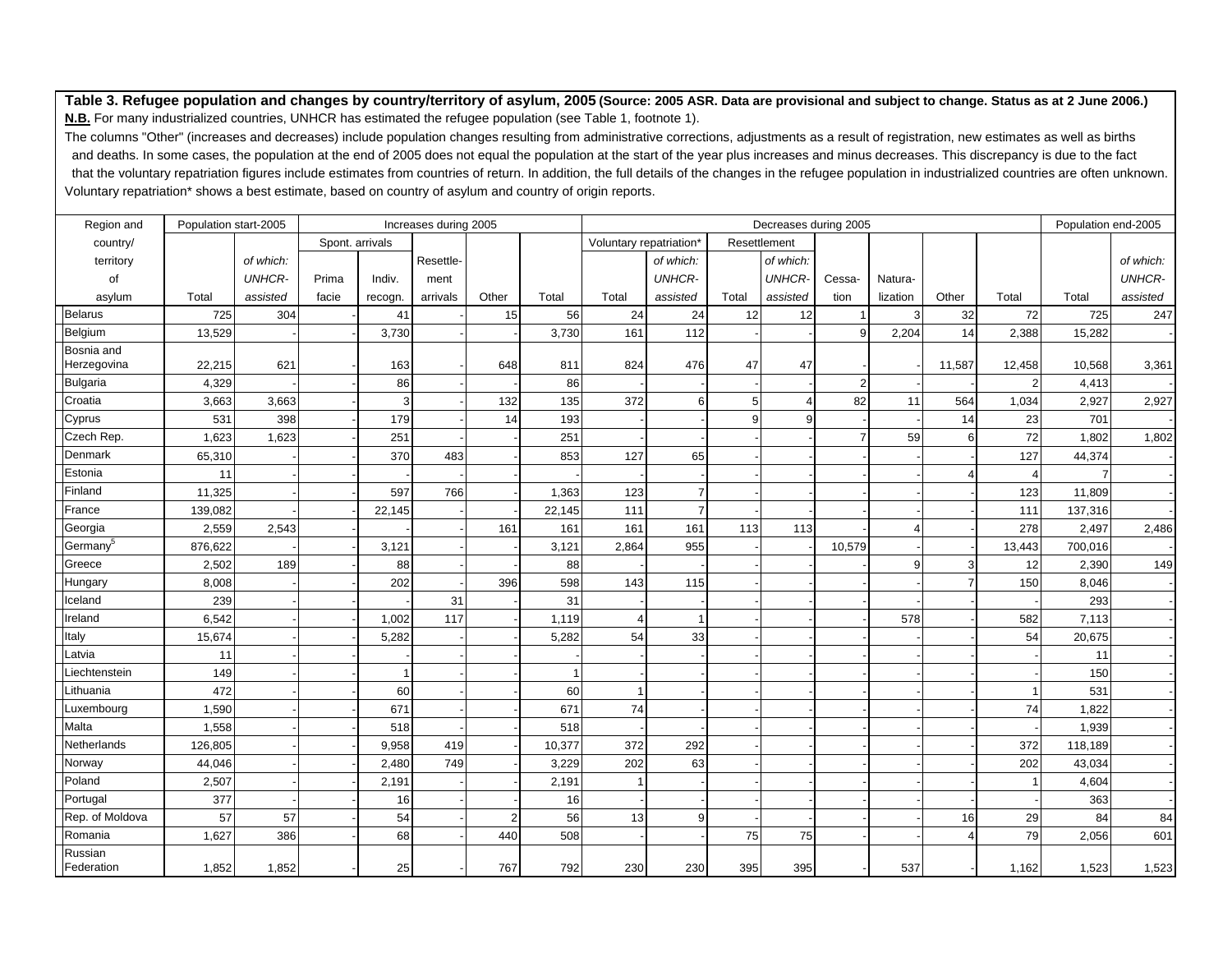The columns "Other" (increases and decreases) include population changes resulting from administrative corrections, adjustments as a result of registration, new estimates as well as births and deaths. In some cases, the population at the end of 2005 does not equal the population at the start of the year plus increases and minus decreases. This discrepancy is due to the fact that the voluntary repatriation figures include estimates from countries of return. In addition, the full details of the changes in the refugee population in industrialized countries are often unknown. Voluntary repatriation\* shows a best estimate, based on country of asylum and country of origin reports.

| Region and            | Population start-2005 |               |                 |         | Increases during 2005 |         |         |                         |                 |        | Decreases during 2005 |        |          |         |           | Population end-2005 |               |
|-----------------------|-----------------------|---------------|-----------------|---------|-----------------------|---------|---------|-------------------------|-----------------|--------|-----------------------|--------|----------|---------|-----------|---------------------|---------------|
| country/              |                       |               | Spont. arrivals |         |                       |         |         | Voluntary repatriation* |                 |        | Resettlement          |        |          |         |           |                     |               |
| territory             |                       | of which:     |                 |         | Resettle-             |         |         |                         | of which:       |        | of which:             |        |          |         |           |                     | of which:     |
| οf                    |                       | <b>UNHCR-</b> | Prima           | Indiv.  | ment                  |         |         |                         | <b>UNHCR-</b>   |        | <b>UNHCR-</b>         | Cessa- | Natura-  |         |           |                     | <b>UNHCR-</b> |
| asylum                | Total                 | assisted      | facie           | recogn. | arrivals              | Other   | Total   | Total                   | assisted        | Total  | assisted              | tion   | lization | Other   | Total     | Total               | assisted      |
| Serbia and            |                       |               |                 |         |                       |         |         |                         |                 |        |                       |        |          |         |           |                     |               |
| Montenegro            | 276,683               | 276,683       |                 |         |                       | 1,216   | 1,227   | 4,768                   | 1,051           | 37     | 37                    |        |          | 124,841 | 129,646   | 148,264             | 148,264       |
| Slovakia              | 409                   |               |                 | 25      |                       |         | 25      |                         |                 |        |                       |        |          |         |           | 368                 |               |
| Slovenia              | 304                   | 304           |                 | 26      |                       |         | 26      | 270                     |                 |        |                       |        |          | 77      | 349       | 251                 | 251           |
| Spain                 | 5,686                 |               |                 | 361     |                       |         | 361     |                         |                 |        |                       |        |          |         |           | 5,374               |               |
| Sweden                | 73,408                |               |                 | 5,894   | 1,263                 |         | 7,157   | 486                     | 6               |        |                       |        |          |         | 486       | 74,915              |               |
| Switzerland           | 47,678                |               |                 | 10,724  |                       |         | 10,724  | 962                     | 109             |        |                       |        |          |         | 962       | 48,030              |               |
| <b>TfYR Macedonia</b> | 1,004                 | 980           |                 | 323     |                       | 15      | 338     | 128                     | 44              |        |                       |        |          | 10      | 145       | 1,274               | 1,250         |
| Turkey                | 3,033                 | 2,478         |                 | 1,368   |                       |         | 1,370   | 34                      | 11              | 1,262  | 1,262                 |        |          | 742     | 2,038     | 2,399               | 2,399         |
| Ukraine               | 2,459                 | 470           |                 | 49      |                       | 203     | 252     | 10                      | 10 <sup>1</sup> | 13     | 13 <sup>l</sup>       |        | 290      | 51      | 365       | 2,346               | 172           |
| <b>United Kingdom</b> | 289,054               |               |                 | 11,405  | 175                   |         | 11,580  | 704                     | 529             |        |                       |        |          |         | 704       | 293,459             |               |
| <b>RBE Total</b>      | 2,316,946             | 341,343       | 513             | 89,167  | 4,003                 | 4,074   | 97,757  | 13,585                  | 4,433           | 2,196  | 2,195                 | 10,681 | 5,973    | 157,592 | 190,027   | 1,965,780           | 179,332       |
| <b>Various Total</b>  |                       |               |                 |         |                       |         |         | 155                     |                 |        |                       |        |          |         | 155       |                     |               |
| <b>Grand Total</b>    | 9,543,532             | 5,272,263     | 135,570         | 209,233 | 80,796                | 207,292 | 632,891 | 1,105,544               | 715,335         | 31,028 | 30,485                | 10,724 | 69,553   | 564,205 | 1,781,054 | 8,394,373           | 4,365,703     |

<sup>1</sup> According to the Government of Algeria, there are an estimated 165,000 Sahrawi refugees in Tindouf camps.

 $2$  Data refers to 31 December 2004 (no updated data available).

<sup>3</sup> UNHCR figures for Pakistan only include Afghans living in camps who are assisted by UNHCR. According to a 2005 government census of Afghans in Pakistan and subsequent voluntary repatriation during the year, there are an additional 1.5 million Afghans living outside camps, some of whom may be refugees. Those Afghans living outside camps receive no UNHCR assistance except access to UNHCRfacilitated voluntary repatriation.

<sup>4</sup> UNHCR's method of estimating the refugee population in the United States is currently under review due to newly available information. As a result, the estimated refugee population in the country might increase significantly as of 2006. Naturalization figure refers to January-September 2005.

5 With the introduction of the new Immigration Act in 2005, the Central Aliens Register now encompasses new residence categories and simultaneously refines previous ones, allowing for a better differentiation of refugee statistics. The refugee data included in this table refers to 15 December 2005.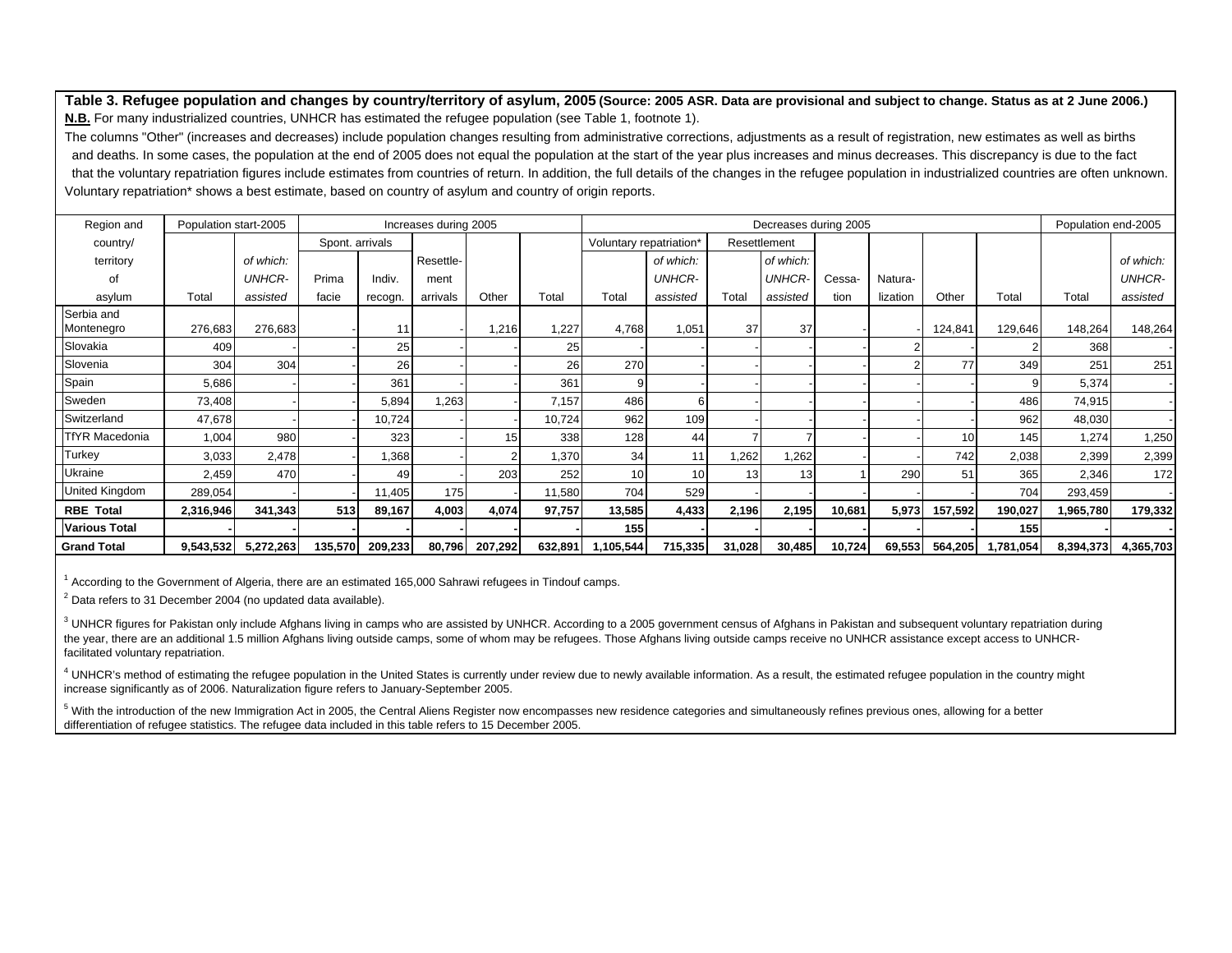**N.B.** For many industrialized countries, UNHCR has estimated the refugee population (see Table 1, footnote 1).

|                          | Population start-2005 |               |                |                 | Increases during 2005 |        |         |                         |               |        | Decreases during 2005 |                |          |         |         | Population end-2005 |                |
|--------------------------|-----------------------|---------------|----------------|-----------------|-----------------------|--------|---------|-------------------------|---------------|--------|-----------------------|----------------|----------|---------|---------|---------------------|----------------|
|                          |                       |               |                | Spont. arrivals |                       |        |         | Voluntary repatriation' |               |        | Resettlement          |                |          |         |         |                     |                |
|                          |                       | of which:     |                |                 | Resettle-             |        |         |                         | of which:     |        | of which:             |                |          |         |         |                     | of which:      |
|                          |                       | <b>UNHCR-</b> | Prima          | Indiv.          | ment                  |        |         |                         | <b>UNHCR-</b> |        | <b>UNHCR-</b>         | Cessa-         | Natura-  |         |         |                     | <b>UNHCR-</b>  |
| Origin                   | Total                 | assisted      | facie          | recogn.         | arrivals              | Other  | Total   | Total                   | assisted      | Total  | assisted              | tion           | lization | Other   | Total   | Total               | assisted       |
| Burundi                  | 485,506               | 257,102       | 6,090          | 2,663           | 1,124                 | 20,302 | 30,179  | 68,248                  | 67,212        | 1,110  | 1,110                 |                | 121      | 8,161   | 77,641  | 438,663             | 207,270        |
| Central African Rep.     | 31,115                | 29.870        | 11,467         | 266             | 25                    | 247    | 12,005  | 74                      | 74            | 24     | 24                    |                |          | 78      | 176     | 42,890              | 41,419         |
| Chad                     | 52,698                | 2,185         |                | 445             | 15                    | 429    | 889     | 1,447                   | 1,447         | 14     | 14                    | 11             | ε        | 3,494   | 4,974   | 48,400              | 2,480          |
| Congo                    | 28,408                | 15,012        | $\overline{2}$ | 1,549           | 220                   | 73     | 1,844   | 346                     | 345           | 121    | 114                   |                | 78       | 4,341   | 4,887   | 24,413              | 10,331         |
| Dem. Rep. of the         |                       |               |                |                 |                       |        |         |                         |               |        |                       |                |          |         |         |                     |                |
| Congo                    | 461,248               | 362,914       | 15,605         | 8,107           | 1,446                 | 17,892 | 43,050  | 39,050                  | 14,643        | 1,357  | 1,355                 | 48             | 233      | 41,142  | 81,830  | 430,625             | 340,978        |
| Equatorial Guinea        | 563                   | 107           |                | 23              | 35                    | 9      | 67      |                         |               | 25     | 25                    |                |          | 38      | 63      | 477                 | 51             |
| Gabon                    | 61                    |               |                | 17              |                       |        | 18      |                         |               |        |                       |                | З        |         | 3       | 81                  |                |
| Rwanda                   | 63,234                | 30,639        | 1,462          | 2,586           | 407                   | 48,056 | 52,511  | 9,854                   | 9,706         | 326    | 299                   | 3              | 633      | 4,181   | 14,997  | 100,244             | 28,199         |
| Sao Tome and<br>Principe | 39                    | 36            |                |                 |                       |        |         |                         |               |        |                       |                |          | 13      | 13      | 24                  | 23             |
| United Rep. of           |                       |               |                |                 |                       |        |         |                         |               |        |                       |                |          |         |         |                     |                |
| Tanzania                 | 1,007                 | 11            |                | 176             | 340                   | 3      | 519     |                         |               |        |                       |                |          |         | 3       | 1,544               | 14             |
| <b>CA-GL Total</b>       | 1,123,879             | 697,876       | 34,626         | 15,832          | 3,613                 | 87,011 | 141,082 | 119,019                 | 93,427        | 2,977  | 2,941                 | 65             | 1,076    | 61,450  | 184,587 | 1,087,361           | 630,765        |
| Djibouti                 | 512                   | 65            |                | 58              | 32                    |        | 90      |                         |               |        |                       |                | 18       |         | 27      | 503                 | 56             |
| Eritrea                  | 131,233               | 77,335        | 29             | 14,366          | 784                   | 59     | 15,238  |                         |               | 775    | 710                   | 11             | 136      | 576     | 1,499   | 143,594             | 87,208         |
| Ethiopia                 | 64,357                | 16,453        | 35             | 4,568           | 2,735                 | 2,504  | 9,842   | 147                     | 147           | 1,635  | 1,526                 | 31             | 952      | 1,232   | 3,997   | 65,293              | 18,516         |
| Kenya                    | 4,060                 | 55            | 5 <sup>5</sup> | 318             | 296                   |        | 619     |                         |               |        |                       |                | 11       | 15      | 27      | 4,620               | 41             |
| Somalia                  | 390,026               | 265,377       | 13,602         | 21,675          | 11,112                | 20,289 | 66,678  | 11,952                  | 11,939        | 5,863  | 5,860                 | $\overline{4}$ | 2,321    | 26,115  | 46,255  | 394,760             | 266,267        |
| Sudan                    | 730,914               | 600,229       | 34,473         | 13,125          | 6,936                 | 33,265 | 87,799  | 18,525                  | 260           | 3,279  | 3,244                 | 8              | 567      | 96,141  | 118,520 | 693,267             | 564,585        |
| Uganda                   | 32,038                | 1,222         |                | 2,432           | 173                   | 65     | 2,670   | 24                      | 24            | 34     | 34                    |                | 17       | 204     | 279     | 34,170              | 3,137          |
| <b>EHA Total</b>         | 1,353,140             | 960,736       | 48.144         | 56,542          | 22.068                | 56,182 | 182,936 | 30,649                  | 12,371        | 11,591 | 11,379                | 54             | 4,022    | 124,288 | 170,604 | 1,336,207           | 939,810        |
| Angola                   | 228,693               | 69,367        |                | 1,600           | 30                    | 27,654 | 29,284  | 53,771                  | 38,771        | 20     | 20                    | 468            | 35       | 8,070   | 62,364  | 215,777             | 40,344         |
| Botswana                 | 6                     |               |                |                 |                       |        |         |                         |               |        |                       |                |          |         |         |                     |                |
| Comoros                  | 68                    | 14            |                | 10              |                       |        | 11      |                         |               |        |                       |                |          | 11      | 11      | 61                  |                |
| Lesotho                  | 9                     |               |                |                 |                       |        |         |                         |               |        |                       |                |          |         |         | 6                   |                |
| Madagascar               | 137                   |               |                | 111             |                       |        | 112     |                         |               |        |                       |                |          |         |         | 203                 |                |
| Malawi                   | 88                    |               |                | 12              | 11                    |        | 24      |                         |               |        |                       |                |          |         |         | 101                 |                |
| <b>Mauritius</b>         | 20                    |               |                | 4               |                       |        |         |                         |               |        |                       |                |          |         |         | 27                  |                |
| Mozambique               | 104                   |               |                | 5 <sub>l</sub>  |                       |        | 5       |                         |               |        |                       |                |          |         |         | 104                 | 2 <sub>l</sub> |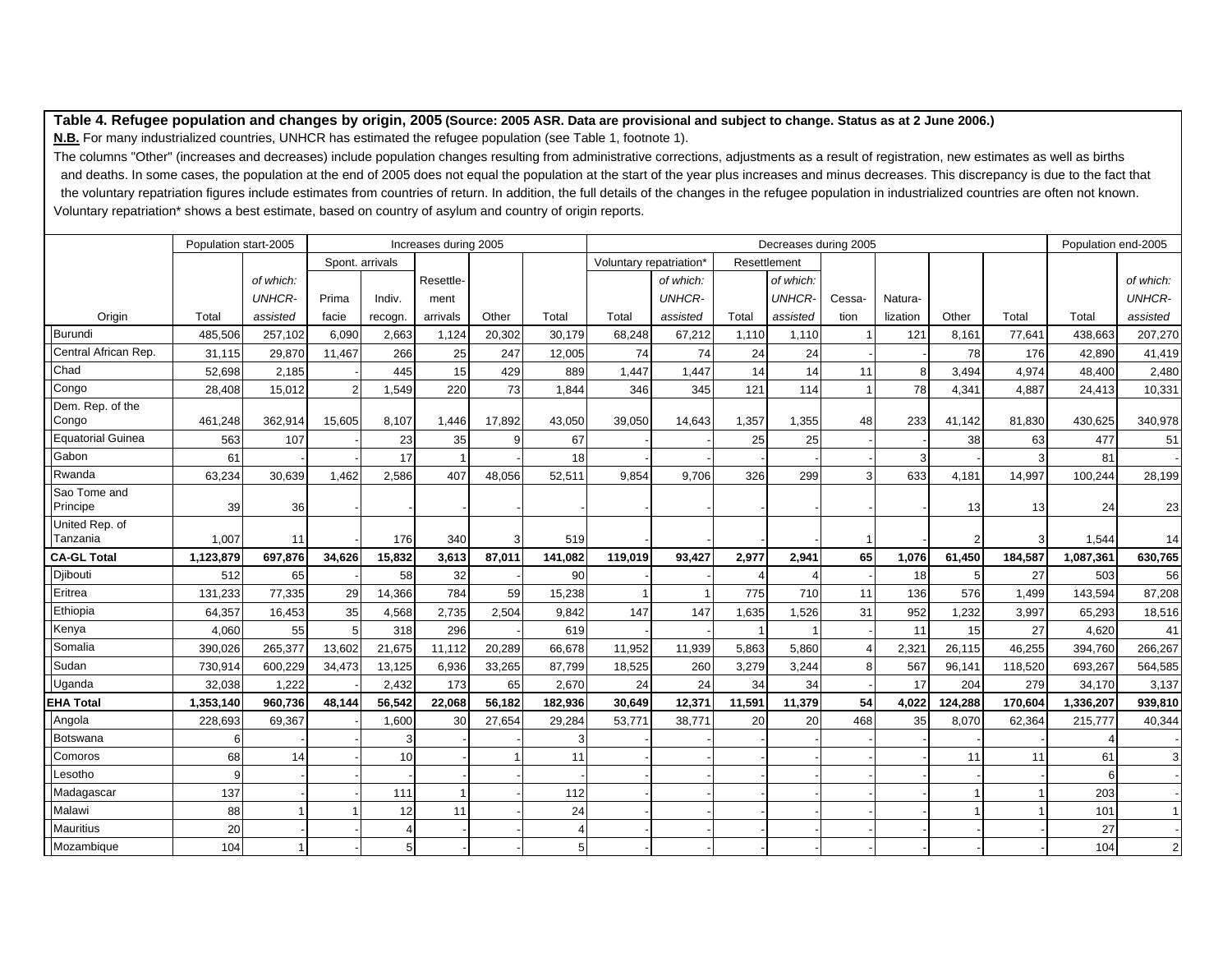**N.B.** For many industrialized countries, UNHCR has estimated the refugee population (see Table 1, footnote 1).

|                          | Population start-2005 |               |         |                 | Increases during 2005 |         |         |                         |               |        | Decreases during 2005 |                |          |                |                | Population end-2005 |               |
|--------------------------|-----------------------|---------------|---------|-----------------|-----------------------|---------|---------|-------------------------|---------------|--------|-----------------------|----------------|----------|----------------|----------------|---------------------|---------------|
|                          |                       |               |         | Spont. arrivals |                       |         |         | Voluntary repatriation' |               |        | Resettlement          |                |          |                |                |                     |               |
|                          |                       | of which:     |         |                 | Resettle-             |         |         |                         | of which:     |        | of which:             |                |          |                |                |                     | of which:     |
|                          |                       | <b>UNHCR-</b> | Prima   | Indiv.          | ment                  |         |         |                         | <b>UNHCR-</b> |        | <b>UNHCR-</b>         | Cessa-         | Natura-  |                |                |                     | <b>UNHCR-</b> |
| Origin                   | Total                 | assisted      | facie   | recogn.         | arrivals              | Other   | Total   | Total                   | assisted      | Total  | assisted              | tion           | lization | Other          | Total          | Total               | assisted      |
| Namibia                  | 1,319                 | 1,245         |         |                 | 11                    | 40      | 55      | 53                      | 53            | 11     | 11                    |                |          | 78             | 142            | 1,226               | 1,189         |
| Seychelles               | 43                    |               |         |                 |                       |         | 8       |                         |               |        |                       |                |          |                |                | 40                  |               |
| South Africa             | 274                   | 11            |         | 22              |                       | 3       | 26      |                         |               |        |                       |                |          |                |                | 268                 |               |
| Swaziland                | 12                    |               |         |                 |                       |         |         |                         |               |        |                       |                |          |                |                | 13                  |               |
| Zambia                   | 117                   |               |         | 30              |                       |         | 39      |                         |               |        |                       |                |          |                |                | 151                 |               |
| Zimbabwe                 | 9,770                 | 57            |         | 1,114           | 16                    | 54      | 1,184   |                         |               |        |                       |                |          |                |                | 10,793              | 114           |
| <b>SAO Total</b>         | 240,660               | 70,698        |         | 2,925           | 79                    | 27,752  | 30,757  | 53,824                  | 38,824        | 32     | 32                    | 468            | 39       | 8,165          | 62,528         | 228,774             | 41,664        |
| Benin                    | 316                   |               |         | 20              |                       |         | 23      |                         |               |        |                       |                |          |                |                | 411                 |               |
| Burkina Faso             | 595                   | 8             |         | 26              |                       |         | 27      |                         |               |        |                       |                |          |                |                | 607                 |               |
| Cameroon                 | 8,565                 | 209           |         | 1,395           | 18                    | 22      | 1,435   |                         |               | 11     | 11                    | 3              | 17       | 19             | 50             | 9,016               | 197           |
| Cape Verde               |                       |               |         |                 |                       | 1       |         |                         |               |        |                       |                |          |                |                | 5                   |               |
| Côte d'Ivoire            | 23,771                | 8,718         | 62      | 1,749           | 101                   | 200     | 2,112   |                         |               | 18     | 18                    | $\overline{2}$ | 13       | 7,605          | 7,640          | 18,303              | 8,109         |
| Gambia                   | 721                   | 17            |         | 103             |                       |         | 103     |                         |               |        |                       |                | 20       |                | 28             | 1,678               | 18            |
| Ghana                    | 14,790                | 147           |         | 94              | 42                    | 3       | 139     |                         |               |        |                       | $\mathfrak{p}$ | 34       | 2,017          | 2,054          | 18,432              | 126           |
| Guinea                   | 5,008                 | 71            |         | 1,362           | 157                   | -1      | 1,520   | 3                       | 3             |        |                       |                | 19       |                | 25             | 5,820               | 74            |
| Guinea-Bissau            | 1,014                 | 13            |         | 55              |                       |         | 55      |                         |               |        |                       |                |          |                | $\overline{2}$ | 1,050               | 17            |
| Liberia                  | 336,115               | 257,068       | 64      | 1,493           | 5,586                 | 8,046   | 15,189  | 70,288                  | 38,368        | 4,868  | 4,732                 | 12             | 408      | 62,195         | 137,771        | 231,114             | 188,089       |
| Mali                     | 498                   | 14            |         | 108             |                       |         | 108     |                         |               |        |                       |                | 3        |                | 6              | 520                 | 20            |
| Niger                    | 741                   | 6             |         | 56              |                       |         | 56      |                         |               |        |                       |                |          |                | 5              | 655                 |               |
| Nigeria                  | 23,918                | 427           |         | 1,106           | 13                    | 490     | 1,610   | 7,401                   | 7,401         | 6      | 6                     | 5              | 168      | 55             | 7,635          | 22,098              | 441           |
| Senegal                  | 8,358                 | 7,903         |         | 92              |                       | 3       | 99      |                         |               |        |                       |                |          |                | 11             | 8,671               | 7,915         |
| Sierra Leone             | 42,093                | 15,326        |         | 841             | 1,412                 | 1,045   | 3,299   | 210                     | 146           | 567    | 567                   | 39             | 119      | 2,116          | 3,051          | 40,447              | 13,474        |
| Togo                     | 11,156                | 1,806         | 39,097  | 1,162           | 74                    | 54      | 40,387  | $\mathcal{B}$           |               | 32     | 32                    | 36             | 46       | 51             | 168            | 51,107              | 40,966        |
| <b>WA Total</b>          | 477,667               | 291,733       | 39,225  | 9,662           | 7,411                 | 9,865   | 66,163  | 77,908                  | 45,922        | 5,511  | 5,375                 | 99             | 861      | 74,070         | 158,449        | 409,934             | 259,462       |
| <b>Africa Bureau</b>     | 3,195,346             | 2,021,043     | 121,996 | 84,961          | 33,171                | 180,810 | 420,938 | 281,400                 | 190,544       | 20,111 | 19,727                | 686            | 5,998    | 267,973        | 576,168        | 3,062,276           | 1,871,701     |
| Afghanistan <sup>1</sup> | 2,414,695             | 2,261,308     |         | 4,974           | 5,684                 | 1,652   | 12,310  | 752,084                 | 514,372       | 3,268  | 3,209                 | 246            | 1,275    | 1,087          | 757,960        | 1,908,052           | 1,762,623     |
| Algeria                  | 10,721                | 144           |         | 797             | 11                    | 12      | 820     |                         |               | 14     | 14                    | 22             | 82       | 8              | 127            | 12,006              | 130           |
| Bahrain                  | 63                    |               |         |                 |                       |         |         |                         |               |        |                       |                |          |                |                | 41                  |               |
| Egypt                    | 5,852                 | 27            |         | 470             | 295                   | 1       | 766     |                         |               |        |                       |                | 41       | $\overline{2}$ | 44             | 6,291               | 27            |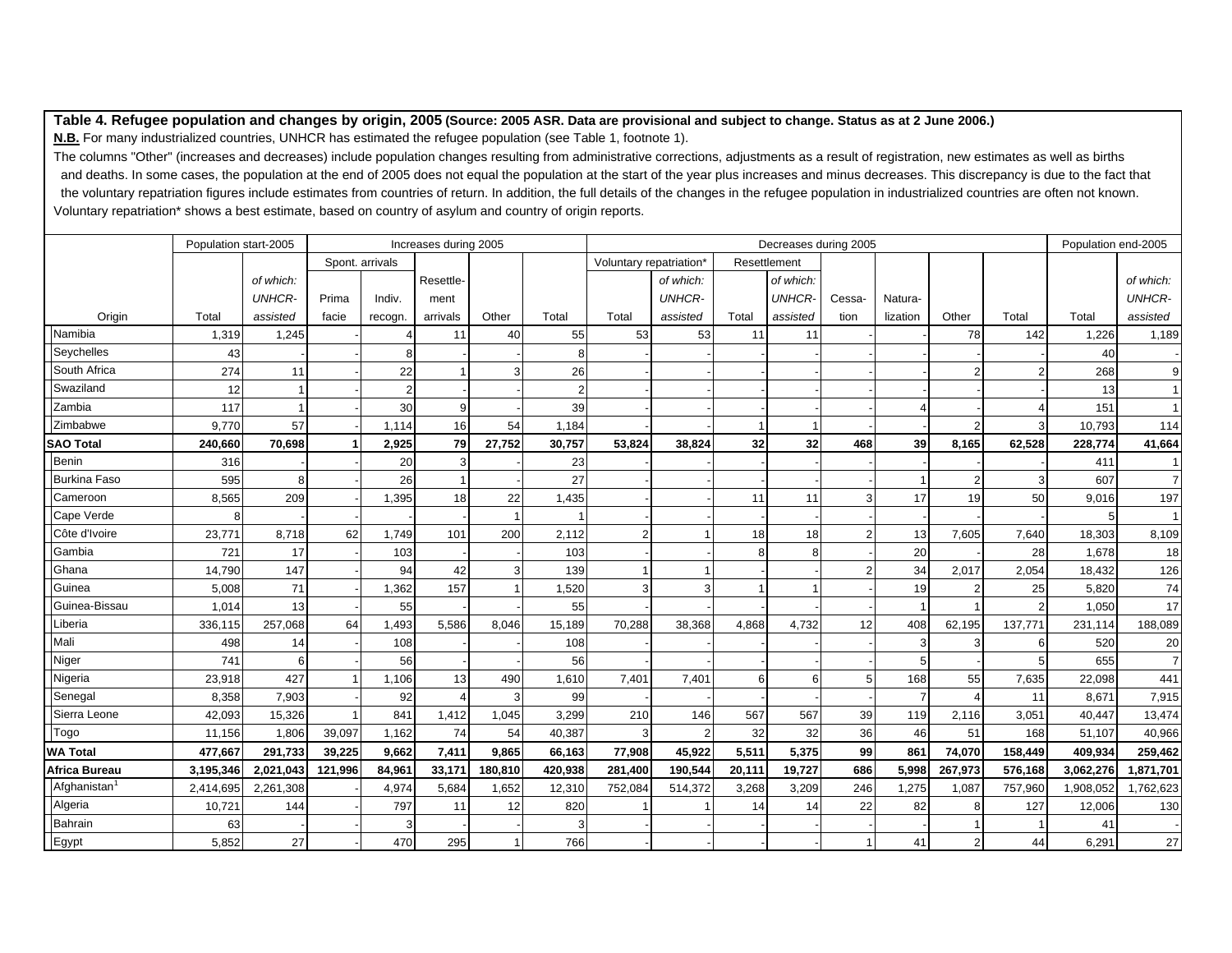**N.B.** For many industrialized countries, UNHCR has estimated the refugee population (see Table 1, footnote 1).

|                             | Population start-2005 |               |          |                 | Increases during 2005 |                |        |                         |               |       | Decreases during 2005 |               |          |        |                | Population end-2005 |                  |
|-----------------------------|-----------------------|---------------|----------|-----------------|-----------------------|----------------|--------|-------------------------|---------------|-------|-----------------------|---------------|----------|--------|----------------|---------------------|------------------|
|                             |                       |               |          | Spont. arrivals |                       |                |        | Voluntary repatriation* |               |       | Resettlement          |               |          |        |                |                     |                  |
|                             |                       | of which:     |          |                 | Resettle-             |                |        |                         | of which:     |       | of which:             |               |          |        |                |                     | of which:        |
|                             |                       | <b>UNHCR-</b> | Prima    | Indiv.          | ment                  |                |        |                         | <b>UNHCR-</b> |       | <b>UNHCR-</b>         | Cessa-        | Natura-  |        |                |                     | <b>UNHCR-</b>    |
| Origin                      | Total                 | assisted      | facie    | recogn.         | arrivals              | Other          | Total  | Total                   | assisted      | Total | assisted              | tion          | lization | Other  | Total          | Total               | assisted         |
| Iraq                        | 312,480               | 97,010        | 10,512   | 7,772           | 2,746                 | 269            | 21,299 | 56,155                  | 5,705         | 686   | 686                   | 6,953         | 1,552    | 213    | 65,559         | 262,142             | 58,301           |
| Islamic Rep. of Iran        | 116,068               | 12,141        | $\Delta$ | 5,032           | 2,890                 | 4,012          | 11,938 | 68                      |               | 1,232 | 1,223                 | 210           | 2,123    | 51     | 3,684          | 98,722              | 15,783           |
| Israel                      | 695                   |               |          | 211             | 8                     |                | 221    |                         |               |       |                       |               |          |        | $\overline{7}$ | 632                 | 9                |
| Jordan                      | 1,208                 | 28            |          | 155             | 29                    |                | 184    |                         |               | 6     | ĥ                     |               | 11       |        | 26             | 1,789               | 31               |
| Kazakhstan                  | 6,169                 | 32            |          | 224             | 90                    |                | 315    |                         |               |       |                       |               | 256      |        | 256            | 4,316               | 53               |
| Kuwait                      | 413                   | 13            |          | 61              | 27                    | $\overline{2}$ | 90     |                         |               |       |                       |               | 27       |        | 27             | 381                 | 12               |
| Kyrgyzstan                  | 3,319                 | 14            |          | 227             | 69                    |                | 296    |                         |               |       |                       |               | 65       |        | 65             | 3,122               | 21               |
| Lebanon                     | 19,909                | 33            |          | 323             | 50                    | 27             | 400    |                         |               |       |                       | 12            | 56       |        | 72             | 18,323              | 35               |
| Jamahiriya                  | 1,741                 | 18            |          | 195             | $\overline{2}$        |                | 201    |                         |               |       |                       | $\mathcal{P}$ |          |        | 13             | 1,535               | 16               |
| Mauritania                  | 31,229                | 26,001        |          | 1,176           | 19                    | 6              | 1,201  |                         |               | 88    | 88                    |               | 27       | 14     | 129            | 31,651              | 25,908           |
| Morocco                     | 1,325                 | 15            |          | 77              |                       |                | 82     |                         |               |       |                       |               | 6        |        | 12             | 2,920               | 16               |
| Occupied Palestinian        |                       |               |          |                 |                       |                |        |                         |               |       |                       |               |          |        |                |                     |                  |
| Territory                   | 349,828               | 26,282        |          | 262             | 28                    | 97             | 387    |                         |               | 13    | 13                    |               | 10       | 149    | 175            | 349,673             | 26,199           |
| Oman                        | 17                    |               |          |                 |                       |                |        |                         |               |       |                       |               |          |        |                | 12                  | $2 \overline{ }$ |
| Pakistan                    | 26,449                | 166           |          | 1,951           | 162                   | 13             | 2,126  |                         |               | 32    | 32                    | 6             | 124      | 19     | 182            | 29,698              | 292              |
| Qatar                       | 11                    |               |          |                 |                       |                |        |                         |               |       |                       |               |          |        |                | 11                  |                  |
| Saudi Arabia                | 228                   | 6             |          | 31              |                       |                | 37     |                         |               |       |                       |               | 13       |        | 15             | 151                 | $\overline{7}$   |
| Syrian Arab Rep.            | 21,442                | 696           | 245      | 1,118           | 58                    | 22             | 1,443  | 19                      |               | 27    | 27                    | 10            | 174      | 90     | 320            | 16,281              | 805              |
| Tajikistan                  | 56,800                | 15,251        |          | 32              | 74                    | 2,227          | 2,333  | 40                      | 40            |       |                       |               | 3,420    | 888    | 4,348          | 54,753              | 13,529           |
| Tunisia                     | 2,530                 | 29            |          | 176             |                       |                | 185    |                         |               | 13    | 13                    | 2             |          |        | 18             | 3,129               | 20               |
| Turkmenistan                | 839                   | 12            |          | 82              | 32                    | 5              | 119    |                         |               | 8     | 8                     |               | 19       |        | 32             | 820                 | 14               |
| <b>United Arab Emirates</b> | 73                    |               |          |                 |                       |                |        |                         |               |       |                       |               |          |        |                | 30                  |                  |
| Uzbekistan                  | 7.445                 | 39            | 426      | 1,067           | 446                   | 472            | 2,411  |                         |               | 157   | 157                   |               | 833      | 467    | 1,457          | 8,323               | 524              |
| Western Sahara <sup>2</sup> | 165,730               | 156,025       |          |                 |                       |                |        |                         |               |       |                       |               |          | 75,080 | 75,080         | 90,652              | 90,525           |
| Yemen                       | 1,645                 | 349           |          | 127             | 20                    | 8              | 155    | 6                       | 6             | 19    | 19                    |               |          | 105    | 140            | 1,325               | 236              |
| <b>CASWANAME Total</b>      | 3,558,924             | 2,595,648     | 11,187   | 26,549          | 12,757                | 8,837          | 59,330 | 808,377                 | 520,127       | 5,564 | 5,496                 | 7,471         | 10,137   | 78,200 | 909,749        | 2,906,781           | 1,995,118        |
| Antiqua and Barbuda         | 8                     |               |          | 6               |                       |                | 6      |                         |               |       |                       |               |          |        |                | 13                  |                  |
| Argentina                   | 804                   | 8             |          | 20              |                       | 6              | 26     |                         |               |       |                       |               | 14       |        | 14             | 856                 | 8                |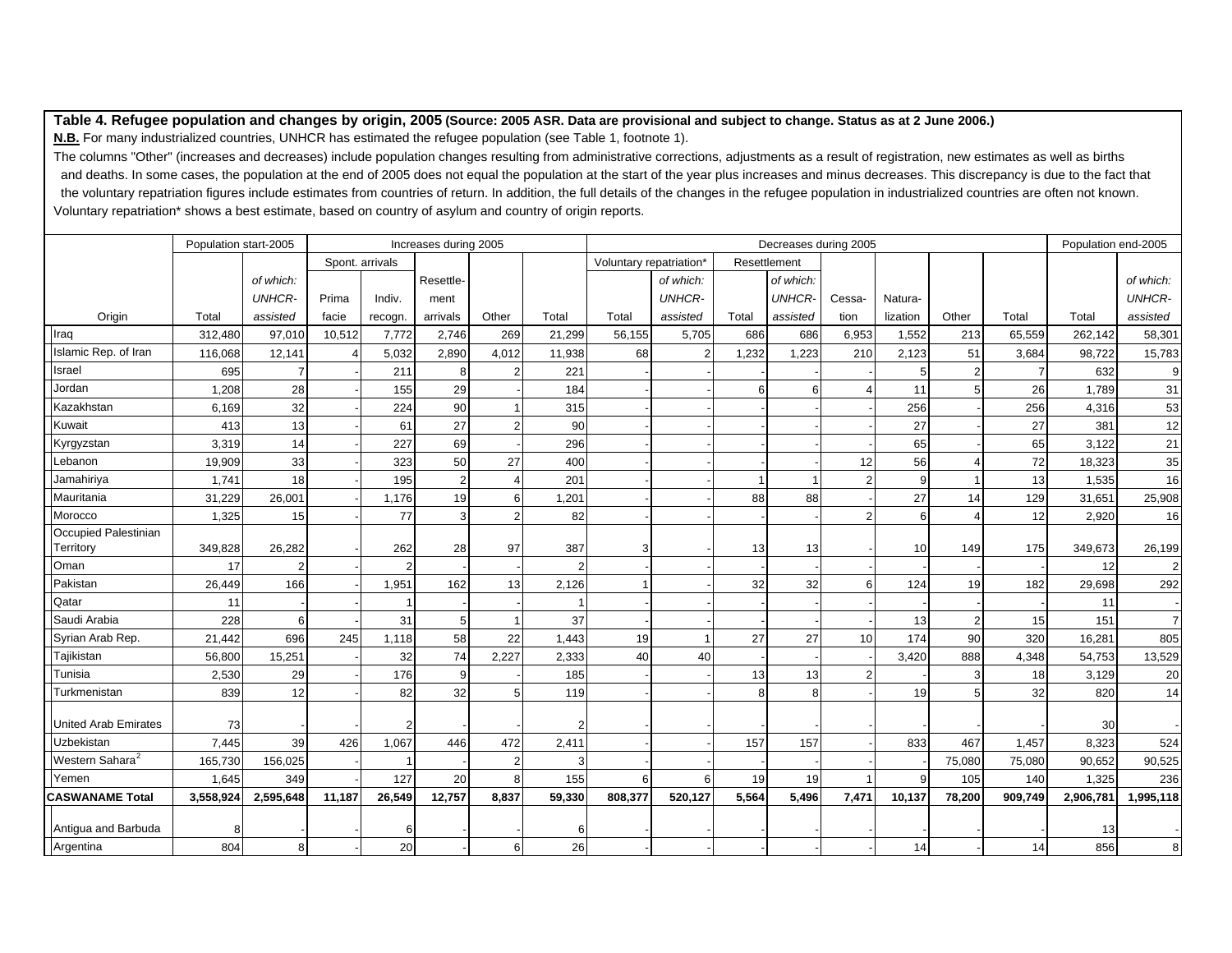**N.B.** For many industrialized countries, UNHCR has estimated the refugee population (see Table 1, footnote 1).

|                       | Population start-2005 |               |       |                 | Increases during 2005 |       |        |                         |                |                | Decreases during 2005 |                       |          |       |       | Population end-2005 |                |
|-----------------------|-----------------------|---------------|-------|-----------------|-----------------------|-------|--------|-------------------------|----------------|----------------|-----------------------|-----------------------|----------|-------|-------|---------------------|----------------|
|                       |                       |               |       | Spont. arrivals |                       |       |        | Voluntary repatriation* |                |                | Resettlement          |                       |          |       |       |                     |                |
|                       |                       | of which:     |       |                 | Resettle-             |       |        |                         | of which:      |                | of which:             |                       |          |       |       |                     | of which:      |
|                       |                       | <b>UNHCR-</b> | Prima | Indiv.          | ment                  |       |        |                         | <b>UNHCR-</b>  |                | <b>UNHCR-</b>         | Cessa-                | Natura-  |       |       |                     | <b>UNHCR-</b>  |
| Origin                | Total                 | assisted      | facie | recogn.         | arrivals              | Other | Total  | Total                   | assisted       | Total          | assisted              | tion                  | lization | Other | Total | Total               | assisted       |
| Bahamas               |                       |               |       |                 |                       |       |        |                         |                |                |                       |                       |          |       |       |                     |                |
| Barbados              | $\overline{7}$        |               |       |                 |                       |       |        |                         |                |                |                       |                       |          |       |       | 8                   |                |
| Belize                | 9                     |               |       |                 |                       |       |        |                         |                |                |                       |                       |          |       |       | 8                   |                |
| Bermuda               | $\overline{2}$        |               |       |                 |                       |       |        |                         |                |                |                       |                       |          |       |       | $\overline{2}$      |                |
| Bolivia               | 297                   |               |       | 42              |                       |       | 42     |                         |                |                |                       |                       | 10       |       | 10    | 269                 |                |
| Brazil                | 444                   |               |       | 75              |                       |       | 75     |                         |                |                |                       |                       | q        |       | 9     | 370                 |                |
| Canada                | 54                    |               |       |                 |                       |       |        |                         |                |                |                       |                       |          |       |       | 122                 |                |
| Chile                 | 1,210                 |               |       | 40              |                       | 21    | 61     |                         |                |                |                       |                       | 17       |       | 18    | 938                 | 22             |
| Colombia              | 52,041                | 9,839         |       | 8,953           | 2,572                 | 833   | 12,358 | 5                       |                | 828            | 828                   | 6                     | 88       | 1,099 | 2,026 | 60,415              | 12,174         |
| Costa Rica            | 138                   |               |       | 59              | 17                    |       | 76     |                         |                |                |                       |                       | 14       |       | 14    | 178                 | $\overline{2}$ |
| Cuba                  | 15,761                | 299           |       | 456             | 6,369                 | 18    | 6,843  |                         |                |                |                       | $\boldsymbol{\Delta}$ | 5,864    | 22    | 5,891 | 19,000              | 360            |
| Dominica              | 28                    |               |       | 12              |                       |       | 12     |                         |                |                |                       |                       |          |       |       | 30                  |                |
| Dominican Rep.        | 98                    |               |       | $\overline{2}$  |                       |       |        |                         |                |                |                       |                       | 10       |       | 10    | 67                  | $2 \vert$      |
| Ecuador               | 734                   | 3             |       | 79              | 23                    |       | 106    |                         |                | 8              |                       |                       | 10       |       | 18    | 770                 | 10             |
| El Salvador           | 4,642                 | 381           |       | 380             |                       |       | 381    |                         |                |                |                       |                       | 250      | 102   | 352   | 4,281               | 458            |
| Grenada               | 99                    |               |       | 28              |                       |       | 28     |                         |                |                |                       |                       |          |       |       | 152                 |                |
| Guatemala             | 4,645                 | 1,451         |       | 490             |                       |       | 490    |                         |                |                |                       |                       | 1,273    |       | 1,273 | 3,379               | $27\,$         |
| Guyana                | 196                   |               |       | 98              |                       |       | 98     |                         |                |                |                       |                       |          |       |       | 406                 |                |
| Haiti                 | 10,915                | 37            |       | 3,851           | 23                    |       | 3,874  |                         |                | $\overline{2}$ |                       |                       | 339      |       | 345   | 13,542              | 53             |
| Honduras              | 499                   | 17            |       | 138             | 5                     |       | 143    |                         |                |                |                       |                       | 74       |       | 75    | 535                 | 21             |
| Jamaica               | 351                   |               |       | 97              |                       |       | 101    |                         |                |                |                       |                       |          |       |       | 450                 |                |
| Mexico                | 1,797                 |               |       | 809             |                       |       | 809    |                         |                |                |                       |                       | 21       |       | 21    | 2,313               |                |
| Nicaragua             | 1,845                 | 197           |       | 45              |                       |       | 49     | 44                      |                |                |                       |                       | 397      | 304   | 745   | 1,463               | 183            |
| Panama                | 40                    |               |       | 10              |                       |       | 10     |                         |                |                |                       |                       | 13       |       | 13    | 42                  |                |
| Paraguay              | 39                    | 6             |       | 14              |                       |       | 15     |                         |                |                |                       |                       |          |       |       | 44                  |                |
| Peru                  | 4,909                 | 882           |       | 427             |                       | 9     | 438    | 3                       | $\overline{2}$ | $\overline{2}$ | 2                     |                       | 179      | 3     | 187   | 4,865               | 961            |
|                       |                       |               |       |                 |                       |       |        |                         |                |                |                       |                       |          |       |       |                     |                |
| Saint Kitts and Nevis | 31                    |               |       |                 |                       |       |        |                         |                |                |                       |                       |          |       |       | 31                  |                |
| Saint Lucia           | 34                    |               |       | 40              |                       |       | 40     |                         |                |                |                       |                       |          |       |       | 99                  |                |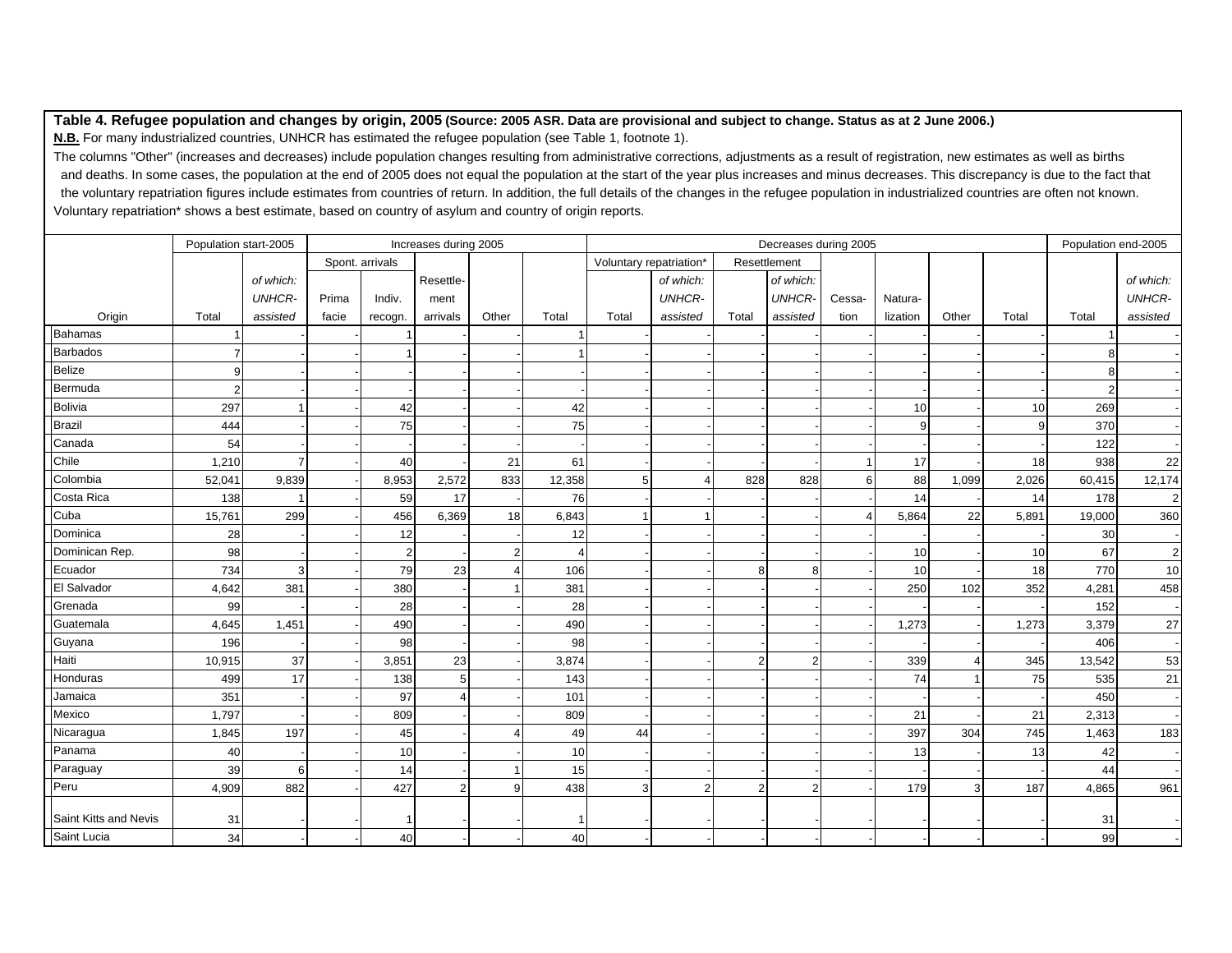**N.B.** For many industrialized countries, UNHCR has estimated the refugee population (see Table 1, footnote 1).

|                            | Population start-2005 |               |       |                 | Increases during 2005 |       |        |                         |               |       | Decreases during 2005 |        |          |                |                | Population end-2005 |                |
|----------------------------|-----------------------|---------------|-------|-----------------|-----------------------|-------|--------|-------------------------|---------------|-------|-----------------------|--------|----------|----------------|----------------|---------------------|----------------|
|                            |                       |               |       | Spont. arrivals |                       |       |        | Voluntary repatriation* |               |       | Resettlement          |        |          |                |                |                     |                |
|                            |                       | of which:     |       |                 | Resettle-             |       |        |                         | of which:     |       | of which:             |        |          |                |                |                     | of which:      |
|                            |                       | <b>UNHCR-</b> | Prima | Indiv.          | ment                  |       |        |                         | <b>UNHCR-</b> |       | <b>UNHCR-</b>         | Cessa- | Natura-  |                |                |                     | <b>UNHCR-</b>  |
| Origin                     | Total                 | assisted      | facie | recogn.         | arrivals              | Other | Total  | Total                   | assisted      | Total | assisted              | tion   | lization | Other          | Total          | Total               | assisted       |
| Saint Vincent and the      |                       |               |       |                 |                       |       |        |                         |               |       |                       |        |          |                |                |                     |                |
| Grenadines                 | 181                   |               |       | 103             |                       |       | 103    |                         |               |       |                       |        |          |                |                | 279                 |                |
| Suriname                   | 52                    |               |       | $\mathfrak{p}$  |                       |       | 2      |                         |               |       |                       |        |          |                |                | 29                  |                |
| <b>Trinidad and Tobago</b> | 42                    |               |       | 25              |                       |       | 25     |                         |               |       |                       |        |          |                |                | 63                  |                |
| <b>United States</b>       | 451                   |               |       | 3               |                       |       | F      |                         |               |       |                       |        |          |                |                | 683                 | 2 <sub>l</sub> |
| Uruguay                    | 86                    |               |       | 22              |                       |       | 23     |                         |               |       |                       |        |          |                |                | 111                 | $\vert$ 1      |
| Venezuela                  | 1,633                 |               |       | 982             | 8                     |       | 993    |                         |               |       |                       |        | 66       |                | 71             | 2,590               | 10             |
| <b>RBAC Total</b>          | 104,123               | 13,140        |       | 17,311          | 9,024                 | 904   | 27,239 | 53                      | 7             | 844   | 844                   | 11     | 8,648    | 1,536          | 11,092         | 118,404             | 14,295         |
| Australia                  | 13                    |               |       |                 |                       |       |        |                         |               |       |                       |        |          |                |                | 44                  |                |
| Bangladesh                 | 5,830                 | 22            |       | 1,364           |                       | -1    | 1,368  |                         |               |       |                       |        | 98       |                | 101            | 7,294               | 22             |
| Bhutan                     | 105,283               | 104,915       | 1,506 | 161             |                       | 343   | 2,011  |                         |               |       |                       |        |          | 656            | 659            | 106,537             | 106,248        |
| Brunei Darussalam          | 48                    |               |       |                 |                       |       |        |                         |               |       |                       |        |          |                |                | 49                  |                |
| Cambodia                   | 18,156                | 2,490         |       | 179             | 42                    | 19    | 240    |                         |               | 43    | 43                    |        | 2,411    | 10             | 2,464          | 17,806              | 2,486          |
| China                      | 141,945               | 149           |       | 5,666           | 160                   | 10    | 5,836  |                         |               | 66    | 66                    | 4      | 468      | 17,160         | 17,698         | 124,021             | 176            |
| Dem. People's Rep. of      |                       |               |       |                 |                       |       |        |                         |               |       |                       |        |          |                |                |                     |                |
| Korea                      | 343                   |               |       | 54              |                       |       | 54     |                         |               |       |                       |        |          |                |                | 288                 |                |
| Fiji                       | 1,444                 |               |       | 65              |                       |       | 66     |                         |               |       |                       |        | 21       |                | 21             | 1,379               |                |
| French Polynesia           |                       |               |       |                 |                       |       |        |                         |               |       |                       |        |          |                |                |                     |                |
| Hong Kong SAR,             |                       |               |       |                 |                       |       |        |                         |               |       |                       |        |          |                |                |                     |                |
| China                      |                       |               |       |                 |                       |       |        |                         |               |       |                       |        | 64       |                | 64             |                     |                |
| India                      | 14,303                | 16            |       | 865             | 31                    |       | 896    |                         |               |       |                       |        | 435      |                | 440            | 16,275              | 8 <sup>1</sup> |
| Indonesia                  | 28,576                | 17,677        |       | 6,009           | 140                   | 2,504 | 8,653  | 135                     |               | 159   | 159                   |        | 40       | 1,294          | 1,628          | 34,384              | 21,648         |
| Japan                      | 22                    |               |       |                 |                       |       |        |                         |               |       |                       |        |          |                |                | 13                  |                |
| Kiribati                   | 32                    |               |       |                 |                       |       |        |                         |               |       |                       |        |          |                |                | 33                  |                |
| Lao People's Dem.          |                       |               |       |                 |                       |       |        |                         |               |       |                       |        |          |                |                |                     |                |
| Rep.                       | 16,149                | 42            |       | 176             | 8,523                 |       | 8,703  |                         |               | 15    | 15                    |        | 3,350    | 24             | 3,389          | 24,442              | 169            |
| Macao SAR, China           | 14                    |               |       |                 |                       |       |        |                         |               |       |                       |        |          |                | 5              | 9                   |                |
| Malaysia                   | 345                   |               |       | 32              |                       |       | 41     |                         |               |       |                       |        | 23       |                | 23             | 394                 |                |
| Maldives                   | 6                     |               |       | 10              |                       |       | 10     |                         |               |       |                       |        |          |                |                | 13                  |                |
| Mongolia                   | 465                   |               |       | 302             |                       |       | 302    |                         |               |       |                       |        |          | $\overline{2}$ | $\overline{2}$ | 654                 |                |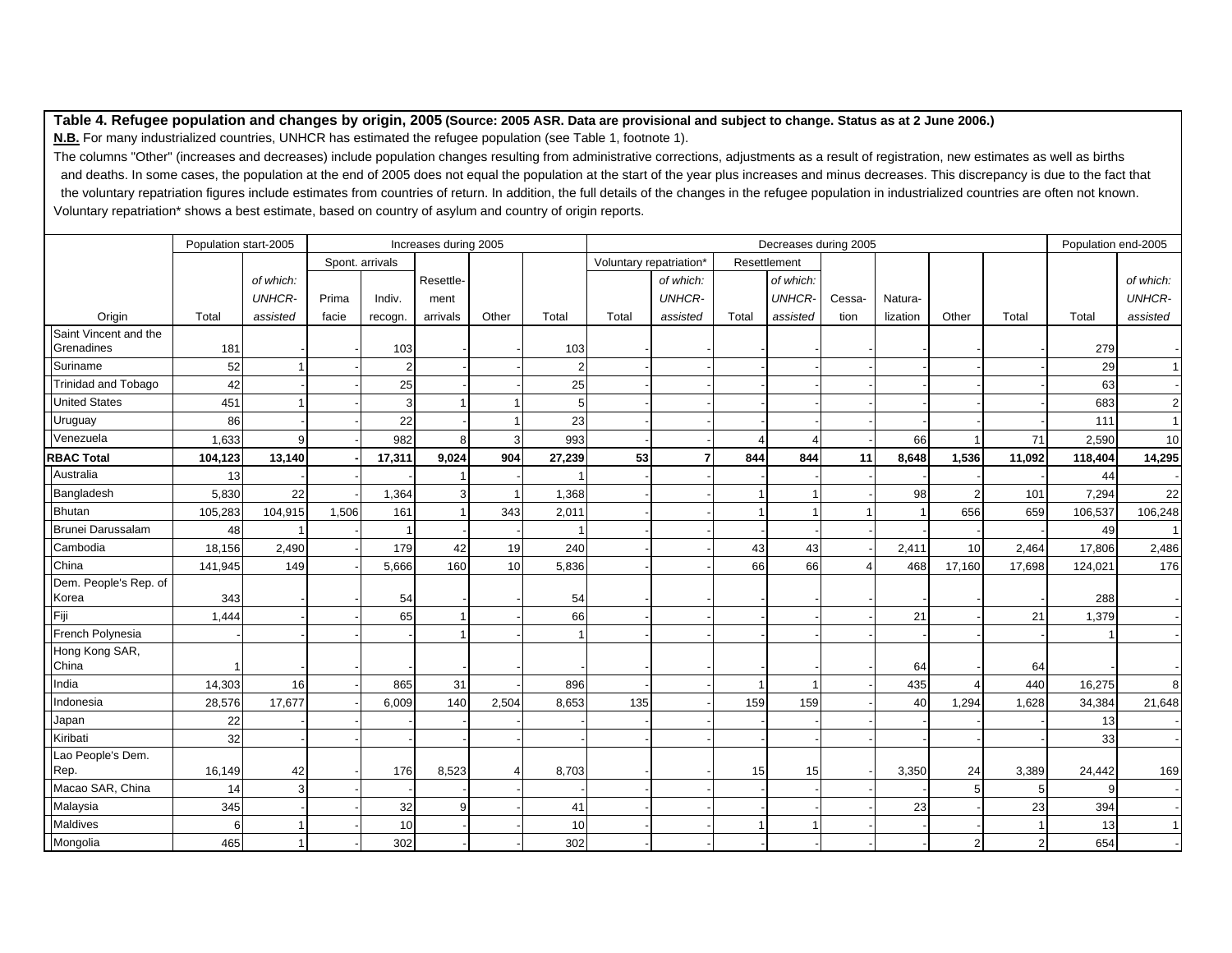**N.B.** For many industrialized countries, UNHCR has estimated the refugee population (see Table 1, footnote 1).

|                   | Population start-2005 |               |       |                 | Increases during 2005 |        |        |                         |               |       | Decreases during 2005 |                |          |        |        | Population end-2005 |                         |
|-------------------|-----------------------|---------------|-------|-----------------|-----------------------|--------|--------|-------------------------|---------------|-------|-----------------------|----------------|----------|--------|--------|---------------------|-------------------------|
|                   |                       |               |       | Spont. arrivals |                       |        |        | Voluntary repatriation* |               |       | Resettlement          |                |          |        |        |                     |                         |
|                   |                       | of which:     |       |                 | Resettle-             |        |        |                         | of which:     |       | of which:             |                |          |        |        |                     | of which:               |
|                   |                       | <b>UNHCR-</b> | Prima | Indiv.          | ment                  |        |        |                         | <b>UNHCR-</b> |       | <b>UNHCR-</b>         | Cessa-         | Natura-  |        |        |                     | <b>UNHCR-</b>           |
| Origin            | Total                 | assisted      | facie | recogn.         | arrivals              | Other  | Total  | Total                   | assisted      | Total | assisted              | tion           | lization | Other  | Total  | Total               | assisted                |
| Myanmar           | 161.798               | 150,475       |       | 21,225          | 2,866                 | 6,281  | 30,372 | 92                      | 92            | 2,984 | 2,894                 |                | 137      | 22,627 | 25,840 | 164.864             | 152,908                 |
| Nepal             | 1,536                 |               |       | 554             |                       |        | 558    |                         |               | 3     |                       |                |          |        |        | 2,065               | 55                      |
| New Zealand       |                       |               |       |                 |                       |        |        |                         |               |       |                       |                |          |        |        |                     |                         |
| Papua New Guinea  | 18                    |               |       |                 |                       |        | 6      |                         |               |       |                       |                |          |        |        | 23                  |                         |
| Philippines       | 454                   |               |       | 82              |                       |        | 85     |                         |               |       |                       |                | 94       |        | 95     | 465                 |                         |
| Rep. of Korea     | 272                   |               |       | 36              |                       |        | 36     |                         |               |       |                       |                |          |        | 5      | 268                 |                         |
| Singapore         | 42                    |               |       | 3               |                       |        |        |                         |               |       |                       |                |          |        |        | 39                  |                         |
| Solomon Islands   | 61                    |               |       |                 |                       |        |        |                         |               |       |                       |                |          |        |        | 27                  |                         |
| Sri Lanka         | 114,114               | 116           |       | 3,620           | 42                    |        | 3,666  | 2,700                   | 1,173         |       | 8                     | 609            | 21       | 5,387  | 8.725  | 108,059             | 115                     |
| Thailand          | 325                   |               |       | 92              | 132                   |        | 224    |                         |               |       |                       |                | 1,089    |        | 1,089  | 424                 | 87                      |
| Tibetans          | 20,040                |               |       |                 |                       | 153    | 153    |                         |               |       |                       |                |          |        |        | 20,198              |                         |
| Timor-Leste       | 221                   |               |       |                 | 30                    |        | 30     |                         |               |       |                       |                |          |        |        | 251                 |                         |
| Tonga             | 5                     |               |       |                 |                       |        |        |                         |               |       |                       |                |          |        |        |                     |                         |
| Tuvalu            |                       |               |       |                 |                       |        |        |                         |               |       |                       |                |          |        |        |                     |                         |
| Viet Nam          | 348,446               | 10,761        |       | 697             | 2,209                 | 4,456  | 7,362  | 179                     | 85            | 598   | 598                   | 17             | 10,063   | 2,976  | 13,833 | 358,248             | 8,380                   |
| <b>RBAP Total</b> | 980,313               | 286,677       | 1,506 | 41,201          | 14,197                | 13,776 | 70,680 | 3,106                   | 1,350         | 3,881 | 3,791                 | 631            | 18,320   | 50,148 | 76,086 | 988,575             | 292,308                 |
| Albania           | 11,005                | 27            |       | 1,529           |                       |        | 1,534  |                         |               |       |                       |                | 160      |        | 161    | 12,702              | 26                      |
| Andorra           |                       |               |       |                 |                       |        |        |                         |               |       |                       |                |          |        |        | 9                   |                         |
| Armenia           | 14,676                | 147           |       | 2,140           | 89                    | 93     | 2,322  |                         |               |       |                       | 21             | 340      |        | 364    | 13,965              | 164                     |
| Austria           | 47                    |               |       |                 |                       |        |        |                         |               |       |                       |                | 12       |        | 12     | 66                  |                         |
| Azerbaijan        | 250,911               | 40,230        |       | 1,761           | 359                   | 16     | 2,136  |                         |               | 51    | 51                    | 28             | 2,675    | 13,557 | 16,312 | 233,675             | 10,634                  |
| Belarus           | 9,068                 | 134           |       | 525             | 446                   |        | 971    |                         |               |       |                       |                | 763      |        | 765    | 8,857               | 171                     |
| Belgium           | 46                    |               |       | 6               |                       |        | 6      |                         |               |       |                       |                |          |        |        | 95                  |                         |
| Bosnia and        |                       |               |       |                 |                       |        |        |                         |               |       |                       |                |          |        |        |                     |                         |
| Herzegovina       | 228,840               | 98,911        |       | 1,973           | 73                    | 232    | 2,278  | 1,273                   | 107           | 12    | 11                    | 89             | 6,895    | 49,199 | 57,468 | 109,930             | 49,683                  |
| Bulgaria          | 2,300                 | 37            |       | 214             |                       |        | 214    |                         |               |       |                       | $\overline{2}$ | 37       |        | 39     | 4,254               | 36                      |
| Croatia           | 215,493               | 180,130       |       | 125             | 43                    | 1,755  | 1,923  | 5,261                   | 1,412         | 26    | 26                    | 5              | 796      | 87,705 | 93,793 | 119,148             | 103,427                 |
| Cyprus            |                       |               |       |                 |                       |        |        |                         |               |       |                       |                |          |        |        | 5                   |                         |
| Czech Rep.        | 4,528                 |               |       | 29              |                       |        | 29     |                         |               |       |                       | $\overline{2}$ | 54       |        | 56     | 3,589               | $\overline{\mathbf{3}}$ |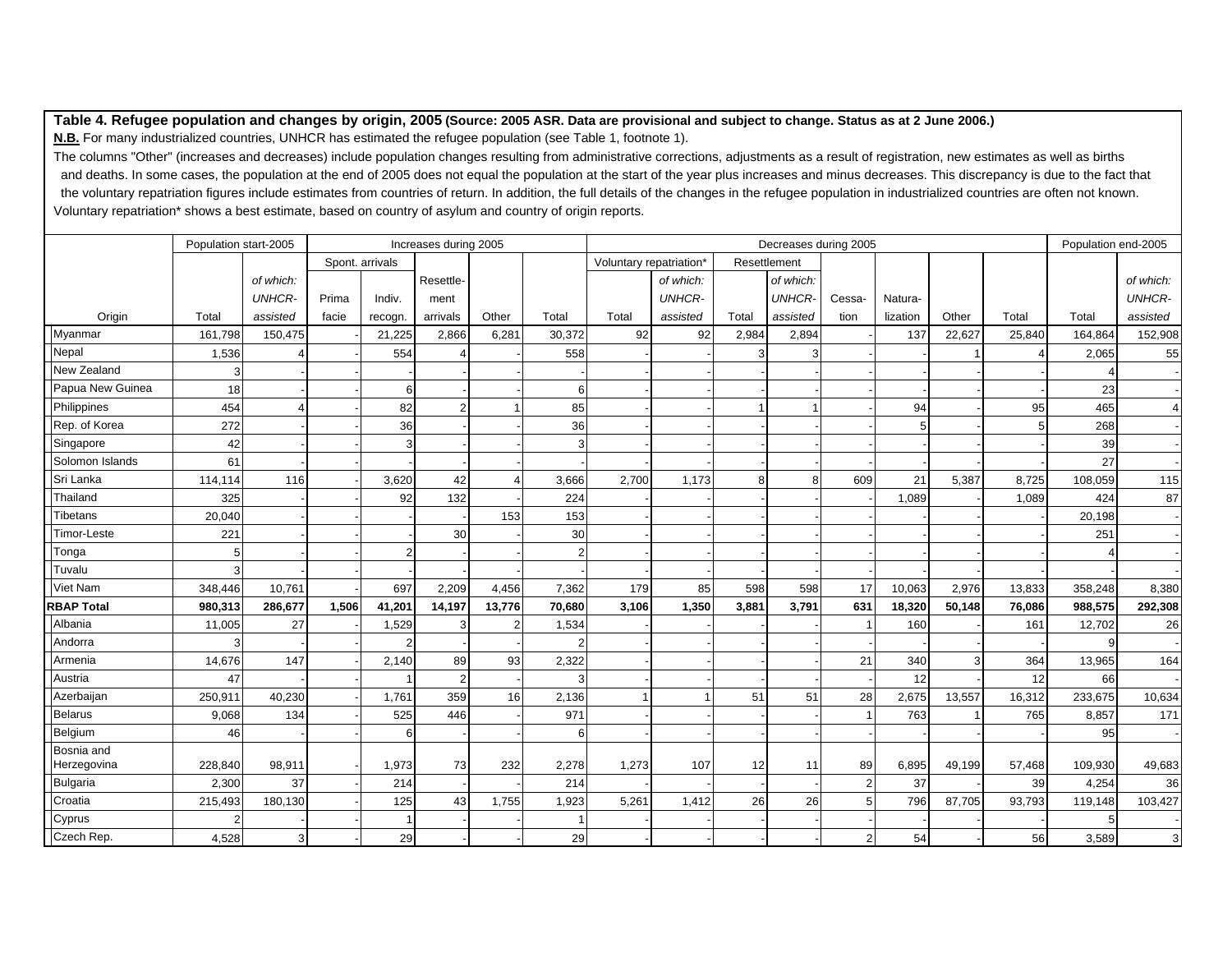**N.B.** For many industrialized countries, UNHCR has estimated the refugee population (see Table 1, footnote 1).

|                           | Population start-2005 |               |       |                 | Increases during 2005 |       |                 |                         |               |       | Decreases during 2005 |        |          |        |        | Population end-2005 |                |
|---------------------------|-----------------------|---------------|-------|-----------------|-----------------------|-------|-----------------|-------------------------|---------------|-------|-----------------------|--------|----------|--------|--------|---------------------|----------------|
|                           |                       |               |       | Spont. arrivals |                       |       |                 | Voluntary repatriation* |               |       | Resettlement          |        |          |        |        |                     |                |
|                           |                       | of which:     |       |                 | Resettle-             |       |                 |                         | of which:     |       | of which:             |        |          |        |        |                     | of which:      |
|                           |                       | <b>UNHCR-</b> | Prima | Indiv.          | ment                  |       |                 |                         | <b>UNHCR-</b> |       | <b>UNHCR-</b>         | Cessa- | Natura-  |        |        |                     | <b>UNHCR-</b>  |
| Origin                    | Total                 | assisted      | facie | recogn.         | arrivals              | Other | Total           | Total                   | assisted      | Total | assisted              | tion   | lization | Other  | Total  | Total               | assisted       |
| Denmark                   | 10                    |               |       |                 |                       |       | $\overline{2}$  |                         |               |       |                       |        |          |        |        | 12                  |                |
| Estonia                   | 872                   |               |       | 22              | 17                    |       | 39              |                         |               |       |                       |        | 16       |        | 16     | 743                 |                |
| Finland                   | 3                     |               |       |                 |                       |       |                 |                         |               |       |                       |        |          |        |        | 5                   |                |
| France                    | 113                   |               |       |                 |                       |       |                 |                         |               |       |                       |        |          |        |        | 286                 |                |
| Georgia                   | 6,755                 | 324           |       | 1,573           | 35                    | 19    | 1,627           | 41                      | 41            |       |                       |        | 244      |        | 289    | 7,301               | 207            |
| Germany                   | 80                    |               |       |                 |                       |       | 10              |                         |               |       |                       |        | 43       |        | 43     | 78                  | $\overline{1}$ |
| Greece                    | 229                   |               |       |                 |                       |       |                 |                         |               |       |                       |        | 18       |        | 18     | 331                 |                |
| Holy See (the)            | $\overline{2}$        |               |       |                 |                       |       |                 |                         |               |       |                       |        |          |        |        |                     |                |
| Hungary                   | 2,758                 | 8             |       | 56              |                       |       | 56              |                         |               |       |                       |        | 47       | 13     | 61     | 3,519               | 3              |
| Iceland                   | 10                    |               |       |                 |                       |       |                 |                         |               |       |                       |        |          |        |        |                     |                |
| Ireland                   | 3                     |               |       |                 |                       |       |                 |                         |               |       |                       |        |          |        |        | 21                  |                |
| Italy                     | 192                   |               |       | $\mathfrak{p}$  |                       |       | 2               |                         |               |       |                       |        | 10       |        | 10     | 217                 |                |
| Latvia                    | 2,848                 | 3             |       | 20              | 25                    |       | 45              |                         |               |       |                       |        | 72       |        | 72     | 2,430               | 3              |
| Lithuania                 | 1,488                 | 2             |       | 25              |                       |       | 35              |                         |               |       |                       |        | 30       |        | 30     | 1,448               | 3              |
| Luxembourg                | 6                     |               |       |                 |                       |       |                 |                         |               |       |                       |        |          |        |        |                     |                |
| Malta                     | 3                     |               |       |                 |                       |       |                 |                         |               |       |                       |        |          |        |        | 5                   |                |
| Netherlands               | 48                    |               |       |                 |                       |       |                 |                         |               |       |                       |        |          |        |        | 159                 |                |
| Norway                    | 6                     |               |       |                 |                       |       |                 |                         |               |       |                       |        |          |        |        | 15                  |                |
| Poland                    | 10,688                |               |       | 27              |                       |       | 29              |                         |               |       |                       | 6      | 276      |        | 282    | 19,641              | 3              |
| Portugal                  | 47                    |               |       |                 |                       |       |                 |                         |               |       |                       |        |          |        |        | 74                  |                |
| Rep. of Moldova           | 11,966                | Δ             |       | 300             | 1,017                 |       | 1,318           |                         |               |       |                       |        | 420      |        | 422    | 12,063              | 11             |
| Romania                   | 6,182                 | 166           |       | 235             |                       |       | 239             |                         |               |       |                       | 12     | 280      |        | 292    | 11,492              | 166            |
| <b>Russian Federation</b> | 109,156               | 13,417        | 513   | 11,795          | 6,137                 | 188   | 18,633          | 162                     | 161           | 187   | 187                   | 11     | 2,580    | 14,846 | 17,786 | 102,965             | 6,486          |
| San Marino                |                       |               |       |                 |                       |       |                 |                         |               |       |                       |        |          |        |        |                     |                |
| Serbia and                |                       |               |       |                 |                       |       |                 |                         |               |       |                       |        |          |        |        |                     |                |
| Montenegro                | 240,075               | 2,323         |       | 6,397           | 132                   | 41    | 6,570           | 5,828                   | 1,544         | 54    | 54                    | 1,187  | 3,745    | 253    | 11,067 | 189,850             | 2,530          |
| Slovakia                  | 621                   |               |       | 10              |                       |       | 10 <sup>1</sup> |                         |               |       |                       |        | 6        |        |        | 791                 |                |
| Slovenia                  | 585                   | 463           |       | $\overline{2}$  |                       |       | $\overline{2}$  |                         |               |       |                       |        | 12       | 463    | 475    | 155                 |                |
| Spain                     | 49                    |               |       |                 |                       |       |                 |                         |               |       |                       |        | 18       |        | 18     | 49                  |                |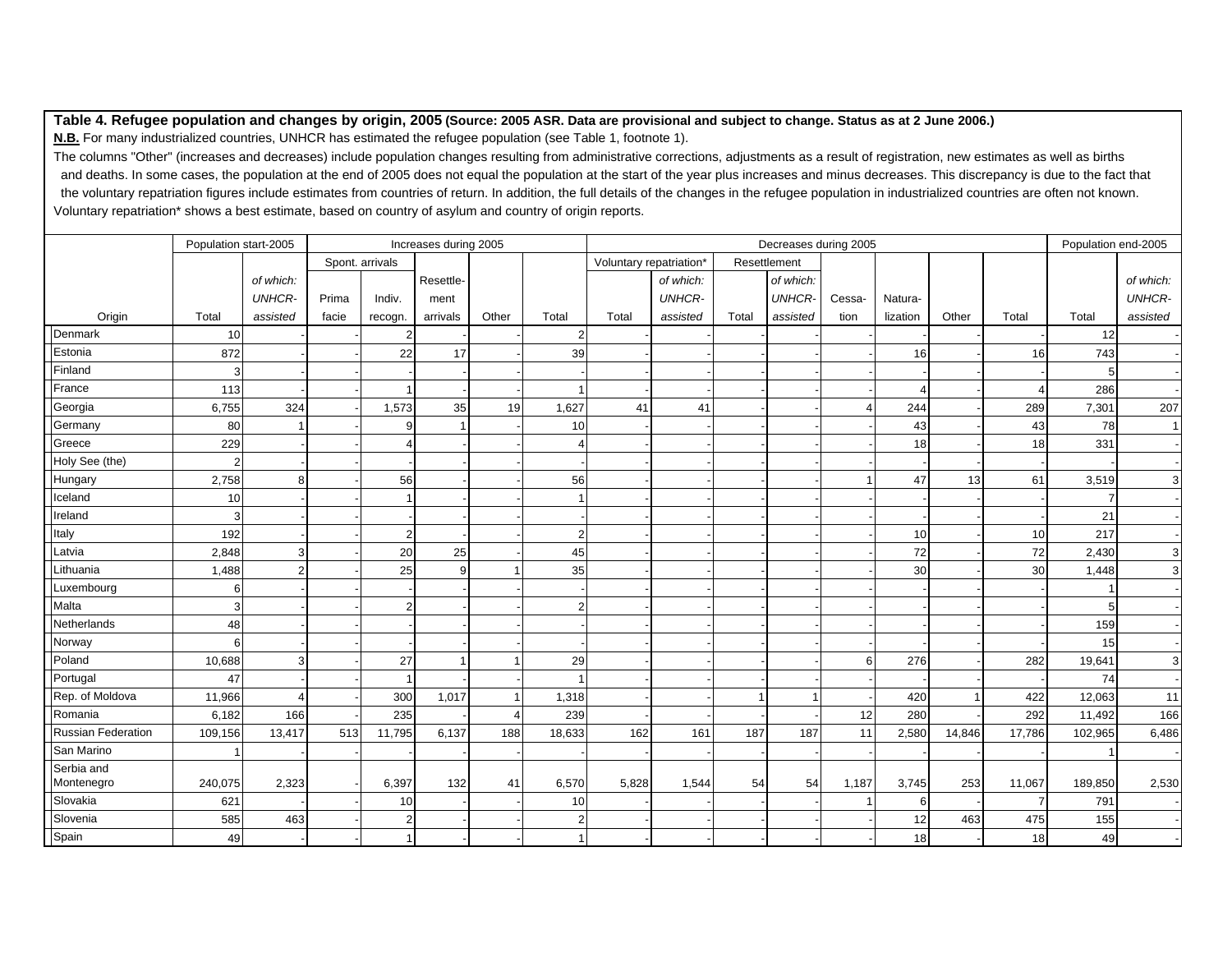**N.B.** For many industrialized countries, UNHCR has estimated the refugee population (see Table 1, footnote 1).

The columns "Other" (increases and decreases) include population changes resulting from administrative corrections, adjustments as a result of registration, new estimates as well as births and deaths. In some cases, the population at the end of 2005 does not equal the population at the start of the year plus increases and minus decreases. This discrepancy is due to the fact that the voluntary repatriation figures include estimates from countries of return. In addition, the full details of the changes in the refugee population in industrialized countries are often not known. Voluntary repatriation\* shows a best estimate, based on country of asylum and country of origin reports.

|                        | Population start-2005 |               |         |                 | Increases during 2005 |         |         |                         |           |        | Decreases during 2005 |        |          |                 |           | Population end-2005 |               |
|------------------------|-----------------------|---------------|---------|-----------------|-----------------------|---------|---------|-------------------------|-----------|--------|-----------------------|--------|----------|-----------------|-----------|---------------------|---------------|
|                        |                       |               |         | Spont. arrivals |                       |         |         | Voluntary repatriation* |           |        | Resettlement          |        |          |                 |           |                     |               |
|                        |                       | of which:     |         |                 | Resettle-             |         |         |                         | of which: |        | of which:             |        |          |                 |           |                     | of which:     |
|                        |                       | <b>UNHCR-</b> | Prima   | Indiv.          | ment                  |         |         |                         | UNHCR-    |        | <b>UNHCR-</b>         | Cessa- | Natura-  |                 |           |                     | <b>UNHCR-</b> |
| Origin                 | Total                 | assisted      | facie   | recogn.         | arrivals              | Other   | Total   | Total                   | assisted  | Total  | assisted              | tion   | lization | Other           | Total     | Total               | assisted      |
| Sweden                 | 29                    |               |         |                 |                       |         |         |                         |           |        |                       |        |          |                 |           | 75                  |               |
| Switzerland            | 13 <sub>1</sub>       |               |         |                 |                       |         |         |                         |           |        |                       |        |          |                 |           | 16                  |               |
| <b>TfYR Macedonia</b>  | 5,126                 | 785           |         | 251             |                       |         | 257     |                         |           |        |                       |        | 75       | 150             | 230       | 8,599               | 636           |
| Turkey                 | 174,656               | 13,478        |         | 4,544           | 16                    | 13      | 4,573   | 21                      | 21        |        |                       | 504    | 104      | 10 <sup>1</sup> | 639       | 170,131             | 13,433        |
| <b>Ukraine</b>         | 89,724                | 48            |         | 606             | 2,899                 | 14      | 3,519   |                         |           |        |                       |        | 4,264    |                 | 4,271     | 84,213              | 57            |
| <b>United Kingdom</b>  | 146                   |               |         |                 |                       |         |         |                         |           |        |                       |        | 19       |                 | 19        | 135                 |               |
| <b>RBE Total</b>       | 1,401,409             | 350,644       | 513     | 34,195          | 11,306                | 2,386   | 48,400  | 12,588                  | 3,287     | 332    | 331                   | 1,883  | 24,018   | 166,203         | 205,024   | ,123,123            | 187,683       |
| <b>Stateless Total</b> | 13,315                | 55            |         | 942             | 47                    | 17      | 1,006   |                         |           | 21     | 21                    |        | 31       |                 | 59        | 12,211              | 66            |
| <b>Various Total</b>   | 290,102               | 5,056         | 368     | 4.074           | 294                   | 562     | 5,298   | <b>20</b>               | <b>20</b> | 275    | 275                   | 36     | 2,401    | 1441            | 2,876     | 183,003             | 4,532         |
| <b>Grand Total</b>     | 9,543,532             | 5,272,263     | 135,570 | 209,233         | 80,796                | 207,292 | 632,891 | 1,105,544               | 715,335   | 31,028 | 30,485                | 10,724 | 69,553   | 564,205         | 1,781,054 | 8,394,373           | 4,365,703     |

1 UNHCR figures for Pakistan only include Afghans living in camps who are assisted by UNHCR. According to a 2005 government census of Afghans in Pakistan and subsequent voluntary repatriation during the year, there are an additional 1.5 million Afghans living outside camps, some of whom may be refugees. Those Afghans living outside camps receive no UNHCR assistance except access to UNHCR-facilitated voluntary repatriation.

 $2$  According to the Government of Algeria, there are an estimated 165,000 Sahrawi refugees in Tindouf camps.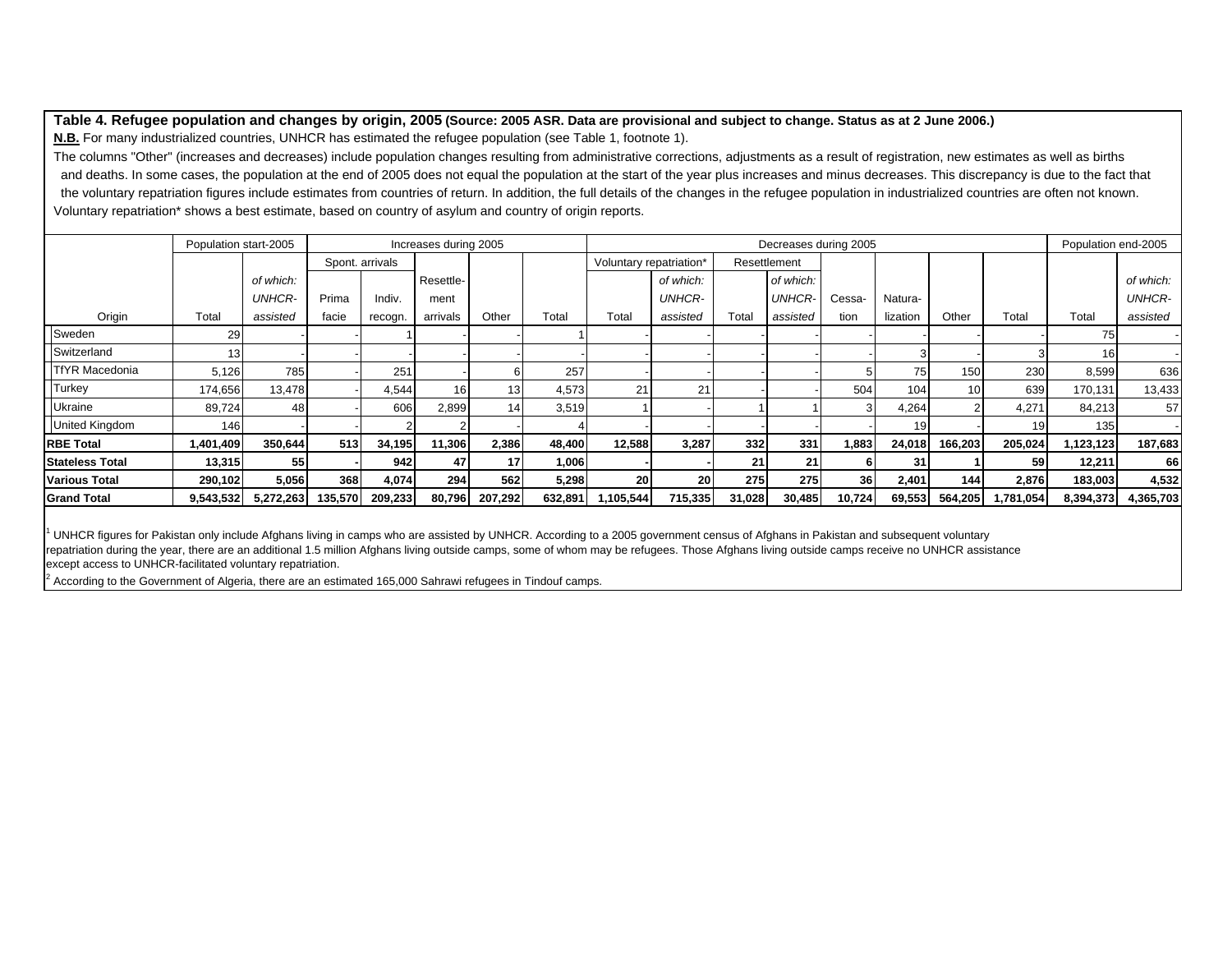**Table 5. Refugee population and changes by major origin and country of asylum, 2005 (Source: 2005 ASR. Data are provisional and subject to change. Status as at 2 June 2006.) N.B.** The refugee population is included in this table if the number at the end of 2005 was 5,000 or more.

For many industrialized countries, UNHCR has estimated the refugee population (see Table 1, footnote 1).

The columns "Other" (increases and decreases) include population changes resulting from administrative corrections, adjustments as a result of registration, new estimates as well as births and deaths. In some cases, the population at the end of 2005 does not equal the population at the start of the year plus increases and minus decreases. This discrepancy is due to the fact that the voluntary repatriation figures include estimates from countries of return. In addition, the full details of the changes in the refugee population in industrialized countries are often not known. Voluntary repatriation\* shows a best estimate, based on country of asylum and country of origin reports.

Population start-2005 Increases during 2005 Decreases during 2005 Population end-2005 Country/ Spont. arrivals Voluntary repatriation\* Resettlement territory *of which:* Resettle- *of which: of which: of which:* of *UNHCR-* Prima Indiv. ment *UNHCR- UNHCR-* Cessa- Natura- *UNHCR-*Origin asylum Total *assisted* facie recogn. arrivals Other Total Total *assisted* Total *assisted* tion lization Other Total Total *assisted* Afghanistan |Australia | 8,037 -| -| 283| 1,464| -| 1,747| -4| -| -| -| -| -| -| -| -| 8,082| -Afghanistan |Canada | 15,242 -| -| 138| 2,808| -| 2,946| -| -| -| -| -| -| -| -| 15,535| -Afghanistan |Denmark | 6,437 -| -| 64| 7| -| 71| 65| 65| -| -| -| -| -| - 65| 6,381| -Afghanistan |Germany | 38,576 -| -| 165| -| 165| 197| 197| -| -| 233| -| -| 430| 31,055| -Afghanistan |India | 9,761| 9,761| -| 238| -| 412| 650| 89| 58| 157| 100| -| -| 465| 711| 9,700| 9,700 **Afghanistan** Islamic Rep. of Irann | 952,802| 952,802| -| -| -| -| 289,641| 63,674| 806| 806| -| -| -| 290,447| 662,355| 662,355 Afghanistan |Netherlands | 25,907 - -| -1 782 -4| -| 786 -206| 206| - -| -| -| -| -| -1 206| 25,086 -Afghanistan<sup>1</sup> Pakistan | 1,290,408 1,290,408 - 327 - 1 327 461,118 449,409 144 144 - - 461,262 1,084,208 1,084,208 Afghanistan |United Kingdom | 22,494 | - | 744 | -| 744 | 354 354 | 354 | - | - | -| -| 354 22,328 | -Afghanistan |United States | 10,013 | -| -| 46| 902| -| 948| 3| -| -| -| -| 542| -| 545| 8,831| -Algeria |Germany | 3,339 -| -| 13| -| 13| -| 13| -| -| -| 22| -| - 22| 5,385| -Angola Dem. Rep. of the Congo | 98,383 18,158 -| 6| -|22,499 22,505 20,072 13,652 2| 2| -| -| 380 20,454 106,772 5,848 Angola |South Africa | 5,774 529 | - | 11 | - | 24 | 24 | - | - | - | - | - | - 24 | 5,764 | 254 Angola | Zambia | 88,842 39,763 - - - - 4,343 4,343 29,758 22,600 - - - - - - - - 44 29,802 75,468 26,385 Armenia United States5,848 - - - - - 446 - 86 - - 532 - - - - - - - - - - 270 - 270 5,150 -Azerbaijan |Armenia | 235,101| 40,000| -| 1| -| -| 1| -| -| -| -| -| -| 2,273| 13,505| 15,778| 219,324| 10,530 Azerbaijan |Germany | 9,150 -| -| 88| -| -| 88| -| -| -| -| 28| -| - 28| 6,668| -Bhutan |Nepal | 104,915 104,915 1,506 141 - 343 1,990 - 1 1 1 1 - 1 - 656 657 106,248 106,248 Bosnia and Herzegovina [Germany | 30,083| -| -| 14| -| -| 14| 187| -| -| -| 29| -| -| 216| 9,223| -Bosnia and Herzegovina Netherlands 13,518 - - 82 - - 82 32 - - - - - - 32 6,435 - Bosnia and Herzegovina Serbia and Montenegro | 95,297 95,297 -| -| -| 102 102 318 102 11| 11| -| -| 48,119 48,448 46,951 46,951 Bosnia and Herzegovina |Sweden | 7,177 - - 103 3 - 106 125 - - - - - - - - 1 - 125 5,736 -Bosnia and Herzegovina |Switzerland | 6,553| -| -| 825| -| -| 825| 100| -| -| -| -| -| -| 100| 6,165| -Bosnia and Herzegovina |United States | 39,414 - -| -| 29| 61| -| 90| 54| -| -| -| -| 6,856| -| 6,910| 20,446| -BurundiDem. Rep. of the Congo | 19,400 780 - 57 - - 57 1,002 566 - - - - - 22 1,024 19,032 726 BurundiUnited Rep. of Tanzaniaa | 443,706| 245,472| 1,307| -| -| 19,050| 20,357| 62,338| 61,827| 795| -| -| 7,830| 70,963| 393,611| 195,377 Cambodia Francee | 14,097 -| -| 11| -| -| 11| -| -| -| -| -| -| -| -| 13,736| -Central African Rep. Chad 29,683 29,683 11,460 - - 155 11,615 - - - - - - 52 52 41,246 41,246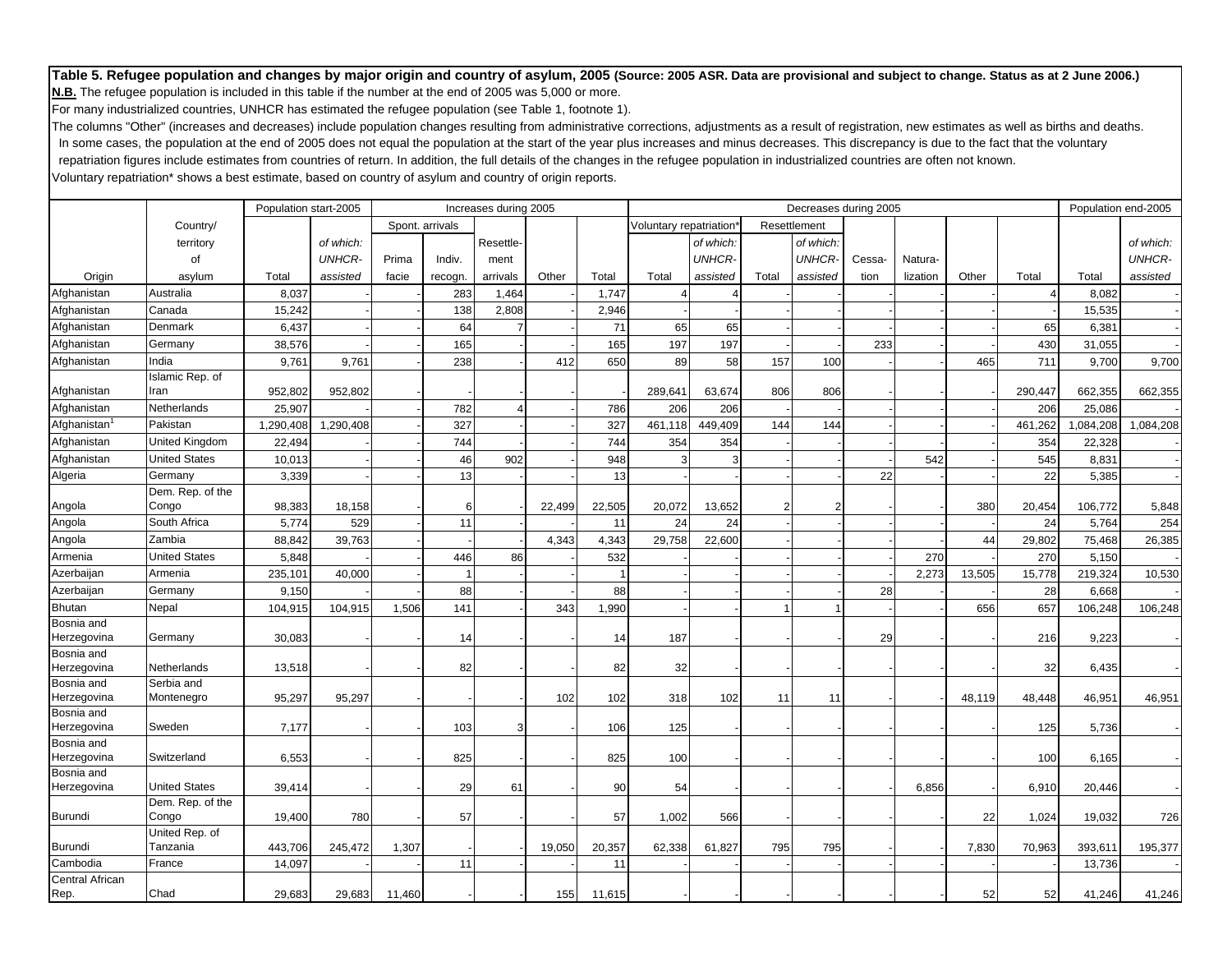**Table 5. Refugee population and changes by major origin and country of asylum, 2005 (Source: 2005 ASR. Data are provisional and subject to change. Status as at 2 June 2006.) N.B.** The refugee population is included in this table if the number at the end of 2005 was 5,000 or more.

For many industrialized countries, UNHCR has estimated the refugee population (see Table 1, footnote 1).

|                           |                          | Population start-2005 |               | Increases during 2005 |         |           |       |       | Decreases during 2005  |               |                |               |        |          |        |        | Population end-2005 |               |
|---------------------------|--------------------------|-----------------------|---------------|-----------------------|---------|-----------|-------|-------|------------------------|---------------|----------------|---------------|--------|----------|--------|--------|---------------------|---------------|
|                           | Country/                 |                       |               | Spont. arrivals       |         |           |       |       | Voluntary repatriation |               | Resettlement   |               |        |          |        |        |                     |               |
|                           | territory                |                       | of which:     |                       |         | Resettle- |       |       |                        | of which:     |                | of which:     |        |          |        |        |                     | of which:     |
|                           | of                       |                       | <b>UNHCR-</b> | Prima                 | Indiv.  | ment      |       |       |                        | <b>UNHCR-</b> |                | <b>UNHCR-</b> | Cessa- | Natura-  |        |        |                     | <b>UNHCR-</b> |
| Origin                    | asylum                   | Total                 | assisted      | facie                 | recogn. | arrivals  | Other | Total | Total                  | assisted      | Total          | assisted      | tion   | lization | Other  | Total  | Total               | assisted      |
| Chad                      | Cameroon                 | 39,290                |               |                       | 28      |           |       | 28    |                        |               |                |               | 11     |          |        | 15     | 39,303              |               |
| Chad                      | Sudan                    | 5,023                 |               |                       |         |           |       |       |                        |               |                |               |        |          |        |        | 5,023               |               |
| China                     | Canada                   | 8,07'                 |               |                       | 837     | 19        |       | 856   |                        |               |                |               |        |          |        |        | 9,953               |               |
| China                     | India                    | 94,348                |               |                       |         |           |       |       |                        |               | 5              | 5             |        |          | 17,144 | 17,149 | 77,200              | 3             |
| China                     | United States            | 26,182                |               |                       | 3,909   | 13        |       | 3,922 |                        |               |                |               |        | 467      |        | 467    | 26,131              |               |
| Colombia                  | Canada                   |                       |               |                       | 2,595   | 1,649     |       | 4,244 |                        |               |                |               |        |          |        |        | 13,511              |               |
|                           |                          | 9,441                 |               |                       |         |           |       |       |                        |               |                |               |        |          |        |        |                     |               |
| Colombia                  | Costa Rica               | 8,750                 |               |                       |         |           |       |       |                        |               | 280            | 280           |        |          |        | 280    | 9,470               |               |
| Colombia                  | Ecuador                  | 8,270                 | 8,270         |                       | 2,442   |           | 743   | 3,185 |                        |               | 507            | 507           |        |          | 1,096  | 1,604  | 9,851               | 9,851         |
| Colombia                  | <b>United States</b>     | 19,574                |               |                       | 2,726   | 323       |       | 3,049 |                        |               |                |               |        | 85       |        | 85     | 19,967              |               |
|                           | Dem. Rep. of the         |                       |               |                       |         |           |       |       |                        |               |                |               |        |          |        |        |                     |               |
| Congo                     | Congo                    | 5,277                 | 866           |                       |         |           | 8     |       | 40                     | 40            | $\overline{2}$ |               |        |          |        | 42     | 5,243               | 832           |
| Congo                     | Gabon                    | 11,988                | 11,988        |                       |         |           | 24    | 24    | 289                    | 289           | 97             | 97            |        |          | 4,328  | 4,714  | 7,298               | 7,298         |
| Côte d'Ivoire             | Liberia                  | 12,408                | 624           |                       |         |           | 169   | 169   |                        |               |                |               |        |          | 5,985  | 5,985  | 6,592               | 1,228         |
| Croatia                   | Bosnia and               |                       |               |                       |         |           |       |       |                        |               |                |               |        |          |        |        |                     |               |
|                           | Herzegovina              | 19,213                |               |                       |         |           | 641   | 641   | 811                    | 463           |                |               |        |          | 11,585 | 12,396 | 7,458               | 2,763         |
| Croatia                   | Serbia and<br>Montenegro | 180,117               | 180,117       |                       |         |           | 1,114 | 1,114 | 4,450                  | 949           | 26             | 26            |        |          | 76,104 | 80,580 | 100,651             | 100,651       |
| Cuba                      | <b>United States</b>     | 11,912                |               |                       | 118     | 6,361     |       | 6,479 |                        |               |                |               |        | 5,860    |        | 5,860  | 14,990              |               |
| Dem. Rep. of the          |                          |                       |               |                       |         |           |       |       |                        |               |                |               |        |          |        |        |                     |               |
| Congo                     | Angola                   | 13,510                | 10,751        |                       | 13      |           |       | 13    | 43                     | 43            | 16             | 16            |        |          |        | 59     | 13,464              | 2,078         |
| Dem. Rep. of the          |                          |                       |               |                       |         |           |       |       |                        |               |                |               |        |          |        |        |                     |               |
| Congo                     | Burundi                  | 48,424                | 16,980        | 1,518                 | 784     |           | 330   | 2,632 | 1,428                  |               | 16             | 16            |        |          | 29,253 | 30,697 | 20,359              | 17,954        |
| Dem. Rep. of the          |                          |                       |               |                       |         |           |       |       |                        |               |                |               |        |          |        |        |                     |               |
| Congo                     | Canada                   | 5,069                 |               |                       | 214     | 482       |       | 696   |                        |               |                |               |        |          |        |        | 5,124               |               |
| Dem. Rep. of the          |                          |                       |               |                       |         |           |       |       |                        |               |                |               |        |          |        |        |                     |               |
| Congo                     | Congo                    | 58,834                | 57,216        |                       | 28      |           | 4,568 | 4,596 | 7,286                  | 7,057         |                |               |        |          |        | 7,286  | 56,380              | 50,128        |
| Dem. Rep. of the          |                          |                       |               |                       |         |           |       |       |                        |               |                |               |        |          |        |        |                     |               |
| Congo                     | France                   | 7,665                 |               |                       | 1,927   |           |       | 1,927 |                        |               |                |               |        |          |        |        | 8,537               |               |
| Dem. Rep. of the          |                          |                       |               |                       |         |           |       |       |                        |               |                |               |        |          |        |        |                     |               |
| Congo<br>Dem. Rep. of the | Germany                  | 6,668                 |               |                       | 45      |           |       | 45    |                        |               |                |               | 48     |          |        | 48     | 6,280               |               |
| Congo                     | Rwanda                   | 45,460                | 45,460        | 6,187                 | 12      |           |       | 6,199 | 10,225                 |               | 31             | 31            |        |          |        | 10,256 | 41,403              | 41,403        |
| Dem. Rep. of the          |                          |                       |               |                       |         |           |       |       |                        |               |                |               |        |          |        |        |                     |               |
| Congo                     | South Africa             | 9,516                 | 2,576         |                       | 1,149   |           |       | 1,149 |                        |               | 50             | 50            |        |          |        | 57     | 10,609              | 2,215         |
| Dem. Rep. of the          |                          |                       |               |                       |         |           |       |       |                        |               |                |               |        |          |        |        |                     |               |
| Congo                     | Uganda                   | 14,982                | 14,762        | 7,740                 |         |           | 5     | 7,745 |                        |               | 303            | 303           |        |          | 1,859  | 2,163  | 20,564              | 20,302        |
| Dem. Rep. of the          |                          |                       |               |                       |         |           |       |       |                        |               |                |               |        |          |        |        |                     |               |
| Congo                     | United Kingdom           | 5,973                 |               |                       | 560     |           |       | 560   |                        |               |                |               |        |          |        |        | 6,198               |               |
| Dem. Rep. of the          | United Rep. of           |                       |               |                       |         |           |       |       |                        |               |                |               |        |          |        |        |                     |               |
| Congo                     | Tanzania                 | 153,474               | 153,474       | 152                   |         |           | 7.640 | 7,792 | 19,156                 | 6,737         | 147            | 147           |        |          | 4,273  | 23,576 | 150,112             | 150,112       |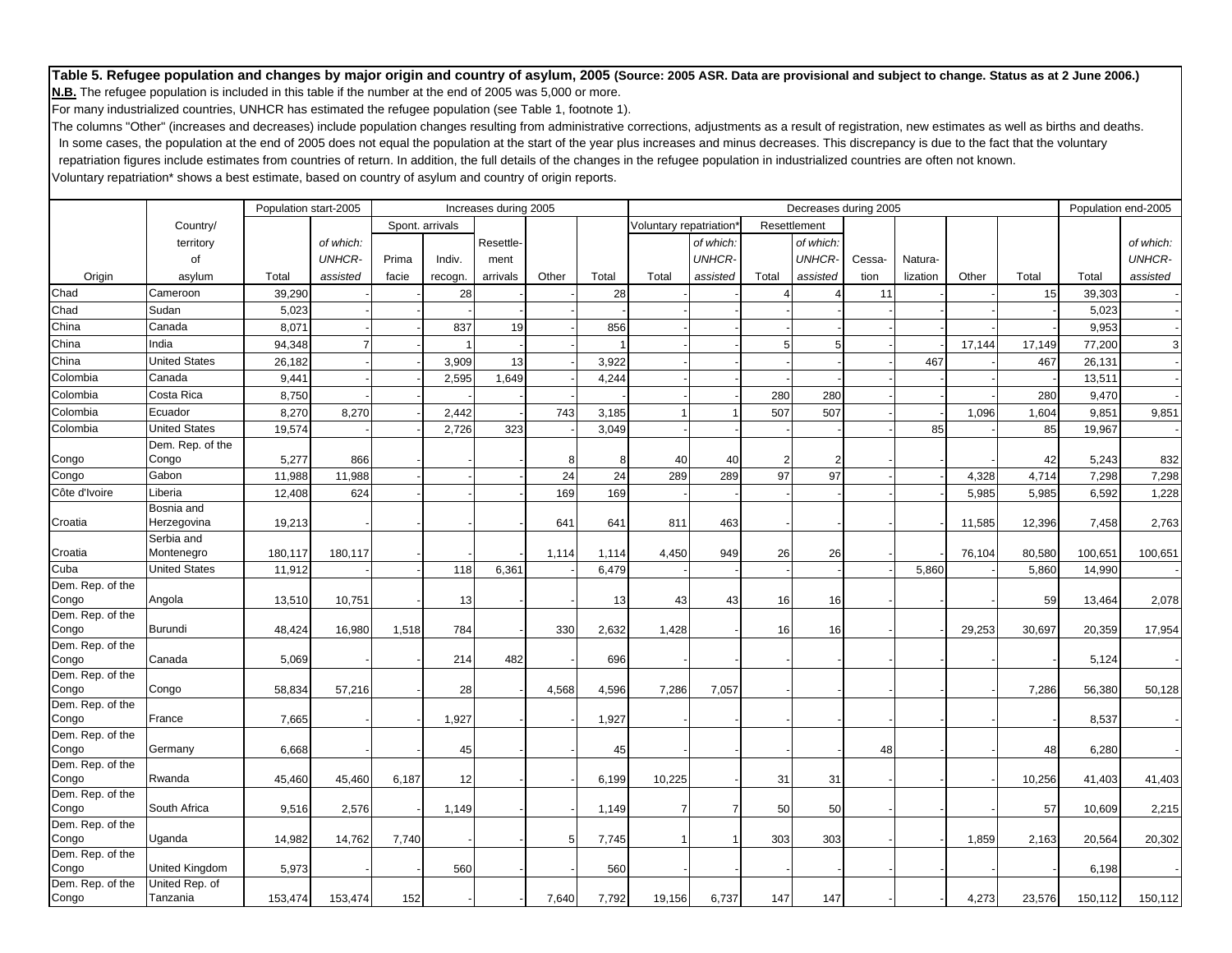#### **Table 5. Refugee population and changes by major origin and country of asylum, 2005 (Source: 2005 ASR. Data are provisional and subject to change. Status as at 2 June 2006.) N.B.** The refugee population is included in this table if the number at the end of 2005 was 5,000 or more.

For many industrialized countries, UNHCR has estimated the refugee population (see Table 1, footnote 1).

The columns "Other" (increases and decreases) include population changes resulting from administrative corrections, adjustments as a result of registration, new estimates as well as births and deaths. In some cases, the population at the end of 2005 does not equal the population at the start of the year plus increases and minus decreases. This discrepancy is due to the fact that the voluntary repatriation figures include estimates from countries of return. In addition, the full details of the changes in the refugee population in industrialized countries are often not known.

Voluntary repatriation\* shows a best estimate, based on country of asylum and country of origin reports.

|                  |                      | Population start-2005 |               | Increases during 2005 |                 |           |       |        | Decreases during 2005               |           |       |               |        |          |       |        | Population end-2005 |               |
|------------------|----------------------|-----------------------|---------------|-----------------------|-----------------|-----------|-------|--------|-------------------------------------|-----------|-------|---------------|--------|----------|-------|--------|---------------------|---------------|
|                  | Country/             |                       |               |                       | Spont. arrivals |           |       |        | Voluntary repatriation <sup>®</sup> |           |       | Resettlement  |        |          |       |        |                     |               |
|                  | territory            |                       | of which:     |                       |                 | Resettle- |       |        |                                     | of which: |       | of which:     |        |          |       |        |                     | of which:     |
|                  | of                   |                       | <b>UNHCR-</b> | Prima                 | Indiv.          | ment      |       |        |                                     | UNHCR-    |       | <b>UNHCR-</b> | Cessa- | Natura-  |       |        |                     | <b>UNHCR-</b> |
| Origin           | asylum               | Total                 | assisted      | facie                 | recogn.         | arrivals  | Other | Total  | Total                               | assisted  | Total | assisted      | tion   | lization | Other | Total  | Total               | assisted      |
| Dem. Rep. of the |                      |                       |               |                       |                 |           |       |        |                                     |           |       |               |        |          |       |        |                     |               |
| Congo            | Zambia               | 66,248                | 49,565        |                       | 45              |           | 639   | 684    | 26                                  | 15        | 258   | 258           |        |          | 5,416 | 5,700  | 61,243              | 44,330        |
| Dem. Rep. of the |                      |                       |               |                       |                 |           |       |        |                                     |           |       |               |        |          |       |        |                     |               |
| Congo            | Zimbabwe             | 3,614                 | 3,614         |                       |                 |           | 2,996 | 2,996  |                                     |           | 74    | 74            |        |          |       | 74     | 6.536               | 1,188         |
| Eritrea          | Ethiopia             | 8,644                 | 7,079         |                       | 2,966           |           |       | 2,966  |                                     |           | 552   | 552           |        |          | 358   | 910    | 10,700              | 10,700        |
| Eritrea          | Sudan                | 110,927               | 69,269        |                       | 5,942           |           |       | 5,942  |                                     |           | 122   | 58            |        |          |       | 123    | 116,746             | 75,152        |
| Ethiopia         | Germany              | 6,669                 |               |                       | 48              |           |       | 48     |                                     |           |       |               | 31     |          |       | 31     | 5,146               |               |
| Ethiopia         | Kenya                | 12,595                | 12,595        |                       | 1,717           |           | 2,352 | 4,069  | 141                                 | 141       | 733   | 733           |        |          | 928   | 1,802  | 14,862              | 14,862        |
| Ethiopia         | Sudan                | 14,812                |               |                       | 17              |           |       | 17     |                                     |           | 195   | 91            |        |          |       | 196    | 14,633              | 191           |
| Ethiopia         | <b>United States</b> | 14,348                |               |                       | 821             | 1,665     |       | 2,486  |                                     |           |       |               |        | 944      |       | 944    | 13,844              |               |
| Ghana            | Germany              | 1,491                 |               |                       |                 |           |       |        |                                     |           |       |               |        |          |       |        | 7,136               |               |
| Ghana            | Togo                 | 10,000                |               |                       |                 |           |       |        |                                     |           |       |               |        |          | 2,000 | 2,000  | 8,000               |               |
| Haiti            | <b>United States</b> | 8,467                 |               |                       | 3,092           | 8         |       | 3,100  |                                     |           |       |               |        | 338      |       | 338    | 10,560              |               |
| India            | Germany              | 3,182                 |               |                       |                 |           |       |        |                                     |           |       |               |        |          |       |        | 5,947               |               |
| India            | <b>United States</b> | 6,186                 |               |                       | 417             |           |       | 418    |                                     |           |       |               |        | 432      |       | 432    | 5,442               |               |
| Indonesia        | Malaysia             | 15,181                | 15,181        |                       | 5,424           |           |       | 5,424  |                                     |           | 159   | 159           |        |          | 1,293 | 1,452  | 19,153              | 19,153        |
|                  | Papua New            |                       |               |                       |                 |           |       |        |                                     |           |       |               |        |          |       |        |                     |               |
| Indonesia        | Guinea               | 7,626                 | 2,491         |                       |                 |           | 2,500 | 2,500  | 135                                 |           |       |               |        |          |       | 135    | 9,991               | 2,491         |
| Iraq             | Australia            | 11,471                |               |                       | 623             | 1,845     |       | 2,468  |                                     |           |       |               |        |          |       |        | 10,859              |               |
| Iraq             | Denmark              | 11,500                |               |                       | 25              |           |       | 28     |                                     |           |       |               |        |          |       |        | 10,667              |               |
| Iraq             | Germany              | 68,071                |               |                       | 82              |           |       | 82     |                                     |           |       |               | 6,951  |          |       | 6,951  | 52,922              |               |
|                  | Islamic Rep. of      |                       |               |                       |                 |           |       |        |                                     |           |       |               |        |          |       |        |                     |               |
| Iraq             | Iran                 | 93,173                | 93,173        |                       | ĥ               |           |       | ี      | 55,267                              | 5,272     | 14    | 14            |        |          |       | 55,281 | 54,000              | 54,000        |
| Iraq             | Netherlands          | 27,622                |               |                       | 2,243           |           |       | 2,243  |                                     |           |       |               |        |          |       |        | 26,618              |               |
| Iraq             | Norway               | 8,265                 |               |                       | 319             |           |       | 319    |                                     |           |       |               |        |          |       |        | 8,459               |               |
| Iraq             | Sweden               | 22,028                |               |                       | 920             | 64        |       | 984    |                                     |           |       |               |        |          |       |        | 21,046              |               |
| Iraq             | Syrian Arab Rep.     | 14,391                |               | 10,511                | 18              |           | 87    | 10,616 |                                     |           | 133   | 133           |        |          |       | 133    | 24,874              |               |
| Iraq             | United Kingdom       | 22,763                |               |                       | 363             |           |       | 363    |                                     |           |       |               |        |          |       |        | 22,206              |               |
| Iraq             | <b>United States</b> | 9,150                 |               |                       | 264             | 198       |       | 462    |                                     |           |       |               |        | 1,443    |       | 1,443  | 5.993               |               |
| Islamic Rep. of  |                      |                       |               |                       |                 |           |       |        |                                     |           |       |               |        |          |       |        |                     |               |
| Iran             | Canada               | 6,508                 |               |                       | 280             | 260       |       | 540    |                                     |           |       |               |        |          |       |        | 5,695               |               |
| Islamic Rep. of  |                      |                       |               |                       |                 |           |       |        |                                     |           |       |               |        |          |       |        |                     |               |
| Iran             | Germany              | 39,904                |               |                       | 381             |           |       | 381    |                                     |           |       |               | 208    |          |       | 208    | 24,016              |               |
| Islamic Rep. of  |                      |                       |               |                       |                 |           |       |        |                                     |           |       |               |        |          |       |        |                     |               |
| Iran             | Iraq                 | 9,500                 | 9,500         |                       |                 |           | 3,969 | 3,969  | 65                                  |           | 22    | 22            |        |          |       | 87     | 13,382              | 13,382        |
| Islamic Rep. of  |                      |                       |               |                       |                 |           |       |        |                                     |           |       |               |        |          |       |        |                     |               |
| Iran             | Netherlands          | 6,597                 |               |                       | 344             | 13        |       | 357    |                                     |           |       |               |        |          |       |        | 5,573               |               |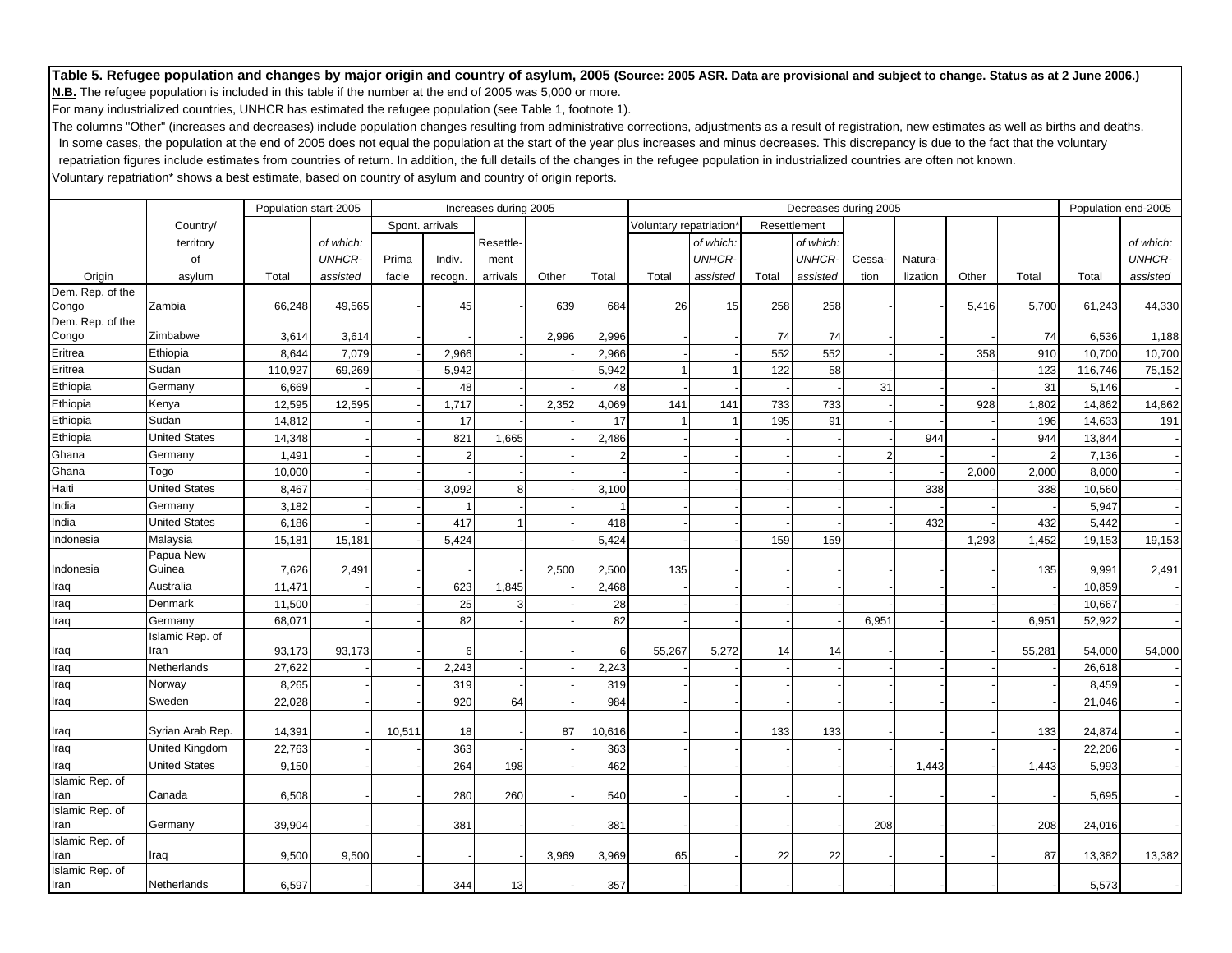For many industrialized countries, UNHCR has estimated the refugee population (see Table 1, footnote 1).

The columns "Other" (increases and decreases) include population changes resulting from administrative corrections, adjustments as a result of registration, new estimates as well as births and deaths. In some cases, the population at the end of 2005 does not equal the population at the start of the year plus increases and minus decreases. This discrepancy is due to the fact that the voluntary repatriation figures include estimates from countries of return. In addition, the full details of the changes in the refugee population in industrialized countries are often not known. Voluntary repatriation\* shows a best estimate, based on country of asylum and country of origin reports.

Population start-2005 Increases during 2005 Decreases during 2005 Population end-2005 Country/ Spont. arrivals Voluntary repatriation\* Resettlement territory *of which:* Resettle- *of which: of which: of which:* of *UNHCR-* Prima Indiv. ment *UNHCR- UNHCR-* Cessa- Natura- *UNHCR-*Origin asylum Total *assisted* facie recogn. arrivals Other Total Total *assisted* Total *assisted* tion lization Other Total Total *assisted* Islamic Rep. of Iran Swedenn | 5,258| -| -| 143| 9| -| 152| -| -| -| -| -| -| -| -| 5,016| -Islamic Rep. of Iran United Kingdom 8,044 - - 1,219 - - 1,219 ------- - 8,333 - Islamic Rep. of Iran United States21,438 - 21,438 - 280 1,856 - 2,136 - - - - - - - - 2,097 - 2,097 17,429 -Lao People's Dem. Rep. France 7,864 ------ ------- - 7,668 - Lao People's Dem. Rep. United States 6,249 - - 32 8,517 - 8,549 ----- 3,350 - 3,350 14,713 - Lebanon |Germany | 17,302 - | -| 14 -| -| 14 -| -| -| -| -| 12 -| -| 12 15,619 -Liberia Côte d'Ivoire e | 70,402| 70,402| -| -| -| -| -| 33,000|13,498| 411| 411| -| -| 16,574| 49,985| 39,919| 39,919 Liberia **Ghana** a | 40,853| 40,853| -| -| -| 487| 487| 1,202| 1,189| 1,357| 1,221| -| -| 97| 2,656| 38,684| 38,684 Liberia Guineaa | 127,256| 79,226| - | 103| - | 529| 632| 29,566| 18,595| 1,928| 1,928| -| -| 41,584| 73,078| 54,810| 54,810 Liberia |Nigeria | 2,932 2,932 - 609 - 2,877 3,486 239 239 34 34 - - 104 377 6,051 6,051 Liberia Sierra Leone 65,433 61,799 56 - - 4,107 4,163 6,202 4,768 1,082 1,082 - - 3,794 11,078 59,952 46,725 Liberia United Statess | 20,339 - - - | 223 4,289 - | 4,512 - - | - - | - | - | 401 - | 401 21,466 -Mauritania Malii | 6,185 6,185 - 1 1 - 1 1 1 - 1 1 - 21 21 - 1 - 1 21 6,165 6,165 Mauritania |Senegal | 19,778| 19,778| -| 1| -| -| 1| -| -| 67| 67| -| -| -| -| 67| 19,712| 19,712 Myanmar |Bangladesh | 20,402 20,331 -| 3| -| 812| 815| 92| -| -| -| -| -| 72| 164| 21,053| 20,953 Myanmar |Malaysia | 9,601 9,601 -| 5,276| -| -| 5,276| -| -| 500| 500| -| -| 169| 669| 14,208| 14,208 Myanmar |Thailand | 120,814 119,330 - 14,965 - 5,414 20,379 - - 2,386 2,386 - - 2,386 - 1 - 124,694 116,499 116,166 Myanmar |United States | 6,127 | - | 278 1,447 - | 1,725 - | - | - | - | 136 - | 136 6,793 -Nigeria Cameroon 16,686 - - 5 - 473 478 7,401 7,401 - - - - 52 7,453 9,711 - Nigeria Germany 1,607 - - 10 - - 10 - - - -4 - - 4 5,984 - **Occupied** Palestinian Territory<sup>3</sup> |Egypt | 70,245| 245| -| 10| -| -| 10| -| -| -| -| -| -| -| -| 70,255| 255 **Occupied** Palestinian Territory<sup>3</sup> Iraq 22,711 22,711 - - - <sup>49</sup> <sup>49</sup> - - - - - - <sup>62</sup> <sup>62</sup> 22,698 22,698 **Occupied** Palestinian Territorv $^3$ Libyan Arab Jamahiriya<sup>2</sup> 8,873 2,277 ----- ------- - 8,873 2,277 **Occupied** Palestinian Territory<sup>3</sup> Saudi Arabia 240,007 <sup>7</sup> - <sup>8</sup> - - <sup>8</sup> ------- - 240,015 <sup>15</sup> Pakistan Canadaa | 9,662| -| -| 695| 121| -| 816| -| -| -| -| -| -| -| -| -| 10,642| -Pakistan |Germany | 8,656| -| -| 49| -| -| 49| -| -| -| -| 6| -| -| 6| 10,815| -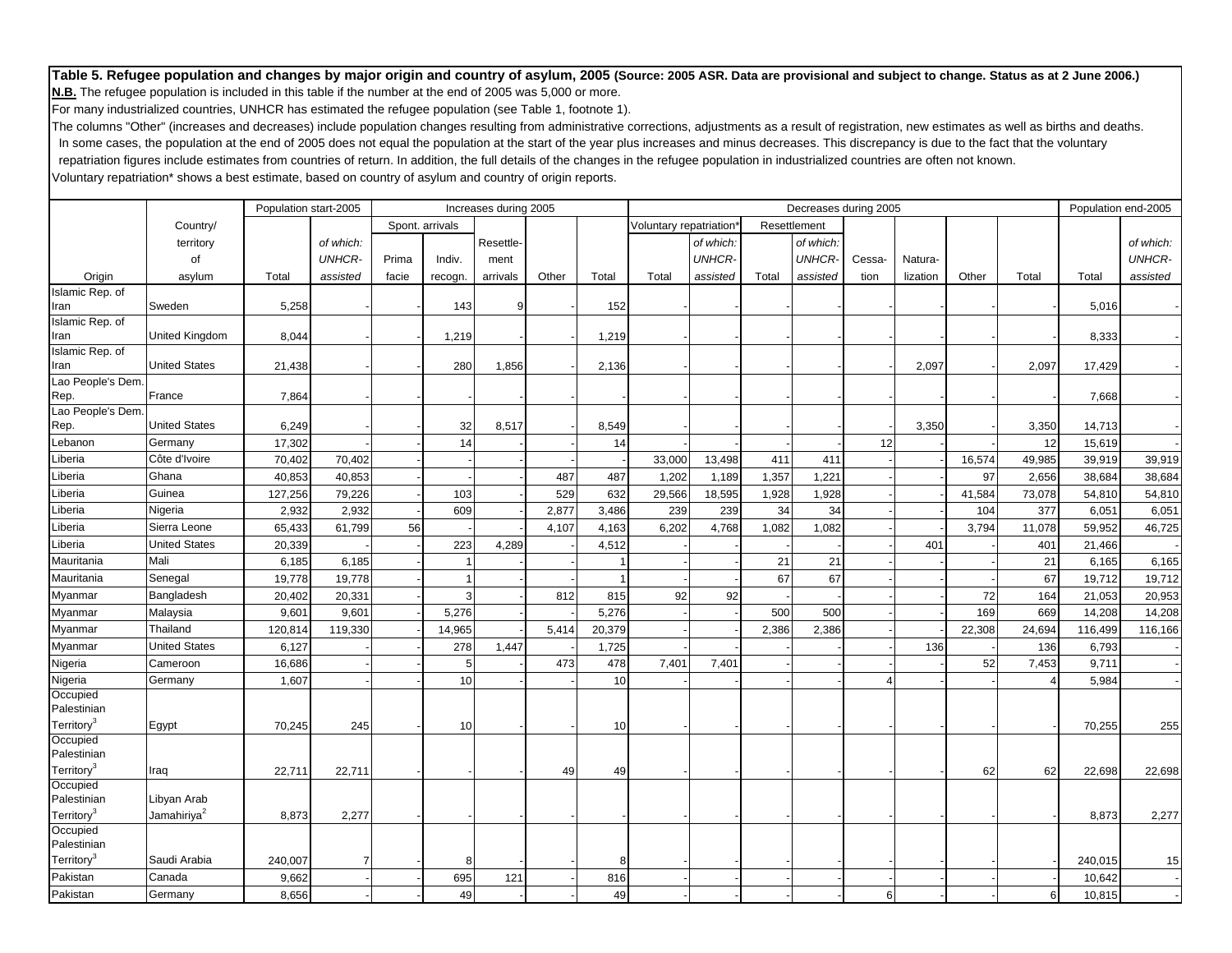For many industrialized countries, UNHCR has estimated the refugee population (see Table 1, footnote 1).

The columns "Other" (increases and decreases) include population changes resulting from administrative corrections, adjustments as a result of registration, new estimates as well as births and deaths. In some cases, the population at the end of 2005 does not equal the population at the start of the year plus increases and minus decreases. This discrepancy is due to the fact that the voluntary repatriation figures include estimates from countries of return. In addition, the full details of the changes in the refugee population in industrialized countries are often not known. Voluntary repatriation\* shows a best estimate, based on country of asylum and country of origin reports.

Population start-2005 Increases during 2005 Decreases during 2005 Population end-2005 Country/ | | | Spont. arrivals | | | Voluntary repatriation\* Resettlement territory *of which:* Resettle- *of which: of which: of which:* of *UNHCR-* Prima Indiv. ment *UNHCR- UNHCR-* Cessa- Natura- *UNHCR-*Origin asylum Total *assisted* facie recogn. arrivals Other Total Total *assisted* Total *assisted* tion lization Other Total Total *assisted* Poland |Germany | 9,292 - -| -| -| -| -| -| -| -| -| -| 4| -| -| 4| 18,265 -Rep. of Moldova Germany 5,509 - - 2 - - 2 ------- - 5,466 - Rep. of Moldova |United States | 5,542 - -| -| 17| 1,016| -| 1,033| --| -| -| -| -| -| 418| -| 418| 5,534| --Romania |Germany | 3,139 - -| -| -| -| -| -| -| -| -| -| 11| -| -| 11| 8,496| -Russian Federation **Austria** a | 4,152 -| -| 2,643| -| -| 2,643| -| -| -| -| -| -| -| -| -| 6,438| -Russian Federation France e | 3,991 -| -| 2,142 -| -| 2,142| -| -| -| -| -| -| -| -| -| 5,292| -Russian Federation |Germany | 45,030 - -| -| 564 --| -| 564 --| -| -| -| 11| -| -| 11| 41,732| -Russian Federation Kazakhstann | 13,684| 1,994| -| -| -| -| -| -| -| -| -| -| -| -| 8,684| 8,684| 5,000| 598 Russian Federation United Statess | 16,950 - | -| 684| 5,982| -| 6,666| -| -| -| -| -| 2,547| -| 2,547| 18,812| -Rwanda 5,852 29 - | 2 - | 684 | 686 | 60 | - | - | - | - | 60 | 6,478 | 89 RwandaDem. Rep. of the Congo | 11,816 400 - 33 - 38,151 38,184 8,048 8,048 9 9 - - - 8,057 42,360 328 Rwanda Uganda 18,902 18,902 1,434 - - 5,000 6,434 1,586 1,438 74 74 - - 3,463 5,123 20,213 15,815 Rwanda Zambiaa | 5,791| 3,772| 15| 4| -| 29| 48| 19| 19| 22| 22| -| -| 129| 170| 5,669| 3,627 Senegal |Guinea-Bissau | 7,317 |7,317 | -| 3 | -| -| 3 | -| -| -| -| -| -| -| -| 7,320 7,320 Serbia and Montenegro |Austria | 4,715| -| -| 553| -| -| 553| 257| 69| -| -| -| -| -| 257| 5,091| -Serbia and Montenegro |France | 6,292 -| -| 1,419| -| -| 1,419| 71| -| -| -| -| -| -| -| 71| 6,988| -Serbia and Montenegro |Germany | 142,681 - | -| 107 -| -| 107 2,480 758 -| -| 1,163 -| -| 3,643 99,789 -Serbia and Montenegro |Sweden | 11,844| - -| -| 805| -| -| 805| -| -| -| -| -| -| -| 355| 11,953| -Serbia and Montenegro |Switzerland | 10,956 - - 1 1,812 - 1 1,812 - 855 102 - - - - - - - - - - - 855 10,586 -Serbia and Montenegro |United Kingdom | 20,527 | -| -| 231 | -| -| 231 | 336 175 |- | -| -| -| -| -| 336 | 19,578 | -Sierra Leone **Gambia** a | 5,955| 1,274| -| -| -| -| -| 2| 2| -| -| -| -| -| 2| 5,955| 1,274 Sierra Leone Guinea a | 7,165 6,280 -| 84 -| 135 219 78 76 3 3 -| -| 1,880 1,961 5,423 4,137 Sierra Leone United States 7,201 - - 129 829 - 958 - - - - - 112 - 112 6,745 - Somalia Denmark- | 7,788 - | 9 -| -| 9 -| -| -| -| -| -| -| -| -| 6,648 -Somalia Djibouti 17,331 17,304 - - - 182 182 7,667 7,667 - - - - 18 7,685 9,828 6,190 Somalia |Ethiopia | 16,470 16,470 - - - - 5,500 5,500 4,110 4,110 193 193 - - 1,766 6,069 15,901 15,901 Somalia |Kenya | 153,627 153,627 - 13,792 - 6,500 20,292 107 107 4,659 4,659 - - 18,694 23,460 150,459 150,459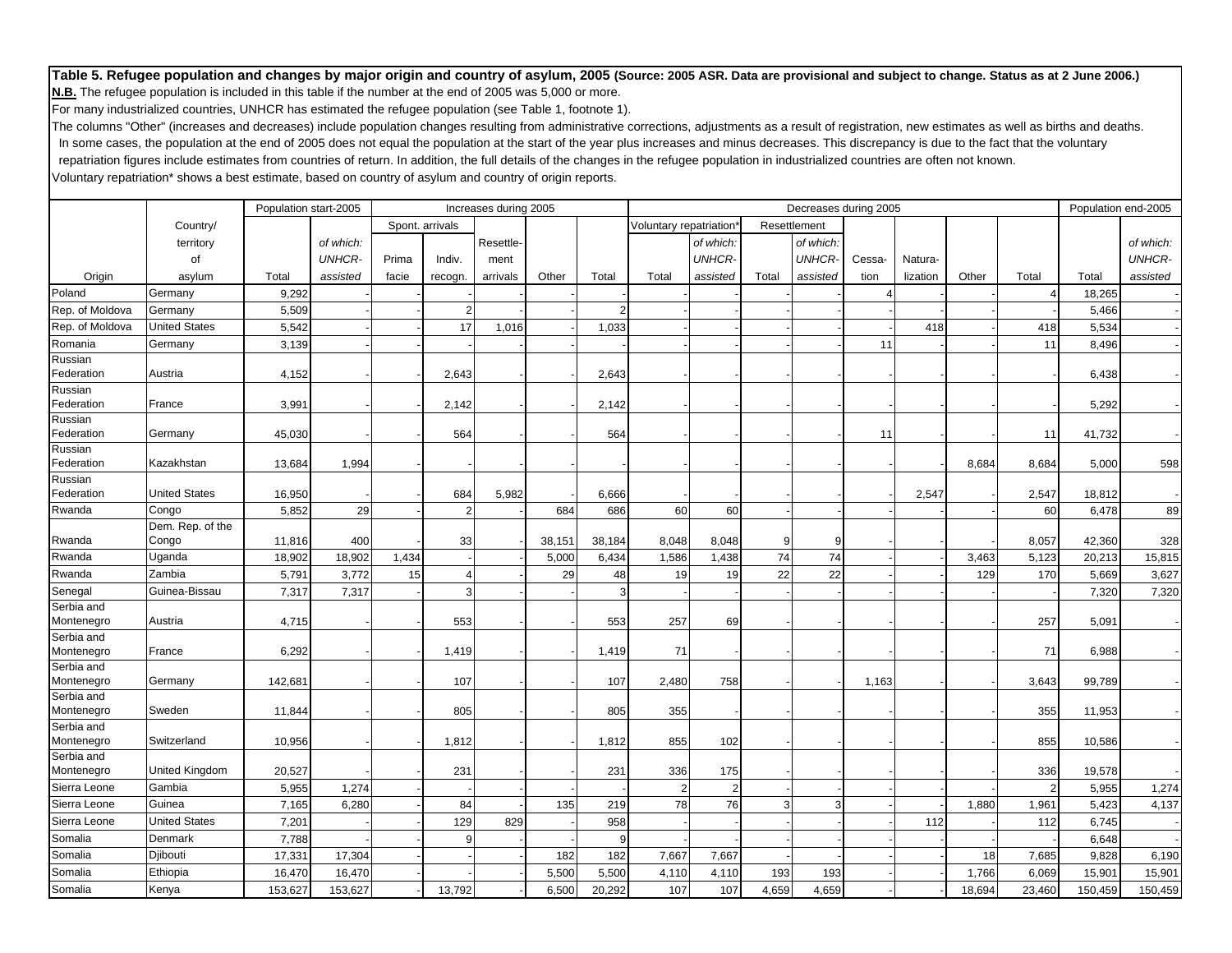For many industrialized countries, UNHCR has estimated the refugee population (see Table 1, footnote 1).

The columns "Other" (increases and decreases) include population changes resulting from administrative corrections, adjustments as a result of registration, new estimates as well as births and deaths. In some cases, the population at the end of 2005 does not equal the population at the start of the year plus increases and minus decreases. This discrepancy is due to the fact that the voluntary repatriation figures include estimates from countries of return. In addition, the full details of the changes in the refugee population in industrialized countries are often not known. Voluntary repatriation\* shows a best estimate, based on country of asylum and country of origin reports.

Population start-2005 Increases during 2005 Decreases during 2005 Population end-2005 Country/ Spont. arrivals Voluntary repatriation\* Resettlement territory *of which:* Resettle- *of which: of which: of which:* of *UNHCR-* Prima Indiv. ment *UNHCR- UNHCR-* Cessa- Natura- *UNHCR-*Origin asylum Total *assisted* facie recogn. arrivals Other Total Total *assisted* Total *assisted* tion lization Other Total Total *assisted* Somalia Netherlandss | 11,239 | -| -| 1,364 | 29 | -| 1,393 | -| -| -| -| -| -| -| -| -| 1,715 | -Somalia |Norway | 6,242 -| -| 429 -| -| 429 -| -| -| -| -| -| -| -| -| -| 6,437 -Somalia South Africaa | 7,118| 451| -| 447| -| 447| 1| 1| 16| 16| -| -| -| 17| 7,548| 444 Somalia United Kingdom 36,700 - - 1,802 - - 1,802 ------- - 35,526 - Somalia United States 32,039 - - 181 10,405 - 10,586 ----- 2,288 - 2,288 34,207 - Somalia Yemenn | 63,511| 63,511| 13,222| -| -| 6,843| 20,065| 43| 43| 81| 81| -| -| 4,870| 4,994| 78,582| 78,582 Sri Lanka Canadaa | 12,062 |- | -| 500 | 26 |- | 526 |- | -| -| -| -| -| -| -| 11,076 |- | Sri Lanka<br>
France 15,304 - - 1,933 - - 1,933 ------- - 15,602 - Sri Lanka | Germany | 12,850 | - | -| 5 | -| -| 5 | -| -| -| -| 609 | -| - | 609 | 15,304 -Sri Lanka India 57,274 ------ 2,700 1,173 ---- 5,371 8,071 50,730 - Sri Lanka United Kingdom 8,064 - - 149 - - 149 ------- - 8,018 - Sudan Australiaa | 16,365| -| -| 8| 3,380| -| 3,388| -| -| -| -| -| -| -| -| 18,827| -Sudan Canadaa | 6,312 -| -| 48| 916| -| 964| 1| 1| -| -| -| -| -| 1| 6,230| -SudanCentral African Rep. | 19,470 19,200 - 416 - 74 490 - - - - - - - - - - - - 19,960 19,960 Sudan Chadd | 224,924| 199,969| 20,893| -| -| 7,278| 28,171| -| -| -| -| -| -| 24,259| 24,259| 228,836| 202,266 SudanDem. Rep. of the Congo | 45,226 11,955 67 - - 173 240 18,265 - - - - - - 15,478 33,743 11,723 7,455 Sudan |Egypt | 14,904 14,904 -| 2| -| 583| 585| 88| 88| 1,113| 1,079| -| -| 880| 2,081| 13,446| 13,446 Sudan |Ethiopia | 90,451 90,451 -| -| -| -| -| -| -| 433 433 -| -| 16,091 16,524 73,927 73,927 Sudan |Kenya | 67,556 67,556 - 9,890 - 2,776 12,666 132 1,183 1,183 - - 2,261 3,576 76,646 76,646 Sudan |Uganda | 214,673 194,673 13,375 - - - 22,207 35,582 31 31 244 - - - 37,123 37,398 212,857 168,747 Sudan United Statess | 18,442| - -| 121| 2,205| -| 2,326| -| -| -| -| -| 562| -| 562| 16,363| -Syrian Arab Rep. Germany 16,184 - - 223 - - 223 - - - - 10 - - 10 10,469 - Tajikistan |Turkmenistan | 12,085 12,085| -| -| -| -| -| 33| 33| -<sup>|</sup> -| -| -| 884| 917| 11,173| 11,173 Tajikistan |Uzbekistan | 39,202 | -| -| -| -| -| -| 5| 5| -| -| -| -| -| -| 5| 39,202 -TfYR Macedonia Germany 2,971 - - - - - - - - - -5 - - 5 6,539 - - Tibetans |Nepal | 20,000 -| -| -| -| 153| 153| -| -| -| -| -| -| -| -| 20,153| Togo |Benin | 1,100 1,100 25,506 35 -| 16 25,557 2 2 15 15 -| -| 8 25 26,632 26,632 Togo 5,579 -| -| 60 -| -| -| -| -| 36 -| - 36 5,988 -Togo |Ghana | 542 542 13,591 - - 29 13,620 - 1 - 15 15 - 15 - 11 26 14,136 14,136 Turkey |France | 9,387 -| -| 1,773 -| -| 1,773| -| -| -| -| -| -| -| -| -| 9,676| -Turkey |Germany | 128,419 - -| 716 - -| 716 - -| -| -| -503 -| -- 503 122,891 -Turkey ||raq | 13,353| 13,353| -| -| -| -| -| 21| 21| -| -| -| -| -| -| 21| 13,332| 13,332 - Turkey |Switzerland | 5,613 -| -| 787 -| -| 787 -| -| -| -| -| -| -| -| -| 5,501 -Turkey United Kingdom 8,602 - - 548 - - 548 ------- - 8,625 -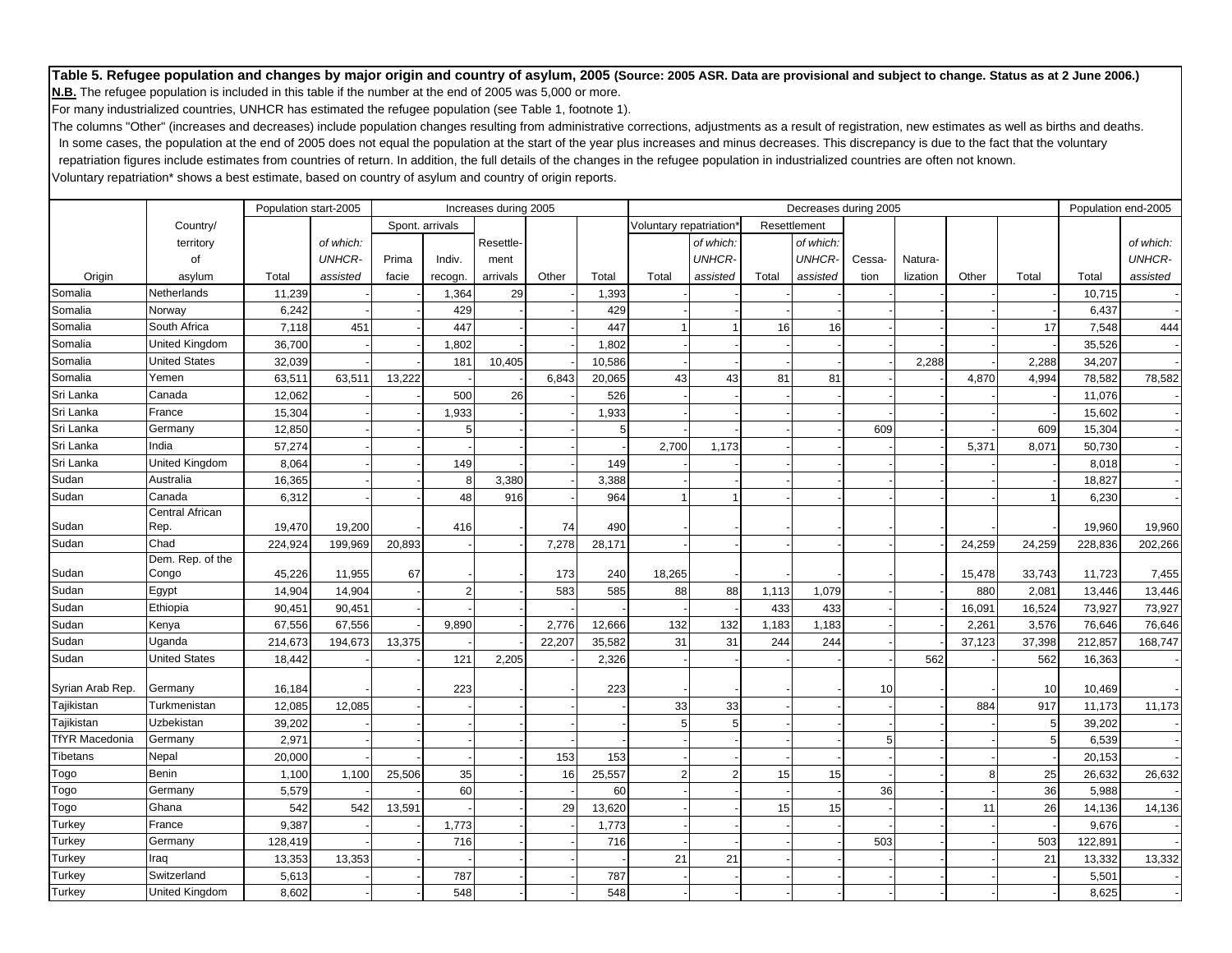For many industrialized countries, UNHCR has estimated the refugee population (see Table 1, footnote 1).

The columns "Other" (increases and decreases) include population changes resulting from administrative corrections, adjustments as a result of registration, new estimates as well as births and deaths. In some cases, the population at the end of 2005 does not equal the population at the start of the year plus increases and minus decreases. This discrepancy is due to the fact that the voluntary repatriation figures include estimates from countries of return. In addition, the full details of the changes in the refugee population in industrialized countries are often not known. Voluntary repatriation\* shows a best estimate, based on country of asylum and country of origin reports.

|                             |                       | Population start-2005 |               |       |                 | Increases during 2005 |       |       |                         |               |       | Decreases during 2005 |        |          |        |        |         | Population end-2005 |
|-----------------------------|-----------------------|-----------------------|---------------|-------|-----------------|-----------------------|-------|-------|-------------------------|---------------|-------|-----------------------|--------|----------|--------|--------|---------|---------------------|
|                             | Country/              |                       |               |       | Spont. arrivals |                       |       |       | Voluntary repatriation* |               |       | Resettlement          |        |          |        |        |         |                     |
|                             | territory             |                       | of which:     |       |                 | Resettle-             |       |       |                         | of which:     |       | of which:             |        |          |        |        |         | of which:           |
|                             | of                    |                       | <b>UNHCR-</b> | Prima | Indiv.          | ment                  |       |       |                         | <b>UNHCR-</b> |       | <b>UNHCR-</b>         | Cessa- | Natura-  |        |        |         | <b>UNHCR-</b>       |
| Origin                      | asylum                | Total                 | assisted      | facie | recogn.         | arrivals              | Other | Total | Total                   | assisted      | Total | assisted              | tion   | lization | Other  | Total  | Total   | assisted            |
|                             | Dem. Rep. of the      |                       |               |       |                 |                       |       |       |                         |               |       |                       |        |          |        |        |         |                     |
| Uganda                      | Congo                 | 18,953                | <b>28</b>     |       |                 |                       |       |       |                         |               |       |                       |        |          |        |        | 18,954  | 29                  |
| Uganda                      | Sudan                 | 7,901                 |               |       |                 |                       |       |       |                         |               |       |                       |        |          |        |        | 7,895   |                     |
| <b>Ukraine</b>              | Germany               | 57,693                |               |       |                 |                       |       |       |                         |               |       |                       | з      |          |        |        | 56,276  |                     |
| Ukraine                     | <b>United States</b>  | 28,608                |               |       | 129             | 2,889                 |       | 3,018 |                         |               |       |                       |        | 4,260    |        | 4,260  | 24,256  |                     |
| Viet Nam                    | China                 | 299,287               | 10,182        |       |                 |                       | 4,358 | 4,358 |                         |               |       |                       |        |          | 2,747  | 2,748  | 300,897 | 8,045               |
| Viet Nam                    | France                | 9,132                 |               |       |                 |                       |       |       |                         |               |       |                       |        |          |        |        | 8,832   |                     |
| Viet Nam                    | Germany               | 21,006                |               |       |                 |                       |       |       |                         |               |       |                       | 17     |          |        | 17     | 30,786  |                     |
| Viet Nam                    | <b>United States</b>  | 11,013                |               |       | 19              | 2,079                 |       | 2,098 |                         |               |       |                       |        | 10,033   |        | 10,033 | 10,238  |                     |
| Western Sahara <sup>4</sup> | Algeria               | 165,000               | 155,430       |       |                 |                       |       |       |                         |               |       |                       |        |          | 75,000 | 75,000 | 90,000  | 90,000              |
| Zimbabwe                    | <b>United Kingdom</b> | 6,505                 |               |       | 595             |                       |       | 595   |                         |               |       |                       |        |          |        |        | 6,635   |                     |

UNHCR figures for Pakistan only include Afghans living in camps who are assisted by UNHCR. According to a 2005 government census of Afghans in Pakistan and subsequent voluntary repatriation during the year, there are an additional 1.5 million Afghans living outside camps, some of whom may be refugees. Those Afghans living outside camps receive no UNHCR assistance except access to UNHCR-facilitated voluntary repatriation.

2 Data refers to 31 December 2004 (no updated data available).

Refers to Palestinians under the UNHCR mandate only.

A ccording to the Government of Algeria, there are an estimated 165,000 Sahrawi refugees in Tindouf camps.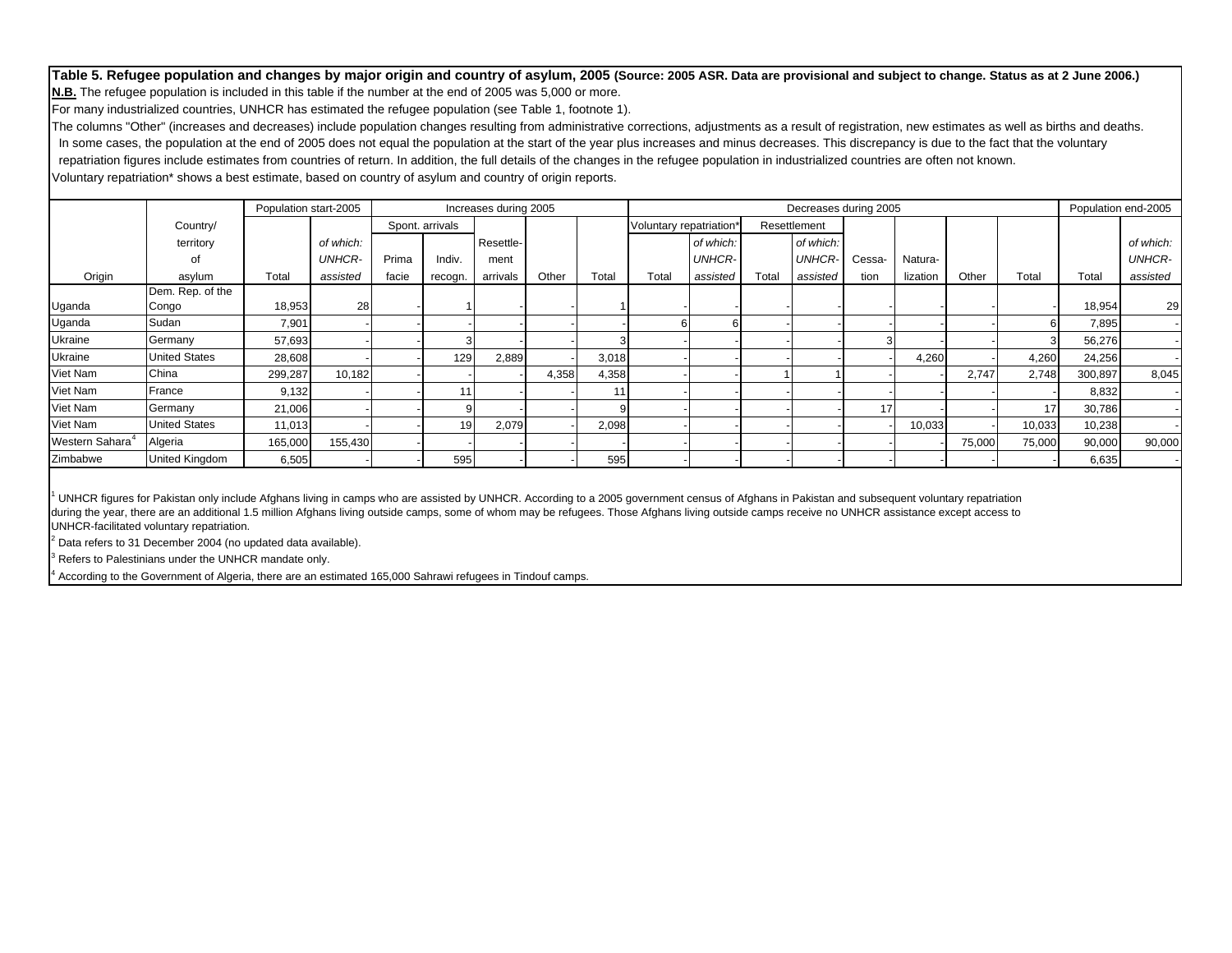# *Important note:*

| Region and                        | Pending    |              |         |          |        |                       |                         |        | Pending  |              |        | Protection indicators <sup>1</sup> |              |
|-----------------------------------|------------|--------------|---------|----------|--------|-----------------------|-------------------------|--------|----------|--------------|--------|------------------------------------|--------------|
| country/                          | start-2005 |              |         |          |        | Decisions during 2005 |                         |        | end-2005 |              |        | Change cases                       |              |
| territory                         |            | of which:    | Applied | Positive |        |                       |                         |        |          | of which:    | O/w.   | pending (%)                        |              |
| of                                |            | <b>UNHCR</b> | during  | Recog-   | Other  |                       | Otherw.                 |        |          | <b>UNHCR</b> | closed |                                    | <b>UNHCR</b> |
| asylum                            | Total      | assisted     | 2005    | nized    | (hum.) | Rejected              | closed                  | Total  | Total    | assisted     | rate   | Total                              | assisted     |
| Burundi<br><b>Central African</b> | 10,684     | 5,698        | 10,039  | 788      |        | 29                    | 6                       | 823    | 19,900   | 14,264       | 0.7    | 86.3                               | 150.3        |
| Rep.                              | 2,748      | 1,721        | 302     | 995      |        | 71                    | 24                      | 1,090  | 1,960    |              | 2.2    | $-28.7$                            | $-100.0$     |
| Chad                              |            |              | 155     |          | 52     | 35                    |                         | 87     | 68       |              |        |                                    |              |
| Congo*                            | 3,232      |              | 618     | 38       |        | 324                   | $\overline{\mathbf{c}}$ | 364    | 3,486    |              | 0.5    | 7.9                                |              |
| Dem. Rep. of the                  |            |              |         |          |        |                       |                         |        |          |              |        |                                    | $\cdot$ .    |
| Congo*                            | 354        | 20           | 192     | 100      |        | 64                    | 244                     | 408    | 138      | 20           | 59.8   | -61.0                              | 0.0          |
| Gabon*                            | 4,839      | 4,839        | 227     | 3        |        | 133                   | 87                      | 223    | 4,843    | 3,894        | 39.0   | 0.1                                | $-19.5$      |
| Rwanda                            | 3,496      | 3,255        | 3,641   | 1,048    |        | 367                   | 1,421                   | 2,836  | 4,301    | 448          | 50.1   | 23.0                               | $-86.2$      |
| United Rep. of                    |            |              |         |          |        |                       |                         |        |          |              |        |                                    |              |
| Tanzania                          | 171        | 171          | 144     |          |        | 7                     | $\overline{c}$          | 9      | 307      | 307          | 22.2   | 79.5                               | 79.5         |
| <b>CA-GL Total</b>                | 25,524     | 15,704       | 15,318  | 2,972    | 52     | 1,030                 | 1,786                   | 5,840  | 35,003   | 18,933       | 30.6   | 37.1                               | 20.6         |
| Djibouti*                         |            |              | 19      |          |        |                       |                         |        | 19       |              |        |                                    |              |
| Eritrea                           | 362        | 11           | 1,306   | 49       |        | $\overline{7}$        | 21                      | 77     | 1,591    | 87           | 27.3   | 339.5                              | 690.9        |
| Ethiopia                          | 47         | 47           | 3,198   | 3,027    |        | 5                     | 4                       | 3,036  | 209      | 209          | 0.1    | 344.7                              | 344.7        |
| Kenya                             | 9,452      | 9,171        | 39,008  | 29,858   |        | 1,470                 | 672                     | 32,000 | 16,460   | 16,460       | 2.1    | 74.1                               | 79.5         |
| Somalia*                          | 334        |              | 256     | 54       |        | 177                   | 261                     | 492    | 98       |              | 53.0   | -70.7                              |              |
| Sudan*                            | 4,271      | 12           | 6,449   | 6,008    |        | 86                    | 201                     | 6,295  | 4,425    | 1            | 3.2    | 3.6                                | $-91.7$      |
| Uganda                            | 1,809      |              |         |          |        |                       |                         |        | 1,809    |              |        | 0.0                                |              |
| <b>EHA Total</b>                  | 16,275     | 9,241        | 50,236  | 38,996   |        | 1,745                 | 1,159                   | 41,900 | 24,611   | 16,757       | 2.8    | 51.2                               | 81.3         |
| Angola                            | 929        |              | 76      | 76       |        | 44                    |                         | 120    | 885      |              |        | $-4.7$                             |              |
| Botswana                          | 1,034      | 1,034        |         | 22       |        | 3                     | 962                     | 987    | 47       | 47           | 97.5   | $-95.5$                            | $-95.5$      |
| Malawi                            | 3,334      | 3,334        | 3,718   | 755      |        | 13                    | 953                     | 1,721  | 5,331    | 5,331        | 55.4   | 59.9                               | 59.9         |
| Mozambique                        | 4,893      | 3,678        | 856     |          |        |                       | 1,745                   | 1,745  | 4,015    | 3,522        | 100.0  | $-17.9$                            | $-4.2$       |
| Namibia                           | 2,040      | 2,040        | 236     | 325      |        | 335                   | 543                     | 1,203  | 1,073    | 1,073        | 45.1   | $-47.4$                            | $-47.4$      |
| South Africa                      | 115,224    | 14,923       | 28,522  | 2,186    |        | 1,272                 | 193                     | 3,651  | 140,095  | 10,751       | 5.3    | 21.6                               | $-28.0$      |
| Swaziland                         | 312        | 229          |         |          |        |                       | 56                      | 56     | 256      | 190          | 100.0  | $-17.9$                            | $-17.0$      |
| Zambia*                           | 84         |              | 163     | 62       |        | 39                    |                         | 101    | 146      |              |        | 73.8                               |              |
| Zimbabwe                          |            |              | 1,671   |          |        |                       | 1,553                   | 1,553  | 118      | 118          | 100.0  |                                    |              |
| <b>SAO Total</b>                  | 127,850    | 25,238       | 35,242  | 3,426    |        | 1,706                 | 6,005                   | 11,137 | 151,966  | 21,032       | 53.9   | 18.9                               | $-16.7$      |
| Benin                             | 1,053      | 32           | 786     | 85       |        | 39                    | 20                      | 144    | 1,695    |              | 13.9   | 61.0                               | $-100.0$     |
| <b>Burkina Faso</b>               | 654        | 140          | 208     | 33       |        | 42                    | 3                       | 78     | 784      | 140          | 3.8    | 19.9                               | 0.0          |
| Cameroon                          | 6,123      | 6,123        | 3,144   | 300      |        | 772                   | 1,429                   | 2,501  | 6,766    |              | 57.1   | 10.5                               | $-100.0$     |
| Côte d'Ivoire                     | 2,111      |              | 638     | 60       |        | 246                   |                         | 306    | 2,443    |              |        | 15.7                               |              |
| Gambia                            | 602        |              |         |          |        |                       |                         |        | 602      |              |        | 0.0                                | $\cdot$      |
| Ghana                             | 6,010      | 6,010        | 14,050  | 592      |        | 375                   | 13,597                  | 14,564 | 5,496    | 5,496        | 93.4   | $-8.6$                             | $-8.6$       |
| Guinea                            | 6,317      |              | 2,476   | 303      |        | 110                   | 4,572                   | 4,985  | 3,808    |              | 91.7   | $-39.7$                            |              |
| Guinea-Bissau                     | 141        | 141          | 186     | 92       |        | 69                    |                         | 161    | 166      | 166          |        | 17.7                               | 17.7         |
| Liberia                           | 5          |              | 25      | 1        |        |                       |                         | 1      | 29       | 29           |        | 480.0                              | $\cdot$      |
| Mali                              | 1,085      | 1,085        | 974     | 31       |        | 195                   |                         | 226    | 1,833    | 1,833        |        | 68.9                               | 68.9         |
| Niger                             | 41         | 12           | 22      | 2        |        | 12                    | 1                       | 15     | 48       |              | 6.7    | 17.1                               | $-100.0$     |
| Nigeria                           | 1,087      | 1,087        | 1,223   | 1,406    |        | 161                   | 323                     | 1,890  | 420      | 420          | 17.1   | $-61.4$                            | $-61.4$      |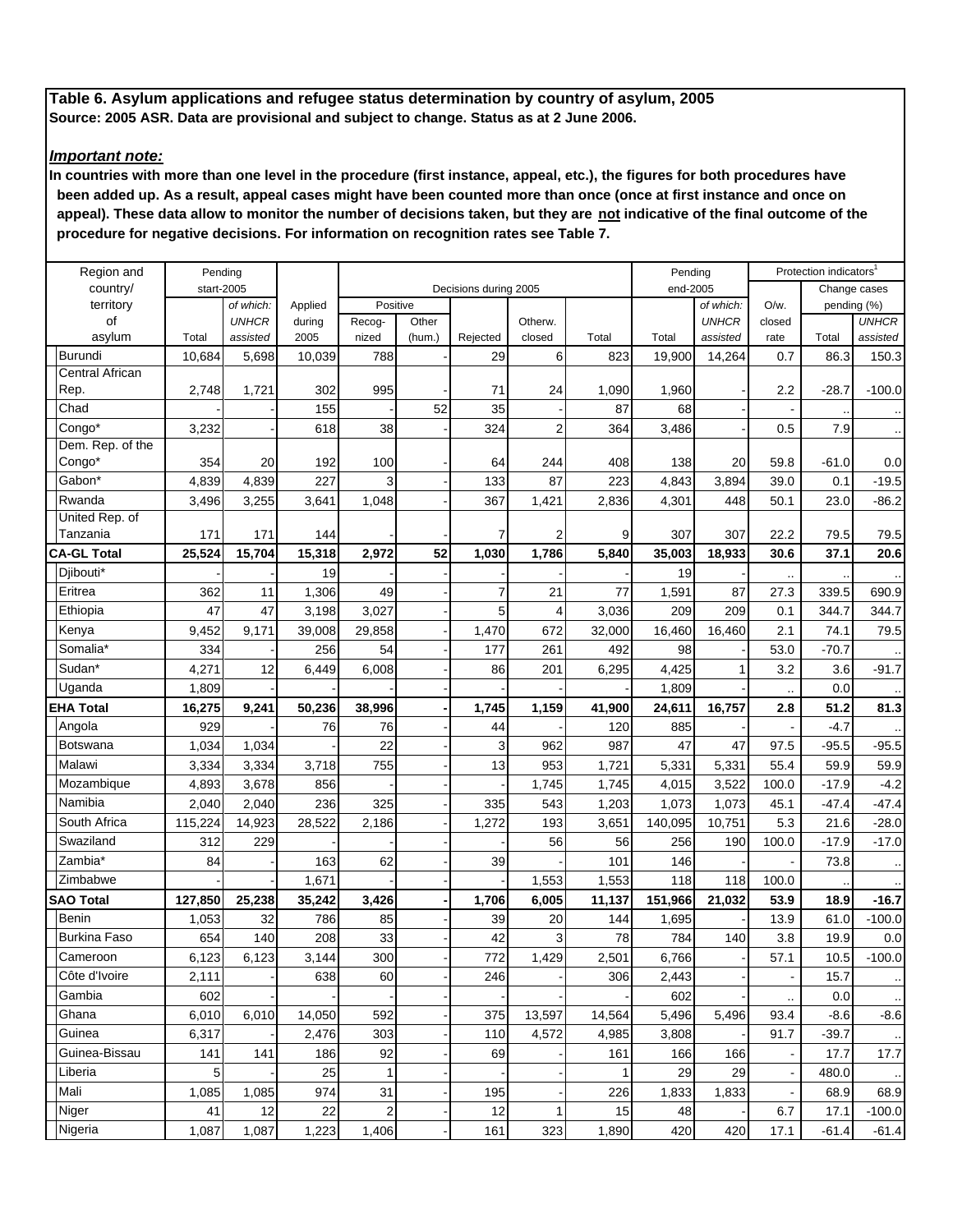# *Important note:*

| Region and              | Pending    |              |         |          |        |                       |                |        | Pending        |                         |        | Protection indicators <sup>1</sup> |              |
|-------------------------|------------|--------------|---------|----------|--------|-----------------------|----------------|--------|----------------|-------------------------|--------|------------------------------------|--------------|
| country/                | start-2005 |              |         |          |        | Decisions during 2005 |                |        | end-2005       |                         |        |                                    | Change cases |
| territory               |            | of which:    | Applied | Positive |        |                       |                |        |                | of which:               | O/w.   |                                    | pending (%)  |
| of                      |            | <b>UNHCR</b> | during  | Recog-   | Other  |                       | Otherw.        |        |                | <b>UNHCR</b>            | closed |                                    | <b>UNHCR</b> |
| asylum                  | Total      | assisted     | 2005    | nized    | (hum.) | Rejected              | closed         | Total  | Total          | assisted                | rate   | Total                              | assisted     |
| Senegal                 | 2,412      | 2,412        | 499     | 46       |        | 236                   |                | 282    | 2,629          | 2,629                   |        | 9.0                                | 9.0          |
| Sierra Leone            | 139        | 126          | 44      | 3        |        |                       | 3              | 6      | 177            | 122                     | 50.0   | 27.3                               | $-3.2$       |
| Togo                    | 390        | 62           | 107     | 34       |        | 38                    | 5              | 77     | 420            |                         | 6.5    | 7.7                                | $-100.0$     |
| <b>WA Total</b>         | 28,170     | 17,230       | 24,382  | 2,988    |        | 2,295                 | 19,953         | 25,236 | 27,316         | 10,835                  | 79.1   | $-3.0$                             | $-37.1$      |
| Africa Bureau           | 197,819    | 67,413       | 125,178 | 48,382   | 52     | 6,776                 | 28.903         | 84,113 | 238,896        | 67,557                  | 34.4   | 20.8                               | 0.2          |
| Afghanistan             | 30         |              | 28      | 3        |        | 5                     | 36             | 44     | 14             | 14                      | 81.8   | $-53.3$                            |              |
| Algeria                 | 6          | 1            | 358     |          |        | 56                    | $\overline{2}$ | 58     | 306            | 100                     | 3.4    | 5,000.0                            | 9,900.0      |
| <b>Bahrain</b>          | 6          |              | 9       |          |        |                       |                |        | 15             |                         |        | 150.0                              |              |
| Egypt                   | 8,752      |              | 3,479   | 464      |        | 200                   | 562            | 1,226  | 11,005         |                         | 45.8   | 25.7                               |              |
| Iraq                    | 1,353      | 820          | 595     |          |        |                       |                |        | 1,948          |                         |        | 44.0                               | $-100.0$     |
| Islamic Rep. of         |            |              |         |          |        |                       |                |        |                |                         |        |                                    |              |
| Iran                    | 97         | 97           | 251     | 54       |        | 45                    | 109            | 208    | 140            | 140                     | 52.4   | 44.3                               | 44.3         |
| Israel*                 | 783        |              | 909     | 9        | 49     | 69                    | 626            | 753    | 939            |                         | 83.1   | 19.9                               |              |
| Jordan                  | 11,065     |              | 5,758   | 52       |        | 42                    | 158            | 252    | 16,570         |                         | 62.7   | 49.8                               |              |
| Kazakhstan              | 9          |              | 219     | 128      |        | 20                    | 15             | 163    | 65             | 1                       | 9.2    | 622.2                              |              |
| Kuwait                  | 157        | 157          | 54      |          | 6      | 1                     | 1              | 8      | 203            |                         | 12.5   | 29.3                               | $-100.0$     |
| Kyrgyzstan              | 456        | 408          | 1,241   | 510      |        | 77                    | 612            | 1,199  | 498            | 488                     | 51.0   | 9.2                                | 19.6         |
| Lebanon                 | 681        |              | 1,019   | 23       |        | 154                   | 87             | 264    | 1,450          |                         | 33.0   | 112.9                              | $\cdot$ .    |
| Libyan Arab             |            |              |         |          |        |                       |                |        |                |                         |        |                                    |              |
| Jamahiriya <sup>2</sup> | 200        |              |         |          |        |                       |                |        | 200            |                         |        | 0.0                                |              |
| Mauritania              | 137        |              | 281     | 159      |        | 68                    | 99             | 326    | 92             |                         | 30.4   | $-32.8$                            | $\ldots$     |
| Morocco                 | 124        |              | 1,897   | 26       |        | 76                    | 76             | 178    | 1,843          |                         | 42.7   | 1,386.3                            | $\cdot$ .    |
| Oman                    | 24         |              |         |          |        |                       | 21             | 21     |                | 4                       | 100.0  | $-83.3$                            |              |
| Pakistan                | 8,157      | 8,157        | 1,756   | 385      |        | 3,108                 | 2,994          | 6,487  | 3,426          | 3,426                   | 46.2   | $-58.0$                            | $-58.0$      |
| Qatar                   | 24         |              | 6       |          |        |                       | $\overline{2}$ | 2      | 28             |                         | 100.0  | 16.7                               | $\ldots$     |
| Saudi Arabia            | 170        |              | 337     | 185      | 9      | 20                    | 81             | 295    | 212            |                         | 27.5   | 24.7                               | $\cdot$ .    |
| Syrian Arab Rep.*       | 785        |              | 931     | 150      |        | 533                   |                | 683    | 1,898          |                         |        | 141.8                              |              |
| Tajikistan              | 459        | 200          | 244     | 54       |        | 225                   | 402            | 681    | 22             |                         | 59.0   | $-95.2$                            | $-100.0$     |
| Tunisia                 | 20         | 6            | 109     |          |        | 7                     | 96             | 103    | 26             | 10                      | 93.2   | 30.0                               | 66.7         |
| Turkmenistan            | 3          | 3            | 32      | 16       |        | 16                    | 1              | 33     | $\overline{2}$ | $\overline{\mathbf{c}}$ | 3.0    | $-33.3$                            | $-33.3$      |
| <b>United Arab</b>      |            |              |         |          |        |                       |                |        |                |                         |        |                                    |              |
| Emirates                | 52         |              | 52      |          | 4      |                       | 21             | 25     | 79             |                         | 84.0   | 51.9                               |              |
| Uzbekistan              | 477        | 477          | 219     | 38       | 1      | 48                    | 22             | 109    | 587            | 587                     | 20.2   | 23.1                               | 23.1         |
| Yemen                   | 1,270      | 1,270        | 1,947   | 272      | 906    | 203                   | 1,038          | 2,419  | 798            | 798                     | 42.9   | $-37.2$                            | $-37.2$      |
| <b>CASWANAME Tota</b>   | 35,297     | 11,596       | 21,732  | 2,528    | 975    | 4,973                 | 7,061          | 15,537 | 42,370         | 5,570                   | 45.4   | 20.0                               | $-52.0$      |
| Argentina               | 990        | 428          | 416     | 160      |        | 133                   | 288            | 581    | 825            | 485                     | 49.6   | $-16.7$                            | 13.3         |
| Belize                  | 31         | 21           | 4       |          |        |                       | 21             | 21     | 14             | 14                      | 100.0  | $-54.8$                            | $-33.3$      |
| Bolivia                 | 22         | 22           | 22      | 13       |        | 6                     | 22             | 41     | 3              | 3                       | 53.7   | $-86.4$                            | $-86.4$      |
| Brazil                  | 446        | 446          | 579     | 157      |        | 237                   | 436            | 830    | 195            | 174                     | 52.5   | $-56.3$                            | $-61.0$      |
| Canada                  | 26,978     |              | 20,786  | 12,061   |        | 11,846                | 3,305          | 27,212 | 20,552         |                         | 12.1   | $-23.8$                            |              |
| Chile                   | 85         | 85           | 380     | 225      |        | 87                    | 46             | 358    | 107            | 107                     | 12.8   | 25.9                               | 25.9         |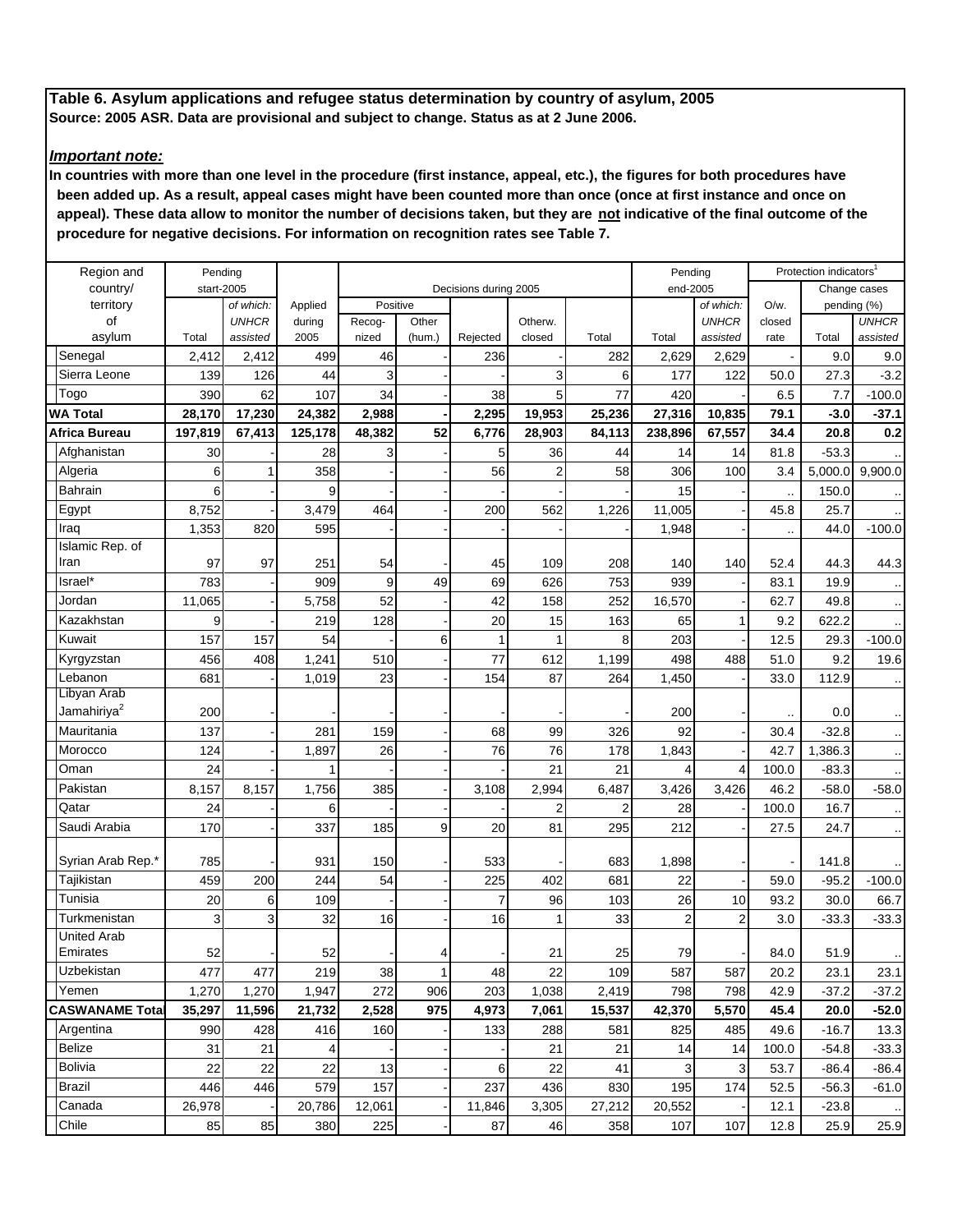# *Important note:*

| Region and                | Pending    |                |         |                |        |                       |                |         | Pending  |                |         | Protection indicators <sup>1</sup> |              |
|---------------------------|------------|----------------|---------|----------------|--------|-----------------------|----------------|---------|----------|----------------|---------|------------------------------------|--------------|
| country/                  | start-2005 |                |         |                |        | Decisions during 2005 |                |         | end-2005 |                |         |                                    | Change cases |
| territory                 |            | of which:      | Applied | Positive       |        |                       |                |         |          | of which:      | $O/w$ . | pending (%)                        |              |
| οf                        |            | <b>UNHCR</b>   | during  | Recog-         | Other  |                       | Otherw.        |         |          | <b>UNHCR</b>   | closed  |                                    | <b>UNHCR</b> |
| asylum                    | Total      | assisted       | 2005    | nized          | (hum.) | Rejected              | closed         | Total   | Total    | assisted       | rate    | Total                              | assisted     |
| Colombia                  | 36         | 38             | 96      | 45             |        | 45                    | 1              | 91      | 41       | 21             | 1.1     | 13.9                               | $-44.7$      |
| Costa Rica <sup>* 2</sup> | 223        |                |         |                |        |                       |                |         | 223      |                |         | 0.0                                |              |
| Cuba                      | 5          |                | 44      | 10             |        | 5                     | $\overline{2}$ | 17      | 32       |                | 11.8    | 540.0                              |              |
| Ecuador                   | 1,660      | 1,660          | 7,091   | 2,486          |        | 2,669                 | 1,107          | 6,262   | 2,489    | 2,489          | 17.7    | 49.9                               | 49.9         |
| El Salvador               | 1          | 1              | 1       |                |        | 1                     |                | 1       | 1        | 1              |         | 0.0                                | $0.0\,$      |
| Guatemala                 | 4          |                | 26      | 5              |        | 3                     | 19             | 27      | 3        |                | 70.4    | $-25.0$                            |              |
| Honduras                  | 21         |                | 106     | 8              |        |                       | 69             | 77      | 50       | 10             | 89.6    | 138.1                              |              |
| Mexico                    | 160        | 38             | 687     | 131            |        | 191                   | 364            | 686     | 161      | 80             | 53.1    | 0.6                                | 110.5        |
| Nicaragua                 | 1          | 1              | 11      | 8              |        |                       | 3              | 11      |          | 1              | 27.3    | 0.0                                | $0.0\,$      |
| Panama                    | 280        | 280            | 435     | 54             | 70     | 154                   | 4              | 282     | 433      | 433            | 1.4     | 54.6                               | 54.6         |
| Paraguay                  | 6          | 6              | 15      | $\overline{7}$ | 1      | $\overline{2}$        | 3              | 13      | 8        | 8              | 23.1    | 33.3                               | 33.3         |
| Peru                      | 232        | 174            | 222     | 86             |        | 23                    | 10             | 119     | 336      | 125            | 8.4     | 44.8                               | $-28.2$      |
| United States*            | 262,779    |                | 39,240  | 19,766         |        | 39,503                | 113,201        | 172,470 | 169,743  |                | 65.6    | $-35.4$                            |              |
| Uruguay                   | 10         | $\overline{7}$ | 26      | 25             |        |                       | $\overline{2}$ | 27      | 9        | $\overline{7}$ | 7.4     | $-10.0$                            | 0.0          |
| Venezuela                 | 4,697      | 4,697          | 1,658   | 202            |        | 241                   |                | 443     | 5,912    | 5,902          |         | 25.9                               | 25.7         |
| <b>RBAC Total</b>         | 298,667    | 7,904          | 71,845  | 35,449         | 71     | 55.146                | 118,903        | 209,569 | 201,138  | 9,860          | 56.7    | $-32.7$                            | 24.7         |
| Australia*                | 5,022      |                | 6,353   | 1,771          |        | 4,787                 | 243            | 6,801   | 1,822    |                | 3.6     | $-63.7$                            |              |
| Bangladesh                | 27         |                | 52      | 3              |        | 8                     | 10             | 21      | 58       |                | 47.6    | 114.8                              |              |
| Cambodia                  | 321        | 294            | 631     | 381            |        | 351                   | 152            | 884     | 68       | 59             | 17.2    | $-78.8$                            | $-79.9$      |
| China                     | 44         | 16             | 156     | 49             | 18     | 23                    | 26             | 116     | 84       |                | 22.4    | 90.9                               | $-100.0$     |
| Hong Kong SAR,            |            |                |         |                |        |                       |                |         |          |                |         |                                    |              |
| China                     | 670        |                | 1,035   | 93             | 4      | 240                   | 271            | 608     | 1,097    | 19             | 44.6    | 63.7                               |              |
| India                     | 314        | 314            | 1,109   | 772            |        | 232                   | 116            | 1,120   | 303      | 303            | 10.4    | $-3.5$                             | $-3.5$       |
| Indonesia                 | 59         | 59             | 74      | 6              | 1      | 23                    | 45             | 75      | 58       | 58             | 60.0    | $-1.7$                             | $-1.7$       |
| Japan                     | 555        | 312            | 657     | 46             | 99     | 463                   | 71             | 679     | 533      | 172            | 10.5    | $-4.0$                             | $-44.9$      |
| Malaysia                  | 10,322     | 10,322         | 15,165  | 10,935         |        | 19                    | 3,695          | 14,649  | 10,838   | 10,838         | 25.2    | 5.0                                | $5.0\,$      |
| Mongolia                  | 4          | 2              |         |                |        | $\overline{2}$        |                | 3       |          |                |         | $-50.0$                            | $-100.0$     |
| Nepal                     | 652        | 8              | 932     | 22             | 140    | 145                   | 5              | 312     | 1,272    | 81             | 1.6     | 95.1                               | 912.5        |
| New Zealand               | 746        |                | 665     | 210            |        | 746                   | 57             | 1,013   | 396      |                | 5.6     | -46.9                              |              |
| Papua New                 |            |                |         |                |        |                       |                |         |          |                |         |                                    |              |
| Guinea                    | 196        | 193            | 2       | 8              | 186    |                       |                | 194     |          | 1              |         | $-98.0$                            | $-99.5$      |
| Philippines               | 44         | 5              | 12      | 6              |        |                       | 8              | 14      | 42       | 3              | 57.1    | $-4.5$                             | $-40.0$      |
| Rep. of Korea             | 247        | 167            | 412     | 9              | 14     | 85                    | 32             | 140     | 519      | 295            | 22.9    | 110.1                              | 76.6         |
| Singapore                 | 3          | 3              | 13      | $\overline{7}$ |        | $\overline{7}$        | $\mathbf{1}$   | 15      |          | 1              | 6.7     | $-66.7$                            | $-66.7$      |
| Sri Lanka                 | 60         | 60             | 152     | 65             |        | 17                    | 9              | 91      | 121      | 121            | 9.9     | 101.7                              | 101.7        |
| Thailand                  | 1,044      |                | 47,714  | 719            | 14,619 | 736                   | 521            | 16,595  | 32,163   | 20,666         | 3.1     | 2,980.7                            | $\cdot$ .    |
| Timor-Leste*              | 10         | 10             |         |                |        |                       |                |         | 10       | 10             |         | 0.0                                | 0.0          |
| <b>RBAP Total</b>         | 20,340     | 11,765         | 75,135  | 15,103         | 15,081 | 7,884                 | 5,262          | 43,330  | 49,391   | 32,627         | 12.1    | 142.8                              | 177.3        |
| Albania                   | 36         | 36             | 25      | 9              | 1      | 3                     | 13             | 26      | 35       | 35             | 50.0    | $-2.8$                             | $-2.8$       |
| Armenia                   | 44         | 44             | 159     | 5              | 89     | 8                     | 31             | 133     | 70       | 70             | 23.3    | 59.1                               | 59.1         |
| Austria                   | 38,262     |                | 22,461  | 4,650          | 772    | 5,498                 | 8,741          | 19,661  | 40,710   |                | 44.5    | 6.4                                | $\cdot$      |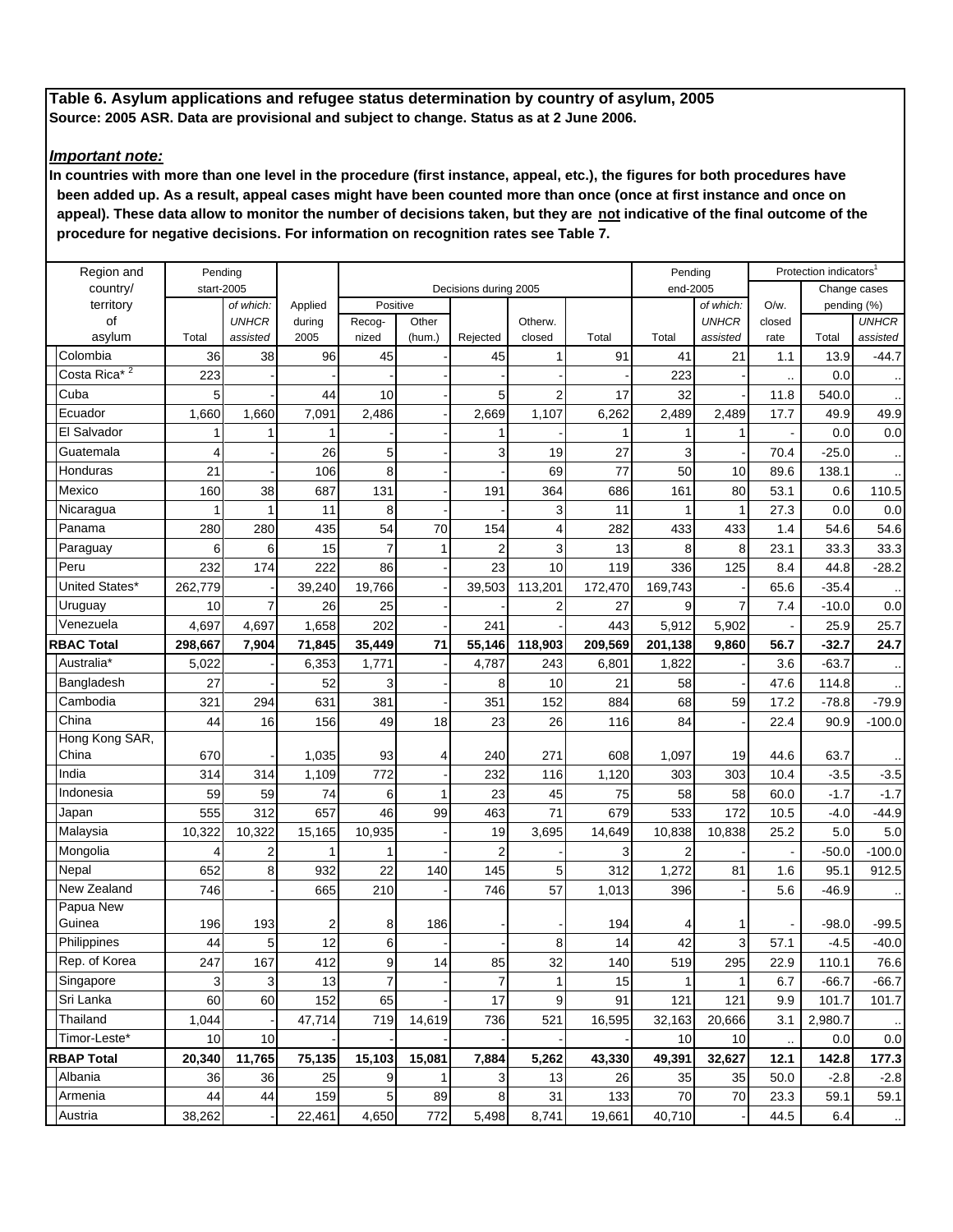# *Important note:*

| Region and            | Pending    |              |         |          |                |                       |         |         | Pending  |                |        | Protection indicators <sup>1</sup> |              |
|-----------------------|------------|--------------|---------|----------|----------------|-----------------------|---------|---------|----------|----------------|--------|------------------------------------|--------------|
| country/              | start-2005 |              |         |          |                | Decisions during 2005 |         |         | end-2005 |                |        | Change cases                       |              |
| territory             |            | of which:    | Applied | Positive |                |                       |         |         |          | of which:      | O/w.   | pending (%)                        |              |
| of                    |            | <b>UNHCR</b> | during  | Recog-   | Other          |                       | Otherw. |         |          | <b>UNHCR</b>   | closed |                                    | <b>UNHCR</b> |
| asylum                | Total      | assisted     | 2005    | nized    | (hum.)         | Rejected              | closed  | Total   | Total    | assisted       | rate   | Total                              | assisted     |
| Azerbaijan            | 1,233      | 1,233        | 1,378   | 153      | 513            | 707                   | 1,123   | 2,496   | 115      | 115            | 45.0   | -90.7                              | $-90.7$      |
| <b>Belarus</b>        | 68         |              | 212     | 34       | $\overline{7}$ | 147                   | 36      | 224     | 56       |                | 16.1   | $-17.6$                            |              |
| Belgium <sup>3</sup>  | 22,996     |              | 22,850  | 3,730    |                | 8,483                 | 4,009   | 16,222  | 18,913   |                | 24.7   | $-17.8$                            |              |
| Bosnia and            |            |              |         |          |                |                       |         |         |          |                |        |                                    |              |
| Herzegovina           | 454        | 366          | 150     | 163      |                | 125                   | 101     | 389     | 215      | 56             | 26.0   | -52.6                              | $-84.7$      |
| <b>Bulgaria</b>       | 933        |              | 822     | 8        | 78             | 386                   | 478     | 950     | 805      |                | 50.3   | $-13.7$                            |              |
| Croatia               | 33         | 18           | 193     |          |                | 124                   | 91      | 218     | 8        | $\overline{7}$ | 41.7   | $-75.8$                            | $-61.1$      |
| Cyprus                | 10,028     | 13           | 10,205  | 43       | 136            | 4,350                 | 2,637   | 7,166   | 13,067   | 18             | 36.8   | 30.3                               | 38.5         |
| Czech Rep.            | 1,119      | 1,119        | 4,160   | 251      |                | 2,636                 | 1,468   | 4,355   | 924      | 924            | 33.7   | $-17.4$                            | $-17.4$      |
| Denmark               | 840        |              | 2,260   | 168      | 202            | 1,882                 |         | 2,252   | 509      |                |        | $-39.4$                            |              |
| Estonia               | 9          |              | 11      |          |                | 12                    |         | 12      | 8        |                |        | $-11.1$                            |              |
| Finland               |            |              | 3,574   | 12       | 585            | 251                   | 1,236   | 2,084   |          |                | 59.3   |                                    |              |
| France                | 11,600     |              | 97,784  | 22,145   |                | 85,275                | 9,585   | 117,005 | 11,700   |                | 8.2    | 0.9                                |              |
| Georgia               | 11         | 10           | 24      |          |                | 26                    | 1       | 27      | 8        |                | 3.7    | $-27.3$                            | $-100.0$     |
| Germany               | 100,841    |              | 42,908  | 2,464    | 657            | 27,452                | 17,529  | 48,102  | 71,624   |                | 36.4   | $-29.0$                            |              |
| Greece                | 10,316     | 2,821        | 9,050   | 39       | 49             | 4,536                 | 5,875   | 10,499  | 8,867    | 2,001          | 56.0   | $-14.0$                            | $-29.1$      |
| Hungary               | 524        |              | 2,211   | 101      | 101            | 1,119                 | 730     | 2,051   | 684      |                | 35.6   | 30.5                               | $\cdot$      |
| Iceland               | 17         |              | 118     |          |                | 101                   | 5       | 106     | 29       |                | 4.7    | 70.6                               | $\ldots$     |
| Ireland               | 5,042      |              | 8,551   | 556      |                | 4,251                 | 942     | 5,749   | 2,414    |                | 16.4   | $-52.1$                            | $\cdot$ .    |
| Italy                 |            |              | 9,346   | 907      | 4,375          | 5,561                 | 3,596   | 14,439  |          |                | 24.9   |                                    |              |
| Latvia                |            |              | 20      |          |                | 5                     | 7       | 12      | 9        |                | 58.3   | 800.0                              | $\cdot$      |
| Liechtenstein         | 69         |              | 53      |          | 1              | 45                    | 16      | 62      | 60       |                | 25.8   | $-13.0$                            | $\cdot$      |
| Lithuania             | 28         |              | 118     | 15       | 45             | 14                    | 9       | 83      | 55       |                | 10.8   | 96.4                               | $\cdot$ .    |
| Luxembourg            |            |              | 802     | 97       | 574            | 517                   | 294     | 1,482   |          |                | 19.8   |                                    | $\cdot$      |
| Malta                 | 141        |              | 1,166   | 34       | 484            | 580                   | 60      | 1,158   | 149      |                | 5.2    | 5.7                                | $\cdot$      |
| Netherlands           | 28,452     |              | 12,347  | 967      | 8,991          | 8,922                 | 7,187   | 26,067  | 14,664   |                | 27.6   | $-48.5$                            | $\cdot$      |
| Norway                |            |              | 5,402   | 567      | 1,913          | 2,960                 | 2,004   | 7,444   |          |                | 26.9   |                                    |              |
| Poland                | 3,532      |              | 8,282   | 335      | 1,856          | 2,659                 | 4,593   | 9,443   | 1,627    |                | 48.6   | $-53.9$                            | $\cdot$ .    |
| Portugal              |            |              | 114     | 7        | 9              | 46                    |         | 62      |          |                |        |                                    |              |
| Rep. of Moldova       | 184        | 184          | 105     | 39       | 15             | 30                    | 57      | 141     | 148      | 148            | 40.4   | $-19.6$                            | $-19.6$      |
| Romania               | 212        | 594          | 594     | 54       | 14             | 416                   | 58      | 542     | 264      | 437            | 10.7   | 24.5                               | $-26.4$      |
| Russian               |            |              |         |          |                |                       |         |         |          |                |        |                                    |              |
| Federation            | 315        | 315          | 960     | 25       |                | 958                   |         | 983     | 292      | 292            |        | $-7.3$                             | $-7.3$       |
| Serbia and            |            |              |         |          |                |                       |         |         |          |                |        |                                    |              |
| Montenegro            | 40         | 40           | 85      | 11       |                | 48                    | 33      | 92      | 33       | 33             | 35.9   | $-17.5$                            | $-17.5$      |
| Slovakia              | 2,916      | 2,916        | 3,549   | 25       |                | 812                   | 2,921   | 3,758   | 2,707    | 2,707          | 77.7   | $-7.2$                             | $-7.2$       |
| Slovenia              | 323        | 323          | 1,834   | 14       | 12             | 702                   | 1,244   | 1,972   | 185      | 185            | 63.1   | $-42.7$                            | $-42.7$      |
| Spain                 |            |              | 5,254   | 238      | 123            | 1,754                 | 2,845   | 4,960   |          |                | 57.4   |                                    | $\cdot$      |
| Sweden                | 28,043     |              | 17,530  | 764      | 5,130          | 43,795                | 3,897   | 53,586  | 15,702   |                | 7.3    | $-44.0$                            | $\cdot$      |
| Switzerland           | 19,632     |              | 18,844  | 2,929    | 7,795          | 11,748                | 9,340   | 31,812  | 14,428   |                | 29.4   | $-26.5$                            | $\cdot$      |
| <b>TfYR Macedonia</b> | 1,232      | 1,232        | 73      | 10       | 313            | 132                   | 127     | 582     | 723      | 723            | 21.8   | $-41.3$                            | $-41.3$      |
| Turkey                | 3,929      | 3,929        | 3,921   | 1,368    |                | 377                   | 1,233   | 2,978   | 4,872    | 4,872          | 41.4   | 24.0                               | 24.0         |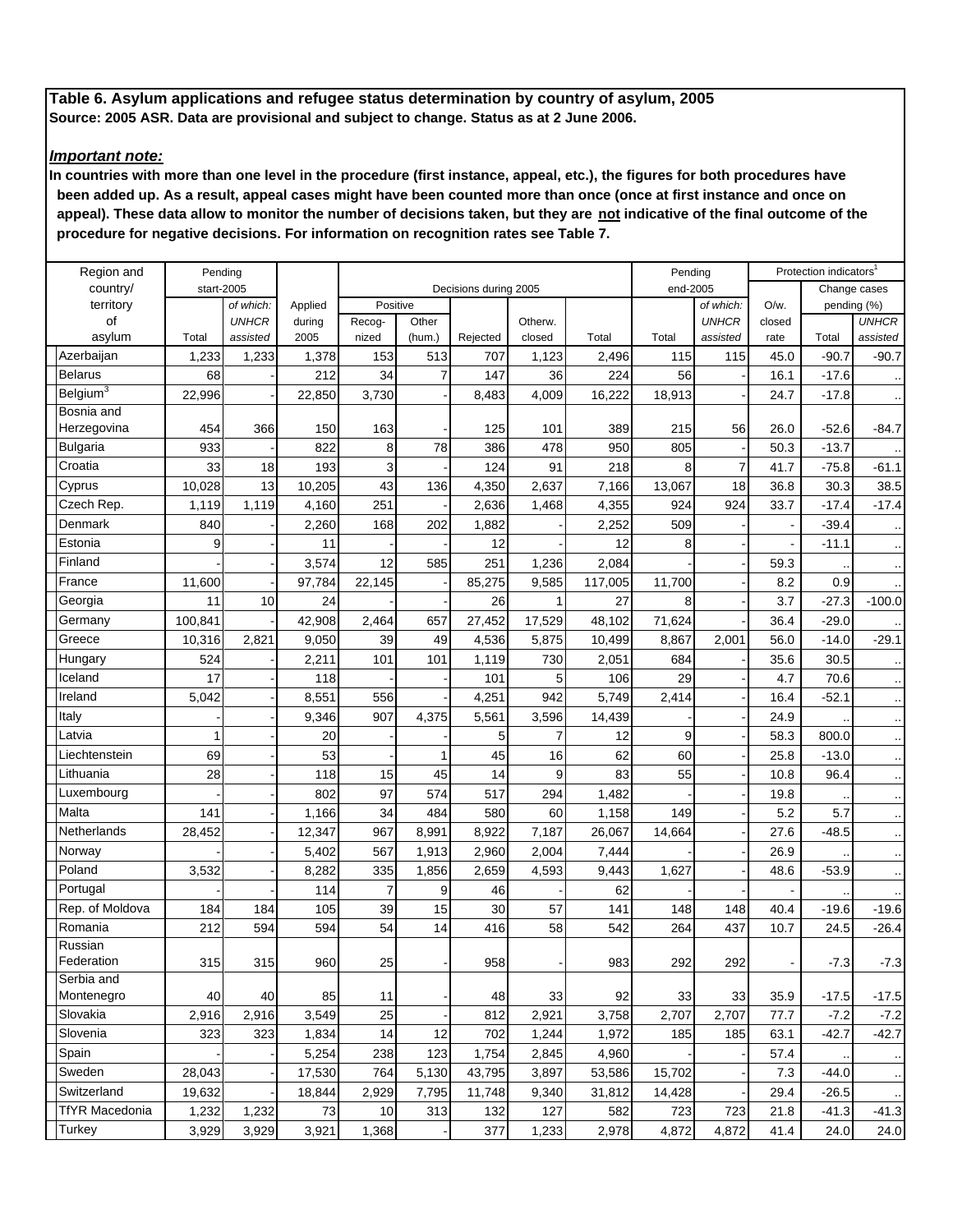# *Important note:*

**In countries with more than one level in the procedure (first instance, appeal, etc.), the figures for both procedures have been added up. As a result, appeal cases might have been counted more than once (once at first instance and once on appeal). These data allow to monitor the number of decisions taken, but they are not indicative of the final outcome of the procedure for negative decisions. For information on recognition rates see Table 7.**

| Region and         |         | Pending         |         |                 |        |                       |         |         | Pending  |                 |         | Protection indicators <sup>1</sup> |              |
|--------------------|---------|-----------------|---------|-----------------|--------|-----------------------|---------|---------|----------|-----------------|---------|------------------------------------|--------------|
| country/           |         | start-2005      |         |                 |        | Decisions during 2005 |         |         | end-2005 |                 |         |                                    | Change cases |
| territory          |         | of which:       | Applied | Positive        |        |                       |         |         |          | of which:       | $O/w$ . |                                    | pending (%)  |
| οf                 |         | <b>UNHCR</b>    | during  | Recog-          | Other  |                       | Otherw. |         |          | <b>UNHCR</b>    | closed  |                                    | <b>UNHCR</b> |
| asylum             | Total   | assisted        | 2005    | nized<br>(hum.) |        | Rejected              | closed  | Total   | Total    | assisted        | rate    | Total                              | assisted     |
| Ukraine            | .463    | 752             | 2.421   | 59              |        | 813                   | 1.394   | 2.266   | 1.618    | 299             | 61.5    | 10.6                               | $-60.2$      |
| United Kingdom*    | 9,700   |                 | 52.079  | 8,436           | 2.969  | 50,393                | 5,293   | 67,091  | 13,400   |                 | 7.9     | 38.1                               |              |
| <b>RBE Total</b>   | 304,618 | 15.945          | 374.005 | 51,435          | 37.809 | 280.659               | 100.839 | 470.742 | 241.697  | 12.922          | 21.4    | $-20.7$                            | $-19.0$      |
| <b>Grand Total</b> |         | 856,741 114,623 | 667,895 | 152,897         | 53,988 | 355,438               | 260.968 | 823,291 |          | 773,492 128,536 | 31.7    | $-9.7$                             | 12.1         |

# **Notes:**

A dash ("-") indicates that the value is zero or not available.

\* Data refers to number of cases or mix of persons and cases.

1 Protection indicators (calculated by UNHCR):

Otherwise closed rate: Otherwise closed divided by Total no. of decisions \* 100%.

 Change in pending cases: Cases pending as at 31 December minus Cases pending as at 1 January divided by Cases pending as at 1 January \* 100%. 2 Data refers to the end of 2004 (no updated data available).

3 Belgium: The number of decisions taken at first instance (CGRA) does not include asylum applications that were declared inadmissible.

During 2005, the Aliens Office declared 1,353 applications admissible and 13,290 inadmissible to the asylum procedure.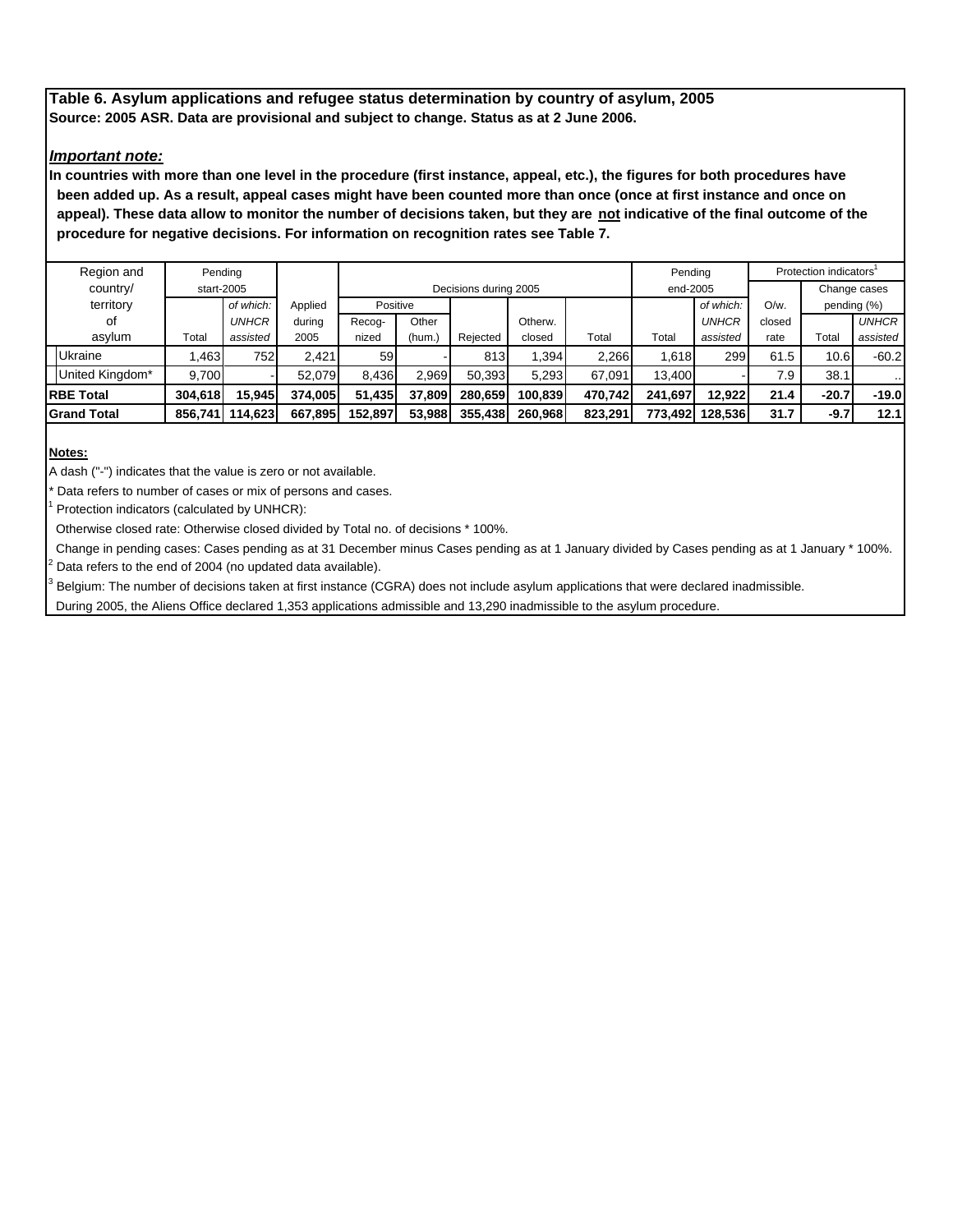|                         |        |                         |            |        | Pending  |                |                         |                |                       |                         |             | Pending     |           | Protection indicators <sup>1</sup> |         |           |
|-------------------------|--------|-------------------------|------------|--------|----------|----------------|-------------------------|----------------|-----------------------|-------------------------|-------------|-------------|-----------|------------------------------------|---------|-----------|
| Country/                |        |                         |            |        | start-05 |                |                         |                | Decisions during 2005 |                         |             | end-05      |           | Recognition                        |         |           |
| territory               |        |                         |            | Cases/ |          | Applied        | Positive                |                |                       |                         |             |             | rates     |                                    | $O/w$ . | Change    |
| οf                      |        | Procedure               | Persons*** |        |          | during         | Recog-                  | Other          |                       | Otherw.                 |             |             | Ref.      |                                    | closed  | pending   |
| asylum                  | T*     | L*'                     | App.       | Dec.   | Total    | 2005           | nized                   | (hum.)         | Rejected              | closed                  | Total       | Total       | status    | Total                              | rate    | cases (%) |
| Afghanistan             | U      | FI                      | P          | P      | 30       | 28             | 3                       |                | 5                     | 36                      | 44          | 14          | 37.5      | 37.5                               | 81.8    | $-53.3$   |
| Albania                 | G      | FI                      | P          | P      | 36       | 25             | 9                       | 1              | 3                     | 13                      | 26          | 35          | 69.2      | 76.9                               | 50.0    | $-2.8$    |
| Algeria                 | G      | F1                      | P          | P      | 6        | 358            |                         |                | 56                    | $\overline{\mathbf{c}}$ | 58          | 306         | ÷,        |                                    | 3.4     | 5,000.0   |
| Angola                  | G      | FA                      | P          | P      | 929      | 76             | 76                      |                | 44                    |                         | 120         | 885         | 63.3      | 63.3                               |         | $-4.7$    |
| Argentina               | G      | FI                      | P          | P      | 990      | 416            | 160                     |                | 133                   | 288                     | 581         | 825         | 54.6      | 54.6                               | 49.6    | $-16.7$   |
| Armenia                 | G      | $\mathsf{F} \mathsf{I}$ | P          | P      | 44       | 159            | 5                       | 89             | 8                     | 31                      | 133         | 70          | 4.9       | 92.2                               | 23.3    | 59.1      |
| Australia               | G      | F1                      | P          | P      | 4,145    | 3,204          | 577                     |                | 2,804                 | 69                      | 3,450       | 1,145       | 17.1      | 17.1                               | 2.0     | $-72.4$   |
| Australia               | G      | <b>AR</b>               | C          | С      | 877      | 3,149          | 1,194                   |                | 1,983                 | 174                     | 3,351       | 677         | 37.6      | 37.6                               | 5.2     | $-22.8$   |
| Austria                 | G      | FA                      | P          | P      | 38,262   | 22,461         | 4,650                   | 772            | 5,498                 | 8,741                   | 19,661      | 40,710      | 42.6      | 49.7                               | 44.5    | 6.4       |
| Azerbaijan              | U      | FI                      | P          | P      | 966      | 781            | 125                     | 513            |                       | 1,109                   | 1,747       |             | 19.6      | 100.0                              | 63.5    | $-100.0$  |
| Azerbaijan              | G      | F1                      | P          | P      | 267      | 273            | 28                      |                | 397                   | 11                      | 436         | 104         | 6.6       | 6.6                                | 2.5     | $-61.0$   |
| Azerbaijan              | G      | <b>AR</b>               | P          | P      |          | 216            |                         |                | 210                   |                         | 210         | 6           |           |                                    |         |           |
| Azerbaijan              | G      | <b>JR</b>               | P          | P      |          | 108            |                         |                | 100                   | 3                       | 103         | 5           |           |                                    | 2.9     |           |
| Bahrain                 | U      | AR                      | P          | P      | 6        | 9              |                         |                |                       |                         |             | 15          | $\ddotsc$ |                                    |         | 150.0     |
| Bangladesh              | U      | FA                      | P          | P      | 27       | 52             | 3                       |                | 8                     | 10                      | 21          | 58          | 27.3      | 27.3                               | 47.6    | 114.8     |
| <b>Belarus</b>          | G      | F1                      | P          | P      | 68       | 212            | 34                      | $\overline{7}$ | 147                   | 36                      | 224         | 56          | 18.1      | 21.8                               | 16.1    | $-17.6$   |
| Belgium <sup>2</sup>    | G      | FI                      | P          | P      | 16,013   | 15,957         | 3,059                   |                | 6,891                 | 3,003                   | 12,953      | 8,316       | 30.7      | 30.7                               | 23.2    | $-48.1$   |
| Belgium                 | G      | <b>AR</b>               | P          | P      | 6,983    | 6,893          | 671                     |                | 1,592                 | 1,006                   | 3,269       | 10,597      | 29.7      | 29.7                               | 30.8    | 51.8      |
| Belize                  | G      | F1                      | P<br>P     | P<br>P | 31       | $\overline{4}$ |                         |                |                       | 21                      | 21          | 14          | $\ddotsc$ | $\ddotsc$                          | 100.0   | $-54.8$   |
| Benin                   | G      | F1                      | P          | P      | 1,027    | 775            | 83                      |                | 26                    | 20                      | 129         | 1,673       | 76.1      | 76.1                               | 15.5    | 62.9      |
| Benin<br><b>Bolivia</b> | G      | AR<br>F1                | P          | P      | 26<br>22 | 11<br>22       | $\overline{2}$<br>13    |                | 13                    | 22                      | 15          | 22          | 13.3      | 13.3                               |         | $-15.4$   |
| Bosnia and              | G      |                         |            |        |          |                |                         |                | 6                     |                         | 41          | 3           | 68.4      | 68.4                               | 53.7    | $-86.4$   |
| Herzegovina             | U      | FA                      | P          | P      | 366      |                | 163                     |                | 99                    | 48                      | 310         | 56          | 62.2      | 62.2                               | 15.5    | $-84.7$   |
| Bosnia and              |        |                         |            |        |          |                |                         |                |                       |                         |             |             |           |                                    |         |           |
| Herzegovina             | G      | FA                      | P          | P      | 88       | 150            |                         |                | 26                    | 53                      | 79          | 159         |           |                                    | 67.1    | 80.7      |
| Botswana                | G      | FI                      | P          | P      | 1,034    |                | 22                      |                | 3                     | 962                     | 987         | 47          | 88.0      | 88.0                               | 97.5    | $-95.5$   |
| <b>Brazil</b>           | G      | FA                      | P          | P      | 446      | 579            | 157                     |                | 237                   | 436                     | 830         | 195         | 39.8      | 39.8                               | 52.5    | $-56.3$   |
| <b>Bulgaria</b>         | G      | F1                      | P          | P      | 933      | 822            | 8                       | 78             | 386                   | 478                     | 950         | 805         | 1.7       | 18.2                               | 50.3    | $-13.7$   |
| <b>Burkina Faso</b>     | G      | F1                      | P          | P      | 518      | 207            | 31                      |                | 41                    | 3                       | 75          | 650         | 43.1      | 43.1                               | 4.0     | 25.5      |
| <b>Burkina Faso</b>     | G      | <b>AR</b>               | P          | P      | 136      |                | $\overline{2}$          |                | 1                     |                         | 3           | 134         | 66.7      | 66.7                               |         | $-1.5$    |
| <b>Burundi</b>          | U      | FI                      | P          | P      | 44       | 124            | 24                      |                | $\mathbf{1}$          | 6                       | 31          | 137         | 96.0      | 96.0                               | 19.4    | 211.4     |
| Burundi                 | G      | FI                      | P          | P      | 10,640   | 9,915          | 764                     |                | 28                    |                         | 792         | 19,763      | 96.5      | 96.5                               |         | 85.7      |
| Cambodia                | U      | FI                      | P          | P      | 316      | 341            | 318                     |                | 192                   | 118                     | 628         | 29          | 62.4      | 62.4                               | 18.8    | $-90.8$   |
| Cambodia                | U      | <b>AR</b>               | P          | P      | 5        | 290            | 63                      |                | 159                   | 34                      | 256         | 39          | 28.4      | 28.4                               | 13.3    | 680.0     |
| Cameroon                | U      | FA                      | P          | P      | 6,123    | 3,144          | 300                     |                | 772                   | 1,429                   | 2,501       | 6,766       | 28.0      | 28.0                               | 57.1    | 10.5      |
| Canada                  | G      | FI                      | P          | P      | 26,978   | 20,786         | 12,061                  |                | 11,846                | 3,305                   | 27,212      | 20,552      | 50.4      | 50.4                               | 12.1    | $-23.8$   |
| Central African<br>Rep. |        |                         |            | P      |          |                |                         |                |                       |                         |             |             |           |                                    |         |           |
| Chad                    | G<br>G | FI<br>FA                | P<br>P     | P      | 2,748    | 302<br>155     | 995                     | 52             | 71<br>35              | 24                      | 1,090<br>87 | 1,960<br>68 | 93.3      | 93.3                               | 2.2     | $-28.7$   |
| Chile                   | G      | F1                      | P          | P      | 85       | 380            | 225                     |                | 87                    | 46                      | 358         | 107         | 72.1      | 59.8<br>72.1                       | 12.8    | 25.9      |
| China                   | U      | FA                      | P          | P      | 44       | 156            | 49                      | 18             | 23                    | 26                      | 116         | 84          | 54.4      | 74.4                               | 22.4    |           |
| Colombia                | U      | $\mathsf{F} \mathsf{I}$ | P          | P      |          | 13             | 13                      |                |                       |                         | 13          |             | 100.0     | 100.0                              |         | 90.9      |
| Colombia                | G      | F1                      | P          | P      | 30       | 73             | 32                      |                | 32                    | 1                       | 65          | 38          | 50.0      | 50.0                               | 1.5     | 26.7      |
| Colombia                | G      | <b>AR</b>               | P          | P      | 6        | 10             |                         |                | 13                    |                         | 13          | 3           |           |                                    |         | $-50.0$   |
| Congo                   | U      | F1                      | С          | C      | 3,232    | 618            | 38                      |                | 324                   | $\boldsymbol{2}$        | 364         | 3,486       | 10.5      | 10.5                               | 0.5     | 7.9       |
| Costa Rica <sup>3</sup> | G      | FA                      | C          | P      | 223      |                |                         |                |                       |                         |             | 223         |           |                                    |         | 0.0       |
| Côte d'Ivoire           | G      | FI                      | P          | P      | 2,111    | 638            | 60                      |                | 246                   |                         | 306         | 2,443       | 19.6      | 19.6                               |         | 15.7      |
| Croatia                 | U      |                         | P          | P      | 11       | $\overline{7}$ | 3                       |                | 8                     | $\overline{7}$          | 18          |             | 27.3      | 27.3                               | 38.9    | $-100.0$  |
| Croatia                 | G      | $\mathsf{F} \mathsf{I}$ | P          | P      | 22       | 186            |                         |                | 116                   | 84                      | 200         | 8           |           |                                    | 42.0    | $-63.6$   |
| Cuba                    | U      | $\mathsf{F} \mathsf{I}$ | P          | P      | 5        | 44             | 10                      |                | 5                     | $\overline{\mathbf{c}}$ | 17          | 32          | 66.7      | 66.7                               | 11.8    | 540.0     |
| Cyprus                  | U      | FA                      | P          | P      | 13       | 25             |                         |                | 4                     | 16                      | 20          | 18          |           |                                    | 80.0    | 38.5      |
| Cyprus                  | G      | F1                      | P          | P      | 9,328    | 7,745          | 41                      | 123            | 3,125                 | 2,505                   | 5,794       | 11,279      | $1.2$     | 5.0                                | 43.2    | 20.9      |
| Cyprus                  | G      | AR                      | P          | P      | 687      | 2,435          | $\overline{\mathbf{c}}$ | 13             | 1,221                 | 116                     | 1,352       | 1,770       | 0.2       | 1.2                                | 8.6     | 157.6     |
| Czech Rep.              | G      | F1                      | P          | P      | 1,115    | 4,160          | 251                     |                | 2,636                 | 1,464                   | 4,351       | 924         | 8.7       | 8.7                                | 33.6    | $-17.1$   |
| Czech Rep.              | G      | <b>AR</b>               | P          | P      | 4        |                |                         |                |                       | $\overline{4}$          | 4           |             | $\ddotsc$ |                                    | 100.0   | $-100.0$  |
| Dem. Rep. of the        |        |                         |            |        |          |                |                         |                |                       |                         |             |             |           |                                    |         |           |
| Congo                   | U      | FA                      | С          | С      | 354      | 192            | 100                     |                | 64                    | 244                     | 408         | 138         | 61.0      | 61.0                               | 59.8    | $-61.0$   |
| Denmark                 | G      | FI                      | P          | P      | 352      | 2,260          | 93                      | 135            | 1,098                 |                         | 1,326       | 267         | 7.0       | 17.2                               |         | $-24.1$   |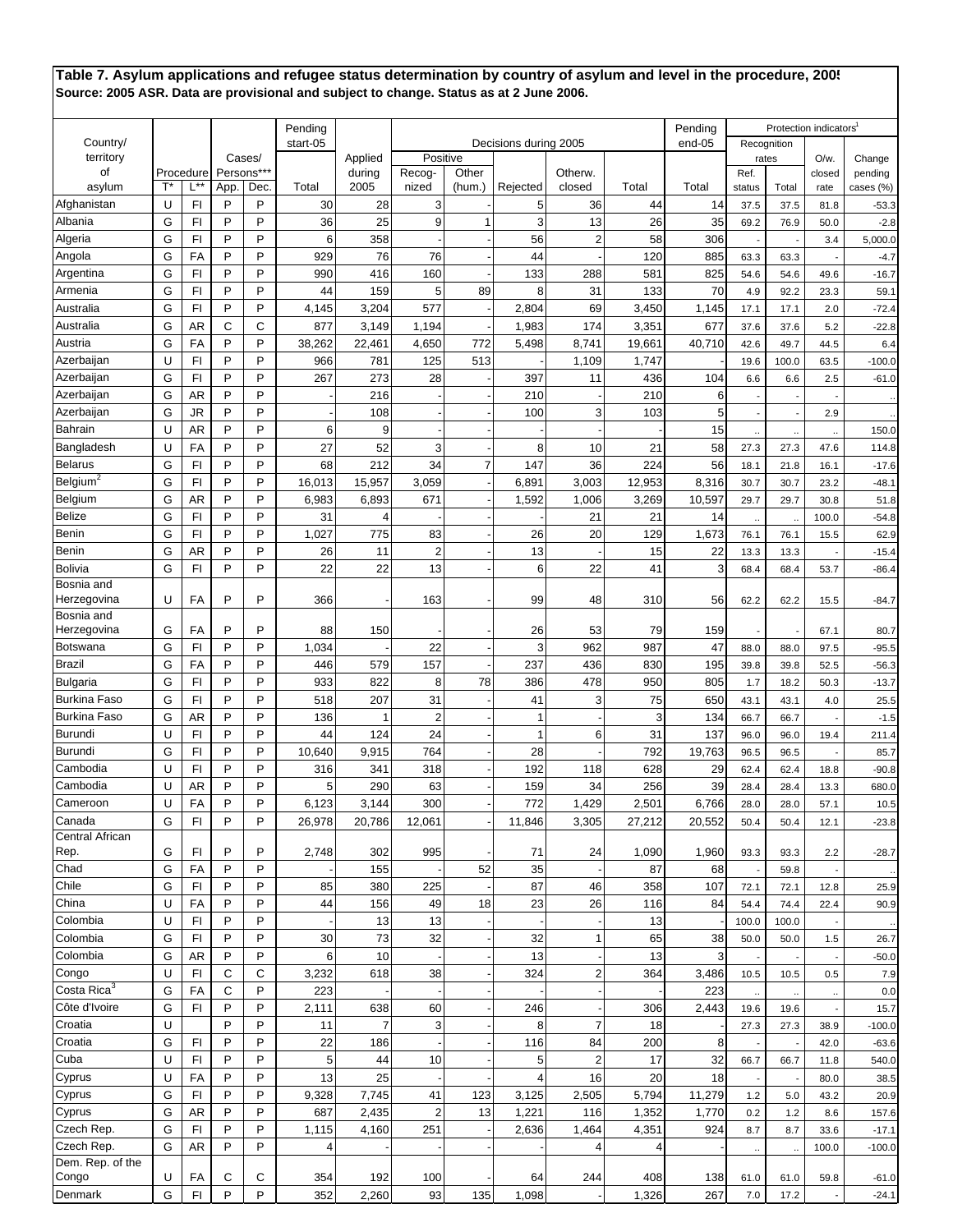|                         |        |                         |                      |        | Pending      |                   |                         |        |                       |                         |                | Pending    |                             | Protection indicators <sup>1</sup> |                   |                      |
|-------------------------|--------|-------------------------|----------------------|--------|--------------|-------------------|-------------------------|--------|-----------------------|-------------------------|----------------|------------|-----------------------------|------------------------------------|-------------------|----------------------|
| Country/                |        |                         |                      |        | start-05     |                   |                         |        | Decisions during 2005 |                         |                | end-05     |                             | Recognition                        |                   |                      |
| territory<br>of         |        | Procedure               | Cases/<br>Persons*** |        |              | Applied<br>during | Positive<br>Recog-      | Other  |                       | Otherw.                 |                |            | rates<br>Ref.               |                                    | $O/w$ .<br>closed | Change               |
| asylum                  | T*     | L*'                     | App.                 | Dec.   | Total        | 2005              | nized                   | (hum.) | Rejected              | closed                  | Total          | Total      | status                      | Total                              | rate              | pending<br>cases (%) |
| Denmark                 | G      | <b>AR</b>               | P                    | P      | 488          |                   | 75                      | 67     | 784                   |                         | 926            | 242        | 8.1                         | 15.3                               |                   | $-50.4$              |
| Djibouti                | G      | FI                      | C                    | С      |              | 19                |                         |        |                       |                         |                | 19         |                             | $\ddotsc$                          |                   |                      |
| Ecuador                 | B      | F1                      | P                    | P      | 1,660        | 7,091             | 2,486                   |        | 2,669                 | 1,107                   | 6,262          | 2,489      | 48.2                        | 48.2                               | 17.7              | 49.9                 |
| Egypt                   | U      | FA                      | P                    | P      | 8,752        | 3,479             | 464                     |        | 200                   | 562                     | 1,226          | 11,005     | 69.9                        | 69.9                               | 45.8              | 25.7                 |
| El Salvador             | G      | F1                      | P                    | P      | 1            |                   |                         |        | 1                     |                         | 1              | 1          |                             |                                    |                   | 0.0                  |
| Eritrea                 | U      | FA                      | P                    | P      | 362          | 1,306             | 49                      |        | $\overline{7}$        | 21                      | 77             | 1,591      | 87.5                        | 87.5                               | 27.3              | 339.5                |
| Estonia                 | G<br>G | FA<br>FA                | P<br>P               | P<br>P | 9<br>47      | 11<br>3,198       | 3,027                   |        | 12<br>5               | $\overline{\mathbf{4}}$ | 12             | 8<br>209   |                             |                                    |                   | $-11.1$              |
| Ethiopia<br>Finland     | G      | FA                      | P                    | P      |              | 3,574             | 12                      | 585    | 251                   | 1,236                   | 3,036<br>2,084 |            | 99.8<br>1.4                 | 99.8<br>70.4                       | 0.1<br>59.3       | 344.7                |
| France                  | G      |                         | P                    | P      | 11,600       |                   |                         |        |                       |                         |                | 11,700     |                             |                                    |                   | 0.9                  |
| France                  | G      | F1                      | P                    | P      |              | 49,733            | 4,184                   |        | 47,088                |                         | 51,272         |            | $\ddot{\phantom{0}}$<br>8.2 | $\ddotsc$<br>8.2                   |                   |                      |
| France                  | G      | <b>AR</b>               | P                    | P      |              | 38,563            | 8,375                   |        | 38,187                | 9,585                   | 56,147         |            | 18.0                        | 18.0                               | 17.1              |                      |
| France                  | G      | <b>RA</b>               | P                    | P      |              | 9,488             | 9,586                   |        |                       |                         | 9,586          |            | 100.0                       | 100.0                              |                   |                      |
| Gabon                   | G      | F1                      | C                    | C      | 4,839        | 227               | 3                       |        | 133                   | 87                      | 223            | 4,843      | 2.2                         | 2.2                                | 39.0              | 0.1                  |
| Gambia                  | G      | FI                      | P                    | P      | 602          |                   |                         |        |                       |                         |                | 602        | $\ddotsc$                   |                                    |                   | 0.0                  |
| Georgia                 | G      | F1                      | P                    | P      | 11           | 24                |                         |        | 26                    | 1                       | 27             | 8          |                             |                                    | 3.7               | $-27.3$              |
| Germany                 | G      | <b>JR</b>               | P                    | P      | 86,151       |                   |                         |        |                       |                         |                | 62,510     | $\ddotsc$                   |                                    |                   | $-27.4$              |
| Germany                 | G      | <b>RA</b>               | P                    | P      | 3,490        | 13,994            | 1,162                   | 211    | 494                   | 13,375                  | 15,242         | 2,262      | 62.2                        | 73.5                               | 87.8              | $-35.2$              |
| Germany                 | G      | <b>NA</b>               | P                    | P      | 11,200       | 28,914            | 1,302                   | 446    | 26,958                | 4,154                   | 32,860         | 6,852      | 4.5                         | 6.1                                | 12.6              | $-38.8$              |
| Ghana                   | G      | F1                      | P                    | P      | 6,010        | 14,050            | 592                     |        | 375                   | 13,597                  | 14,564         | 5,496      | 61.2                        | 61.2                               | 93.4              | $-8.6$               |
| Greece                  | G      | F1                      | P                    | P      | 5,316        | 9,050             | 39                      | 49     | 4,536                 | 5,875                   | 10,499         | 3,867      | 0.8                         | 1.9                                | 56.0              | $-27.3$              |
| Greece                  | G      | AR                      | P                    | P      | 5,000        |                   |                         |        |                       |                         |                | 5,000      |                             |                                    |                   | 0.0                  |
| Guatemala<br>Guinea     | G<br>G | F1<br>F1                | P<br>P               | P<br>P | 6,317        | 26<br>2,476       | 5<br>303                |        | 3<br>110              | 19<br>4,572             | 27<br>4,985    | 3<br>3,808 | 62.5                        | 62.5                               | 70.4              | $-25.0$<br>$-39.7$   |
| Guinea-Bissau           | G      | FI                      | P                    | P      | 141          | 186               | 92                      |        | 69                    |                         | 161            | 166        | 73.4<br>57.1                | 73.4<br>57.1                       | 91.7              | 17.7                 |
| Honduras                | G      | FI                      | P                    | P      | 21           | 106               | 8                       |        |                       | 69                      | 77             | 50         | 100.0                       | 100.0                              | 89.6              | 138.1                |
| Hong Kong SAR,          |        |                         |                      |        |              |                   |                         |        |                       |                         |                |            |                             |                                    |                   |                      |
| China                   | U      | FI                      | P                    | P      |              | 998               | 67                      | 4      | 83                    | 271                     | 425            | 638        | 43.5                        | 46.1                               | 63.8              |                      |
| Hong Kong SAR,<br>China | U      | FA                      | P                    | P      | 670          |                   |                         |        |                       |                         |                |            | $\ddotsc$                   |                                    |                   | $-100.0$             |
| Hong Kong SAR,<br>China | U      | <b>AR</b>               | P                    | P      |              |                   | 25                      |        | 137                   |                         | 162            | 437        | 15.4                        | 15.4                               |                   |                      |
| Hong Kong SAR,<br>China | U      | <b>RA</b>               | P                    | P      |              | 37                | 1                       |        | 20                    |                         | 21             | 22         | 4.8                         | 4.8                                |                   |                      |
| Hungary                 | G      | F1                      | P                    | P      | 283          | 1,609             | 97                      | 95     | 758                   | 609                     | 1,559          | 333        | 10.2                        | 20.2                               | 39.1              | 17.7                 |
| Hungary                 | G      | AR                      | P                    | P      | 241          | 602               | 4                       | 6      | 361                   | 121                     | 492            | 351        | 1.1                         | 2.7                                | 24.6              | 45.6                 |
| Iceland                 | G      | $\mathsf{F} \mathsf{I}$ | P                    | P      | 14           | 88                |                         |        | 79                    | b                       | 84             | 18         |                             |                                    | 6.0               | 28.6                 |
| Iceland                 | G      | AR                      | P                    | P      | 3            | 30                |                         |        | 22                    |                         | 22             | 11         |                             |                                    |                   | 266.7                |
| India                   | U      | F1                      | P                    | P      | 181          | 947               | 655                     |        | 159                   | 68                      | 882            | 246        | 80.5                        | 80.5                               | 7.7               | 35.9                 |
| India                   | U      | <b>AR</b>               | P                    | P      | 133          | 162               | 117                     |        | 73                    | 48                      | 238            | 57         | 61.6                        | 61.6                               | 20.2              | $-57.1$              |
| Indonesia               | U      | FA                      | P                    | P      | 59           | 74                | 6                       | 1      | 23                    | 45                      | 75             | 58         | 20.0                        | 23.3                               | 60.0              | $-1.7$               |
| Iraq                    | U      | F1                      | P                    | P      | 1,353        | 595               |                         |        |                       |                         |                | 1,948      | $\cdot$                     | $\ddotsc$                          |                   | 44.0                 |
| Ireland                 | G      | F1                      | P                    | P      | 3,696        | 4,324             | 455                     |        | 3,952                 | 835                     | 5,242          | 1,139      | 10.3                        | 10.3                               | 15.9              | $-69.2$              |
| Ireland                 | G      | <b>AR</b>               | P                    | P      | 1,346        | 4,227             | 101                     |        | 299                   | 107                     | 507            | 1,275      | 25.3                        | 25.3                               | 21.1              | $-5.3$               |
| Islamic Rep. of<br>Iran | U      | FI                      | P                    | P      | 97           | 251               | 54                      |        | 45                    | 109                     | 208            | 140        | 54.5                        | 54.5                               | 52.4              | 44.3                 |
| Israel                  | G      | FA                      | C                    | C      | 783          | 909               | 9                       | 49     | 69                    | 626                     | 753            | 939        | 7.1                         | 45.7                               | 83.1              | 19.9                 |
| Italy                   | G      | FA                      | P                    | P      |              | 9,346             | 907                     | 4,375  | 5,561                 | 3,596                   | 14,439         |            | 8.4                         | 48.7                               | 24.9              |                      |
| Japan                   | G      | F1                      | P                    | P      | 256          | 384               | 29                      | 22     | 249                   | 32                      | 332            | 308        | 9.7                         | 17.0                               | 9.6               | 20.3                 |
| Japan                   | G      | <b>AR</b>               | P                    | P      | 193          | 183               | 15                      | 77     | 162                   | 14                      | 268            | 108        | 5.9                         | 36.2                               | 5.2               | $-44.0$              |
| Japan                   | G      | <b>JR</b>               | P                    | P      | 106          | 90                | $\overline{\mathbf{c}}$ |        | 52                    | 25                      | 79             | 117        | 3.7                         | 3.7                                | 31.6              | 10.4                 |
| Jordan                  | U      | $\mathsf{F} \mathsf{I}$ | P                    | P      | 11,065       | 5,758             | 52                      |        | 42                    | 158                     | 252            | 16,570     | 55.3                        | 55.3                               | 62.7              | 49.8                 |
| Kazakhstan              | U      | FI                      | P                    | P      | 8            | 138               | 55                      |        | 13                    | 15                      | 83             | 63         | 80.9                        | 80.9                               | 18.1              | 687.5                |
| Kazakhstan              | G      | F1                      | P                    | P      | $\mathbf{1}$ | 81                | 73                      |        | $\overline{7}$        |                         | 80             | 2          | 91.3                        | 91.3                               |                   | 100.0                |
| Kenya                   | U      | F1                      | P<br>P               | P<br>P | 9,171        | 39,008            | 29,797                  |        | 1,250                 | 672                     | 31,719         | 16,460     | 96.0                        | 96.0                               | 2.1               | 79.5                 |
| Kenya<br>Kuwait         | U<br>U | AR<br>FA                | P                    | P      | 281<br>157   | 54                | 61                      | 6      | 220<br>1              | $\mathbf{1}$            | 281<br>8       | 203        | 21.7                        | 21.7<br>85.7                       | 12.5              | $-100.0$             |
| Kyrgyzstan              | U      | F <sub>1</sub>          | P                    | P      | 8            | 611               | 487                     |        | 4                     | 53                      | 544            | 75         | 99.2                        | 99.2                               | 9.7               | 29.3<br>837.5        |
| Kyrgyzstan              | G      | F1                      | P                    | P      | 446          | 630               | 23                      |        | 71                    | 559                     | 653            | 423        | 24.5                        | 24.5                               | 85.6              | $-5.2$               |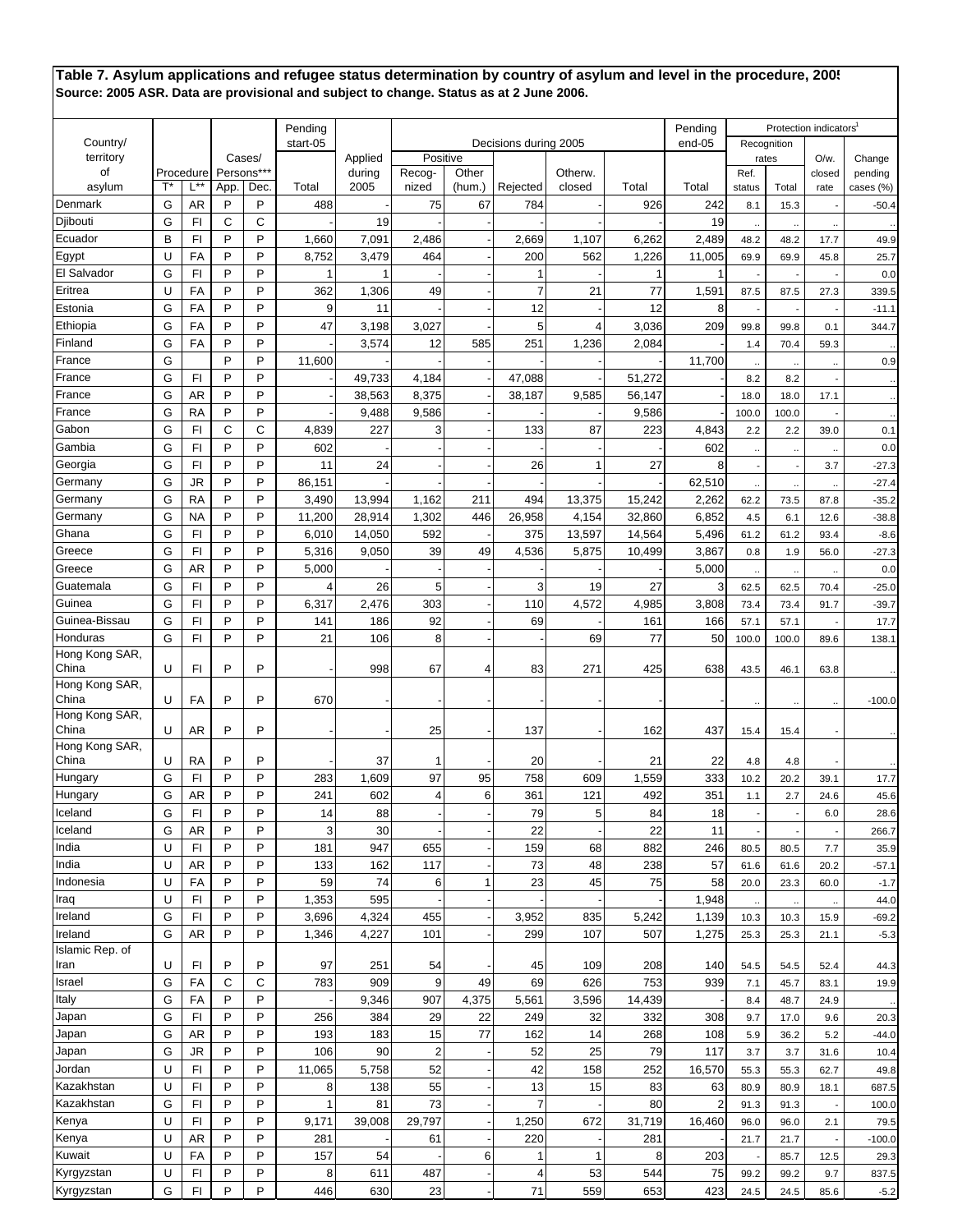|                         |    |                         |      |                      | Pending                 |                   |                  |        |                         |                |                 | Pending |                          |             | Protection indicators <sup>1</sup> |                      |
|-------------------------|----|-------------------------|------|----------------------|-------------------------|-------------------|------------------|--------|-------------------------|----------------|-----------------|---------|--------------------------|-------------|------------------------------------|----------------------|
| Country/<br>territory   |    |                         |      |                      | start-05                |                   | Positive         |        | Decisions during 2005   |                |                 | end-05  |                          | Recognition |                                    |                      |
| of                      |    | Procedure               |      | Cases/<br>Persons*** |                         | Applied<br>during |                  | Other  |                         | Otherw.        |                 |         | Ref.                     | rates       | $O/w$ .                            | Change               |
| asylum                  | T* | L*                      | App. | Dec.                 | Total                   | 2005              | Recog-<br>nized  | (hum.) | Rejected                | closed         | Total           | Total   | status                   | Total       | closed<br>rate                     | pending<br>cases (%) |
| Kyrgyzstan              | G  | <b>AR</b>               | P    | P                    | $\overline{\mathbf{c}}$ |                   |                  |        | $\overline{c}$          |                | $\overline{2}$  |         |                          |             |                                    | $-100.0$             |
| Latvia                  | G  | FA                      | P    | P                    | $\mathbf{1}$            | 20                |                  |        | 5                       | $\overline{7}$ | 12              | 9       |                          |             | 58.3                               | 800.0                |
| Lebanon                 | U  | FA                      | P    | P                    | 681                     |                   | 23               |        | 154                     | 87             |                 |         |                          |             |                                    |                      |
|                         |    |                         |      |                      |                         | 1,019             |                  |        |                         |                | 264             | 1,450   | 13.0                     | 13.0        | 33.0                               | 112.9                |
| Liberia<br>Libyan Arab  | U  | F1                      | P    | P                    | 5                       | 25                | 1                |        |                         |                | 1               | 29      | 100.0                    | 100.0       |                                    | 480.0                |
| Jamahiriya <sup>3</sup> | U  | FI                      | P    | P                    | 200                     |                   |                  |        |                         |                |                 | 200     |                          |             |                                    | 0.0                  |
| Liechtenstein           | G  | $\mathsf{F} \mathsf{I}$ | P    | P                    |                         | 53                |                  | -1     | 45                      | 16             | 62              |         | $\overline{\phantom{a}}$ |             |                                    |                      |
|                         |    |                         |      |                      | 69                      |                   |                  |        |                         |                |                 | 60      |                          | 2.2         | 25.8                               | $-13.0$              |
| Lithuania               | G  | F1                      | P    | P                    | 28                      | 118               | 15               | 45     | 14                      | 9              | 83              | 55      | 20.3                     | 81.1        | 10.8                               | 96.4                 |
| Luxembourg              | G  | FI                      | P    | P                    |                         | 802               | 97               | 574    | 517                     | 294            | 1,482           |         | 8.2                      | 56.5        | 19.8                               |                      |
| Malawi                  | G  | FI                      | P    | P                    | 3,334                   | 3,718             | 755              |        | 13                      | 953            | 1,721           | 5,331   | 98.3                     | 98.3        | 55.4                               | 59.9                 |
| Malaysia                | U  | FA                      | P    | P                    | 10,322                  | 15,165            | 10,935           |        | 19                      | 3,695          | 14,649          | 10,838  | 99.8                     | 99.8        | 25.2                               | 5.0                  |
| Mali                    | G  | FI                      | P    | P                    | 1,085                   | 974               | 31               |        | 195                     |                | 226             | 1,833   | 13.7                     | 13.7        |                                    | 68.9                 |
| Malta                   | G  | FI                      | P    | P                    | 141                     | 1,166             | 34               | 484    | 580                     | 60             | 1,158           | 149     | 3.1                      | 47.2        | 5.2                                | 5.7                  |
| Mauritania              | U  | F1                      | P    | P                    | 137                     | 281               | 159              |        | 68                      | 99             | 326             | 92      | 70.0                     | 70.0        | 30.4                               | $-32.8$              |
| Mexico                  | G  | F1                      | P    | P                    | 160                     | 687               | 131              |        | 191                     | 364            | 686             | 161     | 40.7                     | 40.7        | 53.1                               | 0.6                  |
| Mongolia                | U  | FI                      | P    | P                    | 4                       |                   | 1                |        | $\overline{2}$          |                | 3               | 2       | 33.3                     | 33.3        |                                    | $-50.0$              |
| Morocco                 | U  | FI                      | P    | P                    | 124                     | 1,897             | 26               |        | 76                      | 76             | 178             | 1,843   | 25.5                     | 25.5        | 42.7                               | 1,386.3              |
| Mozambique              | B  | $\mathsf{F} \mathsf{I}$ | P    | P                    | 4,893                   | 856               |                  |        |                         | 1,745          | 1,745           | 4,015   | $\ddot{\phantom{a}}$     | $\cdot$     | 100.0                              | $-17.9$              |
| Namibia                 | G  | F1                      | P    | P                    | 2,040                   | 236               | 325              |        | 335                     | 543            | 1,203           | 1,073   | 49.2                     | 49.2        | 45.1                               | $-47.4$              |
| Nepal                   | U  | FI                      | P    | P                    | 207                     | 53                | 22               |        | 115                     |                | 137             | 123     | 16.1                     | 16.1        |                                    | $-40.6$              |
| Nepal                   | U  | <b>AR</b>               | P    | P                    |                         | 115               |                  |        |                         |                |                 | 115     |                          |             |                                    |                      |
| Nepal                   | G  | FI                      | P    | P                    |                         | 764               |                  | 52     | 20                      | 3              | 75              | 691     | $\ddotsc$<br>÷,          | $\ddotsc$   | $\ddotsc$                          |                      |
|                         |    |                         | P    | P                    | $\overline{\mathbf{c}}$ |                   |                  |        |                         |                |                 |         |                          | 72.2        | 4.0                                | 34,450.0             |
| Nepal                   | G  | <b>AR</b>               |      |                      | 443                     |                   |                  | 88     | 10                      | $\overline{2}$ | 100             | 343     | $\overline{\phantom{a}}$ | 89.8        | 2.0                                | $-22.6$              |
| Netherlands             | G  | F1                      | P    | P                    | 8,741                   | 12,347            | 964              | 7,854  | 8,084                   | 2,848          | 19,750          | 7,285   | 5.7                      | 52.2        | 14.4                               | $-16.7$              |
| Netherlands             | G  | <b>AR</b>               | P    | P                    | 4,294                   |                   | 3                | 1,137  | 838                     | 4,339          | 6,317           | 1,644   | 0.2                      | 57.6        | 68.7                               | $-61.7$              |
| Netherlands             | G  | <b>JR</b>               | P    | P                    | 15,417                  |                   |                  |        |                         |                |                 | 5,735   | $\ddotsc$                |             |                                    | $-62.8$              |
| New Zealand             | G  | FI                      | P    | P                    | 253                     | 348               | 88               |        | 373                     |                | 461             | 139     | 19.1                     | 19.1        |                                    | $-45.1$              |
| New Zealand             | G  | AR                      | P    | P                    | 493                     | 317               | 122              |        | 373                     | 57             | 552             | 257     | 24.6                     | 24.6        | 10.3                               | $-47.9$              |
| Nicaragua               | G  | F1                      | P    | P                    | 1                       | 11                | 8                |        |                         | 3              | 11              | 1       | 100.0                    | 100.0       | 27.3                               | 0.0                  |
| Niger                   | G  | FI                      | P    | P                    | 24                      | 17                | $\overline{2}$   |        | 5                       | 1              | 8               | 33      | 28.6                     | 28.6        | 12.5                               | 37.5                 |
| Niger                   | G  | <b>AR</b>               | P    | P                    | 17                      | 5                 |                  |        | $\overline{7}$          |                | $\overline{7}$  | 15      |                          |             |                                    | $-11.8$              |
| Nigeria                 | G  | $\mathsf{F} \mathsf{I}$ | P    | P                    | 1,087                   | 1,223             | 1,406            |        | 161                     | 323            | 1,890           | 420     | 89.7                     | 89.7        | 17.1                               | $-61.4$              |
| Norway                  | G  | F1                      | P    | P                    |                         | 5,402             | 567              | 1,913  | 2,960                   | 2,004          | 7,444           |         | 10.4                     | 45.6        | 26.9                               |                      |
| Oman                    | U  | FA                      | P    | P                    | 24                      |                   |                  |        |                         | 21             | $\overline{21}$ |         |                          | ÷,          | 100.0                              | $-83.3$              |
| Pakistan                | U  | FA                      | P    | P                    | 8,157                   | 1,756             | 385              |        | 3,108                   | 2,994          | 6,487           | 3,426   | 11.0                     | 11.0        | 46.2                               | $-58.0$              |
| Panama                  | G  | FA                      | Þ    | P                    | 280                     | 435               | 54               | 70     | 154                     | 4              | 282             | 433     | 19.4                     | 44.6        | 1.4                                | 54.6                 |
| Papua New               |    |                         |      |                      |                         |                   |                  |        |                         |                |                 |         |                          |             |                                    |                      |
| Guinea                  | G  | FA                      | P    | P                    | 196                     | $\overline{2}$    | 8                | 186    |                         |                | 194             | 4       | 4.1                      | 100.0       |                                    | $-98.0$              |
| Paraguay                | G  | F1                      | P    | P                    | 6                       | 15                | $\overline{7}$   | 1      | $\overline{\mathbf{c}}$ | 3              | 13              | 8       | 70.0                     | 80.0        | 23.1                               | 33.3                 |
| Peru                    | G  |                         | P    | P                    | 232                     | 222               | 86               |        | 23                      | 10             | 119             | 336     | 78.9                     | 78.9        | 8.4                                | 44.8                 |
| Philippines             | G  | FI                      | P    | P                    | 44                      | 12                | 6                |        |                         | 8              | 14              | 42      | 100.0                    | 100.0       | 57.1                               | $-4.5$               |
| Poland                  | G  | F1                      | P    | P                    | 3,532                   | 6,860             | 312              | 1,832  | 2,283                   | 4,413          | 8,840           | 1,627   | 7.0                      | 48.4        | 49.9                               | $-53.9$              |
| Poland                  | G  | <b>AR</b>               | P    | P                    |                         | 1,422             | 23               | 24     | 376                     | 180            | 603             |         | 5.4                      | 11.1        | 29.9                               |                      |
| Portugal                | G  | F1                      | P    | P                    |                         | 114               | $\overline{7}$   | 9      | 46                      |                | 62              |         |                          | 25.8        |                                    |                      |
|                         |    |                         | P    | P                    |                         |                   |                  |        |                         | $\overline{2}$ |                 |         | 11.3                     |             |                                    |                      |
| Qatar                   | U  | FA                      |      |                      | 24                      | 6                 |                  |        |                         |                | $\overline{2}$  | 28      | $\ddotsc$                |             | 100.0                              | 16.7                 |
| Rep. of Korea           | G  | FA                      | P    | P                    | 247                     | 412               | 9                | 14     | 85                      | 32             | 140             | 519     | 8.3                      | 21.3        | 22.9                               | 110.1                |
| Rep. of Moldova         | G  | FA                      | P    | P                    | 184                     | 105               | 39               | 15     | 30                      | 57             | 141             | 148     | 46.4                     | 64.3        | 40.4                               | $-19.6$              |
| Romania                 | G  | FA                      | P    | P                    | 212                     | 594               | 54               | 14     | 416                     | 58             | 542             | 264     | 11.2                     | 14.0        | 10.7                               | 24.5                 |
| Russian                 |    |                         |      |                      |                         |                   |                  |        |                         |                |                 |         |                          |             |                                    |                      |
| Federation              | G  | FI                      | P    | P                    | 315                     | 960               | 25               |        | 958                     |                | 983             | 292     | 2.5                      | 2.5         |                                    | $-7.3$               |
| Rwanda                  | U  | $\mathsf{F} \mathsf{I}$ | P    | P                    | 3,255                   |                   | 1,021            |        | 365                     | 1,421          | 2,807           | 448     | 73.7                     | 73.7        | 50.6                               | $-86.2$              |
| Rwanda                  | G  | F1                      | P    | P                    | 241                     | 3,641             | 27               |        | $\overline{c}$          |                | 29              | 3,853   | 93.1                     | 93.1        |                                    | 1,498.8              |
| Saudi Arabia            | U  | FA                      | P    | P                    | 170                     | 337               | 185              | 9      | 20                      | 81             | 295             | 212     | 86.4                     | 90.7        | 27.5                               | 24.7                 |
| Senegal                 | G  | F1                      | P    | P                    | 2,412                   | 499               | 46               |        | 236                     |                | 282             | 2,629   | 16.3                     | 16.3        |                                    | 9.0                  |
| Serbia and              |    |                         |      |                      |                         |                   |                  |        |                         |                |                 |         |                          |             |                                    |                      |
| Montenegro              | U  | FI                      | P    | P                    | 40                      | 85                | 11               |        | 48                      | 33             | 92              | 33      | 18.6                     | 18.6        | 35.9                               | $-17.5$              |
| Sierra Leone            | U  | F1                      | P    | P                    | 139                     | 44                | 3                |        |                         | 3              | 6               | 177     | 100.0                    | 100.0       | 50.0                               | 27.3                 |
| Singapore               | U  | F1                      | P    | P                    | 3                       | 13                | $\boldsymbol{7}$ |        | 7                       | 1              | 15              | 1       | 50.0                     | 50.0        | 6.7                                | $-66.7$              |
| Slovakia                | G  | F1                      | P    | P                    | 2,916                   | 3,549             | 25               |        | 812                     | 2,921          | 3,758           | 2,707   | 3.0                      | 3.0         | 77.7                               | $-7.2$               |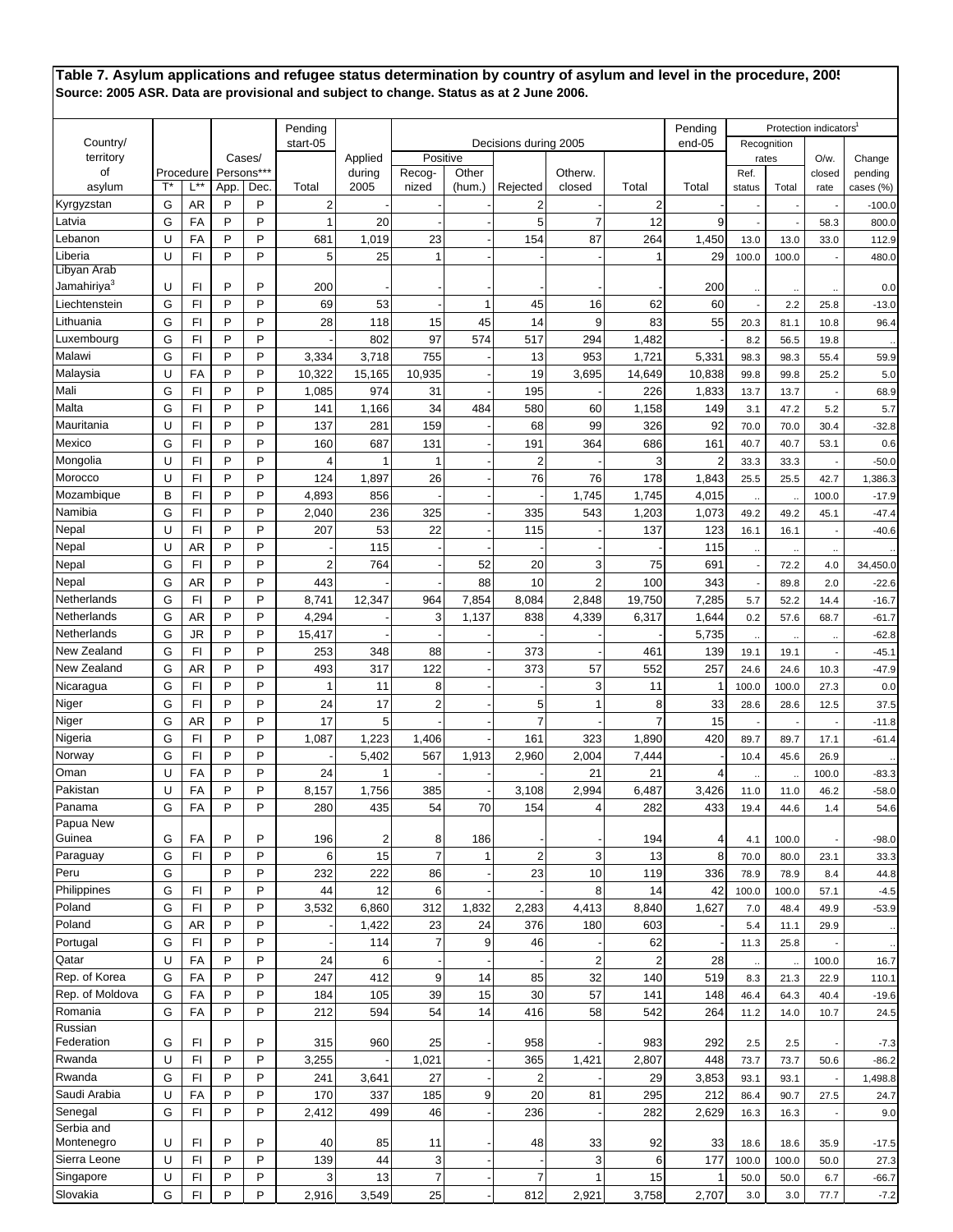|                                     |        |            |             |        | Pending      |                         |          |        |                       |                         |              | Pending     |             |             | Protection indicators <sup>1</sup> |                |
|-------------------------------------|--------|------------|-------------|--------|--------------|-------------------------|----------|--------|-----------------------|-------------------------|--------------|-------------|-------------|-------------|------------------------------------|----------------|
| Country/                            |        |            |             |        | start-05     |                         |          |        | Decisions during 2005 |                         |              | end-05      |             | Recognition |                                    |                |
| territory                           |        |            |             | Cases/ |              | Applied                 | Positive |        |                       |                         |              |             |             | rates       | $O/w$ .                            | Change         |
| of                                  |        | Procedure  | Persons***  |        |              | during                  | Recog-   | Other  |                       | Otherw.                 |              |             | Ref.        |             | closed                             | pending        |
| asylum                              |        | $L^{**}$   | App.        | Dec.   | Total        | 2005                    | nized    | (hum.) | Rejected              | closed                  | Total        | Total       | status      | Total       | rate                               | cases (%)      |
| Slovenia                            | G      | FI         | P           | P      | 323          | 1,834                   | 14       | 12     | 702                   | 1,244                   | 1,972        | 185         | 1.9         | 3.6         | 63.1                               | $-42.7$        |
| Somalia                             | U      | FI         | C           | C      | 334          | 256                     | 54       |        | 177                   | 261                     | 492          | 98          | 23.4        | 23.4        | 53.0                               | $-70.7$        |
| South Africa                        | G      | F1         | P           | P      | 115,224      | 28,522                  | 2,186    |        | 1,272                 | 193                     | 3,651        | 140,095     | 63.2        | 63.2        | 5.3                                | 21.6           |
| Spain                               | G      | FA         | P           | P      |              | 5,254                   | 238      | 123    | 1,754                 | 2,845                   | 4,960        |             | 11.3        | 17.1        | 57.4                               |                |
| Sri Lanka                           | U      | FA         | P           | P      | 60           | 152                     | 65       |        | 17                    | 9                       | 91           | 121         | 79.3        | 79.3        | 9.9                                | 101.7          |
| Sudan                               | U      | FA         | C           | C      | 259          | 141                     | 47       |        | 4                     | 4                       | 55           | 345         | 92.2        | 92.2        | 7.3                                | 33.2           |
| Sudan                               | G      | <b>AR</b>  | P           | P      | 4,012        | 6,308                   | 5,961    |        | 82                    | 197                     | 6,240        | 4,080       | 98.6        | 98.6        | 3.2                                | 1.7            |
| Swaziland                           | G      | FI         | P           | P      | 312          |                         |          |        |                       | 56                      | 56           | 256         |             |             | 100.0                              | $-17.9$        |
| Sweden                              | G      | FI         | P           | P      | 12,430       | 17,530                  | 332      | 2,502  | 15,867                | 2,616                   | 21,317       | 9,029       | 1.8         | 15.2        | 12.3                               | $-27.4$        |
| Sweden                              | G      | <b>AR</b>  | P           | P      | 15,613       |                         | 432      | 2,628  | 27,928                | 1,281                   | 32,269       | 6,673       | 1.4         | 9.9         | 4.0                                | $-57.3$        |
| Switzerland                         | G      | FI         | P           | P      | 6,251        | 10,061                  | 1,497    |        | 6,965                 | 4,233                   | 12,695       | 4,585       | 17.7        | 17.7        | 33.3                               | $-26.7$        |
| Switzerland                         | G      | <b>AR</b>  | P           | P      | 13,381       | 8,783                   | 1,432    |        | 4,783                 | 5,107                   | 11,322       | 9,843       | 23.0        | 23.0        | 45.1                               | $-26.4$        |
| Switzerland                         | G      | CA         | P           | P      |              |                         |          | 3,359  |                       |                         | 3,359        |             |             | 100.0       |                                    |                |
| Switzerland                         | G      | <b>FIH</b> | P           | P      |              |                         |          | 4,436  |                       |                         | 4,436        |             |             | 100.0       |                                    |                |
|                                     | U      | FA         | C           | C      |              |                         |          |        |                       |                         |              |             |             |             |                                    |                |
| Syrian Arab Rep.                    | G      |            | P           | P      | 785          | 931                     | 150      |        | 533                   |                         | 683          | 1,898       | 22.0        | 22.0        |                                    | 141.8          |
| Tajikistan<br><b>TfYR Macedonia</b> |        | FA         |             |        | 459          | 244                     | 54       |        | 225                   | 402                     | 681          | 22          | 19.4        | 19.4        | 59.0                               | $-95.2$        |
|                                     | G      | F1         | P<br>P      | P<br>P | 1,232        | 73                      | 10       | 313    | 132                   | 127                     | 582          | 723         | 2.2         | 71.0        | 21.8                               | $-41.3$        |
| Thailand<br>Thailand                | U      | FI         | P           | P      | 935          | 1,076                   | 658      |        | 472                   | 508                     | 1,638        | 373         | 58.2        | 58.2        | 31.0                               | $-60.1$        |
|                                     | U      | <b>AR</b>  | P           | P      | 60           | 352                     | 17       |        | 192                   | 2                       | 211          | 201         | 8.1         | 8.1         | 0.9                                | 235.0          |
| Thailand                            | U      | <b>RA</b>  |             |        | 49           | 77                      | 44       |        | 55                    | 11                      | 110          | 16          | 44.4        | 44.4        | 10.0                               | $-67.3$        |
| Thailand                            | G<br>G | FI<br>F1   | P<br>C      | P<br>C |              | 46,209                  |          | 14,619 | 17                    |                         | 14,636       | 31,573      |             | 99.9        |                                    |                |
| Timor-Leste                         | G      | F1         | P           | P      | 10<br>383    | 107                     | 34       |        | 38                    | 5                       | 77           | 10<br>413   |             |             |                                    | 0.0            |
| Togo                                | G      | <b>AR</b>  | P           | P      |              |                         |          |        |                       |                         |              | 7           | 47.2        | 47.2        | 6.5                                | 7.8            |
| Togo<br>Tunisia                     |        |            | P           | P      | 20           |                         |          |        | $\overline{7}$        | 96                      | 103          |             |             |             |                                    | 0.0            |
| Turkey                              | U<br>U | FI<br>FI   | P           | P      | 3,929        | 109                     | 1,368    |        | 377                   | 1,233                   |              | 26<br>4,865 |             |             | 93.2                               | 30.0           |
| Turkey                              | U      | <b>RA</b>  | P           | P      |              | 3,914<br>$\overline{7}$ |          |        |                       |                         | 2,978        | 7           | 78.4        | 78.4        | 41.4                               | 23.8           |
| Turkmenistan                        | U      | FA         | P           | P      | 3            | 32                      | 16       |        | 16                    |                         | 33           |             |             |             |                                    |                |
| $U$ ganda $3$                       | G      | F1         | P           | P      |              |                         |          |        |                       |                         |              |             | 50.0        | 50.0        | 3.0                                | $-33.3$        |
| <b>Ukraine</b>                      | G      | F1         | P           | P      | 1,809<br>732 |                         | 49       |        |                       |                         |              | 1,809       |             |             |                                    | 0.0            |
| Ukraine                             | G      | <b>JR</b>  | P           | P      | 731          | 1,765<br>656            | 10       |        | 375<br>438            | 1,115<br>279            | 1,539<br>727 | 958<br>660  | 11.6<br>2.2 | 11.6<br>2.2 | 72.4<br>38.4                       | 30.9<br>$-9.7$ |
| <b>United Arab</b>                  |        |            |             |        |              |                         |          |        |                       |                         |              |             |             |             |                                    |                |
| Emirates                            | U      | FI         | P           | P      | 52           | 52                      |          | 4      |                       | 21                      | 25           | 79          |             | 100.0       | 84.0                               | 51.9           |
| United Kingdom <sup>4</sup>         | G      | F1         | P           | P      | 9,700        | 30,460                  | 2,470    | 2,970  | 23,665                | 3,995                   | 33,095       | 6,400       | 8.5         | 18.7        | 12.1                               | $-34.0$        |
| United Kingdom <sup>4</sup>         | G      | <b>AR</b>  | C           | C      |              | 21,620                  | 5.965    |        | 26.730                | 1,300                   | 33,995       | 7,000       | 18.2        | 18.2        | 3.8                                |                |
| United Rep. of                      |        |            |             |        |              |                         |          |        |                       |                         |              |             |             |             |                                    |                |
| Tanzania                            | G      | FI         | P           | P      | 171          | 144                     |          |        | $\overline{7}$        | $\overline{2}$          | 9            | 307         |             |             | 22.2                               | 79.5           |
| <b>United States</b>                | G      | IN         | С           | С      | 181,916      | 24,247                  | 9,554    |        | 20,246                | 83,354                  | 113,154      | 98,514      | 32.1        | 32.1        | 73.7                               | $-45.8$        |
| <b>United States</b>                | G      | EO         | P           | P      | 80,863       | 14,993                  | 10,212   |        | 19,257                | 29,847                  | 59,316       | 71,229      | 34.7        | 34.7        | 50.3                               | $-11.9$        |
| Uruguay                             | G      | FI         | P           | P      | 10           | 26                      | 25       |        |                       | $\overline{\mathbf{c}}$ | 27           | 9           | 100.0       | 100.0       | 7.4                                | $-10.0$        |
| Uzbekistan                          | U      | FA         | P           | Ρ      | 477          | 219                     | 38       | 1      | 48                    | 22                      | 109          | 587         | 43.7        | 44.8        | 20.2                               | 23.1           |
| Venezuela                           | G      | FI         | P           | P      | 4,697        | 1,658                   | 202      |        | 241                   |                         | 443          | 5,912       | 45.6        | 45.6        |                                    | 25.9           |
| Yemen                               | U      | FI.        | P           | P      | 1,270        | 1,947                   | 272      | 906    | 203                   | 1,038                   | 2,419        | 798         | 19.7        | 85.3        | 42.9                               | $-37.2$        |
| Zambia                              | G      | FA         | $\mathsf C$ | С      | 84           | 163                     | 62       |        | 39                    |                         | 101          | 146         | 61.4        | 61.4        |                                    | 73.8           |
| Zimbabwe                            | G      | F1         | P           | P      |              | 1,671                   |          |        |                       | 1,553                   | 1,553        | 118         |             |             | 100.0                              |                |
| Total                               |        |            |             |        | 856,741      | 667,896                 | 152,896  | 53,989 | 355,440               | 260,970                 | 823,290      | 773,492     |             |             |                                    |                |

#### **Notes:**

2

3

A dash ("-") indicates that the value is zero or not available.

1 Protection indicators (calculated by UNHCR):

Refugee status recognition rate: Recognized divided by total of Recognized, Other positive and Rejected \* 100%.

Total recognition rate: Recognized plus Other positive divided by total of Recognized, Other positive and Rejected \* 100%.

Otherwise closed rate: Otherwise closed divided by Total no. of decisions \* 100%.

 Change in pending cases: Cases pending as at 31 December minus Cases pending as at 1 January divided by Cases pending as at 1 January \* 100%. The number of decisions taken at first instance (CGRA) does not include asylum applications that were declared inadmissible. During 2005, the

Aliens Office declared 1,353 applications admissible and 13,290 inadmissible to the asylum procedure.

Data at the end of 2005 refers to 31 December 2004 (no updated data available).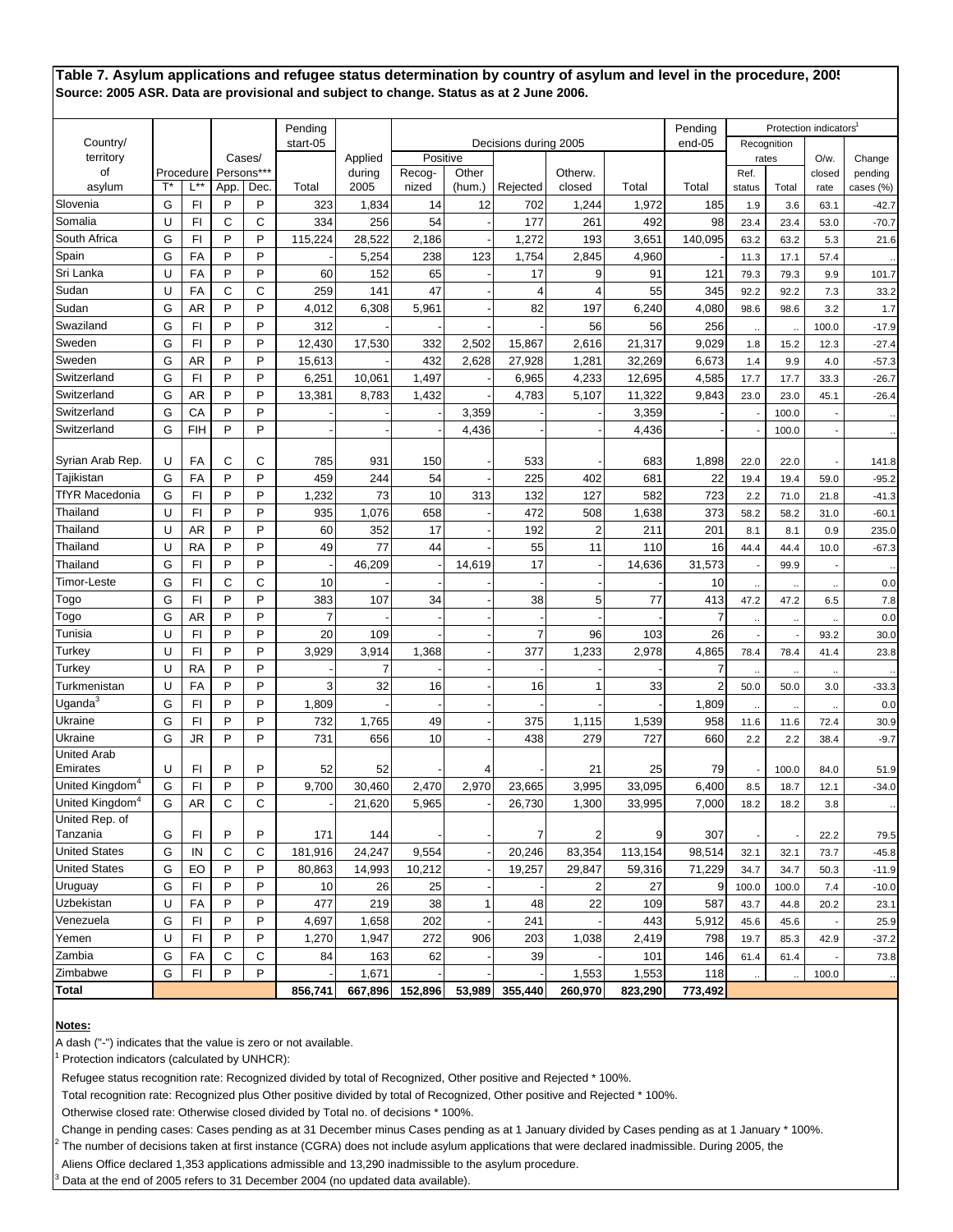|                                                                                                            |      |    |                      | Pending  |         |          |       |                       |         |       | Pending                |        |             | Protection indicators <sup>1</sup> |           |
|------------------------------------------------------------------------------------------------------------|------|----|----------------------|----------|---------|----------|-------|-----------------------|---------|-------|------------------------|--------|-------------|------------------------------------|-----------|
| Country/                                                                                                   |      |    |                      | start-05 |         |          |       | Decisions during 2005 |         |       | end-05                 |        | Recognition |                                    |           |
| territory                                                                                                  |      |    | Cases/               |          | Applied | Positive |       |                       |         |       |                        |        | rates       | $O/w$ .                            | Change    |
| of                                                                                                         |      |    | Procedure Persons*** |          | durina  | Recoa-   | Other |                       | Otherw. |       |                        | Ref.   |             | closed                             | pending   |
| asvlum                                                                                                     | $T*$ | ** | App. Dec.            | Total    | 2005    | nized    | (hum. | Rejected              | closed  | Total | $\tau$ <sub>otal</sub> | status | Total       | rate                               | cases (%) |
| <sup>4</sup> UK figures at first instance are rounded to the closest five. Appeal data estimated by UNHCR. |      |    |                      |          |         |          |       |                       |         |       |                        |        |             |                                    |           |
|                                                                                                            |      |    |                      |          |         |          |       |                       |         |       |                        |        |             |                                    |           |

T=Type: G=Government; U=UNHCR; B=Government and UNHCR or unknown.

\*\* L=Level: NA=New Applications; FI=First instance decisions; AR=Administrative Review decisions; RA=Repeat/reopened applications; IN=US Immigration

and Naturalization Service; EO=US Executive Office of Immigration Review; JR=Including Judicial Review. CA=Swiss cantonal regulations;

FIH=Swiss first instance humanitarian decisions; FA=Including first instance and appeal/review decisions.

\*\*\* Data refers to number of cases (C) or persons (P): App. = Applications; Dec. = Decisions taken during the year.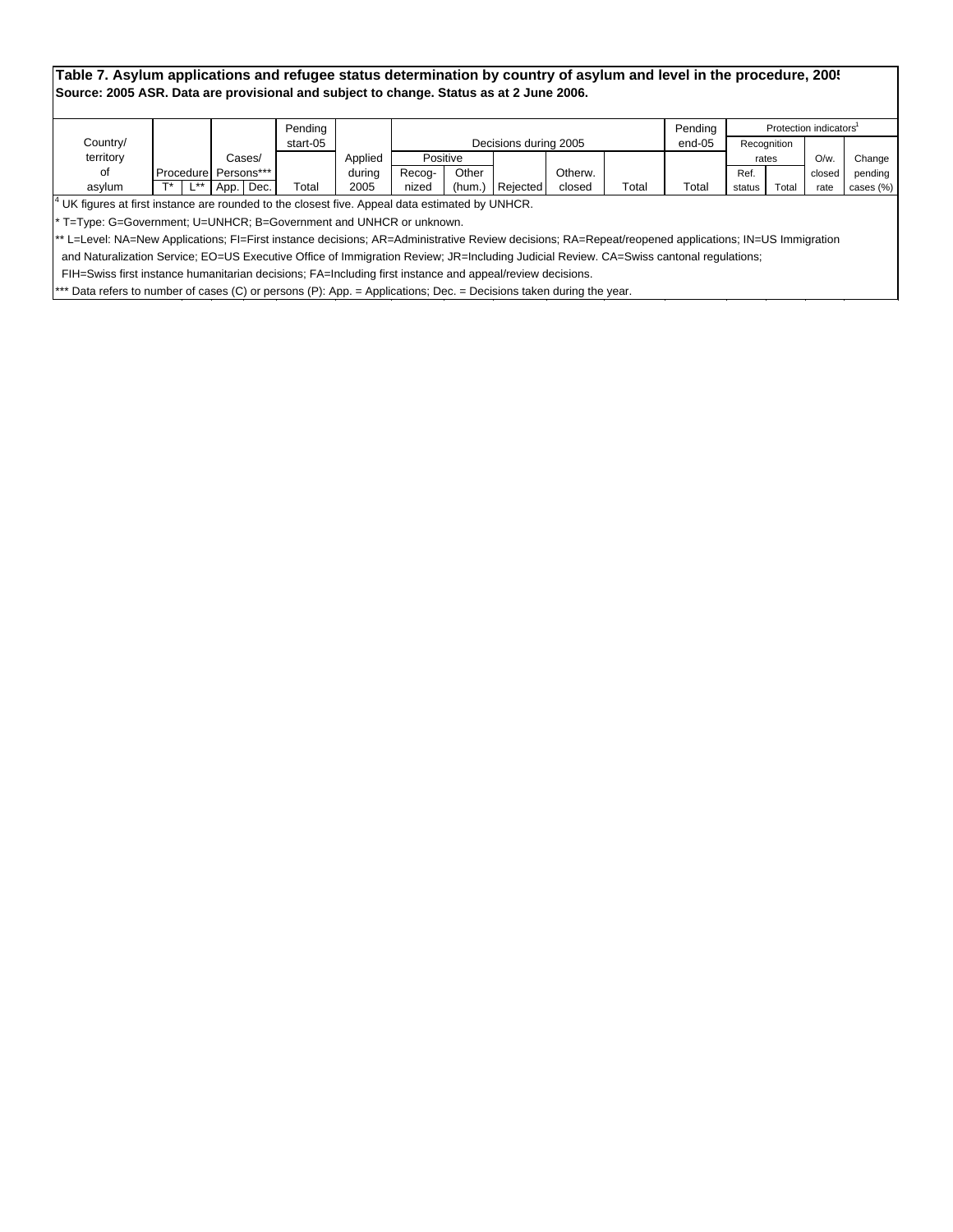### *Important note:*

|                                   | Pending      |                           |                   |                    |         |                       |                |                | Pending      |                           |              |              | Protection indicators' |                   |                           |
|-----------------------------------|--------------|---------------------------|-------------------|--------------------|---------|-----------------------|----------------|----------------|--------------|---------------------------|--------------|--------------|------------------------|-------------------|---------------------------|
|                                   | start-2005   |                           |                   |                    |         | Decisions during 2005 |                |                | end-2005     |                           |              | Recognition  |                        |                   | Change pending            |
|                                   |              | of which:<br><b>UNHCR</b> | Applied<br>during | Positive<br>Recog- | Other   |                       | Otherw.        |                |              | of which:<br><b>UNHCR</b> | Ref.         | rates        | $O/w$ .<br>closed      |                   | cases (%)<br><b>UNHCR</b> |
| Origin                            | Total        | assisted                  | 2005              | nized              | (hum.)  | Rejected              | closed         | Total          | Total        | assisted                  | status       | Total        | rate                   | Total             | assistec                  |
| Afghanistan                       | 24,895       | 10,660                    | 12,822            | 2,505              | 2,448   | 12,086                | 6,503          | 23,542         | 14,035       | 5,036                     | 14.7         | 29.1         | 27.6                   | $-43.6$           | $-52.8$                   |
| Albania                           | 3,943        | 23                        | 3,183             | 1,383              | 101     | 2,892                 | 1,210          | 5,586          | 2,579        | 12                        | 31.6         | 33.9         | 21.7                   | $-34.6$           | $-47.8$                   |
| Algeria                           | 2,182        | 55                        | 6,040             | 680                | 108     | 5,533                 | 1,763          | 8,084          | 1,391        | 48                        | 10.8         | 12.5         | 21.8                   | $-36.3$           | $-12.7$                   |
| Andorra                           | 5            |                           |                   |                    | f       |                       | 2              |                | 3            |                           | 50.0         | 100.0        | 50.0                   | $-40.0$           |                           |
| Angola                            | 10,580       | 1,299                     | 3,759             | 877                | 695     | 4,052                 | 1,362          | 6,986          | 8,352        | 526                       | 15.6         | 28.0         | 19.5                   | $-21.1$           | $-59.5$                   |
| Antigua and                       |              |                           |                   |                    |         |                       |                |                |              |                           |              |              |                        |                   |                           |
| Barbuda                           | 16           |                           | 8                 | 6                  |         | 8                     |                | 14             | 11           |                           | 42.9         | 42.9         |                        | $-31.3$           |                           |
| Argentina                         | 629          | $\overline{7}$            | 179               | 20                 |         | 303                   | 263            | 586            | 292          | 3                         | 6.2          | 6.2          | 44.9                   | $-53.6$           | $-57.1$                   |
| Armenia                           | 5,733        | 365                       | 7,053             | 1,692              | 390     | 5,044                 | 1,443          | 8,569          | 4,352        | 347                       | 23.7         | 29.2         | 16.8                   | $-24.1$           | $-4.9$                    |
| Australia                         | 11           |                           | 5                 |                    |         | 8                     | 5              | 13             | 4            |                           |              |              | 38.5                   | $-63.6$           |                           |
| Austria                           | 5            |                           | 5                 | 4                  |         | 2                     | $\overline{2}$ | 9              |              |                           | 57.1         | 71.4         | 22.2                   | $-20.0$           |                           |
| Azerbaijan                        | 7,310        | 40                        | 4,297             | 1,158              | 591     | 5,417                 | 1,210          | 8,376          | 4,125        | 36                        | 16.2         | 24.4         | 14.4                   | $-43.6$           | $-10.0$                   |
| <b>Bahamas</b><br>Bahrain         | 22           |                           | 15                | 7<br>3             |         | 14                    | 8              | 29             | 18           |                           | 33.3         | 33.3         | 27.6                   | $-18.2$           |                           |
| Bangladesh                        | 21<br>9,599  |                           | 22                |                    |         | 18                    | 7              | 28             | 27           |                           | 14.3         | 14.3         | 25.0                   | 28.6              |                           |
| Barbados                          | 16           | 583                       | 9,751<br>24       | 1,106<br>1         | 248     | 6,806<br>14           | 2,489<br>8     | 10,649<br>23   | 10,166<br>21 | 475                       | 13.6<br>6.7  | 16.6<br>6.7  | 23.4<br>34.8           | 5.9<br>31.3       | $-18.5$                   |
| <b>Belarus</b>                    | 1,965        | 135                       | 2,480             | 430                | 46      | 2,178                 | 856            | 3,510          | 1,431        | 163                       | 16.2         | 17.9         | 24.4                   | $-27.2$           | 20.7                      |
| Belgium                           | 24           |                           | 9                 | 10                 | 1       | 11                    | 14             | 36             | 22           |                           | 45.5         | 50.0         | 38.9                   | $-8.3$            |                           |
| <b>Belize</b>                     | 23           |                           | $\overline{7}$    |                    |         | 9                     | 8              | 17             | 24           |                           |              |              | 47.1                   | 4.3               |                           |
| Benin                             | 301          | 8                         | 205               | 15                 | 5       | 107                   | 59             | 186            | 272          | 8                         | 11.8         | 15.7         | 31.7                   | $-9.6$            | 0.0                       |
| Bermuda                           | 4            |                           | $\mathbf 1$       |                    |         | $\overline{2}$        |                | $\overline{2}$ | 3            |                           |              |              |                        | $-25.0$           |                           |
| <b>Bhutan</b>                     | 603          |                           | 838               | 9                  | 150     | 87                    | 58             | 304            | 1,110        | 1                         | 3.7          | 64.6         | 19.1                   | 84.1              |                           |
| <b>Bolivia</b>                    | 387          | 6                         | 465               | 35                 | 6       | 612                   | 92             | 745            | 353          | $\overline{7}$            | 5.4          | 6.3          | 12.3                   | $-8.8$            | 16.7                      |
| Bosnia and                        |              |                           |                   |                    |         |                       |                |                |              |                           |              |              |                        |                   |                           |
| Herzegovina                       | 2,385        | 61                        | 6,196             | 976                | 990     | 4,460                 | 937            | 7,363          | 1,815        | 42                        | 15.2         | 30.6         | 12.7                   | $-23.9$           | $-31.1$                   |
| <b>Botswana</b>                   | 8            |                           | 17                | 4                  |         | 9                     |                | 13             | 11           |                           | 30.8         | 30.8         |                        | 37.5              |                           |
| Brazil                            | 1,035        | $\overline{2}$            | 396               | 66                 | 1       | 273                   | 609            | 949            | 593          | 1                         | 19.4         | 19.7         | 64.2                   | $-42.7$           | $-50.0$                   |
| <b>Brunei</b>                     |              |                           |                   |                    |         |                       |                |                |              |                           |              |              |                        |                   |                           |
| Darussalam                        |              |                           |                   |                    | 1       |                       |                |                |              |                           |              | 50.0         |                        |                   |                           |
| Bulgaria<br><b>Burkina Faso</b>   | 1,500<br>238 | 28<br>11                  | 3,388<br>223      | 182<br>18          | 19<br>5 | 1,770<br>173          | 1,437<br>55    | 3,408<br>251   | 1,217<br>211 | 14<br>11                  | 9.2          | 10.2         | 42.2                   | $-18.9$           | $-50.0$                   |
| Burundi                           |              | 4,738                     |                   | 1,930              | 980     | 1,262                 | 1,653          |                | 8,268        | 3,678                     | 9.2          | 11.7         | 21.9                   | $-11.3$<br>$-1.8$ | 0.0                       |
| Cambodia                          | 8,416<br>534 | 81                        | 5,131<br>1,045    | 170                |         | 535                   | 118            | 5,825<br>823   | 860          | 346                       | 46.3<br>24.1 | 69.8<br>24.1 | 28.4<br>14.3           | 61.0              | $-22.4$<br>327.2          |
| Cameroon                          | 5,567        | 191                       | 4,513             | 1,087              | 156     | 3,227                 | 791            | 5,261          | 4,860        | 120                       | 24.3         | 27.8         | 15.0                   | $-12.7$           | $-37.2$                   |
| Canada                            | 25           |                           | 19                | 4                  |         | 19                    | 19             | 42             | 36           |                           | 17.4         | 17.4         | 45.2                   | 44.0              |                           |
| Cape Verde                        | 12           |                           | 19                |                    |         | 13                    | 5              | 18             | 14           |                           |              |              | 27.8                   | 16.7              |                           |
| Cayman Islands                    | 3            |                           |                   |                    |         |                       | 3              | 3              | 1            |                           |              |              | 100.0                  | $-66.7$           |                           |
| Central African                   |              |                           |                   |                    |         |                       |                |                |              |                           |              |              |                        |                   |                           |
| Rep.                              | 1,378        | 855                       | 1,267             | 262                | 1       | 648                   | 283            | 1,194          | 1,843        | 75                        | 28.8         | 28.9         | 23.7                   | 33.7              | $-91.2$                   |
| Chad                              | 2,615        | 1,775                     | 1,474             | 424                | 16      | 701                   | 273            | 1,414          | 3,113        | 713                       | 37.2         | 38.6         | 19.3                   | 19.0              | $-59.8$                   |
| Chile                             | 209          | 1                         | 146               | 30                 | 8       | 200                   | 61             | 299            | 92           | 3                         | 12.6         | 16.0         | 20.4                   | $-56.0$           | 200.0                     |
| China                             | 21,653       | 713                       | 23,091            | 4,741              | 223     | 20,361                | 6,316          | 31,641         | 19,394       | 522                       | 18.7         | 19.6         | 20.0                   | $-10.4$           | $-26.8$                   |
| Colombia                          | 22,609       | 6,752                     | 15,389            | 8,252              | 252     | 8,230                 | 4,877          | 21,611         | 19,754       | 8,751                     | 49.3         | 50.8         | 22.6                   | $-12.6$           | 29.6                      |
| Comoros                           | 519          | 20                        | 217               | 10                 |         | 121                   | 8              | 139            | 516          |                           | 7.6          | 7.6          | 5.8                    | $-0.6$            | $-100.0$                  |
| Congo                             | 7,602        | 3,235                     | 4,871             | 1,339              | 183     | 4,002                 | 795            | 6,319          | 8,174        | 2,558                     | 24.2         | 27.6         | 12.6                   | 7.5               | $-20.9$                   |
| Costa Rica                        | 359          |                           | 119               | 59                 |         | 218                   | 77             | 354            | 133          |                           | 21.3         | 21.3         | 21.8                   | $-63.0$           |                           |
| Côte d'Ivoire                     | 5,641        | 1,348                     | 6,860             | 1,173              | 580     | 3,163                 | 1,775          | 6,691          | 6,356        | 1,878                     | 23.9         | 35.7         | 26.5                   | 12.7              | 39.3                      |
| Croatia                           | 428          | $\overline{\mathbf{c}}$   | 386               | 42                 | 17      | 467                   | 106            | 632            | 214          |                           | 8.0          | 11.2         | 16.8                   | $-50.0$           | $-50.0$                   |
| Cuba                              | 2,052        | 130                       | 1,527             | 377                | 47      | 385                   | 1,254          | 2,063          | 1,683        | 114                       | 46.6         | 52.4         | 60.8                   | $-18.0$           | $-12.3$                   |
| Cyprus                            | 3            |                           | 10                |                    | 1       | 9                     | 1              | 11             | 4            |                           |              | 10.0         | 9.1                    | 33.3              |                           |
| Czech Rep.<br>Dem. People's       | 260          | 4                         | 230               | 29                 |         | 134                   | 78             | 241            | 203          | 1                         | 17.8         | 17.8         | 32.4                   | $-21.9$           | $-75.0$                   |
| Rep. of Korea<br>Dem. Rep. of the | 138          |                           | 77                | 23                 | 15      | 56                    | 28             | 122            | 78           | 2                         | 24.5         | 40.4         | 23.0                   | $-43.5$           |                           |
| Congo                             | 54,499       | 26,940                    | 25,420            | 7,944              | 904     | 15,364                | 4,446          | 28,658         | 55,962       | 18,707                    | 32.8         | 36.5         | 15.5                   | 2.7               | $-30.6$                   |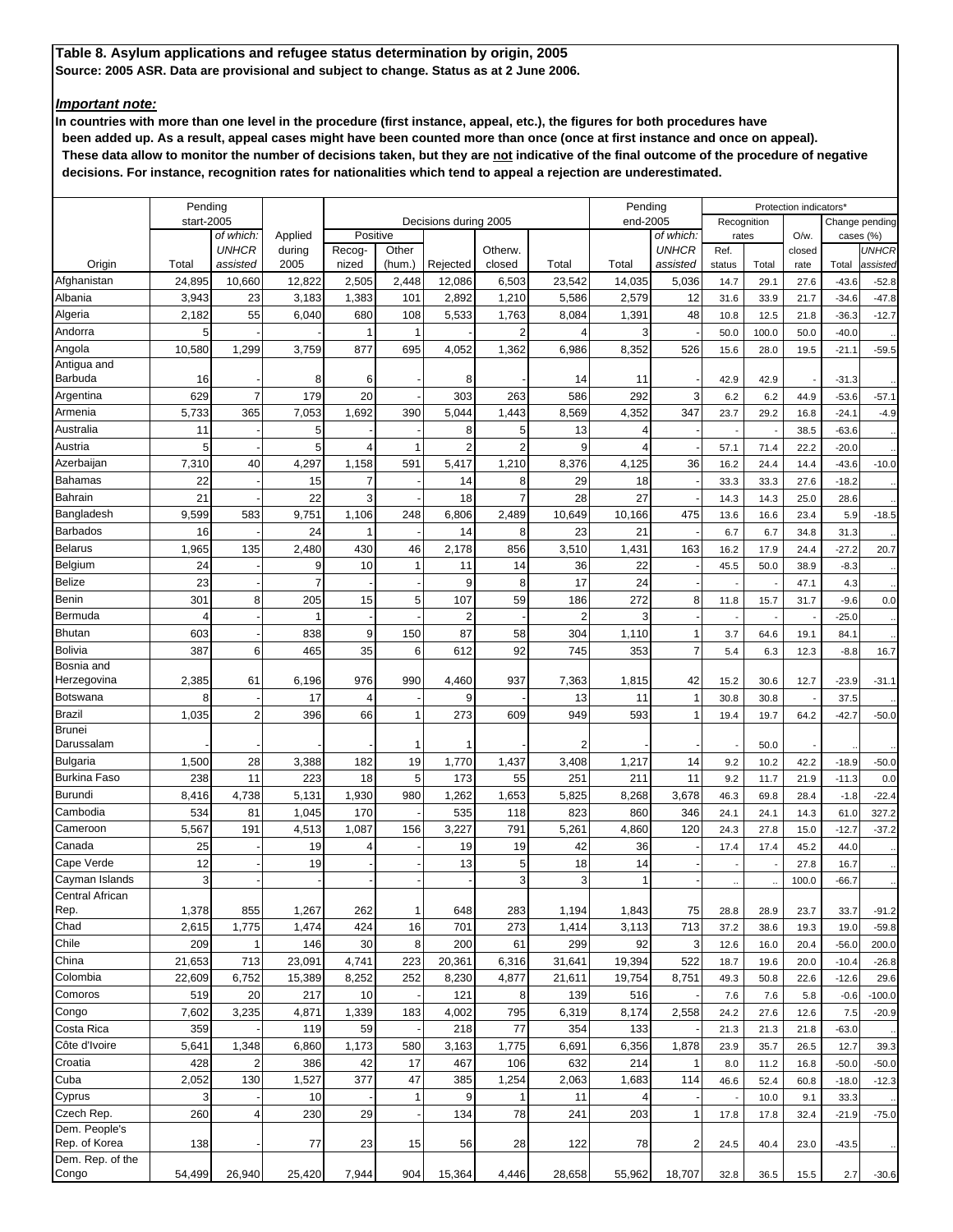### *Important note:*

|                          | Pending                 |                |                |                 |                |                       |                   |          | Pending        |                |           |             | Protection indicators' |          |                |
|--------------------------|-------------------------|----------------|----------------|-----------------|----------------|-----------------------|-------------------|----------|----------------|----------------|-----------|-------------|------------------------|----------|----------------|
|                          | start-2005              |                |                |                 |                | Decisions during 2005 |                   |          | end-2005       |                |           | Recognition |                        |          | Change pending |
|                          |                         | of which:      | Applied        | Positive        |                |                       |                   |          |                | of which:      | rates     |             | O/w.                   |          | cases (%)      |
| Origin                   | Total                   | <b>UNHCR</b>   | during<br>2005 | Recog-<br>nized | Other          |                       | Otherw.<br>closed | Total    | Total          | <b>UNHCR</b>   | Ref.      |             | closed                 |          | UNHCR          |
| Denmark                  | 6                       | assisted       | $\overline{4}$ | $\overline{c}$  | (hum.)         | Rejected<br>3         | $\mathbf 1$       | 6        | $\overline{7}$ | assisted       | status    | Total       | rate                   | Total    | assisted       |
| Djibouti                 | 270                     |                | 138            | 51              | $\overline{7}$ | 96                    | 45                | 199      | 218            |                | 40.0      | 40.0        | 16.7                   | 16.7     |                |
|                          | 73                      |                |                |                 |                |                       |                   |          |                |                | 33.1      | 37.7        | 22.6                   | $-19.3$  |                |
| Dominica                 |                         |                | 44             | 13              |                | 30                    | 31                | 74       | 46             |                | 30.2      | 30.2        | 41.9                   | $-37.0$  |                |
| Dominican Rep.           | 92                      | 5              | 201            | $\overline{c}$  |                | 155                   | 60                | 217      | 79             | 1              | 1.3       | 1.3         | 27.6                   | $-14.1$  | $-80.0$        |
| Ecuador                  | 512                     | 14             | 231            | 68              | 10             | 341                   | 187               | 606      | 287            | 9              | 16.2      | 18.6        | 30.9                   | $-43.9$  | $-35.7$        |
| Egypt                    | 2,370                   | 24             | 1,320          | 407             | 28             | 925                   | 364               | 1,724    | 2,329          | 20             | 29.9      | 32.0        | 21.1                   | $-1.7$   | $-16.7$        |
| El Salvador              | 89,756                  |                | 2,001          | 319             | $\overline{4}$ | 2,685                 | 48,234            | 51,242   | 45,205         | $\overline{2}$ | 10.6      | 10.7        | 94.1                   | $-49.6$  |                |
| <b>Equatorial Guinea</b> | 63                      | 45             | 51             | 23              |                | 33                    | 7                 | 63       | 59             | 5              | 41.1      | 41.1        | 11.1                   | $-6.3$   | $-88.9$        |
| Eritrea                  | 4,023                   | 269            | 14,779         | 11,521          | 2,819          | 2,942                 | 1,136             | 18,418   | 4,034          | 162            | 66.7      | 83.0        | 6.2                    | 0.3      | $-39.8$        |
| Estonia                  | 157                     | $\overline{2}$ | 31             | 17              | 3              | 46                    | 36                | 102      | 135            | 2              | 25.8      | 30.3        | 35.3                   | $-14.0$  | 0.0            |
| Ethiopia                 | 14,332                  | 4,128          | 11,265         | 3,537           | 805            | 4,198                 | 2,686             | 11,226   | 16,235         | 3,512          | 41.4      | 50.8        | 23.9                   | 13.3     | $-14.9$        |
| Fiji                     | 540                     |                | 193            | 59              |                | 226                   | 146               | 432      | 373            |                | 20.6      | 21.0        | 33.8                   | $-30.9$  |                |
| Finland                  | 6                       |                |                |                 |                |                       | 4                 | 4        | 6              |                |           |             | 100.0                  | 0.0      |                |
| France                   | 67                      |                | 50             | 6               | 1              | 30                    | 49                |          | 56             |                | ä,        |             |                        |          |                |
| Gabon                    | 57                      |                | 81             | 13              | 3              | 33                    | 14                | 86<br>63 | 57             |                | 16.2      | 18.9        | 57.0                   | $-16.4$  |                |
| Gambia                   | 555                     | 66             | 829            | 75              | 16             |                       |                   |          | 662            |                | 26.5      | 32.7        | 22.2                   | 0.0      |                |
|                          |                         |                |                |                 |                | 670                   | 318               | 1,079    |                | 57             | 9.9       | 12.0        | 29.5                   | 19.3     | $-13.6$        |
| Georgia                  | 3,501                   | 252            | 9,298          | 1,391           | 128            | 5,860                 | 4,086             | 11,465   | 3,011          | 193            | 18.9      | 20.6        | 35.6                   | $-14.0$  | $-23.4$        |
| Germany                  | 61                      |                | 63             | 7               | 2              | 38                    | 41                | 88       | 63             |                | 14.9      | 19.1        | 46.6                   | 3.3      |                |
| Ghana                    | 2,013                   | 94             | 1,845          | 38              | 50             | 1,585                 | 341               | 2,014    | 2,351          | 72             | 2.3       | 5.3         | 16.9                   | 16.8     | $-23.4$        |
| Gibraltar                | $\overline{2}$          |                |                |                 |                |                       | 1                 |          |                |                |           |             | 50.0                   | $-100.0$ |                |
| Greece                   | 36                      | 4              | 23             | 12              |                | 17                    | 4                 | 33       | 43             |                | 41.4      | 41.4        | 12.1                   | 19.4     | 0.0            |
| Grenada                  | 128                     |                | 112            | 28              |                | 98                    | 15                | 141      | 103            |                | 22.2      | 22.2        | 10.6                   | $-19.5$  |                |
| Guatemala                | 57,562                  |                | 1,591          | 415             | 1              | 2,446                 | 28,617            | 31,479   | 31,850         | 5              | 14.5      | 14.5        | 90.9                   | $-44.7$  |                |
| Guinea                   | 3,653                   | 83             | 5,309          | 1,139           | 171            | 3,940                 | 1,084             | 6,334    | 3,277          | 102            | 21.7      | 25.0        | 17.1                   | $-10.3$  | 22.9           |
| Guinea-Bissau            | 240                     | 137            | 525            | 46              | 9              | 258                   | 214               | 527      | 250            | 102            | 14.7      | 17.6        | 40.6                   | 4.2      | $-25.5$        |
| Guyana                   | 593                     | 1              | 376            | 98              |                | 382                   | 148               | 628      | 387            |                | 20.4      | 20.4        | 23.6                   | $-34.7$  | $-100.0$       |
| Haiti                    | 16,316                  | 59             | 13,537         | 3,155           |                | 10,337                | 5,059             | 18,551   | 13,519         | 39             | 23.4      | 23.4        | 27.3                   | $-17.1$  | $-33.9$        |
| Holy See (the)           |                         |                | 1              |                 |                |                       |                   |          |                |                |           |             |                        |          |                |
| Honduras                 | 1,285                   | $\mathbf{1}$   | 1,054          | 131             | 1              | 572                   | 531               | 1,235    | 1,227          |                | 18.6      | 18.8        | 43.0                   | $-4.5$   | $-100.0$       |
| Hong Kong SAR,<br>China  | 12                      |                | 28             |                 |                | 27                    | 4                 | 31       | 17             |                |           |             | 12.9                   | 41.7     |                |
| Hungary                  | 585                     |                | 198            | 54              | 1              | 314                   | 91                | 460      | 257            |                | 14.6      | 14.9        | 19.8                   | $-56.1$  |                |
| Iceland                  | 4                       |                |                |                 |                |                       | 1                 | 3        | $\overline{2}$ |                | 50.0      | 50.0        | 33.3                   | $-50.0$  |                |
| India                    | 12,755                  | 473            | 9,654          | 780             | 58             | 7,067                 | 4,233             | 12,138   | 12,193         | 537            | 9.9       | 10.6        | 34.9                   | $-4.4$   | 13.5           |
| Indonesia                | 5,938                   | 640            | 6,920          | 5,979           | 188            | 1,970                 | 1,107             | 9,244    | 4,498          | 606            | 73.5      | 75.8        | 12.0                   | $-24.3$  | $-5.3$         |
| Iraq                     | 36,949                  | 3,726          | 22,354         | 1,853           | 5,840          | 17,686                | 4,910             | 30,289   | 34,441         | 3,750          | 7.3       | 30.3        | 16.2                   | $-6.8$   | 0.6            |
| Ireland                  | 10                      |                | $\overline{7}$ |                 |                | 5 <sub>l</sub>        | 7                 | 12       | $\overline{4}$ |                |           |             | 58.3                   | $-60.0$  |                |
| Islamic Rep. of          |                         |                |                |                 |                |                       |                   |          |                |                |           |             |                        |          |                |
| Iran                     | 16,377                  | 2,306          | 13,532         | 3,811           | 1,168          | 12,815                | 3,739             | 21,533   | 12,894         | 2,103          | 21.4      | 28.0        | 17.4                   | $-21.3$  | $-8.8$         |
| Israel                   | 915                     | 5              | 679            | 192             | 3              | 579                   | 214               | 988      | 626            | 9              | 24.8      | 25.2        | 21.7                   | $-31.6$  | 80.0           |
| Italy                    | 26                      |                | 24             | $\overline{c}$  | $\overline{2}$ | 25                    | 14                | 43       | 23             | 1              | 6.9       | 13.8        | 32.6                   | $-11.5$  |                |
| Jamaica                  | 298                     |                | 652            | 75              | 18             | 819                   | 173               | 1,085    | 290            |                | 8.2       | 10.2        | 15.9                   | $-2.7$   |                |
| Japan                    | 66                      |                | 19             | $\overline{2}$  |                | 30                    | 22                | 54       | 56             |                | 6.3       | 6.3         | 40.7                   | $-15.2$  |                |
| Jordan                   | 820                     | 33             | 505            | 112             | 36             | 620                   | 273               | 1,041    | 670            | 24             | 14.6      | 19.3        | 26.2                   | $-18.3$  | $-27.3$        |
| Kazakhstan               | 866                     | 41             | 733            | 148             | 62             | 701                   | 256               | 1,167    | 608            | 27             | 16.2      | 23.1        | 21.9                   | $-29.8$  | $-34.1$        |
| Kenya                    | 11,323                  | 74             | 1,008          | 249             | 24             | 832                   | 303               | 1,408    | 11,444         | 67             | 22.5      | 24.7        | 21.5                   | 1.1      | $-9.5$         |
| Kiribati                 | $\overline{\mathbf{c}}$ |                | 1              |                 |                |                       |                   |          | 5              |                | $\ddotsc$ |             |                        | 150.0    |                |
| Kuwait                   | 97                      | 6              | 151            | 56              | $\overline{2}$ | 73                    | 28                | 159      | 73             | 14             | 42.7      | 44.3        | 17.6                   | $-24.7$  | 133.3          |
| Kyrgyzstan               | 603                     | 65             | 582            | 148             | 79             | 599                   | 245               | 1,071    | 371            | 22             | 17.9      | 27.5        | 22.9                   | $-38.5$  | $-66.2$        |
| Lao People's Dem.        |                         |                |                |                 |                |                       |                   |          |                |                |           |             |                        |          |                |
| Rep.                     | 487                     |                | 273            | 171             | 1              | 113                   | 186               | 471      | 354            |                | 60.0      | 60.4        | 39.5                   | $-27.3$  |                |
| Latvia                   | 171                     | 1              | 85             | 11              | $\overline{7}$ | 58                    | 69                | 145      | 123            |                | 14.5      | 23.7        | 47.6                   | $-28.1$  | $-100.0$       |
| Lebanon                  | 2,409                   | 17             | 1,998          | 234             | 82             | 1,906                 | 569               | 2,791    | 2,003          | 25             | 10.5      | 14.2        | 20.4                   | $-16.9$  | 47.1           |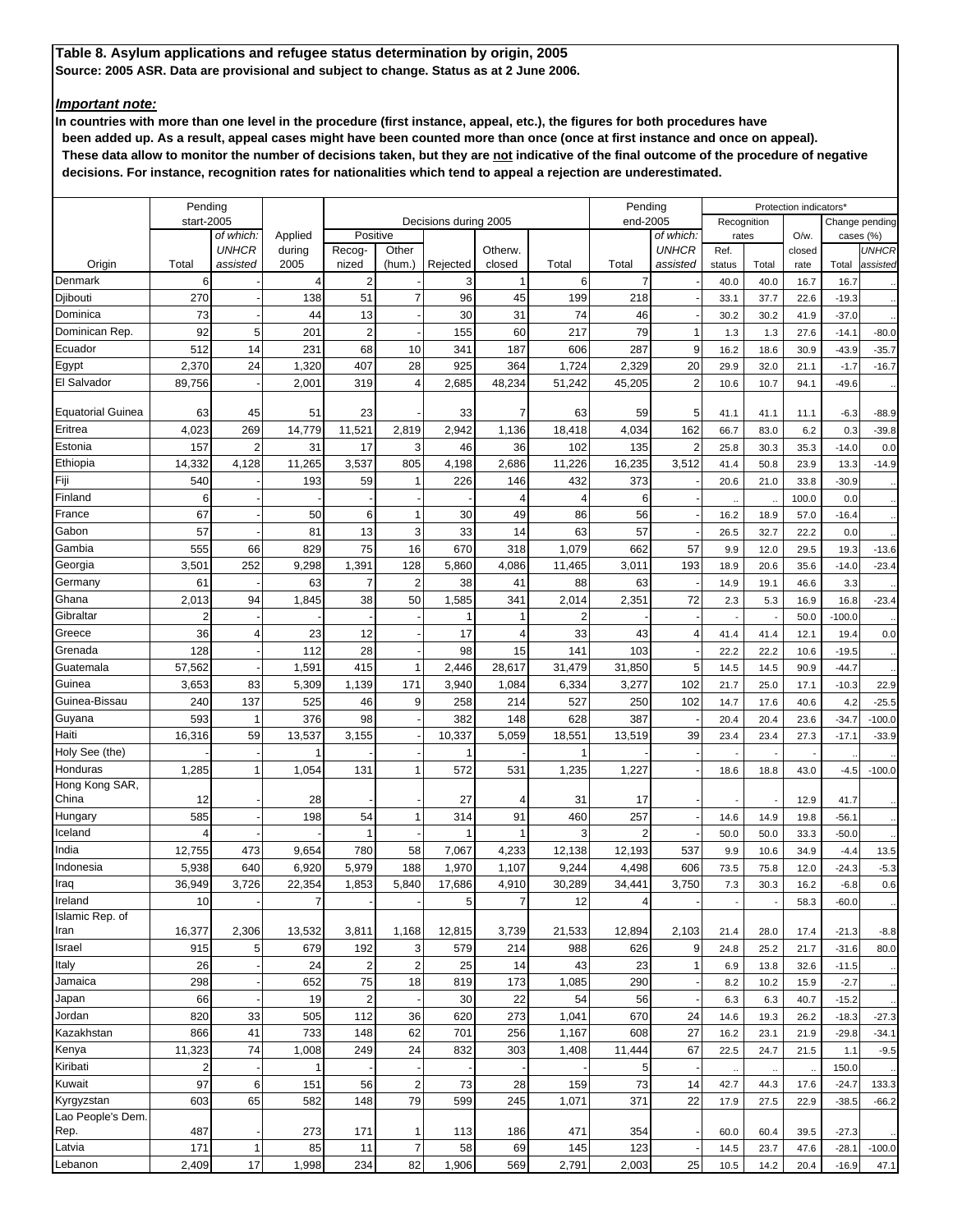### *Important note:*

|                          | Pending        |                          |                |                 |                |                       |                   |                | Pending        |                |        |             | Protection indicators' |         |                |
|--------------------------|----------------|--------------------------|----------------|-----------------|----------------|-----------------------|-------------------|----------------|----------------|----------------|--------|-------------|------------------------|---------|----------------|
|                          | start-2005     |                          |                |                 |                | Decisions during 2005 |                   |                | end-2005       |                |        | Recognition |                        |         | Change pending |
|                          |                | of which:                | Applied        | Positive        |                |                       |                   |                |                | of which:      |        | rates       | $O/w$ .                |         | cases (%)      |
| Origin                   | Total          | <b>UNHCR</b><br>assisted | during<br>2005 | Recog-<br>nized | Other          | Rejected              | Otherw.<br>closed | Total          | Total          | <b>UNHCR</b>   | Ref.   |             | closed                 | Total   | <b>UNHCR</b>   |
| Lesotho                  | $\overline{7}$ |                          | $\overline{4}$ |                 | (hum.)         | 3                     | 1                 | $\overline{4}$ | $\overline{7}$ | assisted       | status | Total       | rate<br>25.0           | 0.0     | assisted       |
| Liberia                  | 8,279          | 3,084                    | 3,005          | 1,139           | 321            | 2,445                 | 2,429             | 6,334          | 6,000          | 2,062          | 29.2   | 37.4        | 38.3                   | $-27.5$ | $-33.1$        |
| Libyan Arab              |                |                          |                |                 |                |                       |                   |                |                |                |        |             |                        |         |                |
| Jamahiriya               | 968            | 12                       | 1,020          | 101             | 92             | 1,144                 | 240               | 1,577          | 769            | 8              | 7.6    | 14.4        | 15.2                   | $-20.6$ | $-33.3$        |
| Lithuania                | 223            | 1                        | 129            | 20              | 4              | 114                   | 89                | 227            | 188            |                | 14.5   | 17.4        | 39.2                   | $-15.7$ | 0.0            |
|                          |                |                          |                |                 |                |                       |                   |                |                |                |        |             |                        |         |                |
| Macao SAR, China         | 7              |                          | 10             |                 |                |                       |                   | 1              | 7              |                |        |             |                        | 0.0     |                |
| Madagascar               | 28             |                          | 526            | 107             | 4              | 488                   | 40                | 639            | 19             |                | 17.9   | 18.5        | 6.3                    | $-32.1$ |                |
| Malawi                   | 2,939          | 17                       | 1,132          | 9               | 2              | 166                   | 13                | 190            | 3,849          | 10             | 5.1    | 6.2         | 6.8                    | 31.0    | $-41.2$        |
| Malaysia                 | 178            |                          | 414            | 30              |                | 378                   | 39                | 447            | 182            |                | 7.4    | 7.4         | 8.7                    | 2.2     |                |
| Maldives                 | 6              | 3                        | 19             | 12              | 1              | 2                     | 5                 | 20             | 4              | $\overline{2}$ | 80.0   | 86.7        | 25.0                   | $-33.3$ | $-33.3$        |
| Mali                     | 251            | 17                       | 1,721          | 94              | $\overline{7}$ | 1,547                 | 585               | 2,233          | 353            | 10             | 5.7    | 6.1         | 26.2                   | 40.6    | $-41.2$        |
| Malta                    | 5              |                          | 3              | $\overline{2}$  |                | 3                     | 4                 | 9              | 2              |                | 40.0   | 40.0        | 44.4                   | $-60.0$ |                |
| Mauritania               | 3,063          | 194                      | 3,646          | 1,152           | 7              | 4,013                 | 1,111             | 6,283          | 2,304          | 209            | 22.3   | 22.4        | 17.7                   | $-24.8$ | 7.7            |
| <b>Mauritius</b>         | 20             | 4                        | 40             |                 | 3              | 18                    | 5                 | 26             | 18             | 4              |        | 14.3        | 19.2                   | $-10.0$ | 0.0            |
| Mexico                   | 19,151         | $\mathbf{1}$             | 5,131          | 786             | $\mathbf{1}$   | 3,600                 | 9,721             | 14,108         | 12,614         |                | 17.9   | 17.9        | 68.9                   | $-34.1$ | $-100.0$       |
| Micronesia               |                |                          |                |                 |                |                       |                   |                |                |                |        |             |                        |         |                |
| <b>(Federated States</b> |                |                          |                |                 |                |                       |                   |                |                |                |        |             |                        |         |                |
| of)                      | 3              |                          |                |                 |                | 2                     | 1                 | 3              |                |                |        |             | 33.3                   | $-66.7$ |                |
| Monaco                   | 1              |                          | 1              |                 |                |                       | 1                 | 1              | 3              |                |        |             | 100.0                  | 200.0   |                |
| Mongolia                 | 608            | 38                       | 2,799          | 263             | 27             | 2,101                 | 614               | 3,005          | 642            | 25             | 11.0   | 12.1        | 20.4                   | 5.6     | $-34.2$        |
| Morocco                  | 476            | 11                       | 761            | 49              | 26             | 440                   | 215               | 730            | 463            | 20             | 9.5    | 14.6        | 29.5                   | $-2.7$  | 81.8           |
| Mozambique               | 322            | 4                        | 85             |                 | $\overline{2}$ | 21                    | 14                | 37             | 371            | 3              |        | 8.7         | 37.8                   | 15.2    | $-25.0$        |
| Myanmar                  | 10,785         | 9,248                    | 55,774         | 6,509           | 14,696         | 993                   | 3,413             | 25,611         | 41,135         | 29,135         | 29.3   | 95.5        | 13.3                   | 281.4   | 215.0          |
| Namibia                  | 182            | 164                      | 18             | 4               |                | 10                    | 146               | 160            | 41             | 23             | 28.6   | 28.6        | 91.3                   | $-77.5$ | $-86.0$        |
| Nauru                    | 1              |                          | $\overline{2}$ |                 |                | 2                     |                   | 2              | 3              |                |        |             |                        | 200.0   |                |
| Nepal                    | 1,863          | 27                       | 2,871          | 453             | 30             | 1,240                 | 434               | 2,157          | 2,425          | 316            | 26.3   | 28.0        | 20.1                   | 30.2    | 1,070.4        |
| Netherlands              | 48             |                          | 29             | $\overline{2}$  |                | 24                    | 10                | 36             | 42             |                | 7.7    | 7.7         | 27.8                   | $-12.5$ |                |
| New Caledonia            |                |                          |                |                 |                |                       |                   |                | 7              |                |        |             |                        |         |                |
| New Zealand              | 2              |                          | 5              |                 |                | 3                     | 1                 | 4              | 5              |                |        |             | 25.0                   | 150.0   |                |
| Nicaragua                | 6,172          | 1                        | 254            | 40              |                | 184                   | 2,517             | 2,741          | 4,426          |                | 17.9   | 17.9        | 91.8                   | $-28.3$ | $-100.0$       |
| Niger                    | 659            | 11                       | 444            | 34              | 23             | 294                   | 136               | 487            | 591            | 6              | 9.7    | 16.2        | 27.9                   | $-10.3$ | $-45.5$        |
| Nigeria                  | 14,761         | 863                      | 11,730         | 809             | 297            | 10,229                | 3,279             | 14,614         | 14,039         | 809            | 7.1    | 9.8         | 22.4                   | $-4.9$  | $-6.3$         |
| Norway                   | $\overline{7}$ |                          | 5              |                 |                | 7                     | 3                 | 10             | $\mathbf{1}$   |                |        |             | 30.0                   | $-85.7$ |                |
| Occupied                 |                |                          |                |                 |                |                       |                   |                |                |                |        |             |                        |         |                |
| Palestinian              |                |                          |                |                 |                |                       |                   |                |                |                |        |             |                        |         |                |
| Territory                | 985            | 299                      | 1,347          | 172             | 75             | 950                   | 428               | 1,625          | 1,066          | 237            | 14.4   | 20.6        | 26.3                   | 8.2     | $-20.7$        |
| Oman                     | 8              | 3                        | 11             | $\overline{2}$  |                | $\mathcal{P}$         | 5                 | $\overline{9}$ | 8              | $\overline{2}$ | 50.0   | 50.0        | 55.6                   | 0.0     | $-33.3$        |
| Pakistan                 | 17,554         | 524                      | 10,961         | 1,665           | 242            | 8,996                 | 3,535             | 14,438         | 16,458         | 547            | 15.3   | 17.5        | 24.5                   | $-6.2$  | 4.4            |
| Palau                    | 1              |                          |                |                 |                |                       |                   |                |                |                |        |             |                        | 0.0     |                |
| Panama                   | 68             |                          | 23             | 9               | 1              | 28                    | 20                | 58             | 58             |                | 23.7   | 26.3        | 34.5                   | $-14.7$ | $\cdot\cdot$   |
| Papua New<br>Guinea      | 2              |                          | 32             | 6               |                | 12                    |                   | 18             | 21             |                | 33.3   | 33.3        |                        | 950.0   |                |
| Paraguay                 | 47             |                          | 10             | 13              |                | 8                     | 12                | 33             | 35             |                | 61.9   | 61.9        | 36.4                   | $-25.5$ |                |
| Peru                     | 2,115          | 240                      | 1,183          | 393             | 16             | 1,075                 | 495               | 1,979          | 1,649          | 456            | 26.5   | 27.6        | 25.0                   | $-22.0$ | 90.0           |
| Philippines              | 1,013          | 3                        | 544            | 61              | 18             | 430                   | 343               | 852            | 867            | 6              | 12.0   | 15.5        | 40.3                   | $-14.4$ | 100.0          |
| Poland                   | 623            | $\mathbf{1}$             | 280            | 27              |                | 262                   | 143               | 432            | 612            |                | 9.3    | 9.3         | 33.1                   | $-1.8$  | $-100.0$       |
| Portugal                 | 214            |                          | 121            | 1               |                | 188                   | 57                | 246            | 127            |                | 0.5    | 0.5         | 23.2                   | $-40.7$ |                |
| Qatar                    | $\overline{4}$ |                          | 8              | 1               |                | $\overline{2}$        | 7                 | 10             | $\overline{7}$ |                | 33.3   | 33.3        | 70.0                   | 75.0    |                |
| Rep. of Korea            | 306            |                          | 356            | 31              | $\overline{2}$ | 284                   | 78                | 395            | 318            |                | 9.8    | 10.4        | 19.7                   | 3.9     |                |
| Rep. of Moldova          | 725            | 146                      | 6,426          | 230             | 55             | 4,461                 | 3,031             | 7,777          | 576            | 81             | 4.8    | 6.0         | 39.0                   | $-20.6$ | $-44.5$        |
| Romania                  | 1,635          | 44                       | 2,481          | 149             | 64             | 1,194                 | 1,046             | 2,453          | 1,129          | 23             | 10.6   | 15.1        | 42.6                   | $-30.9$ | $-47.7$        |
| Russian                  |                |                          |                |                 |                |                       |                   |                |                |                |        |             |                        |         |                |
| Federation               | 22,215         | 1,188                    | 27,901         | 8,549           | 3,668          | 12,489                | 10,173            | 34,879         | 14,316         | 1,035          | 34.6   | 49.4        | 29.2                   | $-35.6$ | $-12.9$        |
| Rwanda                   | 6,602          | 4,647                    | 14,212         | 2,409           | 152            | 1,420                 | 916               | 4,897          | 15,880         | 13,116         | 60.5   | 64.3        | 18.7                   | 140.5   | 182.2          |
|                          |                |                          |                |                 |                |                       |                   |                |                |                |        |             |                        |         |                |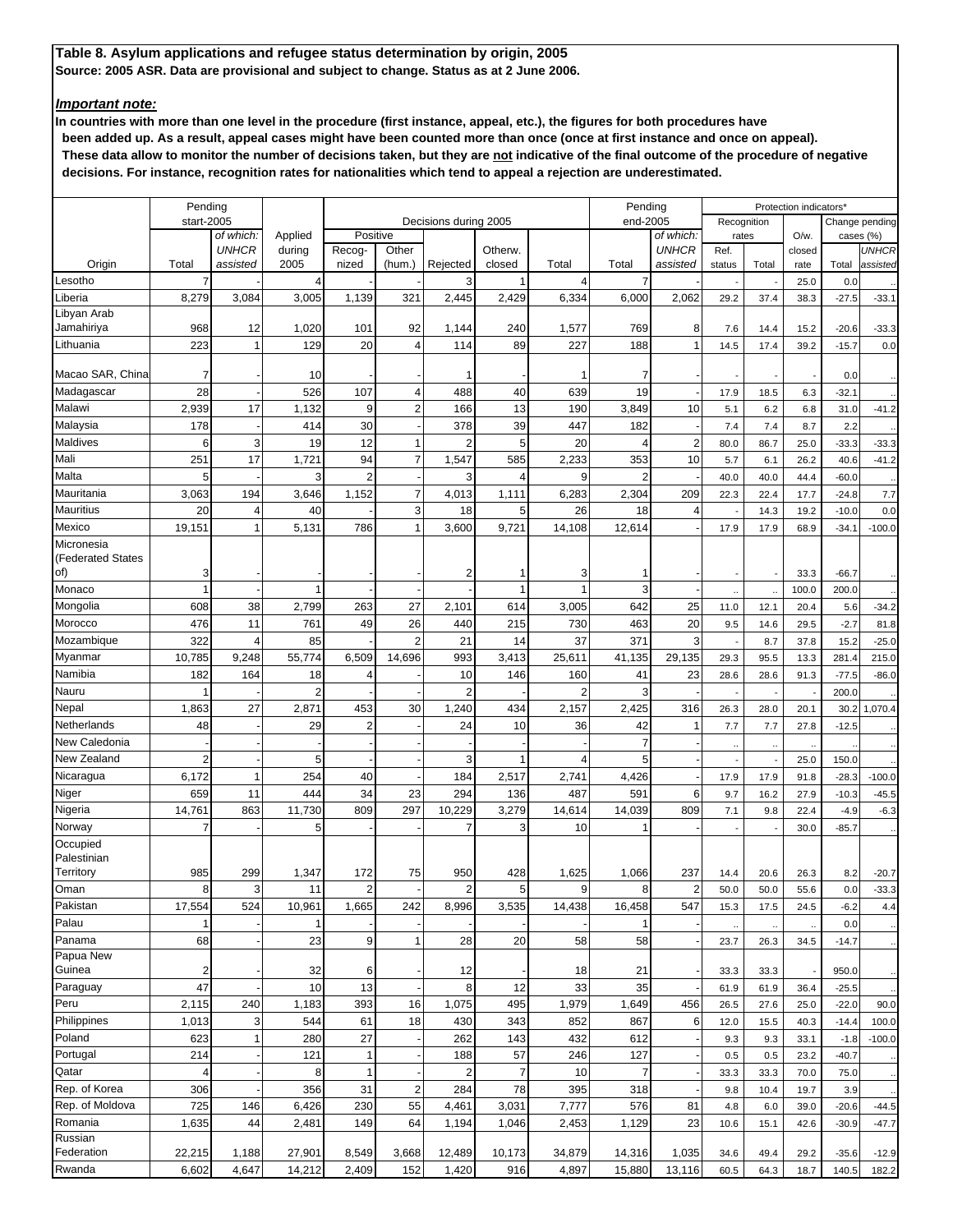## *Important note:*

|                            | Pending    |                           |                |                         |                |                       |                      |         | Pending              |                           |           |             | Protection indicators' |                  |                          |
|----------------------------|------------|---------------------------|----------------|-------------------------|----------------|-----------------------|----------------------|---------|----------------------|---------------------------|-----------|-------------|------------------------|------------------|--------------------------|
|                            | start-2005 |                           |                |                         |                | Decisions during 2005 |                      |         | end-2005             |                           |           | Recognition |                        |                  | Change pending           |
|                            |            | of which:<br><b>UNHCR</b> | Applied        | Positive                | Other          |                       | Otherw.              |         |                      | of which:<br><b>UNHCR</b> | Ref.      | rates       | O/w.                   | cases (%)        |                          |
| Origin                     | Total      | assisted                  | during<br>2005 | Recog-<br>nized         | (hum.)         | Rejected              | closed               | Total   | Total                | assisted                  | status    | Total       | closed<br>rate         | Total            | <b>UNHCR</b><br>assisted |
| Saint Kitts and<br>Nevis   | 1          |                           | 1              | 1                       |                | $\overline{2}$        | 1                    | Δ       | 1                    |                           | 33.3      | 33.3        | 25.0                   | 0.0              |                          |
| Saint Lucia                | 149        |                           | 218            | 40                      |                | 116                   | 14                   | 170     | 201                  |                           | 25.6      | 25.6        | 8.2                    | 34.9             |                          |
|                            |            |                           |                |                         |                |                       |                      |         |                      |                           |           |             |                        |                  |                          |
| Saint Vincent and          |            |                           |                |                         |                |                       |                      |         |                      |                           |           |             |                        |                  |                          |
| the Grenadines<br>Samoa    | 215<br>3   |                           | 418<br>11      | 104                     |                | 153                   | 21<br>$\overline{7}$ | 278     | 355                  |                           | 40.5      | 40.5        | 7.6                    | 65.1             |                          |
| San Marino                 | 1          |                           |                |                         |                | 16                    |                      | 23      | 3<br>3               |                           |           |             | 30.4                   | 0.0              |                          |
| Saudi Arabia               | 89         | $\overline{4}$            | 52             | 25                      | 8              | 29                    | 35                   | 97      | 71                   | $\overline{2}$            | 40.3      | 53.2        | 36.1                   | 200.0<br>$-20.2$ | $-50.0$                  |
| Senegal                    | 1,599      | 61                        | 688            | 81                      | 6              | 358                   | 152                  | 597     | 1,850                | 69                        | 18.2      | 19.6        | 25.5                   | 15.7             | 13.1                     |
| Serbia and                 |            |                           |                |                         |                |                       |                      |         |                      |                           |           |             |                        |                  |                          |
| Montenegro                 | 23,552     | 1,775                     | 30,334         | 3,225                   | 3,159          | 21,089                | 10,604               | 38,077  | 18,132               | 911                       | 11.7      | 23.2        | 27.8                   | $-23.0$          | $-48.7$                  |
| Seychelles                 | 11         | 1                         | 10             | 8                       |                | 12                    |                      | 20      | 10                   | 1                         | 40.0      | 40.0        |                        | $-9.1$           | 0.0                      |
| Sierra Leone               | 8,670      | 2,088                     | 3,187          | 588                     | 235            | 2,490                 | 3,177                | 6,490   | 5,950                | 1,652                     | 17.7      | 24.8        | 49.0                   | $-31.4$          | $-20.9$                  |
| Singapore                  | 16         |                           | 23             | 5                       |                | 19                    | 4                    | 28      | 28                   |                           | 20.8      | 20.8        | 14.3                   | 75.0             |                          |
| Slovakia                   | 280        | 11                        | 1,752          | 6                       |                | 178                   | 908                  | 1,093   | 203                  |                           | 3.2       | 3.8         | 83.1                   | $-27.5$          | $-100.0$                 |
| Slovenia                   | 14         |                           | 18             | $\overline{2}$          |                | 5                     | 8                    | 15      | 21                   |                           | 28.6      | 28.6        | 53.3                   | 50.0             |                          |
| Solomon Islands            | 10         |                           | 3              |                         |                | 2                     |                      | 2       | 11                   |                           |           |             |                        | 10.0             |                          |
| Somalia                    | 20.896     | 6,213                     | 36,227         | 17,758                  | 3,706          | 6,551                 | 3,299                | 31,314  | 30,467               | 14,195                    | 63.4      | 76.6        | 10.5                   | 45.8             | 128.5                    |
| South Africa               | 226        | 16                        | 256            | 16                      |                | 232                   | 62                   | 310     | 165                  | 6                         | 6.5       | 6.5         | 20.0                   | $-27.0$          | $-62.5$                  |
| Spain                      | 30         | $\overline{2}$            | 20             | $\overline{2}$          |                | 20                    | 18                   | 41      | 27                   | 3                         | 8.7       | 13.0        | 43.9                   | $-10.0$          | 50.0                     |
| Sri Lanka                  | 3,807      | 532                       | 10,149         | 2,912                   | 707            | 7,619                 | 1,620                | 12,858  | 4,238                | 641                       | 25.9      | 32.2        | 12.6                   | 11.3             | 20.5                     |
| Sudan                      | 12,671     | 1,364                     | 17,202         | 12,117                  | 948            | 3,826                 | 1,503                | 18,394  | 13,476               | 428                       | 71.7      | 77.3        | 8.2                    | 6.4              | $-68.6$                  |
| Suriname                   | 35         | 1                         | 9              | $\overline{\mathbf{c}}$ |                | 24                    | 11                   | 37      | 21                   | 1                         | 7.7       | 7.7         | 29.7                   | $-40.0$          | 0.0                      |
| Swaziland<br>Sweden        | 10         | 1                         | 6              | $\overline{2}$          | 1              | 6                     | 3<br>5               | 11      | 5                    |                           | 25.0      | 25.0        | 27.3                   | $-50.0$          | $-100.0$                 |
| Switzerland                | 9<br>1     |                           | 11<br>11       |                         |                | 3<br>4                | 6                    | 9<br>10 | 10<br>$\overline{2}$ |                           |           | 25.0        | 55.6<br>60.0           | 11.1<br>100.0    |                          |
|                            |            |                           |                |                         |                |                       |                      |         |                      |                           |           |             |                        |                  |                          |
| Syrian Arab Rep.           | 6,886      | 758                       | 5,082          | 594                     | 520            | 3,178                 | 1,227                | 5,519   | 7,004                | 148                       | 13.8      | 26.0        | 22.2                   | 1.7              | $-80.5$                  |
| Tajikistan                 | 197        | 19                        | 151            | 24                      | 8              | 165                   | 68                   | 265     | 149                  | 27                        | 12.2      | 16.2        | 25.7                   | $-24.4$          | 42.1                     |
| TfYR Macedonia             | 1,078      | 93                        | 1,998          | 160                     | 81             | 1,535                 | 697                  | 2,473   | 706                  | 51                        | 9.0       | 13.6        | 28.2                   | $-34.5$          | $-45.2$                  |
| Thailand                   | 90         | 7                         | 356            | 90                      | 3              | 158                   | 41                   | 292     | 217                  | 115                       | 35.9      | 37.1        | 14.0                   | 141.1            | 1,542.9                  |
| <b>Tibetans</b>            | 1          |                           | 8              |                         |                |                       |                      |         | 9                    |                           | $\ddotsc$ | $\ddotsc$   |                        | 800.0            |                          |
| Timor-Leste                |            |                           | 4              |                         |                |                       |                      |         | 3                    |                           |           |             |                        |                  |                          |
| Togo                       | 7,507      | 3,746                     | 17,417         | 796                     | 284            | 2,106                 | 14,365               | 17,551  | 7,479                | 3,812                     | 25.0      | 33.9        | 81.8                   | $-0.4$           | 1.8                      |
| Tonga                      | 13         |                           | 22             | 2                       |                | 18                    | 12                   | 32      | 10                   |                           | 10.0      | 10.0        | 37.5                   | $-23.1$          |                          |
| Trinidad and<br>Tobago     | 171        |                           | 224            | 25                      |                | 137                   | 70                   | 232     | 209                  |                           | 15.4      | 15.4        | 30.2                   | 22.2             |                          |
| Tunisia                    | 456        | 29                        | 510            | 145                     | 30             | 349                   | 143                  | 667     | 365                  | 25                        | 27.7      | 33.4        | 21.4                   | $-20.0$          | $-13.8$                  |
| Turkey                     | 16,474     | 341                       | 20,255         | 3,765                   | 772            | 17,998                | 5,510                | 28,045  | 11,316               | 79                        | 16.7      | 20.1        | 19.6                   | $-31.3$          | $-76.8$                  |
| Turkmenistan               | 222        | 26                        | 151            | 63                      | 8              | 150                   | 51                   | 272     | 176                  | 16                        | 28.5      | 32.1        | 18.8                   | $-20.7$          | $-38.5$                  |
| <b>Turks and Caicos</b>    |            |                           |                |                         |                |                       |                      |         |                      |                           |           |             |                        |                  |                          |
| Islands                    | 3          |                           |                |                         |                | 2                     |                      | 3       | $\overline{2}$       |                           | 33.3      | 33.3        |                        | $-33.3$          |                          |
| Uganda                     | 3,371      | 712                       | 4,014          | 2,361                   | 46             | 914                   | 229                  | 3,550   | 4,313                | 813                       | 71.1      | 72.5        | 6.5                    | 27.9             | 14.2                     |
| Ukraine                    | 3,063      | 276                       | 4,551          | 489                     | 77             | 3,659                 | 1,491                | 5,716   | 2,670                | 207                       | 11.6      | 13.4        | 26.1                   | $-12.8$          | $-25.0$                  |
| United Arab                |            |                           |                |                         |                |                       |                      |         |                      |                           |           |             |                        |                  |                          |
| Emirates<br>United Kingdom | 10<br>52   |                           | 6<br>54        | 2<br>9                  | 1              | 40                    | 1<br>26              | 7<br>76 | 16                   |                           | 33.3      | 33.3        | 14.3<br>34.2           | 60.0             |                          |
| United Rep. of             |            |                           |                |                         |                |                       |                      |         | 63                   |                           | 18.0      | 20.0        |                        | 21.2             |                          |
| Tanzania                   | 4,378      | 180                       | 1,278          | 170                     | $\overline{2}$ | 227                   | 109                  | 508     | 5,250                | 126                       | 42.6      | 43.1        | 21.5                   | 19.9             | $-30.0$                  |
| <b>United States</b>       | 257        |                           | 277            | 3                       |                | 178                   | 113                  | 294     | 263                  | $\overline{2}$            | 1.7       | 1.7         | 38.4                   | 2.3              |                          |
| Uruguay                    | 137        | 1                         | 42             | 22                      |                | 81                    | 37                   | 140     | 62                   | 4                         | 21.4      | 21.4        | 26.4                   | $-54.7$          | 300.0                    |
| Uzbekistan                 | 1,563      | 112                       | 2,645          | 914                     | 559            | 1,090                 | 1,023                | 3,586   | 1,475                | 144                       | 35.7      | 57.5        | 28.5                   | $-5.6$           | 28.6                     |
| Venezuela                  | 2,690      | 14                        | 1,429          | 778                     |                | 1,352                 | 495                  | 2,626   | 2,832                | 5                         | 36.5      | 36.6        | 18.8                   | 5.3              | $-64.3$                  |
| Viet Nam                   | 2,393      | 373                       | 4,027          | 538                     | 166            | 3,101                 | 924                  | 4,729   | 1,695                | 172                       | 14.1      | 18.5        | 19.5                   | $-29.2$          | $-53.9$                  |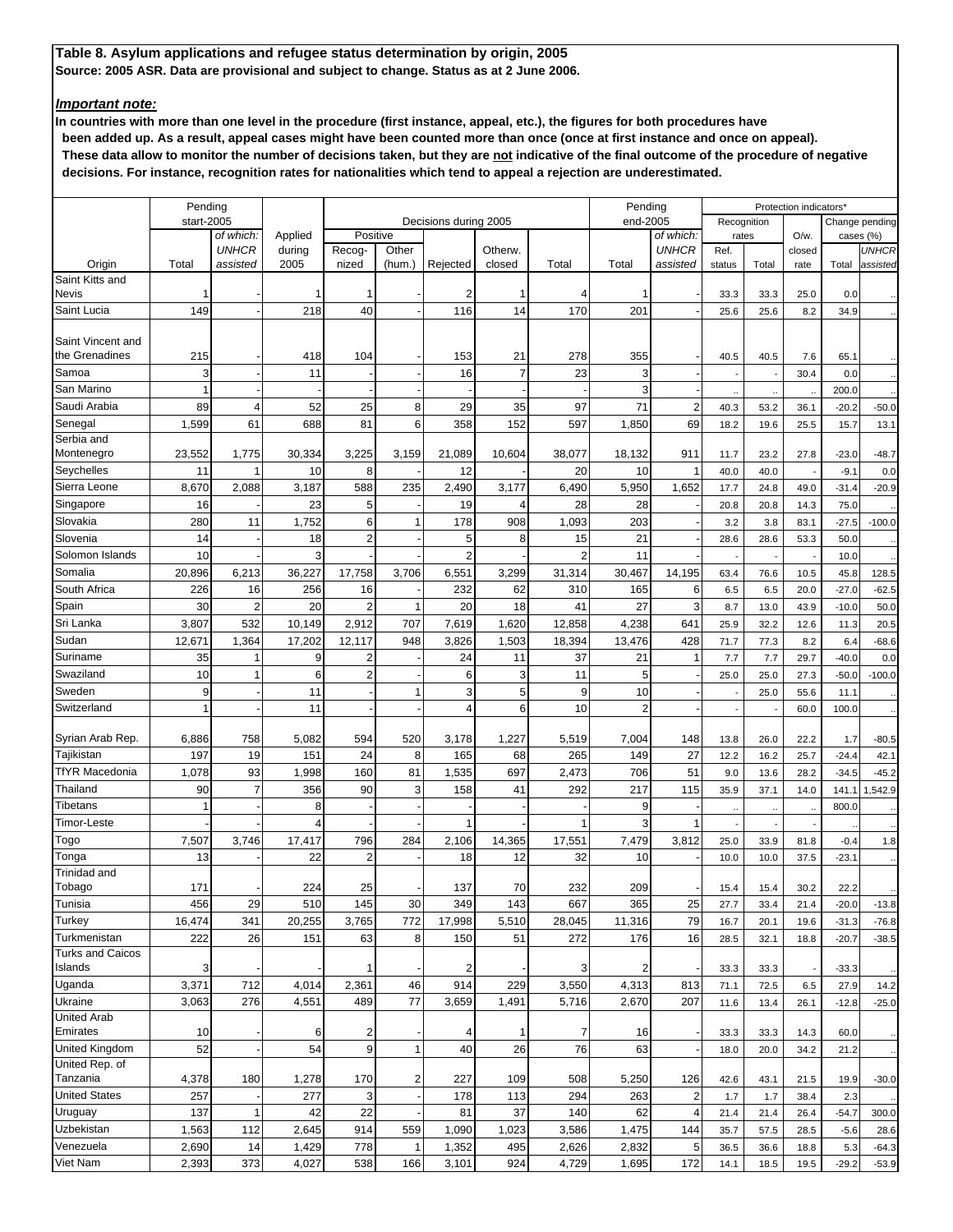#### *Important note:*

**In countries with more than one level in the procedure (first instance, appeal, etc.), the figures for both procedures have been added up. As a result, appeal cases might have been counted more than once (once at first instance and once on appeal).** These data allow to monitor the number of decisions taken, but they are not indicative of the final outcome of the procedure of negative  **decisions. For instance, recognition rates for nationalities which tend to appeal a rejection are underestimated.**

|                       | Pending    |                 |         |          |        |                       |                 |         | Pending  |                 |        |             | Protection indicators* |         |                |
|-----------------------|------------|-----------------|---------|----------|--------|-----------------------|-----------------|---------|----------|-----------------|--------|-------------|------------------------|---------|----------------|
|                       | start-2005 |                 |         |          |        | Decisions during 2005 |                 |         | end-2005 |                 |        | Recognition |                        |         | Change pending |
|                       |            | of which:       | Applied | Positive |        |                       |                 |         |          | of which:       |        | rates       | $O/w$ .                |         | cases (%)      |
|                       |            | <b>UNHCR</b>    | during  | Recoa-   | Other  |                       | Otherw.         |         |          | <b>UNHCR</b>    | Ref.   |             | closed                 |         | <b>UNHCR</b>   |
| Origin                | Total      | assisted        | 2005    | nized    | (hum.) | Rejected              | closed          | Total   | Total    | assisted        | status | Total       | rate                   | Total   | assisted       |
| <b>Western Sahara</b> | 21         |                 | 26      |          |        | 21                    | 10 <sub>l</sub> | 32      | 24       |                 | 4.5    | 4.5         | 31.3                   | 14.3    | 0.0            |
| Yemen                 | 453        | 10 <sub>l</sub> | 385     | 90       | 33     | 310                   | 112             | 545     | 419      | 3               | 20.8   | 28.4        | 20.6                   | $-7.5$  | $-70.0$        |
| Zambia                | 382        | 18 <sup>1</sup> | 177     | 22       |        | 63                    | 23              | 109     | 481      | 18 <sub>l</sub> | 25.6   | 26.7        | 21.1                   | 25.9    | 0.0            |
| Zimbabwe              | 9,631      | 626             | 10.343  | 1.018    | 40     | 3,111                 | 395             | 4.564   | 17.326   | 480             | 24.4   | 25.4        | 8.7                    | 79.9    | $-23.3$        |
| <b>Stateless</b>      | 3.346      | 27              | 2.993   | 459      | 480    | 3.695                 | 1,487           | 6,121   | .949     | 53              | 9.9    | 20.3        | 24.3                   | $-41.8$ | 96.3           |
| Various               | 97,525     | .749            | 53,835  | 2,594    | .448   | 12,576                | 12,226          | 28.844  | 97,299   | 504             | 15.6   | 24.3        | 42.4                   | $-0.2$  | $-71.2$        |
| Total                 | 856.741    | 114.623         | 667,895 | 152.897  | 53,988 | 355,438               | 260.968         | 823,291 | 773.492  | 128.536         |        |             |                        |         |                |

**Notes:**

A dash ("-") indicates that the value is zero or not available.

\* Protection indicators (calculated by UNHCR):

Refugee status recognition rate: Recognized divided by total of Recognized, Other positive and Rejected \* 100%.

Total recognition rate: Recognized plus Other positive divided by total of Recognized, Other positive and Rejected \* 100%.

Otherwise closed rate: Otherwise closed divided by Total no. of decisions \* 100%.

Change in pending cases: Cases pending as at 31 December 2005 minus Cases pending as at 1 January 2005 divided by Cases pending as at 1 January 2005 \* 100%.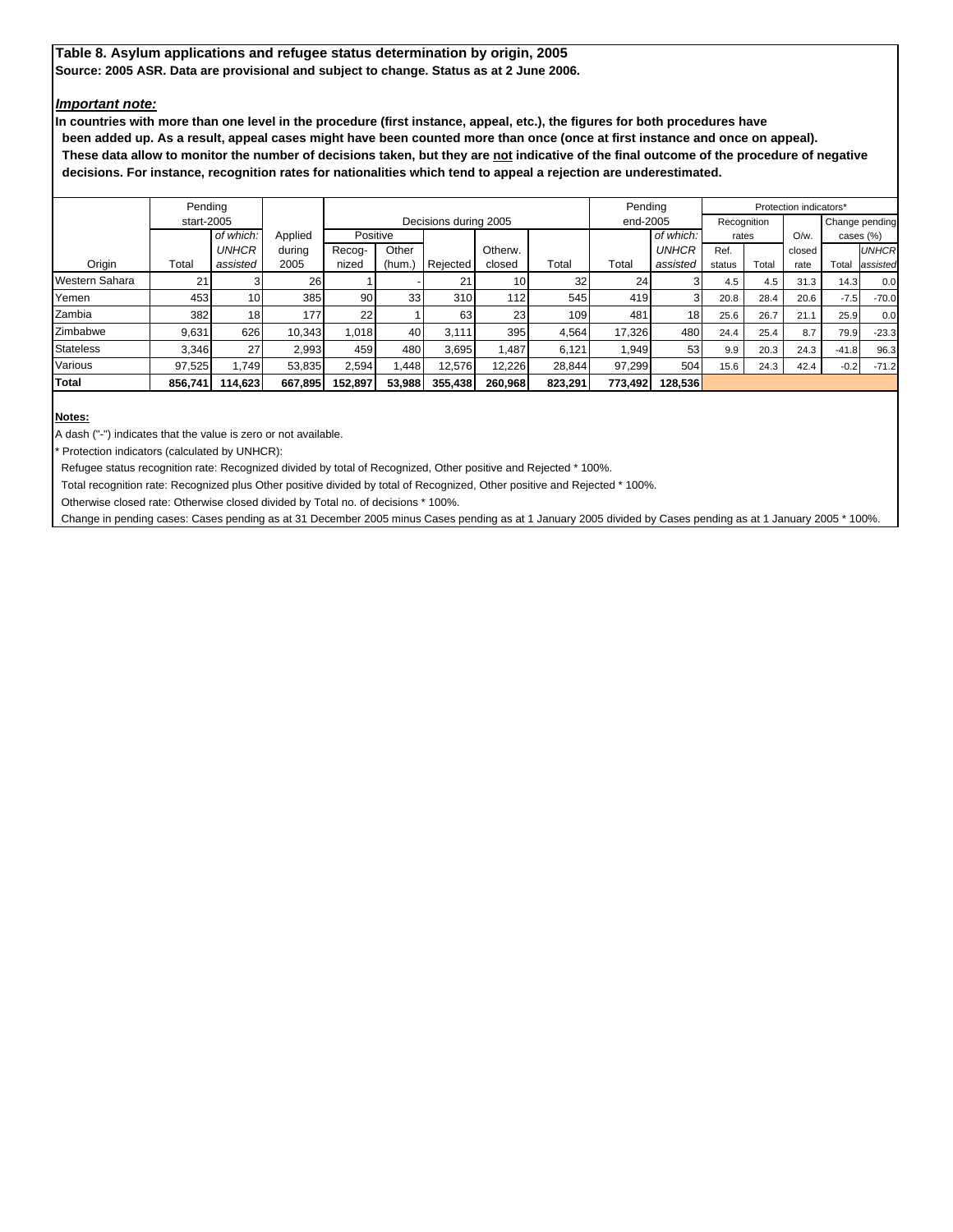|                            |                                 |        |                    | Pending    |                |                     |                 |                       |                |            | Pending    |                | Protection indicators |                |                      |
|----------------------------|---------------------------------|--------|--------------------|------------|----------------|---------------------|-----------------|-----------------------|----------------|------------|------------|----------------|-----------------------|----------------|----------------------|
|                            | Country/                        |        |                    | start-2005 |                |                     |                 | Decisions during 2005 |                |            | end-2005   | Recognition    |                       |                |                      |
|                            | territory                       |        |                    |            | Applied        | Positive            |                 |                       | Otherw.        |            |            | rates          |                       | $O/w$ .        | Change               |
| Origin                     | of<br>asylum                    | T      | Procedure<br>$L^3$ | Total      | during<br>2005 | Recog-<br>nized     | Other<br>(hum.) | Rejected              | closed         | Total      | Total      | Ref.<br>status | Total                 | closed<br>rate | pending<br>cases (%) |
| Afghanistan                | Australia                       | G      | <b>AR</b>          | 122        | 157            | 239                 |                 | 24                    |                | 266        | 12         | 90.9           | 90.9                  | 1.1            | $-90.2$              |
| Afghanistan                | Austria                         | G      | FA                 |            | 923            | 517                 | 164             | 139                   | 204            | 1,024      |            | 63.0           | 83.0                  | 19.9           |                      |
| Afghanistan                | Azerbaijan                      | G      | <b>AR</b>          |            | 168            |                     |                 | 163                   |                | 163        | 5          |                |                       |                |                      |
| Afghanistan                | Azerbaijan                      | G      | FI                 | 213        | 120            |                     |                 | 285                   |                | 288        | 45         |                |                       | 1.0            | $-78.9$              |
| Afghanistan                | Belgium                         | G      | FI                 | 46         | 253            | 8                   |                 | 19                    |                | 28         | 59         | 29.6           | 29.6                  | 3.6            | 28.3                 |
| Afghanistan                | <b>Bulgaria</b>                 | G      | FI                 | 425        | 385            |                     | 22              | 143                   | 255            | 420        | 390        |                | 13.3                  | 60.7           | $-8.2$               |
| Afghanistan                | Canada                          | G      | FI                 | 147        | 264            | 138                 |                 | 27                    | 22             | 187        | 224        | 83.6           | 83.6                  | 11.8           | 52.4                 |
| Afghanistan                | Denmark                         | G      | FI                 | 78         | 173            | 6                   | 24              | 135                   |                | 165        | 41         | 3.6            | 18.2                  |                | $-47.4$              |
| Afghanistan                | Finland                         | G      | FA                 |            | 237            |                     | 100             |                       | $\overline{7}$ | 107        |            |                | 100.0                 | 6.5            |                      |
| Afghanistan                | France<br>Germany               | G<br>G | FI.<br><b>NA</b>   |            | 135<br>711     | 23<br>29            | 71              | 108<br>680            | 66             | 131<br>846 | 188        | 17.6           | 17.6                  |                |                      |
| Afghanistan<br>Afghanistan | Germany                         | G      | <b>RA</b>          | 353<br>152 | 483            | 43                  | 22              | 10                    | 317            | 392        | 196        | 3.7<br>57.3    | 12.8<br>86.7          | 7.8<br>80.9    | $-46.7$<br>28.9      |
| Afghanistan                | Greece                          | G      | FI                 | 545        | 458            |                     | 5               | 311                   | 125            | 444        | 559        | 0.9            | 2.5                   | 28.2           | 2.6                  |
| Afghanistan                | India                           | U      | FI                 | 59         | 213            | 232                 |                 | 23                    | 9              | 264        | 8          | 91.0           | 91.0                  | 3.4            | $-86.4$              |
| Afghanistan                | Ireland                         | G      | FI                 | 95         | 142            | 9                   |                 | 129                   | 12             | 150        |            | 6.5            | 6.5                   | 8.0            | $-100.0$             |
| Afghanistan                | Netherlands                     | G      | FI                 | 618        | 902            | 83                  | 657             | 706                   | 150            | 1,596      | 577        | 5.7            | 51.2                  | 9.4            | $-6.6$               |
| Afghanistan                | Norway                          | G      | FI                 |            | 466            | 16                  | 347             | 343                   | 153            | 859        |            | 2.3            | 51.4                  | 17.8           |                      |
| Afghanistan                | Pakistan                        | U      | FA                 | 7,164      | 1,450          | 327                 |                 | 3,014                 | 2,508          | 5,849      | 2,765      | 9.8            | 9.8                   | 42.9           | $-61.4$              |
| Afghanistan                | Federation                      | G      | FI                 | 253        | 674            | 11                  |                 | 691                   |                | 702        | 225        | 1.6            | 1.6                   |                | $-11.1$              |
| Afghanistan                | Slovakia                        | G      | FI                 | 354        | 109            |                     |                 | 39                    | 78             | 119        | 344        | 4.9            | 4.9                   | 65.5           | $-2.8$               |
| Afghanistan                | Sweden                          | G      | FI                 | 594        | 435            |                     | 121             | 565                   | 57             | 743        | 286        |                | 17.6                  | 7.7            | $-51.9$              |
| Afghanistan                | Switzerland                     | G      | FI                 | 195        | 238            | 39                  |                 | 176                   | 42             | 257        | 188        | 18.1           | 18.1                  | 16.3           | $-3.6$               |
| Afghanistan                | Tajikistan                      | G      | FA                 | 459        | 229            | 53                  |                 | 211                   | 402            | 666        | 22         | 20.1           | 20.1                  | 60.4           | $-95.2$              |
| Afghanistan                | Turkey                          | Ù      | FI                 | 330        | 364            | 58                  |                 | 29                    | 351            | 438        | 256        | 66.7           | 66.7                  | 80.1           | $-22.4$              |
| Afghanistan                | Ukraine                         | G      | FI                 | 164        | 187            | 27                  |                 | 130                   | 79             | 236        | 115        | 17.2           | 17.2                  | 33.5           | $-29.9$              |
| Afghanistan                | United Kingdom <sup>4</sup>     | G      | FI.<br>FA          |            | 1,775          | 45                  | 500             | 925                   | 275            | 1,740      |            | 3.0            | 37.0                  | 15.7           |                      |
| Afghanistan                | Uzbekistan<br>Belgium           | U<br>G | FI                 | 426<br>322 | 174<br>167     | 37<br>26            |                 | 28<br>73              |                | 66<br>230  | 534        | 56.1           | 57.6                  |                | 25.4                 |
| Albania<br>Albania         | Canada                          | G      | FI                 | 446        | 358            | 204                 |                 | 160                   | 131<br>63      | 427        | 119<br>377 | 26.3<br>56.0   | 26.3<br>56.0          | 57.0<br>14.8   | $-63.0$<br>$-15.5$   |
| Albania                    | France                          | G      | AR                 |            | 300            | 207                 |                 | 272                   | 47             | 526        |            | 43.2           | 43.2                  | 8.9            |                      |
| Albania                    | France                          | G      | FI                 |            | 471            | 22                  |                 | 389                   |                | 411        |            | 5.4            | 5.4                   |                |                      |
| Albania                    | Germany                         | G      | <b>NA</b>          | 35         | 120            |                     |                 | 113                   | 20             | 135        | 19         |                | 1.7                   | 14.8           | $-45.7$              |
| Albania                    | Slovenia                        | G      | FI                 | 18         | 146            |                     |                 | 18                    | 141            | 159        | 5          |                |                       | 88.7           | $-72.2$              |
| Albania                    | Sweden                          | G      | FI                 | 52         | 169            |                     | $\overline{7}$  | 146                   | 19             | 172        | 49         |                | 4.6                   | 11.0           | $-5.8$               |
| Albania                    | United Kingdom <sup>4</sup>     | G      | FI.                |            | 185            |                     | 30              | 155                   | 25             | 215        |            | 0.5            | 17.0                  | 11.7           |                      |
| Albania                    | United States                   | G      | EO                 | 2,241      | 301            | 609                 |                 | 514                   | 442            | 1,565      | 1,516      | 54.2           | 54.2                  | 28.2           | $-32.4$              |
| Albania                    | <b>United States</b>            | G      | IN                 | 184        | 325            | 51                  |                 | 261                   | 81             | 393        | 122        | 16.3           | 16.3                  | 20.6           | $-33.7$              |
| Algeria                    | Austria                         | G      | FA                 |            | 185            |                     |                 | 58                    | 113            | 174        |            | 1.6            | 4.9                   | 64.9           |                      |
| Algeria                    | Belgium                         | G      | FI                 | 53         | 245            |                     |                 | 39                    | 7              | 47         | 42         | 2.5            | 2.5                   | 14.9           | $-20.8$              |
| Algeria                    | France                          | Ġ      | <b>AR</b>          |            | 1,161          | 214                 |                 | 1,625                 | 371            | 2,210      |            | 11.6           | 11.6                  | 16.8           |                      |
| Algeria                    | France                          | G<br>G | FI<br><b>RA</b>    |            | 2,018          | 86                  |                 | 1,803                 |                | 1,889      |            | 4.6            | 4.6                   |                |                      |
| Algeria                    | France                          | G      | <b>NA</b>          |            | 148<br>433     | 224                 |                 | 437                   |                | 224<br>492 | 51         | 100.0          | 100.0                 |                |                      |
| Algeria<br>Algeria         | Germany<br>Germany              | G      | <b>RA</b>          | 109<br>44  | 175            | 6<br>$\overline{7}$ |                 | $\overline{7}$        | 49<br>182      | 196        | 20         | 1.4<br>50.0    | 1.4<br>50.0           | 10.0<br>92.9   | $-53.2$<br>$-54.5$   |
| Algeria                    | Spain                           | G      | FA                 |            | 406            |                     |                 | 85                    | 488            | 574        |            | 1.2            | 1.2                   | 85.0           |                      |
| Algeria                    | Sweden                          | G      | FI                 | 149        | 153            |                     | 8               | 184                   | 53             | 245        | 57         |                | 4.2                   | 21.6           | $-61.7$              |
| Algeria                    | Switzerland                     | G      | FI                 | 62         | 186            | 26                  |                 | 79                    | 142            | 247        | 20         | 24.8           | 24.8                  | 57.5           | $-67.7$              |
| Algeria                    | United Kingdom <sup>4</sup>     | G      | FI                 |            | 305            | 10                  | 30              | 265                   | 60             | 360        |            | 2.6            | 11.9                  | 16.1           |                      |
| Angola                     | Belgium                         | G      | <b>AR</b>          | 78         | 183            |                     |                 | 13                    | 10             | 23         | 238        |                |                       | 43.5           | 205.1                |
| Angola                     | Belgium                         | G      | FI                 | 333        | 230            | 18                  |                 | 181                   | 40             | 239        | 173        | 9.0            | 9.0                   | 16.7           | $-48.0$              |
| Angola                     | France                          | G      | <b>AR</b>          |            | 867            | 317                 |                 | 1,213                 | 137            | 1,667      |            | 20.7           | 20.7                  | 8.2            |                      |
| Angola                     | France                          | G      | FI                 |            | 851            | 71                  |                 | 976                   |                | 1,047      |            | 6.8            | 6.8                   |                |                      |
| Angola                     | France                          | G      | <b>RA</b>          |            | 430            | 310                 |                 |                       |                | 310        |            | 100.0          | 100.0                 |                |                      |
| Angola                     | Germany                         | G      | <b>NA</b>          | 68         | 147            |                     | 18              | 124                   | 11             | 156        | 61         | 2.1            | 14.5                  | 7.1            | $-10.3$              |
| Angola                     | Netherlands                     | G      | FI                 | 375        | 222            | 6                   | 153             | 309                   | 109            | 577        | 211        | 1.3            | 34.0                  | 18.9           | $-43.7$              |
| Angola                     | Switzerland                     | G      | FI                 | 146        | 111            |                     |                 | 146                   | 31             | 178        | 82         | 0.7            | 0.7                   | 17.4           | $-43.8$              |
| Angola                     | United Kingdom <sup>4</sup>     | G      | FI                 |            | 185            | 10                  | 45              | 200                   | 30             | 280        |            | 3.2            | 20.2                  | 10.0           |                      |
| Argentina                  | <b>United States</b><br>Austria | G<br>G | EO<br><b>FA</b>    | 490        | 106            | 10<br>39            |                 | 230                   | 184            | 424        | 232        | 4.2            | 4.2                   | 43.4           | $-52.7$              |
| Armenia<br>Armenia         | Belgium                         | G      | AR                 | 74         | 516<br>106     |                     | 36              | 98                    | 85<br>21       | 258<br>21  | 149        | 22.5           | 43.4                  | 32.9<br>100.0  | 101.4                |
| Armenia                    | Belgium                         | G      | FI                 | 357        | 706            | 9                   |                 |                       | 125            | 134        | 226        | 100.0          | 100.0                 | 93.3           | $-36.7$              |
| Armenia                    | France                          | G      | <b>AR</b>          |            | 1,095          | 536                 |                 | 932                   | 128            | 1,596      |            | 36.5           | 36.5                  | 8.0            |                      |
| Armenia                    | France                          | G      | FI                 |            | 1,642          | 29                  |                 | 1,175                 |                | 1,204      |            | 2.4            | 2.4                   |                |                      |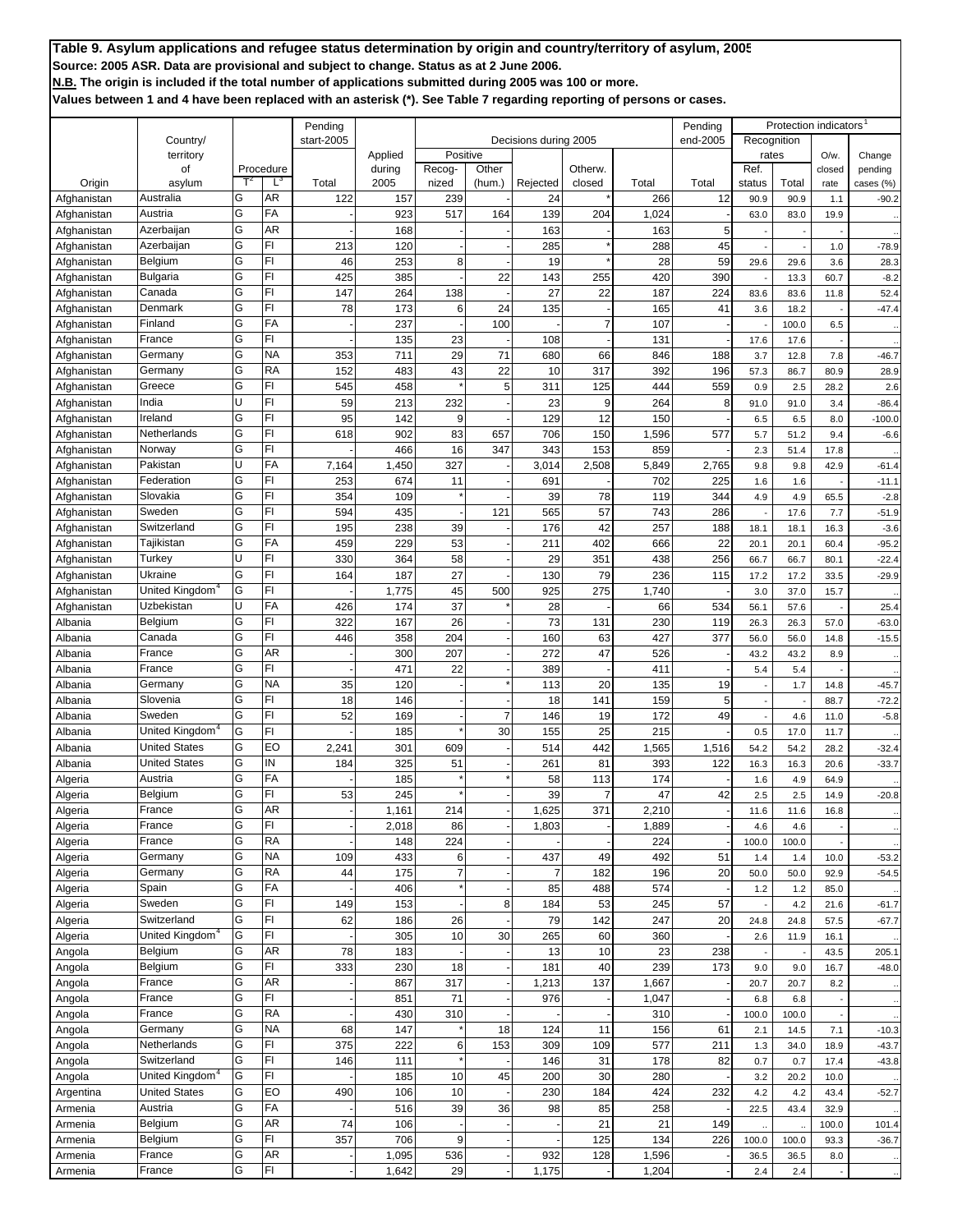|                                |                             |                           |                        | Pending    |                |          |           |                       |          |            | Pending    |              | Protection indicators |              |                 |
|--------------------------------|-----------------------------|---------------------------|------------------------|------------|----------------|----------|-----------|-----------------------|----------|------------|------------|--------------|-----------------------|--------------|-----------------|
|                                | Country/                    |                           |                        | start-2005 |                |          |           | Decisions during 2005 |          |            | end-2005   | Recognition  |                       |              |                 |
|                                | territory                   |                           |                        |            | Applied        | Positive |           |                       |          |            |            | rates        |                       | $O/w$ .      | Change          |
|                                | of                          |                           | Procedure              |            | during         | Recog-   | Other     |                       | Otherw.  |            |            | Ref.         |                       | closed       | pending         |
| Origin                         | asylum                      | $\mathsf{T}^{\mathsf{z}}$ | $L^3$                  | Total      | 2005           | nized    | (hum.)    | Rejected              | closed   | Total      | Total      | status       | Total                 | rate         | cases (%)       |
| Armenia                        | France                      | G                         | <b>RA</b>              |            | 357            | 530      |           |                       |          | 530        |            | 100.0        | 100.0                 |              |                 |
| Armenia                        | Germany                     | G                         | <b>NA</b><br><b>RA</b> | 161        | 555            | 6        | 8         | 528                   | 60       | 602        | 120        | 1.1          | 2.6                   | 10.0         | $-25.5$         |
| Armenia                        | Germany                     | G<br>G                    | FI                     | 41         | 123            | 8        |           | 18                    | 115      | 142        | 23         | 29.6         | 33.3                  | 81.0         | $-43.9$         |
| Armenia                        | Netherlands<br>Sweden       | G                         | FI                     | 218<br>235 | 197<br>274     | 35       | 173<br>37 | 200<br>274            | 47       | 455<br>370 | 168<br>141 | 8.6          | 51.0                  | 10.3         | $-22.9$         |
| Armenia<br>Armenia             | Switzerland                 | G                         | FI                     | 50         | 182            |          |           | 146                   | 59<br>45 | 193        | 55         |              | 11.9                  | 15.9<br>23.3 | $-40.0$<br>10.0 |
| Armenia                        | United States               | G                         | EO                     | 1,618      | 128            | 268      |           | 325                   | 332      | 925        | 1,331      | 1.4<br>45.2  | 1.4<br>45.2           | 35.9         | $-17.7$         |
| Armenia                        | <b>United States</b>        | G                         | IN                     | 253        | 484            | 127      |           | 357                   | 34       | 518        | 227        | 26.2         | 26.2                  | 6.6          | $-10.3$         |
| Azerbaijan                     | Austria                     | G                         | FA                     |            | 126            | 26       |           | 19                    | 20       | 69         |            | 53.1         | 61.2                  | 29.0         |                 |
| Azerbaijan                     | France                      | G                         | <b>AR</b>              |            | 532            | 359      |           | 323                   | 49       | 731        |            | 52.6         | 52.6                  | 6.7          |                 |
| Azerbaijan                     | France                      | G                         | FI                     |            | 1,112          | 43       |           | 546                   |          | 589        |            | 7.3          | 7.3                   |              |                 |
| Azerbaijan                     | Germany                     | G                         | <b>NA</b>              | 434        | 848            | 54       | 13        | 861                   | 83       | 1,011      | 231        | 5.8          | 7.2                   | 8.2          | $-46.8$         |
| Azerbaijan                     | Germany                     | G                         | <b>RA</b>              | 59         | 180            | 16       | 5         | 8                     | 189      | 218        | 29         | 55.2         | 72.4                  | 86.7         | $-50.8$         |
| Azerbaijan                     | Netherlands                 | G                         | FI                     | 323        | 287            | 99       | 317       | 265                   | 73       | 754        | 305        | 14.5         | 61.1                  | 9.7          | $-5.6$          |
| Azerbaijan                     | Sweden                      | G                         | FI                     | 581        | 431            | 6        | 34        | 693                   | 75       | 808        | 200        | 0.8          | 5.5                   | 9.3          | $-65.6$         |
| Bangladesh                     | Australia                   | G                         | AR                     | 74         | 142            | 21       |           | 139                   | 11       | 171        | 45         | 13.1         | 13.1                  | 6.4          | $-39.2$         |
| Bangladesh                     | Austria                     | G                         | FA                     |            | 548            |          |           | 112                   | 455      | 567        |            |              |                       | 80.2         |                 |
| Bangladesh                     | Canada                      | G                         | FI                     | 508        | 211            | 201      |           | 195                   | 24       | 420        | 299        | 50.8         | 50.8                  | 5.7          | $-41.1$         |
| Bangladesh                     | Cyprus                      | G                         | <b>AR</b>              | 64         | 1,465          |          |           | 790                   | 36       | 826        | 703        |              |                       | 4.4          | 998.4           |
| Bangladesh                     | Cyprus                      | G                         | FI                     | 2,077      | 498            |          |           | 1,327                 | 383      | 1,710      | 865        |              |                       | 22.4         | $-58.4$         |
| Bangladesh                     | France                      | G                         | <b>AR</b>              |            | 947            | 342      |           | 921                   | 123      | 1,386      |            | 27.1         | 27.1                  | 8.9          |                 |
| Bangladesh                     | France                      | G                         | FI                     |            | 860            | 20       |           | 1,091                 |          | 1,111      |            | 1.8          | 1.8                   |              |                 |
| Bangladesh                     | France                      | G                         | <b>RA</b>              |            | 444            | 340      |           |                       |          | 340        |            | 100.0        | 100.0                 |              |                 |
| Bangladesh                     | Greece                      | G                         | FI                     | 210        | 550            |          |           | 275                   | 192      | 468        | 292        | 0.4          | 0.4                   | 41.0         | 39.0            |
| Bangladesh                     | Malaysia                    | U                         | FA                     | 174        | 133            |          |           |                       | 134      | 140        | 167        | 33.3         | 33.3                  | 95.7         | $-4.0$          |
| Bangladesh                     | Slovakia                    | G                         | FI                     | 163        | 277            |          |           | 71                    | 213      | 284        | 156        |              |                       | 75.0         | $-4.3$          |
| Bangladesh                     | Slovenia                    | G                         | FI                     |            | 164            |          |           | 35                    | 133      | 168        |            |              |                       | 79.2         | $-57.1$         |
| Bangladesh                     | South Africa                | G                         | FI                     | 4,697      | 1,612          |          |           | 35                    |          | 35         | 6,274      |              |                       |              | 33.6            |
| Bangladesh                     | Sweden                      | G                         | FI                     | 66         | 129            |          |           | 118                   | 19       | 141        | 58         |              | 3.3                   | 13.5         | $-12.1$         |
| Bangladesh                     | Ukraine                     | G                         | FI                     | 9          | 195            |          |           | 10                    | 136      | 146        | 58         |              |                       | 93.2         | 544.4           |
| Bangladesh                     | United Kingdom <sup>4</sup> | G                         | FI                     |            | 465            |          | 145       | 255                   | 35       | 435        |            | 0.7          | 36.2                  | 7.6          |                 |
| Bangladesh                     | <b>United States</b>        | G                         | EO                     | 638        | 102            | 121      |           | 118                   | 198      | 437        | 507        | 50.6         | 50.6                  | 45.3         | $-20.5$         |
| <b>Belarus</b>                 | Austria                     | G                         | FA                     |            | 297            | 9        |           | 64                    | 170      | 243        |            | 12.3         | 12.3                  | 70.0         |                 |
| <b>Belarus</b>                 | Belgium                     | G                         | FI                     | 260        | 119            | 43       |           | 66                    | 69       | 178        | 140        | 39.4         | 39.4                  | 38.8         | $-46.2$         |
| <b>Belarus</b>                 | Czech Rep.                  | G                         | FI                     | 125        | 244            | 47       |           | 95                    | 72       | 214        | 155        | 33.1         | 33.1                  | 33.6         | 24.0            |
| Belarus                        | France                      | G                         | FI                     |            | 172            | 11       |           | 208                   |          | 219        |            | 5.0          | 5.0                   |              |                 |
| <b>Belarus</b>                 | Germany                     | G                         | <b>NA</b>              | 61         | 143            |          |           | 145                   | 36       | 184        | 18         | 2.0          | 2.0                   | 19.6         | $-70.5$         |
| Belarus                        | Sweden                      | G                         | FI                     | 296        | 372            |          | 13        | 380                   | 71       | 464        | 194        |              | 3.3                   | 15.3         | $-34.5$         |
| <b>Belarus</b>                 | United States               | G<br>Ġ                    | IN<br>FI               | 119        | 319            | 98       |           | 228                   | 15       | 341        | 99         | 30.1         | 30.1                  | 4.4          | $-16.8$         |
| Bhutan                         | Nepal                       | G                         | FI                     |            | 764            |          | 52        | 20                    |          | 75         | 691        |              | $72.2$                | 4.0          | 34,450.0        |
| Bolivia                        | Sweden                      |                           |                        | 121        | 363            |          |           | 279                   | 27       | 307        | 177        |              | 0.4                   | 8.8          | 46.3            |
| Bosnia and H.<br>Bosnia and H. | Austria<br>Belgium          | G<br>G                    | FA<br>FI               | 66         | 188<br>114     | 34<br>10 | 12        | 77<br>15              | 35<br>26 | 158<br>51  | 22         | 27.6         | 37.4<br>40.0          | 22.2<br>51.0 |                 |
| Bosnia and H.                  | France                      | G                         | <b>AR</b>              |            |                | 80       |           | 398                   |          | 581        |            | 40.0         |                       |              | $-66.7$         |
| Bosnia and H.                  | France                      | G                         | FI                     |            | 1,538<br>2,306 | 588      |           | 1,910                 | 103      | 2,498      |            | 16.7<br>23.5 | 16.7<br>23.5          | 17.7         |                 |
| Bosnia and H.                  | Germany                     | G                         | <b>NA</b>              | 118        | 325            |          | 11        | 308                   | 55       | 374        | 66         |              | 3.4                   | 14.7         | $-44.1$         |
| Bosnia and H.                  | Germany                     | G                         | <b>RA</b>              | 50         | 175            |          |           | 15                    | 184      | 202        | 22         | ٠.           | 16.7                  | 91.1         | $-56.0$         |
| Bosnia and H.                  | Slovenia                    | G                         | FI                     | 57         | 303            |          |           | 205                   | 117      | 324        | 36         | 0.5          | 1.0                   | 36.1         | $-36.8$         |
| Bosnia and H.                  | Sweden                      | G                         | FI                     | 126        | 387            |          | 20        | 334                   | 43       | 398        | 125        | 0.3          | 5.9                   | 10.8         | $-0.8$          |
| Bosnia and H.                  | Switzerland                 | G                         | FI                     | 68         | 301            | 44       |           | 140                   | 112      | 296        | 88         | 23.9         | 23.9                  | 37.8         | 29.4            |
| <b>Brazil</b>                  | Canada                      | G                         | FI                     | 127        | 121            | 21       |           | 106                   | 32       | 159        | 89         | 16.5         | 16.5                  | 20.1         | $-29.9$         |
| Bulgaria                       | Belgium                     | G                         | FI                     | 24         | 434            |          |           | 25                    |          | 29         | 11         |              |                       | 13.8         | $-54.2$         |
| Bulgaria                       | Finland                     | G                         | FA                     |            | 570            |          |           |                       | 480      | 482        |            |              |                       | 99.6         |                 |
| Bulgaria                       | France                      | G                         | FI                     |            | 114            |          |           |                       |          |            |            |              |                       |              |                 |
| Bulgaria                       | Germany                     | G                         | <b>NA</b>              | 59         | 278            |          |           | 266                   | 47       | 313        | 27         |              |                       | 15.0         | $-54.2$         |
| Bulgaria                       | Greece                      | G                         | FI                     | 11         | 151            |          |           | 8                     | 147      | 155        | 7          |              |                       | 94.8         | $-36.4$         |
| Bulgaria                       | Sweden                      | G                         | FI                     | 64         | 751            |          |           | 747                   | 118      | 865        | 74         |              |                       | 13.6         | 15.6            |
| <b>Bulgaria</b>                | Switzerland                 | G                         | FI                     | 71         | 461            |          |           | 199                   | 319      | 518        | 29         |              |                       | 61.6         | $-59.2$         |
| Burundi                        | Belgium                     | G                         | <b>AR</b>              | 87         | 180            |          |           |                       | 8        | 12         | 255        | 50.0         | 50.0                  | 66.7         | 193.1           |
| Burundi                        | Belgium                     | G                         | FI                     | 466        | 129            | 96       |           | 179                   | 70       | 345        | 238        | 34.9         | 34.9                  | 20.3         | $-48.9$         |
| Burundi                        | Canada                      | G                         | FI                     | 157        | 166            | 150      |           | 40                    |          | 194        | 129        | 78.9         | 78.9                  | 2.1          | $-17.8$         |
| Burundi                        | Kenya                       | U                         | FI                     |            | 590            | 573      |           | 11                    | 5        | 589        |            | 98.1         | 98.1                  | 0.8          | 50.0            |
| Burundi                        | Malawi                      | G                         | FI                     | 1,059      | 773            | 397      |           |                       | 16       | 413        | 1,419      | 100.0        | 100.0                 | 3.9          | 34.0            |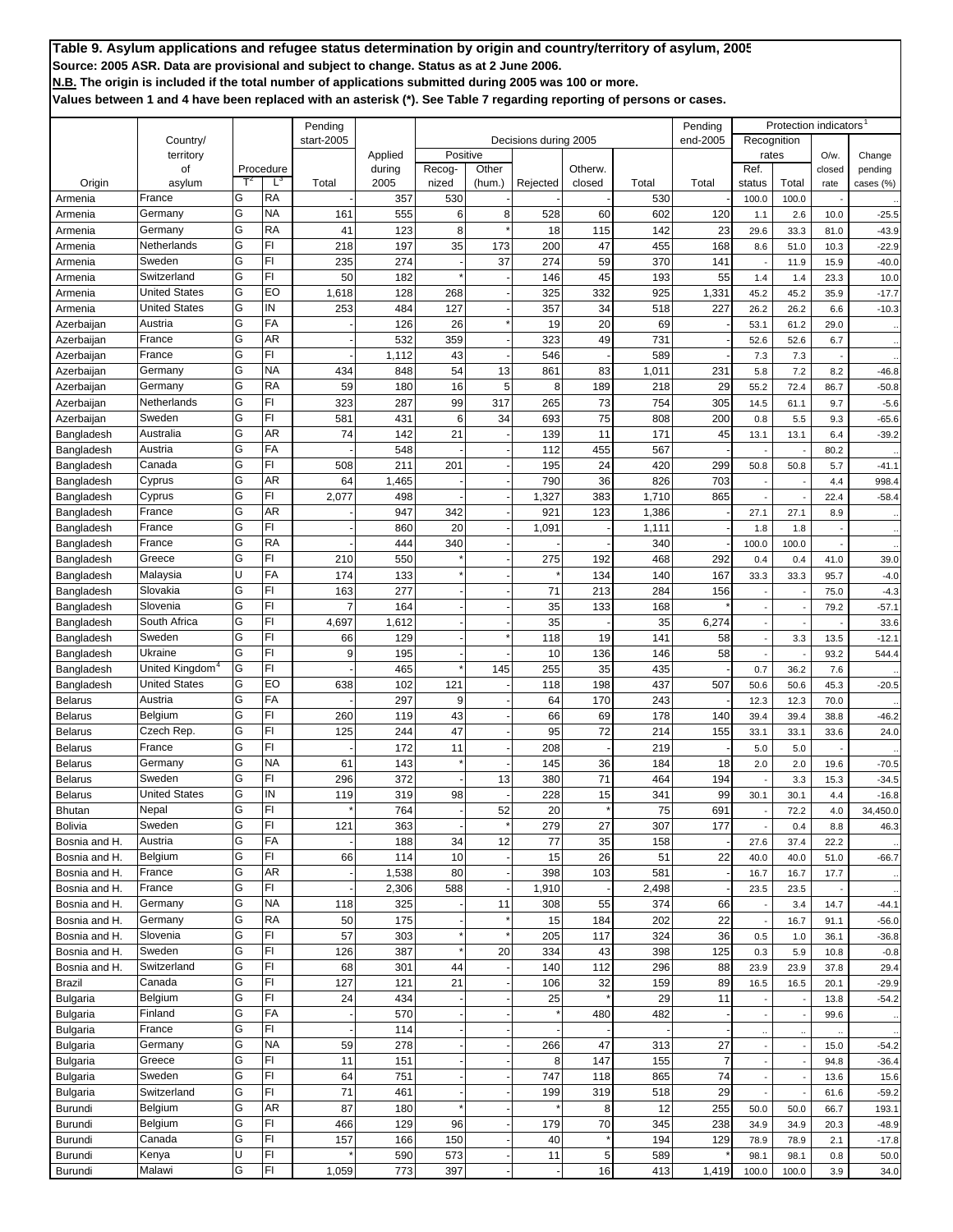|                             |                                                     |        |                    | Pending        |                |          |        |                       |               |                | Pending  |                      | <b>Protection indicators</b> |               |                      |
|-----------------------------|-----------------------------------------------------|--------|--------------------|----------------|----------------|----------|--------|-----------------------|---------------|----------------|----------|----------------------|------------------------------|---------------|----------------------|
|                             | Country/                                            |        |                    | start-2005     |                |          |        | Decisions during 2005 |               |                | end-2005 | Recognition          |                              |               |                      |
|                             | territory                                           |        |                    |                | Applied        | Positive |        |                       |               |                |          | rates                |                              | O/w.          | Change               |
| Origin                      | of                                                  |        | Procedure<br>$L^3$ |                | during<br>2005 | Recog-   | Other  |                       | Otherw.       |                | Total    | Ref.                 |                              | closed        | pending              |
| Burundi                     | asylum<br>Mozambique                                | B      | FI                 | Total<br>1,053 | 235            | nized    | (hum.) | Rejected              | closed<br>646 | Total<br>646   | 642      | status               | Total                        | rate<br>100.0 | cases (%)<br>$-39.0$ |
| Burundi                     | Netherlands                                         | G      | FI                 | 291            | 419            |          | 387    | 143                   | 44            | 577            | 201      | 0.6                  | 73.2                         | 7.6           | $-30.9$              |
| Burundi                     | Norway                                              | G      | FI                 |                | 100            | 38       | 123    | 40                    | 13            | 214            |          | 18.9                 | 80.1                         | 6.1           |                      |
| Burundi                     | Rwanda                                              | G      | FI                 | 19             | 514            | 10       |        |                       |               | 11             | 522      | 90.9                 | 90.9                         |               | 2,647.4              |
| Burundi                     | South Africa                                        | G      | FI                 | 2,937          | 1,031          | 129      |        | 60                    | 25            | 214            | 3,754    | 68.3                 | 68.3                         | 11.7          | 27.8                 |
| Burundi                     | Sweden                                              | G      | FI                 | 284            | 427            |          | 401    | 43                    | 6             | 450            | 243      |                      | 90.3                         | 1.3           | $-14.4$              |
| Burundi                     | United Kingdom <sup>4</sup>                         | G      | FI                 |                | 110            | 15       | 35     | 115                   | 10            | 170            |          | 8.0                  | 29.4                         | 4.7           |                      |
| Cambodia                    | Malaysia                                            | U      | FA                 | 79             | 308            | 7        |        |                       | 34            | 41             | 346      | 100.0                | 100.0                        | 82.9          | 338.0                |
| Cambodia                    | Thailand                                            | IJ     | AR                 | 6              | 158            |          |        | 67                    |               | 68             | 96       | 1.5                  | 1.5                          |               | 1,500.0              |
| Cambodia                    | Thailand                                            | U      | FI                 | 52             | 317            | 63       |        | 199                   | 12            | 274            | 95       | 24.0                 | 24.0                         | 4.4           | 82.7                 |
| Cameroon                    | Belgium                                             | G      | AR                 | 179            | 601            |          |        | 33                    | 32            | 66             | 714      | 2.9                  | 2.9                          | 48.5          | 298.9                |
| Cameroon                    | Belgium                                             | G      | FI                 | 498            | 530            | 33       |        | 603                   | 64            | 700            | 116      | 5.2                  | 5.2                          | 9.1           | $-76.7$              |
| Cameroon                    | France                                              | G      | AR                 |                | 366            |          |        |                       |               |                |          | $\ddot{\phantom{1}}$ |                              |               |                      |
| Cameroon                    | France                                              | G      | FI                 |                | 383            | 34       |        | 433                   |               | 467            |          | 7.3                  | 7.3                          |               |                      |
| Cameroon                    | Germany                                             | G      | <b>NA</b>          | 220            | 327            |          | 5      | 383                   | 15            | 406            | 100      | 0.8                  | 2.0                          | 3.7           | $-54.5$              |
| Cameroon                    | Germany                                             | G      | <b>RA</b>          | 32             | 100            |          |        |                       | 104           | 108            | 22       | 50.0                 | 50.0                         | 96.3          | $-31.3$              |
| Cameroon                    | South Africa                                        | G      | FI                 | 1,187          | 226            | 11       |        | 8                     |               | 19             | 1,394    | 57.9                 | 57.9                         |               | 17.4                 |
| Cameroon                    | Switzerland                                         | G      | FI                 | 83             | 161            | 6        |        | 115                   | 55            | 176            | 75       | 5.0                  | 5.0                          | 31.3          | $-9.6$               |
| Cameroon                    | United Kingdom <sup>®</sup><br><b>United States</b> | G<br>G | FI                 |                | 300            | 25       | 35     | 235                   | 25            | 320            |          | 8.8                  | 20.3                         | 7.2           |                      |
| Cameroon<br>Central African |                                                     |        | IN                 | 335            | 651            | 344      |        | 391                   | 38            | 773            | 224      | 46.8                 | 46.8                         | 4.9           | $-33.1$              |
| Rep.                        | Cameroon                                            | U      | FA                 | 771            | 891            | 103      |        | 152                   | 182           | 437            | 1,225    | 40.4                 | 40.4                         | 41.6          | 58.9                 |
| Central African             |                                                     |        |                    |                |                |          |        |                       |               |                |          |                      |                              |               |                      |
| Rep.                        | France                                              | G      | FI                 |                | 152            | 36       |        | 165                   |               | 201            |          | 17.9                 | 17.9                         |               |                      |
| Chad                        | Cameroon                                            | IJ     | FA                 | 745            | 815            | 28       |        | 170                   | 165           | 363            | 1,197    | 14.1                 | 14.1                         | 45.5          | 60.7                 |
|                             | Central African                                     |        |                    |                |                |          |        |                       |               |                |          |                      |                              |               |                      |
| Chad                        | Rep.                                                | G      | FI                 | 385            | 116            | 75       |        | 12                    |               | 87             | 414      | 86.2                 | 86.2                         |               | 7.5                  |
| Chad                        | France                                              | G      | FI                 |                | 155            | 37       |        | 188                   |               | 225            |          | 16.4                 | 16.4                         |               |                      |
| China                       | Australia                                           | G      | AR                 | 130            | 961            | 103      |        | 740                   | 63            | 906            | 186      | 12.2                 | 12.2                         | 7.0           | 43.1                 |
| China                       | Australia                                           | G      | FI                 | 879            | 966            | 27       |        | 983                   | 15            | 1,025          | 277      | 2.7                  | 2.7                          | 1.5           | $-68.5$              |
| China                       | Austria                                             | G      | FA                 |                | 492            | 11       |        | 126                   | 245           | 383            |          | 8.0                  | 8.7                          | 64.0          |                      |
| China                       | Belgium                                             | G      | AR                 | 175            | 263            | 5        |        | 151                   | 11            | 167            | 271      | 3.2                  | 3.2                          | 6.6           | 54.9                 |
| China                       | Belgium                                             | G      | FI                 | 225            | 304            | 66       |        | 219                   | 14            | 299            | 40       | 23.2                 | 23.2                         | 4.7           | $-82.2$              |
| China                       | Canada                                              | G      | FI                 | 1,822          | 1,821          | 837      |        | 682                   | 234           | 1,753          | 1,890    | 55.1                 | 55.1                         | 13.3          | 3.7                  |
| China                       | Cyprus                                              | G<br>G | FI<br>FI           | 331            | 259            |          |        | 87                    | 194           | 281            | 309      |                      |                              | 69.0          | $-6.6$               |
| China                       | Czech Rep.<br>France                                | G      | AR                 | 74             | 288            |          |        | 269                   | 51            | 323            | 39       | 1.1                  | 1.1                          | 15.8          | $-47.3$              |
| China<br>China              | France                                              | G      | FI                 |                | 2,675<br>2,590 | 33<br>31 |        | 4,764<br>2,904        | 1,619         | 6,416<br>2,935 |          | 0.7<br>1.1           | 0.7<br>1.1                   | 25.2          |                      |
| China                       | Germany                                             | G      | <b>NA</b>          | 150            | 633            | 17       |        | 605                   | 47            | 670            | 121      | 2.7                  | 2.9                          | 7.0           | $-19.3$              |
| China                       | Germany                                             | G      | <b>RA</b>          | 71             | 156            | 21       | 12     |                       | 158           | 193            | 39       | 60.0                 | 94.3                         | 81.9          | $-45.1$              |
| China                       | Greece                                              | G      | FI                 | 73             | 251            |          |        | 106                   | 191           | 298            | 26       | ٠.                   | 0.9                          | 64.1          | $-64.4$              |
| China                       | Hungary                                             | G      | FI                 | 13             | 165            |          |        | 118                   | 17            | 135            | 43       |                      |                              | 12.6          | 230.8                |
| China                       | Netherlands                                         | G      | FI                 | 193            | 356            | 26       | 30     | 225                   | 124           | 405            | 223      | 9.3                  | 19.9                         | 30.6          | 15.5                 |
| China                       | Rep. of Korea                                       | G      | FA                 | 81             | 145            |          |        | 48                    | 6             | 54             | 172      |                      |                              | 11.1          | 112.3                |
| China                       | Slovakia                                            | G      | FI                 | 406            | 280            |          |        | 123                   | 263           | 386            | 300      |                      |                              | 68.1          | $-26.1$              |
| China                       | South Africa                                        | G      | FI                 | 3,791          | 103            |          |        |                       |               |                | 3,894    | $\ddot{\phantom{1}}$ |                              |               | 2.7                  |
| China                       | Sweden                                              | G      | FI                 | 77             | 135            |          |        | 68                    | 92            | 165            | 45       | 5.5                  | 6.8                          | 55.8          | $-41.6$              |
| China                       | United Kingdom <sup>4</sup>                         | G      | FI                 |                | 1,760          | 10       | 75     | 1,310                 | 410           | 1,810          |          | 0.9                  | 6.4                          | 22.7          |                      |
| China                       | <b>United States</b>                                | G      | EO                 | 7,725          | 3,939          | 1,458    |        | 2,592                 | 1,777         | 5,827          | 7,977    | 36.0                 | 36.0                         | 30.5          | 3.3                  |
| China                       | <b>United States</b>                                | G      | IN                 | 2,897          | 3,684          | 1,751    |        | 2,540                 | 439           | 4,730          | 2,028    | 40.8                 | 40.8                         | 9.3           | $-30.0$              |
| Colombia                    | <b>Brazil</b>                                       | G      | FA                 | 8              | 137            | 73       |        | 24                    | 6             | 103            | 42       | 75.3                 | 75.3                         | 5.8           | 425.0                |
| Colombia                    | Canada                                              | G      | FI                 | 3,245          | 1,487          | 2,595    |        | 557                   | 119           | 3,271          | 1,461    | 82.3                 | 82.3                         | 3.6           | $-55.0$              |
| Colombia                    | Chile                                               | G      | FI                 | 67             | 347            | 217      |        | 79                    | 36            | 332            | 82       | 73.3                 | 73.3                         | 10.8          | 22.4                 |
| Colombia                    | Ecuador                                             | B      | FI                 | 1,553          | 6,517          | 2,442    |        | 2,395                 | 1,078         | 5,915          | 2,155    | 50.5                 | 50.5                         | 18.2          | 38.8                 |
| Colombia                    | Netherlands                                         | G      | FI                 | 43             | 342            | 27       | 111    | 65                    | 39            | 242            | 193      | 13.3                 | 68.0                         | 16.1          | 348.8                |
| Colombia                    | Panama<br>Peru                                      | G<br>G | FA                 | 245            | 427            | 46       | 70     | 149                   |               | 267            | 405      | 17.4                 | 43.8                         | 0.7           | 65.3                 |
| Colombia<br>Colombia        | Spain                                               | G      | FA                 | 191            | 173<br>1,655   | 52<br>98 | 27     | 21<br>596             |               | 76<br>1,233    | 288      | 71.2                 | 71.2                         | 3.9           | 50.8                 |
| Colombia                    | <b>United States</b>                                | G      | EO                 | 9,131          | 494            | 1,155    |        | 2,312                 | 512<br>2,481  | 5,948          | 7,125    | 13.6<br>33.3         | 17.3<br>33.3                 | 41.5<br>41.7  | $-22.0$              |
| Colombia                    | <b>United States</b>                                | G      | IN                 | 2,954          | 1,570          | 1,122    |        | 1,337                 | 479           | 2,938          | 1,688    | 45.6                 | 45.6                         | 16.3          | $-42.9$              |
| Colombia                    | Venezuela                                           | G      | FI                 | 4,665          | 1,632          | 195      |        | 240                   |               | 435            | 5,862    | 44.8                 | 44.8                         |               | 25.7                 |
| Comoros                     | France                                              | G      | FI                 |                | 193            |          |        | 108                   |               | 111            |          | 2.7                  | 2.7                          |               |                      |
| Congo                       | France                                              | G      | <b>AR</b>          |                | 1,204          | 404      |        | 1,708                 | 322           | 2,434          |          | 19.1                 | 19.1                         | 13.2          |                      |
| Congo                       | France                                              | G      | FI                 |                | 1,172          | 138      |        | 1,331                 |               | 1,469          |          | 9.4                  | 9.4                          |               |                      |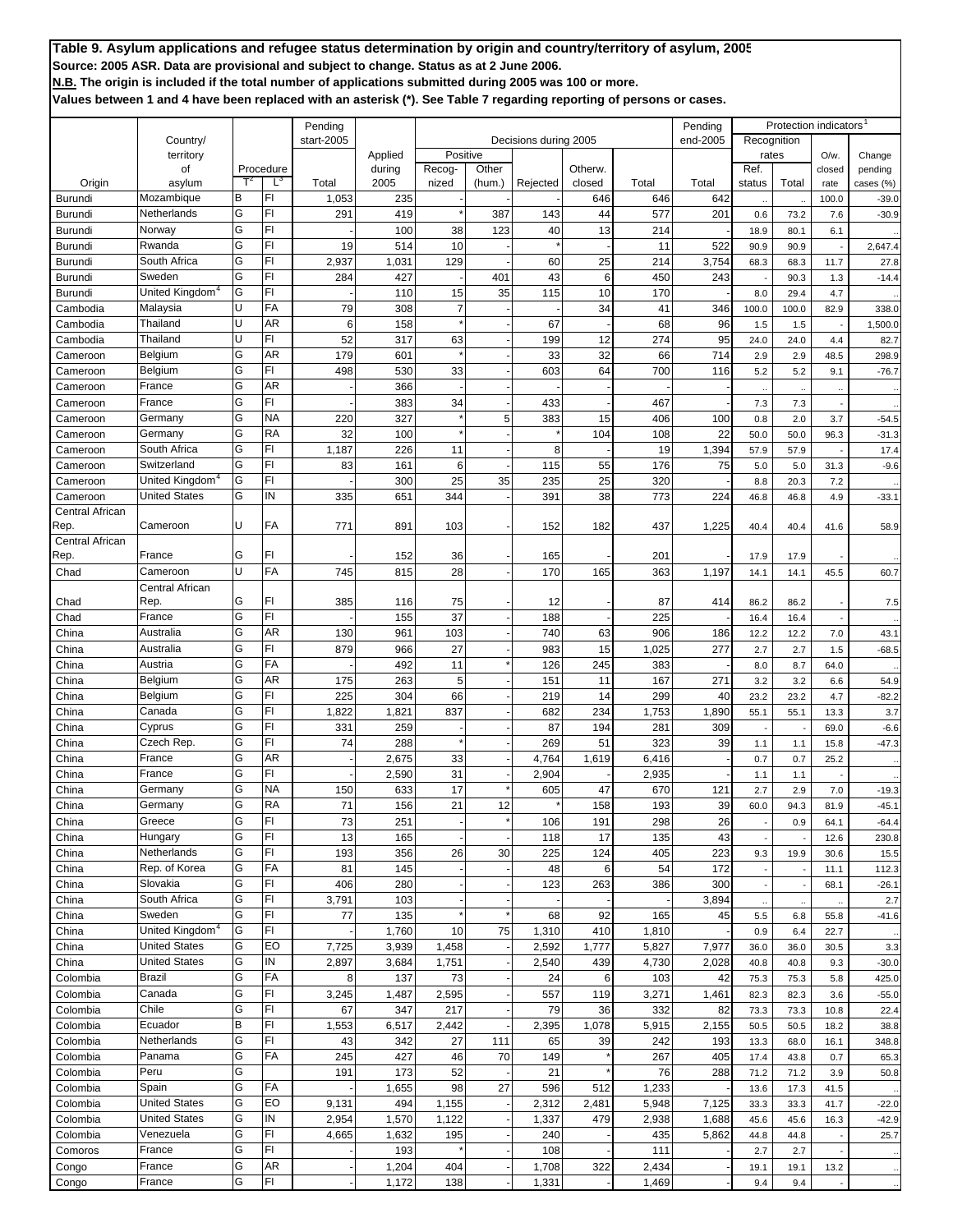|                           |                             |                |                 | Pending      |            |                |        |                       |          |           | Pending     |                      | Protection indicators |              |                 |
|---------------------------|-----------------------------|----------------|-----------------|--------------|------------|----------------|--------|-----------------------|----------|-----------|-------------|----------------------|-----------------------|--------------|-----------------|
|                           | Country/                    |                |                 | start-2005   |            |                |        | Decisions during 2005 |          |           | end-2005    | Recognition          |                       |              |                 |
|                           | territory                   |                |                 |              | Applied    | Positive       |        |                       |          |           |             | rates                |                       | O/w.         | Change          |
|                           | οf                          | T <sup>2</sup> | Procedure       |              | during     | Recog-         | Other  |                       | Otherw.  |           |             | Ref.                 |                       | closed       | pending         |
| Origin                    | asylum                      |                | L <sup>3</sup>  | Total        | 2005       | nized          | (hum.) | Rejected              | closed   | Total     | Total       | status               | Total                 | rate         | cases (%)       |
| Congo                     | France<br>Gabon             | G<br>G         | <b>RA</b><br>FI |              | 286<br>129 | 401            |        | 19                    |          | 401<br>47 |             | 100.0                | 100.0                 |              |                 |
| Congo                     | Netherlands                 | G              | FI              | 2,013<br>128 | 154        | 9              | 105    | 96                    | 28<br>25 | 235       | 2,095<br>93 | 4.3                  | 54.3                  | 59.6<br>10.6 | 4.1             |
| Congo                     | South Africa                | G              | FI              | 2,044        | 902        | 49             |        | 32                    |          | 81        | 2,865       | 60.5                 | 60.5                  |              | $-27.3$         |
| Congo                     | <b>United States</b>        | G              | IN              | 135          | 147        | 44             |        | 95                    | 40       | 179       | 106         | 31.7                 | 31.7                  | 22.3         | 40.2<br>$-21.5$ |
| Congo<br>Costa Rica       | Canada                      | G              | FI              | 333          | 106        | 57             |        | 211                   | 64       | 332       | 107         | 21.3                 | 21.3                  | 19.3         | $-67.9$         |
| Côte d'Ivoire             | Belgium                     | G              | FI              | 520          | 266        | 40             |        | 118                   | 42       | 200       | 464         | 25.3                 | 25.3                  | 21.0         | $-10.8$         |
| Côte d'Ivoire             | Cameroon                    | lu             | FA              | 81           | 396        | 9              |        | 47                    | 117      | 173       | 304         | 16.1                 | 16.1                  | 67.6         | 275.3           |
| Côte d'Ivoire             | Congo                       | IJ             | FI              | 98           | 132        |                |        | 42                    |          | 43        | 187         | 2.3                  | 2.3                   |              | 90.8            |
| Côte d'Ivoire             | France                      | G              | AR              |              | 810        |                |        |                       |          |           |             | $\ddot{\phantom{1}}$ |                       |              |                 |
| Côte d'Ivoire             | France                      | G              | FI              |              | 1,147      | 198            |        | 1,027                 |          | 1,225     |             | 16.2                 | 16.2                  |              |                 |
| Côte d'Ivoire             | Germany                     | G              | <b>NA</b>       | 64           | 108        |                |        | 126                   | 8        | 138       | 26          | 1.5                  | 3.1                   | 5.8          | $-59.4$         |
| Côte d'Ivoire             | Guinea                      | G              | FI              | 1,368        | 601        | 107            |        | 16                    | 1,188    | 1,311     | 658         | 87.0                 | 87.0                  | 90.6         | $-51.9$         |
| Côte d'Ivoire             | Mali                        | G              | FI              | 457          | 742        | 12             |        | 110                   |          | 122       | 1,077       | 9.8                  | 9.8                   |              | 135.7           |
| Côte d'Ivoire             | Mauritania                  | IJ             | FI              | 53           | 110        | 75             |        | 15                    | 23       | 113       | 50          | 83.3                 | 83.3                  | 20.4         | $-5.7$          |
| Côte d'Ivoire             | Morocco                     | IJ             | FI              | 14           | 161        | 10             |        |                       |          | 10        | 165         | 100.0                | 100.0                 |              | 1,078.6         |
| Côte d'Ivoire             | Senegal                     | G              | FI              | 167          | 181        | 15             |        | 45                    |          | 60        | 288         | 25.0                 | 25.0                  |              | 72.5            |
| Côte d'Ivoire             | Spain                       | G              | FA              |              | 162        |                | 11     | 25                    | 13       | 51        |             | 5.3                  | 34.2                  | 25.5         |                 |
| Côte d'Ivoire             | Switzerland                 | G              | FI              | 90           | 206        | 16             |        | 126                   | 57       | 199       | 95          | 11.3                 | 11.3                  | 28.6         | 5.6             |
| Côte d'Ivoire             | United Kingdom <sup>4</sup> | G              | FI              |              | 220        | 25             | 20     | 165                   | 20       | 225       |             | 11.2                 | 20.4                  | 8.4          |                 |
| Côte d'Ivoire             | <b>United States</b>        | G              | IN              | 164          | 326        | 75             |        | 274                   | 35       | 384       | 114         | 21.5                 | 21.5                  | 9.1          | $-30.5$         |
| Cuba                      | Canada                      | G              | FI              | 149          | 142        | 115            |        | 22                    | 29       | 166       | 125         | 83.9                 | 83.9                  | 17.5         | $-16.1$         |
| Cuba                      | United States               | G              | EO              | 288          | 617        | 21             |        | 100                   | 441      | 562       | 423         | 17.4                 | 17.4                  | 78.5         | 46.9            |
| Dem. Rep. of the          |                             |                |                 |              |            |                |        |                       |          |           |             |                      |                       |              |                 |
| Congo                     | Algeria                     | G              | FI              |              | 204        |                |        | 21                    |          | 21        | 183         |                      |                       |              |                 |
| Dem. Rep. of the          |                             |                |                 |              |            |                |        |                       |          |           |             |                      |                       |              |                 |
| Congo                     | Belgium                     | G              | AR              | 737          | 959        | 21             |        | 248                   | 87       | 356       | 1,340       | 7.8                  | 7.8                   | 24.4         | 81.8            |
| Dem. Rep. of the          |                             |                |                 |              |            |                |        |                       |          |           |             |                      |                       |              |                 |
| Congo                     | Belgium                     | G              | FI              | 1,932        | 1,272      | 205            |        | 956                   | 305      | 1,466     | 1,193       | 17.7                 | 17.7                  | 20.8         | $-38.3$         |
| Dem. Rep. of the          |                             |                |                 |              |            |                |        |                       |          |           |             |                      |                       |              |                 |
| Congo                     | Benin                       | G              | FI              | 295          | 335        | 21             |        |                       |          | 27        | 603         | 84.0                 | 84.0                  | 7.4          | 104.4           |
| Dem. Rep. of the<br>Congo | <b>Burundi</b>              | G              | FI              |              |            | 763            |        |                       |          |           |             |                      |                       |              |                 |
| Dem. Rep. of the          |                             |                |                 | 10,639       | 1,349      |                |        | 28                    |          | 791       | 11,197      | 96.5                 | 96.5                  |              | 5.2             |
| Congo                     | Cameroon                    | U              | FA              | 3,028        | 509        | 78             |        | 211                   | 649      | 938       | 2,599       | 27.0                 | 27.0                  | 69.2         | $-14.2$         |
| Dem. Rep. of the          |                             |                |                 |              |            |                |        |                       |          |           |             |                      |                       |              |                 |
| Congo                     | Canada                      | G              | FI              | 356          | 330        | 214            |        | 97                    | 39       | 350       | 336         | 68.8                 | 68.8                  | 11.1         | $-5.6$          |
| Dem. Rep. of the          |                             |                |                 |              |            |                |        |                       |          |           |             |                      |                       |              |                 |
| Congo                     | Congo                       | U              | FI              | 2,801        | 300        | 28             |        | 152                   |          | 182       | 2,919       | 15.6                 | 15.6                  | 1.1          | 4.2             |
| Dem. Rep. of the          |                             |                |                 |              |            |                |        |                       |          |           |             |                      |                       |              |                 |
| Congo                     | Côte d'Ivoire               | G              | FI              | 460          | 199        | 20             |        | 90                    |          | 110       | 549         | 18.2                 | 18.2                  |              | 19.3            |
| Dem. Rep. of the          |                             |                |                 |              |            |                |        |                       |          |           |             |                      |                       |              |                 |
| Congo                     | Ethiopia                    | G              | FA              | 32           | 158        | 60             |        |                       |          | 60        | 130         | 100.0                | 100.0                 |              | 306.3           |
| Dem. Rep. of the          |                             |                |                 |              |            |                |        |                       |          |           |             |                      |                       |              |                 |
| Congo                     | France                      | G              | AR              |              | 3,199      | 826            |        | 4,765                 | 474      | 6,065     |             | 14.8                 | 14.8                  | 7.8          |                 |
| Dem. Rep. of the<br>Congo | France                      | G              | FI              |              |            | 265            |        |                       |          |           |             |                      |                       |              |                 |
| Dem. Rep. of the          |                             |                |                 |              | 3,022      |                |        | 3,617                 |          | 3,882     |             | 6.8                  | 6.8                   |              |                 |
| Congo                     | France                      | G              | RA              |              | 1,324      | 836            |        |                       |          | 836       |             | 100.0                | 100.0                 |              |                 |
| Dem. Rep. of the          |                             |                |                 |              |            |                |        |                       |          |           |             |                      |                       |              |                 |
| Congo                     | Germany                     | G              | <b>NA</b>       | 138          | 398        | 17             | 22     | 347                   | 31       | 417       | 116         | 4.4                  | 10.1                  | 7.4          | $-15.9$         |
| Dem. Rep. of the          |                             |                |                 |              |            |                |        |                       |          |           |             |                      |                       |              |                 |
| Congo                     | Germany                     | G              | RA              | 72           | 149        |                | 5      | $\sqrt{5}$            | 177      | 188       | 32          | 9.1                  | 54.5                  | 94.1         | $-55.6$         |
| Dem. Rep. of the          |                             |                |                 |              |            |                |        |                       |          |           |             |                      |                       |              |                 |
| Congo                     | Ireland                     | G              | FI              | 258          | 138        | $\overline{7}$ |        | 214                   | 15       | 236       |             | 3.2                  | 3.2                   | 6.4          | $-100.0$        |
| Dem. Rep. of the          |                             |                |                 |              |            |                |        |                       |          |           |             |                      |                       |              |                 |
| Congo                     | Kenya                       | U              | FI              | 550          | 182        | 196            |        | 36                    | 57       | 289       | 443         | 84.5                 | 84.5                  | 19.7         | $-19.5$         |
| Dem. Rep. of the          |                             |                |                 |              |            |                |        |                       |          |           |             |                      |                       |              |                 |
| Congo                     | Malawi                      | G              | FI              | 1,198        | 452        | 356            |        |                       | 25       | 381       | 1,269       | 100.0                | 100.0                 | 6.6          | 5.9             |
| Dem. Rep. of the<br>Congo | Morocco                     | U              | FI              | 37           |            | 14             |        | 8                     | 9        | 31        | 563         |                      |                       |              |                 |
| Dem. Rep. of the          |                             |                |                 |              | 557        |                |        |                       |          |           |             | 63.6                 | 63.6                  | 29.0         | 1,421.6         |
| Congo                     | Mozambique                  | B              | FI              | 2,748        | 575        |                |        |                       | 558      | 558       | 2,765       | Ŀ,                   |                       | 100.0        | 0.6             |
| Dem. Rep. of the          |                             |                |                 |              |            |                |        |                       |          |           |             |                      |                       |              |                 |
| Congo                     | Namibia                     | G              | FI              | 1,160        | 205        | 287            |        | 89                    | 360      | 736       | 629         | 76.3                 | 76.3                  | 48.9         | $-45.8$         |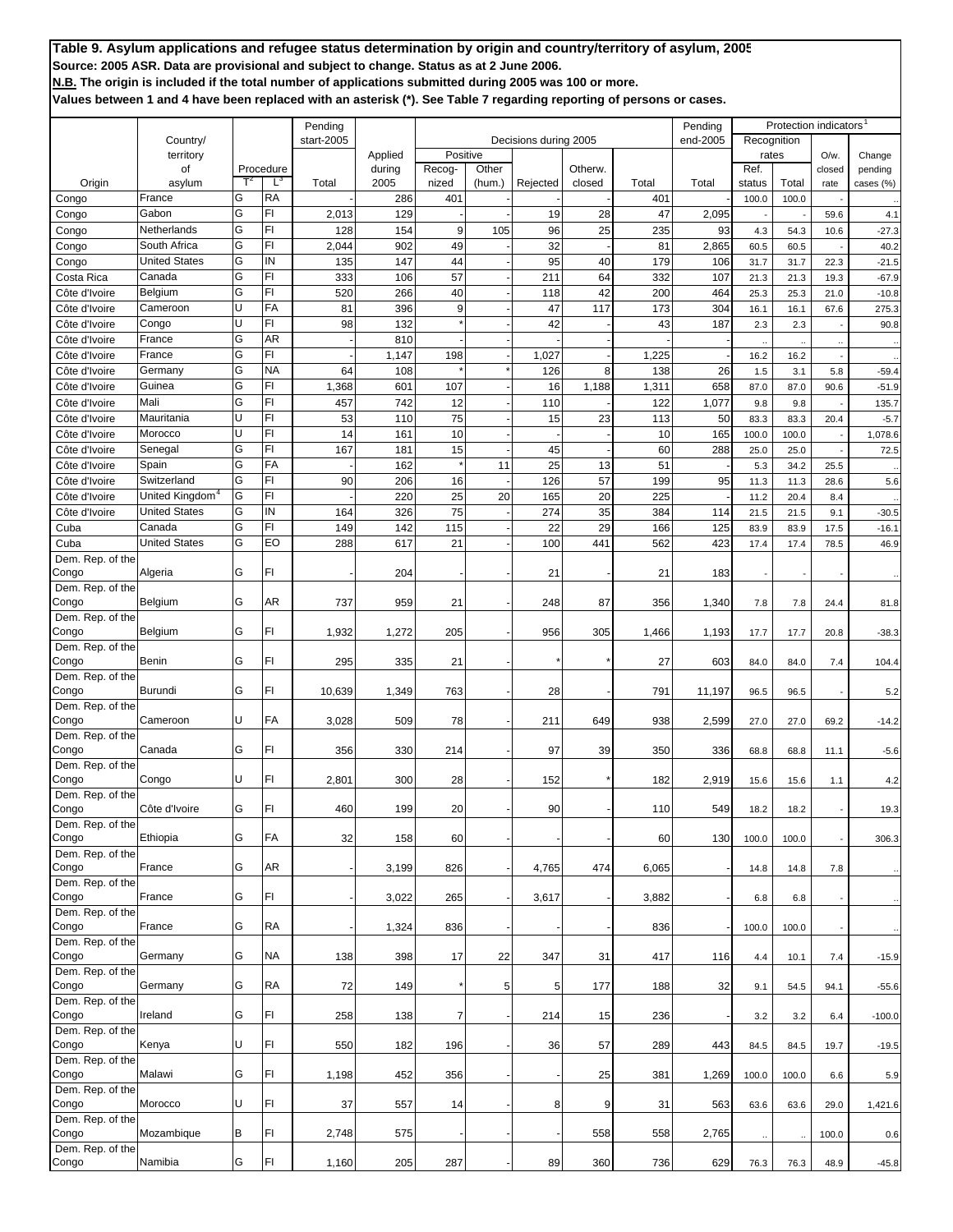|                            |                                        |        |                | Pending    |            |          |           |                       |          |            | Pending        |                      | Protection indicators |              |           |
|----------------------------|----------------------------------------|--------|----------------|------------|------------|----------|-----------|-----------------------|----------|------------|----------------|----------------------|-----------------------|--------------|-----------|
|                            | Country/                               |        |                | start-2005 |            |          |           | Decisions during 2005 |          |            | end-2005       | Recognition          |                       |              |           |
|                            | territory                              |        |                |            | Applied    | Positive |           |                       |          |            |                | rates                |                       | $O/w$ .      | Change    |
|                            | of                                     | $T^2$  | Procedure<br>Ľ |            | during     | Recog-   | Other     |                       | Otherw.  |            |                | Ref.                 |                       | closed       | pending   |
| Origin<br>Dem. Rep. of the | asylum                                 |        |                | Total      | 2005       | nized    | (hum.)    | Rejected              | closed   | Total      | Total          | status               | Total                 | rate         | cases (%) |
| Congo                      | Netherlands                            | G      | FI             | 116        | 185        | 25       | 129       | 114                   | 36       | 304        | 106            | 9.3                  | 57.5                  | 11.8         | $-8.6$    |
| Dem. Rep. of the           |                                        |        |                |            |            |          |           |                       |          |            |                |                      |                       |              |           |
| Congo                      | Nigeria                                | G      | FI             | 64         | 740        | 515      |           | 114                   |          | 629        | 175            | 81.9                 | 81.9                  |              | 173.4     |
| Dem. Rep. of the           |                                        |        |                |            |            |          |           |                       |          |            |                |                      |                       |              |           |
| Congo                      | Rwanda                                 | G      | FI             | 216        | 3,124      | 12       |           |                       |          | 12         | 3,328          | 100.0                | 100.0                 |              | 1,440.7   |
| Dem. Rep. of the           |                                        |        |                |            |            |          |           |                       |          |            |                |                      |                       |              |           |
| Congo                      | South Africa                           | G      | FI             | 17,993     | 2,585      | 1,149    |           | 263                   | 68       | 1,480      | 19,098         | 81.4                 | 81.4                  | 4.6          | 6.1       |
| Dem. Rep. of the<br>Congo  | Spain                                  | G      | FA             |            | 170        | 5        |           | 92                    | 67       | 166        |                |                      | 7.1                   |              |           |
| Dem. Rep. of the           |                                        |        |                |            |            |          |           |                       |          |            |                | 5.1                  |                       | 40.4         |           |
| Congo                      | Switzerland                            | G      | FI             | 244        | 262        | 22       |           | 242                   | 60       | 324        | 197            | 8.3                  | 8.3                   | 18.5         | $-19.3$   |
| Dem. Rep. of the           |                                        |        |                |            |            |          |           |                       |          |            |                |                      |                       |              |           |
| Congo                      | United Kingdom <sup>4</sup>            | G      | FI             |            | 1,330      | 95       | 160       | 1,125                 | 100      | 1,480      |                | 6.8                  | 18.5                  | 6.7          |           |
| Dominican Rep.             | France                                 | G      | FI             |            | 113        |          |           | 97                    |          | 97         |                |                      |                       |              |           |
| Egypt                      | Greece                                 | G      | FI             | 15         | 104        |          |           | 94                    | 31       | 125        |                |                      |                       | 24.8         | $-100.0$  |
| Egypt                      | <b>United States</b>                   | G      | IN             | 157        | 246        | 85       |           | 180                   | 26       | 291        | 118            | 32.1                 | 32.1                  | 8.9          | $-24.8$   |
| El Salvador                | Canada                                 | G      | FI             | 346        | 180        | 109      |           | 181                   | 43       | 333        | 193            | 37.6                 | 37.6                  | 12.9         | $-44.2$   |
| El Salvador                | United States                          | G      | EO             | 2,082      | 1,440      | 64       |           | 698                   | 1,638    | 2,400      | 3,339          | 8.4                  | 8.4                   | 68.3         | 60.4      |
| El Salvador                | <b>United States</b>                   | G      | IN             | 87,300     | 315        | 143      |           | 1,741                 | 46,540   | 48,424     | 41,646         | 7.6                  | 7.6                   | 96.1         | $-52.3$   |
| Eritrea                    | Canada                                 | G      | FI             | 143        | 148        | 163      |           | 9                     |          | 176        | 115            | 94.8                 | 94.8                  | 2.3          | $-19.6$   |
| Eritrea                    | Egypt                                  | U      | FA             | 31         | 153        | 35       |           | 43                    | 17       | 95         | 89             | 44.9                 | 44.9                  | 17.9         | 187.1     |
| Eritrea                    | Ethiopia                               | G      | FA             |            | 2,966      | 2,966    |           |                       |          | 2,966      |                | 100.0                | 100.0                 |              |           |
| Eritrea                    | Germany                                | G      | <b>NA</b>      | 199        | 367        | 31       | 11        | 308                   | 30       | 380        | 184            | 8.9                  | 12.0                  | 7.9          | $-7.5$    |
| Eritrea                    | Germany                                | G      | <b>RA</b>      | 35         | 134        | 63       | 6         |                       | 58       | 129        | 39             | 88.7                 | 97.2                  | 45.0         | 11.4      |
| Eritrea                    | Kenya                                  | U      | FI             | 119        | 272        | 309      |           | 28                    |          | 337        | 54             | 91.7                 | 91.7                  |              | $-54.6$   |
| Eritrea                    | Malawi                                 | G      | FI             |            | 150        |          |           |                       | 146      | 146        |                | $\ddot{\phantom{1}}$ |                       | 100.0        |           |
| Eritrea                    | Malta                                  | G<br>G | FI<br>FI       | 39         | 255        |          | 228       | 41                    |          | 273        | 21             | 0.7                  | 84.9                  | 0.7          | $-46.2$   |
| Eritrea                    | Mexico<br>Netherlands                  | G      | FI             | 29         | 126        | 52       |           | 12                    | 76       | 140        | 15             | 81.3                 | 81.3                  | 54.3         | $-48.3$   |
| Eritrea                    | Norway                                 | G      | FI             | 117        | 204        | 11<br>73 | 145<br>81 | 105<br>6              | 39<br>28 | 300<br>188 | 107            | 4.2                  | 59.8                  | 13.0         | $-8.5$    |
| Eritrea<br>Eritrea         | Saudi Arabia                           | U      | FA             | 13         | 177<br>164 | 163      |           |                       |          | 167        | 10             | 45.6<br>100.0        | 96.3<br>100.0         | 14.9<br>2.4  | $-23.1$   |
| Eritrea                    | South Africa                           | G      | FI             | 569        | 300        | 18       |           | 8                     |          | 26         | 843            | 69.2                 | 69.2                  |              | 48.2      |
| Eritrea                    | Sudan                                  | G      | AR             | 12         | 6,269      | 5,942    |           | 69                    | 194      | 6,205      | 76             | 98.9                 | 98.9                  | 3.1          | 533.3     |
| Eritrea                    | Sweden                                 | G      | FI             | 488        | 425        | 22       | 205       | 210                   | 27       | 464        | 442            | 5.0                  | 51.9                  | 5.8          | $-9.4$    |
| Eritrea                    | Switzerland                            | G      | FI             | 110        | 159        | 12       |           | 150                   | 20       | 182        | 132            | 7.4                  | 7.4                   | 11.0         | 20.0      |
| Eritrea                    | United Kingdom <sup>4</sup>            | G      | FI             |            | 1,890      | 600      | 140       | 795                   | 285      | 1,820      |                | 39.2                 | 48.3                  | 15.6         |           |
| Eritrea                    | <b>United States</b>                   | G      | IN             | 80         | 179        | 116      |           | 62                    |          | 182        | 78             | 65.2                 | 65.2                  | 2.2          | $-2.5$    |
| Ethiopia                   | Canada                                 | G      | FI             | 199        | 191        | 174      |           | 46                    | 10       | 230        | 160            | 79.1                 | 79.1                  | 4.3          | $-19.6$   |
| Ethiopia                   | Egypt                                  | U      | FA             | 107        | 189        | 38       |           | 118                   | 69       | 225        | 71             | 24.4                 | 24.4                  | 30.7         | $-33.6$   |
| Ethiopia                   | Eritrea                                | U      | FA             | 351        | 1,218      | 47       |           |                       | 18       | 65         | 1,504          | 100.0                | 100.0                 | 27.7         | 328.5     |
| Ethiopia                   | Germany                                | G      | <b>NA</b>      | 106        | 194        | 20       | 8         | 164                   | 14       | 206        | 92             | 10.4                 | 14.6                  | 6.8          | $-13.2$   |
| Ethiopia                   | Greece                                 | G      | FI             | 65         | 100        |          |           | 55                    | 62       | 122        | 43             | 6.7                  | 8.3                   | 50.8         | $-33.8$   |
| Ethiopia                   | Kenya                                  | U      | FI             | 3,318      | 1,992      | 1,698    |           | 971                   | 9        | 2,678      | 2,632          | 63.6                 | 63.6                  | 0.3          | $-20.7$   |
| Ethiopia                   | Malawi                                 | G      | FI             |            | 369        |          |           |                       | 362      | 362        | $\overline{7}$ |                      |                       | 100.0        |           |
| Ethiopia                   | Mexico                                 | G      | FI             | 10         | 122        | 17       |           | 8                     | 92       | 117        | 15             | 68.0                 | 68.0                  | 78.6         | 50.0      |
| Ethiopia                   | Norway                                 | G      | FI             |            | 100        | 33       | 11        | 34                    | 11       | 89         |                | 42.3                 | 56.4                  | 12.4         |           |
| Ethiopia                   | Somalia                                | U      | FI             | 321        | 234        | 42       |           | 169                   | 247      | 458        | 97             | 19.9                 | 19.9                  | 53.9         | $-69.8$   |
| Ethiopia                   | South Africa                           | G      | FI             | 5,675      | 2,899      | 59       |           | 155                   |          | 218        | 8,356          | 27.6                 | 27.6                  | 1.8          | 47.2      |
| Ethiopia                   | United Kingdom <sup>4</sup>            | G      | FI             |            | 430        | 15       | 40        | 340                   | 45       | 435        |                | 3.6                  | 13.6                  | 10.5         |           |
| Ethiopia                   | <b>United States</b>                   | G      | EO             | 627        | 100        | 264      |           | 189                   | 178      | 631        | 551            | 58.3                 | 58.3                  | 28.2         | $-12.1$   |
| Ethiopia                   | <b>United States</b>                   | G      | IN             | 477        | 707        | 398      |           | 291                   | 70       | 759        | 428            | 57.8                 | 57.8                  | 9.2          | $-10.3$   |
| Ethiopia                   | Yemen                                  | U<br>G | FI<br>FA       | 280        | 1,380      | 251      | 70        | 189                   | 938      | 1,448      | 212            | 49.2                 | 62.9                  | 64.8         | $-24.3$   |
| Gambia                     | Austria<br>United Kingdom <sup>4</sup> | G      | FI             |            | 134        |          | 5         | 95                    | 75       | 170        |                |                      |                       | 44.1         |           |
| Gambia                     | <b>United States</b>                   | G      | IN             | 145        | 110<br>189 | 27       |           | 80<br>165             | 15<br>22 | 100<br>214 | 139            | 1.1                  | 6.9                   | 14.7         |           |
| Gambia<br>Georgia          | Austria                                | G      | FA             |            | 954        | 58       | 33        | 475                   | 536      | 1,102      |                | 14.1<br>10.2         | 14.1<br>16.1          | 10.3<br>48.6 | $-4.1$    |
| Georgia                    | Belgium                                | G      | FI             | 105        | 256        |          |           | 43                    | 30       | 75         | 68             | 4.4                  | 4.4                   | 40.0         | $-35.2$   |
| Georgia                    | Cyprus                                 | G      | AR             | 21         | 104        |          |           | 17                    |          | 20         | 105            |                      |                       | 15.0         | 400.0     |
| Georgia                    | Cyprus                                 | G      | FI             | 767        | 886        |          |           | 354                   | 187      | 545        | 1,108          |                      | 1.1                   | 34.3         | 44.5      |
| Georgia                    | France                                 | G      | AR             |            | 1,162      | 558      |           | 1,520                 | 218      | 2,296      |                | 26.9                 | 26.9                  | 9.5          |           |
| Georgia                    | France                                 | G      | FI             |            | 788        | 17       |           | 1,306                 |          | 1,323      |                | 1.3                  | 1.3                   |              |           |
| Georgia                    | France                                 | G      | <b>RA</b>      |            | 517        | 566      |           |                       |          | 566        |                | 100.0                | 100.0                 |              |           |
| Georgia                    | Germany                                | G      | <b>NA</b>      | 140        | 493        |          |           | 342                   | 175      | 519        | 115            | 0.6                  | 0.6                   | 33.7         | $-17.9$   |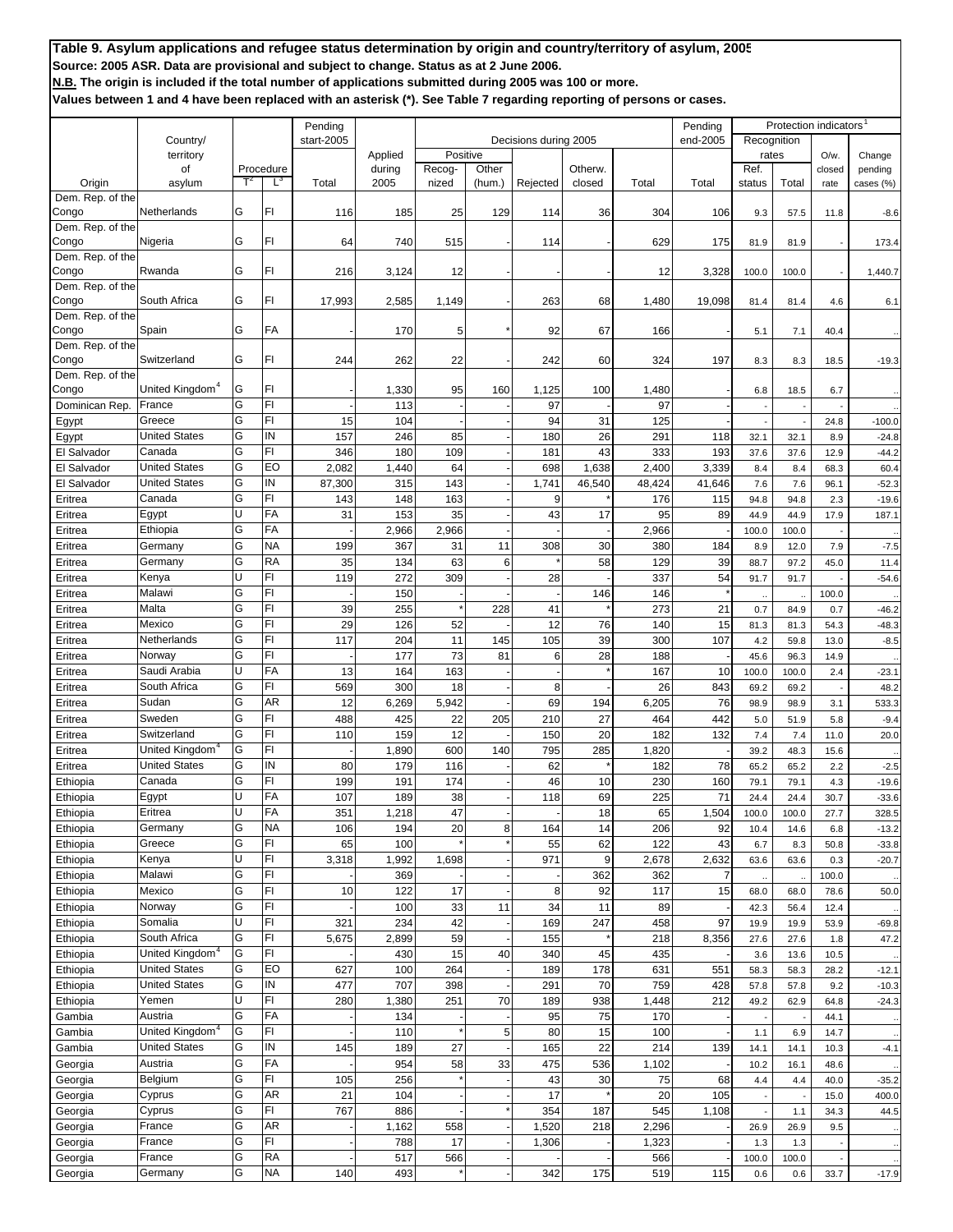|                    |                             |        |           | Pending    |            |          |        |                       |                |                 | Pending   |             | Protection indicators |              |           |
|--------------------|-----------------------------|--------|-----------|------------|------------|----------|--------|-----------------------|----------------|-----------------|-----------|-------------|-----------------------|--------------|-----------|
|                    | Country/                    |        |           | start-2005 |            |          |        | Decisions during 2005 |                |                 | end-2005  | Recognition |                       |              |           |
|                    | territory                   |        |           |            | Applied    | Positive |        |                       |                |                 |           | rates       |                       | O/w.         | Change    |
|                    | of                          |        | Procedure |            | during     | Recog-   | Other  |                       | Otherw.        |                 |           | Ref.        |                       | closed       | pending   |
| Origin             | asylum                      |        | $L^3$     | Total      | 2005       | nized    | (hum.) | Rejected              | closed         | Total           | Total     | status      | Total                 | rate         | cases (%) |
| Georgia            | Germany                     | G      | <b>RA</b> | 27         | 121        |          |        |                       | 112            | 117             | 30        |             | 60.0                  | 95.7         | 11.1      |
| Georgia            | Greece                      | G<br>G | FI<br>FI  | 114        | 1,897      |          |        | 170                   | 1,755          | 1,925           | 86        |             |                       | 91.2         | $-24.6$   |
| Georgia            | Hungary                     | G      | FI        | 65         | 114        |          | 6      | 25<br>150             | 129            | 164             | 15        | 11.4        | 28.6                  | 78.7         | $-76.9$   |
| Georgia            | Ireland<br>Netherlands      | G      | FI        | 146<br>58  | 151<br>213 | 8<br>5   | 17     | 214                   | 37<br>34       | 195<br>270      | 57        | 5.1         | 5.1                   | 19.0         | $-100.0$  |
| Georgia            | Slovakia                    | G      | FI        | 129        | 258        |          |        | 42                    | 230            | 272             |           | 2.1         | 9.3                   | 12.6         | $-1.7$    |
| Georgia            | Sweden                      | G      | FI        | 124        | 183        |          | 5      | 197                   | 40             | 242             | 115<br>66 |             |                       | 84.6         | $-10.9$   |
| Georgia            | Switzerland                 | G      | FI        | 78         | 397        |          |        | 206                   | 233            | 440             | 45        | 0.5         | 2.5<br>0.5            | 16.5<br>53.0 | $-46.8$   |
| Georgia<br>Georgia | United Kingdom <sup>4</sup> | G      | FI        |            | 125        |          |        | 95                    | 25             | 125             |           | 2.0         | 4.0                   | 20.2         | $-42.3$   |
| Ghana              | France                      | G      | FI        |            | 113        |          |        |                       |                |                 |           | ÷.          |                       |              |           |
| Ghana              | Germany                     | G      | <b>NA</b> | 42         | 459        |          |        | 430                   | 21             | 452             | 58        |             | 0.2                   | 4.6          | 38.1      |
| Ghana              | China                       | Ù      | FI        |            | 101        |          |        | 8                     | 15             | 23              | 62        |             |                       | 65.2         |           |
| Ghana              | Morocco                     | U      | FI        |            | 135        |          |        | 14                    | 16             | 30              | 105       |             |                       | 53.3         |           |
| Ghana              | South Africa                | G      | FI        | 1,180      | 196        |          |        | $\overline{7}$        |                | 10              | 1,366     | 30.0        | 30.0                  |              | 15.8      |
| Ghana              | United Kingdom <sup>4</sup> | G      | FI        |            | 240        |          | 15     | 185                   | 15             | 215             |           | 2.0         | 9.0                   | 7.4          |           |
| Grenada            | Canada                      | G      | FI        | 125        | 110        | 28       |        | 92                    | 14             | 134             | 101       | 23.3        | 23.3                  | 10.4         | $-19.2$   |
| Guatemala          | Canada                      | G      | FI        | 245        | 139        | 86       |        | 132                   | 32             | 250             | 134       | 39.4        | 39.4                  | 12.8         | $-45.3$   |
| Guatemala          | <b>United States</b>        | G      | EO        | 3,341      | 852        | 142      |        | 824                   | 1,865          | 2,831           | 3,894     | 14.7        | 14.7                  | 65.9         | 16.6      |
| Guatemala          | <b>United States</b>        | G      | IN        | 53,953     | 559        | 182      |        | 1,455                 | 26,713         | 28,350          | 27,803    | 11.1        | 11.1                  | 94.2         | $-48.5$   |
| Guinea             | Belgium                     | G      | AR        | 89         | 256        |          |        | 5                     | 10             | 17              | 328       | 28.6        | 28.6                  | 58.8         | 268.5     |
| Guinea             | Belgium                     | G      | FI        | 512        | 643        | 48       |        | 281                   | 56             | 385             | 434       | 14.6        | 14.6                  | 14.5         | $-15.2$   |
| Guinea             | France                      | G      | AR        |            | 1,009      | 228      |        | 903                   | 160            | 1,291           |           | 20.2        | 20.2                  | 12.4         |           |
| Guinea             | France                      | G      | FI        |            | 1,147      | 95       |        | 1,122                 |                | 1,217           |           | 7.8         | 7.8                   |              |           |
| Guinea             | France                      | G      | <b>RA</b> |            | 138        | 231      |        |                       |                | 231             |           | 100.0       | 100.0                 |              |           |
| Guinea             | Germany                     | G      | <b>NA</b> | 74         | 210        |          |        | 220                   | 24             | 250             | 37        | 1.8         | 2.7                   | 9.6          | $-50.0$   |
| Guinea             | Israel                      | G      | FA        | 11         | 181        |          |        |                       | 32             | 32              | 160       | $\cdot$     |                       | 100.0        | 1,354.5   |
| Guinea             | Netherlands                 | G      | FI        | 136        | 105        | 6        | 50     | 128                   | 37             | 22 <sub>1</sub> | 108       | 3.3         | 30.4                  | 16.7         | $-20.6$   |
| Guinea             | Spain                       | G      | FA        |            | 173        |          |        | 27                    | 158            | 188             |           | 3.3         | 10.0                  | 84.0         |           |
| Guinea             | Switzerland                 | G      | FI        | 60         | 211        | 5        |        | 111                   | 113            | 229             | 57        | 4.3         | 4.3                   | 49.3         | $-5.0$    |
| Guinea             | United Kingdom <sup>4</sup> | G      | FI        |            | 170        |          | 60     | 120                   | 15             | 200             |           | 1.6         | 33.5                  | 8.1          |           |
| Guinea             | <b>United States</b>        | G      | IN        | 321        | 602        | 118      |        | 513                   | 65             | 696             | 245       | 18.7        | 18.7                  | 9.3          | $-23.7$   |
| Guinea-Bissau      | France                      | G      | FI        |            | 127        | 17       |        | 107                   |                | 124             |           | 13.7        | 13.7                  |              |           |
| Guinea-Bissau      | Spain                       | G      | FA        |            | 114        |          |        | 31                    | 91             | 122             |           |             |                       | 74.6         |           |
| Guyana             | Canada                      | G      | FI        | 371        | 251        | 67       |        | 260                   | 43             | 370             | 252       | 20.5        | 20.5                  | 11.6         | $-32.1$   |
| Haiti              | Canada                      | G      | FI        | 128        | 378        | 107      |        | 68                    | 10             | 185             | 321       | 61.1        | 61.1                  | 5.4          | 150.8     |
| Haiti              | France                      | G      | AR        |            | 2,466      | 209      |        | 1,613                 | 723            | 2,545           |           | 11.5        | 11.5                  | 28.4         |           |
| Haiti              | France                      | G      | FI        |            | 5,060      | 208      |        | 3,447                 |                | 3,655           |           | 5.7         | 5.7                   |              |           |
| Haiti              | France                      | G      | RA        |            | 270        | 204      |        |                       |                | 204             |           | 100.0       | 100.0                 |              |           |
| Haiti              | United States               | G      | EO        | 6,543      | 1,178      | 656      |        | 2,788                 | 1,359          | 4,803           | 6,333     | 19.0        | 19.0                  | 28.3         | $-3.2$    |
| Haiti              | <b>United States</b>        | Ġ      | IN        | 9,524      | 4,121      | 1,740    |        | 2,386                 | 2,924          | 7,050           | 6,798     | 42.2        | 42.2                  | 41.5         | $-28.6$   |
| Honduras           | Canada                      | G      | FI.       | 247        | 195        | 51       |        | 134                   | 100            | 285             | 157       | 27.6        | 27.6                  | 35.1         | $-36.4$   |
| Honduras           | United States               | G      | EO        | 602        | 741        | 66       |        | 334                   | 350            | 750             | 693       | 16.5        | 16.5                  | 46.7         | 15.1      |
| India              | Australia                   | G      | <b>AR</b> | 54         | 175        | 9        |        | 167                   | 11             | 187             | 42        | 5.1         | 5.1                   | 5.9          | $-22.2$   |
| India              | Australia                   | G      | FI.       |            | 173        |          |        | 189                   |                | 192             | 79        | 0.5         | 0.5                   | 1.0          |           |
| India              | Austria                     | G      | FA        |            | 1,530      |          |        | 353                   | 975            | 1,329           |           | 0.3         | 0.3                   | 73.4         |           |
| India              | Belgium                     | G      | FI        | 20         | 163        |          |        | $\overline{7}$        | 6              | 13              |           |             |                       | 46.2         | $-65.0$   |
| India              | Canada                      | G<br>G | FI        | 979        | 844        | 282      |        | 608                   | 241            | 1,131           | 692       | 31.7        | 31.7                  | 21.3         | $-29.3$   |
| India              | Cyprus<br>Czech Rep.        | G      | FI<br>FI  | 509<br>6   | 332<br>342 |          |        | 141<br>221            | 185            | 326             | 515<br>70 |             |                       | 56.7         | 1.2       |
| India              | France                      | G      | AR        |            | 510        | 34       |        |                       | 56             | 278             |           | 0.5         | 0.5                   | 20.1         | 1,066.7   |
| India              | France                      | G      | FI        |            |            |          |        | 826                   | 193            | 1,053<br>624    |           | 4.0         | 4.0                   | 18.3         |           |
| India<br>India     | Germany                     | G      | <b>NA</b> | 152        | 541<br>557 |          |        | 620<br>550            | 74             | 626             | 78        | 0.6         | 0.6<br>0.4            | 11.8         | $-48.7$   |
| India              | Germany                     | G      | <b>RA</b> | 47         | 140        |          |        | 10                    | 158            | 169             | 19        |             | 9.1                   | 93.5         | $-59.6$   |
| India              | Greece                      | G      | FI        | 42         | 166        |          |        | 55                    | 138            | 193             | 15        |             |                       | 71.5         | $-64.3$   |
| India              | China                       | Ù      | FI        |            | 113        |          |        | 5                     | 14             | 20              | 87        | 16.7        | 16.7                  | 70.0         |           |
| India              | Netherlands                 | G      | FI        | 41         | 169        |          |        | 102                   | 87             | 189             | 23        |             |                       | 46.0         | $-43.9$   |
| India              | Slovakia                    | G      | FI        | 315        | 561        |          |        | 93                    | 392            | 485             | 391       |             |                       | 80.8         | 24.1      |
| India              | South Africa                | G      | FI        | 5,925      | 352        |          |        | 20                    |                | 20              | 6,257     |             |                       |              | 5.6       |
| India              | Sweden                      | G      | FI        | 48         | 100        |          | 5      | 79                    | 36             | 121             | 27        | 1.2         | 7.1                   | 29.8         | $-43.8$   |
| India              | Ukraine                     | G      | FI        | 24         | 451        |          |        |                       | 310            | 313             | 162       |             |                       | 99.0         | 575.0     |
| India              | Ukraine                     | G      | JR        | 117        | 128        |          |        | 129                   | $\overline{7}$ | 136             | 109       |             |                       | 5.1          | $-6.8$    |
| India              | United Kingdom <sup>4</sup> | G      | FI        |            | 1,020      |          | 20     | 800                   | 180            | 1,000           |           | 0.1         | 2.6                   | 18.0         |           |
| India              | <b>United States</b>        | G      | EO        | 1,531      | 296        | 311      |        | 510                   | 622            | 1,443           | 1,834     | 37.9        | 37.9                  | 43.1         | 19.8      |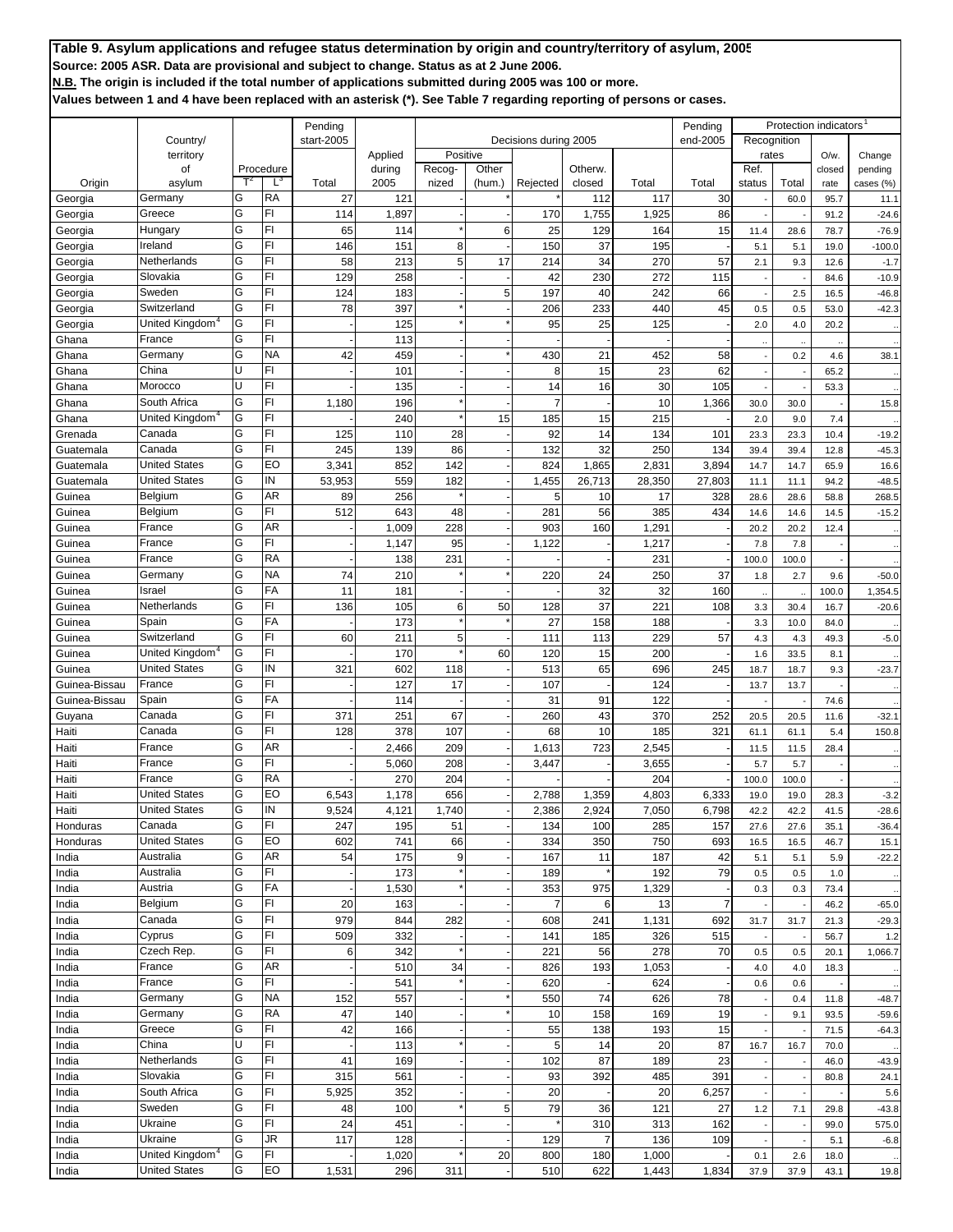|                         |                             |        |                    | Pending        |                |                 |                 |                       |                   |              | Pending    |                | <b>Protection indicators</b> |                |                      |
|-------------------------|-----------------------------|--------|--------------------|----------------|----------------|-----------------|-----------------|-----------------------|-------------------|--------------|------------|----------------|------------------------------|----------------|----------------------|
|                         | Country/                    |        |                    | start-2005     |                |                 |                 | Decisions during 2005 |                   |              | end-2005   | Recognition    |                              |                |                      |
|                         | territory                   |        |                    |                | Applied        | Positive        |                 |                       |                   |              |            | rates          |                              | O/w.           | Change               |
| Origin                  | of<br>asylum                |        | Procedure<br>$L^3$ | Total          | during<br>2005 | Recog-<br>nized | Other<br>(hum.) | Rejected              | Otherw.<br>closed | Total        | Total      | Ref.<br>status | Total                        | closed<br>rate | pending              |
| India                   | <b>United States</b>        | G      | IN                 | 1,632          | 324            | 76              |                 | 839                   | 217               | 1,132        | 900        | 8.3            | 8.3                          | 19.2           | cases (%)<br>$-44.9$ |
| Indonesia               | Australia                   | G      | AR                 | 15             | 101            | 9               |                 | 70                    | 6                 | 85           | 31         | 11.4           | 11.4                         | 7.1            | 106.7                |
| Indonesia               | Australia                   | G      | FI                 |                | 166            | 27              |                 | 137                   |                   | 166          | 105        | 16.5           | 16.5                         | 1.2            |                      |
| Indonesia               | Malaysia                    | U      | FA                 | 446            | 5,752          | 5,424           |                 |                       | 176               | 5,600        | 598        | 100.0          | 100.0                        | 3.1            | 34.1                 |
| Indonesia               | United States               | G      | EO                 | 4,296          | 394            | 374             |                 | 1,276                 | 786               | 2,436        | 3,007      | 22.7           | 22.7                         | 32.3           | $-30.0$              |
| Indonesia               | <b>United States</b>        | G      | IN                 | 690            | 372            | 64              |                 | 351                   | 96                | 511          | 563        | 15.4           | 15.4                         | 18.8           | $-18.4$              |
| Iraq                    | Armenia                     | G      | FI                 | 39             | 140            |                 | 89              |                       | 25                | 115          | 64         | 1.1            | 100.0                        | 21.7           | 64.1                 |
| Iraq                    | Australia                   | G      | <b>AR</b>          | 139            | 450            | 556             |                 | 16                    | $\overline{7}$    | 579          | 11         | 97.2           | 97.2                         | 1.2            | $-92.1$              |
| Iraq                    | Austria                     | G      | FA                 |                | 221            | 130             | 56              | 49                    | 163               | 398          |            | 55.3           | 79.1                         | 41.0           |                      |
| Iraq                    | Belgium                     | G      | AR                 | 114            | 357            |                 |                 | 5                     | 9                 | 15           | 456        | 16.7           | 16.7                         | 60.0           | 300.0                |
| Iraq                    | Belgium<br>Canada           | G<br>G | FI<br>FI           | 919            | 903            | 63              |                 | 407                   | 199               | 669          | 582        | 13.4           | 13.4                         | 29.7           | $-36.7$              |
| Iraq                    | Cyprus                      | G      | FI                 | 112<br>166     | 112<br>144     | 96<br>8         |                 | 11                    | 15<br>59          | 122<br>71    | 102<br>239 | 89.7           | 89.7                         | 12.3           | $-8.9$               |
| Iraq                    | Denmark                     | G      | FI                 | 53             | 264            |                 | $\overline{7}$  | 119                   |                   | 128          | 20         | 66.7<br>1.6    | 83.3<br>7.0                  | 83.1           | 44.0<br>$-62.3$      |
| Iraq<br>Iraq            | Egypt                       | Ù      | FA                 | 91             | 133            |                 |                 |                       | 8                 | 8            | 216        | $\cdot$        |                              | 100.0          | 137.4                |
| Iraq                    | Finland                     | G      | FA                 |                | 289            |                 | 95              |                       | 17                | 112          |            |                | 100.0                        | 15.2           |                      |
| Iraq                    | France                      | G      | FI                 |                | 124            | 22              |                 | 115                   |                   | 137          |            | 16.1           | 16.1                         |                |                      |
| Iraq                    | Germany                     | G      | <b>NA</b>          | 778            | 1,983          | 54              | 12              | 1,591                 | 191               | 1,848        | 659        | 3.3            | 4.0                          | 10.3           | $-15.3$              |
| Iraq                    | Germany                     | G      | <b>RA</b>          | 66             | 364            | 9               | $\overline{7}$  | 18                    | 308               | 342          | 92         | 26.5           | 47.1                         | 90.1           | 39.4                 |
| Iraq                    | Greece                      | G      | FI                 | 1,794          | 971            |                 |                 | 1,299                 | 312               | 1,614        | 1,151      | 0.1            | 0.2                          | 19.3           | $-35.8$              |
| Iraq                    | Jordan                      | Ù      | FI                 | 10,793         | 5,568          | 13              |                 |                       | 138               | 151          | 16,210     | 100.0          | 100.0                        | 91.4           | 50.2                 |
| Iraq                    | Lebanon                     | U      | FA                 | 614            | 921            | 18              |                 | 86                    | 35                | 139          | 1,396      | 17.3           | 17.3                         | 25.2           | 127.4                |
| Iraq                    | Netherlands                 | G      | FI                 | 1,685          | 1,620          | 47              | 1,852           | 865                   | 502               | 3,266        | 916        | 1.7            | 68.7                         | 15.4           | $-45.6$              |
| Iraq                    | Norway                      | G      | FI                 |                | 671            | 32              | 287             | 555                   | 294               | 1,168        |            | 3.7            | 36.5                         | 25.2           |                      |
| Iraq                    | Romania                     | G      | FA                 | 8              | 103            | 26              | 7               | 40                    | 7                 | 80           | 31         | 35.6           | 45.2                         | 8.8            | 287.5                |
| Iraq                    | Sweden                      | G<br>G | FI                 | 1,445          | 2,330          | 15              | 465             | 1,597                 | 214               | 2,291        | 1,477      | 0.7            | 23.1                         | 9.3            | 2.2                  |
| Iraq                    | Switzerland<br>Turkey       | U      | FI<br>FI           | 1,532<br>1,422 | 468<br>1,047   | 140<br>33       |                 | 1,247                 | 290<br>276        | 1,677<br>309 | 364        | 10.1           | 10.1                         | 17.3           | $-76.2$              |
| Iraq<br>Iraq            | United Kingdom <sup>4</sup> | G      | FI                 |                | 1,605          | 10              | 180             | 1,585                 | 305               | 2,075        | 2,160      | 100.0<br>0.5   | 100.0<br>10.6                | 89.3<br>14.7   | 51.9                 |
| Iraq                    | United States               | G      | EO                 | 397            | 131            | 96              |                 | 121                   | 95                | 312          | 357        | 44.2           | 44.2                         | 30.4           | $-10.1$              |
| Iraq                    | <b>United States</b>        | G      | IN                 | 117            | 229            | 120             |                 | 100                   | 9                 | 229          | 120        | 54.5           | 54.5                         | 3.9            | 2.6                  |
| Iraq                    | Yemen                       | U      | FI                 | 765            | 424            |                 | 827             |                       |                   | 827          | 362        |                | 100.0                        |                | $-52.7$              |
| Islamic Rep. of         |                             |        |                    |                |                |                 |                 |                       |                   |              |            |                |                              |                |                      |
| Iran                    | Australia                   | G      | FI                 | 100            | 101            | 76              |                 | 28                    |                   | 105          | 29         | 73.1           | 73.1                         | 1.0            | $-71.0$              |
| Islamic Rep. of         |                             |        |                    |                |                |                 |                 |                       |                   |              |            |                |                              |                |                      |
| Iran                    | Austria                     | G      | FA                 |                | 306            | 247             | 19              | 40                    | 302               | 608          |            | 80.7           | 86.9                         | 49.7           |                      |
| Islamic Rep. of         | Belgium                     | G      | AR                 | 618            | 456            | 10              |                 | 364                   | 41                |              | 659        |                |                              |                |                      |
| Iran<br>Islamic Rep. of |                             |        |                    |                |                |                 |                 |                       |                   | 415          |            | 2.7            | 2.7                          | 9.9            | 6.6                  |
| Iran                    | Belgium                     | G      | FI                 | 793            | 497            | 112             |                 | 462                   | 135               | 709          | 223        | 19.5           | 19.5                         | 19.0           | $-71.9$              |
| Islamic Rep. of         |                             |        |                    |                |                |                 |                 |                       |                   |              |            |                |                              |                |                      |
| Iran                    | Canada                      | G      | FI                 | 345            | 357            | 280             |                 | 53                    | 38                | 371          | 331        | 84.1           | 84.1                         | 10.2           | $-4.1$               |
| Islamic Rep. of         |                             |        |                    |                |                |                 |                 |                       |                   |              |            |                |                              |                |                      |
| Iran                    | Cyprus                      | G      | AR                 | 186            | 170            |                 |                 | 143                   |                   | 151          | 205        | 0.7            | 3.4                          | 2.0            | 10.2                 |
| Islamic Rep. of<br>Iran | Cyprus                      | G      | FI                 |                |                |                 |                 |                       |                   |              |            |                |                              |                |                      |
| Islamic Rep. of         |                             |        |                    | 697            | 565            | 13              | 29              | 299                   | 308               | 649          | 613        | 3.8            | 12.3                         | 47.5           | $-12.1$              |
| Iran                    | Denmark                     | G      | FI                 | 36             | 123            | 14              | 14              | 61                    |                   | 89           | 25         | 15.7           | 31.5                         |                | $-30.6$              |
| Islamic Rep. of         |                             |        |                    |                |                |                 |                 |                       |                   |              |            |                |                              |                |                      |
| Iran                    | France                      | G      | FI                 |                | 116            | 18              |                 | 67                    |                   | 85           |            | 21.2           | 21.2                         |                |                      |
| Islamic Rep. of         |                             |        |                    |                |                |                 |                 |                       |                   |              |            |                |                              |                |                      |
| Iran                    | Germany                     | G      | ΝA                 | 521            | 929            | 167             | 7               | 871                   | 88                | 1,133        | 295        | 16.0           | 16.7                         | 7.8            | $-43.4$              |
| Islamic Rep. of<br>Iran | Germany                     | G      | RA                 | 340            | 872            | 178             | 29              | 26                    | 781               |              | 198        |                |                              |                |                      |
| Islamic Rep. of         |                             |        |                    |                |                |                 |                 |                       |                   | 1,014        |            | 76.4           | 88.8                         | 77.0           | $-41.8$              |
| Iran                    | Greece                      | G      | FI                 | 191            | 203            |                 | 7               | 195                   | 67                | 272          | 122        | 1.5            | 4.9                          | 24.6           | $-36.1$              |
| Islamic Rep. of         |                             |        |                    |                |                |                 |                 |                       |                   |              |            |                |                              |                |                      |
| Iran                    | Iraq                        | U      | FI                 | 533            | 423            |                 |                 |                       |                   |              | 956        | $\cdot$        |                              |                | 79.4                 |
| Islamic Rep. of         |                             |        |                    |                |                |                 |                 |                       |                   |              |            |                |                              |                |                      |
| Iran                    | Ireland                     | G      | FI                 | 72             | 202            | 19              |                 | 69                    | 23                | 111          |            | 21.6           | 21.6                         | 20.7           | $-100.0$             |
| Islamic Rep. of<br>Iran | Netherlands                 | G      | FI                 | 350            | 557            | 72              | 220             | 416                   | 96                | 804          | 371        | 10.2           | 41.2                         | 11.9           | 6.0                  |
| Islamic Rep. of         |                             |        |                    |                |                |                 |                 |                       |                   |              |            |                |                              |                |                      |
| Iran                    | Norway                      | G      | FI                 |                | 279            | 39              | 20              | 227                   | 99                | 385          |            | 13.6           | 20.6                         | 25.7           |                      |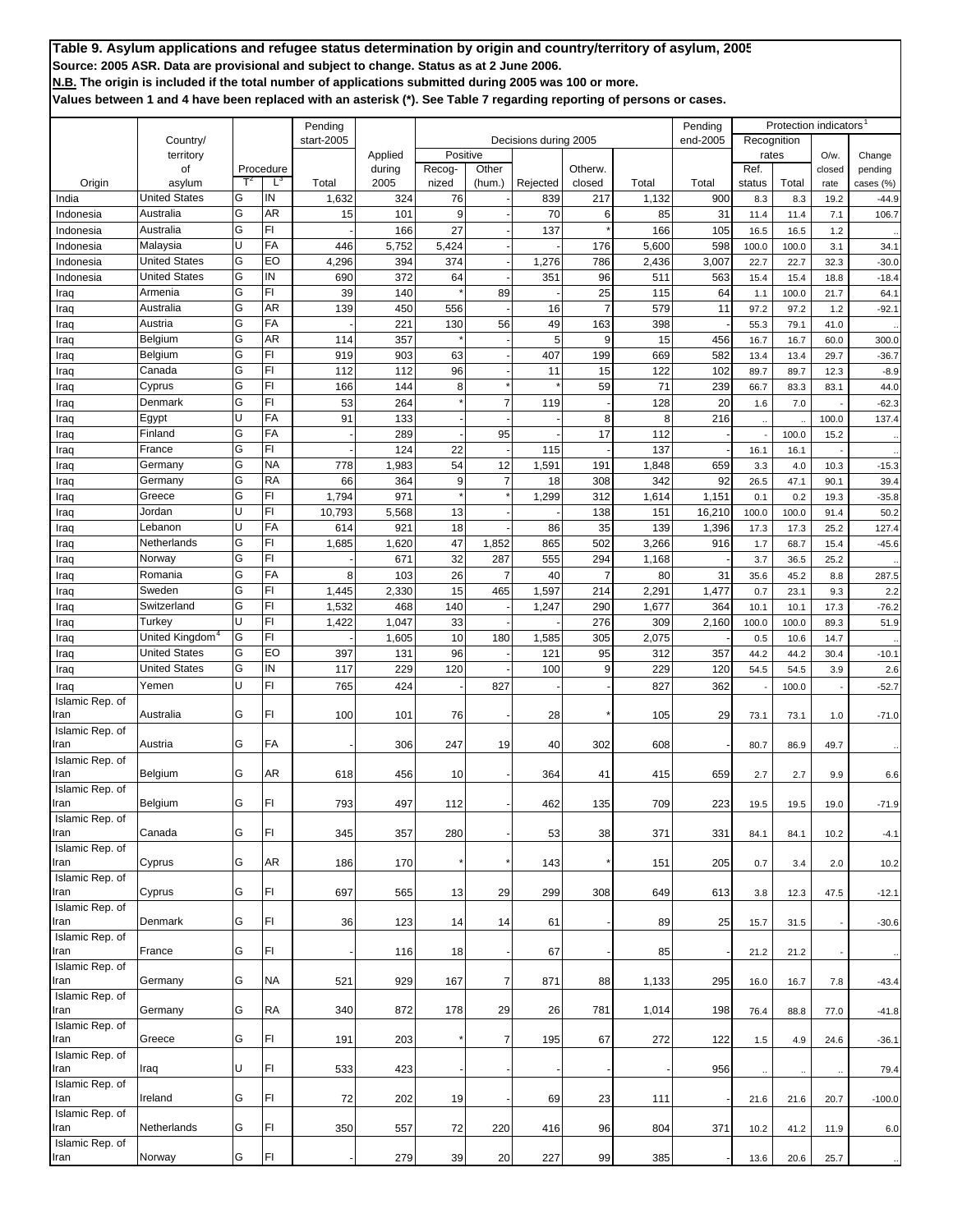|                           |                             |                           |           | Pending    |         |                |        |                       |         |       | Pending  |             | Protection indicators |         |           |
|---------------------------|-----------------------------|---------------------------|-----------|------------|---------|----------------|--------|-----------------------|---------|-------|----------|-------------|-----------------------|---------|-----------|
|                           | Country/                    |                           |           | start-2005 |         |                |        | Decisions during 2005 |         |       | end-2005 | Recognition |                       |         |           |
|                           | territory                   |                           |           |            | Applied | Positive       |        |                       |         |       |          | rates       |                       | $O/w$ . | Change    |
|                           | of                          |                           | Procedure |            | during  | Recog-         | Other  |                       | Otherw. |       |          | Ref.        |                       | closed  | pending   |
| Origin                    | asylum                      | $\mathsf{T}^{\mathsf{z}}$ | Ľ         | Total      | 2005    | nized          | (hum.) | Rejected              | closed  | Total | Total    | status      | Total                 | rate    | cases (%) |
| Islamic Rep. of           |                             |                           |           |            |         |                |        |                       |         |       |          |             |                       |         |           |
| Iran                      | Pakistan                    | U                         | FA        | 30         | 128     | 14             |        | 32                    |         | 47    | 111      | 30.4        | 30.4                  | 2.1     | 270.0     |
| Islamic Rep. of<br>Iran   | Sweden                      | G                         | FI        | 489        |         | 40             | 44     |                       |         |       |          |             |                       |         |           |
| Islamic Rep. of           |                             |                           |           |            | 582     |                |        | 442                   | 84      | 610   | 464      | 7.6         | 16.0                  | 13.8    | $-5.1$    |
| Iran                      | Switzerland                 | G                         | FI        | 158        | 291     | 53             |        | 275                   | 43      | 371   | 186      | 16.2        | 16.2                  | 11.6    | 17.7      |
| Islamic Rep. of           |                             |                           |           |            |         |                |        |                       |         |       |          |             |                       |         |           |
| Iran                      | Turkey                      | U                         | FI        | 1,670      | 1,716   | 1,106          |        | 307                   | 288     | 1,701 | 1,685    | 78.3        | 78.3                  | 16.9    | 0.9       |
| Islamic Rep. of           |                             |                           |           |            |         |                |        |                       |         |       |          |             |                       |         |           |
| Iran                      | United Kingdom <sup>4</sup> | G                         | FI        |            | 3,480   | 90             | 390    | 2,855                 | 385     | 3,715 |          | 2.7         | 14.4                  | 10.4    |           |
| Islamic Rep. of           |                             |                           |           |            |         |                |        |                       |         |       |          |             |                       |         |           |
| Iran                      | <b>United States</b>        | G                         | EO        | 616        | 113     | 143            |        | 133                   | 181     | 457   | 478      | 51.8        | 51.8                  | 39.6    | $-22.4$   |
| Islamic Rep. of           |                             |                           |           |            |         |                |        |                       |         |       |          |             |                       |         |           |
| Iran                      | <b>United States</b>        | G                         | IN        | 274        | 224     | 98             |        | 104                   | 44      | 246   | 257      | 48.5        | 48.5                  | 17.9    | $-6.2$    |
| Israel                    | Canada                      | G                         | FI        | 48         | 300     | 151            |        | 269                   | 71      | 491   | 290      | 36.0        | 36.0                  | 14.5    | $-39.7$   |
| Jamaica                   | Canada                      | G                         | FI        | 147        | 165     | 32             |        | 98                    | 20      | 150   | 162      | 24.6        | 24.6                  | 13.3    | 10.2      |
| Jamaica                   | United Kingdom <sup>4</sup> | G                         | FI        |            | 345     |                | 20     | 355                   | 10      | 380   |          | 0.3         | 5.1                   | 2.4     |           |
| Kazakhstan                | France                      | G                         | FI        |            | 103     | 7              |        | 83                    |         | 90    |          | 7.8         | 7.8                   |         |           |
| Kazakhstan                | Sweden                      | G                         | FI        | 108        | 127     |                | 13     | 122                   | 16      | 151   | 81       |             | 9.6                   | 10.6    | $-25.0$   |
| Kenya                     | South Africa                | G                         | FI        | 10,057     | 325     |                |        | 23                    |         | 25    | 10,357   | 8.0         | 8.0                   |         | 3.0       |
| Kenya                     | United Kingdom <sup>.</sup> | G                         | FI        |            | 110     |                | 15     | 95                    | 10      | 125   |          | 1.8         | 13.5                  | 9.8     |           |
| Kenya                     | United States               | G                         | IN        | 435        | 193     | 89             |        | 159                   | 52      | 300   | 336      | 35.9        | 35.9                  | 17.3    | $-22.8$   |
| Lao People's              |                             |                           |           |            |         |                |        |                       |         |       |          |             |                       |         |           |
| Dem. Rep.                 | Thailand                    | U                         | FI        | 145        | 165     | 136            |        | 23                    | 60      | 219   | 91       | 85.5        | 85.5                  | 27.4    | $-37.2$   |
| Lebanon                   | Canada                      | G                         | FI        | 311        | 149     | 130            |        | 139                   | 26      | 295   | 165      | 48.3        | 48.3                  | 8.8     | $-46.9$   |
| Lebanon                   | Cyprus                      | G                         | FI        | 83         | 110     |                |        | 8                     | 24      | 36    | 157      |             | 33.3                  | 66.7    | 89.2      |
| Lebanon                   | Germany                     | G                         | <b>NA</b> | 78         | 588     | 6              |        | 436                   | 72      | 515   | 155      | 1.4         | 1.6                   | 14.0    | 98.7      |
| Lebanon                   | Sweden                      | G                         | FI        | 159        | 228     |                | 16     | 237                   | 53      | 306   | 94       |             | 6.3                   | 17.3    | $-40.9$   |
| Lebanon                   | United Kingdom <sup>-</sup> | G                         | FI        |            | 145     | 5              | 5      | 120                   | 10      | 145   |          | 5.2         | 9.0                   | 8.2     |           |
| Liberia                   | Guinea                      | G                         | FI        | 1,965      | 781     | 103            |        | 42                    | 1,236   | 1,381 | 1,365    | 71.0        | 71.0                  | 89.5    | $-30.5$   |
| Liberia                   | Morocco                     | U<br>G                    | FI        | 41         | 108     |                |        | 16                    |         | 20    | 129      | 11.1        | 11.1                  | 10.0    | 214.6     |
| Liberia                   | Netherlands                 |                           | FI<br>FI  | 369        | 181     | 12             | 140    | 258                   | 49      | 459   | 164      | 2.9         | 37.1                  | 10.7    | $-55.6$   |
| Liberia                   | Nigeria                     | G                         |           | 933        | 110     | 609            |        | 16                    | 300     | 925   | 118      | 97.4        | 97.4                  | 32.4    | $-87.4$   |
| Liberia                   | United Kingdom <sup>4</sup> | G                         | FI<br>IN  |            | 195     |                | 15     | 170                   | 45      | 235   |          | 0.5         | 9.5                   | 19.9    |           |
| Liberia                   | United States               | G                         |           | 489        | 162     | 109            |        | 189                   | 42      | 340   | 332      | 36.6        | 36.6                  | 12.4    | $-32.1$   |
| Libyan Arab<br>Jamahiriya | Sweden                      | G                         | FI        | 275        | 451     |                | 11     | 415                   | 77      | 503   | 225      |             | 2.6                   | 15.3    | $-18.2$   |
| Libyan Arab               |                             |                           |           |            |         |                |        |                       |         |       |          |             |                       |         |           |
| Jamahiriya                | United Kingdom <sup>4</sup> | G                         | FI        |            | 180     | 25             |        | 150                   | 20      | 200   |          | 14.1        | 15.8                  | 11.1    |           |
| Madagascar                | France                      | G                         | AR        |            | 239     | 37             |        | 222                   | 31      | 290   |          | 14.3        | 14.3                  | 10.7    |           |
| Madagascar                | France                      | G                         | FI        |            | 265     | 31             |        | 253                   |         | 284   |          | 10.9        | 10.9                  |         |           |
| Malawi                    | South Africa                | G                         | FI        | 2,917      | 940     | $\overline{7}$ |        | 17                    |         | 24    | 3,833    | 29.2        | 29.2                  |         | 31.4      |
| Malawi                    | United Kingdom <sup>4</sup> | G                         | FI        |            | 175     |                |        | 130                   | 10      | 140   |          |             | 1.5                   | 5.7     |           |
| Malaysia                  | Australia                   | G                         | AR        | 20         | 108     |                |        | 98                    | 6       | 106   | 22       | 2.0         | 2.0                   | 5.7     | 10.0      |
| Malaysia                  | Australia                   | G                         | FI        |            | 170     |                |        | 154                   | 8       | 164   | 36       | 1.3         | $1.3$                 | 4.9     |           |
| Mali                      | France                      | G                         | <b>AR</b> |            | 527     | 16             |        | 614                   | 303     | 933   |          | 2.5         | 2.5                   | 32.5    |           |
| Mali                      | France                      | G                         | FI        |            | 568     | $\overline{7}$ |        | 586                   |         | 593   |          | 1.2         | 1.2                   |         |           |
| Mali                      | Spain                       | G                         | FA        |            | 273     |                |        | 80                    | 192     | 272   |          |             |                       | 70.6    |           |
| Mali                      | <b>United States</b>        | G                         | IN        | 50         | 150     | 17             |        | 127                   | 12      | 156   | 59       | 11.8        | 11.8                  | 7.7     | 18.0      |
| Mauritania                | Belgium                     | G                         | AR        | 46         | 119     |                |        | 21                    |         | 25    | 140      |             |                       | 16.0    | 204.3     |
| Mauritania                | Belgium                     | G                         | FI        | 444        | 128     | 41             |        | 137                   | 65      | 243   | 288      | 23.0        | 23.0                  | 26.7    | $-35.1$   |
| Mauritania                | France                      | G                         | AR        |            | 1,262   | 375            |        | 1,535                 | 309     | 2,219 |          | 19.6        | 19.6                  | 13.9    |           |
| Mauritania                | France                      | G                         | FI        |            | 1,067   | 64             |        | 1,501                 |         | 1,565 |          | 4.1         | 4.1                   |         |           |
| Mauritania                | France                      | G                         | <b>RA</b> |            | 598     | 376            |        |                       |         | 376   |          | 100.0       | 100.0                 |         |           |
| Mauritania                | United States               | G                         | IN        | 667        | 199     | 43             |        | 357                   | 241     | 641   | 256      | 10.8        | 10.8                  | 37.6    | $-61.6$   |
| Mexico                    | Canada                      | G                         | FI        | 3,312      | 3,541   | 697            |        | 2,286                 | 696     | 3,679 | 3,174    | 23.4        | 23.4                  | 18.9    | $-4.2$    |
| Mexico                    | United States               | G                         | EO        | 14,557     | 334     | 34             |        | 360                   | 8,348   | 8,742 | 8,508    | 8.6         | 8.6                   | 95.5    | $-41.6$   |
| Mexico                    | United States               | G                         | IN        | 1,272      | 1,247   | 55             |        | 946                   | 675     | 1,676 | 927      | 5.5         | 5.5                   | 40.3    | $-27.1$   |
| Mongolia                  | Austria                     | G                         | FA        |            | 640     |                | 8      | 53                    | 278     | 342   |          | 4.7         | 17.2                  | 81.3    |           |
| Mongolia                  | Czech Rep.                  | G                         | FI        | 35         | 119     |                |        | 132                   |         | 136   | 18       |             |                       | 2.9     | $-48.6$   |
| Mongolia                  | France                      | G                         | AR        |            | 433     | 86             |        | 490                   | 97      | 673   |          | 14.9        | 14.9                  | 14.4    |           |
| Mongolia                  | France                      | G                         | FI        |            | 430     | 10             |        | 514                   |         | 524   |          | 1.9         | 1.9                   |         |           |
| Mongolia                  | Netherlands                 | G                         | FI        | 48         | 118     |                |        | 89                    | 25      | 120   | 66       | 2.1         | 6.3                   | 20.8    | 37.5      |
| Mongolia                  | Sweden                      | G                         | FI        | 103        | 326     |                |        | 253                   | 18      | 272   | 159      |             | 0.4                   | 6.6     | 54.4      |
| Mongolia                  | United Kingdom <sup>4</sup> | G                         | FI        |            | 120     |                |        | 115                   | 20      | 135   |          | 0.9         | 2.6                   | 14.6    |           |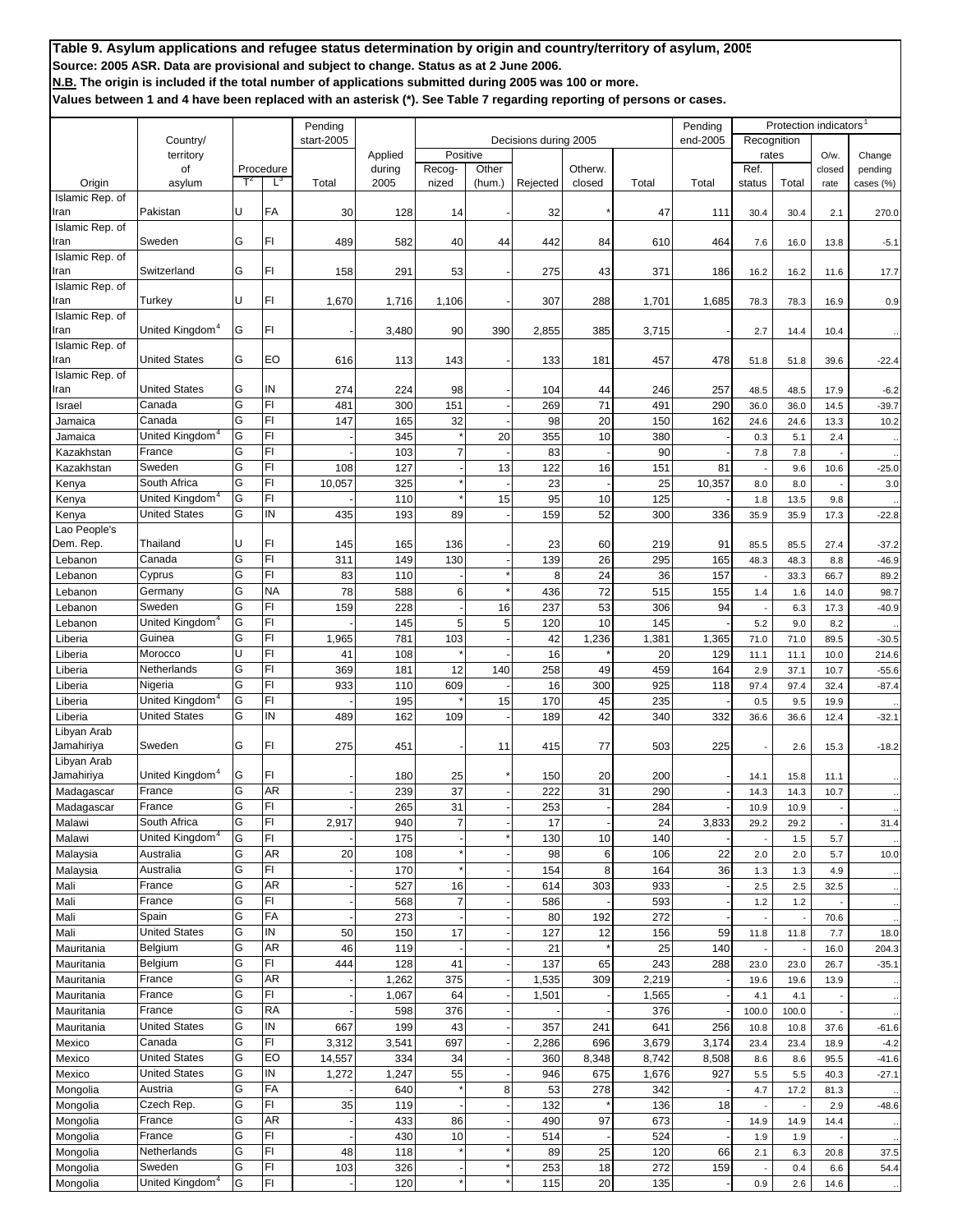|                    |                                  |                |                 | Pending    |            |            |          |                       |           |            | Pending    |              | Protection indicators |                      |                   |
|--------------------|----------------------------------|----------------|-----------------|------------|------------|------------|----------|-----------------------|-----------|------------|------------|--------------|-----------------------|----------------------|-------------------|
|                    | Country/                         |                |                 | start-2005 |            |            |          | Decisions during 2005 |           |            | end-2005   | Recognition  |                       |                      |                   |
|                    | territory                        |                |                 |            | Applied    | Positive   |          |                       |           |            |            | rates        |                       | $O/w$ .              | Change            |
|                    | of                               |                | Procedure       |            | during     | Recog-     | Other    |                       | Otherw.   |            |            | Ref.         |                       | closed               | pending           |
| Origin             | asylum                           | T <sup>2</sup> | $L^3$           | Total      | 2005       | nized      | (hum.)   | Rejected              | closed    | Total      | Total      | status       | Total                 | rate                 | cases (%)         |
| Morocco            | Germany                          | G<br>Ù         | <b>NA</b><br>FI | 39         | 186        |            |          | 157                   | 29        | 186        | 42         |              |                       | 15.6                 | 7.7               |
| Myanmar            | India                            | G              | AR              | 66         | 410        | 338        |          | 44                    | 8         | 390        | 86         | 88.5         | 88.5                  | 2.1                  | 30.3              |
| Myanmar            | Japan                            | G              | FI              | 31         | 102        | 14<br>27   | 38<br>14 | 77                    |           | 133<br>167 |            | 10.9         | 40.3                  | 3.0                  | $-100.0$          |
| Myanmar            | Japan                            | Ù              | FA              | 131        | 212        |            |          | 118                   | 8         |            | 176        | 17.0         | 25.8                  | 4.8                  | 34.4              |
| Myanmar            | Malaysia                         | G              | FI              | 8,857      | 7,736      | 5,276      |          | 10                    | 3,040     | 8,326      | 8,267      | 99.8         | 99.8                  | 36.5                 | $-6.7$            |
| Myanmar            | Thailand                         | U              | FI              |            | 46,209     |            | 14,619   | 17                    |           | 14,636     | 31,573     |              | 99.9                  |                      |                   |
| Myanmar            | Thailand<br><b>United States</b> | G              | EO              | 287<br>272 | 169<br>100 | 309<br>165 |          | 38<br>47              | 109<br>67 | 456<br>279 | 229        | 89.0         | 89.0                  | 23.9                 | $-100.0$          |
| Myanmar            | <b>United States</b>             | G              | IN              |            |            |            |          |                       |           |            |            | 77.8         | 77.8                  | 24.0                 | $-15.8$           |
| Myanmar            | Belgium                          | G              | <b>AR</b>       | 134<br>100 | 164<br>305 | 81         |          | 91<br>45              | 30<br>37  | 202<br>82  | 100<br>323 | 47.1         | 47.1                  | 14.9                 | $-25.4$           |
| Nepal              | Belgium                          | G              | FI              | 248        | 557        | 14         |          | 326                   | 50        | 390        | 117        | 4.1          | 4.1                   | 45.1<br>12.8         | 223.0<br>$-52.8$  |
| Nepal              | China                            | U              | FI              |            | 101        | 8          |          | 16                    | 67        | 91         | 40         | 33.3         | 33.3                  |                      |                   |
| Nepal              |                                  | U              | FA              | 24         | 303        | 10         |          |                       |           | 23         | 304        |              |                       | 73.6                 |                   |
| Nepal              | Malaysia<br>Netherlands          | G              | FI              | 117        | 152        | 15         | 12       | 127                   | 13<br>35  | 189        | 108        | 100.0        | 100.0<br>17.5         | 56.5                 | 1,166.7<br>$-7.7$ |
| Nepal              | Norway                           | G              | FI              |            | 104        |            |          | 32                    | 15        | 48         |            | 9.7          |                       | 18.5                 |                   |
| Nepal              | Thailand                         | U              | FI              |            |            | 37         |          | 22                    |           | 77         | 53         | 3.0          | 3.0                   | 31.3                 |                   |
| Nepal              | United States                    | G              | IN              | 30<br>157  | 100<br>387 | 170        |          | 204                   | 18<br>9   | 383        | 161        | 62.7         | 62.7<br>45.5          | 23.4                 | 76.7              |
| Nepal<br>Nicaragua | <b>United States</b>             | G              | EO              | 174        | 185        | 16         |          | 79                    | 323       | 418        | 609        | 45.5<br>16.8 | 16.8                  | 2.3<br>77.3          | 2.5<br>250.0      |
|                    | Belgium                          | G              | FI              | 190        | 113        |            |          | 101                   | 38        | 140        | 120        | 1.0          | 1.0                   | 27.1                 | $-36.8$           |
| Niger              | Austria                          | G              | FA              |            | 880        | 7          | 9        | 631                   | 483       | 1,130      |            | 1.1          | 2.5                   | 42.7                 |                   |
| Nigeria<br>Nigeria | Belgium                          | G              | FI              | 53         | 117        |            |          | 33                    | 6         | 41         | 25         | 5.7          | 5.7                   | 14.6                 | $-52.8$           |
| Nigeria            | Canada                           | G              | FI              | 691        | 591        | 332        |          | 409                   | 65        | 806        | 476        | 44.8         | 44.8                  | 8.1                  | $-31.1$           |
| Nigeria            | France                           | G              | <b>AR</b>       |            | 1,218      | 130        |          | 1,170                 | 456       | 1,756      |            | 10.0         | 10.0                  | 26.0                 |                   |
| Nigeria            | France                           | G              | FI              |            | 976        | 20         |          | 1,499                 |           | 1,519      |            | 1.3          | 1.3                   |                      |                   |
| Nigeria            | France                           | G              | <b>RA</b>       |            | 258        | 139        |          |                       |           | 139        |            | 100.0        | 100.0                 |                      |                   |
| Nigeria            | Germany                          | G              | <b>NA</b>       | 182        | 608        |            | 5        | 855                   | 54        | 915        | 106        | 0.1          | 0.7                   | 5.9                  | $-41.8$           |
| Nigeria            | Greece                           | G              | FI              | 352        | 406        |            |          | 431                   | 150       | 586        | 172        | 0.5          | 1.1                   | 25.6                 | $-51.1$           |
| Nigeria            | Ireland                          | G              | FI              | 737        | 1,278      | 9          |          | 1,290                 | 173       | 1,472      |            | 0.7          | 0.7                   | 11.8                 | $-100.0$          |
| Nigeria            | Israel                           | G              | FA              | 19         | 160        |            |          | 31                    | 85        | 116        | 63         |              |                       | 73.3                 | 231.6             |
| Nigeria            | Morocco                          | Ù              | FI              | 5          | 577        |            |          | 23                    | 29        | 52         | 530        |              |                       | 55.8                 | 10,500.0          |
| Nigeria            | Netherlands                      | G              | FI              | 97         | 155        |            | 28       | 147                   | 34        | 211        | 98         | 1.1          | 16.9                  | 16.1                 | 1.0               |
| Nigeria            | South Africa                     | G              | FI              | 8,988      | 775        |            |          | 47                    |           | 51         | 9,712      | 7.8          | 7.8                   |                      | 8.1               |
| Nigeria            | Spain                            | G              | FA              |            | 726        |            |          | 135                   | 605       | 743        |            | 1.4          | 2.2                   | 81.4                 |                   |
| Nigeria            | Sweden                           | G              | FI              | 179        | 154        |            | 8        | 214                   | 42        | 264        | 80         |              | 3.6                   | 15.9                 | $-55.3$           |
| Nigeria            | Switzerland                      | G              | FI              | 64         | 219        |            |          | 141                   | 111       | 256        | 57         | 2.8          | 2.8                   | 43.4                 | $-10.9$           |
| Nigeria            | United Kingdom <sup>+</sup>      | G              | FI              |            | 1,155      |            | 75       | 845                   | 125       | 1,045      |            | 0.1          | 8.0                   | 12.0                 |                   |
| Nigeria            | <b>United States</b>             | G              | EO              | 288        | 179        | 34         |          | 138                   | 131       | 303        | 268        | 19.8         | 19.8                  | 43.2                 | $-6.9$            |
| Occupied           |                                  |                |                 |            |            |            |          |                       |           |            |            |              |                       |                      |                   |
| Palestinian        |                                  |                |                 |            |            |            |          |                       |           |            |            |              |                       |                      |                   |
| Territory          | Cyprus                           | G              | FI              | 265        | 244        |            | 25       | 11                    | 42        | 79         | 430        | 2.7          | 70.3                  | 53.2                 | 62.3              |
| Occupied           |                                  |                |                 |            |            |            |          |                       |           |            |            |              |                       |                      |                   |
| Palestinian        |                                  |                |                 |            |            |            |          |                       |           |            |            |              |                       |                      |                   |
| Territory          | United Kingdom <sup>4</sup>      | G              | FI              |            | 470        | 5          | 25       | 425                   | 115       | 570        |            | 1.5          | 6.8                   | 19.9                 |                   |
| Pakistan           | Australia                        | G              | FI              | 81         | 103        | 20         |          | 80                    |           | 102        | 39         | 20.0         | 20.0                  | 2.0                  | $-51.9$           |
| Pakistan           | Austria                          | G              | FA              |            | 498        | 8          |          | 96                    | 367       | 471        |            | 7.7          | 7.7                   | 77.9                 |                   |
| Pakistan           | Belgium                          | G              | FI              | 113        | 222        | 12         |          | 71                    | 23        | 106        | 64         | 14.5         | 14.5                  | 21.7                 | $-43.4$           |
| Pakistan           | Canada                           | G              | FI              | 2,002      | 746        | 695        |          | 842                   | 207       | 1,744      | 1,004      | 45.2         | 45.2                  | 11.9                 | $-49.9$           |
| Pakistan           | Cyprus                           | G              | <b>AR</b>       | 60         | 253        |            |          | 101                   | 22        | 123        | 190        |              |                       | 17.9                 | 216.7             |
| Pakistan           | Cyprus                           | G              | FI              | 1,035      | 594        |            |          | 223                   | 198       | 421        | 1,208      |              |                       | 47.0                 | 16.7              |
| Pakistan           | France                           | G              | <b>AR</b>       |            | 432        | 46         |          | 715                   | 226       | 987        |            | 6.0          | 6.0                   | 22.9                 |                   |
| Pakistan           | France                           | G              | FI              |            | 572        | 19         |          | 531                   |           | 550        |            | 3.5          | 3.5                   |                      |                   |
| Pakistan           | Germany                          | G              | <b>NA</b>       | 200        | 551        | 26         |          | 575                   | 65        | 668        | 84         | 4.3          | 4.6                   | 9.7                  | $-58.0$           |
| Pakistan           | Germany                          | G              | <b>RA</b>       | 44         | 166        | 21         |          | 5                     | 161       | 187        | 30         | 80.8         | 80.8                  | 86.1                 | $-31.8$           |
| Pakistan           | Greece                           | G              | FI              | 411        | 1,154      |            |          | 380                   | 895       | 1,277      | 288        | 0.5          | 0.5                   | 70.1                 | $-29.9$           |
| Pakistan           | Nepal                            | U              | <b>AR</b>       |            | 110        |            |          |                       |           |            | 110        | $\ddotsc$    | $\ldots$              | $\ddot{\phantom{a}}$ |                   |
| Pakistan           | Slovakia                         | G              | FI              | 143        | 196        |            |          | 58                    | 164       | 222        | 117        |              |                       | 73.9                 | $-18.2$           |
| Pakistan           | South Africa                     | G              | FI              | 9,080      | 817        |            |          | 20                    |           | 21         | 9,876      | 4.8          | 4.8                   |                      | 8.8               |
| Pakistan           | Sri Lanka                        | U              | FA              | 55         | 144        | 63         |          | 16                    |           | 82         | 117        | 79.7         | 79.7                  | 3.7                  | 112.7             |
| Pakistan           | Ukraine                          | G              | FI              | 9          | 224        |            |          | $\overline{7}$        | 133       | 140        | 93         |              |                       | 95.0                 | 933.3             |
| Pakistan           | United Kingdom <sup>4</sup>      | G              | FI.             |            | 2,260      | 115        | 80       | 2,020                 | 135       | 2,355      |            | 5.2          | 8.8                   | 5.8                  |                   |
| Pakistan           | <b>United States</b>             | G              | EO              | 1,206      | 408        | 140        |          | 328                   | 350       | 818        | 1,073      | 29.9         | 29.9                  | 42.8                 | $-11.0$           |
| Pakistan           | <b>United States</b>             | G              | IN              | 341        | 143        | 65         |          | 100                   | 84        | 249        | 262        | 39.4         | 39.4                  | 33.7                 | $-23.2$           |
| Peru               | Canada                           | G              | FI              | 607        | 196        | 228        |          | 315                   | 38        | 581        | 222        | 42.0         | 42.0                  | 6.5                  | $-63.4$           |
| Peru               | Ecuador                          | B              | FI              | 55         | 513        | 13         |          | 259                   |           | 272        | 296        | 4.8          | 4.8                   |                      | 438.2             |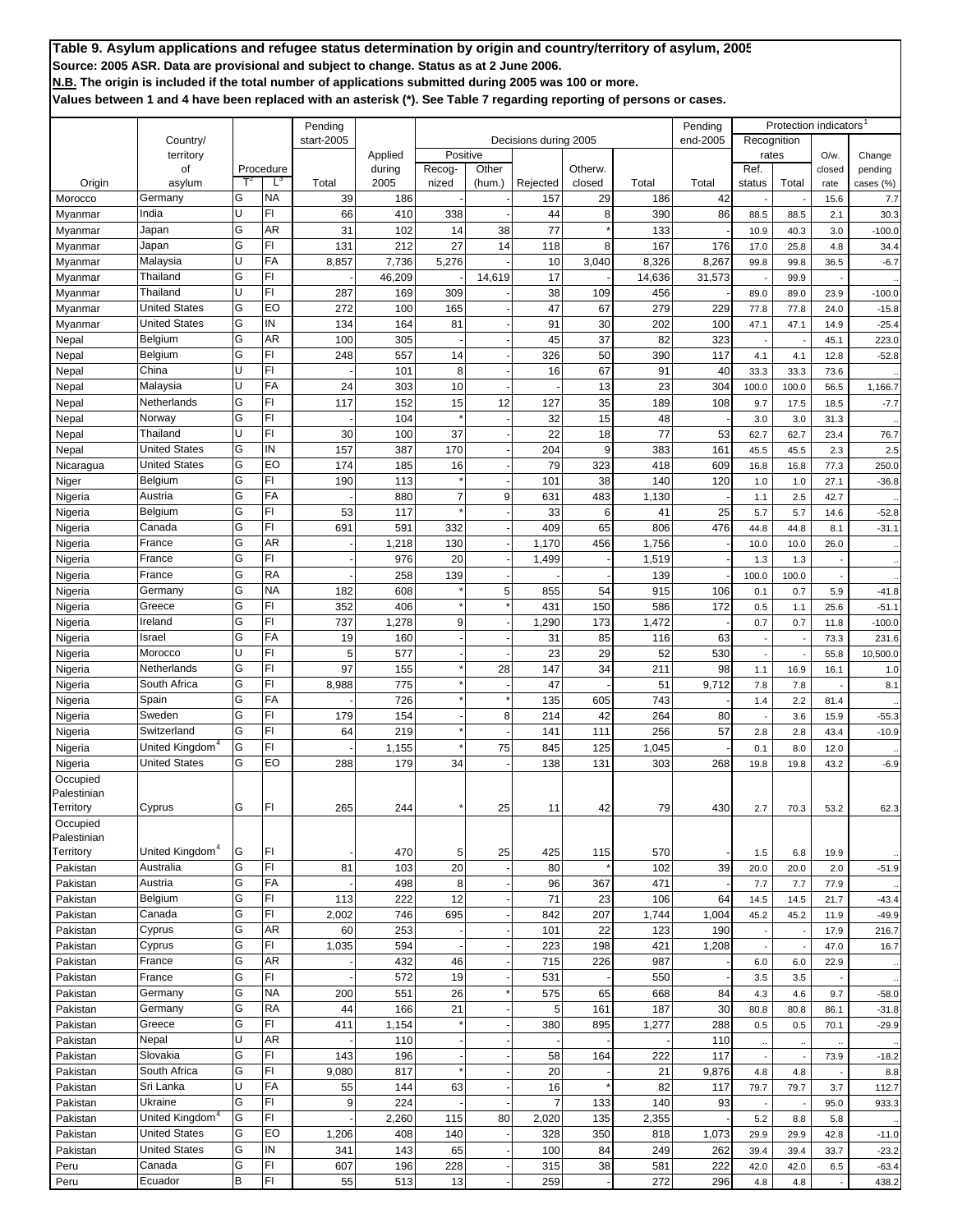|                 |                             |           |           | Pending    |         |                |        |                       |         |       | Pending  |             | Protection indicators |        |           |
|-----------------|-----------------------------|-----------|-----------|------------|---------|----------------|--------|-----------------------|---------|-------|----------|-------------|-----------------------|--------|-----------|
|                 | Country/                    |           |           | start-2005 |         |                |        | Decisions during 2005 |         |       | end-2005 | Recognition |                       |        |           |
|                 | territory                   |           |           |            | Applied | Positive       |        |                       |         |       |          | rates       |                       | O/w.   | Change    |
|                 | of                          | Procedure |           |            | during  | Recog-         | Other  |                       | Otherw. |       |          | Ref.        |                       | closed | pending   |
| Origin          | asylum                      |           | $L^3$     | Total      | 2005    | nized          | (hum.) | Rejected              | closed  | Total | Total    | status      | Total                 | rate   | cases (%) |
| Peru            | <b>United States</b>        | G         | EO        | 710        | 104     | 59             |        | 178                   | 212     | 449   | 635      | 24.9        | 24.9                  | 47.2   | $-10.6$   |
| Philippines     | Canada                      | G         | FI        | 142        | 168     | 25             |        | 162                   | 10      | 197   | 113      | 13.4        | 13.4                  | 5.1    | $-20.4$   |
| Poland          | <b>United States</b>        | G         | IN        | 303        | 138     |                |        | 91                    | 25      | 117   | 332      | 1.1         | 1.1                   | 21.4   | 9.6       |
| Portugal        | Canada                      | G         | FI        | 178        | 116     |                |        | 184                   | 32      | 216   | 78       |             |                       | 14.8   | $-56.2$   |
| Rep. of Korea   | Canada                      | G         | FI        | 267        | 207     | 23             |        | 147                   | 49      | 219   | 255      | 13.5        | 13.5                  | 22.4   | $-4.5$    |
| Rep. of Moldova | Austria                     | G         | FA        |            | 1,210   | $\overline{7}$ | 11     | 214                   | 1,097   | 1,329 |          | 3.0         | 7.8                   | 82.5   |           |
| Rep. of Moldova | France                      | G         | AR        |            | 1,477   | 85             |        | 1,165                 | 1,046   | 2,296 |          | 6.8         | 6.8                   | 45.6   |           |
| Rep. of Moldova | France                      | G         | FI        |            | 2,090   | 13             |        | 2,345                 |         | 2,358 |          | 0.6         | 0.6                   |        |           |
| Rep. of Moldova | France                      | G         | <b>RA</b> |            | 102     | 82             |        |                       |         | 82    |          | 100.0       | 100.0                 |        |           |
| Rep. of Moldova | Greece                      | G         | FI        | 10         | 178     |                |        | 16                    | 156     | 172   | 16       |             |                       | 90.7   | 60.0      |
| Rep. of Moldova | Ireland                     | G         | FI        | 79         | 100     |                |        | 82                    | 54      | 137   |          | 1.2         | 1.2                   | 39.4   | $-100.0$  |
| Rep. of Moldova | Slovakia                    | G         | FI        | 104        | 309     |                |        | 28                    | 322     | 350   | 63       |             |                       | 92.0   | $-39.4$   |
| Rep. of Moldova | United Kingdom <sup>4</sup> | G         | FI        |            | 120     |                | 15     | 65                    | 30      | 115   |          | 1.2         | 21.4                  | 27.6   |           |
| Romania         | Austria                     | G         | FA        |            | 188     | 12             |        | 38                    | 58      | 109   |          | 23.5        | 25.5                  | 53.2   |           |
| Romania         | Belgium                     | G         | FI        | 12         | 385     | 9              |        | 9                     |         | 19    |          | 50.0        | 50.0                  | 5.3    | $-66.7$   |
| Romania         | Canada                      | G         | FI        | 149        | 129     | 84             |        | 57                    | 19      | 160   | 118      | 59.6        | 59.6                  | 11.9   | $-20.8$   |
| Romania         | France                      | G         | FI        |            | 251     |                |        |                       |         |       |          |             |                       |        |           |
| Romania         | Greece                      | G         | FI        | 29         | 316     |                |        | 32                    | 305     | 337   | 8        |             |                       | 90.5   | $-72.4$   |
| Romania         | Ireland                     | G         | FI        | 95         | 385     |                |        | 204                   | 182     | 388   |          | 1.0         | 1.0                   | 46.9   | $-100.0$  |
| Romania         | Sweden                      | G         | FI        | 22         | 108     |                |        | 88                    | 36      | 126   | 10       |             | 2.2                   | 28.6   | $-54.5$   |
| Romania         | United Kingdom <sup>4</sup> | G         | FI        |            | 120     |                | 40     | 140                   | 50      | 230   |          |             | 23.3                  | 21.1   |           |
| Russian Fed.    | Austria                     | G         | FA        |            | 4,355   | 2,427          | 216    | 251                   | 597     | 3,491 |          | 83.9        | 91.3                  | 17.1   |           |
| Russian Fed.    | Azerbaijan                  | IJ        | FI        |            | 636     | 123            | 513    |                       |         | 636   |          | 19.3        | 100.0                 |        |           |
| Russian Fed.    | Belgium                     | G         | AR        | 1,251      | 523     | 579            |        | 95                    | 171     | 845   | 929      | 85.9        | 85.9                  | 20.2   | $-25.7$   |
| Russian Fed.    | Belgium                     | G         | FI        | 2,059      | 1,438   | 1,256          |        | 488                   | 225     | 1,969 | 685      | 72.0        | 72.0                  | 11.4   | $-66.7$   |
| Russian Fed.    | Canada                      | G         | FI        | 266        | 169     | 145            |        | 60                    | 27      | 232   | 203      | 70.7        | 70.7                  | 11.6   | $-23.7$   |
| Russian Fed.    | Cyprus                      | G         | FI        | 559        | 358     |                |        | 82                    | 46      | 139   | 778      | 4.3         | 11.8                  | 33.1   | 39.2      |
| Russian Fed.    | Czech Rep.                  | G         | FI        | 250        | 278     | 69             |        | 153                   | 167     | 389   | 139      | 31.1        | 31.1                  | 42.9   | $-44.4$   |
| Russian Fed.    | Denmark                     | G         | FI        | 26         | 119     | 6              | 64     | 14                    |         | 84    | 9        | 7.1         | 83.3                  |        | $-65.4$   |
| Russian Fed.    | Finland                     | G         | FA        |            | 233     |                | 36     | 17                    | 107     | 163   |          | 5.4         | 69.6                  | 65.6   |           |
| Russian Fed.    | France                      | G         | AR        |            | 1,344   | 736            |        | 1,015                 | 130     | 1,881 |          | 42.0        | 42.0                  | 6.9    |           |
| Russian Fed.    | France                      | G         | FI        |            | 3,080   | 683            |        | 1,568                 |         | 2,251 |          | 30.3        | 30.3                  |        |           |
| Russian Fed.    | France                      | G         | <b>RA</b> |            | 329     | 723            |        |                       |         | 723   |          | 100.0       | 100.0                 |        |           |
| Russian Fed.    | Germany                     | G         | <b>NA</b> | 1,839      | 1,719   | 274            | 80     | 2,018                 | 773     | 3,145 | 401      | 11.6        | 14.9                  | 24.6   | $-78.2$   |
| Russian Fed.    | Germany                     | G         | <b>RA</b> | 286        | 572     | 196            | 14     | 30                    | 511     | 751   | 99       | 81.7        | 87.5                  | 68.0   | $-65.4$   |
| Russian Fed.    | Greece                      | G         | FI        | 15         | 353     |                | 8      | 28                    | 337     | 373   |          |             | 22.2                  | 90.3   | $-100.0$  |
| Russian Fed.    | Netherlands                 | G         | FI        | 197        | 285     | 54             | 160    | 236                   | 78      | 528   | 166      | 12.0        | 47.6                  | 14.8   | $-15.7$   |
| Russian Fed.    | Norway                      | G         | FI        |            | 545     | 28             | 409    | 136                   | 191     | 764   |          | 4.9         | 76.3                  | 25.0   |           |
| Russian Fed.    | Poland                      | G         | AR        |            | 1,063   | 23             | 23     | 253                   | 155     | 454   |          | 7.7         | 15.4                  | 34.1   |           |
| Russian Fed.    | Poland                      | Ġ         | FI        | 3,331      | 6,244   | 285            | 1,767  | 1,862                 | 4,158   | 8,072 | 1,503    | $7.3$       | 52.4                  | 51.5   | $-54.9$   |
| Russian Fed.    | Slovakia                    | G         | FI        | 467        | 1,037   |                |        | 120                   | 918     | 1,038 | 466      |             |                       | 88.4   | $-0.2$    |
| Russian Fed.    | Spain                       | G         | FA        |            | 138     | 23             | 20     | 58                    | 33      | 134   |          | 22.8        | 42.6                  | 24.6   |           |
| Russian Fed.    | Sweden                      | G         | FI        | 481        | 1,057   |                | 88     | 940                   | 171     | 1,202 | 389      | 0.3         | 8.8                   | 14.2   | $-19.1$   |
| Russian Fed.    | Switzerland                 | G         | FI        | 257        | 375     | 19             |        | 259                   | 160     | 438   | 194      | 6.8         | 6.8                   | 36.5   | $-24.5$   |
| Russian Fed.    | Ukraine                     | G         | FI        | 84         | 165     |                |        | 43                    | 110     | 153   | 96       |             |                       | 71.9   | 14.3      |
| Russian Fed.    | United Kingdom <sup>4</sup> | G         | FI        |            | 195     | 30             |        | 150                   | 25      | 210   |          | 16.8        | 17.9                  | 12.0   |           |
| Russian Fed.    | <b>United States</b>        | G         | IN        | 1,349      | 588     | 187            |        | 382                   | 131     | 700   | 1,264    | 32.9        | 32.9                  | 18.7   | $-6.3$    |
| Rwanda          | Belgium                     | G         | AR        | 293        | 269     | 8              |        | 15                    | 6       | 29    | 533      | 34.8        | 34.8                  | 20.7   | 81.9      |
| Rwanda          | Belgium                     | G         | FI        | 1,145      | 565     | 444            |        | 276                   | 45      | 765   | 748      | 61.7        | 61.7                  | 5.9    | $-34.7$   |
| Rwanda          | Burundi                     | G         | FI        |            | 8,566   |                |        |                       |         |       | 8,566    |             |                       |        |           |
| Rwanda          | Cameroon                    | U         | FA        | 357        | 195     | 32             |        | 76                    | 83      | 191   | 361      | 29.6        | 29.6                  | 43.5   | 1.1       |
| Rwanda          | Canada                      | G         | FI        | 87         | 149     | 91             |        | 22                    |         | 115   | 121      | 80.5        | 80.5                  | 1.7    | 39.1      |
| Rwanda          | France                      | G         | AR        |            | 214     |                |        |                       |         |       |          |             |                       |        |           |
| Rwanda          | France                      | G         | FI        |            | 400     | 188            |        | 213                   |         | 401   |          | 46.9        | 46.9                  |        |           |
| Rwanda          | Kenya                       | U         | FI        | 243        | 1,331   | 1,254          |        | 120                   |         | 1,374 | 200      | 91.3        | 91.3                  |        | $-17.7$   |
| Rwanda          | Malawi                      | G         | FI        | 1,030      | 1,535   |                |        |                       | 24      | 24    | 2,541    |             |                       | 100.0  | 146.7     |
| Rwanda          | South Africa                | G         | FI        | 614        | 188     | 36             |        | 8                     | 33      | 77    | 725      | 81.8        | 81.8                  | 42.9   | 18.1      |
| Saint Lucia     | Canada                      | G         | FI        | 145        | 218     | 40             |        | 115                   | 13      | 168   | 195      | 25.8        | 25.8                  | 7.7    | 34.5      |
| Saint Vincent   |                             |           |           |            |         |                |        |                       |         |       |          |             |                       |        |           |
| and the         |                             |           |           |            |         |                |        |                       |         |       |          |             |                       |        |           |
| Grenadines      | Canada                      | G         | FI        | 211        | 418     | 103            |        | 152                   | 21      | 276   | 353      | 40.4        | 40.4                  | 7.6    | 67.3      |
| Senegal         | France                      | G         | FI        |            | 100     |                |        | 122                   |         | 124   |          | 1.6         | 1.6                   |        |           |
| Senegal         | South Africa                | G         | FI        | 626        | 252     |                |        |                       |         |       | 876      |             |                       |        | 39.9      |
| Serbia and M.   | Austria                     | G         | <b>FA</b> |            | 4,403   | 462            | 91     | 1,013                 | 829     | 2,395 |          | 29.5        | 35.3                  | 34.6   |           |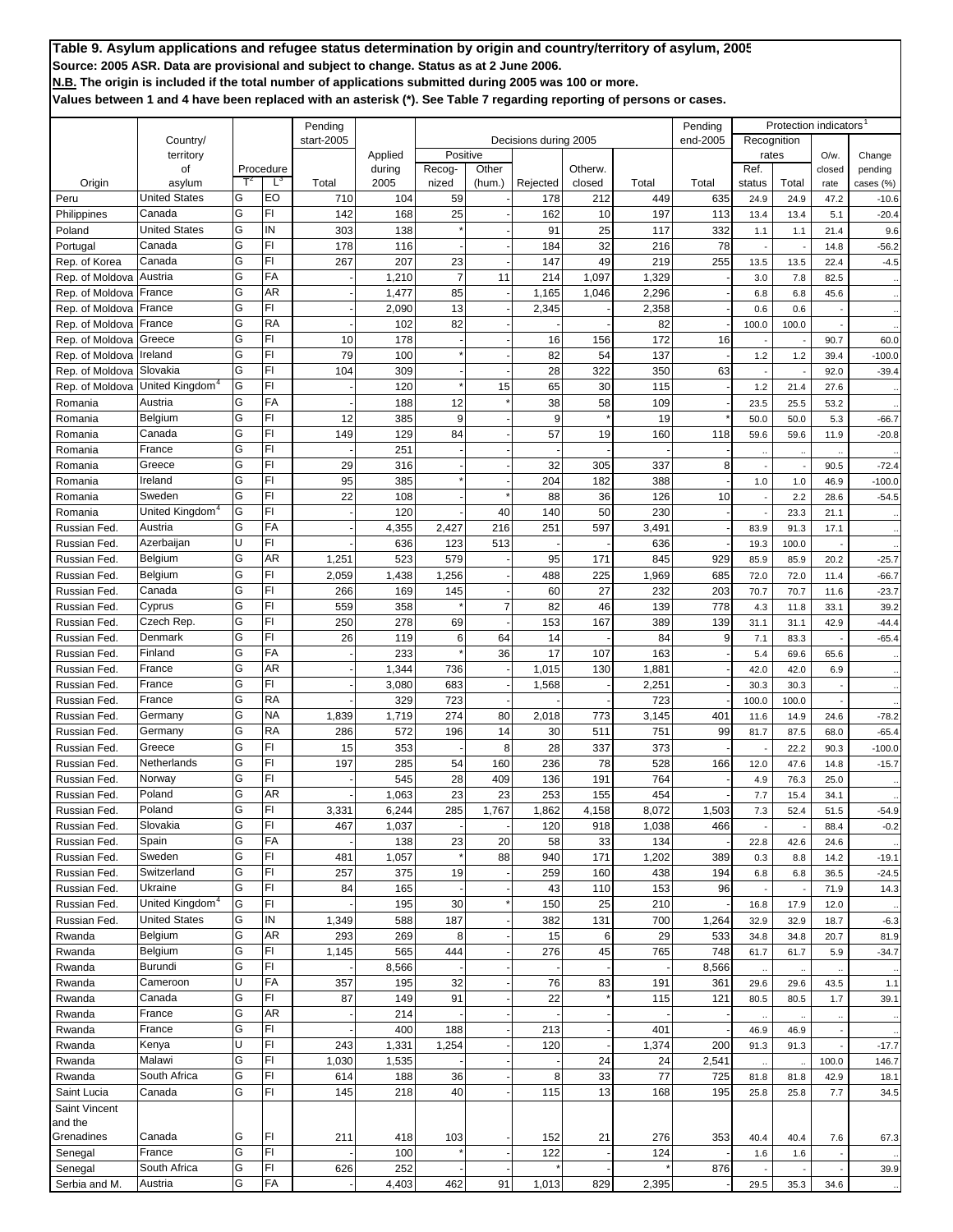|                                |                                       |        |                 | Pending    |              |                |        |                       |                |            | Pending  |                      | <b>Protection indicators</b> |              |           |
|--------------------------------|---------------------------------------|--------|-----------------|------------|--------------|----------------|--------|-----------------------|----------------|------------|----------|----------------------|------------------------------|--------------|-----------|
|                                | Country/                              |        |                 | start-2005 |              |                |        | Decisions during 2005 |                |            | end-2005 | Recognition          |                              |              |           |
|                                | territory                             |        |                 |            | Applied      | Positive       |        |                       |                |            |          | rates                |                              | $O/w$ .      | Change    |
|                                | of                                    |        | Procedure       |            | during       | Recog-         | Other  |                       | Otherw.        |            |          | Ref.                 |                              | closed       | pending   |
| Origin                         | asylum                                | T      | $L^3$           | Total      | 2005         | nized          | (hum.) | Rejected              | closed         | Total      | Total    | status               | Total                        | rate         | cases (%) |
| Serbia and M.                  | Belgium<br>Belgium                    | G<br>G | <b>AR</b><br>FI | 267        | 171          | 8              |        | 44                    | 62             | 114        | 324      | 15.4                 | 15.4                         | 54.4         | 21.3      |
| Serbia and M<br>Serbia and M.  | Denmark                               | G      | FI              | 890<br>37  | 1,203<br>375 | 166            |        | 185<br>315            | 362            | 713<br>316 | 365      | 47.3                 | 47.3                         | 50.8         | $-59.0$   |
|                                | Finland                               | G      | FA              |            | 457          |                | 48     | 31                    | 141            | 220        | 19       |                      | 0.3                          |              | $-48.6$   |
| Serbia and M.<br>Serbia and M. | France                                | G      | AR              |            | 1,401        | 542            |        | 1,213                 | 373            | 2,128      |          | 30.9                 | 60.8<br>30.9                 | 64.1<br>17.5 |           |
| Serbia and M.                  | France                                | G      | FI              |            | 3,997        | 333            |        | 2,348                 |                | 2,681      |          | 12.4                 | 12.4                         |              |           |
| Serbia and M.                  | France                                | G      | <b>RA</b>       |            | 318          | 544            |        |                       |                | 544        |          | 100.0                | 100.0                        |              |           |
| Serbia and M.                  | Germany                               | G      | <b>NA</b>       | 813        | 5,522        | 11             | 46     | 4,634                 | 784            | 5,475      | 874      | 0.2                  | 1.2                          | 14.3         | 7.5       |
| Serbia and M.                  | Germany                               | G      | <b>RA</b>       | 788        | 5,166        | 5              | 45     | 118                   | 5,316          | 5,484      | 498      | 3.0                  | 29.8                         | 96.9         | $-36.8$   |
| Serbia and M.                  | Hungary                               | G      | FI              | 46         | 243          | $\overline{7}$ | 18     | 82                    | 126            | 233        | 56       | 6.5                  | 23.4                         | 54.1         | 21.7      |
| Serbia and M.                  | Luxembourg                            | G      | FI              |            | 219          |                |        |                       |                |            |          | ÷.                   |                              |              |           |
| Serbia and M.                  | Netherlands                           | G      | FI              | 195        | 336          | 8              | 74     | 267                   | 71             | 420        | 215      | 2.3                  | 23.5                         | 16.9         | 10.3      |
| Serbia and M.                  | Norway                                | G      | FI              |            | 468          | 39             | 8      | 316                   | 258            | 621        |          | 10.7                 | 12.9                         | 41.5         |           |
| Serbia and M.                  | Slovenia                              | G      | FI              | 163        | 640          | 9              | 9      | 302                   | 377            | 697        | 106      | 2.8                  | 5.6                          | 54.1         | $-35.0$   |
| Serbia and M.                  | Sweden                                | G      | FI              | 1,454      | 2,944        | 107            | 206    | 2,534                 | 378            | 3,225      | 1,158    | 3.8                  | 11.0                         | 11.7         | $-20.4$   |
| Serbia and M.                  | Switzerland                           | G      | FI              | 411        | 1,506        | 78             |        | 800                   | 593            | 1,471      | 523      | 8.9                  | 8.9                          | 40.3         | 27.3      |
| Serbia and M.                  | United Kingdom <sup>4</sup>           | G      | FI              |            | 190          | 15             | 60     | 495                   | 75             | 645        |          | 2.6                  | 13.3                         | 11.3         |           |
| Serbia and M.                  | <b>United States</b>                  | G      | EO              | 692        | 139          | 228            |        | 198                   | 152            | 578        | 510      | 53.5                 | 53.5                         | 26.3         | $-26.3$   |
| Serbia and M.                  | <b>United States</b>                  | G      | IN              | 312        | 127          | 26             |        | 114                   | 44             | 184        | 263      | 18.6                 | 18.6                         | 23.9         | $-15.7$   |
| Sierra Leone                   | France                                | G      | AR              |            | 187          | 23             |        | 285                   | 83             | 391        |          | 7.5                  | 7.5                          | 21.2         |           |
| Sierra Leone                   | France                                | G      | FI              |            | 160          | 14             |        | 220                   |                | 234        |          | 6.0                  | 6.0                          |              |           |
| Sierra Leone                   | Germany                               | G      | <b>NA</b>       | 51         | 147          |                |        | 120                   | 9              | 135        | 51       | 3.2                  | 4.8                          | 6.7          | 0.0       |
| Sierra Leone                   | Guinea                                | G      | FI              | 2,879      | 1,039        | 84             |        | 44                    | 2,073          | 2,201      | 1,717    | 65.6                 | 65.6                         | 94.2         | $-40.4$   |
| Sierra Leone                   | Netherlands                           | G      | FI              | 238        | 189          |                | 139    | 209                   | 64             | 416        | 168      | 1.1                  | 40.6                         | 15.4         | $-29.4$   |
| Sierra Leone                   | Nigeria                               | G      | FI              | 22         | 257          | 193            |        | 17                    | 23             | 233        | 46       | 91.9                 | 91.9                         | 9.9          | 109.1     |
| Sierra Leone                   | Senegal                               | G      | FI              | 622        | 117          |                |        | 25                    |                | 25         | 714      |                      |                              |              | 14.8      |
| Sierra Leone                   | United Kingdom <sup>4</sup>           | G      | FI              |            | 165          |                | 30     | 135                   | 40             | 210        |          | 0.6                  | 19.8                         | 20.1         |           |
| Slovakia                       | Belgium                               | G      | FI              | 5          | 773          |                |        | 6                     |                | 6          | 6        |                      |                              |              | 20.0      |
| Slovakia                       | Czech Rep.                            | G      | FI              | 11         | 719          |                |        |                       | 730            | 730        |          | $\ddot{\phantom{1}}$ |                              | 100.0        | $-100.0$  |
| Somalia                        | Belgium                               | G      | FI              | 148        | 113          | 22             |        | 37                    | 57             | 116        | 64       | 37.3                 | 37.3                         | 49.1         | $-56.8$   |
| Somalia                        | Canada                                | G      | FI              | 265        | 285          | 319            |        | 10                    | 52             | 381        | 169      | 97.0                 | 97.0                         | 13.6         | $-36.2$   |
| Somalia                        | Egypt                                 | U      | FA              | 147        | 538          | 374            |        | 11                    | 56             | 441        | 244      | 97.1                 | 97.1                         | 12.7         | 66.0      |
| Somalia                        | Finland                               | G      | FA              |            | 321          |                | 154    |                       | 6              | 164        |          | 2.5                  | 100.0                        | 3.7          |           |
| Somalia                        | Germany                               | G      | <b>NA</b>       | 111        | 163          | 6              | 47     | 97                    | 33             | 183        | 79       | 4.0                  | 35.3                         | 18.0         | $-28.8$   |
| Somalia                        | Greece                                | G      | FI              | 278        | 110          |                |        | 94                    | 51             | 146        | 242      |                      | 1.1                          | 34.9         | $-12.9$   |
| Somalia                        | India                                 | Ù      | FI              | 17         | 209          | 79             |        | 33                    | 27             | 139        | 87       | 70.5                 | 70.5                         | 19.4         | 411.8     |
| Somalia                        | Ireland                               | G      | FI              | 230        | 367          | 86             |        | 188                   | 24             | 298        |          | 31.4                 | 31.4                         | 8.1          | $-100.0$  |
| Somalia                        | Kenya                                 | Ù      | FI              | 4,503      | 22,388       | 13,786         |        | 50                    | 601            | 14,437     | 12,454   | 99.6                 | 99.6                         | 4.2          | 176.6     |
| Somalia                        | Malawi                                | G      | FI              | 40         | 423          |                |        | 13                    | 376            | 389        | 74       |                      |                              | 96.7         | 85.0      |
| Somalia                        | Malta                                 | Ġ      | FI              | 21         | 226          |                | 223    | 16                    | $\overline{7}$ | 247        |          | 0.4                  | 93.3                         | 2.8          | $-100.0$  |
| Somalia                        | Netherlands                           | G      | FI              | 463        | 1,315        | 60             | 1,221  | 328                   | 157            | 1,766      | 455      | 3.7                  | 79.6                         | 8.9          | $-1.7$    |
| Somalia                        | Norway                                | G      | FI              |            | 667          | 98             | 331    | 208                   | 138            | 775        |          | 15.4                 | 67.3                         | 17.8         |           |
| Somalia                        | South Africa                          | G      | FI              | 8,360      | 3,774        | 447            |        | 122                   | 17             | 586        | 11,548   | 78.6                 | 78.6                         | 2.9          | 38.1      |
| Somalia                        | Sweden                                | G      | FI              | 1,043      | 422          | 87             | 336    | 819                   | 89             | 1,331      | 391      | 7.0                  | 34.1                         | 6.7          | $-62.5$   |
| Somalia                        | Switzerland                           | G<br>U | FI              | 240        | 485          | 19             |        | 431                   | 42             | 492        | 218      | 4.2                  | 4.2                          | 8.5          | $-9.2$    |
| Somalia                        | Syrian Arab Rep.                      | U      | FA              | 325        | 626          | 103            |        | 219                   |                | 322<br>250 | 865      | 32.0                 | 32.0                         |              | 166.2     |
| Somalia<br>Somalia             | Turkey<br>United Kingdom <sup>4</sup> | G      | FI<br>FI        | 214        | 473          | 82             | 205    | 16                    | 152            |            | 437      | 83.7                 | 83.7                         | 60.8         | 104.2     |
|                                | Tanzania                              | G      | FI              |            | 2,100<br>102 | 835            |        | 1,060                 | 180            | 2,280      | 102      | 39.8                 | 49.6                         | 7.9          |           |
| Somalia<br>Somalia             | <b>United States</b>                  | G      | IN              | 495        | 101          | 66             |        | 94                    | 143            | 303        | 311      | 41.3                 | 41.3                         | 47.2         | $-37.2$   |
| South Africa                   | United Kingdom <sup>4</sup>           | G      | FI              |            | 155          |                |        | 115                   |                | 120        |          |                      |                              |              |           |
| Sri Lanka                      | Australia                             | G      | <b>AR</b>       | 39         | 133          | 31             |        | 76                    | 8              | 115        | 57       | 29.0                 | 29.0                         | 3.4<br>7.0   | 46.2      |
| Sri Lanka                      | Australia                             | G      | FI              |            | 317          | 130            |        | 163                   | 7              | 300        | 128      | 44.4                 | 44.4                         | 2.3          |           |
| Sri Lanka                      | Canada                                | G      | FI              | 898        | 934          | 500            |        | 215                   | 36             | 751        | 1,081    | 69.9                 | 69.9                         | 4.8          | 20.4      |
| Sri Lanka                      | Cyprus                                | G      | FI              | 500        | 806          |                |        | 207                   | 398            | 606        | 700      |                      | 0.5                          | 65.7         | 40.0      |
| Sri Lanka                      | France                                | G      | <b>AR</b>       |            | 2,359        | 899            |        | 2,512                 | 200            | 3,611      |          | 26.4                 | 26.4                         | 5.5          |           |
| Sri Lanka                      | France                                | G      | FI              |            | 2,071        | 131            |        | 2,558                 |                | 2,689      |          | 4.9                  | 4.9                          |              |           |
| Sri Lanka                      | France                                | G      | <b>RA</b>       |            | 959          | 903            |        |                       |                | 903        |          | 100.0                | 100.0                        |              |           |
| Sri Lanka                      | Germany                               | G      | <b>NA</b>       | 67         | 220          | $\overline{7}$ |        | 189                   | 28             | 226        | 61       | 3.5                  | 4.5                          | 12.4         | $-9.0$    |
| Sri Lanka                      | Germany                               | G      | <b>RA</b>       | 43         | 126          |                |        |                       | 144            | 146        | 25       |                      |                              | 98.6         | $-41.9$   |
| Sri Lanka                      | China                                 | U      | FI              |            | 310          |                |        | 32                    | 84             | 119        | 209      | 8.6                  | 8.6                          | 70.6         |           |
| Sri Lanka                      | Malaysia                              | U      | FA              | 374        | 204          | 24             |        |                       | 116            | 140        | 438      | 100.0                | 100.0                        | 82.9         | 17.1      |
| Sri Lanka                      | Switzerland                           | G      | FI              | 109        | 233          | 58             |        | 131                   | 64             | 253        | 111      | 30.7                 | 30.7                         | 25.3         | 1.8       |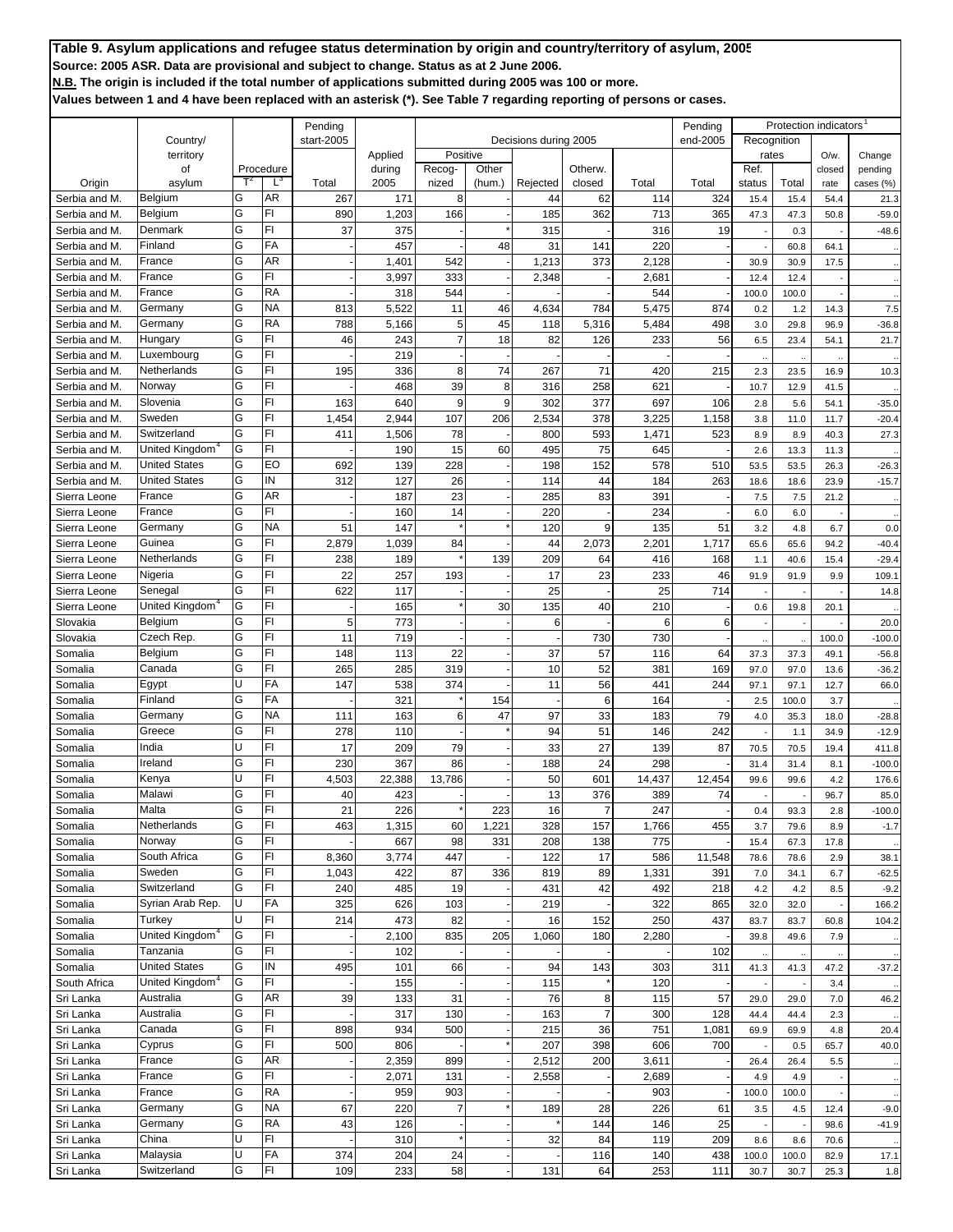|                               |                             |                |           | Pending    |         |                |        |                       |         |        | Pending  |                      | Protection indicators |                      |           |
|-------------------------------|-----------------------------|----------------|-----------|------------|---------|----------------|--------|-----------------------|---------|--------|----------|----------------------|-----------------------|----------------------|-----------|
|                               | Country/                    |                |           | start-2005 |         |                |        | Decisions during 2005 |         |        | end-2005 | Recognition          |                       |                      |           |
|                               | territory                   |                |           |            | Applied | Positive       |        |                       |         |        |          | rates                |                       | O/w.                 | Change    |
|                               | of                          |                | Procedure |            | during  | Recog-         | Other  |                       | Otherw. |        |          | Ref.                 |                       | closed               | pending   |
| Origin                        | asylum                      | T <sup>2</sup> | $L^3$     | Total      | 2005    | nized          | (hum.) | Rejected              | closed  | Total  | Total    | status               | Total                 | rate                 | cases (%) |
| Sri Lanka                     | United Kingdom <sup>®</sup> | G              | FI        |            | 480     | 10             | 60     | 480                   | 75      | 620    |          | 2.0                  | 12.6                  | 11.9                 |           |
| Sri Lanka                     | United States               | G              | EO        | 198        | 190     | 74             |        | 64                    | 135     | 273    | 226      | 53.6                 | 53.6                  | 49.5                 | 14.1      |
| <b>Stateless</b>              | Austria                     | G              | FA        |            | 377     | 32             | 24     | 52                    | 203     | 311    |          | 29.6                 | 51.9                  | 65.3                 |           |
| <b>Stateless</b>              | Denmark                     | G              | FI        |            | 107     | 18             |        |                       |         | 21     | 5        | 85.7                 | 85.7                  |                      | 66.7      |
| <b>Stateless</b>              | France                      | G              | FI        |            | 257     | 79             |        | 121                   |         | 200    |          | 39.5                 | 39.5                  |                      |           |
| <b>Stateless</b>              | Netherlands                 | G              | FI        | 141        | 147     | 17             | 69     | 159                   | 57      | 302    | 114      | 6.9                  | 35.1                  | 18.9                 | $-19.1$   |
| <b>Stateless</b>              | Norway                      | G              | FI        |            | 209     | 52             | 45     | 98                    | 100     | 295    |          | 26.7                 | 49.7                  | 33.9                 |           |
| <b>Stateless</b>              | Sweden                      | G              | FI        | 1,160      | 806     |                | 167    | 1,133                 | 157     | 1,464  | 466      | 0.5                  | 13.3                  | 10.7                 | $-59.8$   |
| <b>Stateless</b>              | Switzerland                 | G              | FI        | 119        | 371     | 13             |        | 170                   | 405     | 588    | 103      | 7.1                  | 7.1                   | 68.9                 | $-13.4$   |
| <b>Stateless</b>              | United Kingdom <sup>4</sup> | G              | FI        |            | 105     | 40             |        | 40                    | 10      | 90     |          | 49.4                 | 50.6                  | 13.5                 |           |
| Sudan                         | Rep.                        | G              | FI        | 691        | 105     | 416            |        | 11                    |         | 427    | 369      | 97.4                 | 97.4                  |                      | $-46.6$   |
| Sudan                         | Egypt                       | Ù              | FA        | 8,122      | 2,400   |                |        |                       | 327     | 331    | 10,191   | 50.0                 | 50.0                  | 98.8                 | 25.5      |
| Sudan                         | France                      | G              | AR        |            | 235     |                |        |                       |         |        |          | $\ddot{\phantom{a}}$ |                       |                      |           |
| Sudan                         | France                      | G              | FI        |            | 409     | 92             |        | 280                   |         | 372    |          | 24.7                 | 24.7                  |                      |           |
| Sudan                         | Germany                     | G              | <b>NA</b> | 234        | 187     | 8              |        | 247                   | 22      | 278    | 58       | 3.1                  | 3.5                   | 7.9                  | $-75.2$   |
| Sudan                         | Ghana                       | G              | FI        | 220        | 365     | 567            |        | 6                     |         | 573    | 12       | 99.0                 | 99.0                  |                      | $-94.5$   |
| Sudan                         | Greece                      | G              | FI        | 86         | 121     | 5              | 5      | 80                    | 56      | 146    | 61       | 5.6                  | 11.1                  | 38.4                 | $-29.1$   |
| Sudan                         | Ireland                     | G              | FI        | 147        | 203     | 77             |        | 72                    | 30      | 179    |          | 51.7                 | 51.7                  | 16.8                 | $-100.0$  |
| Sudan                         | Israel                      | G              | FA        | 12         | 102     |                |        |                       | 15      | 16     | 98       | 100.0                | 100.0                 | 93.8                 | 716.7     |
| Sudan                         | Kenya                       | U              | FI        | 38         | 9,924   | 9,890          |        | $\overline{7}$        |         | 9,897  | 65       | 99.9                 | 99.9                  |                      | 71.1      |
| Sudan                         | Malta                       | G              | FI        | 11         | 243     |                | 21     | 148                   | 6       | 176    | 78       | 0.6                  | 12.9                  | 3.4                  | 609.1     |
| Sudan                         | Netherlands                 | G              | FI        | 248        | 339     | 49             | 269    | 230                   | 77      | 625    | 153      | 8.9                  | 58.0                  | 12.3                 | $-38.3$   |
| Sudan                         | Switzerland                 | G              | FI        | 52         | 141     | 8              |        | 47                    | 33      | 88     | 65       | 14.5                 | 14.5                  | 37.5                 | 25.0      |
| Sudan                         | Syrian Arab Rep.            | IJ             | FA        | 173        | 119     | 20             |        | 176                   |         | 196    | 488      | 10.2                 | 10.2                  |                      | 182.1     |
| Sudan                         | United Kingdom              | G              | FI        |            | 1,000   | 85             | 35     | 745                   | 220     | 1,085  |          | 10.1                 | 13.9                  | 20.4                 |           |
| Syrian Arab Rep.              | Belgium                     | G              | FI        | 185        | 228     | 26             |        | 73                    | 37      | 136    | 138      | 26.3                 | 26.3                  | 27.2                 | $-25.4$   |
| Syrian Arab Rep               | Cyprus                      | G              | FI        | 517        | 1,188   |                | 15     | 65                    | 121     | 205    | 1,500    | 4.8                  | 22.6                  | 59.0                 | 190.1     |
| Syrian Arab Rep               | Germany                     | G              | <b>NA</b> | 359        | 933     | 77             |        | 751                   | 121     | 951    | 344      | 9.3                  | 9.5                   | 12.7                 | $-4.2$    |
| Syrian Arab Rep               | Germany                     | G              | <b>RA</b> | 116        | 433     | 136            | 8      | 17                    | 296     | 457    | 95       | 84.5                 | 89.4                  | 64.8                 | $-18.1$   |
| Syrian Arab Rep               | Iraq                        | Ù              | FI        | 602        | 172     |                |        |                       |         |        | 774      |                      |                       |                      | 28.6      |
| Syrian Arab Rep               | Netherlands                 | G              | FI        | 141        | 278     | 61             | 139    | 167                   | 67      | 434    | 171      | 16.6                 | 54.5                  | 15.4                 | 21.3      |
| Syrian Arab Rep               | Sweden                      | G              | FI        | 174        | 392     | 5              | 34     | 251                   | 43      | 333    | 237      | 1.7                  | 13.4                  | 12.9                 | 36.2      |
| Syrian Arab Rep               | Switzerland                 | G              | FI        | 106        | 116     | 23             |        | 112                   | 60      | 195    | 91       | 17.0                 | 17.0                  | 30.8                 | $-14.2$   |
| Syrian Arab Rep               | United Kingdom <sup>4</sup> | G              | FI        |            | 390     | 15             | 30     | 325                   | 65      | 435    |          | 4.1                  | 11.9                  | 14.5                 |           |
| <b>TfYR Macedonia</b>         | Austria                     | G              | FA        |            | 452     | 8              | 8      | 166                   | 113     | 295    |          | 4.4                  | 8.8                   | 38.3                 |           |
| <b>TfYR Macedonia</b>         | Finland                     | Ġ              | FA        |            | 191     |                |        | 6                     | 47      | 53     |          |                      |                       | 88.7                 |           |
| <b>TfYR Macedonia</b>         | France                      | G              | FI        |            | 197     |                |        | 193                   |         | 193    |          |                      |                       |                      |           |
| <b>TfYR Macedonia</b>         | Germany                     | G              | <b>NA</b> | 40         | 193     |                |        | 160                   | 38      | 198    | 32       |                      |                       | 19.2                 | $-20.0$   |
| <b>TfYR Macedonia Germany</b> |                             | G              | <b>RA</b> | 41         | 128     |                |        | 8                     | 147     | 155    | 18       |                      |                       | 94.8                 | $-56.1$   |
| <b>TfYR Macedonia Sweden</b>  |                             | Ġ              | FI        | 111        | 158     |                |        | 136                   | 29      | 168    | 37       |                      | 2.2                   | 17.3                 | $-66.7$   |
| TfYR Macedonia                | Switzerland                 | G              | FI        | 38         | 142     |                |        | 48                    | 102     | 150    | 32       |                      |                       | 68.0                 | $-15.8$   |
| Thailand                      | Malaysia                    | U              | <b>FA</b> |            | 206     | 87             |        |                       | 11      | 98     | 115      | 100.0                | 100.0                 | 11.2                 | 1,542.9   |
| Togo                          | Belgium                     | G              | <b>AR</b> | 157        | 554     |                |        | 24                    | 14      | 38     | 673      |                      |                       | 36.8                 | 328.7     |
| Togo                          | Belgium                     | G              | FI        | 440        | 409     | 63             |        | 555                   | 74      | 692    | 75       | 10.2                 | 10.2                  | 10.7                 | $-83.0$   |
| Togo                          | Côte d'Ivoire               | G              | FI        | 60         | 214     | $\overline{7}$ |        | 31                    |         | 38     | 236      | 18.4                 | 18.4                  |                      | 293.3     |
| Togo                          | France                      | G              | <b>AR</b> |            | 230     |                |        |                       |         |        |          |                      |                       | $\ddot{\phantom{a}}$ |           |
| Togo                          | France                      | G              | FI        |            | 344     | 41             |        | 293                   |         | 334    |          | 12.3                 | 12.3                  |                      |           |
| Togo                          | Germany                     | G              | <b>NA</b> | 100        | 319     | 40             |        | 264                   | 49      | 357    | 58       | 13.0                 | 14.3                  | 13.7                 | $-42.0$   |
| Togo                          | Germany                     | G              | <b>RA</b> | 68         | 355     | 15             |        | $\overline{7}$        | 359     | 382    | 40       | 65.2                 | 69.6                  | 94.0                 | $-41.2$   |
| Togo                          | Ghana                       | G              | FI        | 3,657      | 13,595  |                |        |                       | 13,595  | 13,595 | 3,657    |                      |                       | 100.0                | 0.0       |
| Togo                          | Switzerland                 | G              | FI        | 148        | 195     | 116            |        | 43                    | 15      | 174    | 181      | 73.0                 | 73.0                  | 8.6                  | 22.3      |
| Togo                          | United States               | G              | IN        | 171        | 409     | 184            |        | 255                   | 27      | 466    | 120      | 41.9                 | 41.9                  | 5.8                  | $-29.8$   |
| Trinidad and                  |                             |                |           |            |         |                |        |                       |         |        |          |                      |                       |                      |           |
| Tobago                        | Canada                      | G              | FI        | 129        | 187     | 21             |        | 110                   | 22      | 153    | 163      | 16.0                 | 16.0                  | 14.4                 | 26.4      |
| Tunisia                       | Germany                     | G              | <b>NA</b> | 43         | 101     |                |        | 95                    | 11      | 110    | 33       | 3.0                  | 4.0                   | 10.0                 | $-23.3$   |
| Tunisia                       | Switzerland                 | G              | FI.       | 53         | 102     | 70             |        | 22                    | 32      | 124    | 37       | 76.1                 | 76.1                  | 25.8                 | $-30.2$   |
| Turkey                        | Austria                     | G              | <b>FA</b> |            | 1,064   | 70             | 14     | 592                   | 373     | 1,049  |          | 10.4                 | 12.4                  | 35.6                 |           |
| Turkey                        | Belgium                     | G              | AR        | 442        | 195     | 12             |        | 91                    | 74      | 177    | 460      | 11.7                 | 11.7                  | 41.8                 | 4.1       |
| Turkey                        | Belgium                     | G              | FI        | 239        | 453     | 21             |        | 193                   | 40      | 254    | 139      | 9.8                  | 9.8                   | 15.7                 | $-41.8$   |
| Turkey                        | Canada                      | G              | FI        | 334        | 291     | 174            |        | 90                    | 40      | 304    | 321      | 65.9                 | 65.9                  | 13.2                 | $-3.9$    |
| Turkey                        | Cyprus                      | G              | FI        | 124        | 204     | 8              |        | 45                    | 41      | 94     | 234      | 15.1                 | 15.1                  | 43.6                 | 88.7      |
| Turkey                        | France                      | G              | <b>AR</b> |            | 3,639   | 789            |        | 4,419                 | 1,368   | 6,576  |          | 15.1                 | 15.1                  | 20.8                 |           |
| Turkey                        | France                      | G              | FI        |            | 3,867   | 198            |        | 4,796                 |         | 4,994  |          | 4.0                  | 4.0                   |                      |           |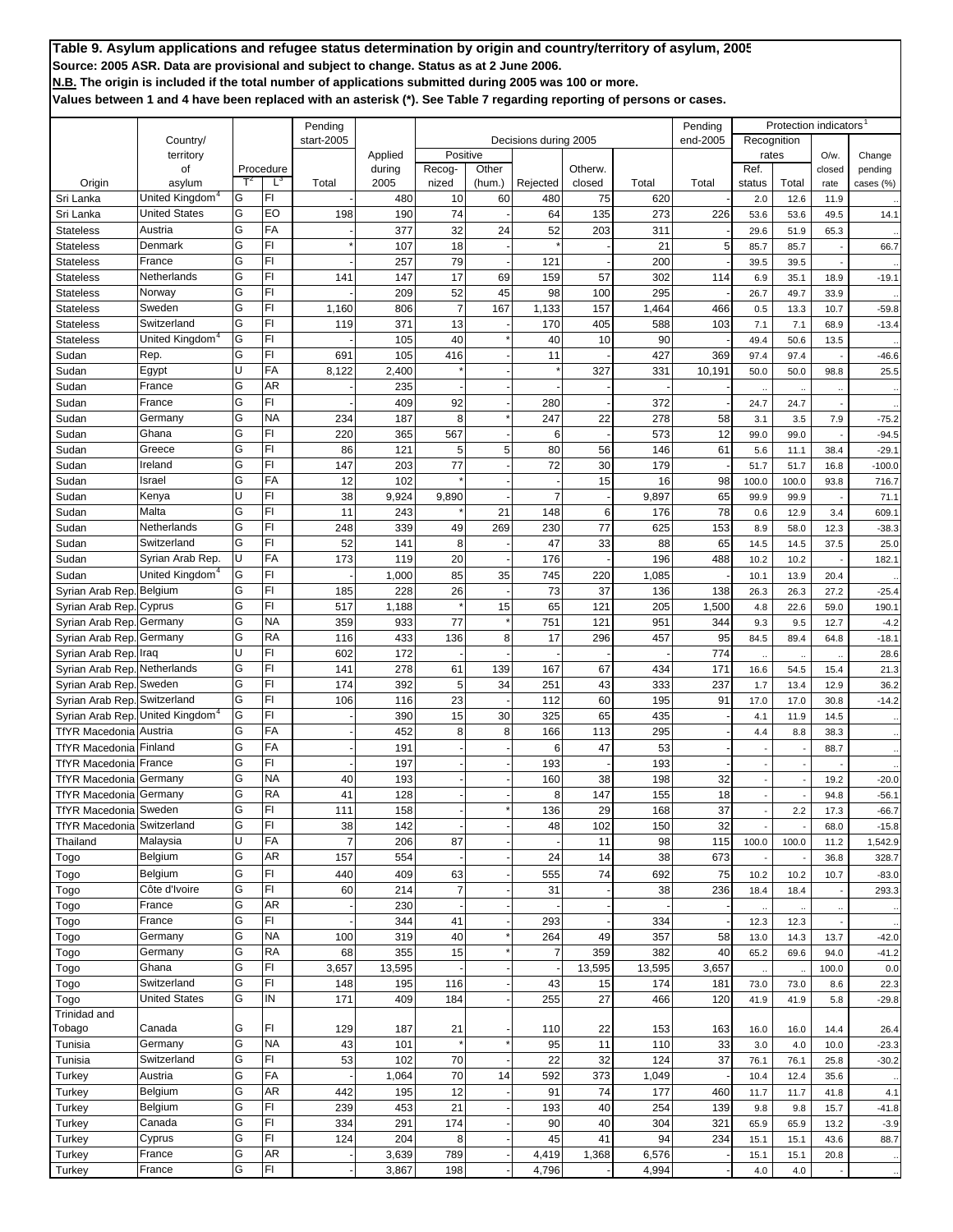**Values between 1 and 4 have been replaced with an asterisk (\*). See Table 7 regarding reporting of persons or cases.**

|                      |                             |   |           |                       |         |                |        |                       |         | <b>Protection indicators</b> |                     |             |       |        |           |
|----------------------|-----------------------------|---|-----------|-----------------------|---------|----------------|--------|-----------------------|---------|------------------------------|---------------------|-------------|-------|--------|-----------|
|                      | Country/                    |   |           | Pending<br>start-2005 |         |                |        | Decisions during 2005 |         |                              | Pending<br>end-2005 | Recognition |       |        |           |
|                      | territory                   |   |           |                       | Applied | Positive       |        |                       |         |                              |                     | rates       |       | O/w.   | Change    |
|                      | of                          |   | Procedure |                       | during  | Recog-         | Other  |                       | Otherw. |                              |                     | Ref.        |       | closed | pending   |
| Origin               | asylum                      |   | Ľ         | Total                 | 2005    | nized          | (hum.) | Rejected              | closed  | Total                        | Total               | status      | Total | rate   | cases (%) |
| Turkey               | France                      | G | <b>RA</b> |                       | 1,744   | 786            |        |                       |         | 786                          |                     | 100.0       | 100.0 |        |           |
| Turkey               | Germany                     | G | <b>NA</b> | 1,245                 | 2,958   | 328            | 17     | 2,806                 | 341     | 3,492                        | 694                 | 10.4        | 10.9  | 9.8    | $-44.3$   |
| Turkey               | Germany                     | G | <b>RA</b> | 672                   | 2,168   | 341            | 30     | 116                   | 2,006   | 2,493                        | 359                 | 70.0        | 76.2  | 80.5   | $-46.6$   |
| Turkey               | Greece                      | G | FI        |                       | 126     |                |        | 93                    | 27      | 122                          |                     | 2.1         | 2.1   | 22.1   |           |
| Turkey               | Netherlands                 | G | FI        | 195                   | 289     | 17             | 99     | 238                   | 94      | 448                          | 155                 | 4.8         | 32.8  | 21.0   | $-20.5$   |
| Turkey               | Norway                      | G | FI        |                       | 111     |                | 5      | 47                    | 53      | 109                          |                     | 7.1         | 16.1  | 48.6   |           |
| Turkey               | Slovenia                    | G | FI        | 18                    | 231     |                |        | 17                    | 232     | 249                          |                     |             |       | 93.2   | $-100.0$  |
| Turkey               | Sweden                      | G | FI        | 206                   | 423     |                | 31     | 367                   | 43      | 445                          | 201                 | 1.0         | 8.7   | 9.7    | $-2.4$    |
| Turkey               | Switzerland                 | G | FI        | 605                   | 723     | 433            |        | 470                   | 203     | 1,106                        | 409                 | 48.0        | 48.0  | 18.4   | $-32.4$   |
| Turkey               | United Kingdom <sup>4</sup> | G | FI        |                       | 940     | 40             | 65     | 955                   | 100     | 1,165                        |                     | 3.9         | 10.2  | 8.6    |           |
| Uganda               | Kenya                       | U | FI        | 367                   | 2,264   | 2,083          |        | 22                    |         | 2,105                        | 526                 | 99.0        | 99.0  |        | 43.3      |
| Uganda               | South Africa                | G | FI        | 2,136                 | 1,043   | 19             |        | 50                    |         | 73                           | 3,106               | 27.5        | 27.5  | 5.5    | 45.4      |
| Uganda               | United Kingdom <sup>4</sup> | G | FI        |                       | 220     | 25             | 20     | 200                   | 10      | 250                          |                     | 9.8         | 18.4  | 3.2    |           |
| Ukraine              | Austria                     | G | FA        |                       | 279     | 32             | 13     | 138                   | 152     | 335                          |                     | 17.5        | 24.6  | 45.4   |           |
| Ukraine              | Canada                      | G | FI        | 363                   | 202     | 136            |        | 73                    | 41      | 250                          | 315                 | 65.1        | 65.1  | 16.4   | $-13.2$   |
| Ukraine              | Cyprus                      | G | FI        | 795                   | 587     |                | 8      | 146                   | 186     | 340                          | 1,042               |             | 5.2   | 54.7   | 31.1      |
| Ukraine              | Czech Rep.                  | G | FI        | 187                   | 1,020   | 9              |        | 987                   | 82      | 1,078                        | 129                 | 0.9         | 0.9   | 7.6    | $-31.0$   |
| Ukraine              | France                      | G | AR        |                       | 404     | 76             |        | 473                   | 188     | 737                          |                     | 13.8        | 13.8  | 25.5   |           |
| Ukraine              | France                      | G | FI        |                       | 439     | $\overline{7}$ |        | 565                   |         | 572                          |                     | 1.2         | 1.2   |        |           |
| Ukraine              | Germany                     | G | <b>NA</b> | 76                    | 132     |                |        | 125                   | 45      | 175                          | 19                  | 0.8         | 3.8   | 25.7   | $-75.0$   |
| Ukraine              | Greece                      | G | FI        | 8                     | 268     |                |        | 16                    | 254     | 270                          | 6                   |             |       | 94.1   | $-25.0$   |
| Ukraine              | <b>United States</b>        | G | IN        | 220                   | 221     | 43             |        | 117                   | 35      | 195                          | 251                 | 26.9        | 26.9  | 17.9   | 14.1      |
| United Rep. of       |                             |   |           |                       |         |                |        |                       |         |                              |                     |             |       |        |           |
| Tanzania             | South Africa                | G | FI        | 4,082                 | 1,089   | 127            |        | 63                    |         | 190                          | 4,981               | 66.8        | 66.8  |        | 22.0      |
| <b>United States</b> | Canada                      | G | FI        | 248                   | 228     |                |        | 135                   | 96      | 232                          | 244                 | 0.7         | 0.7   | 41.4   | $-1.6$    |
| Uzbekistan           | Iran                        | U | FI        | Ę                     | 113     | 47             |        | 5                     | 44      | 96                           | 22                  | 90.4        | 90.4  | 45.8   | 340.0     |
| Uzbekistan           | Kazakhstan                  | U | FI        |                       | 104     | 41             |        |                       | 12      | 57                           | 49                  | 91.1        | 91.1  | 21.1   | 2,350.0   |
| Uzbekistan           | Kyrgyzstan                  | G | FI        |                       | 535     |                |        |                       | 493     | 497                          | 38                  |             |       | 99.2   |           |
| Uzbekistan           | Kyrgyzstan                  | U | FI        |                       | 526     | 472            |        |                       | 50      | 522                          |                     | 100.0       | 100.0 | 9.6    |           |
| Uzbekistan           | Federation                  | G | FI        | 16                    | 102     |                |        | 89                    |         | 89                           | 29                  |             |       |        | 81.3      |
| Uzbekistan           | Sweden                      | G | FI        | 151                   | 349     |                | 67     | 91                    | 32      | 191                          | 303                 | 0.6         | 42.8  | 16.8   | 100.7     |
| Uzbekistan           | <b>United States</b>        | G | IN        | 129                   | 256     | 49             |        | 190                   | 25      | 264                          | 124                 | 20.5        | 20.5  | 9.5    | $-3.9$    |
| Venezuela            | Canada                      | G | FI        | 25 <sup>′</sup>       | 105     | 102            |        | 147                   | 16      | 265                          | 91                  | 41.0        | 41.0  | 6.0    | $-63.7$   |
| Venezuela            | <b>United States</b>        | G | IN        | 555                   | 1,146   | 508            |        | 636                   | 67      | 1,211                        | 502                 | 44.4        | 44.4  | 5.5    | $-9.5$    |
| Viet Nam             | Cambodia                    | U | AR        |                       | 287     | 63             |        | 157                   | 34      | 254                          | 37                  | 28.6        | 28.6  | 13.4   | 825.0     |
| Viet Nam             | Cambodia                    | U | FI        | 310                   | 335     | 314            |        | 187                   | 116     | 617                          | 28                  | 62.7        | 62.7  | 18.8   | $-91.0$   |
| Viet Nam             | Czech Rep.                  | G | FI        | 38                    | 217     |                |        | 192                   | 34      | 227                          | 28                  | 0.5         | 0.5   | 15.0   | $-26.3$   |
| Viet Nam             | Germany                     | G | <b>NA</b> | 207                   | 1,222   | 8              |        | 1,166                 | 121     | 1,299                        | 126                 | 0.7         | 1.0   | 9.3    | $-39.1$   |
| Viet Nam             | Germany                     | G | <b>RA</b> | 48                    | 260     |                |        | 9                     | 250     | 266                          | 42                  | 25.0        | 43.8  | 94.0   | $-12.5$   |
| Viet Nam             | Hungary                     | G | <b>AR</b> |                       | 203     |                |        | 118                   | 19      | 137                          |                     |             |       | 13.9   |           |
| Viet Nam             | Hungary                     | G | FI        | 8                     | 319     |                |        | 256                   | 11      | 267                          | 60                  |             |       | 4.1    | 650.0     |
| Viet Nam             | Slovakia                    | G | FI        | 26                    | 100     |                |        | 65                    | 46      | 111                          | 15                  |             |       | 41.4   | $-42.3$   |
| Viet Nam             | United Kingdom <sup>4</sup> | G | FI        |                       | 395     |                | 135    | 230                   | 85      | 445                          |                     | 0.3         | 37.0  | 18.7   |           |
| Viet Nam             | <b>United States</b>        | G | EO        | 91                    | 112     | 8              |        | 55                    | 84      | 147                          | 79                  | 12.7        | 12.7  | 57.1   | $-13.2$   |
| Zambia               | South Africa                | G | FI        | 281                   | 111     |                |        |                       |         |                              | 388                 | 50.0        | 50.0  |        | 38.1      |
| Zimbabwe             | Canada                      | G | FI        | 70                    | 683     | 100            |        | 23                    | 5       | 128                          | 625                 | 81.3        | 81.3  | 3.9    | 792.9     |
| Zimbabwe             | South Africa                | G | FI        | 8,466                 | 7,783   | 83             |        | 187                   |         | 271                          | 15,978              | 30.7        | 30.7  | 0.4    | 88.7      |
| Zimbabwe             | United Kingdom <sup>4</sup> | G | FI        |                       | 1,355   | 105            | 25     | 1,125                 | 80      | 1,335                        |                     | 8.5         | 10.4  | 6.0    |           |
| Zimbabwe             | <b>United States</b>        | G | IN        | 184                   | 222     | 113            |        | 153                   | 17      | 283                          | 125                 | 42.5        | 42.5  | 6.0    | $-32.1$   |

#### **Notes:**

A dash ("-") indicates that the value is zero or not available.

<sup>1</sup> Protection indicators (calculated by UNHCR):

Refugee status recognition rate: Recognized divided by total of Recognized, Other positive and Rejected \* 100%.

Total recognition rate: Recognized plus Other positive divided by total of Recognized, Other positive and Rejected \* 100%.

Otherwise closed rate: Otherwise closed divided by Total no. of decisions \* 100%.

 Change in pending cases: Cases pending as at 31 December 2005 minus Cases pending as at 1 January 2005 divided by Cases pending as at 1 January 2005 \* 100%. 2 T=Type: G=Government; U=UNHCR; B=Government and UNHCR or unknown.

3 L=Level: NA=New Applications; FI=First instance decisions; AR=Administrative Review decisions; RA=Repeat/reopened applications; IN=US Immigration and

Naturalization Service; EO=US Executive Office of Immigration Review; JR=Including Judicial Review. FA=Including first instance and appeal/review decisions. 4 UK figures are rounded to the closest five.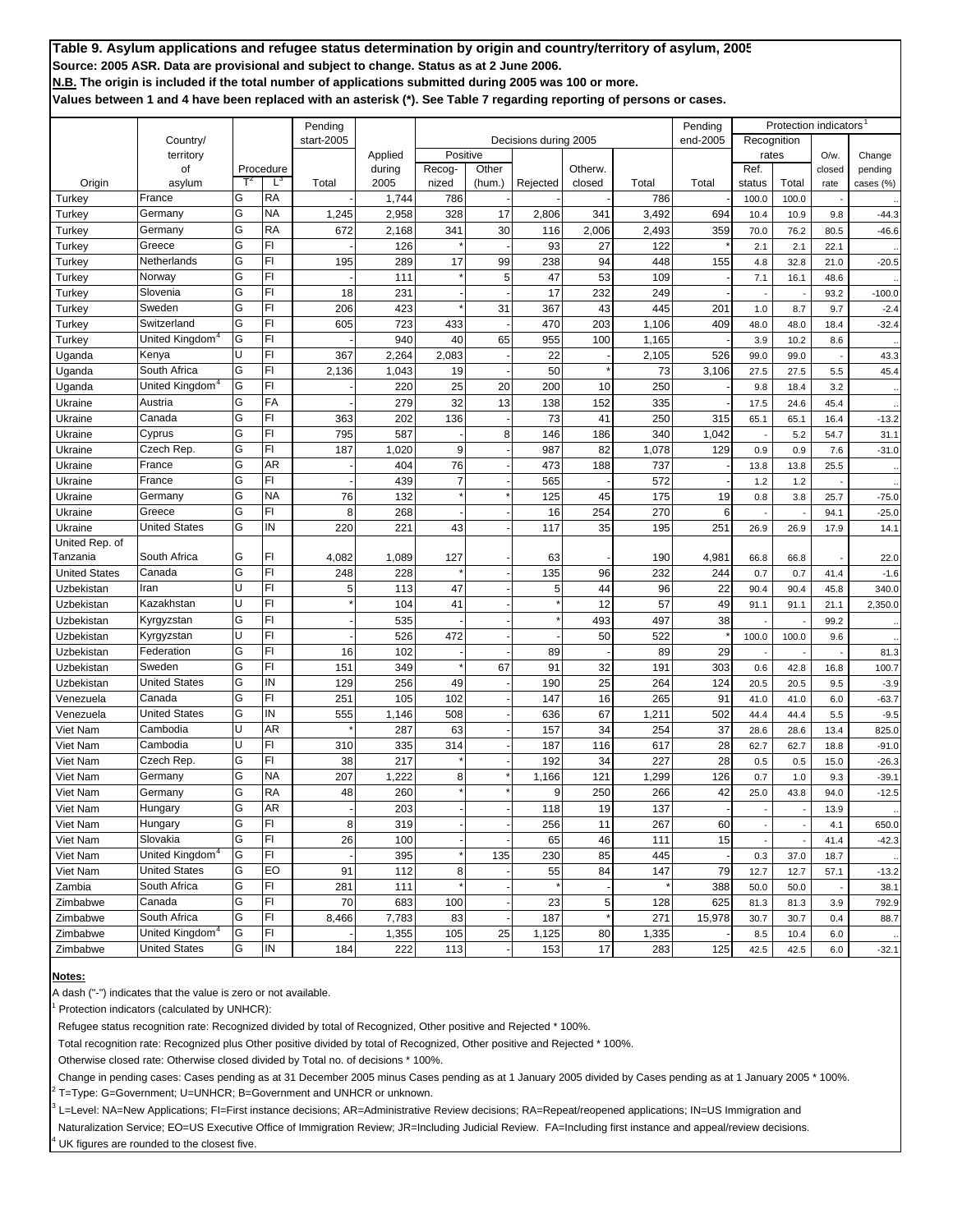| Region and                |              |            | A. Legal status |              |           |           | B. Type of recognition |         |           |
|---------------------------|--------------|------------|-----------------|--------------|-----------|-----------|------------------------|---------|-----------|
| country/                  | 1951 UN      |            |                 |              |           |           |                        |         |           |
| territory                 | Convention/  |            |                 |              |           | Prima     |                        |         |           |
| of                        | 1967         | 1969 OAU   | <b>UNHCR</b>    | Other/       |           | facie     | Individually           | Other/  |           |
| asylum                    | Protocol     | Convention | Statute         | unknown      | Total     | (Group)   | recognized             | unknown | Total     |
| <b>Burundi</b>            | $\mathbf{1}$ | 20,647     | 33              |              | 20,681    | 8,116     | 12,565                 |         | 20.681    |
| Central African           |              |            |                 |              |           |           |                        |         |           |
| Rep.                      | 1,631        | 22,938     |                 |              | 24,569    | 22,394    | 2,175                  |         | 24,569    |
| Chad                      |              | 275,412    |                 |              | 275,412   | 270,082   | 5,330                  |         | 275,412   |
| Congo<br>Dem. Rep. of the | 695          | 65,238     | 142             |              | 66,075    | 65,238    | 837                    |         | 66,075    |
| Congo                     |              |            | 204,341         |              | 204,341   | 200,605   | 3,736                  |         | 204,341   |
| Gabon                     | 1,304        | 7,228      | 13              |              | 8,545     | 7,035     | 1,510                  |         | 8,545     |
| Rwanda                    | 113          | 43,785     | 1,308           |              | 45,206    | 42,040    | 3,166                  |         | 45,206    |
| United Rep. of            |              |            |                 |              |           |           |                        |         |           |
| Tanzania                  | 5,101        | 345,489    |                 | 198,234      | 548,824   | 543,723   | 5,101                  |         | 548,824   |
| <b>CA-GL Total</b>        | 8,845        | 780,737    | 205,837         | 198,234      | 1,193,653 | 1,159,233 | 34,420                 |         | 1,193,653 |
| Djibouti                  | 98           | 10,250     | 108             |              | 10,456    | 10,250    | 206                    |         | 10,456    |
| Eritrea                   |              |            | 51              | 4,367        | 4,418     | 4,367     | 51                     |         | 4,418     |
| Ethiopia                  | 5,724        | 95,093     |                 |              | 100,817   | 95,002    | 5,815                  |         | 100,817   |
| Kenya                     | 2,138        |            | 249,133         |              | 251,271   | 211,505   | 39,766                 |         | 251,271   |
| Somalia                   |              |            | 493             |              | 493       |           | 493                    |         | 493       |
| Sudan                     | 106,099      | 41,157     |                 |              | 147,256   | 41,108    | 106,148                |         | 147,256   |
| Uganda                    | 131,905      | 25,954     | 71              | 99,326       | 257,256   | 152,818   | 180                    | 104,258 | 257,256   |
| <b>EHA Total</b>          | 245,964      | 172,454    | 249,856         | 103,693      | 771,967   | 515,050   | 152,659                | 104,258 | 771,967   |
| Angola                    | 146          | 13,834     | 4               |              | 13,984    | 13,483    | 501                    |         | 13,984    |
| Botswana                  |              | 2,349      | 620             | 140          | 3,109     |           | 3,109                  |         | 3,109     |
| Comoros                   |              |            |                 |              |           |           |                        | 1       |           |
| Malawi                    | 1,696        | 2,544      |                 |              | 4,240     | 480       | 3,760                  |         | 4,240     |
| Mozambique                | 1,954        |            |                 |              | 1,954     |           | 1,954                  |         | 1,954     |
| Namibia                   | 641          | 4,666      |                 |              | 5,307     | 4,666     | 641                    |         | 5,307     |
| South Africa              | 2,109        | 27,605     |                 |              | 29,714    |           | 29,714                 |         | 29,714    |
| Swaziland                 | 760          |            |                 |              | 760       |           | 760                    |         | 760       |
| Zambia                    | 5,255        | 75,463     |                 | 75,000       | 155,718   | 75,463    | 5,255                  | 75,000  | 155,718   |
| Zimbabwe                  |              | 5,519      |                 | 8,331        | 13,850    |           | 13,850                 |         | 13,850    |
| SAO Total                 | 12,561       | 131,980    | 624             | 83,472       | 228,637   | 94,092    | 59,544                 | 75,001  | 228,637   |
| Benin                     |              | 30,294     |                 |              | 30,294    | 25.506    | 4,788                  |         | 30,294    |
| <b>Burkina Faso</b>       |              | 511        |                 |              | 511       |           | 511                    |         | 511       |
| Cameroon                  |              |            | 52,042          |              | 52,042    | 9,706     | 3,113                  | 39,223  | 52.042    |
| Côte d'Ivoire             | 518          | 41,109     |                 |              | 41,627    | 40,255    | 1,372                  |         | 41,627    |
| Gambia                    |              |            | 7,330           |              | 7,330     | 7,330     |                        |         | 7,330     |
| Ghana                     | 593          | 52,944     |                 |              | 53,537    | 52,400    | 1,137                  |         | 53,537    |
| Guinea                    | 229          | 63,296     |                 |              | 63,525    | 56,012    | 7,513                  |         | 63,525    |
| Guinea-Bissau             | 234          | 7,382      |                 |              | 7,616     | 7,382     | 234                    |         | 7,616     |
| Liberia                   | 30           | 10,138     |                 |              | 10,168    | 10,138    | 30                     |         | 10,168    |
| Mali                      | 3,144        | 8,089      |                 |              | 11,233    | 8,089     | 3,144                  |         | 11,233    |
| Niger                     |              | 301        |                 |              | 301       | 96        | 205                    |         | 301       |
| Nigeria                   | 512          | 8,460      | 47              |              | 9,019     | 1,447     | 7,572                  |         | 9,019     |
| Senegal                   | 20,712       |            |                 |              | 20,712    |           | 20,712                 |         | 20,712    |
| Sierra Leone              | 7,808        | 52,146     | 9               | 2            | 59,965    | 52,146    | 7,817                  | 2       | 59,965    |
| Togo                      |              | 9,287      |                 |              | 9,287     | 8,000     | 1,287                  |         | 9,287     |
| <b>WA Total</b>           | 33,780       | 283,957    | 59,428          | $\mathbf{2}$ | 377,167   | 278,507   | 59,435                 | 39,225  | 377,167   |
| Africa Bureau             | 301,150      | 1,369,128  | 515,745         | 385,401      | 2,571,424 | 2,046,882 | 306,058                | 218,484 | 2,571,424 |
| Afghanistan               |              |            | 32              |              | 32        |           | 32                     |         | 32        |
| Algeria*                  | 9            | 33         | 90,054          | 4,005        | 94,101    | 94,029    | 43                     | 29      | 94,101    |
| Egypt                     |              |            | 18,946          | 70,000       | 88,946    |           | 18,946                 | 70,000  | 88,946    |
| Iraq                      |              |            | 50,177          |              | 50,177    | 50,177    |                        |         | 50,177    |
|                           |              |            |                 |              |           |           |                        |         |           |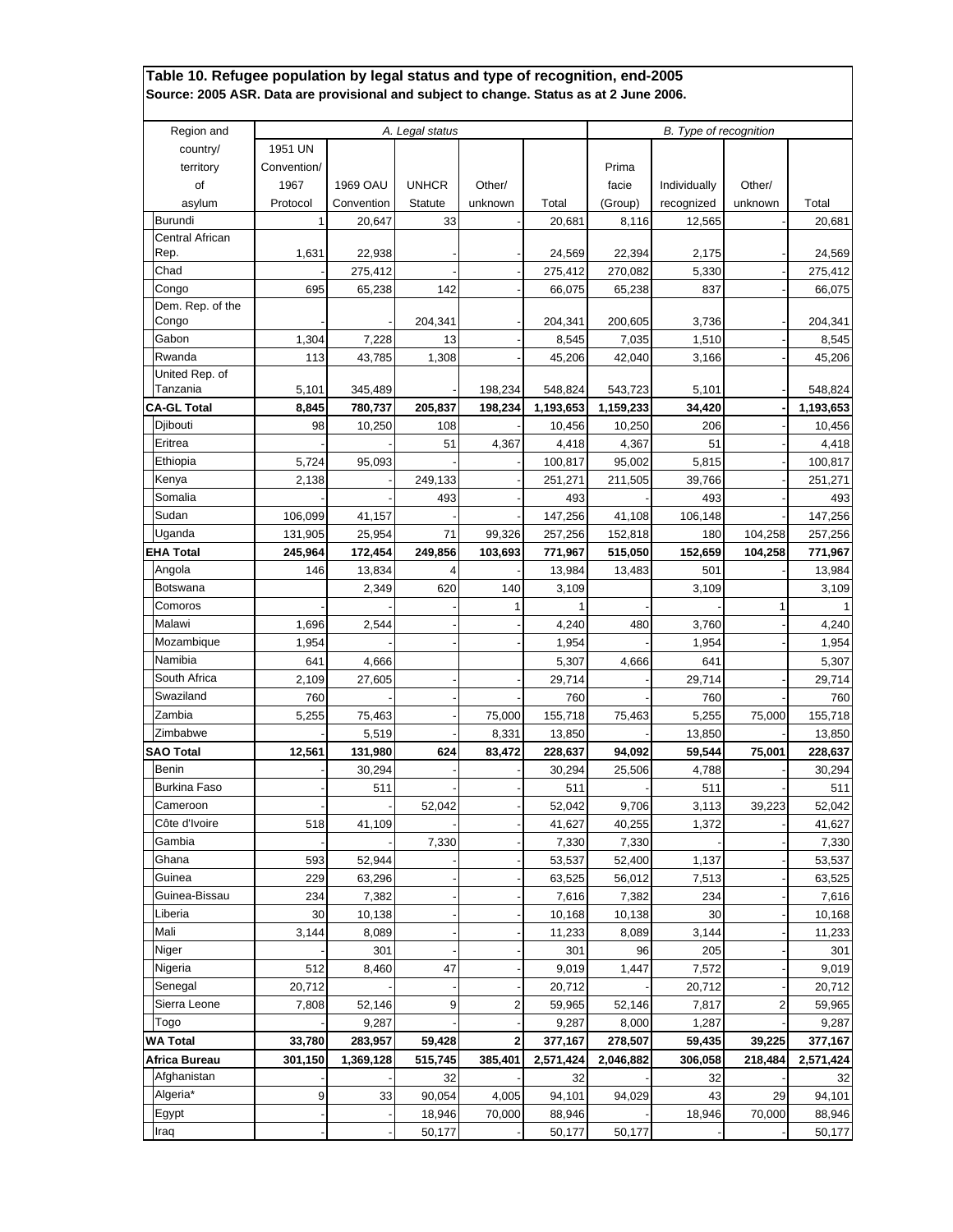| Region and             |             |            | A. Legal status       |           |              |           | B. Type of recognition |         |           |
|------------------------|-------------|------------|-----------------------|-----------|--------------|-----------|------------------------|---------|-----------|
| country/               | 1951 UN     |            |                       |           |              |           |                        |         |           |
| territory              | Convention/ |            |                       |           |              | Prima     |                        |         |           |
| of                     | 1967        | 1969 OAU   | <b>UNHCR</b>          | Other/    |              | facie     | Individually           | Other/  |           |
| asylum                 | Protocol    | Convention | <b>Statute</b>        | unknown   | Total        | (Group)   | recognized             | unknown | Total     |
| Islamic Rep. of Iran   | 716,355     |            | 48                    |           | 716,403      | 716,355   | 48                     |         | 716,403   |
| Israel                 |             |            | 87                    | 522       | 609          | 522       | 87                     |         | 609       |
| Jordan                 |             |            | 965                   |           | 965          |           | 965                    |         | 965       |
| Kazakhstan             | 759         |            | 6,506                 |           | 7,265        | 1,446     | 819                    | 5,000   | 7,265     |
| Kuwait                 |             |            | 1,523                 |           | 1,523        |           | 1,523                  |         | 1,523     |
| Kyrgyzstan             | 2,570       |            | 28                    |           | 2,598        |           | 2,598                  |         | 2,598     |
| Lebanon                |             |            | 1,078                 |           | 1,078        |           | 1,078                  |         | 1,078     |
| Libyan Arab            |             |            |                       |           |              |           |                        |         |           |
| Jamahiriya**           |             |            | 12,166                |           | 12,166       | 11,795    | 349                    | 22      | 12,166    |
| Mauritania             |             |            | 632                   |           | 632          |           | 632                    |         | 632       |
| Morocco                | 117         | 4          | 90                    | 8         | 219          | 21        | 190                    | 8       | 219       |
| Oman                   | 7           |            |                       |           | 7            |           | 7                      |         |           |
| Pakistan***            |             |            | 813                   | 1,083,881 | 1,084,694    | 1,083,881 | 813                    |         | 1,084,694 |
| Qatar                  |             |            | 46                    |           | 46           |           | 6                      | 40      | 46        |
| Saudi Arabia           |             |            | 240,690               | 11        | 240,701      | 397       | 245                    | 240,059 | 240,701   |
| Syrian Arab Rep.       |             |            | 26,089                |           | 26,089       | 23,541    | 2,548                  |         | 26,089    |
| Tajikistan             | 1,005       |            | 13                    |           | 1,018        |           | 1,018                  |         | 1,018     |
| Tunisia                |             |            | 87                    |           | 87           |           | 87                     |         | 87        |
| Turkmenistan           |             |            | 11,963                |           | 11,963       | 11,793    | 170                    |         | 11,963    |
| <b>United Arab</b>     |             |            |                       |           |              |           |                        |         |           |
| Emirates               |             |            | 104                   |           | 104          |           | 104                    |         | 104       |
| Uzbekistan             |             |            | 43,950                |           | 43,950       | 42,134    | 1,816                  |         | 43,950    |
| Yemen                  | 78,722      |            | 2,490                 | 725       | 81,937       | 78,722    | 2,490                  | 725     | 81,937    |
| <b>CASWANAME Total</b> | 799,544     | 37         | 508,577               | 1,159,152 | 2,467,310    | 2,114,813 | 36,614                 | 315,883 | 2,467,310 |
| Argentina              | 3,074       |            |                       |           | 3,074        |           | 3,074                  |         | 3,074     |
| <b>Belize</b>          | 624         |            |                       |           | 624          |           | 624                    |         | 624       |
| <b>Bolivia</b>         | 535         |            |                       |           | 535          |           | 535                    |         | 535       |
| Brazil                 | 3,458       |            |                       |           | 3,458        |           | 3,458                  |         | 3,458     |
| Canada                 | 147,171     |            |                       |           | 147,171      |           | 147,171                |         | 147,171   |
| Chile                  | 806         |            |                       |           | 806          |           | 806                    |         | 806       |
| Colombia               | 149         |            | 6                     |           | 155          |           | 155                    |         | 155       |
| Costa Rica             | 11,253      |            |                       |           | 11,253       |           | 11,253                 |         | 11,253    |
| Cuba                   |             |            | 706                   |           | 706          | 642       | 64                     |         | 706       |
| Ecuador<br>El Salvador | 10,030      |            | 33                    |           | 10,063       |           | 10,063                 |         | 10,063    |
|                        | 3           |            | 46                    |           | 49           | 46        | 3                      |         | 49        |
| Guatemala<br>Honduras  | 5<br>15     |            | 386<br>$\overline{7}$ |           | 391<br>22    |           | 391                    |         | 391<br>22 |
| Mexico                 | 181         |            |                       | 354       |              | 354       | 11                     | 11      | 3,229     |
| Nicaragua              | 227         |            | 2,694                 |           | 3,229<br>227 |           | 2,875<br>227           |         | 227       |
| Panama                 | 829         |            |                       | 901       | 1,730        | 901       | 829                    |         | 1,730     |
| Paraguay               | 50          |            |                       |           | 50           |           | 50                     |         | 50        |
| Peru                   | 713         |            |                       | 135       | 848          | 227       | 486                    | 135     | 848       |
| United States****      | 379,340     |            |                       |           | 379,340      |           | 379,340                |         | 379,340   |
| Uruguay                | 121         |            |                       |           | 121          |           | 121                    |         | 121       |
| Venezuela              | 408         |            |                       |           | 408          |           | 408                    |         | 408       |
| <b>RBAC Total</b>      | 558,992     |            | 3,878                 | 1,390     | 564,260      | 2,170     | 561,944                | 146     | 564,260   |
|                        |             |            |                       |           |              |           |                        |         |           |
| Australia              | 64,964      |            |                       |           | 64,964       |           | 64,964                 |         | 64,964    |
| Bangladesh             |             |            | 21,098                |           | 21,098       | 20,939    | 159                    |         | 21,098    |
| Cambodia               |             |            | 127                   |           | 127          |           | 127                    |         | 127       |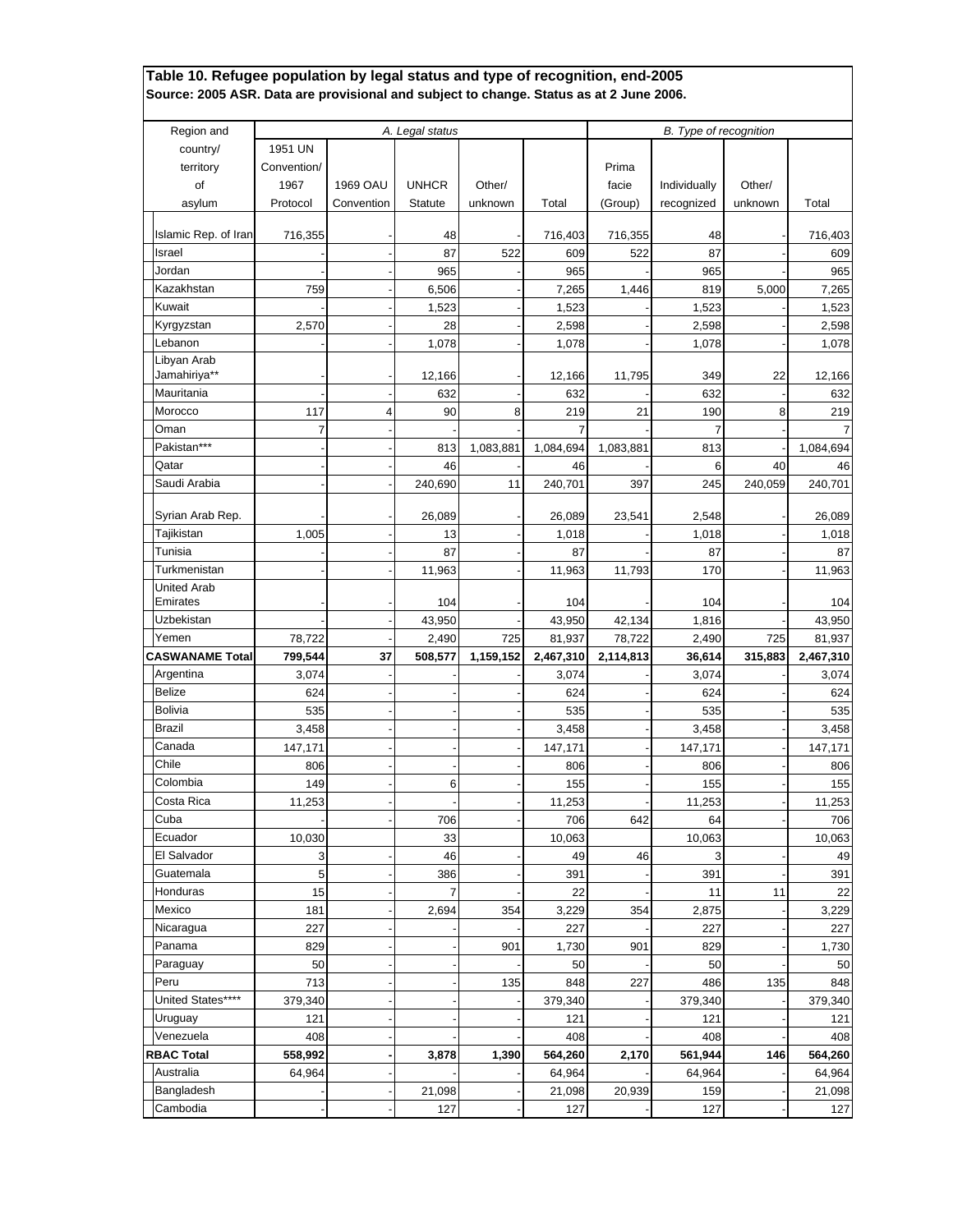| Region and              |             |            | A. Legal status |              |              |         | B. Type of recognition |                |                |
|-------------------------|-------------|------------|-----------------|--------------|--------------|---------|------------------------|----------------|----------------|
| country/                | 1951 UN     |            |                 |              |              |         |                        |                |                |
| territory               | Convention/ |            |                 |              |              | Prima   |                        |                |                |
| of                      | 1967        | 1969 OAU   | <b>UNHCR</b>    | Other/       |              | facie   | Individually           | Other/         |                |
| asylum                  | Protocol    | Convention | <b>Statute</b>  | unknown      | Total        | (Group) | recognized             | unknown        | Total          |
| China                   | 300,895     |            | 146             |              | 301,041      | 300,895 | 146                    |                | 301,041        |
| Hong Kong SAR,<br>China |             | 18         | 93              | 1,823        | 1,934        |         | 115                    | 1,819          | 1,934          |
| India                   |             |            | 11,356          | 127,927      | 139,283      | 127,927 | 11,356                 |                | 139,283        |
| Indonesia               |             |            | 89              |              | 89           |         | 88                     |                | 89             |
| Japan                   | 167         |            | 9               | 1,765        | 1,941        |         | 1,939                  | $\overline{2}$ | 1,941          |
| Malaysia                |             |            | 3,867           | 29,826       | 33,693       |         | 33,693                 |                | 33,693         |
| Nepal                   |             |            | 35              | 126,401      | 126,436      | 123,825 | 2,611                  |                | 126,436        |
| New Zealand             | 5,307       |            |                 |              | 5,307        |         | 5,307                  |                | 5,307          |
| Papua New               |             |            |                 |              |              |         |                        |                |                |
| Guinea                  | 9,999       |            |                 |              | 9,999        | 9,805   | 194                    |                | 9,999          |
| Philippines             | 31          |            | 65              |              | 96           |         | 96                     |                | 96             |
| Rep. of Korea           | 41          |            |                 | 28           | 69           |         | 69                     |                | 69             |
| Singapore               |             |            | 3               |              | 3            |         | 3                      |                | 3              |
| Sri Lanka               |             |            | 106             |              | 106          |         | 106                    |                | 106            |
| Thailand                |             |            | 1,552           | 115,501      | 117,053      | 115,501 | 1,552                  |                | 117,053        |
| Timor-Leste             |             |            | 3               |              | 3            |         | 3                      |                | 3              |
| Viet Nam                | 2,357       |            |                 |              | 2,357        | 2,357   |                        |                | 2,357          |
| <b>RBAP Total</b>       | 383,761     | 18         | 38,549          | 403,271      | 825,599      | 701,250 | 122,528                | 1,821          | 825,599        |
| Albania                 | 36          |            |                 | 20           | 56           |         | 56                     |                | 56             |
| Armenia                 | 219,335     |            | 1               | 214          | 219,550      | 219,323 | 14                     | 213            | 219,550        |
| Austria                 | 20,458      |            |                 | 772          | 21,230       |         | 21,230                 |                | 21,230         |
| Azerbaijan              | 43          |            | 2,961           |              | 3,004        | 2,445   | 559                    |                | 3,004          |
| <b>Belarus</b>          | 693         |            | 17              | 15           | 725          |         | 725                    |                | 725            |
| Belgium                 | 15,282      |            |                 |              | 15,282       |         | 15,282                 |                | 15,282         |
| Bosnia and              |             |            |                 |              |              |         |                        |                |                |
| Herzegovina             | 10,292      |            | 276             |              | 10,568       | 10,292  | 276                    |                | 10,568         |
| <b>Bulgaria</b>         |             |            |                 | 4,413        | 4,413        |         | 4,413                  |                | 4,413          |
| Croatia                 |             |            | 6               | 2,921        | 2,927        | 2,921   | 6                      |                | 2,927          |
| Cyprus                  | 465         |            |                 | 236          | 701          |         | 701                    |                | 701            |
| Czech Rep.              | 1,802       |            |                 |              | 1,802        |         | 1,802                  |                | 1,802          |
| Denmark                 | 15,891      |            |                 | 28,483       | 44,374       |         | 44,374                 |                | 44,374         |
| Estonia                 | 4           |            |                 | 3            | 7            |         | $\overline{7}$         |                | $\overline{7}$ |
| Finland                 | 6,585       |            |                 | 5,224        | 11,809       |         | 11,809                 |                | 11,809         |
| France                  | 137,316     |            |                 |              | 137,316      |         | 137,316                |                | 137,316        |
| Georgia                 | 2,497       |            |                 |              | 2,497        | 2,480   | 17                     |                | 2,497          |
| Germany                 | 261,268     |            |                 | 438,748      | 700,016      | 122,430 | 146,434                | 431,152        | 700,016        |
| Greece                  | 1,053       |            |                 | 1,337        | 2,390        |         | 2,390                  |                | 2,390          |
| Hungary                 | 1,679       |            | 315             |              | 8,046        |         | 8,046                  |                |                |
| Iceland                 | 248         |            |                 | 6,052        | 293          |         | 293                    |                | 8,046          |
|                         |             |            |                 | 45           |              |         |                        |                | 293            |
| Ireland                 | 5,879       |            |                 | 1,234        | 7,113        |         | 7,113                  |                | 7,113          |
| Italy                   | 9,640       |            |                 | 11,035       | 20,675       |         | 20,675                 |                | 20,675         |
| Latvia                  | 7           |            |                 | 4            | 11           |         | 11                     |                | 11             |
| Liechtenstein           | 38          |            |                 | 112          | 150          |         | 150                    |                | 150            |
| Lithuania               |             |            |                 | 531          | 531          |         | 531                    |                | 531            |
| Luxembourg              | 397         |            |                 | 1,425        | 1,822        |         | 1,822                  |                | 1,822          |
| Malta                   | 446         |            |                 | 1,493        | 1,939        |         | 1,939                  |                | 1,939          |
| Netherlands             | 28,383      |            |                 | 89,806       | 118,189      |         | 118,189                |                | 118,189        |
| Norway                  | 14,684      |            |                 | 28,350       | 43,034       |         | 43,034                 |                | 43,034         |
|                         |             |            |                 |              |              |         |                        |                |                |
| Poland<br>Portugal      | 1,878<br>77 |            |                 | 2,726<br>286 | 4,604<br>363 |         | 4,604<br>363           |                | 4,604          |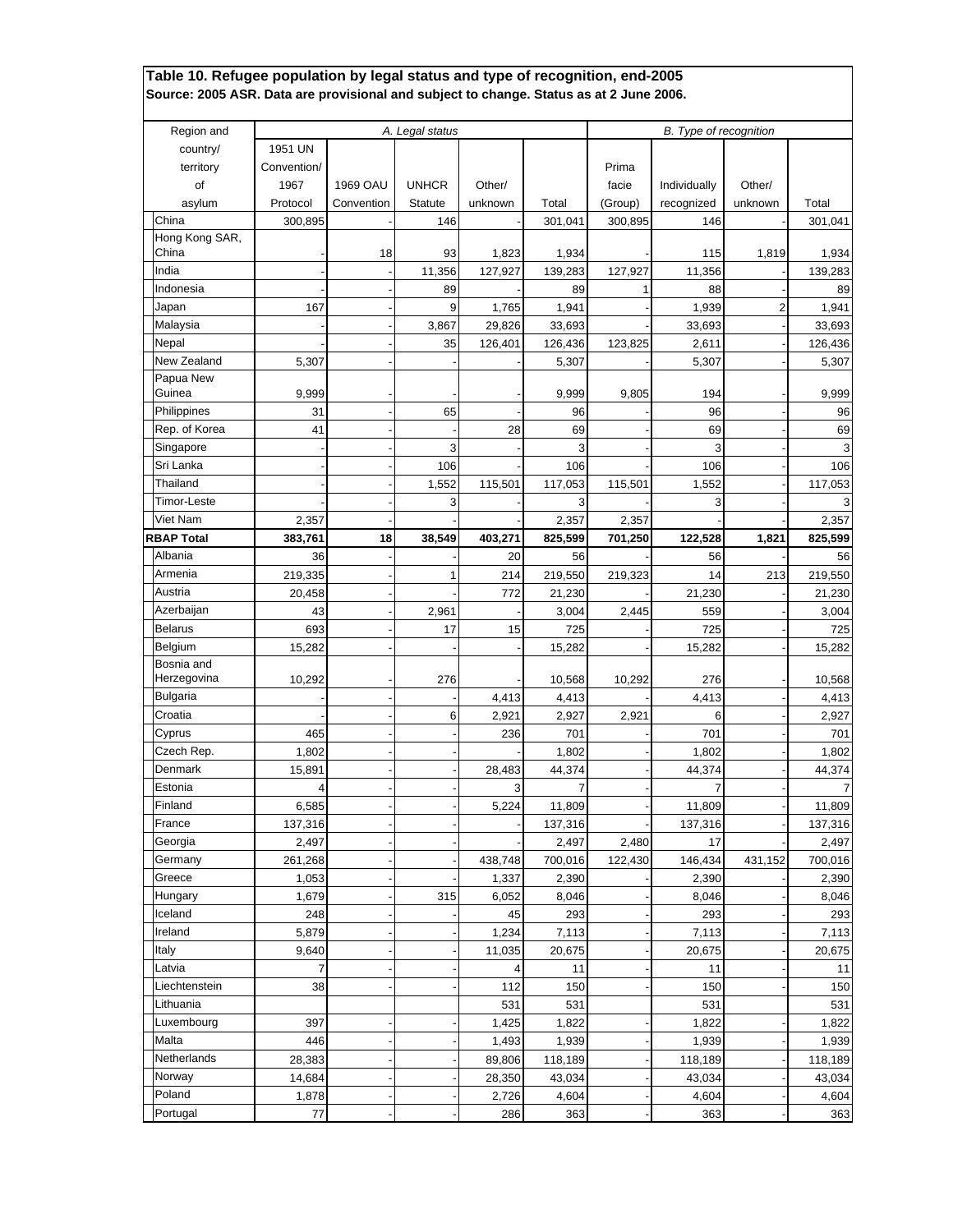| Region and            |             |            | A. Legal status |           |           |           | B. Type of recognition |         |           |
|-----------------------|-------------|------------|-----------------|-----------|-----------|-----------|------------------------|---------|-----------|
| country/              | 1951 UN     |            |                 |           |           |           |                        |         |           |
| territory             | Convention/ |            |                 |           |           | Prima     |                        |         |           |
| of                    | 1967        | 1969 OAU   | <b>UNHCR</b>    | Other/    |           | facie     | Individually           | Other/  |           |
| asylum                | Protocol    | Convention | <b>Statute</b>  | unknown   | Total     | (Group)   | recognized             | unknown | Total     |
| Rep. of Moldova       | 51          |            | 24              | 9         | 84        | 16        | 68                     |         | 84        |
| Romania               | 998         |            | 365             | 693       | 2,056     |           | 2,056                  |         | 2,056     |
| Russian               |             |            |                 |           |           |           |                        |         |           |
| Federation            | 458         |            | 4               | 1,061     | 1,523     |           | 1,523                  |         | 1,523     |
| Serbia and            |             |            |                 |           |           |           |                        |         |           |
| Montenegro            | 147,602     |            | 33              | 629       | 148,264   | 148,231   | 33                     |         | 148,264   |
| Slovakia              | 368         |            |                 |           | 368       |           | 368                    |         | 368       |
| Slovenia              | 47          |            |                 | 204       | 251       |           | 124                    | 127     | 251       |
| Spain                 | 2,442       |            |                 | 2,932     | 5,374     |           | 5,374                  |         | 5,374     |
| Sweden                | 18,557      |            |                 | 56,358    | 74,915    |           | 74,915                 |         | 74,915    |
| Switzerland           | 23,577      |            |                 | 24,453    | 48,030    |           | 48,030                 |         | 48,030    |
| <b>TfYR Macedonia</b> | 28          |            |                 | 1,246     | 1,274     |           | 1,274                  |         | 1,274     |
| Turkey                |             |            | 2,342           | 57        | 2,399     | 57        | 2,342                  |         | 2,399     |
| Ukraine               | 2,346       |            |                 |           | 2,346     |           | 2,346                  |         | 2,346     |
| United Kingdom        | 193,004     |            |                 | 100,455   | 293,459   |           | 293,459                |         | 293,459   |
| <b>RBE Total</b>      | 1,145,854   |            | 6,344           | 813,582   | 1,965,780 | 508,195   | 1,026,093              | 431,492 | 1,965,780 |
| <b>Grand Total</b>    | 3,189,301   | 1,369,183  | 1,073,093       | 2,762,796 | 8,394,373 | 5,373,310 | 2,053,237              | 967,826 | 8,394,373 |

According to the Government of Algeria, there are an estimated 165,000 Sahrawi refugees in Tindouf camps.

\* Data refers to 31 December 2004.

\*\*\* UNHCR figures for Pakistan only include Afghans living in camps who are assisted by UNHCR. According to a 2005 government census of Afghans in Pakistan and subsequent voluntary repatriation during the year, there are an additional 1.5 million Afghans living outside camps, some of whom may be refugees. Those Afghans living outside camps receive no UNHCR assistance except access to UNHCR-facilitated voluntary repatriation.

\*\*\*\* UNHCR's method of estimating the refugee population in the United States is currently under review due to newly available information As a result, the estimated refugee population in the country might increase significantly as of 2006.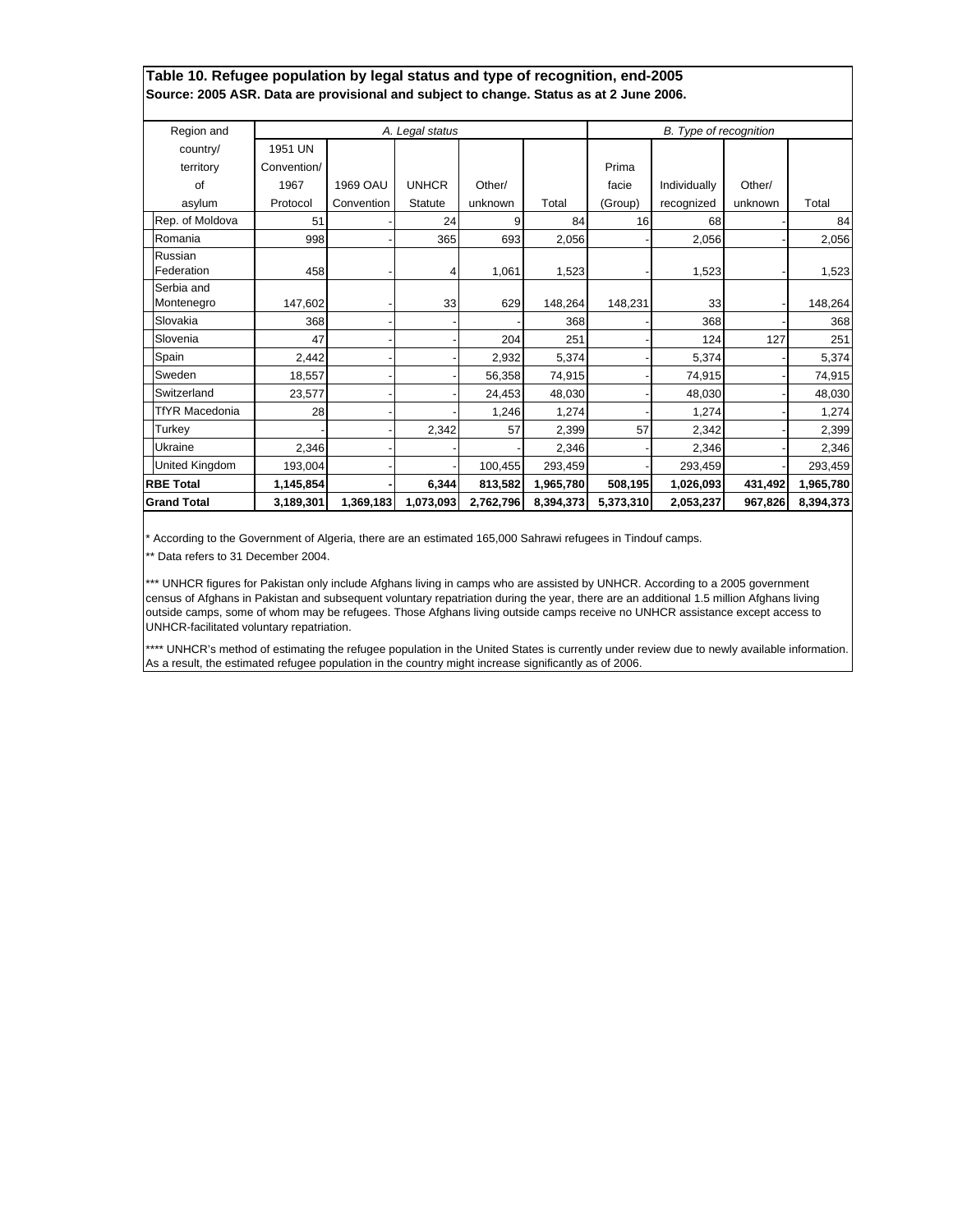## **Table 11. Demographic composition of populations of concern to UNHCR, end-2005 Source: 2005 ASR. Data are provisional and subject to change. Status as at 2 June 2006. \* Indicates the proportion of the population of concern in the country for which the demographic data are available. If the coverage is low (below 10-20%), the percentages may not be representative for the total population of concern in the country.**

### *Important note:*

**The population for which demographic data is available does not necessarily equal the total pop. of concern in the country.**

|                      | Population  |         |                             |      |       |       |                      |                        |      |                                 |       |                      |       |            |       |           |
|----------------------|-------------|---------|-----------------------------|------|-------|-------|----------------------|------------------------|------|---------------------------------|-------|----------------------|-------|------------|-------|-----------|
| Region and           | for which   |         |                             |      |       |       |                      |                        |      |                                 |       |                      |       | Population |       |           |
| country of           | demographic |         |                             |      |       |       |                      | Demographic indicators |      |                                 |       |                      |       | of concern |       | Coverage* |
| asylum/              | data is     |         | Share of age group in total |      |       |       |                      |                        |      | Percentage female per age group |       |                      |       | to UNHCR   | Age/  | Sex       |
| residence            | available   | $0 - 4$ | $5 - 17$                    | < 18 | 18-59 | $60+$ | $0 - 4$              | $5 - 17$               | < 18 | 18-59                           | $60+$ | Var.                 | Total | end-2005   | sex   | only      |
| <b>Burundi</b>       | 9,213       | 21%     | 46%                         | 67%  | 31%   | 2%    | 56%                  | 50%                    | 52%  | 54%                             | 50%   |                      | 52%   | 120.329    | 8%    | 8%        |
|                      |             |         |                             |      |       |       |                      |                        |      |                                 |       |                      |       |            |       |           |
| Central African Rep. | 26,529      | 16%     | 32%                         | 47%  | 51%   | 2%    | 49%                  | 49%                    | 49%  | 49%                             | 46%   |                      | 49%   | 26,603     | 100%  | 100%      |
| Chad                 | 243,512     | 21%     | 40%                         | 62%  | 35%   | 3%    | 51%                  | 53%                    | 52%  | 65%                             | 56%   |                      | 57%   | 276,927    | 88%   | 88%       |
| Congo                | 66,365      | 17%     | 39%                         | 56%  | 41%   | 3%    | 49%                  | 49%                    | 49%  | 51%                             | 53%   |                      | 50%   | 69,907     | 95%   | 95%       |
| Congo                | 109,731     | 16%     | 33%                         | 49%  | 45%   | 6%    | 49%                  | 49%                    | 49%  | 54%                             | 54%   | 50%                  | 51%   | 243,529    | 32%   | 45%       |
| Gabon                | 12,774      | 13%     | 27%                         | 40%  | 58%   | 2%    | 51%                  | 50%                    | 50%  | 40%                             | 46%   |                      | 44%   | 13,388     | 95%   | 95%       |
| Rwanda               | 59,117      | 19%     | 41%                         | 60%  | 37%   | 3%    | 50%                  | 52%                    | 51%  | 59%                             | 58%   | 61%                  | 55%   | 59,361     | 83%   | 100%      |
| United Rep. of       |             |         |                             |      |       |       |                      |                        |      |                                 |       |                      |       |            |       |           |
| Tanzania             | 350,897     | 22%     | 35%                         | 57%  | 41%   | 2%    | 47%                  | 50%                    | 49%  | 51%                             | 50%   | 51%                  | 50%   | 549,131    | 64%   | 64%       |
| <b>CA-GL Total</b>   | 878,138     | 20%     | 37%                         | 57%  | 40%   | 3%    | 49%                  | 51%                    | 50%  | 55%                             | 54%   | 53%                  | 52%   | 1,359,175  | 62%   | 65%       |
| Djibouti             | 19          | 0%      | 0%                          | 0%   | 100%  | 0%    | $\ddot{\phantom{0}}$ |                        |      | 21%                             |       |                      | 21%   | 10,475     | 0%    | 0%        |
| Eritrea              | 6.040       | 19%     | 29%                         | 48%  | 50%   | 2%    | 46%                  | 48%                    | 47%  | 40%                             | 47%   |                      | 44%   | 6,041      | 100%  | 100%      |
| Ethiopia             |             |         |                             |      |       |       |                      |                        |      |                                 |       |                      |       |            |       |           |
|                      | 101,026     | 23%     | 33%                         | 56%  | 43%   | 1%    | 49%                  | 46%                    | 47%  | 49%                             | 100%  | 0%                   | 48%   | 101,173    | 99%   | 100%      |
| Kenya                | 267,731     | 13%     | 33%                         | 46%  | 52%   | 2%    | 48%                  | 45%                    | 46%  | 44%                             | 43%   |                      | 45%   | 267,731    | 100%  | 100%      |
| Somalia              | 493         | 24%     | 18%                         | 42%  | 58%   | 0%    | 53%                  | 42%                    | 49%  | 46%                             | 0%    |                      | 47%   | 412,543    | 0%    | 0%        |
| Sudan                | 95,378      | 9%      | 42%                         | 51%  | 45%   | 4%    | 49%                  | 49%                    | 49%  | 49%                             | 49%   |                      | 49%   | 1,048,262  | 9%    | 9%        |
| Uganda               | 257,267     | 19%     | 39%                         | 58%  | 40%   | 2%    | 50%                  | 47%                    | 48%  | 52%                             | 62%   | 50%                  | 50%   | 259,089    | 80%   | 99%       |
| <b>EHA Total</b>     | 727,954     | 15%     | 36%                         | 52%  | 46%   | 2%    | 49%                  | 47%                    | 47%  | 47%                             | 53%   | 49%                  | 48%   | 2,105,314  | 32%   | 35%       |
| Angola               | 68.555      | 13%     | 45%                         | 58%  | 41%   | 2%    | 51%                  | 51%                    | 51%  | 57%                             | 53%   | 54%                  | 54%   | 68,640     | 22%   | 100%      |
| <b>Botswana</b>      | 3,108       | 11%     | 24%                         | 35%  | 63%   | 2%    | 44%                  | 53%                    | 50%  | 26%                             | 36%   |                      | 34%   | 3,156      | 98%   | 98%       |
| Comoros              |             |         |                             |      |       |       |                      |                        |      |                                 |       |                      |       |            | 0%    | 0%        |
|                      |             |         |                             |      |       |       | $\blacksquare$       |                        |      |                                 |       |                      |       |            |       |           |
| Malawi               | 9,571       | 16%     | 34%                         | 49%  | 50%   | 1%    | 50%                  | 47%                    | 48%  | 43%                             | 59%   |                      | 46%   | 9,571      | 100%  | 100%      |
| Mozambique           | 5,949       |         |                             |      |       |       | $\blacksquare$       |                        |      |                                 |       | 44%                  | 44%   | 5,969      | 0%    | 100%      |
| Namibia              | 6,206       | 18%     | 42%                         | 60%  | 38%   | 1%    | 48%                  | 49%                    | 49%  | 44%                             | 59%   |                      | 47%   | 6,433      | 96%   | 96%       |
| South Africa         | 140,095     |         |                             |      |       |       |                      |                        |      |                                 |       | 16%                  | 14%   | 169,809    | 0%    | 83%       |
| Swaziland            | 1,016       | 12%     | 30%                         | 42%  | 58%   | 0%    | 49%                  | 44%                    | 45%  | 39%                             | 100%  |                      | 42%   | 1,016      | 100%  | 100%      |
| Zambia               | 80,718      | 20%     | 35%                         | 55%  | 41%   | 4%    | 48%                  | 50%                    | 49%  | 47%                             | 53%   |                      | 48%   | 155,864    | 52%   | 52%       |
| Zimbabwe             |             |         |                             |      |       |       |                      |                        |      |                                 |       |                      |       | 13,968     | 0%    | 0%        |
| <b>SAO Total</b>     | 315,218     | 18%     | 36%                         | 55%  | 42%   | 3%    | 49%                  | 50%                    | 49%  | 47%                             | 53%   | 28%                  | 34%   | 434,427    | 27%   | 73%       |
| Benin                | 31,989      | 12%     | 24%                         | 36%  | 62%   | 2%    | 50%                  | 49%                    | 49%  | 41%                             | 69%   |                      | 44%   | 31,989     | 100%  | 100%      |
| <b>Burkina Faso</b>  |             |         |                             |      |       |       |                      |                        |      |                                 |       |                      |       |            |       |           |
|                      | 1,161       | 6%      | 29%                         | 35%  | 65%   | 1%    | 62%                  | 63%                    | 63%  | 32%                             | 71%   |                      | 43%   | 1,295      | 90%   | 90%       |
| Cameroon             | 9,706       | 13%     | 45%                         | 58%  | 39%   | 3%    | 47%                  | 51%                    | 50%  | 57%                             | 35%   |                      | 53%   | 58,808     | 17%   | 17%       |
| Gambia               | 7,932       |         |                             |      |       |       |                      |                        |      |                                 |       | 54%                  | 54%   | 7,932      | $0\%$ | 100%      |
| Ghana                | 59,034      | 12%     | 30%                         | 43%  | 55%   | 2%    | 49%                  | 52%                    | 51%  | 48%                             | 67%   | $0\%$                | 50%   | 59,034     | 100%  | 100%      |
| Guinea-Bissau        | 7,782       | 19%     | 39%                         | 58%  | 38%   | 4%    | 49%                  | 51%                    | 50%  | 54%                             | 40%   |                      | 51%   | 7,782      | 100%  | 100%      |
| Guinea               | 67,333      | 13%     | 43%                         | 56%  | 42%   | 3%    | 50%                  | 50%                    | 50%  | 56%                             | 64%   |                      | 53%   | 67,336     | 100%  | 100%      |
| Côte d'Ivoire        | 82,109      | 17%     | 30%                         | 47%  | 51%   | 2%    | 50%                  | 52%                    | 51%  | 55%                             | 53%   | 52%                  | 52%   | 82,111     | 54%   | 100%      |
| Liberia              | 80,521      | 15%     | 34%                         | 49%  | 47%   | 4%    | 46%                  | 47%                    | 46%  | 47%                             | 45%   | 55%                  | 54%   | 579,085    | 2%    | 14%       |
| Mali                 | 13,033      | 13%     | 34%                         | 48%  | 50%   | 2%    | 62%                  | 42%                    | 48%  | 32%                             | 43%   |                      | 40%   | 13,066     | 100%  | 100%      |
| Niger                | 349         | 15%     | 26%                         | 42%  | 57%   | 1%    | 59%                  | 51%                    | 54%  | 36%                             | 50%   | $\ddotsc$            | 44%   | 349        | 100%  | 100%      |
| Nigeria              | 16,840      | 9%      | 21%                         | 30%  | 69%   | 1%    | 43%                  | 45%                    | 44%  | 46%                             | 59%   | 51%                  | 48%   | 19,840     | 48%   | 85%       |
| Senegal              | 23,341      | 17%     | 41%                         | 58%  | 37%   | 4%    | 59%                  | 59%                    | 59%  | 48%                             | 59%   | $\ddot{\phantom{1}}$ | 55%   | 23,341     | 100%  | 100%      |
| Sierra Leone         | 60,332      | 13%     | 38%                         | 51%  | 45%   | 4%    | 49%                  | 50%                    | 50%  | 52%                             | 54%   |                      | 51%   | 60,352     | 100%  | 100%      |
| Togo                 | 1,711       | 10%     | 25%                         | 35%  | 64%   | 1%    | 49%                  | 49%                    | 49%  | 39%                             | 54%   | 50%                  | 42%   | 18,710     | 9%    | 9%        |
| <b>WA Total</b>      | 463,173     | 14%     | 35%                         | 49%  | 49%   | 3%    | 50%                  | 51%                    | 51%  | 49%                             | 58%   | 54%                  | 51%   | 1,031,030  | 33%   | 45%       |
| Africa Bureau        | 2,384,483   | 17%     | 36%                         | 54%  | 44%   | 3%    | 49%                  | 49%                    | 49%  | 51%                             | 54%   | 41%                  | 48%   | 4,929,946  | 40%   | 48%       |
| Afghanistan          | 512,949     | 28%     | 33%                         | 62%  | 36%   | 2%    | 49%                  | 49%                    | 49%  | 51%                             | 39%   | 28%                  | 49%   | 911,679    | 56%   | 56%       |
| Algeria*             | 90,402      | 19%     | 37%                         | 56%  | 31%   | 13%   | 50%                  | 48%                    | 49%  | 49%                             | 50%   |                      | 49%   | 94,408     | 96%   | 96%       |
| Egypt                | 30,047      | 11%     | 20%                         | 31%  | 68%   | 1%    | 46%                  | 47%                    | 47%  | 32%                             | 56%   | 80%                  | 37%   | 100,047    | 30%   | 30%       |
|                      |             |         |                             |      |       |       |                      |                        |      |                                 |       |                      |       |            |       |           |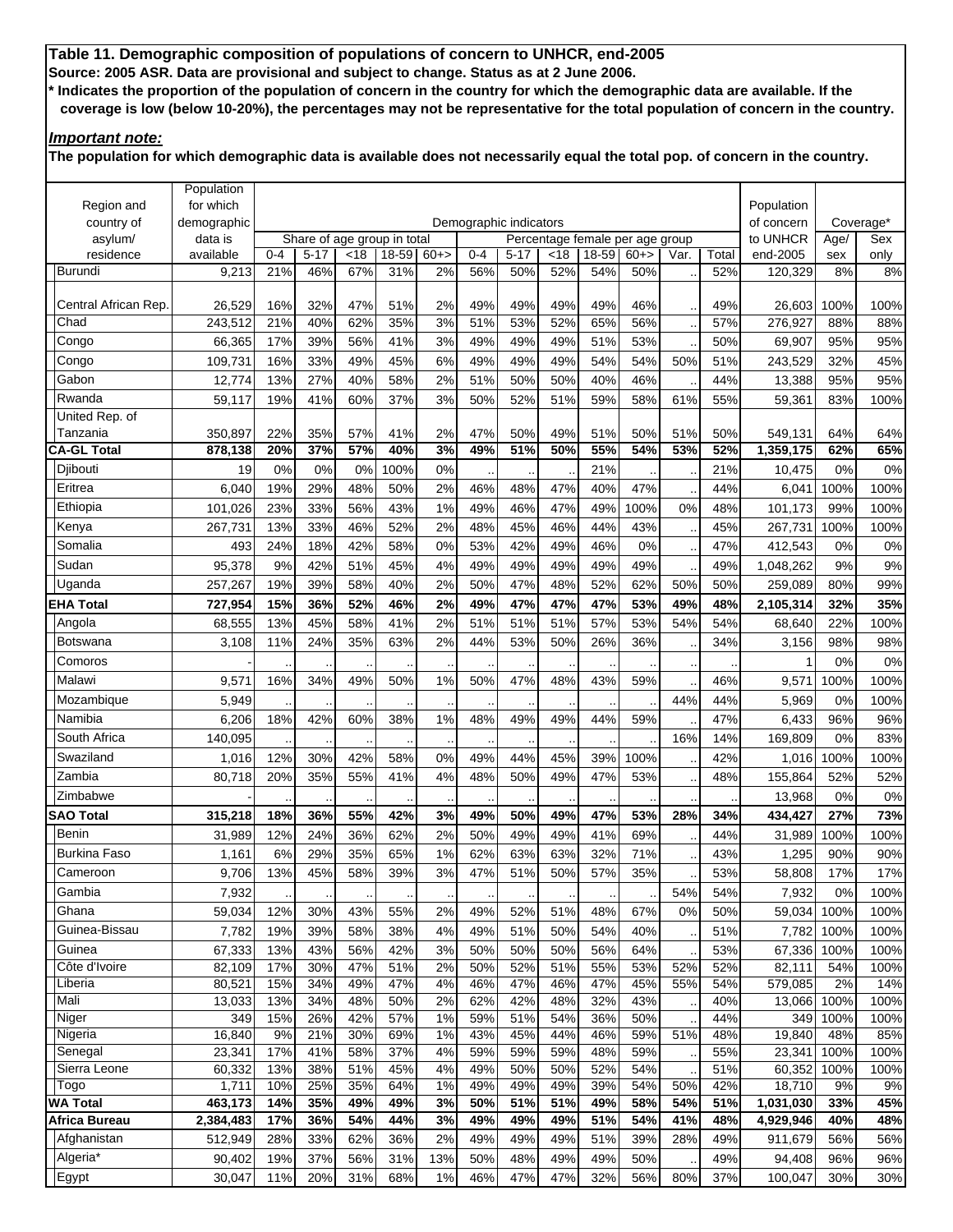## **Table 11. Demographic composition of populations of concern to UNHCR, end-2005 Source: 2005 ASR. Data are provisional and subject to change. Status as at 2 June 2006. \* Indicates the proportion of the population of concern in the country for which the demographic data are available. If the coverage is low (below 10-20%), the percentages may not be representative for the total population of concern in the country.**

### *Important note:*

**The population for which demographic data is available does not necessarily equal the total pop. of concern in the country.**

|                              | Population  |         |                                         |      |       |       |                        |          |      |                                          |       |                      |       |            |          |           |
|------------------------------|-------------|---------|-----------------------------------------|------|-------|-------|------------------------|----------|------|------------------------------------------|-------|----------------------|-------|------------|----------|-----------|
| Region and                   | for which   |         |                                         |      |       |       |                        |          |      |                                          |       |                      |       | Population |          |           |
| country of                   | demographic |         |                                         |      |       |       | Demographic indicators |          |      |                                          |       |                      |       | of concern |          | Coverage* |
| asylum/                      | data is     | $0 - 4$ | Share of age group in total<br>$5 - 17$ | < 18 | 18-59 |       | $0 - 4$                | $5 - 17$ |      | Percentage female per age group<br>18-59 | $60+$ | Var.                 | Total | to UNHCR   | Age/     | Sex       |
| residence                    | available   |         |                                         |      |       | $60+$ |                        |          | < 18 |                                          |       |                      |       | end-2005   | sex      | only      |
| <b>Bahrain</b>               | 15          | 0%      | 33%                                     | 33%  | 67%   | 0%    |                        | 20%      | 20%  | 40%                                      |       |                      | 33%   | 15         | 100%     | 100%      |
| Islamic Rep. of Iran         | 716.543     | 4%      | 41%                                     | 46%  | 51%   | 3%    | 49%                    | 48%      | 48%  | 41%                                      | 35%   |                      | 44%   | 716,611    | 100%     | 100%      |
| Israel                       |             |         |                                         |      |       |       |                        |          |      |                                          |       |                      |       | 1,548      | 0%       | 0%        |
| Iraq                         | 40,916      | 6%      | 34%                                     | 40%  | 53%   | 7%    | 48%                    | 49%      | 49%  | 50%                                      | 49%   |                      | 49%   | 1,634,280  | 3%       | 3%        |
| Jordan                       | 17,544      | 6%      | 21%                                     | 27%  | 69%   | 3%    | 48%                    | 47%      | 47%  | 32%                                      | 49%   | 11%                  | 37%   | 17,544     | 100%     | 100%      |
| Kazakhstan                   | 884         | 21%     | 23%                                     | 44%  | 54%   | 2%    | 46%                    | 47%      | 46%  | 38%                                      | 75%   |                      | 43%   | 57,906     | 2%       | 2%        |
| Kyrgyzstan                   | 3,096       | 10%     | 21%                                     | 31%  | 65%   | 4%    | 48%                    | 47%      | 48%  | 44%                                      | 51%   |                      | 46%   | 103,096    | 3%       | 3%        |
| Kuwait                       | 102,723     | 6%      | 38%                                     | 44%  | 53%   | 3%    | 46%                    | 49%      | 49%  | 50%                                      | 54%   |                      | 49%   | 102,726    | 100%     | 100%      |
| Lebanon                      | 2,547       | 6%      | 14%                                     | 20%  | 79%   | 1%    | 47%                    | 43%      | 44%  | 36%                                      | 38%   | 100%                 | 38%   | 2,547      | 99%      | 100%      |
| Libyan Arab                  |             |         |                                         |      |       |       |                        |          |      |                                          |       |                      |       |            |          |           |
| Jamahiriya                   |             |         |                                         |      |       |       |                        |          |      |                                          |       |                      |       | 12,366     | 0%       | 0%        |
| Mauritania                   | 30,224      | 7%      | 13%                                     | 20%  | 77%   | 3%    | 50%                    | 43%      | 46%  | 33%                                      | 45%   | 52%                  | 52%   | 30,224     | 2%       | 100%      |
| Morocco                      | 2,066       | 3%      | 5%                                      | 8%   | 92%   | 0%    | 47%                    | 64%      | 57%  | 22%                                      | 43%   | 75%                  | 25%   | 2,066      | 100%     | 100%      |
| Oman                         | 11          | 0%      | 27%                                     | 27%  | 64%   | 9%    |                        | 67%      | 67%  | 29%                                      | 0%    |                      | 36%   | 11         | 100%     | 100%      |
|                              |             |         |                                         |      |       |       |                        |          |      |                                          |       |                      |       |            |          |           |
| Occupied                     |             |         |                                         |      |       |       |                        |          |      |                                          |       |                      |       |            |          |           |
| <b>Palestinian Territory</b> |             |         |                                         |      |       |       |                        |          |      |                                          |       |                      |       | 3          | 0%       | 0%        |
| Pakistan**                   | 1,085,355   | 6%      | 22%                                     | 28%  | 70%   | 2%    | 65%                    | 42%      | 47%  | 27%                                      | 32%   | 49%                  | 49%   | 1,088,121  | 0%       | 100%      |
| Qatar                        | 74          | 1%      | 16%                                     | 18%  | 80%   | 3%    | 0%                     | 42%      | 38%  | 14%                                      | 0%    | $\ddot{\phantom{1}}$ | 18%   | 74         | 100%     | 100%      |
| Saudi Arabia                 | 898         | 7%      | 25%                                     | 32%  | 67%   | 2%    | 56%                    | 50%      | 52%  | 17%                                      | 36%   | $\bullet$            | 28%   | 310,913    | 0%       | 0%        |
| Syrian Arab Rep.             | 30,024      | 8%      | 28%                                     | 36%  | 60%   | 4%    | 49%                    | 48%      | 48%  | 44%                                      | 49%   |                      | 46%   | 328,006    | 9%       | 9%        |
| Tajikistan                   | 1,058       |         |                                         |      |       |       |                        |          |      |                                          |       | 60%                  | 60%   | 1,080      | 0%       | 98%       |
| Turkmenistan                 | 11,965      | 11%     | 33%                                     | 44%  | 52%   | 4%    | 50%                    | 50%      | 50%  | 51%                                      | 53%   |                      | 50%   | 11,965     | 100%     | 100%      |
| Tunisia                      | 113         | 3%      | 6%                                      | 9%   | 78%   | 13%   | 33%                    | 29%      | 30%  | 27%                                      | 47%   |                      | 30%   | 113        | 100%     | 100%      |
| <b>United Arab Emirates</b>  | 183         | 10%     | 25%                                     | 35%  | 62%   | 3%    | 32%                    | 36%      | 34%  | 50%                                      | 17%   | $\ddot{\phantom{a}}$ | 44%   | 183        | 100%     | 100%      |
| Uzbekistan                   |             | 34%     | 22%                                     | 56%  |       | 10%   | 54%                    | 54%      | 54%  |                                          | 54%   |                      | 54%   |            | 93%      | 93%       |
| Yemen                        | 41,605      |         |                                         |      | 34%   |       |                        |          |      | 53%                                      |       |                      |       | 44,537     |          |           |
|                              | 82,735      | 5%      | 25%                                     | 29%  | 67%   | 3%    | 50%                    | 48%      | 48%  | 32%                                      | 54%   |                      | 37%   | 82,741     | 100%     | 100%      |
| <b>CASWANAME Total</b>       | 2,803,977   | 14%     | 36%                                     | 49%  | 47%   | 4%    | 49%                    | 48%      | 49%  | 44%                                      | 43%   | 49%                  | 47%   | 5,654,810  | 30%      | 50%       |
| Argentina                    | 3,899       | 3%      | 9%                                      | 12%  | 85%   | 3%    | 42%                    | 46%      | 45%  | 34%                                      | 34%   |                      | 35%   | 3,899      | 100%     | 100%      |
| Bolivia                      | 538         | 3%      | 13%                                     | 16%  | 82%   | 2%    | 44%                    | 45%      | 45%  | 40%                                      | 36%   |                      | 41%   | 538        | 100%     | 100%      |
| <b>Brazil</b>                | 3,459       | 0%      | 9%                                      | 9%   | 90%   | 1%    | 33%                    | 47%      | 47%  | 23%                                      | 40%   | 80%                  | 25%   | 7,744      | 45%      | 45%       |
| <b>Belize</b>                | 638         | 0%      | 55%                                     | 55%  | 36%   | 9%    | $\blacksquare$         | 47%      | 47%  | 37%                                      | 47%   |                      | 43%   | 638        | 100%     | 100%      |
| Canada                       | 20,552      | 6%      | 15%                                     | 22%  | 75%   | 3%    | 47%                    | 48%      | 48%  | 41%                                      | 61%   |                      | 43%   | 167,723    | 12%      | 12%       |
| Chile                        | 913         | 4%      | 21%                                     | 24%  | 75%   | 1%    | 41%                    | 46%      | 45%  | 35%                                      | 67%   |                      | 38%   | 913        | 100%     | 100%      |
| Colombia                     | 2,000,197   | 5%      | 15%                                     | 20%  | 71%   | 9%    | 50%                    | 38%      | 41%  | 31%                                      | 44%   | 51%                  | 51%   | 2,000,210  | 0%       | 100%      |
| Costa Rica                   |             |         |                                         |      |       |       | $\ddot{\phantom{1}}$   |          |      |                                          |       | $\cdot$              |       | 11,476     | 0%       | $0\%$     |
| Cuba                         | 738         | 1%      | 24%                                     | 25%  | 75%   | 0%    | 25%                    | 1%       | 2%   | 6%                                       | 0%    | $\sim$               | 5%    | 739        | 100%     | 100%      |
| Ecuador                      | 12,553      | 9%      | 19%                                     | 27%  | 67%   | 5%    | 52%                    | 46%      | 48%  | 42%                                      | 53%   | $\ddotsc$            | 44%   | 262,552    | 5%       | 5%        |
| Guatemala                    | 394         | 0%      | 1%                                      | 1%   | 85%   | 14%   | 0%                     | 25%      | 20%  | 58%                                      | 50%   | $\ddotsc$            | 57%   | 394        | 100%     | 100%      |
| Honduras                     | 72          | 0%      | 4%                                      | 4%   | 94%   | 1%    |                        | 33%      | 33%  | 3%                                       | 0%    |                      | 4%    | 72         | 100%     | 100%      |
| Mexico                       | 3,390       | 0%      | 9%                                      | 9%   | 70%   | 21%   | $\ddot{\phantom{a}}$   | 48%      | 48%  | 45%                                      | 18%   | $\ddot{\phantom{1}}$ | 39%   | 3,390      | 100%     | 100%      |
| Nicaragua                    | 228         | 0%      | 1%                                      | 1%   | 84%   | 15%   | $\ddot{\phantom{0}}$   | 50%      | 50%  | 68%                                      | 12%   | $\ddotsc$            | 60%   | 272        | 84%      | 84%       |
|                              |             |         |                                         |      |       |       | $\ddot{\phantom{0}}$   |          |      |                                          |       |                      |       |            |          |           |
| Panama                       | 12,428      | 9%      | 19%                                     | 28%  | 63%   | 9%    | 47%                    | 51%      | 49%  | 38%                                      | 40%   | 50%                  | 48%   | 12,434     | 17%      | 100%      |
| Paraguay                     | 58          | 0%      | 16%                                     | 16%  | 81%   | 3%    | $\ddot{\phantom{1}}$   | 67%      | 67%  | 34%                                      | 50%   |                      | 40%   | 58         | 100%     | 100%      |
| Peru                         | 1,184       | 3%      | 14%                                     | 17%  | 68%   | 15%   | 27%                    | 44%      | 42%  | 37%                                      | 28%   | $\ddot{\phantom{a}}$ | 37%   | 1,187      | 100%     | 100%      |
| El Salvador                  | 50          | 0%      | 2%                                      | 2%   | 84%   | 14%   | $\ddot{\phantom{0}}$   | 0%       | 0%   | 38%                                      | 0%    |                      | 32%   | 50         | 100%     | 100%      |
| <b>United States</b>         |             |         |                                         |      |       |       |                        |          |      |                                          |       |                      |       | 549,083    | 0%       | 0%        |
| Uruguay                      | 130         | 1%      | 14%                                     | 15%  | 75%   | 10%   | 100%                   | 39%      | 42%  | 27%                                      | 46%   |                      | 31%   |            | 130 100% | 100%      |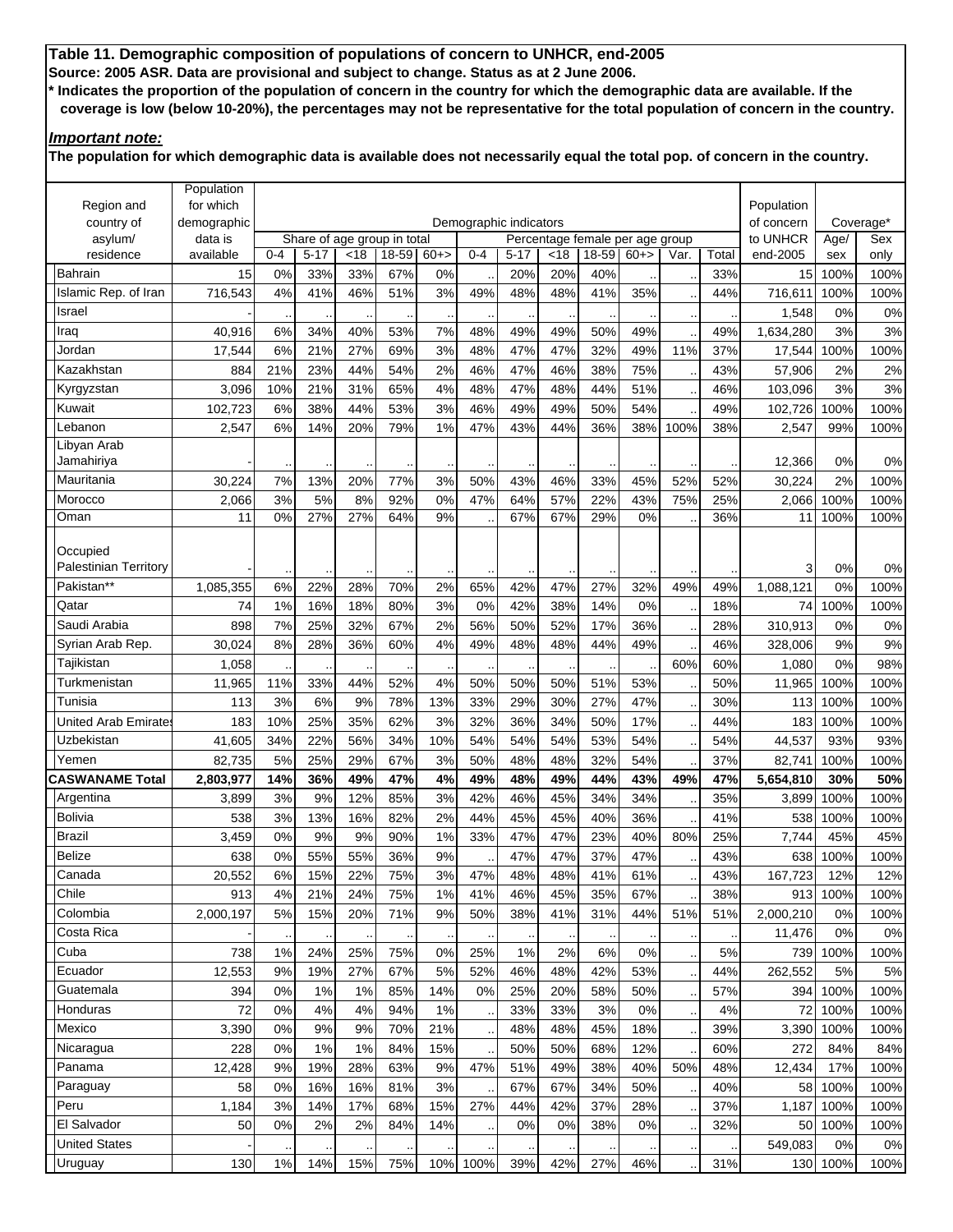## **Table 11. Demographic composition of populations of concern to UNHCR, end-2005 Source: 2005 ASR. Data are provisional and subject to change. Status as at 2 June 2006. \* Indicates the proportion of the population of concern in the country for which the demographic data are available. If the coverage is low (below 10-20%), the percentages may not be representative for the total population of concern in the country.**

### *Important note:*

**The population for which demographic data is available does not necessarily equal the total pop. of concern in the country.**

|                         | Population     |         |          |     |                                      |                      |                        |                      |           |                                          |                      |      |       |            |       |           |
|-------------------------|----------------|---------|----------|-----|--------------------------------------|----------------------|------------------------|----------------------|-----------|------------------------------------------|----------------------|------|-------|------------|-------|-----------|
| Region and              | for which      |         |          |     |                                      |                      |                        |                      |           |                                          |                      |      |       | Population |       |           |
| country of              | demographic    |         |          |     |                                      |                      | Demographic indicators |                      |           |                                          |                      |      |       | of concern |       | Coverage* |
| asylum/<br>residence    | data is        | $0 - 4$ | $5 - 17$ |     | Share of age group in total<br>18-59 |                      | $0 - 4$                | $5 - 17$             |           | Percentage female per age group<br>18-59 | $60+$                |      |       | to UNHCR   | Age/  | Sex       |
|                         | available      |         |          | <18 |                                      | $60+$                |                        |                      | < 18      |                                          |                      | Var. | Total | end-2005   | sex   | only      |
| Venezuela               | 6,395          | 14%     | 32%      | 46% | 50%                                  | 4%                   | 47%                    | 49%                  | 48%       | 45%                                      | 37%                  |      | 46%   | 206,320    | 3%    | 3%        |
| <b>RBAC Total</b>       | 2.067.816      | 6%      | 17%      | 24% | 71%                                  | 5%                   | 48%                    | 47%                  | 47%       | 39%                                      | 41%                  | 51%  | 51%   | 3,229,822  | 2%    | 64%       |
| Bangladesh              | 21,156         | 19%     | 38%      | 58% | 40%                                  | 2%                   | 49%                    | 51%                  | 50%       | 51%                                      | 52%                  |      | 51%   | 271,156    | 8%    | 8%        |
| Australia               |                |         |          |     |                                      |                      |                        |                      |           |                                          |                      |      |       | 66,786     | 0%    | $0\%$     |
| Cambodia                | 226            | 8%      | 22%      | 30% | 69%                                  | 1%                   | 39%                    | 52%                  | 49%       | 30%                                      | 0%                   |      | 35%   | 226        | 100%  | 100%      |
| China                   | 301,125        | 7%      | 22%      | 28% | 59%                                  | 13%                  | 42%                    | 47%                  | 46%       | 48%                                      | 51%                  |      | 48%   | 301,125    | 100%  | 100%      |
| Hong Kong SAR,<br>China | 3,031          | 3%      | 4%       | 6%  | 94%                                  | 0%                   | 53%                    | 25%                  | 37%       | 21%                                      |                      | 38%  | 32%   | 3,031      | 40%   | 100%      |
| India                   | 11,659         | 4%      | 29%      | 33% | 62%                                  | 6%                   | 45%                    | 47%                  | 47%       | 55%                                      | 50%                  |      | 52%   | 139,586    | 8%    | 8%        |
| Indonesia               | 393            | 9%      | 16%      | 25% | 74%                                  | 1%                   | 39%                    | 44%                  | 42%       | 19%                                      | 100%                 |      | 25%   | 528        | 74%   | 74%       |
| Japan                   | 2,466          |         |          |     |                                      |                      |                        |                      |           |                                          |                      | 36%  | 36%   | 2,474      | 0%    | 100%      |
| Rep. of Korea           | 588            | 2%      | 1%       | 3%  | 95%                                  | 3%                   | 55%                    | 40%                  | 50%       | 22%                                      | 75%                  |      | 24%   | 588        | 100%  | 100%      |
| Sri Lanka               | 324,926        | 7%      | 28%      | 34% | 58%                                  | 7%                   | 49%                    | 49%                  | 49%       | 52%                                      | 49%                  |      | 51%   | 354,811    | 92%   | 92%       |
| Malaysia                | 44,766         | 7%      | 9%       | 16% | 83%                                  | 1%                   | 49%                    | 44%                  | 46%       | 20%                                      | 33%                  |      | 24%   | 106,083    | 42%   | 42%       |
| Mongolia                | $\overline{c}$ | 0%      | 0%       | 0%  | 100%                                 | 0%                   |                        |                      |           | 0%                                       |                      |      | 0%    | 583        | 0%    | 0%        |
|                         |                |         |          |     |                                      |                      | $\ddot{\phantom{0}}$   |                      |           |                                          |                      |      |       |            |       |           |
| Myanmar                 | 236.495        |         |          |     |                                      |                      | $\blacksquare$         |                      |           |                                          |                      | 50%  | 50%   | 236,587    | 0%    | 100%      |
| Nepal                   | 127.602        | 9%      | 30%      | 40% | 55%                                  | 6%                   | 48%                    | 49%                  | 49%       | 49%                                      | 45%                  | 48%  | 49%   | 538,636    | 20%   | 24%       |
| New Zealand             |                |         |          |     |                                      |                      |                        |                      |           |                                          |                      |      |       | 5,703      | 0%    | 0%        |
| Philippines             | 904            | 2%      | 9%       | 11% | 89%                                  | 0%                   | 100%                   | 42%                  | 53%       | 12%                                      |                      | 40%  | 36%   | 904        | 15%   | 100%      |
| Papua New Guinea        | 2,499          | 12%     | 37%      | 49% | 47%                                  | 4%                   | 50%                    | 47%                  | 47%       | 49%                                      | 55%                  |      | 48%   | 10.003     | 25%   | 25%       |
| Singapore               | 4              | 0%      | 0%       | 0%  | 100%                                 | 0%                   | $\ddot{\phantom{1}}$   |                      |           | 50%                                      |                      |      | 50%   | 4          | 100%  | 100%      |
| Viet Nam                | 2,533          |         |          |     |                                      |                      |                        |                      |           |                                          |                      | 50%  | 50%   | 17,536     | 0%    | 14%       |
| Thailand                | 149,351        | 14%     | 34%      | 48% | 48%                                  | 3%                   | 49%                    | 49%                  | 49%       | 50%                                      | 51%                  |      | 50%   | 149,351    | 100%  | 100%      |
| Timor-Leste             | 13             | 0%      | 0%       | 0%  | 100%                                 | 0%                   |                        |                      |           | 8%                                       |                      |      | 8%    | 13         | 100%  | 100%      |
| <b>RBAP Total</b>       | 1,229,739      | 8%      | 26%      | 35% | 57%                                  | 8%                   | 47%                    | 48%                  | 48%       | 48%                                      | 50%                  | 50%  | 48%   | 2,205,714  | 44%   | 56%       |
| Albania                 | 91             | 9%      | 30%      | 38% | 59%                                  | 2%                   | 25%                    | 44%                  | 40%       | 30%                                      | 50%                  |      | 34%   | 91         | 100%  | 100%      |
| Armenia                 | 219,620        | 2%      | 13%      | 14% | 70%                                  | 16%                  | 33%                    | 52%                  | 50%       | 45%                                      | 46%                  | 57%  | 57%   | 219,620    | 0%    | 100%      |
| Austria                 |                |         |          |     |                                      |                      | $\blacksquare$         |                      |           |                                          |                      |      |       | 62,440     | 0%    | 0%        |
| Azerbaijan              | 584,343        | 15%     | 27%      | 42% | 57%                                  | 1%                   | 46%                    | 49%                  | 48%       | 48%                                      | 55%                  | 53%  | 53%   | 584,292    | 1%    | 100%      |
| <b>Belarus</b>          | 981            | 3%      | 26%      | 29% | 68%                                  | 3%                   | 58%                    | 49%                  | 50%       | 34%                                      | 64%                  |      | 39%   | 13,178     | 7%    | 7%        |
| Belgium                 | 15,282         |         |          |     |                                      | $\ddot{\phantom{0}}$ | $\ddot{\phantom{1}}$   | $\bullet$            | $\bullet$ |                                          |                      | 45%  | 45%   | 34,432     | 0%    | 44%       |
| Bosnia and              |                |         |          |     |                                      |                      |                        |                      |           |                                          |                      |      |       |            |       |           |
| Herzegovina             | 199,967        | 3%      | 18%      | 21% | 64%                                  | 15%                  | 49%                    | 49%                  | 49%       | 51%                                      | 59%                  | 52%  | 52%   | 199,967    | 97%   | 100%      |
| <b>Bulgaria</b>         | 822            | $1\%$   | 24%      | 25% | 75%                                  | 1%                   | 50%                    | 4%                   | $5%$      | 8%                                       | 50%                  |      | 8%    | 5,218      | 16%   | 16%       |
| Croatia                 | 15,736         | 4%      | 17%      | 21% | 57%                                  | 22%                  | 47%                    | 47%                  | 47%       | 51%                                      | 61%                  |      | 53%   | 15,756     | 100%  | 100%      |
| Cyprus                  | 701            |         |          |     |                                      |                      |                        |                      |           |                                          |                      | 43%  | 43%   | 13,769     | 0%    | $5\%$     |
| Czech Rep.              | 1,006          |         |          |     |                                      |                      |                        |                      |           |                                          |                      | 39%  | 39%   | 2,726      | 0%    | 37%       |
| Denmark                 |                |         |          |     |                                      |                      |                        |                      |           |                                          |                      |      |       | 45,329     | 0%    | $0\%$     |
| Estonia                 | 15             | 0%      | 0%       | 0%  | 100%                                 | $0\%$                |                        |                      |           | 0%                                       |                      |      | 0%    | 136,015    | $0\%$ | $0\%$     |
| Finland                 |                |         |          |     |                                      |                      | $\cdot$                |                      | $\bullet$ |                                          | $\ddot{\phantom{a}}$ |      |       | 12,535     | 0%    | $0\%$     |
| France                  |                |         |          |     |                                      |                      | $\ddot{\phantom{0}}$   |                      |           |                                          | $\sim$               |      |       |            |       |           |
|                         | 119,078        |         |          |     |                                      |                      |                        |                      |           |                                          |                      | 42%  | 42%   | 149,851    | 0%    | 79%       |
| Georgia                 | 238,482        | 6%      | 18%      | 24% | 63%                                  | 13%                  | 47%                    | 49%                  | 48%       | 56%                                      | 63%                  | 53%  | 55%   | 238,482    | 99%   | 100%      |
| Germany                 |                |         |          |     |                                      |                      |                        |                      |           |                                          |                      |      |       | 781,116    | 0%    | $0\%$     |
| Greece                  | 2,487          | 2%      | 15%      | 17% | 82%                                  | 1%                   | 48%                    | 28%                  | 30%       | 21%                                      | 50%                  |      | 23%   | 14,257     | 17%   | 17%       |
| Hungary                 | 516            | 9%      | 11%      | 19% | 76%                                  | 5%                   | 76%                    | 48%                  | 61%       | 22%                                      | 38%                  | 9%   | 25%   | 8,779      | 5%    | $6\%$     |
| Iceland                 |                |         |          |     |                                      |                      |                        |                      |           |                                          |                      |      |       | 375        | 0%    | $0\%$     |
| Ireland                 |                |         |          |     |                                      |                      |                        |                      |           |                                          |                      |      |       | 9,527      | 0%    | $0\%$     |
| Italy                   |                |         |          |     |                                      |                      | $\ddot{\phantom{0}}$   | $\ddot{\phantom{0}}$ |           |                                          |                      |      |       | 21,561     | $0\%$ | $0\%$     |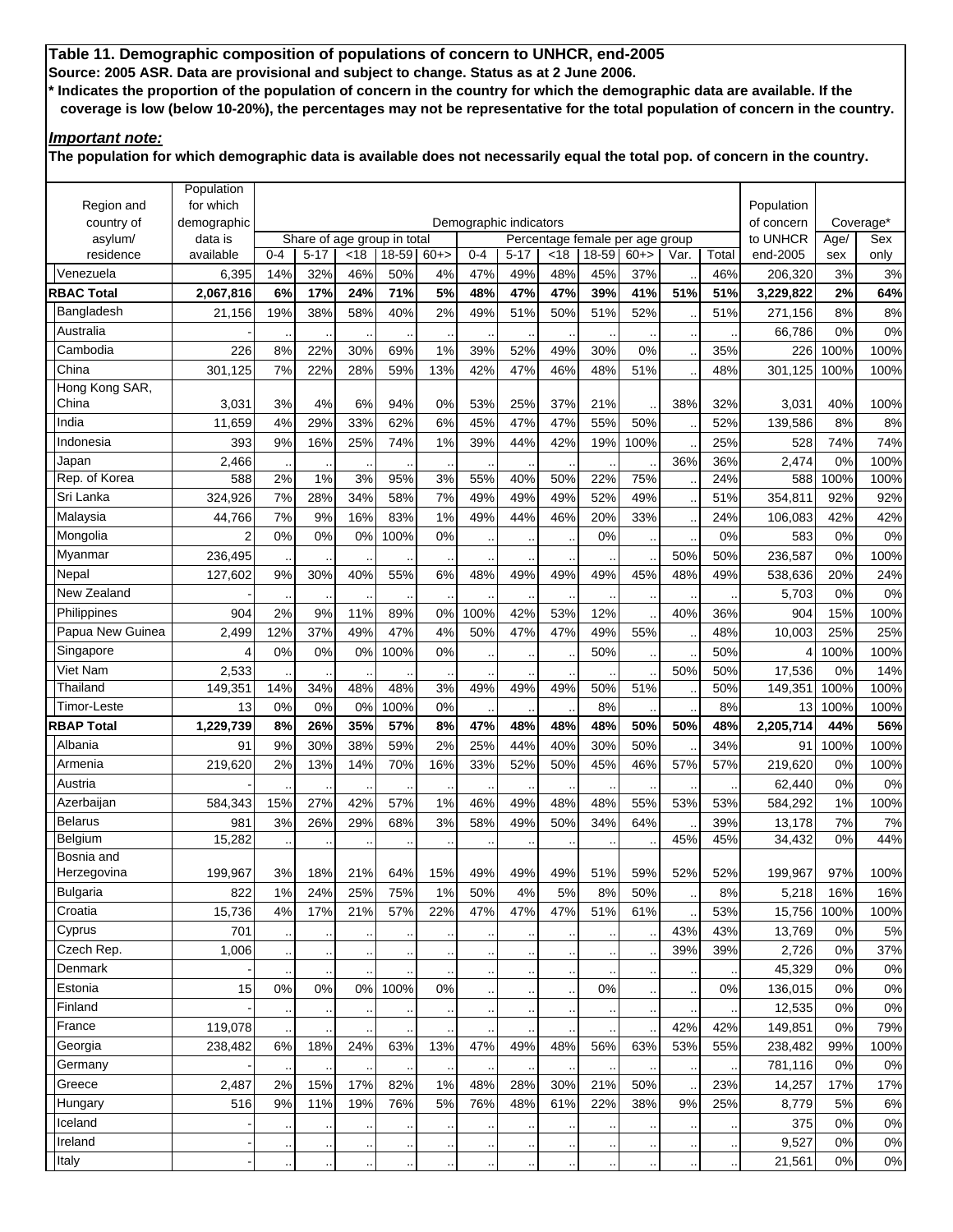# **Table 11. Demographic composition of populations of concern to UNHCR, end-2005 Source: 2005 ASR. Data are provisional and subject to change. Status as at 2 June 2006. \* Indicates the proportion of the population of concern in the country for which the demographic data are available. If the**

 **coverage is low (below 10-20%), the percentages may not be representative for the total population of concern in the country.**

## *Important note:*

**The population for which demographic data is available does not necessarily equal the total pop. of concern in the country.**

|                           | Population  |         |          |      |                             |        |         |                        |                                 |       |       |      |       |            |      |           |
|---------------------------|-------------|---------|----------|------|-----------------------------|--------|---------|------------------------|---------------------------------|-------|-------|------|-------|------------|------|-----------|
| Region and                | for which   |         |          |      |                             |        |         |                        |                                 |       |       |      |       | Population |      |           |
| country of                | demographic |         |          |      |                             |        |         | Demographic indicators |                                 |       |       |      |       | of concern |      | Coverage* |
| asylum/                   | data is     |         |          |      | Share of age group in total |        |         |                        | Percentage female per age group |       |       |      |       | to UNHCR   | Age/ | Sex       |
| residence                 | available   | $0 - 4$ | $5 - 17$ | < 18 | 18-59                       | $60+>$ | $0 - 4$ | $5 - 17$               | < 18                            | 18-59 | $60+$ | Var. | Total | end-2005   | sex  | only      |
| Latvia                    | 20          | 0%      | 20%      | 20%  | 80%                         | 0%     |         | 50%                    | 50%                             | 13%   |       |      | 20%   | 418,658    | 0%   | 0%        |
| Liechtenstein             |             |         |          |      |                             |        |         |                        |                                 |       |       |      |       | 210        | 0%   | 0%        |
| Lithuania                 |             |         |          |      |                             |        |         |                        |                                 |       |       |      |       | 9,294      | 0%   | 0%        |
| Luxembourg                |             |         |          |      |                             |        |         |                        |                                 |       |       |      |       | 1.822      | 0%   | 0%        |
| Malta                     |             |         |          |      |                             |        |         |                        |                                 |       |       |      |       | 2,088      | 0%   | 0%        |
| Netherlands               |             |         |          |      |                             |        |         |                        |                                 |       |       |      |       | 139,353    | 0%   | 0%        |
| Norway                    |             |         |          |      |                             |        |         |                        |                                 |       |       |      |       | 43,975     | 0%   | 0%        |
| Poland                    |             |         |          |      |                             |        |         |                        |                                 |       |       |      |       | 6,305      | 0%   | 0%        |
| Portugal                  | 114         |         |          |      |                             |        |         |                        |                                 |       |       | 20%  | 20%   | 363        | 0%   | 31%       |
| Rep. of Moldova           | 232         | 4%      | 12%      | 16%  | 81%                         | 2%     | 60%     | 50%                    | 53%                             | 12%   | 40%   |      | 19%   | 1.762      | 13%  | 13%       |
| Romania                   | 1,039       | 2%      | 7%       | 9%   | 90%                         | 1%     | 53%     | 49%                    | 49%                             | 11%   | 14%   |      | 15%   | 2,720      | 38%  | 38%       |
|                           |             |         |          |      |                             |        |         |                        |                                 |       |       |      |       |            |      |           |
| <b>Russian Federation</b> | 424,329     | 8%      | 23%      | 32%  | 65%                         | 3%     | 53%     | 47%                    | 49%                             | 29%   | 60%   | 47%  | 47%   | 483,029    | 0%   | 88%       |
| Serbia and                |             |         |          |      |                             |        |         |                        |                                 |       |       |      |       |            |      |           |
| Montenegro                | 482.089     | 1%      | 20%      | 21%  | 58%                         | 21%    | 48%     | 48%                    | 48%                             | 49%   | 59%   | 48%  | 51%   | 487,998    | 77%  | 99%       |
| Slovakia                  | 169         | 2%      | 9%       | 11%  | 80%                         | 9%     | 25%     | 40%                    | 37%                             | 31%   | 40%   |      | 33%   | 3,075      | 5%   | 5%        |
| Slovenia                  | 436         |         |          |      |                             |        |         |                        |                                 |       |       | 43%  | 43%   | 881        | 0%   | 49%       |
| Spain                     |             |         |          |      |                             |        |         |                        |                                 |       |       |      |       | 5,392      | 0%   | 0%        |
| Sweden                    |             |         |          |      |                             |        |         |                        |                                 |       |       |      |       | 95,916     | 0%   | 0%        |
| Switzerland               | 48,030      | 10%     | 31%      | 41%  | 55%                         | 4%     | 48%     | 48%                    | 48%                             | 47%   | 65%   | 45%  | 47%   | 62,486     | 39%  | 77%       |
| <b>TfYR Macedonia</b>     | 2,115       | 13%     | 36%      | 49%  | 47%                         | 4%     | 49%     | 49%                    | 49%                             | 50%   | 57%   |      | 50%   | 4,320      | 49%  | 49%       |
| Turkey                    | 7.292       | 6%      | 23%      | 30%  | 68%                         | 2%     | 47%     | 46%                    | 46%                             | 42%   | 50%   | 52%  | 43%   | 8.692      | 84%  | 84%       |
| Ukraine                   | 4.618       | 2%      | 15%      | 17%  | 81%                         | 2%     | 56%     | 47%                    | 48%                             | 17%   | 52%   |      | 23%   | 76.851     | 6%   | 6%        |
| United Kingdom            |             |         |          |      |                             |        |         |                        |                                 |       |       |      |       | 307,064    | 0%   | 0%        |
| <b>RBE Total</b>          | 2,369,610   | 3%      | 19%      | 23%  | 61%                         | 16%    | 48%     | 48%                    | 48%                             | 51%   | 60%   | 50%  | 51%   | 4,731,570  | 18%  | 50%       |
| <b>Grand Total</b>        | 10,855,625  | 12%     | 32%      | 44%  | 50%                         | 6%     | 49%     | 49%                    | 49%                             | 48%   | 53%   | 50%  | 49%   | 20,751,862 | 27%  | 52%       |

\* According to the Government of Algeria, there are an estimated 165,000 Sahrawi refugees in Tindouf camps.

\*\* UNHCR figures for Pakistan only include Afghans living in camps who are assisted by UNHCR. According to a 2005 government census of Afghans in Pakistan and subsequent voluntary repatriation during the year, there are an additional 1.5 million Afghans living outside camps, some of whom may be refugees. Those Afghans living outside camps receive no UNHCR assistance except access to UNHCR-facilitated voluntary repatriation.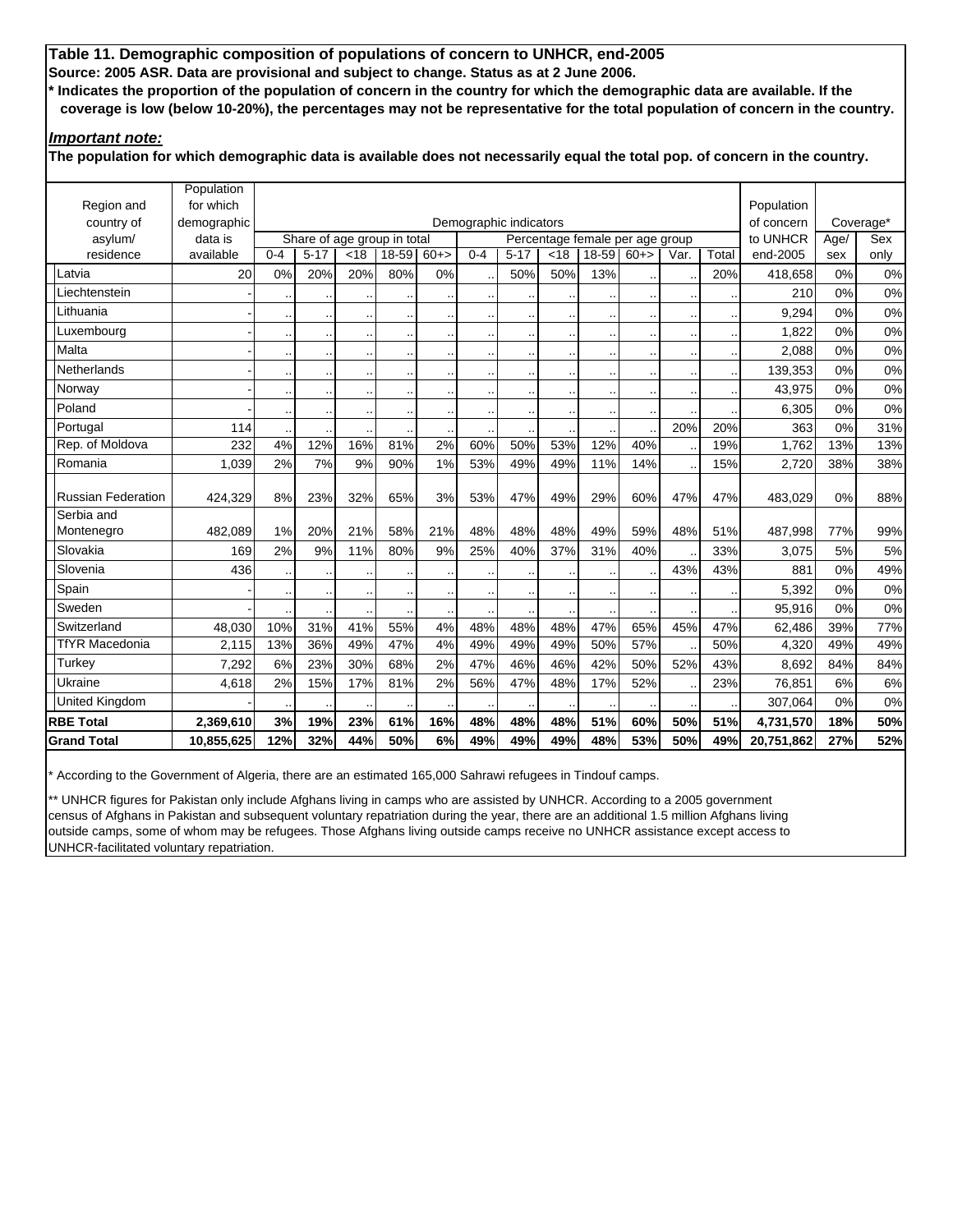**Source: 2005 ASR. Data are provisional and subject to change. Status as at 2 June 2006.**

**\* Type of location: C=Camps, centers; U=Urban; D=Dispersed/various/unknown.**

**\*\* Indicates the proportion of the population of concern at the location for which the demographic characteristics are available.** 

**This table shows locations where the population numbered 100 or more only. Name of location as provided by UNHCR country office.**

*Important notes:*

**The population by location does not necessarily add up to the total population of concern in the country.**

|                            |             |                                          | Population       |            |                             |            |            |          |            |                        |                                 |            |            |      |            |                  |              |              |
|----------------------------|-------------|------------------------------------------|------------------|------------|-----------------------------|------------|------------|----------|------------|------------------------|---------------------------------|------------|------------|------|------------|------------------|--------------|--------------|
| Country of                 | <b>Type</b> | Name                                     | of concern       |            |                             |            |            |          |            | Demographic indicators |                                 |            |            |      |            | Total            | Coverage*    |              |
| asylum/                    | of          | of                                       | to UNHCR         |            | Share of age group in total |            |            |          |            |                        | Percentage female per age group |            |            |      |            | population       | Age/         | Sex          |
| residence<br>Afghanistan   | location    | location                                 | at location      | $0 - 4$    | $5 - 17$                    | < 18       | 18-59      | $60+$    | $0 - 4$    | $5 - 17$               | <18                             | 18-59      | $60+$      | Var. | Total      | at location      | sex          | only         |
| Afghanistan                | С<br>C      | Baghi Shirkat<br>Maiwand                 | 855<br>6,428     |            |                             |            |            |          |            |                        |                                 |            |            |      |            | 855<br>6,428     | 0%<br>0%     | 0%<br>0%     |
| Afghanistan                | C           | Maslakh                                  | 6,719            |            |                             |            |            |          |            |                        |                                 |            |            |      |            | 6,719            | 0%           | 0%           |
| Afghanistan                | C           | Mukhtar                                  | 23,800           |            |                             |            |            |          |            |                        |                                 |            |            |      |            | 23,800           | 0%           | 0%           |
| Afghanistan                | Ċ           | Panjwayi                                 | 42,993           |            |                             |            |            |          |            |                        |                                 |            |            |      |            | 42,993           | 0%           | 0%           |
| Afghanistan                | Ċ           | Zehray Dasht                             | 44,869           |            |                             |            |            |          |            |                        |                                 |            |            |      |            | 44,869           | 0%           | 0%           |
| Afghanistan                | D           | Badakhshan                               | 833              | 21%        | 24%                         | 45%        | 54%        | 1%       | 49%        | 43%                    | 46%                             | 24%        | 33%        |      | 34%        | 833              | 100%         | 100%         |
| Afghanistan                | D           | Badghis                                  | 5,585            | 26%        | 24%                         | 50%        | 48%        | 2%       | 48%        | 40%                    | 44%                             | 33%        | 50%        |      | 39%        | 5,585            | 18%          | 18%          |
| Afghanistan                | D           | Baghlan                                  | 23,671           | 29%        | 32%                         | 61%        | 36%        | 2%       | 49%        | 49%                    | 49%                             | 51%        | 37%        |      | 50%        | 23,671           | 97%          | 97%          |
| Afghanistan                | D           | <b>Balkh</b>                             | 11,928           | 24%        | 33%                         | 56%        | 41%        | 3%       | 48%        | 49%                    | 48%                             | 49%        | 39%        |      | 49%        | 11,928           | 87%          | 87%          |
| Afghanistan                | D           | Bamyan                                   | 1,437            | 19%        | 33%                         | 52%        | 44%        | 4%       | 49%        | 45%                    | 47%                             | 42%        | 36%        |      | 44%        | 1,437            | 100%         | 100%         |
| Afghanistan                | D           | Farah                                    | 11,508           | 30%        | 36%                         | 65%        | 33%        | 2%       | 49%        | 49%                    | 49%                             | 52%        | 34%        |      | 50%        | 11,508           | 93%          | 93%          |
| Afghanistan                | D<br>D      | Faryab                                   | 7,844            | 20%        | 25%                         | 45%        | 52%        | 3%<br>2% | 49%        | 50%                    | 50%                             | 37%        | 45%        |      | 43%        | 7,844            | 74%          | 74%          |
| Afghanistan<br>Afghanistan | D           | Ghazni<br>Ghor                           | 42,129<br>467    | 37%<br>13% | 30%<br>19%                  | 67%<br>33% | 31%<br>63% | 4%       | 48%<br>38% | 47%<br>40%             | 48%<br>39%                      | 51%<br>17% | 38%<br>35% |      | 49%<br>25% | 42,129<br>467    | 100%<br>100% | 100%<br>100% |
| Afghanistan                | D           | Herat                                    | 3,817            |            |                             |            |            |          |            |                        |                                 |            |            |      |            | 3,817            | 0%           | 0%           |
| Afghanistan                | D           | Hilmand                                  | 8,817            | 32%        | 32%                         | 65%        | 33%        | 2%       | 50%        | 49%                    | 49%                             | 52%        | 35%        |      | 50%        | 8,817            | 96%          | 96%          |
| Afghanistan                | D           | Hirat                                    | 18,180           | 18%        | 36%                         | 54%        | 44%        | 2%       | 49%        | 49%                    | 49%                             | 45%        | 43%        | 40%  | 47%        | 18,180           | 92%          | 93%          |
| Afghanistan                | D           | Jawzjan                                  | 17,867           | 23%        | 29%                         | 53%        | 44%        | 4%       | 49%        | 50%                    | 49%                             | 52%        | 45%        |      | 51%        | 17,867           | 95%          | 95%          |
| Afghanistan                | D           | Kabul                                    | 84,068           | 24%        | 35%                         | 59%        | 39%        | 2%       | 49%        | 50%                    | 49%                             | 52%        | 41%        | 14%  | 50%        | 84,068           | 95%          | 95%          |
| Afghanistan                | D           | Kandahar                                 | 13,379           | 31%        | 33%                         | 64%        | 34%        | 2%       | 49%        | 49%                    | 49%                             | 52%        | 41%        |      | 50%        | 13,379           | 100%         | 100%         |
| Afghanistan                | D           | Kapisa                                   | 2,384            | 24%        | 31%                         | 56%        | 42%        | 2%       | 47%        | 44%                    | 46%                             | 35%        | 24%        |      | 41%        | 2,384            | 99%          | 99%          |
| Afghanistan                | D           | Khost                                    | 58,803           | 30%        | 33%                         | 64%        | 34%        | 2%       | 49%        | 48%                    | 48%                             | 55%        | 36%        |      | 50%        | 58,803           | 100%         | 100%         |
| Afghanistan                | D           | Kunar                                    | 19,595           | 30%        | 35%                         | 65%        | 33%        | 2%       | 49%        | 49%                    | 49%                             | 52%        | 42%        |      | 50%        | 19,595           | 100%         | 100%         |
| Afghanistan                | D           | Kunduz                                   | 33,127           | 31%        | 31%                         | 62%        | 35%        | 2%       | 49%        | 49%                    | 49%                             | 51%        | 41%        |      | 49%        | 33,127           | 99%          | 99%          |
| Afghanistan                | D<br>D      | Laghman                                  | 7,972            | 31%        | 33%<br>34%                  | 65%<br>62% | 34%<br>36% | 2%<br>2% | 51%        | 50%<br>49%             | 50%<br>50%                      | 49%<br>52% | 40%<br>37% |      | 50%        | 7,972            | 100%         | 100%         |
| Afghanistan<br>Afghanistan | D           | Logar<br>Nangarhar                       | 21,058<br>62,652 | 28%<br>30% | 34%                         | 64%        | 34%        | 2%       | 51%<br>49% | 50%                    | 50%                             | 52%        | 40%        |      | 51%<br>50% | 21,058<br>62,652 | 96%<br>100%  | 96%<br>100%  |
| Afghanistan                | D           | Nimroz                                   | 4,061            | 28%        | 35%                         | 64%        | 34%        | 3%       | 50%        | 49%                    | 49%                             | 52%        | 31%        |      | 50%        | 4,061            | 100%         | 100%         |
| Afghanistan                | D           | Paktika                                  | 2,910            | 30%        | 33%                         | 64%        | 34%        | 2%       | 49%        | 47%                    | 48%                             | 50%        | 38%        |      | 48%        | 2,910            | 100%         | 100%         |
| Afghanistan                | D           | Paktya                                   | 43,570           | 28%        | 35%                         | 63%        | 35%        | 2%       | 48%        | 49%                    | 49%                             | 54%        | 33%        |      | 50%        | 43,570           | 99%          | 99%          |
| Afghanistan                | D           | Panjsher                                 | 170              | 24%        | 24%                         | 47%        | 49%        | 4%       | 53%        | 50%                    | 51%                             | 29%        | 33%        |      | 39%        | 170              | 100%         | 100%         |
| Afghanistan                | D           | Parwan                                   | 7,644            | 26%        | 33%                         | 59%        | 39%        | 2%       | 47%        | 48%                    | 48%                             | 43%        | 39%        |      | 46%        | 7,644            | 99%          | 99%          |
| Afghanistan                | D           | Samangan                                 | 2,289            | 27%        | 32%                         | 59%        | 39%        | 3%       | 50%        | 49%                    | 49%                             | 49%        | 39%        |      | 49%        | 2,289            | 99%          | 99%          |
| Afghanistan                | D           | Sari Pul                                 | 3,944            | 26%        | 29%                         | 55%        | 42%        | 3%       | 49%        | 50%                    | 49%                             | 45%        | 37%        |      | 47%        | 3,944            | 94%          | 94%          |
| Afghanistan                | D           | Saripul                                  | 100              |            |                             |            |            |          |            |                        |                                 |            |            |      |            | 100              | 0%           | 0%           |
| Afghanistan                | D           | Takhar                                   | 5,652            | 29%        | 28%                         | 56%        | 41%        | 2%       | 49%        | 46%                    | 48%                             | 43%        | 31%        |      | 45%        | 5,652            | 91%          | 91%          |
| Afghanistan                | D           | Uruzgan                                  | 3,506            | 33%        | 30%                         | 63%        | 35%        | 2%       | 53%        | 44%                    | 49%                             | 47%        | 37%        |      | 48%        | 3,506            | 100%         | 100%         |
| Afghanistan<br>Afghanistan | D<br>D      | Various<br>$\overline{\mathsf{W}}$ ardak | 345,590<br>2,755 | 25%        | 31%                         | 56%        | 42%        | 2%       | 50%        | 52%                    | 51%                             | 41%        | 29%        |      | 46%        | 345,590<br>2,755 | 0%<br>99%    | 0%<br>99%    |
| Afghanistan                | D           | Zabul                                    | 1,831            | 33%        | 32%                         | 65%        | 33%        | 2%       | 51%        | 48%                    | 49%                             | 51%        | 27%        |      | 49%        | 1,831            | 100%         | 100%         |
| Algeria                    | Ċ           | Tindouf                                  | 90,000           | 19%        | 37%                         | 56%        | 31%        | 13%      | 50%        | 48%                    | 49%                             | 49%        | 50%        |      | 49%        | 90,000           | 100%         | 100%         |
| Algeria                    | U           | Alger                                    | 4,407            | 4%         | 9%                          | 14%        | 86%        | 0%       | 41%        | 21%                    | 27%                             | 19%        | 0%         |      | 20%        | 4,407            | 9%           | 9%           |
| Angola                     |             | Kamatende                                | 830              | 23%        | 45%                         | 67%        | 29%        | 3%       | 50%        | 50%                    | 50%                             | 66%        | 69%        |      | 55%        | 830              | 100%         | 100%         |
| Angola                     | C           | Keutepwe                                 | 470              | 17%        | 33%                         | 50%        | 45%        | 5%       | 55%        | 55%                    | 55%                             | 55%        | 54%        |      | 55%        | 470              | 100%         | 100%         |
| Angola                     | С           | Sungi                                    | 287              | 5%         | 35%                         | 40%        | 57%        | 2%       | 33%        | 51%                    | 49%                             | 61%        | 29%        |      | 55%        | 287              | 100%         | 100%         |
| Angola                     | C           | Viana                                    | 7,081            | 12%        | 52%                         | 65%        | 34%        | 1%       | 50%        | 50%                    | 50%                             | 63%        | 53%        |      | 55%        | 7,081            | 100%         | 100%         |
| Angola                     | D           | Lunda Norte                              | 481              | 5%         | 9%                          | 14%        | 82%        | 4%       | 42%        | 38%                    | 39%                             | 51%        | 63%        |      | 50%        | 481              | 100%         | 100%         |
| Angola                     | D           | Lunda Sul                                | 810              | 8%         | 27%                         | 35%        | 65%        | 0%       | 85%        | 76%                    | 78%                             | 40%        | 50%        |      | 53%        | 810              | 100%         | 100%         |
| Angola                     | D           | Malange                                  | 809              | 11%        | 41%                         | 52%        | 46%        | 2%       | 57%        | 46%                    | 49%                             | 64%        | 29%        |      | 55%        | 809              | 100%         | 100%         |
| Angola                     | D<br>D      | Moxico                                   | 2,496            | 18%        | 58%                         | 76%        | 23%        | 2%       | 49%        | 51%                    | 50%                             | 75%        | 63%        |      | 56%        | 2,496            | 100%         | 100%         |
| Angola<br>Angola           | Ū           | Various<br>Luanda                        | 53,686<br>1,489  | 6%         | 20%                         | 26%        | 73%        | 1%       | 43%        | 44%                    | 44%                             | 40%        | 13%        | 54%  | 54%<br>40% | 53,686<br>1,489  | 0%<br>100%   | 100%<br>100% |
| Argentina                  | U           | <b>Buenos Aires</b>                      | 3,899            | 3%         | 9%                          | 12%        | 85%        | 3%       | 42%        | 46%                    | 45%                             | 34%        | 34%        |      | 35%        | 3,899            | 100%         | 100%         |
| Armenia                    | D           | Aragatsotn                               | 7,136            |            |                             |            |            |          |            |                        |                                 |            |            | 57%  | 57%        | 7,136            | 0%           | 100%         |
| Armenia                    | D           | Ararat                                   | 46,475           |            |                             |            |            |          |            |                        |                                 |            |            | 57%  | 57%        | 46,475           | 0%           | 100%         |
| Armenia                    | D           | Armavir                                  | 24,051           |            |                             |            |            |          |            |                        |                                 |            |            | 57%  | 57%        | 24,051           | 0%           | 100%         |
| Armenia                    | D           | Gegharkunik                              | 26,222           |            |                             |            |            |          |            |                        |                                 |            |            | 57%  | 57%        | 26,222           | 0%           | 100%         |
| Armenia                    | D           | Kotayk                                   | 30,015           |            |                             |            |            |          |            |                        |                                 |            |            | 57%  | 57%        | 30,015           | 0%           | 100%         |
| Armenia                    | D           | Lori                                     | 16,581           |            |                             |            |            |          |            |                        |                                 |            |            | 57%  | 57%        | 16,581           | 0%           | 100%         |
| Armenia                    | D           | Shirak                                   | 3,788            |            |                             |            |            |          |            |                        |                                 |            |            | 57%  | 57%        | 3,788            | 0%           | 100%         |
| Armenia                    | D           | Syunik (rural)                           | 112              | 0%         | 0%                          | 0%         | 83%        | 17%      |            |                        |                                 | 48%        | 16%        |      | 43%        | 112              | 100%         | 100%         |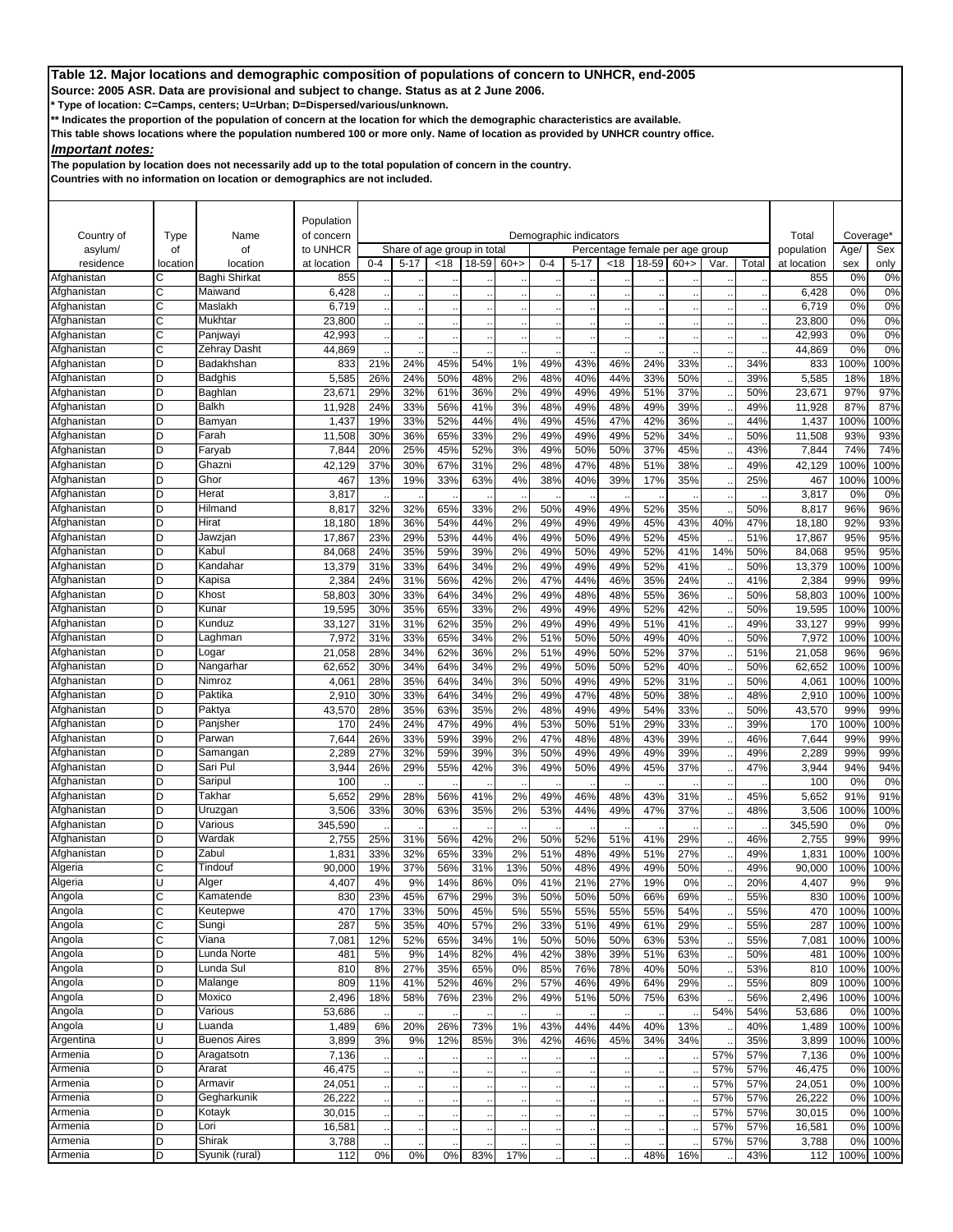**Source: 2005 ASR. Data are provisional and subject to change. Status as at 2 June 2006.**

**\* Type of location: C=Camps, centers; U=Urban; D=Dispersed/various/unknown.**

**\*\* Indicates the proportion of the population of concern at the location for which the demographic characteristics are available.** 

**This table shows locations where the population numbered 100 or more only. Name of location as provided by UNHCR country office.**

*Important notes:*

**The population by location does not necessarily add up to the total population of concern in the country.**

|                                  |              |                         | Population       |         |                             |      |                      |       |         |                        |                                 |       |       |            |            |                  |                |              |
|----------------------------------|--------------|-------------------------|------------------|---------|-----------------------------|------|----------------------|-------|---------|------------------------|---------------------------------|-------|-------|------------|------------|------------------|----------------|--------------|
| Country of                       | Type         | Name                    | of concern       |         |                             |      |                      |       |         | Demographic indicators |                                 |       |       |            |            | Total            | Coverage*      |              |
| asylum/                          | οf           | of                      | to UNHCR         |         | Share of age group in total |      |                      |       |         |                        | Percentage female per age group |       |       |            |            | population       | Age/           | Sex          |
| residence                        | location     | location                | at location      | $0 - 4$ | $5 - 17$                    | < 18 | 18-59                | $60+$ | $0 - 4$ | $5 - 17$               | $<$ 18                          | 18-59 | $60+$ | Var.       | Total      | at location      | sex            | only         |
| Armenia<br>Armenia               | D<br>D       | Tavush<br>Vayots Dzor   | 9,933            |         |                             |      |                      |       |         |                        |                                 |       |       | 57%        | 57%        | 9,933            | 0%             | 100%         |
| Armenia                          | $\cup$       | Yerevan                 | 3,916<br>51,241  | 3%      | 24%                         | 27%  | 61%                  | 12%   | 33%     | 51%                    | 49%                             | 41%   | 69%   | 57%<br>57% | 57%<br>57% | 3,916<br>51,241  | 0%<br>1%       | 100%<br>100% |
| Azerbaijan                       | C            | Agjabadi                | 3,110            |         |                             |      |                      |       |         |                        |                                 |       |       | 52%        | 52%        | 3,110            | 0%             | 100%         |
| Azerbaijan                       | Ċ            | Barda                   | 14,502           |         |                             |      | $\ddot{\phantom{1}}$ |       |         |                        |                                 |       |       | 53%        | 53%        | 14,502           | 0%             | 100%         |
| Azerbaijan                       | C            | Saatli                  | 5,720            |         |                             |      |                      |       |         |                        |                                 |       |       | 56%        | 56%        | 5,720            | 0 <sup>9</sup> | 100%         |
| Azerbaijan                       | C            | Sabirabad               | 9,215            |         |                             |      |                      |       |         |                        |                                 |       |       | 54%        | 54%        | 9,215            | 0%             | 100%         |
| Azerbaijan                       | Ċ            | Various                 | 614              |         |                             |      |                      |       |         |                        |                                 |       |       | 55%        | 55%        | 614              | 0%             | 100%         |
| Azerbaijan                       | D            | Agcabedi                | 15,321           |         |                             |      |                      |       |         |                        |                                 |       |       | 52%        | 52%        | 15,321           | 0%             | 100%         |
| Azerbaijan                       | D            | Agdam                   | 25,275           |         |                             |      |                      |       |         |                        |                                 |       |       | 54%        | 54%        | 25,275           | 0%             | 100%         |
| Azerbaijan                       | D            | Barda                   | 33,482           |         |                             |      |                      |       |         |                        |                                 |       |       | 53%        | 53%        | 33,482           | 0%             | 100%         |
| Azerbaijan<br>Azerbaijan         | D<br>D       | Beylagan<br>Bilasuvar   | 16,207           |         |                             |      |                      |       |         |                        |                                 |       |       | 54%<br>52% | 54%<br>52% | 16,207           | 0%<br>0%       | 100%         |
| Azerbaijan                       | D            | Fizuli                  | 12,614<br>54,348 |         |                             |      |                      |       |         |                        |                                 |       |       | 51%        | 51%        | 12,614<br>54,348 | 0%             | 100%<br>100% |
| Azerbaijan                       | D            | lmishli                 | 13,338           |         |                             |      |                      |       |         |                        |                                 |       |       | 57%        | 57%        | 13,338           | 0%             | 100%         |
| Azerbaijan                       | D            | Lachin                  | 14,009           |         |                             |      |                      |       |         |                        |                                 |       |       | 51%        | 51%        | 14,009           | 0%             | 100%         |
| Azerbaijan                       | D            | Saatli                  | 5,369            |         |                             |      | $\ddotsc$            |       |         |                        |                                 |       |       | 55%        | 55%        | 5,369            | 0%             | 100%         |
| Azerbaijan                       | D            | Sabirabad               | 8,064            |         |                             |      |                      |       |         |                        |                                 |       |       | 54%        | 54%        | 8,064            | 0%             | 100%         |
| Azerbaijan                       | D            | Tartar                  | 15,516           |         |                             |      |                      |       |         |                        |                                 |       |       | 52%        | 52%        | 15,516           | 0 <sup>9</sup> | 100%         |
| Azerbaijan                       | D            | Various                 | 74,841           |         |                             |      |                      |       |         |                        |                                 |       |       | 51%        | 51%        | 74,841           | 0%             | 100%         |
| Azerbaijan                       | D            | Yevlah                  | 11,646           |         |                             |      |                      |       |         |                        |                                 |       |       | 55%        | 55%        | 11,646           | 0%             | 100%         |
| Azerbaijan                       | U            | Ali-Bayramli            | 4,451            |         |                             |      |                      |       |         |                        |                                 |       |       | 54%        | 54%        | 4,451            | 0%             | 100%         |
| Azerbaijan                       | U            | Baku                    | 165,055          | 15%     | 27%                         | 42%  | 57%                  | 1%    | 46%     | 49%                    | 48%                             | 48%   | 55%   | 52%        | 52%        | 165,055          | 2%             | 100%         |
| Azerbaijan<br>Azerbaijan         | Ü<br>Ū       | Ganja<br>Mingachevir    | 15,558<br>19,036 |         |                             |      |                      |       |         |                        |                                 |       |       | 57%<br>54% | 57%<br>54% | 15,558<br>19,036 | 0%<br>0%       | 100%<br>100% |
| Azerbaijan                       | U            | Naftalan                | 2,968            |         |                             |      |                      |       |         |                        |                                 |       |       | 51%        | 51%        | 2,968            | 0%             | 100%         |
| Azerbaijan                       | Ū            | Sumgait                 | 44,084           |         |                             |      |                      |       |         |                        |                                 |       |       | 52%        | 52%        | 44,084           | 0%             | 100%         |
|                                  |              | Kutapalong (Cox         |                  |         |                             |      |                      |       |         |                        |                                 |       |       |            |            |                  |                |              |
| Bangladesh                       | С            | Bazaar)                 | 8,467            | 18%     | 39%                         | 57%  | 40%                  | 2%    | 50%     | 50%                    | 50%                             | 51%   | 51%   |            | 50%        | 8,467            | 100%           | 100%         |
|                                  |              | Nayapara (Cox           |                  |         |                             |      |                      |       |         |                        |                                 |       |       |            |            |                  |                |              |
| Bangladesh                       | C            | Bazaar)                 | 12,472           | 20%     | 38%                         | 58%  | 39%                  | 2%    | 48%     | 52%                    | 50%                             | 52%   | 54%   |            | 51%        | 12,472           | 100%           | 100%         |
| Bangladesh                       | U            | Dhaka                   | 217              | 6%      | 26%                         | 33%  | 66%                  | 1%    | 71%     | 58%                    | 61%                             | 34%   | 50%   |            | 43%        | 217              | 100%           | 100%         |
| <b>Belarus</b>                   |              | Gomel Region            | 103              | 4%      | 23%                         | 27%  | 61%                  | 12%   | 25%     | 58%                    | 54%                             | 37%   | 67%   |            | 45%        | 103              | 100%           | 100%         |
| <b>Belarus</b>                   | U            | Minsk                   | 560              | 3%      | 24%                         | 28%  | 70%                  | 2%    | 68%     | 47%                    | 50%                             | 31%   | 54%   |            | 37%        | 560              | 100%           | 100%         |
| <b>Belarus</b><br><b>Belarus</b> |              | Minsk Region<br>Various | 159<br>12,397    | 4%      | 35%                         | 38%  | 58%                  | 4%    | 50%     | 51%                    | 51%                             | 41%   | 83%   |            | 47%        | 159<br>12,397    | 100%<br>0%     | 100%<br>0%   |
| Belgium                          | D            | Various                 | 15,282           |         |                             |      |                      |       |         |                        |                                 |       |       | 45%        | 45%        | 15,282           | 0%             | 100%         |
| <b>Belize</b>                    |              | Belmopan                | 624              | 0%      | 56%                         | 56%  | 35%                  | 9%    |         | 47%                    | 47%                             | 39%   | 47%   |            | 44%        | 624              | 100%           | 100%         |
| Benin                            | C            | Agame                   | 9,248            | 13%     | 23%                         | 36%  | 63%                  | 1%    | 50%     | 48%                    | 49%                             | 35%   | 77%   |            | 40%        | 9,248            | 100%           | 100%         |
| Benin                            | C            | Come                    | 1,141            | 14%     | 32%                         | 45%  | 51%                  | 4%    | 56%     | 49%                    | 51%                             | 47%   | 79%   |            | 50%        | 1,141            | 100%           | 100%         |
| Benin                            | C            | Kpomasse                | 1,004            | 22%     | 24%                         | 46%  | 54%                  | 0%    | 45%     | 48%                    | 46%                             | 40%   | 100%  |            | 43%        | 1,004            | 100%           | 100%         |
| Benin                            | U            | Cotonou                 | 9,825            | 10%     | 22%                         | 32%  | 67%                  | 1%    | 51%     | 51%                    | 51%                             | 40%   | 63%   |            | 44%        | 9,825            | 100%           | 100%         |
| Benin                            | Ü            | Various                 | 10,771           | 12%     | 27%                         | 39%  | 58%                  | 3%    | 49%     | 48%                    | 48%                             | 47%   | 68%   |            | 48%        | 10,771           | 100%           | 100%         |
| Bolivia                          |              | Various                 | 173              | 0%      | 0%                          | 0%   | 100%                 | 0%    |         |                        |                                 | 37%   |       |            | 37%        | 173              | 100%           | 100%         |
| <b>Bolivia</b>                   | U            | La Paz                  | 325              | 5%      | 21%                         | 25%  | 71%                  | 3%    | 40%     | 46%                    | 45%                             | 44%   | 36%   |            | 44%        | 325              | 100%           | 100%         |
| Bosnia and<br>Herzegovina        | C            | Various                 | 742              | 19%     | 34%                         | 53%  | 44%                  | 3%    | 57%     | 49%                    | 52%                             | 49%   | 62%   |            | 51%        | 742              | 100%           | 100%         |
| Bosnia and                       |              |                         |                  |         |                             |      |                      |       |         |                        |                                 |       |       |            |            |                  |                |              |
| Herzegovina                      | U            | <b>Brcko</b>            | 1,630            | 3%      | 16%                         | 18%  | 66%                  | 16%   | 49%     | 49%                    | 49%                             | 49%   | 57%   |            | 50%        | 1,630            | 100%           | 100%         |
| Bosnia and                       |              |                         |                  |         |                             |      |                      |       |         |                        |                                 |       |       |            |            |                  |                |              |
| Herzegovina                      | U            | Various                 | 197,595          | 3%      | 18%                         | 21%  | 64%                  | 15%   | 49%     | 49%                    | 49%                             | 51%   | 59%   | 52%        | 52%        | 197,595          | 97%            | 100%         |
| Botswana                         | C            | Dukwi                   | 2,995            | 11%     | 24%                         | 35%  | 63%                  | 2%    | 44%     | 52%                    | 50%                             | 25%   | 36%   |            | 34%        | 2,995            | 100%           | 100%         |
| Botswana                         | U            | Gaborone                | 113              | 0%      | 20%                         | 20%  | 80%                  | 0%    |         | 70%                    | 70%                             | 40%   |       |            | 46%        | 113              | 100%           | 100%         |
| Brazil                           | U            | Rio de Janeiro          | 2,006            | 0%      | 9%                          | 9%   | 90%                  | 1%    | 50%     | 47%                    | 47%                             | 23%   | 41%   |            | 25%        | 2,006            | 100%           | 100%         |
| <b>Brazil</b>                    |              | São Paulo               | 1,241            | 0%      | 9%                          | 9%   | 90%                  | 1%    | 0%      | 47%                    | 46%                             | 23%   | 38%   | 100%       | 25%        | 1,241            | 100%           | 100%         |
| <b>Bulgaria</b>                  | Ü            | Sofia                   | 822              | 1%      | 24%                         | 25%  | 75%                  | 1%    | 50%     | 4%                     | 5%                              | 8%    | 50%   |            | 8%         | 822              | 100%           | 100%         |
| <b>Burkina Faso</b>              | U            | Ouagadougou             | 650              | 5%      | 22%                         | 27%  | 72%                  | 1%    | 65%     | 72%                    | 70%                             | 29%   | 83%   |            | 41%        | 650              | 100%           | 100%         |
| <b>Burkina Faso</b>              | U            | Ouagadougou-Bobo        |                  | 7%      | 37%                         | 44%  | 56%                  | 0%    | 60%     | 56%                    | 57%                             | 37%   | 0%    |            | 45%        | 511              | 100%           | 100%         |
| Burundi                          | C            | Gasorwe                 | 511<br>6,877     | 23%     | 46%                         | 69%  | 29%                  | 2%    | 57%     | 50%                    | 52%                             | 55%   | 50%   |            | 53%        | 6,877            | 100%           | 100%         |
| Burundi                          | $\mathsf{C}$ | Gihinga                 | 2,320            | 16%     | 46%                         | 62%  | 36%                  | 2%    | 56%     | 50%                    | 52%                             | 50%   | 50%   |            | 51%        | 2,320            | 100%           | 100%         |
| Burundi                          | C            | Mugano                  | 871              |         |                             |      |                      |       |         |                        |                                 |       |       |            |            | 871              | 0%             | $0\%$        |
|                                  |              |                         |                  |         |                             |      |                      |       |         |                        |                                 |       |       |            |            |                  |                |              |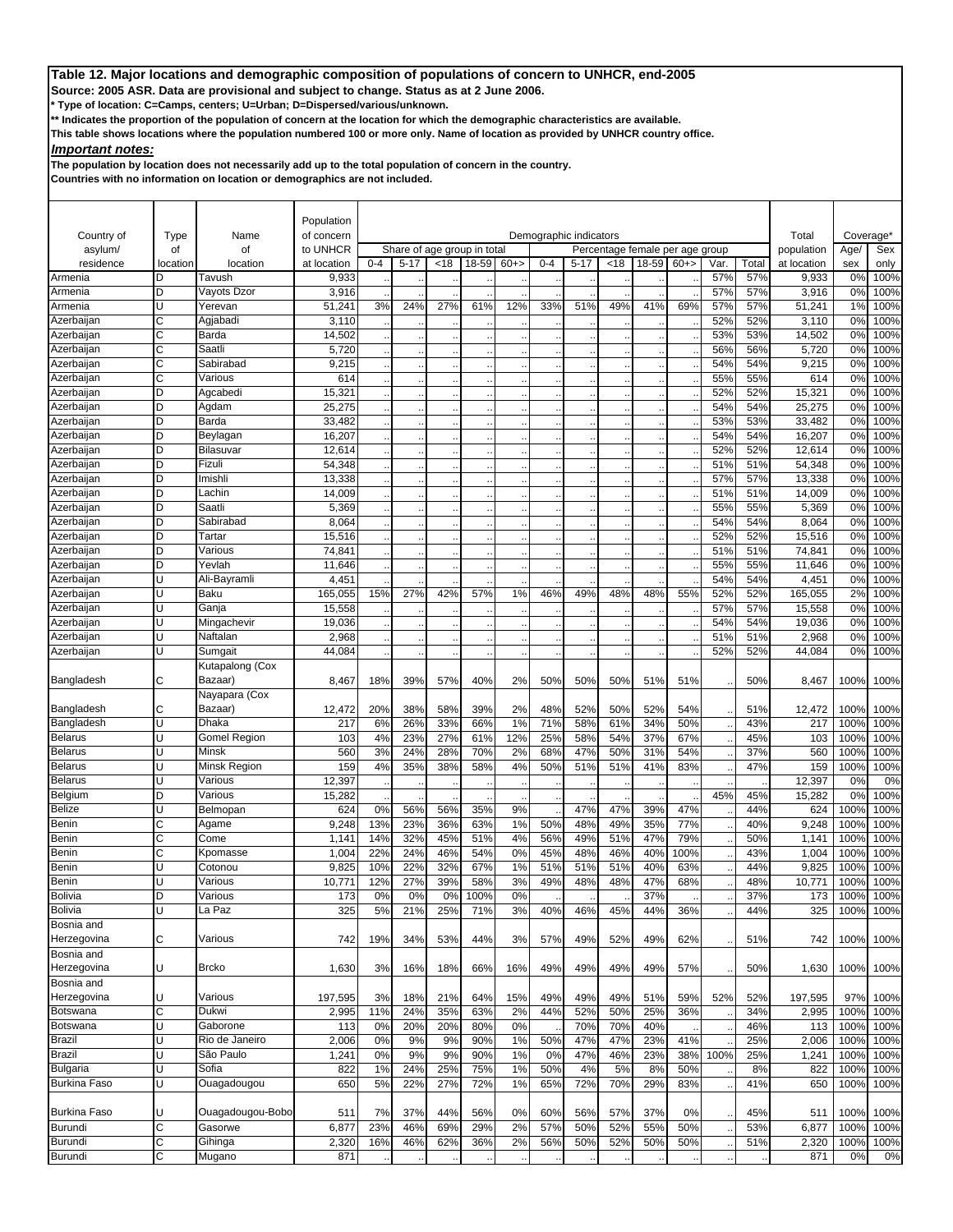**Source: 2005 ASR. Data are provisional and subject to change. Status as at 2 June 2006.**

**\* Type of location: C=Camps, centers; U=Urban; D=Dispersed/various/unknown.**

**\*\* Indicates the proportion of the population of concern at the location for which the demographic characteristics are available.** 

**This table shows locations where the population numbered 100 or more only. Name of location as provided by UNHCR country office.**

*Important notes:*

**The population by location does not necessarily add up to the total population of concern in the country.**

|                        |               |                              | Population           |            |            |                             |            |           |            |                        |                                 |            |            |      |            |                      |              |              |
|------------------------|---------------|------------------------------|----------------------|------------|------------|-----------------------------|------------|-----------|------------|------------------------|---------------------------------|------------|------------|------|------------|----------------------|--------------|--------------|
| Country of             | <b>Type</b>   | Name                         | of concern           |            |            |                             |            |           |            | Demographic indicators |                                 |            |            |      |            | Total                | Coverage*    |              |
| asylum/                | οf            | of                           | to UNHCR             |            |            | Share of age group in total |            |           |            |                        | Percentage female per age group |            |            |      |            | population           | Age/         | Sex          |
| residence<br>Burundi   | location<br>С | location<br>Musasa           | at location<br>4,939 | $0 - 4$    | $5 - 17$   | < 18                        | 18-59      | $60+$     | $0 - 4$    | $5 - 17$               | < 18                            | 18-59      | $60+$      | Var. | Total      | at location<br>4,939 | sex<br>0%    | only<br>0%   |
| Burundi                | Ċ             | Rwisuri                      | 1,976                |            |            |                             |            |           |            |                        |                                 |            |            |      |            | 1,976                | 0%           | 0%           |
| Burundi                | C             | Songore                      | 788                  |            |            |                             |            |           |            |                        |                                 |            |            |      |            | 788                  | 0%           | 0%           |
| Burundi                | D             | Cibitoke                     | 306                  |            |            |                             |            |           |            |                        |                                 |            |            |      |            | 306                  | 0%           | 0%           |
| Burundi                | D             | Various                      | 68,105               |            |            |                             |            |           |            |                        |                                 |            |            |      |            | 68,105               | 0%           | 0%           |
| <b>Burundi</b>         | Ū             | Buiumbura                    | 22,504               | 13%        | 13%        | 25%                         | 75%        | 0%        | 50%        | 50%                    | 50%                             | 25%        |            |      | 31%        | 22,504               | 0%           | 0%           |
| Cambodia               | С             | Various                      | 140                  | 10%        | 28%        | 38%                         | 62%        | 0%        | 36%        | 54%                    | 49%                             | 34%        |            |      | 40%        | 140                  | 100%         | 100%         |
| Cameroon               | D             | Banyo                        | 9,706                | 13%        | 45%        | 58%                         | 39%        | 3%        | 47%        | 51%                    | 50%                             | 57%        | 35%        |      | 53%        | 9,706                | 100%         | 100%         |
| Cameroon               |               | Yaounde                      | 49,102               |            |            |                             |            |           |            |                        |                                 |            |            |      |            | 49,102               | 0%           | 0%           |
| Canada                 | Ū             | Various                      | 20,552               | 6%         | 15%        | 22%                         | 75%        | 3%        | 47%        | 48%                    | 48%                             | 41%        | 61%        |      | 43%        | 20,552               | 100%         | 100%         |
| Central African Rep.   | С             | Kbando                       | 159                  | 23%        | 40%        | 64%                         | 36%        | 0%        | 41%        | 50%                    | 47%                             | 45%        |            |      | 46%        | 159                  | 100%         | 100%         |
| Central African Rep.   | С             | Mboki                        | 19,203               | 14%        | 32%        | 47%                         | 51%        | 2%        | 50%        | 49%                    | 50%                             | 50%        | 47%        |      | 50%        | 19,203               | 100%         | 100%         |
| Central African Rep.   | С             | Molangue                     | 937                  | 23%        | 37%        | 60%                         | 40%        | 1%        | 49%        | 47%                    | 48%                             | 36%        | 43%        |      | 43%        | 937                  | 100%         | 100%         |
| Central African Rep.   |               | Bangui                       | 6,230                | 18%        | 28%        | 46%                         | 53%        | 1%        | 49%        | 47%                    | 48%                             | 49%        | 42%        |      | 49%        | 6,230                | 100%         | 100%         |
| Chad                   | C             | Am nabak                     | 16,498               | 24%        | 41%        | 65%                         | 31%        | 4%        | 50%        | 58%                    | 55%                             | 75%        | 63%        |      | 61%        | 16,498               | 100%         | 100%         |
| Chad                   | C             | Amboko                       | 25,389               | 24%        | 37%        | 61%                         | 36%        | 3%        | 50%        | 55%                    | 53%                             | 58%        | 36%        |      | 55%        | 25,389               | 100%         | 100%         |
| Chad                   | Ċ             | Bredjing                     | 26,769               | 18%        | 40%        | 57%                         | 39%        | 4%        | 50%        | 49%                    | 50%                             | 61%        | 54%        |      | 54%        | 26,769               | 100%         | 100%         |
| Chad                   | Ċ             | Djabal                       | 14,38'               | 20%        | 40%        | 59%                         | 37%        | 4%        | 50%        | 50%                    | 50%                             | 64%        | 55%        |      | 55%        | 14,381               | 100%         | 100%         |
| Chad                   | C             | Farchana                     | 17,249               | 20%        | 39%        | 59%                         | 38%        | 3%        | 51%        | 51%                    | 51%                             | 64%        | 54%        |      | 56%        | 17,249               | 100%         | 100%         |
| Chad                   | C             | Gaga                         | 5,978                | 18%        | 43%        | 60%                         | 37%        | 3%        | 57%        | 49%                    | 51%                             | 63%        | 48%        |      | 55%        | 5,978                | 100%         | 100%         |
| Chad<br>Chad           | Ċ<br>C        | Goz Amer<br>Iridimi          | 17,701<br>14,974     | 21%        | 38%<br>46% | 59%<br>67%                  | 36%<br>30% | 4%<br>3%  | 49%<br>51% | 51%<br>53%             | 50%                             | 64%<br>70% | 55%<br>62% |      | 55%        | 17,701               | 100%<br>100% | 100%<br>100% |
| Chad                   | C             | Kounougou                    | 11,628               | 21%<br>21% | 43%        | 63%                         | 33%        | 3%        | 50%        | 52%                    | 52%<br>52%                      | 69%        | 52%        |      | 58%<br>58% | 14,974<br>11,628     | 100%         | 100%         |
| Chad                   | Ċ             | Mile                         | 13,419               | 20%        | 41%        | 61%                         | 35%        | 5%        | 52%        | 55%                    | 54%                             | 71%        | 59%        |      | 60%        | 13,419               | 100%         | 100%         |
| Chad                   | C             | Oure-Cassoni                 | 29,610               | 24%        | 41%        | 65%                         | 32%        | 3%        | 51%        | 56%                    | 54%                             | 72%        | 68%        |      | 60%        | 29,610               | 100%         | 100%         |
| Chad                   | C             | Touloum                      | 20,058               | 22%        | 45%        | 67%                         | 29%        | 4%        | 53%        | 54%                    | 54%                             | 70%        | 65%        |      | 59%        | 20,058               | 100%         | 100%         |
| Chad                   | C             | Treguine                     | 14,001               | 19%        | 39%        | 58%                         | 38%        | 4%        | 49%        | 49%                    | 49%                             | 62%        | 50%        |      | 54%        | 14,001               | 100%         | 100%         |
| Chad                   | C             | Yaroungou                    | 15,857               | 25%        | 35%        | 59%                         | 40%        | 1%        | 52%        | 53%                    | 52%                             | 52%        | 60%        |      | 52%        | 15,857               | 100%         | 100%         |
| Chad                   | D             | Various                      | 26,570               |            |            |                             |            |           |            |                        |                                 |            |            |      |            | 26,570               | 0%           | 0%           |
| Chad                   |               | Various                      | 5,398                |            |            |                             |            |           |            |                        |                                 |            |            |      |            | 5,398                | 0%           | 0%           |
| Chile                  | Ū             | Santiago                     | 913                  | 4%         | 21%        | 24%                         | 75%        | 1%        | 41%        | 46%                    | 45%                             | 35%        | 67%        |      | 38%        | 913                  | 100%         | 100%         |
| China                  | п             | Beijing                      | 222                  | 7%         | 17%        | 24%                         | 76%        | 0%        | 47%        | 32%                    | 36%                             | 20%        |            |      | 24%        | 222                  | 100%         | 100%         |
| China<br>China         | D<br>D        | Fujian<br>Guangdong          | 27,409<br>83,538     | 8%<br>5%   | 27%<br>17% | 35%<br>23%                  | 60%<br>58% | 5%<br>19% | 43%<br>46% | 48%<br>46%             | 47%<br>46%                      | 49%<br>48% | 50%<br>50% |      | 48%<br>48% | 27,409<br>83,538     | 100%<br>100% | 100%<br>100% |
| China                  | D             | Guangxi                      | 112,268              | 6%         | 21%        | 27%                         | 60%        | 13%       | 44%        | 47%                    | 46%                             | 47%        | 51%        |      | 47%        | 112,268              | 100%         | 100%         |
| China                  | D             | Hainan                       | 31,475               | 7%         | 21%        | 28%                         | 59%        | 13%       | 43%        | 43%                    | 43%                             | 48%        | 52%        |      | 47%        | 31,475               | 100%         | 100%         |
| China                  | D             | Jiangxi                      | 1,715                | 7%         | 8%         | 15%                         | 68%        | 17%       | 47%        | 40%                    | 43%                             | 48%        | 54%        |      | 48%        | 1,715                | 100%         | 100%         |
| China                  | D             | Yunnan                       | 44,490               | 9%         | 28%        | 37%                         | 56%        | 7%        | 35%        | 49%                    | 46%                             | 50%        | 56%        |      | 49%        | 44,490               | 100%         | 100%         |
| Colombia               | D             | Various                      | 2,000,000            |            |            |                             |            |           |            |                        |                                 |            |            | 51%  | 51%        | 2,000,000            | 0%           | 100%         |
| Colombia               | U             | Bogota                       | 145                  | 5%         | 12%        | 17%                         | 74%        | 9%        | 43%        | 50%                    | 48%                             | 30%        | 46%        |      | 34%        | 145                  | 100%         | 100%         |
| Congo                  | C             | Komi                         | 221                  | 10%        | 34%        | 44%                         | 53%        | 3%        | 41%        | 52%                    | 49%                             | 46%        | 29%        |      | 47%        | 221                  | 100%         | 100%         |
| Congo                  | C             | Kondi Mbaka                  | 831                  | 11%        | 36%        | 47%                         | 52%        | 1%        | 38%        | 39%                    | 38%                             | 53%        | 56%        |      | 46%        | 831                  | 100%         | 100%         |
| Congo                  | Ċ             | Loukolela                    | 1,848                | 29%        | 33%        | 62%                         | 36%        | 2%        | 64%        | 44%                    | 54%                             | 47%        | 59%        |      | 51%        | 1,848                | 100%         | 100%         |
| Congo                  | С             | Ndjoundou/Liranga            | 3,249                | 18%        | 39%        | 57%                         | 40%        | 2%        | 42%        | 54%                    | 50%                             | 53%        | 46%        |      | 51%        | 3,249                | 100%         | 100%         |
| Congo<br>Congo         | C<br>C        | Tchiamba-Nzassi<br>Tchitanzi | 547<br>382           | 17%<br>13% | 35%<br>33% | 52%<br>46%                  | 47%<br>51% | 1%<br>3%  | 51%<br>33% | 51%<br>39%             | 51%<br>37%                      | 45%<br>44% | 60%<br>55% |      | 48%<br>41% | 547<br>382           | 100%<br>100% | 100%<br>100% |
| Congo                  | D             | Betou                        | 13,177               | 21%        | 35%        | 56%                         | 41%        | 3%        | 48%        | 50%                    | 49%                             | 51%        | 61%        |      | 50%        | 13,177               | 100%         | 100%         |
| Congo                  | D             | Impfondo                     | 37,184               | 17%        | 42%        | 59%                         | 37%        | 4%        | 51%        | 49%                    | 50%                             | 53%        | 54%        |      | 51%        | 37,184               | 100%         | 100%         |
| Congo                  | D             | Kintele                      | 1,088                | 2%         | 25%        | 27%                         | 71%        | 2%        | 39%        | 28%                    | 29%                             | 43%        | 12%        |      | 39%        | 1,088                | 100%         | 100%         |
| Congo                  | D             | Loukolela                    | 1,429                | 15%        | 25%        | 41%                         | 58%        | 1%        | 46%        | 46%                    | 46%                             | 37%        | 64%        |      | 41%        | 1,429                | 100%         | 100%         |
| Congo                  | D             | Malolo/Loudima               | 466                  | 9%         | 38%        | 46%                         | 52%        | 2%        | 55%        | 56%                    | 56%                             | 46%        | 71%        |      | 51%        | 466                  | 100%         | 100%         |
| Congo                  | D             | Ngo                          | 112                  | 24%        | 21%        | 46%                         | 54%        | 0%        | 44%        | 50%                    | 47%                             | 38%        |            |      | 42%        | 112                  | 100%         | 100%         |
| Congo                  | D             | Sangha                       | 983                  | 4%         | 39%        | 43%                         | 56%        | 0%        | 48%        | 50%                    | 49%                             | 42%        | 33%        |      | 45%        | 983                  | 100%         | 100%         |
| Congo                  | D             | Various                      | 3,776                | 3%         | 31%        | 34%                         | 66%        | 0%        | 67%        | 43%                    | 45%                             | 36%        |            |      | 39%        | 3,776                | 8%           | 8%           |
| Congo                  | U             | <b>Brazzaville</b>           | 3,849                | 6%         | 35%        | 41%                         | 57%        | 2%        | 22%        | 49%                    | 45%                             | 46%        | 12%        |      | 45%        | 3,849                | 100%         | 100%         |
| Congo<br>Côte d'Ivoire | U             | Pointe-Noire                 | 460                  | 7%         | 24%        | 31%                         | 58%        | 11%       | 45%        | 39%                    | 40%                             | 45%        | 10%        |      | 40%        | 460                  | 100%         | 100%         |
|                        | C             | Guiglo                       | 4,814                | 16%        | 28%        | 44%                         | 52%        | 4%        | 49%        | 55%                    | 53%                             | 61%        | 45%        |      | 57%        | 4,814                | 100%         | 100%         |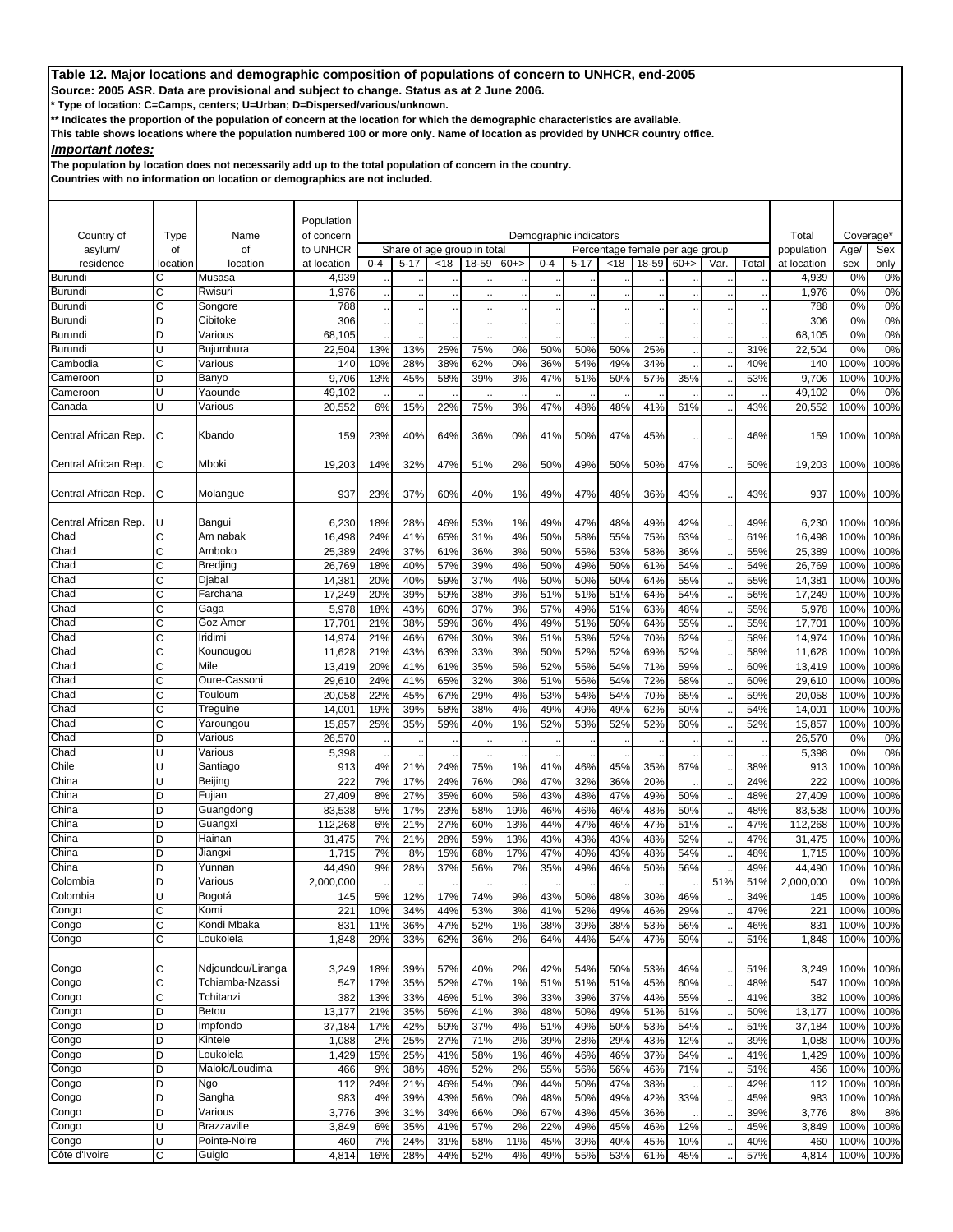**Source: 2005 ASR. Data are provisional and subject to change. Status as at 2 June 2006.**

**\* Type of location: C=Camps, centers; U=Urban; D=Dispersed/various/unknown.**

**\*\* Indicates the proportion of the population of concern at the location for which the demographic characteristics are available.** 

**This table shows locations where the population numbered 100 or more only. Name of location as provided by UNHCR country office.**

*Important notes:*

**The population by location does not necessarily add up to the total population of concern in the country.**

|                            |               |                     | Population           |                |                             |            |              |             |                        |                 |                                 |              |                 |      |              |                      |             |              |
|----------------------------|---------------|---------------------|----------------------|----------------|-----------------------------|------------|--------------|-------------|------------------------|-----------------|---------------------------------|--------------|-----------------|------|--------------|----------------------|-------------|--------------|
| Country of                 | <b>Type</b>   | Name                | of concern           |                |                             |            |              |             | Demographic indicators |                 |                                 |              |                 |      |              | Total                | Coverage*   |              |
| asylum/                    | οf            | of                  | to UNHCR             |                | Share of age group in total |            |              |             |                        |                 | Percentage female per age group |              |                 |      |              | population           | Age/        | Sex          |
| residence<br>Côte d'Ivoire | location<br>C | location<br>Nicla   | at location<br>6,065 | $0 - 4$<br>16% | $5 - 17$<br>32%             | <18<br>48% | 18-59<br>49% | $60+$<br>3% | $0 - 4$<br>49%         | $5 - 17$<br>52% | $<$ 18<br>51%                   | 18-59<br>56% | $60 + >$<br>62% | Var. | Total<br>54% | at location<br>6,065 | sex<br>100% | only<br>100% |
| Côte d'Ivoire              | C             | Tabou               | 22,270               | 21%            | 30%                         | 51%        | 47%          | 2%          | 50%                    | 54%             | 52%                             | 57%          | 57%             |      | 55%          | 22,270               | 100%        | 100%         |
| Côte d'Ivoire              | C             | Tabou TC            | 3,359                | 15%            | 39%                         | 54%        | 43%          | 2%          | 48%                    | 51%             | 50%                             | 55%          | 51%             |      | 52%          | 3,359                | 100%        | 100%         |
| Côte d'Ivoire              | D             | Abidjan             | 38,039               |                |                             |            |              |             |                        |                 |                                 |              |                 | 52%  | 52%          | 38,039               | 0%          | 100%         |
| Côte d'Ivoire              |               | Abidjan             | 7,562                | 7%             | 27%                         | 34%        | 64%          | 2%          | 56%                    | 44%             | 46%                             | 44%          | 45%             |      | 45%          | 7,562                | 100%        | 100%         |
| Croatia                    | C             | Various             | 2,830                | 3%             | 15%                         | 18%        | 59%          | 23%         | 47%                    | 43%             | 44%                             | 47%          | 65%             |      | 51%          | 2,830                | 100%        | 100%         |
| Croatia                    | Ū             | Various             | 12,892               | 4%             | 18%                         | 22%        | 57%          | 21%         | 47%                    | 48%             | 48%                             | 52%          | 60%             |      | 53%          | 12,892               | 100%        | 100%         |
| Cuba                       | Ū             | Various             | 689                  | 0%             | 25%                         | 26%        | 74%          | 0%          | 33%                    | 0%              | 1%                              | 3%           |                 |      | 2%           | 689                  | 100%        | 100%         |
| Cyprus                     |               | Various             | 13,768               |                |                             |            |              |             |                        |                 |                                 |              |                 | 43%  | 43%          | 13,768               | 0%          | 5%           |
| Czech Rep.                 | C             | Bela Jezova         | 154                  |                |                             |            |              |             |                        |                 |                                 |              |                 | 37%  | 37%          | 154                  | 0%          | 100%         |
| Czech Rep.                 | С             | Kostelec nad Orlici | 139                  |                |                             |            |              |             |                        |                 |                                 |              |                 | 42%  | 42%          | 139                  | 0%          | 100%         |
| Czech Rep.                 | C             | Vysni Lhoty         | 148                  |                |                             |            |              |             |                        |                 |                                 |              |                 | 20%  | 20%          | 148                  | 0%          | 100%         |
| Czech Rep.                 | Ū             | Various             | 4,516                |                |                             |            |              |             |                        |                 |                                 |              |                 |      |              | 4,516                | 0%          | 0%           |
| Dem. Rep. of the<br>Congo  | C             | Aba (Rudu1)         | 1,447                | 11%            | 35%                         | 46%        | 46%          | 8%          | 48%                    | 49%             | 49%                             | 54%          | 57%             |      | 52%          | 1,447                | 100%        | 100%         |
| Dem. Rep. of the           |               |                     |                      |                |                             |            |              |             |                        |                 |                                 |              |                 |      |              |                      |             |              |
| Congo                      | C             | Aba (Rudu2)         | 3,306                | 14%            | 35%                         | 49%        | 41%          | 10%         | 40%                    | 42%             | 42%                             | 55%          | 52%             |      | 48%          | 3,306                | 100%        | 100%         |
| Dem. Rep. of the           |               |                     |                      |                |                             |            |              |             |                        |                 |                                 |              |                 |      |              |                      |             |              |
| Congo                      | C             | Bas-Fleuve          | 1,425                | 16%            | 35%                         | 51%        | 46%          | 4%          | 48%                    | 56%             | 54%                             | 47%          | 29%             |      | 50%          | 1,425                | 100%        | 100%         |
| Dem. Rep. of the<br>Congo  | C             | Biringi (Ayamba)    | 188                  | 16%            | 36%                         | 52%        | 45%          | 3%          | 60%                    | 51%             | 54%                             | 50%          | 83%             |      | 53%          | 188                  | 100%        | 100%         |
| Dem. Rep. of the           |               |                     |                      |                |                             |            |              |             |                        |                 |                                 |              |                 |      |              |                      |             |              |
| Congo                      | C             | Biringi (Biringi)   | 250                  | 25%            | 32%                         | 57%        | 39%          | 4%          | 50%                    | 38%             | 43%                             | 54%          | 56%             |      | 48%          | 250                  | 100%        | 100%         |
| Dem. Rep. of the           |               |                     |                      |                |                             |            |              |             |                        |                 |                                 |              |                 |      |              |                      |             |              |
| Congo                      | C             | Boga                | 2,016                | 16%            | 40%                         | 56%        | 38%          | 6%          | 55%                    | 58%             | 57%                             | 54%          | 64%             |      | 56%          | 2,016                | 100%        | 100%         |
| Dem. Rep. of the           |               |                     |                      |                |                             |            |              |             |                        |                 |                                 |              |                 |      |              |                      |             |              |
| Congo                      | C             | Divuma              | 229                  | 13%            | 43%                         | 56%        | 38%          | 6%          | 38%                    | 46%             | 45%                             | 47%          | 43%             |      | 45%          | 229                  | 100%        | 100%         |
| Dem. Rep. of the           |               |                     |                      |                |                             |            |              |             |                        |                 |                                 |              |                 |      |              |                      |             |              |
| Congo                      | C             | Doruma (Mandofi)    | 803                  | 13%            | 26%                         | 39%        | 51%          | 9%          | 37%                    | 47%             | 44%                             | 51%          | 50%             |      | 48%          | 803                  | 100%        | 100%         |
| Dem. Rep. of the           |               |                     |                      |                |                             |            |              |             |                        |                 |                                 |              |                 |      |              |                      |             |              |
| Congo                      | С             | Dungu (Centre)      | 103                  | 9%             | 12%                         | 20%        | 49%          | 31%         | 78%                    | 92%             | 86%                             | 56%          | 81%             |      | 70%          | 103                  | 100%        | 100%         |
| Dem. Rep. of the<br>Congo  | C             | Dungu (Kaka1)       | 154                  | 22%            | 31%                         | 53%        | 44%          | 3%          | 38%                    | 63%             | 52%                             | 53%          | 50%             |      | 53%          | 154                  | 100%        | 100%         |
| Dem. Rep. of the           |               |                     |                      |                |                             |            |              |             |                        |                 |                                 |              |                 |      |              |                      |             |              |
| Congo                      | C             | Dungu (Kaka2)       | 543                  | 16%            | 27%                         | 42%        | 49%          | 8%          | 49%                    | 52%             | 51%                             | 46%          | 41%             |      | 48%          | 543                  | 100%        | 100%         |
| Dem. Rep. of the           |               |                     |                      |                |                             |            |              |             |                        |                 |                                 |              |                 |      |              |                      |             |              |
| Congo                      | C             | Dungu (Kpezu)       | 258                  | 20%            | 26%                         | 45%        | 50%          | 4%          | 51%                    | 47%             | 49%                             | 44%          | 18%             |      | 45%          | 258                  | 100%        | 100%         |
| Dem. Rep. of the           |               |                     |                      |                |                             |            |              |             |                        |                 |                                 |              |                 |      |              |                      |             |              |
| Congo                      | C             | Kainama             | 5,059                |                |                             |            |              |             |                        |                 |                                 |              |                 |      |              | 5,059                | 0%          | 0%           |
| Dem. Rep. of the           |               |                     |                      |                |                             |            |              |             |                        |                 |                                 |              |                 |      |              |                      |             |              |
| Congo                      | С             | Katsha              | 487                  | 23%            | 20%                         | 42%        | 56%          | 1%          | 55%                    | 53%             | 54%                             | 43%          | 14%             |      | 47%          | 487                  | 100%        | 100%         |
| Dem. Rep. of the           |               | Kilueka             | 1,464                | 14%            | 39%                         |            |              | 4%          |                        |                 |                                 |              |                 |      |              |                      |             |              |
| Congo<br>Dem. Rep. of the  | U             |                     |                      |                |                             | 53%        | 43%          |             | 54%                    | 44%             | 47%                             | 57%          | 55%             |      | 51%          | 1,464                |             | 100% 100%    |
| Congo                      | С             | Kimaza              | 670                  | 20%            | 29%                         | 49%        | 50%          | 1%          | 43%                    | 47%             | 45%                             | 28%          | 0%              |      | 36%          | 670                  | 100%        | 100%         |
| Dem. Rep. of the           |               |                     |                      |                |                             |            |              |             |                        |                 |                                 |              |                 |      |              |                      |             |              |
| Congo                      | C             | Kinsalulu           | 118                  | 10%            | 35%                         | 45%        | 48%          | 7%          | 42%                    | 51%             | 49%                             | 51%          | 25%             |      | 48%          | 118                  | 100%        | 100%         |
| Dem. Rep. of the           |               |                     |                      |                |                             |            |              |             |                        |                 |                                 |              |                 |      |              |                      |             |              |
| Congo                      | C             | Kisenge             | 242                  | 10%            | 39%                         | 50%        | 45%          | 6%          | 44%                    | 54%             | 52%                             | 47%          | 36%             |      | 49%          | 242                  | 100%        | 100%         |
| Dem. Rep. of the           |               |                     |                      |                |                             |            |              |             |                        |                 |                                 |              |                 |      |              |                      |             |              |
| Congo                      | C             | Kulindji            | 374                  | 15%            | 55%                         | 70%        | 25%          | 5%          | 63%                    | 48%             | 51%                             | 83%          | 84%             |      | 60%          | 374                  | 100%        | 100%         |
| Dem. Rep. of the           |               |                     |                      |                |                             |            |              |             |                        |                 |                                 |              |                 |      |              |                      |             |              |
| Congo<br>Dem. Rep. of the  | C             | Kyabweohe           | 250                  |                |                             |            |              |             |                        |                 |                                 |              |                 |      |              | 250                  | 0%          | $0\%$        |
| Congo                      | С             | Lusuku              | 307                  | 21%            | 23%                         | 44%        | 54%          | 2%          | 45%                    | 54%             | 50%                             | 54%          | 86%             |      | 53%          | 307                  | 100%        | 100%         |
| Dem. Rep. of the           |               |                     |                      |                |                             |            |              |             |                        |                 |                                 |              |                 |      |              |                      |             |              |
| Congo                      | C             | Napassa             | 101                  | 20%            | 49%                         | 68%        | 31%          | 1%          | 70%                    | 49%             | 55%                             | 77%          | 100%            |      | 62%          | 101                  | 100%        | 100%         |
| Dem. Rep. of the           |               |                     |                      |                |                             |            |              |             |                        |                 |                                 |              |                 |      |              |                      |             |              |
| Congo                      | C             | Nkondo              | 604                  | 14%            | 43%                         | 57%        | 39%          | 4%          | 50%                    | 45%             | 46%                             | 61%          | 77%             |      | 53%          | 604                  |             | 100% 100%    |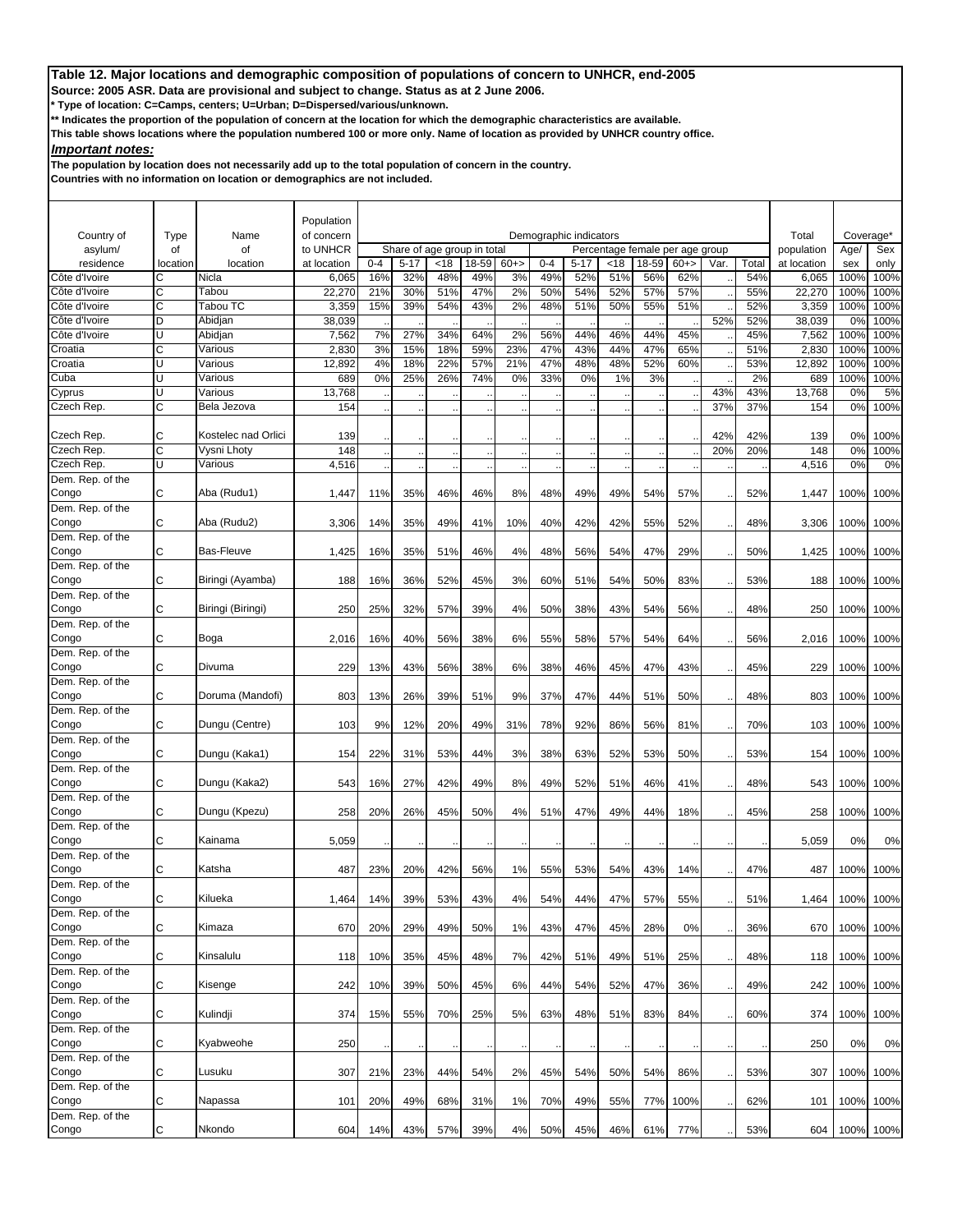**Source: 2005 ASR. Data are provisional and subject to change. Status as at 2 June 2006.**

**\* Type of location: C=Camps, centers; U=Urban; D=Dispersed/various/unknown.**

**\*\* Indicates the proportion of the population of concern at the location for which the demographic characteristics are available.** 

**This table shows locations where the population numbered 100 or more only. Name of location as provided by UNHCR country office.**

*Important notes:*

**The population by location does not necessarily add up to the total population of concern in the country.**

|                           |            |                     | Population             |            |            |            |                             |          |            |                        |            |            |                                 |      |            |                     |              |                  |
|---------------------------|------------|---------------------|------------------------|------------|------------|------------|-----------------------------|----------|------------|------------------------|------------|------------|---------------------------------|------|------------|---------------------|--------------|------------------|
| Country of                | Type<br>of | Name<br>of          | of concern<br>to UNHCR |            |            |            | Share of age group in total |          |            | Demographic indicators |            |            | Percentage female per age group |      |            | Total<br>population |              | Coverage*<br>Sex |
| asylum/<br>residence      | location   | location            | at location            | $0 - 4$    | $5 - 17$   | <18        | 18-59                       | $60+$    | $0 - 4$    | $5 - 17$               | <18        | 18-59      | $60+$                           | Var. | Total      | at location         | Age/<br>sex  | only             |
| Dem. Rep. of the          |            |                     |                        |            |            |            |                             |          |            |                        |            |            |                                 |      |            |                     |              |                  |
| Congo                     | C          | Tchabi              | 1,600                  |            |            |            |                             |          |            |                        |            |            |                                 |      |            | 1,600               | 0%           | 0%               |
| Dem. Rep. of the          |            |                     |                        |            |            |            |                             |          |            |                        |            |            |                                 |      |            |                     |              |                  |
| Congo                     | C          | Tshabobo            | 475                    | 24%        | 22%        | 46%        | 53%                         | 1%       | 52%        | 54%                    | 53%        | 45%        | 33%                             |      | 48%        | 475                 | 100%         | 100%             |
| Dem. Rep. of the          |            |                     |                        |            |            |            |                             |          |            |                        |            |            |                                 |      |            |                     |              |                  |
| Congo                     | C          | Tshimbumbulu        | 198                    | 15%        | 31%        | 45%        | 42%                         | 13%      | 66%        | 44%                    | 51%        | 51%        | 48%                             |      | 51%        | 198                 | 100%         | 100%             |
| Dem. Rep. of the          |            |                     |                        |            |            |            |                             |          |            |                        |            |            |                                 |      |            |                     |              |                  |
| Congo                     | D          | Aba                 | 360                    | 12%        | 12%        | 24%        | 53%                         | 23%      | 9%         | 64%                    | 37%        | 51%        | 52%                             |      | 48%        | 360                 | 100%         | 100%             |
| Dem. Rep. of the<br>Congo | D          | Ariwara             | 1,235                  | 14%        | 30%        | 43%        | 44%                         | 13%      | 40%        | 43%                    | 42%        | 46%        | 40%                             |      | 43%        | 1,235               | 100%         | 100%             |
| Dem. Rep. of the          |            |                     |                        |            |            |            |                             |          |            |                        |            |            |                                 |      |            |                     |              |                  |
| Congo                     | D          | Bas Congo           | 54,499                 | 17%        | 33%        | 50%        | 44%                         | 6%       | 50%        | 49%                    | 49%        | 56%        | 57%                             |      | 53%        | 54,499              | 100%         | 100%             |
| Dem. Rep. of the          |            |                     |                        |            |            |            |                             |          |            |                        |            |            |                                 |      |            |                     |              |                  |
| Congo                     | D          | Doruma-Bangadi      | 124                    | 12%        | 19%        | 31%        | 65%                         | 4%       | 87%        | 65%                    | 74%        | 47%        | 40%                             |      | 55%        | 124                 | 100%         | 100%             |
| Dem. Rep. of the          |            |                     |                        |            |            |            |                             |          |            |                        |            |            |                                 |      |            |                     |              |                  |
| Congo                     | D          | Doruma-Bangalu      | 245                    | 2%         | 22%        | 24%        | 58%                         | 18%      | 80%        | 42%                    | 45%        | 37%        | 49%                             |      | 41%        | 245                 | 100%         | 100%             |
| Dem. Rep. of the          |            |                     |                        |            |            |            |                             |          |            |                        |            |            |                                 |      |            |                     |              |                  |
| Congo                     | D          | Doruma-Centre       | 414                    | 14%        | 18%        | 32%        | 47%                         | 21%      | 48%        | 63%                    | 56%        | 46%        | 47%                             |      | 50%        | 414                 | 100%         | 100%             |
| Dem. Rep. of the          |            |                     |                        |            |            |            |                             |          |            |                        |            |            |                                 |      |            |                     |              |                  |
| Congo                     | D          | Ingbokolo           | 2,163                  | 17%        | 22%        | 39%        | 58%                         | 3%       | 50%        | 55%                    | 53%        | 48%        | 43%                             |      | 50%        | 2,163               | 100%         | 100%             |
| Dem. Rep. of the<br>Congo | D          | Kinshasa            | 30,000                 |            |            |            |                             |          |            |                        |            |            |                                 |      |            | 30,000              | 0%           | 0%               |
| Dem. Rep. of the          |            |                     |                        |            |            |            |                             |          |            |                        |            |            |                                 |      |            |                     |              |                  |
| Congo                     | D          | Kivus               | 40,734                 |            |            |            |                             |          |            |                        |            |            |                                 |      |            | 40,734              | 0%           | $0\%$            |
| Dem. Rep. of the          |            |                     |                        |            |            |            |                             |          |            |                        |            |            |                                 |      |            |                     |              |                  |
| Congo                     | D          | Luozi               | 4,411                  |            |            |            |                             |          |            |                        |            |            |                                 |      |            | 4,411               | 0%           | 0%               |
| Dem. Rep. of the          |            |                     |                        |            |            |            |                             |          |            |                        |            |            |                                 |      |            |                     |              |                  |
| Congo                     | D          | North Kivu          | 10,000                 |            |            |            |                             |          |            |                        |            |            |                                 |      |            | 10,000              | 0%           | 0%               |
| Dem. Rep. of the          |            |                     |                        |            |            |            |                             |          |            |                        |            |            |                                 |      |            |                     |              |                  |
| Congo                     | D          | South Kivu          | 18,306                 |            |            |            |                             |          |            |                        |            |            |                                 |      |            | 18,306              | 0%           | 0%               |
| Dem. Rep. of the          |            |                     |                        |            |            |            |                             |          |            |                        |            |            |                                 |      |            |                     |              |                  |
| Congo                     | D          | Tembo (Bandundu)    | 15,000                 |            |            |            |                             |          |            |                        |            |            |                                 |      |            | 15,000              | 0%           | 0%               |
| Dem. Rep. of the<br>Congo | D          | Various             | 30,612                 |            |            |            |                             |          |            |                        |            |            |                                 | 50%  | 50%        | 30,612              | 0%           | 100%             |
| Dem. Rep. of the          |            |                     |                        |            |            |            |                             |          |            |                        |            |            |                                 |      |            |                     |              |                  |
| Congo                     | U          | Goma/Bukavu         | 418                    | 16%        | 31%        | 47%        | 51%                         | 2%       | 38%        | 44%                    | 42%        | 54%        | 43%                             |      | 48%        | 418                 | 100%         | 100%             |
| Dem. Rep. of the          |            |                     |                        |            |            |            |                             |          |            |                        |            |            |                                 |      |            |                     |              |                  |
| Congo                     | U          | Kinshasa            | 3,056                  | 7%         | 41%        | 48%        | 45%                         | 7%       | 43%        | 52%                    | 51%        | 43%        | 37%                             |      | 46%        | 3,056               | 100%         | 100%             |
| Dem. Rep. of the          |            | Kinshasa/Lubumbas   |                        |            |            |            |                             |          |            |                        |            |            |                                 |      |            |                     |              |                  |
| Congo                     | U          | hi                  | 138                    |            |            |            |                             |          |            |                        |            |            |                                 | 22%  | 22%        | 138                 | 0%           | 100%             |
| Dem. Rep. of the          |            |                     |                        |            |            |            |                             |          |            |                        |            |            |                                 |      |            |                     |              |                  |
| Congo                     |            | Lubumbashi          | 262                    | 19%        | 34%        | 53%        | 43%                         | 3%       | 51%        | 46%                    | 48%        | 56%        | 78%                             |      | 52%        | 262                 | 100%         | 100%             |
| Djibouti                  | C          | Ali-Adde            | 3,698                  |            |            |            |                             |          |            |                        |            |            |                                 |      |            | 3,698               | 0%           | 0%               |
| Djibouti<br>Djibouti      | C<br>U     | Hol-Hol<br>Djibouti | 2,998<br>3,779         | 0%         | 0%         | 0%         | 100%                        | 0%       |            |                        |            | 21%        |                                 |      | 21%        | 2,998<br>3,779      | 0%<br>1%     | 0%<br>1%         |
| Ecuador                   | U          | Cuenca              | 1,170                  | 8%         | 18%        | 27%        | 67%                         | 6%       | 53%        | 46%                    | 48%        | 42%        | 56%                             |      | 45%        | 1,170               | 100%         | 100%             |
| Ecuador                   | U          | Esmeraldas          | 601                    | 9%         | 19%        | 28%        | 68%                         | 5%       | 52%        | 46%                    | 48%        | 42%        | 48%                             |      | 44%        | 601                 | 100%         | 100%             |
| Ecuador                   |            | Ibarra              | 1,727                  | 9%         | 19%        | 28%        | 67%                         | 5%       | 52%        | 46%                    | 48%        | 42%        | 51%                             |      | 44%        | 1,727               | 100%         | 100%             |
| Ecuador                   | U          | Lago Agrio          | 1,627                  | 9%         | 19%        | 27%        | 67%                         | 5%       | 52%        | 46%                    | 48%        | 42%        | 53%                             |      | 44%        | 1,627               | 100%         | 100%             |
| Ecuador                   |            | Lita                | 306                    | 9%         | 19%        | 27%        | 67%                         | 6%       | 52%        | 46%                    | 48%        | 42%        | 54%                             |      | 44%        | 306                 | 100%         | 100%             |
| Ecuador                   | U          | Quito               | 5,687                  | 9%         | 19%        | 27%        | 67%                         | 5%       | 52%        | 46%                    | 48%        | 42%        | 53%                             |      | 44%        | 5,687               | 100%         | 100%             |
| Ecuador                   | U          | San Lorenzo         | 139                    | 8%         | 18%        | 26%        | 67%                         | 6%       | 53%        | 46%                    | 48%        | 42%        | 59%                             |      | 45%        | 139                 | 100%         | 100%             |
| Ecuador                   | U          | Santo Domingo       | 1,009                  | 9%         | 19%        | 27%        | 67%                         | 5%       | 52%        | 46%                    | 48%        | 42%        | 52%                             |      | 44%        | 1,009               | 100%         | 100%             |
| Ecuador                   |            | Tulcan              | 202                    | 8%         | 17%        | 25%        | 67%                         | 8%       | 55%        | 46%                    | 49%        | 42%        | 66%                             |      | 46%        | 202                 | 100%         | 100%             |
| Egypt                     | D          | Various             | 70,000                 |            |            |            |                             |          |            |                        |            |            |                                 |      |            | 70,000              | 0%           | 0%               |
| Egypt<br>Eritrea          | C          | Cairo<br>Elit       | 30,047                 | 11%        | 20%        | 31%        | 68%                         | 1%       | 46%        | 47%                    | 47%        | 32%        | 56%<br>16%                      | 80%  | 37%        | 30,047              | 100%         | 100%             |
| Eritrea                   | C          | Emkulu              | 818<br>3,657           | 15%<br>21% | 27%<br>32% | 42%<br>53% | 56%<br>45%                  | 2%<br>2% | 43%<br>46% | 49%<br>47%             | 47%<br>47% | 25%<br>41% | 48%                             |      | 34%<br>44% | 818<br>3,657        | 100%<br>100% | 100%<br>100%     |
| Eritrea                   | U          | Asmara              | 1,524                  | 15%        | 25%        | 40%        | 56%                         | 3%       | 46%        | 51%                    | 49%        | 47%        | 57%                             |      | 48%        | 1,524               | 100%         | 100%             |
| Estonia                   | D          | Various             | 136,000                |            |            |            |                             |          |            |                        |            |            |                                 |      |            | 136,000             | 0%           | 0%               |
| Ethiopia                  | C          | Bonga (Gambella)    | 18,502                 | 28%        | 33%        | 62%        | 38%                         | 1%       | 48%        | 49%                    | 48%        | 59%        | 100%                            | 0%   | 52%        | 18,502              | 100%         | 100%             |
|                           |            |                     |                        |            |            |            |                             |          |            |                        |            |            |                                 |      |            |                     |              |                  |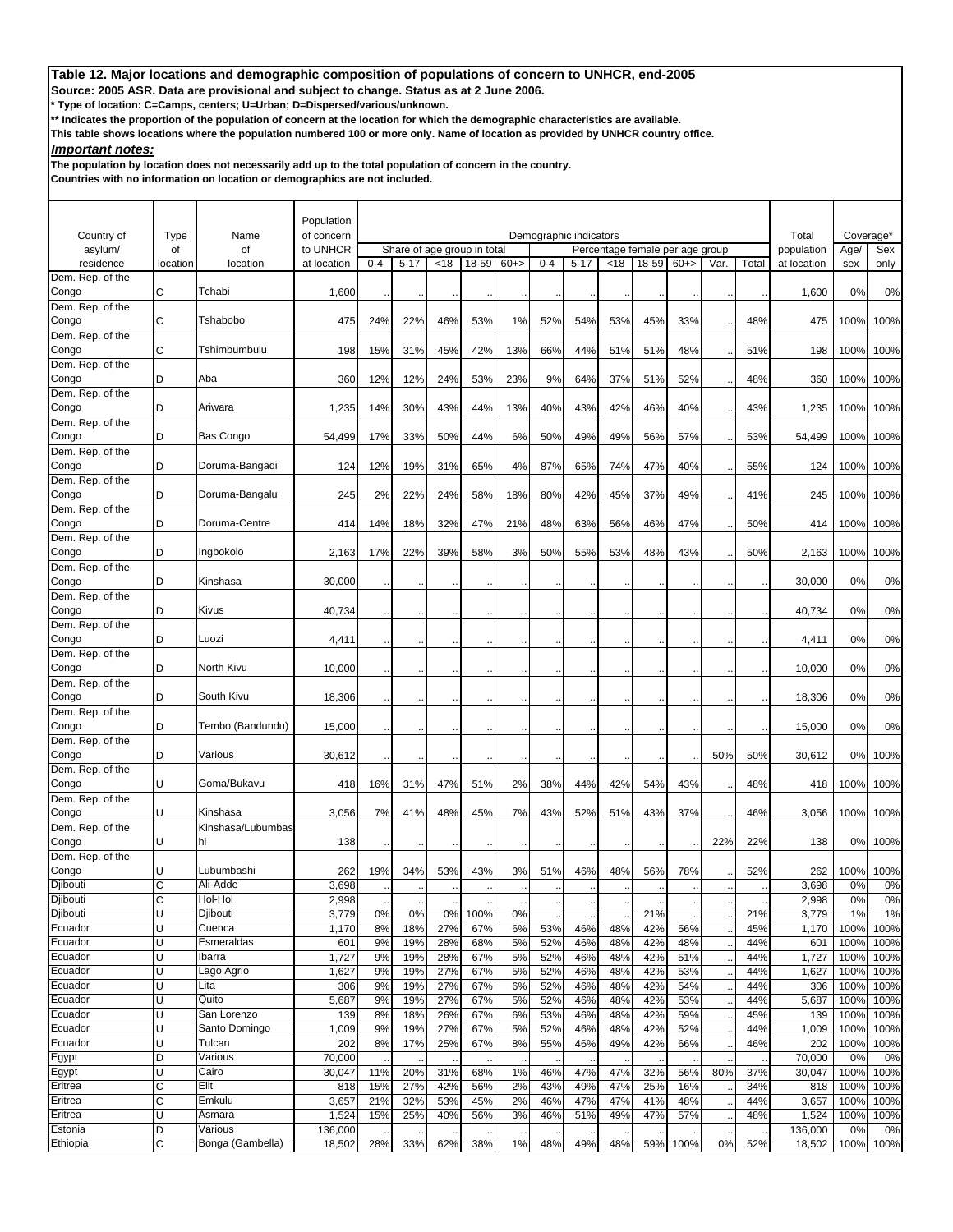**Source: 2005 ASR. Data are provisional and subject to change. Status as at 2 June 2006.**

**\* Type of location: C=Camps, centers; U=Urban; D=Dispersed/various/unknown.**

**\*\* Indicates the proportion of the population of concern at the location for which the demographic characteristics are available.** 

**This table shows locations where the population numbered 100 or more only. Name of location as provided by UNHCR country office.**

*Important notes:*

**The population by location does not necessarily add up to the total population of concern in the country.**

|                        |                |                        | Population              |            |            |            |                                      |          |            |                        |                                        |            |              |      |            |                           |              |              |
|------------------------|----------------|------------------------|-------------------------|------------|------------|------------|--------------------------------------|----------|------------|------------------------|----------------------------------------|------------|--------------|------|------------|---------------------------|--------------|--------------|
| Country of             | <b>Type</b>    | Name                   | of concern              |            |            |            |                                      |          |            | Demographic indicators |                                        |            |              |      |            | Total                     | Coverage*    |              |
| asylum/<br>residence   | οf<br>location | of<br>location         | to UNHCR<br>at location | $0 - 4$    | $5 - 17$   | < 18       | Share of age group in total<br>18-59 | $60+$    | $0 - 4$    | $5 - 17$               | Percentage female per age group<br><18 | 18-59      | $60 + z$     | Var. | Total      | population<br>at location | Age/         | Sex<br>only  |
| Ethiopia               | С              | Dimma (Gambella)       | 8,623                   | 21%        | 33%        | 53%        | 46%                                  | 1%       | 49%        | 39%                    | 43%                                    | 42%        | 100%         | 0%   | 43%        | 8,623                     | sex<br>100%  | 100%         |
|                        |                |                        |                         |            |            |            |                                      |          |            |                        |                                        |            |              |      |            |                           |              |              |
| Ethiopia               | С              | Fugnido (Gambella)     | 26,591                  | 22%        | 38%        | 59%        | 40%                                  | 1%       | 49%        | 46%                    | 47%                                    | 60%        | 100%         | 0%   | 52%        | 26,591                    | 100%         | 100%         |
| Ethiopia               | C              | Kebribeyah (Jijiga)    | 15,778                  | 26%        | 36%        | 61%        | 38%                                  | 1%       | 49%        | 49%                    | 49%                                    | 55%        | 100%         | 0%   | 51%        | 15,778                    | 99%          | 100%         |
| Ethiopia               | С              | Sherkole (Assosa)      |                         | 25%        |            | 60%        | 40%                                  | 1%       |            | 44%                    |                                        | 50%        | 100%         | 0%   | 48%        |                           | 99%          | 100%         |
|                        |                | Shimelba               | 16,360                  |            | 35%        |            |                                      |          | 49%        |                        | 46%                                    |            |              |      |            | 16,360                    |              |              |
| Ethiopia               | С              | (Shire/Shiraro)        | 10,683                  | 9%         | 17%        | 26%        | 73%                                  | 1%       | 49%        | 48%                    | 48%                                    | 20%        | 100%         | 0%   | 28%        | 10,683                    | 98%          | 100%         |
| Ethiopia               | С              | Yarenja (Bamboudi)     | 3,968                   | 23%        | 37%        | 60%        | 39%                                  | 1%       | 50%        | 46%                    | 47%                                    | 54%        | 100%         | 0%   | 50%        | 3,968                     | 98%          | 100%         |
| Ethiopia               | Ū              | Addis Ababa            | 52 <sup>′</sup>         | 12%        | 26%        | 38%        | 62%                                  | 1%       | 42%        | 50%                    | 47%                                    | 41%        | 100%         | 0%   | 44%        | 521                       | 100%         | 100%         |
| France                 | Ū              | Various                | 119,078                 |            |            |            |                                      |          |            |                        |                                        |            |              | 42%  | 42%        | 119,078                   | 0%           | 100%         |
| Gabon                  | D              | Dilemba                | 303                     | 16%        | 42%        | 58%        | 36%                                  | 5%       | 53%        | 49%                    | 50%                                    | 49%        | 50%          |      | 50%        | 303                       | 100%         | 100%         |
|                        |                | Moulengui-Binza        |                         |            |            |            |                                      |          |            |                        |                                        |            |              |      |            |                           |              |              |
| Gabon                  | D              | Commune                | 353                     | 20%        | 37%        | 57%        | 38%                                  | 5%       | 48%        | 42%                    | 44%                                    | 57%        | 68%          |      | 50%        | 353                       | 100%         | 100%         |
| Gabon                  | D              | Rinanzala              | 102                     | 17%        | 33%        | 50%        | 46%                                  | 4%       | 53%        | 47%                    | 49%                                    | 49%        | 50%          |      | 49%        | 102                       | 100%         | 100%         |
| Gabon                  | Ū              | Franceville            | 1,86'                   | 11%        | 23%        | 34%        | 64%                                  | 3%       | 47%        | 50%                    | 49%                                    | 37%        | 40%          |      | 41%        | 1,861                     | 100%         | 100%         |
| Gabon                  |                | Gamba                  | 223                     | 13%        | 17%        | 30%        | 70%                                  | 0%       | 45%        | 66%                    | 57%                                    | 46%        |              |      | 49%        | 223                       | 100%         | 100%         |
| Gabon                  | U              | Koulamoutou            | 25C                     | 11%        | 30%        | 41%        | 57%                                  | 2%       | 46%        | 55%                    | 53%                                    | 28%        | 40%          |      | 38%        | 250                       | 100%         | 100%         |
| Gabon                  |                | Lastourville           | 110                     | 13%        | 28%        | 41%        | 57%                                  | 2%       | 57%        | 45%                    | 49%                                    | 37%        | 50%          |      | 42%        | 110                       | 100%         | 100%         |
| Gabon                  | U              | Libreville             | 3,937                   | 10%        | 25%        | 36%        | 63%                                  | 2%       | 53%        | 48%                    | 49%                                    | 33%        | 32%          |      | 39%        | 3,937                     | 100%         | 100%         |
| Gabon<br>Gabon         | Ū              | Moanda<br>Mouila       | 1,697                   | 13%<br>13% | 29%        | 42%<br>43% | 55%                                  | 3%       | 56%        | 50%                    | 52%                                    | 46%        | 54%          |      | 49%        | 1,697                     | 100%         | 100%<br>100% |
| Gabon                  |                | Mounana                | 608<br>184              | 11%        | 30%<br>24% | 35%        | 57%<br>64%                           | 0%<br>1% | 41%<br>40% | 48%<br>61%             | 46%<br>55%                             | 44%<br>25% | 100%<br>50%  |      | 45%<br>36% | 608<br>184                | 100%<br>100% | 100%         |
| Gabon                  |                | Ndendé                 | 380                     | 19%        | 30%        | 49%        | 49%                                  | 2%       | 57%        | 52%                    | 54%                                    | 56%        | 100%         |      | 56%        | 380                       | 100%         | 100%         |
| Gabon                  | U              | Port-Gentil            | 463                     | 10%        | 21%        | 32%        | 67%                                  | 1%       | 38%        | 60%                    | 52%                                    | 42%        | 0%           |      | 45%        | 463                       | 100%         | 100%         |
| Gabon                  | Ħ              | Tchibanga              | 1,465                   | 17%        | 30%        | 47%        | 52%                                  | 2%       | 47%        | 51%                    | 49%                                    | 50%        | 55%          |      | 50%        | 1,465                     | 100%         | 100%         |
| Gambia                 |                | Banjul                 | 7,932                   |            |            |            |                                      |          |            |                        |                                        |            |              | 54%  | 54%        | 7,932                     | 0%           | 100%         |
| Georgia                | D              | Pankisi                | 2,480                   | 12%        | 40%        | 52%        | 46%                                  | 2%       | 42%        | 47%                    | 46%                                    | 55%        | 46%          |      | 50%        | 2,480                     | 100%         | 100%         |
| Georgia                | D              | Various                | 1,728                   |            |            |            |                                      |          |            |                        |                                        |            |              | 53%  | 53%        | 1,728                     | 0%           | 100%         |
| Georgia                |                | Various                | 234,249                 | 6%         | 18%        | 24%        | 63%                                  | 13%      | 48%        | 49%                    | 49%                                    | 56%        | 63%          |      | 55%        | 234,249                   | 100%         | 100%         |
| Ghana                  | C              | Buduburam              | 39,292                  | 12%        | 32%        | 44%        | 55%                                  | 2%       | 50%        | 53%                    | 52%                                    | 49%        | 70%          |      | 51%        | 39,292                    | 100%         | 100%         |
| Ghana                  | C              | Krisan                 | 1,810                   | 14%        | 20%        | 34%        | 65%                                  | 1%       | 49%        | 52%                    | 51%                                    | 25%        | 56%          |      | 34%        | 1,810                     | 100%         | 100%         |
| Ghana                  | D              | Volta                  | 12,414                  | 16%        | 29%        | 45%        | 51%                                  | 4%       | 49%        | 50%                    | 50%                                    | 54%        | 66%          |      | 53%        | 12,414                    | 100%         | 100%         |
| Ghana                  |                | Accra                  | 5,516                   | 10%        | 25%        | 35%        | 64%                                  | 1%       | 45%        | 48%                    | 48%                                    | 38%        | 57%          |      | 41%        | 5,516                     | 100%         | 100%         |
| Greece                 | Ū              | Various                | 2,487                   | 2%         | 15%        | 17%        | 82%                                  | 1%       | 48%        | 28%                    | 30%                                    | 21%        | 50%          |      | 23%        | 2,487                     | 100%         | 100%         |
| Guatemala              |                | Guatemala City         | 394                     | 0%         | 1%         | 1%         | 85%                                  | 14%      | 0%         | 25%                    | 20%                                    | 58%        | 50%          |      | 57%        | 394                       | 100%         | 100%         |
| Guinea<br>Guinea       | С<br>С         | Boreah<br>Kola         | 1,286<br>6,222          | 13%<br>13% | 29%<br>47% | 42%<br>60% | 54%<br>38%                           | 3%<br>2% | 44%<br>50% | 49%<br>49%             | 47%<br>49%                             | 37%<br>57% | 29%<br>54%   |      | 41%<br>52% | 1,286<br>6,222            | 100%<br>100% | 100%<br>100% |
| Guinea                 | C              | Kouankan               | 14,427                  | 16%        | 49%        | 66%        | 31%                                  | 4%       | 51%        | 49%                    | 49%                                    | 68%        | 71%          |      | 56%        | 14,427                    | 100%         | 100%         |
| Guinea                 | C              | Kouankan 2             | 3,002                   | 14%        | 49%        | 63%        | 34%                                  | 3%       | 55%        | 51%                    | 51%                                    | 55%        | 60%          |      | 53%        | 3,002                     | 100%         | 100%         |
| Guinea                 | Ċ              | Kountaya               | 7,893                   | 15%        | 38%        | 53%        | 42%                                  | 4%       | 48%        | 51%                    | 50%                                    | 59%        | 65%          |      | 55%        | 7,893                     | 100%         | 100%         |
| Guinea                 | C              | Laine                  | 19,607                  | 13%        | 44%        | 57%        | 41%                                  | 2%       | 49%        | 51%                    | 51%                                    | 57%        | 66%          |      | 53%        | 19,607                    | 100%         | 100%         |
| Guinea                 | Ċ              | Telikoro               | 3,480                   | 14%        | 40%        | 54%        | 41%                                  | 4%       | 53%        | 50%                    | 51%                                    | 68%        | 78%          |      | 59%        | 3,480                     | 100%         | 100%         |
| Guinea                 | U              | Conakry                | 11,321                  | 5%         | 35%        | 40%        | 58%                                  | 1%       | 46%        | 47%                    | 47%                                    | 44%        | 38%          |      | 45%        | 11,321                    | 100%         | 100%         |
| Guinea-Bissau          | D              | Border area            | 6,764                   | 19%        | 40%        | 59%        | 37%                                  | 4%       | 49%        | 51%                    | 50%                                    | 55%        | 40%          |      | 52%        | 6,764                     | 100%         | 100%         |
| Guinea-Bissau          | D              | Jolmette               | 556                     | 19%        | 40%        | 59%        | 37%                                  | 4%       | 49%        | 51%                    | 50%                                    | 55%        | 41%          |      | 51%        | 556                       | 100%         | 100%         |
| Guinea-Bissau          | U              | <b>Bissau</b>          | 462                     | 15%        | 30%        | 45%        | 53%                                  | 2%       | 49%        | 48%                    | 48%                                    | 40%        | 27%          |      | 44%        | 462                       | 100%         | 100%         |
| Hong Kong SAR,         |                |                        |                         |            |            |            |                                      |          |            |                        |                                        |            |              |      |            |                           |              |              |
| China                  |                | Hong Kong              | 3,031                   | 3%         | 4%         | 6%         | 94%                                  | 0%       | 53%        | 25%                    | 37%                                    | 21%        |              | 38%  | 32%        | 3,031                     | 40%          | 100%         |
| Hungary                | C              | <b>Bicske</b>          | 121                     | 2%         | 12%        | 15%        | 74%                                  | 11%      | 33%        | 40%                    | 39%                                    | 24%        | 62%          |      | 31%        | 121                       | 100%         | 100%         |
| Hungary                | C              | Debrecen               | 197                     | 15%        | 10%        | 25%        | 72%                                  | 3%       | 80%        | 42%                    | 65%                                    | 21%        | 0%           |      | 31%        | 197                       | 100%         | 100%         |
| Hungary                | D              | Győr/Nyirbátor         | 116                     |            |            |            |                                      |          |            |                        |                                        |            |              | 9%   | 9%         | 116                       | 0%           | 100%         |
| India                  | Ū              | New Delhi              | 11,659                  | 4%         | 29%        | 33%        | 62%                                  | 6%       | 45%        | 47%                    | 47%                                    | 55%        | 50%          |      | 52%        | 11,659                    | 100%         | 100%         |
|                        |                | East Java &<br>Mataram |                         |            |            |            |                                      |          |            |                        |                                        |            |              |      |            |                           |              |              |
| Indonesia<br>Indonesia | D<br>U         | Jakarta                | 209<br>143              | 8%<br>8%   | 15%<br>22% | 23%<br>29% | 77%<br>70%                           | 0%<br>1% | 35%<br>45% | 39%<br>52%             | 38%<br>50%                             | 19%<br>19% | 100%<br>100% |      | 23%<br>29% | 209<br>143                | 100%<br>100% | 100%<br>100% |
| Iraq                   | C              | Anbar                  | 352                     |            |            |            |                                      |          |            |                        |                                        |            |              |      |            | 352                       | 0%           | 0%           |
| Iraq                   | С              | Dahuk                  | 3,577                   | 2%         | 44%        | 46%        | 54%                                  | 0%       | 0%         | 56%                    | 53%                                    | 45%        |              |      | 49%        | 3,577                     | 1%           | 1%           |
| Iraq                   | C              | Erbil                  | 1,581                   | 2%         | 35%        | 37%        | 59%                                  | 4%       | 55%        | 53%                    | 53%                                    | 44%        | 44%          |      | 48%        | 1,581                     | 100%         | 100%         |
| Iraq                   | C              | Missan                 | 833                     |            |            |            |                                      |          |            |                        |                                        |            |              |      |            | 833                       | 0%           | $0\%$        |
|                        |                |                        |                         |            |            |            |                                      |          |            |                        |                                        |            |              |      |            |                           |              |              |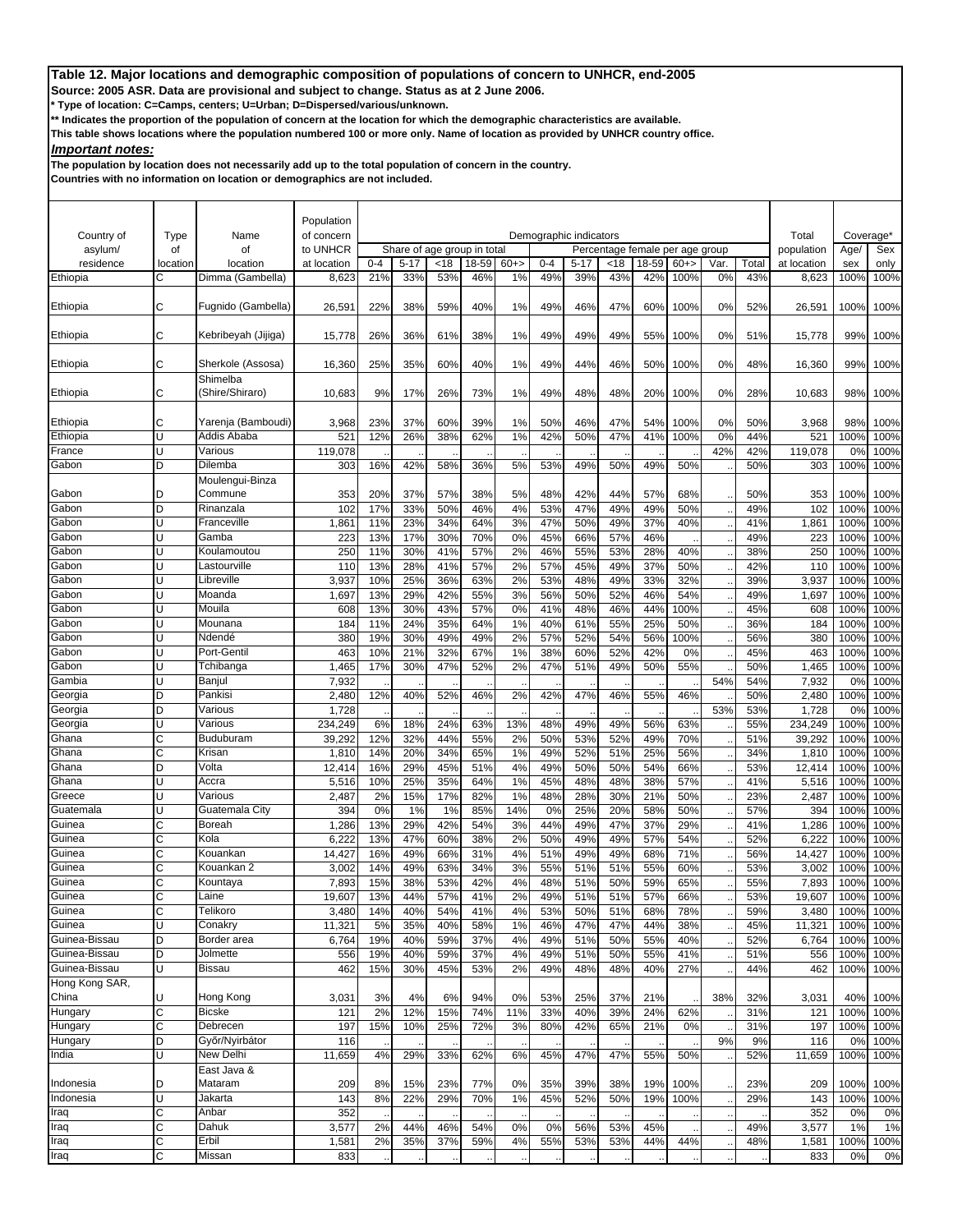**Source: 2005 ASR. Data are provisional and subject to change. Status as at 2 June 2006.**

**\* Type of location: C=Camps, centers; U=Urban; D=Dispersed/various/unknown.**

**\*\* Indicates the proportion of the population of concern at the location for which the demographic characteristics are available.** 

**This table shows locations where the population numbered 100 or more only. Name of location as provided by UNHCR country office.**

*Important notes:*

**The population by location does not necessarily add up to the total population of concern in the country.**

|                                              |                       |                               | Population              |            |                                         |            |            |          |            |                        |                                         |            |            |      |            |                           |              |              |
|----------------------------------------------|-----------------------|-------------------------------|-------------------------|------------|-----------------------------------------|------------|------------|----------|------------|------------------------|-----------------------------------------|------------|------------|------|------------|---------------------------|--------------|--------------|
| Country of                                   | <b>Type</b>           | Name                          | of concern              |            |                                         |            |            |          |            | Demographic indicators |                                         |            |            |      |            | Total                     | Coverage*    |              |
| asylum/<br>residence                         | 0f<br>location        | of<br>location                | to UNHCR<br>at location | $0 - 4$    | Share of age group in total<br>$5 - 17$ | <18        | 18-59      | $60+$    | $0 - 4$    | $5 - 17$               | Percentage female per age group<br>< 18 | 18-59      | $60+$      | Var. | Total      | population<br>at location | Age/<br>sex  | Sex<br>only  |
| Iraq                                         | C                     | Ninewa                        | 9,560                   | 8%         | 42%                                     | 50%        | 44%        | 5%       | 47%        | 49%                    | 49%                                     | 53%        | 54%        |      | 51%        | 9,560                     | 100%         | 100%         |
| Iraq                                         | C                     | Qadissiya                     | 833                     |            |                                         |            |            |          |            |                        |                                         |            |            |      |            | 833                       | 0%           | 0%           |
| Iraq                                         | C                     | Sulaymaniyah                  | 6,145                   | 4%         | 39%                                     | 43%        | 51%        | 6%       | 51%        | 46%                    | 46%                                     | 50%        | 43%        |      | 48%        | 6,145                     | 100%         | 100%         |
| Iraq                                         | C                     | Wassit                        | 833                     |            |                                         |            |            |          |            |                        |                                         |            |            |      |            | 833                       | 0%           | 0%           |
| raq                                          | D                     | Various                       | 56,069                  |            |                                         |            |            |          |            |                        |                                         |            |            |      |            | 56,069                    | 0%           | 0%           |
| Iraq                                         | Ù                     | Anbar                         | 319                     | 8%         | 23%                                     | 31%        | 66%        | 4%       | 71%        | 51%                    | 56%                                     | 28%        | 50%        |      | 37%        | 319                       | 100%         | 100%         |
| raq                                          | U                     | Baghdad                       | 22,645                  | 5%         | 30%                                     | 35%        | 57%        | 8%       | 48%        | 49%                    | 49%                                     | 49%        | 49%        |      | 49%        | 22,645                    | 100%         | 100%         |
| raq<br>rag                                   | U<br>Ü                | Diyala<br>Dohuk               | 161<br>962              | 8%         | 33%                                     | 41%        | 52%        | 7%       | 38%        | 53%                    | 50%                                     | 60%        | 42%        |      | 55%        | 161<br>962                | 100%<br>0%   | 100%<br>0%   |
| raq                                          | Ü                     | Erbil                         | 759                     | 0%         | 0%                                      | 0%         | 80%        | 20%      |            |                        |                                         | 0%         | 100%       |      | 20%        | 759                       | 1%           | 1%           |
| Iraq                                         | Ü                     | Ninewa                        | 245                     | 12%        | 31%                                     | 43%        | 54%        | 3%       | 37%        | 55%                    | 50%                                     | 52%        | 38%        |      | 51%        | 245                       | 100%         | 100%         |
| raq                                          | Ù                     | Sulaymaniyah                  | 232                     |            |                                         |            |            |          |            |                        |                                         |            |            |      |            | 232                       | 0%           | 0%           |
| raq                                          | U                     | Various                       | 2,873                   |            |                                         |            |            |          |            |                        |                                         |            |            |      |            | 2,873                     | 0%           | 0%           |
| slamic Rep. of Iran                          | Ċ                     | <b>Bushehr</b>                | 2,080                   | 9%         | 34%                                     | 43%        | 54%        | 3%       | 44%        | 47%                    | 47%                                     | 31%        | 33%        |      | 38%        | 2,080                     | 100%         | 100%         |
| Islamic Rep. of Iran                         | C                     | Fars                          | 1,748                   | 9%         | 34%                                     | 43%        | 54%        | 3%       | 44%        | 47%                    | 47%                                     | 31%        | 33%        |      | 38%        | 1,748                     | 100%         | 100%         |
| slamic Rep. of Iran                          | C                     | Kerman                        | 12,755                  | 9%         | 34%                                     | 43%        | 54%        | 3%       | 44%        | 47%                    | 47%                                     | 31%        | 33%        |      | 38%        | 12,755                    | 100%         | 100%         |
| slamic Rep. of Iran                          | C                     | Kermanshah                    | 237                     | 9%         | 34%                                     | 43%        | 54%        | 3%       | 44%        | 47%                    | 47%                                     | 31%        | 33%        |      | 38%        | 237                       | 100%         | 100%         |
| slamic Rep. of Iran                          | C                     | Khorasan                      | 4,890                   | 9%         | 34%                                     | 43%        | 54%        | 3%       | 44%        | 47%                    | 47%                                     | 31%        | 33%        |      | 38%        | 4,890                     | 100%         | 100%         |
| Islamic Rep. of Iran                         | C                     | Khuzestan                     | 262                     | 9%         | 34%                                     | 43%        | 54%        | 3%       | 44%        | 47%                    | 47%                                     | 31%        | 33%        |      | 38%        | 262                       | 100%         | 100%         |
| Islamic Rep. of Iran<br>Islamic Rep. of Iran | C<br>Ċ                | Lorestan<br>Markazi           | 935                     | 9%<br>9%   | 34%<br>34%                              | 43%<br>43% | 54%<br>54% | 3%<br>3% | 44%<br>44% | 47%<br>47%             | 47%                                     | 31%<br>31% | 33%<br>33% |      | 38%<br>38% | 935                       | 100%<br>100% | 100%<br>100% |
| Islamic Rep. of Iran                         | C                     | Semnan                        | 3,890<br>2,761          | 9%         | 34%                                     | 43%        | 54%        | 3%       | 44%        | 47%                    | 47%<br>47%                              | 31%        | 33%        |      | 38%        | 3,890<br>2,761            | 100%         | 100%         |
| Islamic Rep. of Iran                         | C                     | West-Azerbaijan               | 1,778                   | 9%         | 34%                                     | 43%        | 54%        | 3%       | 44%        | 47%                    | 47%                                     | 31%        | 33%        |      | 38%        | 1,778                     | 100%         | 100%         |
| Islamic Rep. of Iran                         | D                     | Various                       | 684,956                 | 4%         | 42%                                     | 46%        | 51%        | 3%       | 50%        | 48%                    | 48%                                     | 41%        | 35%        |      | 44%        | 684,956                   | 100%         | 100%         |
| Japan                                        | U                     | Various                       | 2,466                   |            |                                         |            |            |          |            |                        |                                         |            |            | 36%  | 36%        | 2,466                     | 0%           | 100%         |
| Jordan                                       | U                     | Amman                         | 17,544                  | 6%         | 21%                                     | 27%        | 69%        | 3%       | 48%        | 47%                    | 47%                                     | 32%        | 49%        | 11%  | 37%        | 17,544                    | 100%         | 100%         |
| Kazakhstan                                   | D                     | Various                       | 52.090                  |            |                                         |            |            |          |            |                        |                                         |            |            |      |            | 52,090                    | 0%           | 0%           |
| Kazakhstan                                   | U                     | Almaty                        | 884                     | 21%        | 23%                                     | 44%        | 54%        | 2%       | 46%        | 47%                    | 46%                                     | 38%        | 75%        |      | 43%        | 884                       | 100%         | 100%         |
| Kenya                                        | C                     | Dadaab                        | 12,547                  | 14%        | 34%                                     | 48%        | 49%        | 3%       | 48%        | 47%                    | 47%                                     | 36%        | 45%        |      | 41%        | 12,547                    | 100%         | 100%         |
| Kenya                                        | С                     | Dagahaley<br>(Dadaab)         | 32,628                  | 15%        | 35%                                     | 50%        | 47%        | 3%       | 48%        | 48%                    | 48%                                     | 52%        | 43%        |      | 50%        | 32,628                    | 100%         | 100%         |
|                                              |                       |                               |                         |            |                                         |            |            |          |            |                        |                                         |            |            |      |            |                           |              |              |
| Kenya                                        | C                     | Hagadera (Dadaab)             | 46,304                  | 13%        | 32%                                     | 45%        | 52%        | 3%       | 48%        | 48%                    | 48%                                     | 52%        | 45%        |      | 50%        | 46,304                    | 100%         | 100%         |
| Kenya<br>Kenya                               | C<br>C                | Ifo (Dadaab)<br>Kakuma        | 48,455<br>94,677        | 14%<br>13% | 34%<br>35%                              | 48%<br>49% | 49%<br>50% | 3%<br>1% | 49%<br>48% | 46%<br>41%             | 47%<br>43%                              | 52%<br>37% | 46%<br>57% |      | 49%<br>40% | 48,455<br>94,677          | 100%<br>100% | 100%<br>100% |
| Kenya                                        | Ù                     | Nairobi                       | 33,120                  | 5%         | 26%                                     | 31%        | 66%        | 3%       | 42%        | 45%                    | 45%                                     | 40%        | 18%        |      | 41%        | 33,120                    | 100%         | 100%         |
| Kuwait                                       | D                     | <b>Kuwait City</b>            | 101,000                 | 6%         | 38%                                     | 44%        | 52%        | 3%       | 46%        | 49%                    | 49%                                     | 50%        | 54%        |      | 49%        | 101,000                   | 100%         | 100%         |
| Kuwait                                       | Ū                     | <b>Kuwait City</b>            | 1,726                   | 9%         | 24%                                     | 33%        | 61%        | 6%       | 51%        | 41%                    | 44%                                     | 47%        | 47%        |      | 46%        | 1,726                     | 100%         | 100%         |
| Kyrgyzstan                                   | D                     | Chui region                   | 1,803                   | 12%        | 19%                                     | 31%        | 65%        | 4%       | 48%        | 48%                    | 48%                                     | 48%        | 48%        |      | 48%        | 1,803                     | 100%         | 100%         |
| Kyrgyzstan                                   | D                     | Osh region                    | 163                     | 12%        | 21%                                     | 33%        | 60%        | 7%       | 42%        | 49%                    | 46%                                     | 46%        | 42%        |      | 46%        | 163                       | 100%         | 100%         |
| Kyrgyzstan                                   | U                     | <b>Bishkek</b>                | 1,036                   | 6%         | 23%                                     | 29%        | 67%        | 4%       | 50%        | 45%                    | 46%                                     | 40%        | 59%        |      | 42%        | 1,036                     | 100%         | 100%         |
| Lebanon                                      | U                     | Various                       | 2,547                   | 6%         | 14%                                     | 20%        | 79%        | 1%       | 47%        | 43%                    | 44%                                     | 36%        | 38%        | 100% | 38%        | 2,547                     | 99%          | 100%         |
| Liberia                                      | C                     | Banjor                        | 718                     | 6%         | 46%                                     | 52%        | 48%        | 1%       | 30%        | 50%                    | 48%                                     | 55%        | 25%        |      | 51%        | 718                       | 100%         | 100%         |
| Liberia                                      |                       | Bareken                       | 400                     | 16%        | 39%                                     | 54%        | 42%        | 4%       | 39%        | 45%                    | 43%                                     | 48%        | 65%        |      | 46%        | 400                       | 100%         | 100%         |
| Liberia<br>Liberia                           | $\overline{c}$        | Buchanan<br>Conneh            | 17,336                  |            |                                         |            |            |          |            |                        |                                         |            |            |      |            | 17,336                    | 0%           | 0%           |
| Liberia                                      | С<br>С                | E.J.Yancy                     | 15,729<br>6,455         |            |                                         |            |            |          |            |                        |                                         |            |            |      |            | 15,729<br>6,455           | 0%<br>0%     | $0\%$<br>0%  |
| Liberia                                      | C                     | Fendell                       | 9,283                   |            |                                         |            |            |          |            |                        |                                         |            |            |      |            | 9,283                     | 0%           | 0%           |
| Liberia                                      | C                     | Horton Farm                   | 2,221                   |            |                                         |            |            |          |            |                        |                                         |            |            |      |            | 2,221                     | 0%           | 0%           |
| Liberia                                      | C                     | Jah Tondo                     | 5,801                   |            |                                         |            |            |          |            |                        |                                         |            |            |      |            | 5,801                     | 0%           | 0%           |
| Liberia                                      | C                     | Kingsville                    | 3,971                   |            |                                         |            |            |          |            |                        |                                         |            |            |      |            | 3,971                     | 0%           | 0%           |
| Liberia                                      | С                     | Maimu-I                       | 3,195                   |            |                                         |            |            |          |            |                        |                                         |            |            |      |            | 3,195                     | 0%           | 0%           |
| Liberia                                      | C                     | Maimu-II                      | 2,650                   |            |                                         |            |            |          |            |                        |                                         |            |            |      |            | 2,650                     | 0%           | 0%           |
| Liberia                                      | $\overline{c}$        | Massaquoi Town                | 2,563                   |            |                                         |            |            |          |            |                        |                                         |            |            |      |            | 2,563                     | 0%           | 0%           |
| Liberia                                      | $\overline{c}$        | <b>Mount Barclay</b>          | 6,409                   |            |                                         |            |            |          |            |                        |                                         |            |            |      |            | 6,409                     | 0%           | 0%           |
| Liberia                                      | C                     | Plumkor                       | 1,985                   |            |                                         |            |            |          |            |                        |                                         |            |            |      |            | 1,985                     | 0%           | 0%           |
| Liberia<br>Liberia                           | C<br>C                | Promised Land<br><b>Ricks</b> | 4,264<br>5,731          |            |                                         |            |            |          |            |                        |                                         |            |            |      |            | 4,264                     | 0%<br>0%     | 0%<br>0%     |
| Liberia                                      | С                     | Saclepea                      | 2,622                   | 19%        | 37%                                     | 56%        | 37%        | 7%       | 41%        | 54%                    | 49%                                     | 51%        | 43%        |      | 49%        | 5,731<br>2,622            | 35%          | 35%          |
| Liberia                                      | $\overline{\text{c}}$ | Salala                        | 27,493                  |            |                                         |            |            |          |            |                        |                                         |            |            |      |            | 27,493                    | 0%           | 0%           |
| Liberia                                      | C                     | Samukai                       | 930                     | 17%        | 30%                                     | 48%        | 51%        | 2%       | 43%        | 55%                    | 51%                                     | 38%        | 53%        |      | 44%        | 930                       | 100%         | 100%         |
| Liberia                                      | C                     | Sinje-III                     | 5,714                   |            |                                         |            |            |          |            |                        |                                         |            |            |      |            | 5,714                     | 0%           | 0%           |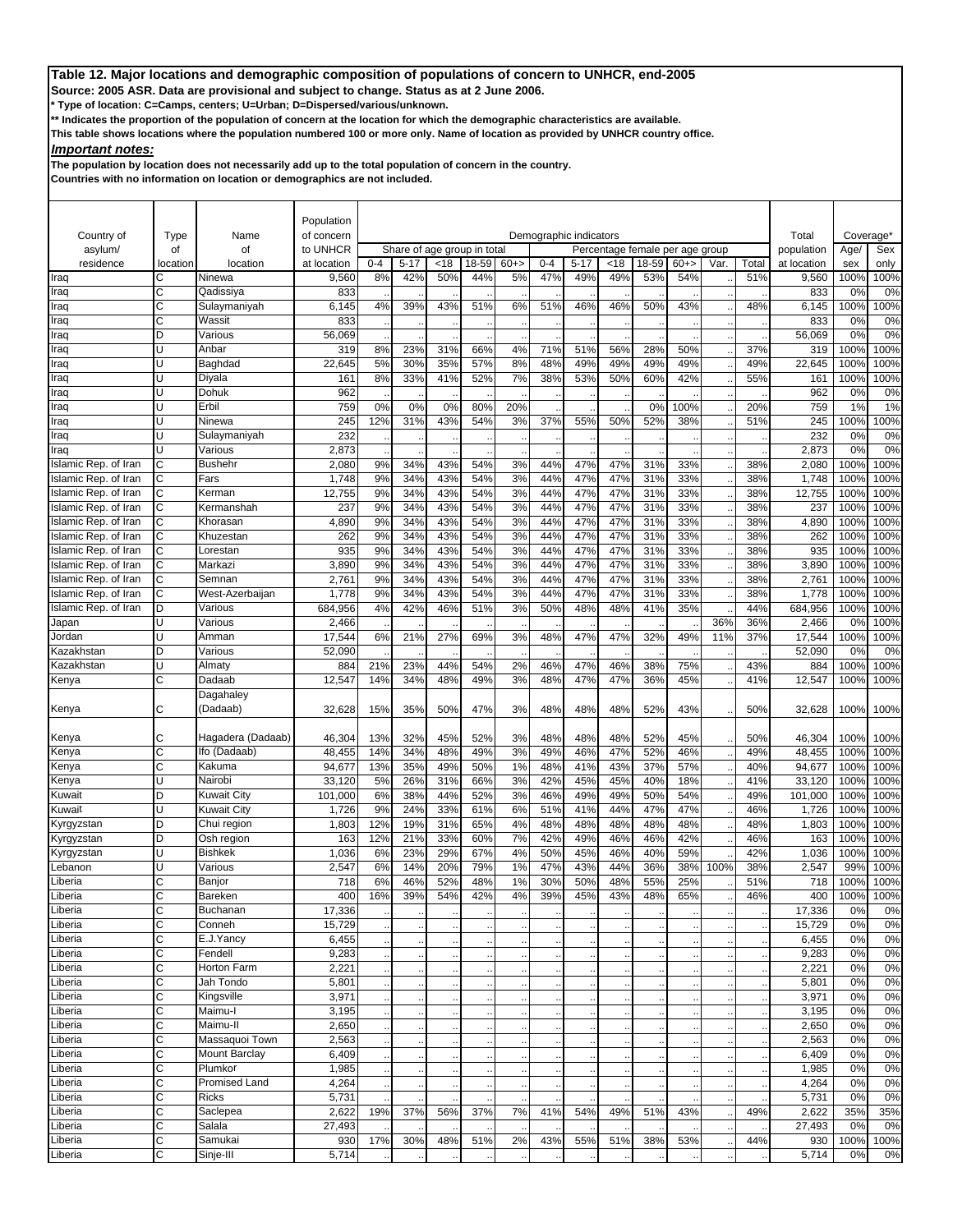**Source: 2005 ASR. Data are provisional and subject to change. Status as at 2 June 2006.**

**\* Type of location: C=Camps, centers; U=Urban; D=Dispersed/various/unknown.**

**\*\* Indicates the proportion of the population of concern at the location for which the demographic characteristics are available.** 

**This table shows locations where the population numbered 100 or more only. Name of location as provided by UNHCR country office.**

*Important notes:*

**The population by location does not necessarily add up to the total population of concern in the country.**

|                                      |                |                                               | Population              |            |            |            |                                      |          |            |                        |                                           |            |            |      |            |                           |                |              |
|--------------------------------------|----------------|-----------------------------------------------|-------------------------|------------|------------|------------|--------------------------------------|----------|------------|------------------------|-------------------------------------------|------------|------------|------|------------|---------------------------|----------------|--------------|
| Country of                           | Type           | Name                                          | of concern              |            |            |            |                                      |          |            | Demographic indicators |                                           |            |            |      |            | Total                     | Coverage*      |              |
| asylum/<br>residence                 | οf<br>location | of<br>location                                | to UNHCR<br>at location | $0 - 4$    | $5 - 17$   | < 18       | Share of age group in total<br>18-59 | $60+$    | $0 - 4$    | $5 - 17$               | Percentage female per age group<br>$<$ 18 | 18-59      | $60+$      | Var. | Total      | population<br>at location | Age/<br>sex    | Sex<br>only  |
| Liberia                              | С              | Soul Clinic                                   | 1,628                   |            |            |            |                                      |          |            |                        |                                           |            |            |      |            | 1,628                     | 0%             | 0%           |
| Liberia                              | C              | Tumutu                                        | 3,685                   |            |            |            |                                      |          |            |                        |                                           |            |            |      |            | 3,685                     | 0%             | 0%           |
| Liberia                              | Ċ              | Unification                                   | 1,463                   |            |            |            |                                      |          |            |                        |                                           |            |            |      |            | 1,463                     | 0%             | 0%           |
| Liberia                              | C              | Voa                                           | 1,829                   | 11%        | 38%        | 49%        | 48%                                  | 3%       | 42%        | 42%                    | 42%                                       | 43%        | 48%        |      | 43%        | 1,829                     | 100%           | 100%         |
| _iberia                              | С              | VOA <sub>1</sub>                              | 5,750                   |            |            |            |                                      |          |            |                        |                                           |            |            |      |            | 5,750                     | 0%             | 0%           |
| Liberia                              | C              | Wilson                                        | 2,800                   |            |            |            |                                      |          |            |                        |                                           |            |            |      |            | 2,800                     | 0%             | 0%           |
| Liberia                              | D              | Grand Gedeh                                   | 3,026                   | 13%        | 31%        | 44%        | 51%                                  | 5%       | 50%        | 44%                    | 46%                                       | 49%        | 41%        |      | 47%        | 3,026                     | 100%           | 100%         |
| Liberia                              | D              | Nimba                                         | 2,224                   | 20%        | 31%        | 51%        | 45%                                  | 4%       | 48%        | 46%                    | 47%                                       | 49%        | 48%        |      | 48%        | 2,224                     | 100%           | 100%         |
| Liberia                              | D              | Various                                       | 170,289                 |            |            |            |                                      |          |            |                        |                                           |            |            | 55%  | 55%        | 170,289                   | 0%             | 41%          |
|                                      |                | <b>Mont Serrado</b>                           |                         |            |            |            |                                      |          |            |                        |                                           |            |            |      |            |                           |                |              |
| _iberia                              |                | County                                        | 179                     | 7%         | 28%        | 36%        | 64%                                  | 0%       | 54%        | 57%                    | 56%                                       | 20%        |            |      | 33%        | 179                       | 100%           | 100%         |
| Malawi                               | C              | Dzaleka                                       | 5,462                   | 18%        | 30%        | 48%        | 51%                                  | 1%       | 49%        | 53%                    | 52%                                       | 49%        | 50%        |      | 50%        | 5,462                     | 100%           | 100%         |
| Malawi                               | C              | Luwani                                        | 2,627                   | 14%        | 33%        | 47%        | 53%                                  | 0%       | 56%        | 48%                    | 50%                                       | 35%        | 13%        |      | 42%        | 2,627                     | 100%           | 100%         |
| Malawi                               | U              | Lilongwe                                      | 1,482                   | 10%        | 47%        | 57%        | 42%                                  | 1%       | 42%        | 32%                    | 33%                                       | 33%        | 95%        |      | 34%        | 1,482                     | 100%           | 100%         |
| Malaysia                             | D              | Kuala Lumpur                                  | 235                     | 0%         | 0%         | 0%         | 100%                                 | 0%       |            |                        |                                           | 98%        |            |      | 98%        | 235                       | 100%           | 100%         |
| Malaysia                             | D              | Sabah                                         | 61,314                  |            |            |            |                                      |          |            |                        |                                           |            |            |      |            | 61,314                    | 0%             | 0%           |
| Malaysia                             | U              | Kuala Lumpur                                  | 44,531                  | 7%         | 9%         | 16%        | 83%                                  | 1%       | 49%        | 44%                    | 46%                                       | 19%        | 33%        |      | 24%        | 44,531                    | 100%           | 100%         |
| Mali<br>Mali                         | C<br>D         | Loulouni                                      | 159                     | 19%        | 36%        | 55%        | 45%                                  | 0%       | 48%        | 54%                    | 52%                                       | 42%        |            |      | 48%        | 159                       | 100%           | 100%         |
| Mali                                 |                | Kayes<br>Sikasso                              | 6,165                   | 19%        | 49%        | 67%        | 29%                                  | 4%       | 70%        | 39%                    | 47%                                       | 32%        | 42%        |      | 43%        | 6,165                     | 100%           | 100%         |
| Mali                                 | D<br>D         | Zegoua                                        | 196<br>242              | 12%<br>10% | 22%<br>32% | 34%<br>42% | 66%<br>52%                           | 0%<br>6% | 43%<br>54% | 56%<br>46%             | 52%<br>48%                                | 31%<br>32% | 53%        |      | 38%<br>40% | 196<br>242                | 100%<br>100%   | 100%<br>100% |
| Mali                                 | U              | Bamako                                        | 6,158                   | 8%         | 20%        | 28%        | 71%                                  | 1%       | 45%        | 50%                    | 49%                                       | 32%        | 44%        |      | 37%        | 6,158                     | 100%           | 100%         |
| Mauritania                           | D              | Various                                       | 29,500                  |            |            |            |                                      |          |            |                        |                                           |            |            | 52%  | 52%        | 29,500                    | 0 <sup>9</sup> | 100%         |
| Mauritania                           | IJ             | Nouakchott                                    | 724                     | 7%         | 13%        | 20%        | 77%                                  | 3%       | 50%        | 43%                    | 46%                                       | 33%        | 45%        |      | 36%        | 724                       | 100%           | 100%         |
| Mexico                               | Ċ              | Chiapas                                       | 354                     | 0%         | 2%         | 2%         | 95%                                  | 3%       |            | 0%                     | 0%                                        | 59%        | 55%        |      | 58%        | 354                       | 100%           | 100%         |
| Mexico                               | U              | <b>Mexico City</b>                            | 3,036                   | 0%         | 9%         | 9%         | 68%                                  | 23%      |            | 49%                    | 49%                                       | 43%        | 17%        |      | 37%        | 3,036                     | 100%           | 100%         |
| Morocco                              | U              | Various                                       | 2,062                   | 3%         | 5%         | 8%         | 92%                                  | 0%       | 47%        | 64%                    | 57%                                       | 22%        | 43%        |      | 25%        | 2,062                     | 100%           | 100%         |
| Mozambique                           | C              | Maratane                                      | 4,239                   |            |            |            |                                      |          |            |                        |                                           |            |            | 45%  | 45%        | 4,239                     | 0 <sup>9</sup> | 100%         |
| Mozambique                           | U              | Maputo                                        | 1,271                   |            |            |            |                                      |          |            |                        |                                           |            |            | 43%  | 43%        | 1,271                     | 0 <sup>9</sup> | 100%         |
| Mozambique                           | Ù              | Nampula                                       | 193                     |            |            |            |                                      |          |            |                        |                                           |            |            | 28%  | 28%        | 193                       | 0%             | 100%         |
| Mozambique                           | U              | Niassa                                        | 131                     |            |            |            |                                      |          |            |                        |                                           |            |            | 44%  | 44%        | 131                       | 0%             | 100%         |
| Myanmar                              | D              | Various                                       | 236,495                 |            |            |            |                                      |          |            |                        |                                           |            |            | 50%  | 50%        | 236,495                   | 0%             | 100%         |
| Namibia                              | C              | Osire                                         | 6,206                   | 18%        | 42%        | 60%        | 38%                                  | 1%       | 48%        | 49%                    | 49%                                       | 44%        | 59%        |      | 47%        | 6,206                     | 100%           | 100%         |
| Nepal                                | C              | Beldangi 1                                    | 18,252                  | 10%        | 30%        | 40%        | 55%                                  | 6%       | 51%        | 49%                    | 49%                                       | 49%        | 45%        |      | 49%        | 18,252                    | 100%           | 100%         |
| Nepal                                | C              | Beldangi 2                                    | 22,476                  | 8%         | 29%        | 37%        | 57%                                  | 6%       | 48%        | 49%                    | 49%                                       | 50%        | 46%        |      | 49%        | 22,476                    | 100%           | 100%         |
|                                      |                | Beldangi 2                                    |                         |            |            |            |                                      |          |            |                        |                                           |            |            |      |            |                           |                |              |
| Nepal                                | С              | Extension                                     | 11,546                  | 9%         | 29%        | 38%        | 56%                                  | 6%       | 49%        | 49%                    | 49%                                       | 50%        | 44%        |      | 49%        | 11,546                    | 100%           | 100%         |
| Nepal                                | C              | Goldhap                                       | 9,469                   | 9%         | 28%        | 37%        | 57%                                  | 6%       | 46%        | 50%                    | 49%                                       | 48%        | 46%        |      | 48%        | 9,469                     | 100%           | 100%         |
| Nepal                                | C              | Khudunabari<br>Sanischare                     | 13,333                  | 8%         | 31%        | 40%        | 54%                                  | 6%       | 49%        | 52%                    | 51%                                       | 50%        | 42%        |      | 50%        | 13,333                    | 100%           | 100%         |
| Nepal                                | Ċ              |                                               | 20,911                  | 10%        | 34%        | 44%        | 51%                                  | 5%       | 46%        | 49%                    | 49%                                       | 49%        | 44%        |      | 49%        | 20,911                    | 100%           | 100%         |
|                                      |                | <b>Tibetan Refugee</b><br><b>Transit Camp</b> |                         |            |            |            |                                      | 1%       |            | 39%                    |                                           |            |            |      |            |                           |                |              |
| Nepal<br>Nepal                       | C<br>Ċ         | Timai                                         | 928<br>10,261           | 1%<br>10%  | 34%<br>30% | 35%<br>40% | 64%<br>54%                           | 6%       | 60%<br>51% | 49%                    | 40%<br>49%                                | 22%<br>50% | 46%<br>44% |      | 28%<br>49% | 928<br>10,261             | 100%<br>100%   | 100%<br>100% |
| Nepal                                |                | Various                                       | 31,187                  |            |            |            |                                      |          |            |                        |                                           |            |            | 48%  | 48%        | 31,187                    | 0%             | 65%          |
| Nepal                                | υ<br>U         | Kathmandu                                     | 273                     | 12%        | 8%         | 21%        | 78%                                  | 1%       | 53%        | 41%                    | 48%                                       | 19%        | 67%        |      | 25%        | 273                       | 100%           | 100%         |
| Nicaragua                            | U              | Managua                                       | 228                     | 0%         | 1%         | 1%         | 84%                                  | 15%      |            | 50%                    | 50%                                       | 68%        | 12%        |      | 60%        | 228                       | 100%           | 100%         |
| Niger                                | D              | Goure                                         | 106                     | 15%        | 38%        | 53%        | 43%                                  | 4%       | 56%        | 50%                    | 52%                                       | 43%        | 50%        |      | 48%        | 106                       | 100%           | 100%         |
| Niger                                | U              | Niamey                                        | 243                     | 16%        | 21%        | 37%        | 63%                                  | 0%       | 61%        | 52%                    | 56%                                       | 34%        |            |      | 42%        | 243                       | 100%           | 100%         |
| Nigeria                              | C              | Oru Camp                                      | 5,751                   | 8%         | 22%        | 30%        | 68%                                  | 2%       | 38%        | 51%                    | 47%                                       | 49%        | 61%        |      | 49%        | 5,751                     | 100%           | 100%         |
| Nigeria                              | D              | Various                                       | 10,401                  |            |            |            |                                      |          |            |                        |                                           |            |            | 51%  | 51%        | 10,401                    | 0%             | 71%          |
| Nigeria                              | U              | Lagos                                         | 3,688                   | 10%        | 19%        | 30%        | 70%                                  | 0%       | 49%        | 34%                    | 39%                                       | 41%        | 0%         |      | 40%        | 3,688                     | 100%           | 100%         |
| Pakistan                             | C              | Various                                       | 1,084,208               |            |            |            |                                      |          |            |                        |                                           |            |            | 49%  | 49%        | 1,084,208                 | 0%             | 100%         |
| Pakistan                             | U              | Islamabad                                     | 916                     | 5%         | 21%        | 27%        | 72%                                  | 1%       | 64%        | 40%                    | 45%                                       | 26%        | 45%        |      | 32%        | 916                       | 100%           | 100%         |
| Pakistan                             | Ù              | Various                                       | 2,793                   | 4%         | 36%        | 39%        | 54%                                  | 7%       | 100%       | 50%                    | 55%                                       | 20%        | 50%        |      | 36%        | 2,793                     | 1%             | 1%           |
| Panama                               | D              | Darien Centro                                 | 388                     | 21%        | 34%        | 54%        | 41%                                  | 4%       | 53%        | 54%                    | 53%                                       | 47%        | 41%        |      | 50%        | 388                       | 100%           | 100%         |
| Panama                               | D              | Jaque                                         | 323                     | 16%        | 34%        | 50%        | 44%                                  | 7%       | 45%        | 56%                    | 53%                                       | 49%        | 33%        |      | 50%        | 323                       | 100%           | 100%         |
| Panama                               | D              | Puerto Obaldia                                | 120                     | 8%         | 46%        | 53%        | 45%                                  | 2%       | 56%        | 53%                    | 53%                                       | 46%        | 50%        |      | 50%        | 120                       | 100%           | 100%         |
| Panama                               | U              | Various                                       | 11,527                  | 5%         | 6%         | 11%        | 76%                                  | 13%      | 37%        | 36%                    | 37%                                       | 34%        | 41%        | 50%  | 48%        | 11,527                    | 11%            | 100%         |
| Papua New Guinea<br>Papua New Guinea | C<br>C         | Atkamba<br>Blackwara                          | 600<br>104              | 11%<br>10% | 35%        | 45%        | 50%                                  | 5%       | 55%        | 51%                    | 52%                                       | 48%        | 69%        |      | 51%        | 600                       | 100%           | 100%         |
| Papua New Guinea                     | C              | Border area                                   | 5,000                   |            | 40%        | 50%        | 46%                                  | 4%       | 70%        | 36%                    | 42%                                       | 48%        | 25%        |      | 44%        | 104<br>5,000              | 100%<br>0%     | 100%<br>0%   |
| Papua New Guinea                     | C              | Dome                                          | 144                     | 8%         | 44%        | 51%        | 44%                                  | 4%       | 27%        | 51%                    | 47%                                       | 47%        | 50%        |      | 47%        | 144                       | 100%           | 100%         |
|                                      |                |                                               |                         |            |            |            |                                      |          |            |                        |                                           |            |            |      |            |                           |                |              |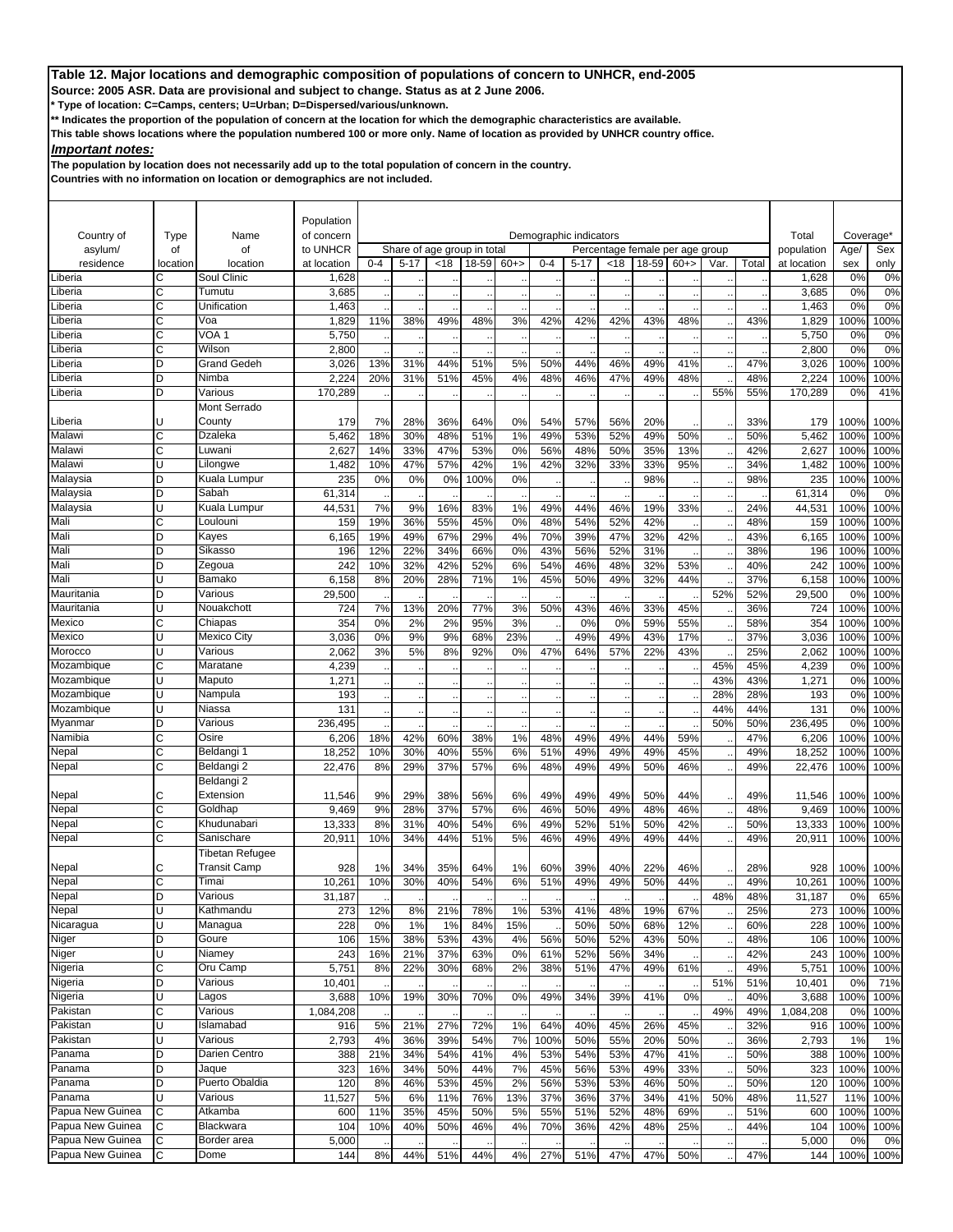**Source: 2005 ASR. Data are provisional and subject to change. Status as at 2 June 2006.**

**\* Type of location: C=Camps, centers; U=Urban; D=Dispersed/various/unknown.**

**\*\* Indicates the proportion of the population of concern at the location for which the demographic characteristics are available.** 

**This table shows locations where the population numbered 100 or more only. Name of location as provided by UNHCR country office.**

*Important notes:*

**The population by location does not necessarily add up to the total population of concern in the country.**

|                                  |                |                                      | Population              |          |                                         |           |            |          |            |                        |            |            |                                          |      |            |                    |                |              |
|----------------------------------|----------------|--------------------------------------|-------------------------|----------|-----------------------------------------|-----------|------------|----------|------------|------------------------|------------|------------|------------------------------------------|------|------------|--------------------|----------------|--------------|
| Country of                       | Type           | Name                                 | of concern              |          |                                         |           |            |          |            | Demographic indicators |            |            |                                          |      |            | Total              | Coverage*      |              |
| asylum/                          | of<br>location | of<br>location                       | to UNHCR<br>at location | $0 - 4$  | Share of age group in total<br>$5 - 17$ | < 18      | 18-59      | $60 + >$ | $0 - 4$    | $5 - 17$               | <18        | 18-59      | Percentage female per age group<br>$60+$ | Var. | Total      | population         | Age/           | Sex          |
| residence<br>Papua New Guinea    | C              | Komopkin                             | 473                     | 14%      | 35%                                     | 49%       | 47%        | 4%       | 47%        | 48%                    | 48%        | 50%        | 56%                                      |      | 49%        | at location<br>473 | sex<br>100%    | only<br>100% |
| Papua New Guinea                 | C              | Kuiu                                 | 203                     | 13%      | 39%                                     | 53%       | 44%        | 3%       | 52%        | 36%                    | 40%        | 56%        | 57%                                      |      | 48%        | 203                | 100%           | 100%         |
| Papua New Guinea                 | Ċ              | Kungim                               | 232                     | 13%      | 35%                                     | 47%       | 49%        | 4%       | 38%        | 40%                    | 39%        | 45%        | 44%                                      |      | 42%        | 232                | 100%           | 100%         |
| Papua New Guinea                 | Ċ              | Niogamban                            | 317                     | 14%      | 39%                                     | 53%       | 44%        | 3%       | 52%        | 46%                    | 48%        | 49%        | 67%                                      |      | 49%        | 317                | 100%           | 100%         |
| Papua New Guinea                 | Ċ              | Warastone                            | 138                     | 11%      | 43%                                     | 54%       | 45%        | 1%       | 60%        | 54%                    | 55%        | 52%        | 0%                                       |      | 53%        | 138                | 100%           | 100%         |
| Papua New Guinea                 | $\mathbf{I}$   | Various                              | 2,500                   |          |                                         |           |            |          |            |                        |            |            |                                          |      |            | 2,500              | 0%             | 0%           |
| Peru                             |                | Lima                                 | 1,184                   | 3%       | 14%                                     | 17%       | 68%        | 15%      | 27%        | 44%                    | 42%        | 37%        | 28%                                      |      | 37%        | 1,184              | 100%           | 100%         |
| Philippines                      | U              | Various                              | 904                     | 2%       | 9%                                      | 11%       | 89%        | 0%       | 100%       | 42%                    | 53%        | 12%        |                                          | 40%  | 36%        | 904                | 15%            | 100%         |
|                                  |                |                                      |                         |          |                                         |           |            |          |            |                        |            |            |                                          |      |            |                    |                |              |
| Poland<br>Poland                 | С<br>C         | Bialystok-Budowlani<br>Bialystok-Iga | 212<br>290              |          |                                         |           |            |          |            |                        |            |            |                                          |      |            | 212<br>290         | 0%<br>0%       | 0%           |
| Poland                           | C              | Czerwony Bor                         | 250                     |          |                                         |           |            |          |            |                        |            |            |                                          |      |            | 250                | 0%             | 0%<br>0%     |
| Poland                           | C              | Jadwisin                             | 209                     |          |                                         |           |            |          |            |                        |            |            |                                          |      |            | 209                | 0%             | 0%           |
| Poland                           | Ċ              | Legionowo                            | 110                     |          |                                         |           |            |          |            |                        |            |            |                                          |      |            | 110                | 0%             | 0%           |
| Poland                           | C              | Leonow                               | 138                     |          |                                         |           |            |          |            |                        |            |            |                                          |      |            | 138                | 0%             | 0%           |
| Poland                           | Ċ              | Linin                                | 144                     |          |                                         |           |            |          |            |                        |            |            |                                          |      |            | 144                | 0%             | 0%           |
| Poland                           | C              | Lomza                                | 230                     |          | $\ddotsc$                               |           |            |          |            |                        |            |            |                                          |      |            | 230                | 0%             | 0%           |
| Poland                           | C              | Lublin                               | 161                     |          |                                         |           |            |          |            |                        |            |            |                                          |      |            | 161                | 0%             | 0%           |
| Poland                           | C              | Lukow                                | 256                     |          |                                         |           |            |          |            |                        |            |            |                                          |      |            | 256                | 0%             | 0%           |
| Poland                           |                | Moszna                               | 179                     |          |                                         |           |            |          |            |                        |            |            |                                          |      |            | 179                | 0%             | 0%           |
| Poland                           | Ċ              | Radom                                | 233                     |          |                                         |           |            |          |            |                        |            |            |                                          |      |            | 233                | 0%             | 0%           |
| Poland                           | Ċ              | Siekierki                            | 157                     |          |                                         |           |            |          |            |                        |            |            |                                          |      |            | 157                | 0%             | 0%           |
| Poland                           | C              | Warsaw-Bielany                       | 444                     |          |                                         |           |            |          |            |                        |            |            |                                          |      |            | 444                | 0%             | 0%           |
| Poland                           | C              | Warsaw-Ciolka                        | 193                     |          |                                         |           |            |          |            |                        |            |            |                                          |      |            | 193                | 0%             | 0%           |
| Poland                           | C              | Wolomin                              | 214                     |          |                                         |           |            |          |            |                        |            |            |                                          |      |            | 214                | 0%             | 0%           |
| Portugal                         | U              | Various<br>Seoul                     | 114                     |          |                                         |           |            |          |            |                        |            |            |                                          | 20%  | 20%        | 114                | 0%             | 100%         |
| Rep. of Korea<br>Rep. of Moldova | U              | Chisinau                             | 588<br>232              | 2%<br>4% | 1%<br>12%                               | 3%<br>16% | 95%<br>81% | 3%<br>2% | 55%<br>60% | 40%<br>50%             | 50%<br>53% | 22%<br>12% | 75%<br>40%                               |      | 24%<br>19% | 588<br>232         | 100%<br>100%   | 100%<br>100% |
| Romania                          | Ċ              | Timisoara                            | 365                     | 1%       | 5%                                      | 6%        | 94%        | 1%       | 75%        | 59%                    | 62%        | 13%        | 0%                                       |      | 16%        | 365                | 100%           | 100%         |
| Romania                          | U              | Various                              | 674                     | 2%       | 8%                                      | 10%       | 88%        | 2%       | 46%        | 45%                    | 46%        | 10%        | 17%                                      |      | 14%        | 674                | 100%           | 100%         |
| <b>Russian Federation</b>        | D              | Various                              | 422,389                 |          |                                         |           |            |          |            |                        |            |            |                                          | 47%  | 47%        | 422,389            | 0%             | 100%         |
| <b>Russian Federation</b>        |                | Grozny                               | 125                     |          |                                         |           |            |          |            |                        |            |            |                                          | 57%  | 57%        | 125                | 0 <sup>9</sup> | 100%         |
| <b>Russian Federation</b>        | $\cup$         | <b>Moscow City</b>                   | 203                     | 9%       | 28%                                     | 37%       | 61%        | 2%       | <b>74%</b> | 40%                    | 49%        | 34%        | 50%                                      |      | 40%        | 203                | 100%           | 100%         |
|                                  |                | North Ossetia                        |                         |          |                                         |           |            |          |            |                        |            |            |                                          |      |            |                    |                |              |
| <b>Russian Federation</b>        |                | Republic                             | 110                     | 4%       | 15%                                     | 19%       | 55%        | 26%      | 25%        | 59%                    | 52%        | 55%        | 59%                                      |      | 55%        | 110                | 100%           | 100%         |
| <b>Russian Federation</b>        | U              | Various                              | 1,063                   | 10%      | 22%                                     | 33%       | 67%        | 1%       | 50%        | 48%                    | 48%        | 26%        | 70%                                      |      | 34%        | 1,063              | 100%           | 100%         |
| <b>Russian Federation</b>        | U              | Volgograd                            | 138                     | 4%       | 28%                                     | 33%       | 67%        | 1%       | 50%        | 51%                    | 51%        | 24%        | 0%                                       |      | 33%        | 138                | 100%           | 100%         |
| Rwanda                           | C              | Gihembe (Byumba)                     | 17,274                  | 19%      | 43%                                     | 62%       | 35%        | 3%       | 51%        | 52%                    | 52%        | 62%        | 64%                                      |      | 56%        | 17,274             | 100%           | 100%         |
|                                  |                |                                      |                         |          |                                         |           |            |          |            |                        |            |            |                                          |      |            |                    |                |              |
| Rwanda                           | С              | Kigeme (Gikongoro)                   | 698                     | 18%      | 39%                                     | 57%       | 41%        | 2%       | 45%        | 47%                    | 47%        | 55%        | 14%                                      |      | 49%        | 698                | 100%           | 100%         |
| Rwanda                           | C              | Kiziba (Kibuye)                      | 17,473                  | 18%      | 44%                                     | 62%       | 34%        | 4%       | 51%        | 52%                    | 51%        | 62%        | 55%                                      |      | 55%        | 17,473             | 100%           | 100%         |
| Rwanda                           |                | Nkamira (Gisenyi)                    | 1,123                   | 27%      | 35%                                     | 62%       | 35%        | 3%       | 45%        | 58%                    | 53%        | 69%        | 55%                                      |      | 58%        | 1,123              | 100%           | 100%         |
| Rwanda                           | C              | Nyabiheke<br>(Byumba)                | 4,664                   | 23%      | 40%                                     | 63%       | 34%        | 2%       | 51%        | 52%                    | 52%        | 67%        | 62%                                      |      | 57%        | 4,664              | 100%           | 100%         |
| Rwanda                           | C              | Nyamure (Butare)                     | 1,931                   | 28%      | 20%                                     | 49%       | 50%        | 1%       | 49%        | 57%                    | 52%        | 49%        | 64%                                      |      | 51%        | 1,931              | 100%           | 100%         |
| Rwanda                           | D              | Various                              | 9,610                   |          |                                         |           |            |          |            |                        |            |            |                                          | 61%  | 61%        | 9,610              | 0%             | 100%         |
| Rwanda                           | U              | Kigali                               | 6,344                   | 15%      | 36%                                     | 52%       | 46%        | 2%       | 42%        | 48%                    | 46%        | 46%        | 57%                                      |      | 46%        | 6,344              | 100%           | 100%         |
| Saudi Arabia                     | C              | Rafha                                | 363                     | 9%       | 29%                                     | 37%       | 61%        | 2%       | 45%        | 48%                    | 47%        | 19%        | 50%                                      |      | 30%        | 363                | 100%           | 100%         |
| Saudi Arabia                     | D              | Various                              | 70,000                  |          |                                         |           |            |          |            |                        |            |            |                                          |      |            | 70,000             | 0%             | 0%           |
| Saudi Arabia                     | U              | Gizan                                | 214                     | 1%       | 0%                                      | 1%        | 99%        | 0%       | 100%       |                        | 100%       | 1%         |                                          |      | 2%         | 214                | 100%           | 100%         |
| Saudi Arabia                     | U              | Jeddah                               | 138                     | 9%       | 30%                                     | 38%       | 58%        | 4%       | 58%        | 59%                    | 58%        | 33%        | 20%                                      |      | 42%        | 138                | 100%           | 100%         |
| Saudi Arabia                     | Ū              | Riyadh                               | 168                     | 8%       | 42%                                     | 49%       | 49%        | 2%       | 69%        | 50%                    | 53%        | 37%        | 33%                                      |      | 45%        | 168                | 100%           | 100%         |
| Saudi Arabia                     | U              | Various                              | 240,015                 |          |                                         |           |            |          |            |                        |            |            |                                          |      |            | 240,015            | 0%             | 0%           |
| Senegal                          | D              | <b>Bakel</b>                         | 1,828                   | 20%      | 47%                                     | 67%       | 28%        | 5%       | 60%        | 60%                    | 60%        | 60%        | 60%                                      |      | 60%        | 1,828              | 100%           | 100%         |
| Senegal                          | D              | Dagana                               | 1,920                   | 20%      | 47%                                     | 67%       | 28%        | 5%       | 60%        | 60%                    | 60%        | 60%        | 60%                                      |      | 60%        | 1,920              | 100%           | 100%         |
| Senegal                          | D              | Matam                                | 7,967                   | 20%      | 47%                                     | 67%       | 28%        | 5%       | 60%        | 60%                    | 60%        | 60%        | 60%                                      |      | 60%        | 7,967              | 100%           | 100%         |
| Senegal                          | D<br>U         | Podor<br>Dakar                       | 7,997                   | 20%      | 47%                                     | 67%       | 28%        | 5%       | 60%        | 60%                    | 60%        | 60%        | 60%                                      |      | 60%        | 7,997              | 100%           | 100%         |
| Senegal<br>Serbia and            |                |                                      | 3,629                   | 2%       | 9%                                      | 11%       | 87%        | 2%       | 38%        | 35%                    | 35%        | 28%        | 40%                                      |      | 29%        | 3,629              | 100%           | 100%         |
| Montenegro                       | C              | Kosovo                               | 2,158                   | 1%       | 8%                                      | 9%        | 61%        | 30%      | 0%         | 38%                    | 36%        | 35%        | 50%                                      | 50%  | 49%        | 2,158              |                | 7% 100%      |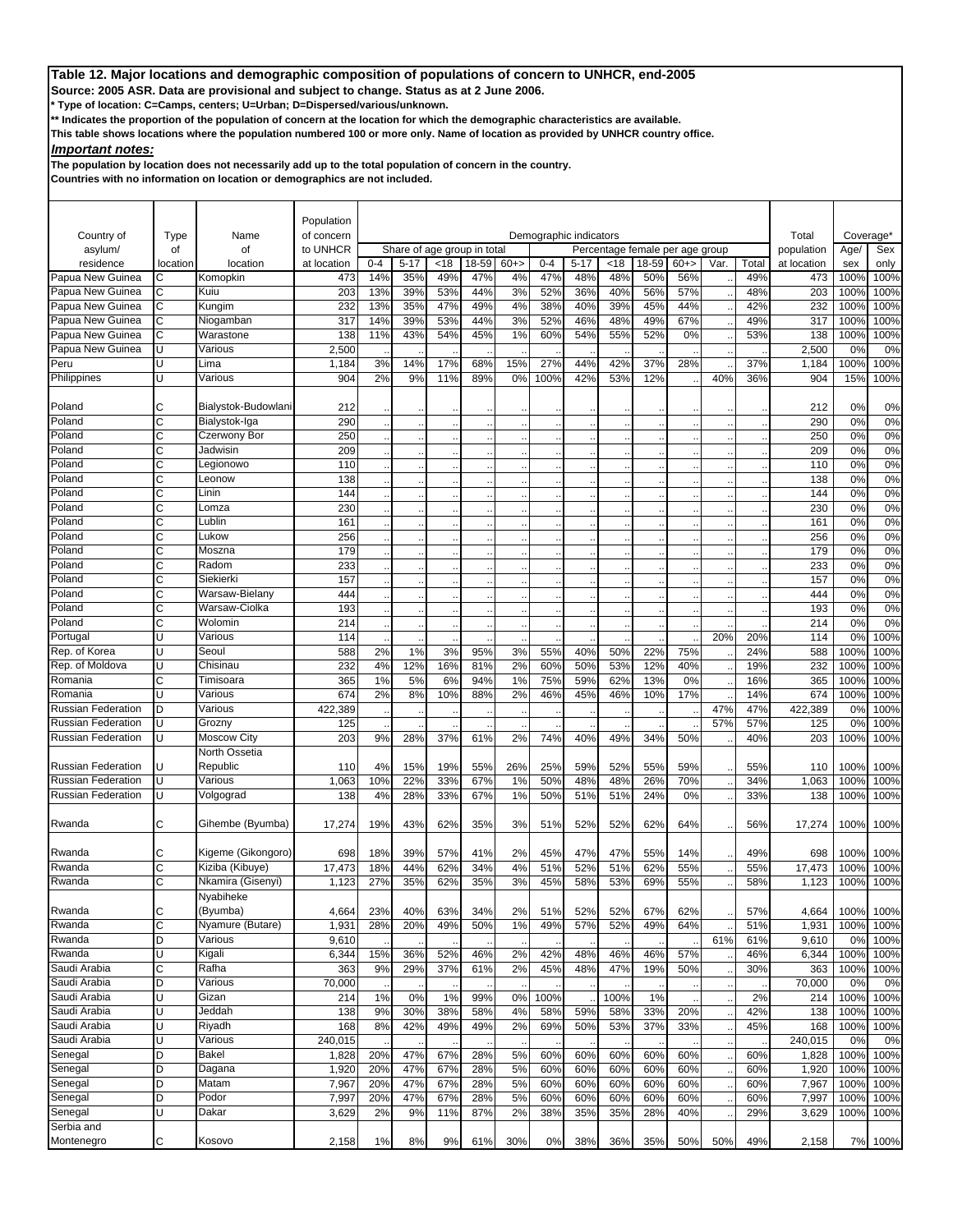**Source: 2005 ASR. Data are provisional and subject to change. Status as at 2 June 2006.**

**\* Type of location: C=Camps, centers; U=Urban; D=Dispersed/various/unknown.**

**\*\* Indicates the proportion of the population of concern at the location for which the demographic characteristics are available.** 

**This table shows locations where the population numbered 100 or more only. Name of location as provided by UNHCR country office.**

*Important notes:*

**The population by location does not necessarily add up to the total population of concern in the country.**

| Country of                 | <b>Type</b> | Name                         | Population<br>of concern | Demographic indicators |            |            |                             |           |            |            |            |            |                                 |      |            | Total           | Coverage*    |              |
|----------------------------|-------------|------------------------------|--------------------------|------------------------|------------|------------|-----------------------------|-----------|------------|------------|------------|------------|---------------------------------|------|------------|-----------------|--------------|--------------|
| asylum/                    | of          | of                           | to UNHCR                 |                        |            |            | Share of age group in total |           |            |            |            |            | Percentage female per age group |      |            | population      | Age/         | Sex          |
| residence                  | location    | location                     | at location              | $0 - 4$                | $5 - 17$   | <18        | 18-59                       | $60+$     | $0 - 4$    | $5 - 17$   | < 18       | 18-59      | $60+$                           | Var. | Total      | at location     | sex          | only         |
| Serbia and                 |             |                              |                          |                        |            |            |                             |           |            |            |            |            |                                 |      |            |                 |              |              |
| Montenegro<br>Serbia and   | С           | Montenegro                   | 143                      | 7%                     | 22%        | 29%        | 57%                         | 15%       | 40%        | 45%        | 44%        | 54%        | 57%                             |      | 52%        | 143             | 100%         | 100%         |
| Montenegro                 | С           | Serbia (excluding<br>Kosovo) | 9,031                    | 1%                     | 19%        | 21%        | 60%                         | 19%       | 46%        | 48%        | 48%        | 48%        | 57%                             |      | 50%        | 9,031           | 100%         | 100%         |
| Serbia and                 |             |                              |                          |                        |            |            |                             |           |            |            |            |            |                                 |      |            |                 |              |              |
| Montenegro                 | D           | Kosovo                       | 113,108                  | 1%                     | 33%        | 34%        | 56%                         | 9%        | 30%        | 53%        | 52%        | 55%        | 30%                             | 48%  | 48%        | 113,108         | 1%           | 95%          |
| Serbia and                 |             |                              |                          |                        |            |            |                             |           |            |            |            |            |                                 |      |            |                 |              |              |
| Montenegro                 | D           | Montenegro                   | 9,175                    | 4%                     | 27%        | 31%        | 55%                         | 15%       | 46%        | 48%        | 48%        | 54%        | 58%                             |      | 53%        | 9,175           | 100%         | 100%         |
| Serbia and                 |             | Serbia (excluding            |                          |                        |            |            |                             |           |            |            |            |            |                                 |      |            |                 |              |              |
| Montenegro                 | D           | Kosovo)                      | 132,269                  | 1%                     | 18%        | 19%        | 58%                         | 23%       | 50%        | 48%        | 48%        | 49%        | 59%                             |      | 51%        | 132,269         | 100%         | 100%         |
| Serbia and                 |             |                              |                          |                        |            |            |                             |           |            |            |            |            |                                 |      |            |                 |              |              |
| Montenegro                 | U           | Montenegro                   | 16,893                   | 4%                     | 26%        | 31%        | 55%                         | 14%       | 47%        | 48%        | 47%        | 54%        | 58%                             |      | 53%        | 16,893          | 100%         | 100%         |
| Serbia and                 |             | Serbia (excluding            |                          |                        |            |            |                             |           |            |            |            |            |                                 |      |            |                 |              |              |
| Montenegro<br>Sierra Leone | C           | Kosovo)                      | 205,084                  | 1%<br>15%              | 20%<br>38% | 21%<br>53% | 58%<br>43%                  | 20%<br>4% | 48%<br>50% | 48%<br>48% | 48%<br>49% | 49%<br>51% | 58%<br>51%                      |      | 51%        | 205,084         | 100%         | 100%         |
| Sierra Leone               | Ċ           | Bandajuma<br>Gerihun         | 4,369<br>5,372           | 14%                    | 37%        | 51%        | 44%                         | 4%        | 51%        | 51%        | 51%        | 49%        | 54%                             |      | 50%<br>50% | 4,369<br>5,372  | 100%<br>100% | 100%<br>100% |
| Sierra Leone               | C           | Gondama                      | 7,207                    | 14%                    | 38%        | 52%        | 44%                         | 3%        | 47%        | 50%        | 49%        | 51%        | 51%                             |      | 50%        | 7,207           | 100%         | 100%         |
| Sierra Leone               | Ć           | Jembe                        | 6,150                    | 13%                    | 41%        | 54%        | 41%                         | 4%        | 47%        | 49%        | 48%        | 48%        | 56%                             |      | 49%        | 6,150           | 100%         | 100%         |
| Sierra Leone               | C           | Jimmi Bagbo                  | 4,986                    | 16%                    | 41%        | 58%        | 39%                         | 3%        | 47%        | 47%        | 47%        | 52%        | 56%                             |      | 49%        | 4,986           | 100%         | 100%         |
| Sierra Leone               | Ċ           | Largo                        | 6,714                    | 15%                    | 37%        | 52%        | 43%                         | 5%        | 49%        | 50%        | 50%        | 58%        | 58%                             |      | 54%        | 6,714           | 100%         | 100%         |
| Sierra Leone               | Ċ           | Taiiama                      | 5,617                    | 16%                    | 41%        | 56%        | 41%                         | 3%        | 47%        | 49%        | 49%        | 49%        | 55%                             |      | 49%        | 5,617           | 100%         | 100%         |
| Sierra Leone               | Ċ           | Tobanda                      | 6,997                    | 17%                    | 33%        | 51%        | 45%                         | 5%        | 54%        | 52%        | 52%        | 57%        | 55%                             |      | 54%        | 6,997           | 100%         | 100%         |
| Sierra Leone               | D           | Various                      | 198                      | 10%                    | 35%        | 45%        | 49%                         | 6%        | 50%        | 51%        | 51%        | 53%        | 55%                             |      | 52%        | 198             | 100%         | 100%         |
| Sierra Leone               | Ū           | Bo                           | 974                      | 7%                     | 44%        | 51%        | 47%                         | 2%        | 47%        | 51%        | 51%        | 53%        | 27%                             |      | 52%        | 974             | 100%         | 100%         |
| Sierra Leone               | Ū           | Freetown                     | 8,050                    | 5%                     | 34%        | 40%        | 59%                         | 2%        | 48%        | 52%        | 52%        | 49%        | 58%                             |      | 50%        | 8,050           | 100%         | 100%         |
| Sierra Leone               | U           | Kenema                       | 3,706                    | 7%                     | 41%        | 48%        | 48%                         | 4%        | 48%        | 50%        | 50%        | 53%        | 45%                             |      | 51%        | 3,706           | 100%         | 100%         |
| Slovakia                   | D           | Various                      | 169                      | 2%                     | 9%         | 11%        | 80%                         | 9%        | 25%        | 40%        | 37%        | 31%        | 40%                             |      | 33%        | 169             | 100%         | 100%         |
| Slovakia                   | U<br>U      | Gabcikovo                    | 116<br>749               |                        |            |            |                             |           |            |            |            |            |                                 |      |            | 116<br>749      | 0%<br>0%     | 0%<br>41%    |
| Slovenia<br>Somalia        | U           | Ljubljana<br>Hargeisa        | 493                      | 24%                    | 18%        | 42%        | 58%                         | 0%        | 53%        | 42%        | 49%        | 46%        | 0%                              | 37%  | 37%<br>47% | 493             | 100%         | 100%         |
| South Africa               | Ū           | Various                      | 169,809                  |                        |            |            |                             |           |            |            |            |            |                                 | 16%  | 14%        | 169,809         | 0%           | 83%          |
| Sri Lanka                  | Ċ           | Anuradhapura                 | 4,185                    | 9%                     | 31%        | 39%        | 56%                         | 5%        | 50%        | 49%        | 49%        | 51%        | 49%                             |      | 50%        | 4,185           | 100%         | 100%         |
| Sri Lanka                  | Ċ           | Colombo                      | 344                      | 9%                     | 31%        | 40%        | 56%                         | 5%        | 50%        | 49%        | 49%        | 51%        | 47%                             |      | 50%        | 344             | 100%         | 100%         |
| Sri Lanka                  | C           | Jaffna                       | 8,242                    | 9%                     | 31%        | 39%        | 56%                         | 5%        | 50%        | 49%        | 49%        | 51%        | 49%                             |      | 50%        | 8,242           | 100%         | 100%         |
| Sri Lanka                  | C           | Kilinochchi                  | 7,282                    | 9%                     | 31%        | 39%        | 56%                         | 5%        | 50%        | 49%        | 49%        | 51%        | 49%                             |      | 50%        | 7,282           | 100%         | 100%         |
| Sri Lanka                  | Ċ           | Kurunegala                   | 341                      | 9%                     | 31%        | 39%        | 56%                         | 5%        | 48%        | 50%        | 49%        | 51%        | 47%                             |      | 50%        | 341             | 100%         | 100%         |
| Sri Lanka                  | C           | Mannar                       | 2,799                    | 9%                     | 31%        | 39%        | 56%                         | 5%        | 50%        | 49%        | 49%        | 51%        | 49%                             |      | 50%        | 2,799           | 100%         | 100%         |
| Sri Lanka                  | Ċ           | Mullaitivu                   | 2,290                    | 9%                     | 31%        | 39%        | 56%                         | 5%        | 49%        | 49%        | 49%        | 51%        | 49%                             |      | 50%        | 2,290           | 100%         | 100%         |
| Sri Lanka                  | C           | Polonnaruwa                  | 26 <sup>′</sup>          | 8%                     | 31%        | 39%        | 56%                         | 5%        | 50%        | 49%        | 50%        | 52%        | 46%                             |      | 51%        | 261             | 100%         | 100%         |
| Sri Lanka                  | Ć           | Puttalam                     | 32,501                   | 9%                     | 31%        | 39%        | 56%                         | 5%        | 50%        | 49%        | 49%        | 51%        | 49%                             |      | 50%        | 32,501          | 100%         | 100%         |
| Sri Lanka<br>Sri Lanka     | C<br>Ċ      | Trincomalee<br>Vavuniya      | 2,395<br>7,309           | 9%<br>9%               | 31%<br>31% | 39%<br>39% | 56%<br>56%                  | 5%<br>5%  | 50%<br>50% | 49%<br>49% | 49%<br>49% | 51%<br>51% | 49%<br>49%                      |      | 50%<br>50% | 2,395<br>7,309  | 100%<br>100% | 100%<br>100% |
| Sri Lanka                  | D           | Various                      | 2,700                    |                        |            |            |                             |           |            |            |            |            |                                 |      |            | 2,700           | 0%           | 0%           |
| Sri Lanka                  |             | Ampara                       | 3,936                    | 6%                     | 27%        | 33%        | 59%                         | 8%        | 49%        | 49%        | 49%        | 52%        | 49%                             |      | 51%        | 3,936           | 100%         | 100%         |
| Sri Lanka                  | U           | Anuradhapura                 | 5,265                    | 6%                     | 27%        | 33%        | 59%                         | 8%        | 49%        | 49%        | 49%        | 52%        | 49%                             |      | 51%        | 5,265           | 100%         | 100%         |
| Sri Lanka                  | U           | Badulla                      | 239                      | 7%                     | 27%        | 33%        | 59%                         | 8%        | 50%        | 48%        | 49%        | 52%        | 50%                             |      | 51%        | 239             | 100%         | 100%         |
| Sri Lanka                  | U           | Batticaloa                   | 20,343                   | 6%                     | 27%        | 33%        | 59%                         | 8%        | 49%        | 49%        | 49%        | 52%        | 49%                             |      | 51%        | 20,343          | 100%         | 100%         |
| Sri Lanka                  | U           | Colombo                      | 2,281                    | 7%                     | 26%        | 33%        | 60%                         | 7%        | 48%        | 49%        | 48%        | 50%        | 49%                             |      | 49%        | 2,281           | 100%         | 100%         |
| Sri Lanka                  | U           | Galle                        | 569                      | 7%                     | 27%        | 33%        | 59%                         | 8%        | 49%        | 49%        | 49%        | 52%        | 49%                             |      | 50%        | 569             | 100%         | 100%         |
| Sri Lanka                  | U           | Gampaha                      | 1,934                    | 6%                     | 27%        | 33%        | 59%                         | 8%        | 49%        | 49%        | 49%        | 52%        | 49%                             |      | 51%        | 1,934           | 100%         | 100%         |
| Sri Lanka                  | Ū           | Jaffna                       | 53,386                   | 6%                     | 27%        | 33%        | 59%                         | 8%        | 49%        | 49%        | 49%        | 52%        | 49%                             |      | 51%        | 53,386          | 100%         | 100%         |
| Sri Lanka                  | U<br>Ū      | Kalutara                     | 842                      | 7%                     | 27%        | 33%        | 59%                         | 8%        | 49%        | 49%        | 49%        | 52%        | 49%                             |      | 50%        | 842             | 100%         | 100%         |
| Sri Lanka<br>Sri Lanka     | U           | Kilinochchi<br>Kurunegala    | 7,796                    | 6%                     | 27%        | 33%        | 59%                         | 8%        | 49%        | 49%        | 49%        | 52%        | 49%                             |      | 51%        | 7,796           | 100%         | 100%         |
| Sri Lanka                  | Ū           | Mannar                       | 2,503<br>23,098          | 6%<br>6%               | 27%<br>27% | 33%<br>33% | 59%<br>59%                  | 8%<br>8%  | 49%<br>49% | 49%<br>49% | 49%<br>49% | 52%<br>52% | 49%<br>49%                      |      | 51%<br>51% | 2,503<br>23,098 | 100%<br>100% | 100%<br>100% |
| Sri Lanka                  | Ù           | Matale                       | 2,388                    | 6%                     | 27%        | 33%        | 59%                         | 8%        | 49%        | 49%        | 49%        | 52%        | 49%                             |      | 51%        | 2,388           | 100%         | 100%         |
| Sri Lanka                  |             | Matara                       | 907                      | 7%                     | 27%        | 33%        | 59%                         | 8%        | 49%        | 49%        | 49%        | 52%        | 49%                             |      | 51%        | 907             | 100%         | 100%         |
| Sri Lanka                  |             | Mullaitivu                   | 54,040                   | 6%                     | 27%        | 33%        | 59%                         | 8%        | 49%        | 49%        | 49%        | 52%        | 49%                             |      | 51%        | 54,040          | 100%         | 100%         |
| Sri Lanka                  |             | Polonnaruwa                  | 2,516                    | 6%                     | 27%        | 33%        | 59%                         | 8%        | 49%        | 49%        | 49%        | 52%        | 49%                             |      | 51%        | 2,516           | 100%         | 100%         |
| Sri Lanka                  | U           | Puttalam                     | 27,671                   | 6%                     | 27%        | 33%        | 59%                         | 8%        | 49%        | 49%        | 49%        | 52%        | 49%                             |      | 51%        | 27,671          | 100%         | 100%         |
| Sri Lanka                  | U           | Ratnapura                    | 138                      | 7%                     | 27%        | 33%        | 59%                         | 7%        | 44%        | 49%        | 48%        | 52%        | 50%                             |      | 51%        | 138             | 100%         | 100%         |
| Sri Lanka                  | U           | Trincomalee                  | 16,702                   | 6%                     | 27%        | 33%        | 59%                         | 8%        | 49%        | 49%        | 49%        | 52%        | 49%                             |      | 51%        | 16,702          | 100%         | 100%         |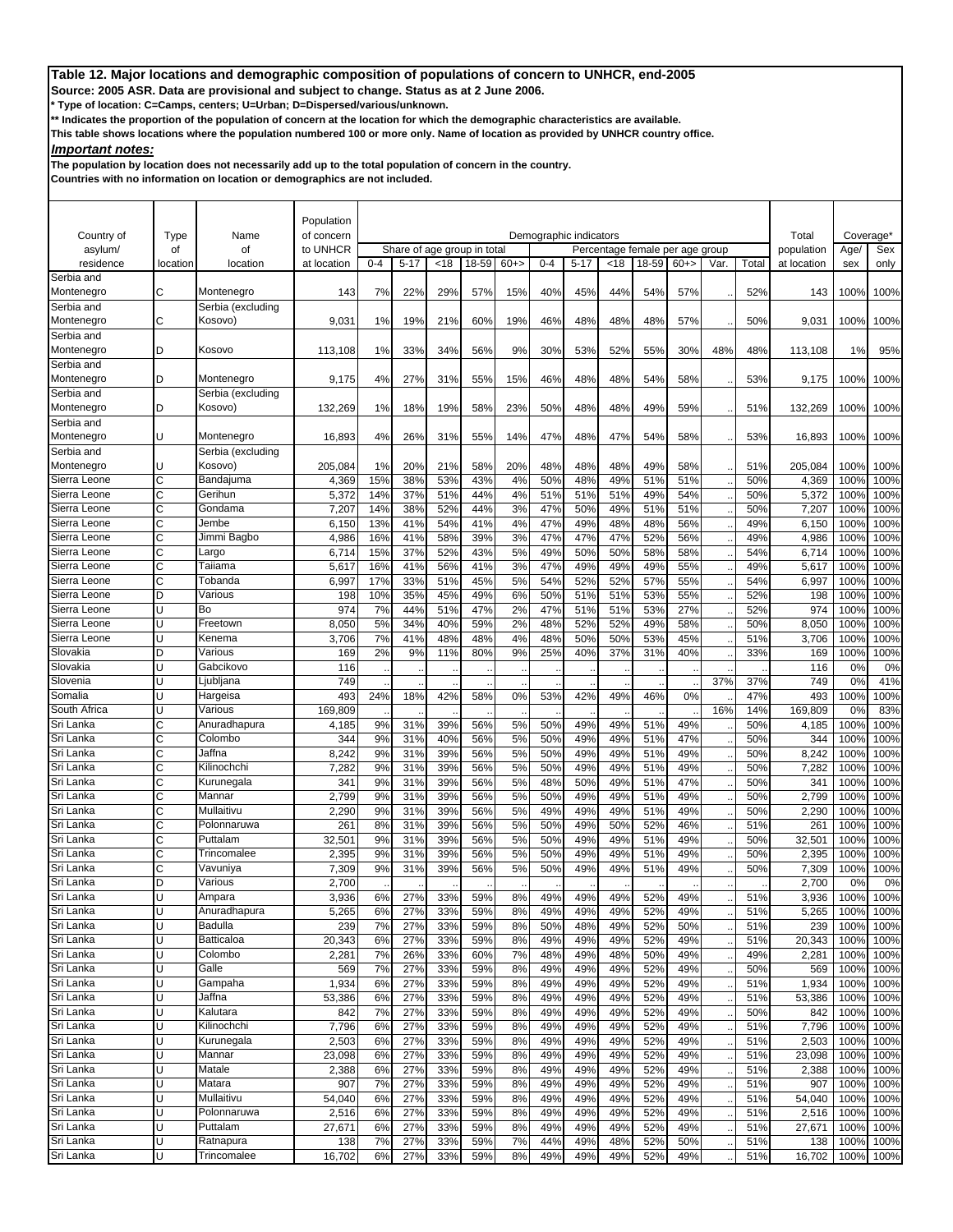**Source: 2005 ASR. Data are provisional and subject to change. Status as at 2 June 2006.**

**\* Type of location: C=Camps, centers; U=Urban; D=Dispersed/various/unknown.**

**\*\* Indicates the proportion of the population of concern at the location for which the demographic characteristics are available.** 

**This table shows locations where the population numbered 100 or more only. Name of location as provided by UNHCR country office.**

*Important notes:*

**The population by location does not necessarily add up to the total population of concern in the country.**

| Country of     |            | Name                 | Population<br>of concern |         |          |     |                             |       |            | Demographic indicators |                                 |       |          |      |       | Total           | Coverage* |          |
|----------------|------------|----------------------|--------------------------|---------|----------|-----|-----------------------------|-------|------------|------------------------|---------------------------------|-------|----------|------|-------|-----------------|-----------|----------|
| asylum/        | Type<br>of | of                   | to UNHCR                 |         |          |     | Share of age group in total |       |            |                        | Percentage female per age group |       |          |      |       | population      | Age/      | Sex      |
| residence      | location   | location             | at location              | $0 - 4$ | $5 - 17$ | <18 | 18-59                       | $60+$ | $0 - 4$    | $5 - 17$               | <18                             | 18-59 | $60 + >$ | Var. | Total | at location     | sex       | only     |
| Sri Lanka      |            | Vavuniya             | 30,382                   | 6%      | 27%      | 33% | 59%                         | 8%    | 49%        | 49%                    | 49%                             | 52%   | 49%      |      | 51%   | 30,382          | 100%      | 100%     |
| Sudan          | C          | Abuda                | 3,742                    | 11%     | 41%      | 52% | 44%                         | 4%    | 46%        | 51%                    | 50%                             | 51%   | 51%      |      | 51%   | 3,742           | 100%      | 100%     |
| Sudan          | C          | Fau 5                | 1,364                    | 12%     | 41%      | 53% | 44%                         | 4%    | 48%        | 28%                    | 32%                             | 28%   | 28%      |      | 30%   | 1,364           | 100%      | 100%     |
| Sudan          | C          | Girba                | 8,934                    | 8%      | 43%      | 51% | 45%                         | 4%    | 51%        | 51%                    | 51%                             | 51%   | 51%      |      | 51%   | 8,934           | 100%      | 100%     |
| Sudan          | C          | Kilo 26              | 14,311                   | 8%      | 43%      | 51% | 46%                         | 4%    | 50%        | 36%                    | 38%                             | 36%   | 36%      |      | 37%   | 14,311          | 100%      | 100%     |
|                |            |                      |                          |         |          |     |                             |       |            |                        |                                 |       |          |      |       |                 |           |          |
| Sudan          | С          | Shagrabs 1, 2 & 3    | 21,251                   | 14%     | 40%      | 54% | 42%                         | 4%    | 49%        | 49%                    | 49%                             | 49%   | 49%      |      | 49%   | 21,251          | 100%      | 100%     |
|                |            | Suki (Awad El Seid,  |                          |         |          |     |                             |       |            |                        |                                 |       |          |      |       |                 |           |          |
|                |            | Fath El Rahman,      |                          |         |          |     |                             |       |            |                        |                                 |       |          |      |       |                 |           |          |
| Sudan          |            | Kilo 7)              | 3,224                    | 6%      | 44%      | 50% | 46%                         | 4%    |            | 50%                    | 49%                             | 50%   | 50%      |      | 50%   |                 | 96%       | 96%      |
| Sudan          | С<br>C     | Um Gargur            | 9,596                    | 13%     | 41%      | 53% | 43%                         | 4%    | 48%<br>47% | 50%                    | 49%                             | 50%   | 50%      |      | 50%   | 3,224<br>9,596  | 100%      | 100%     |
| Sudan          | C          | <b>Wad Sherife</b>   | 33,082                   | 6%      | 44%      | 50% | 46%                         | 4%    | 48%        | 54%                    | 53%                             | 54%   | 54%      |      | 54%   |                 | 100%      | 100%     |
| Sudan          | D          | Abu Rakham           | 1,093                    |         |          |     |                             |       |            |                        |                                 |       |          |      |       | 33,082<br>1,093 | 0%        |          |
|                | D          | Abu Saroug           |                          |         |          |     |                             |       |            |                        |                                 |       |          |      |       |                 | 0%        | 0%       |
| Sudan<br>Sudan | D          | Amora                | 5,335<br>1,679           |         |          |     |                             |       |            |                        |                                 |       |          |      |       | 5,335<br>1,679  | 0%        | 0%       |
| Sudan          | D          | Anyile               | 2,031                    |         |          |     |                             |       |            |                        |                                 |       |          |      |       | 2,031           | 0%        | 0%<br>0% |
| Sudan          | D          | Arara VC             |                          |         |          |     |                             |       |            |                        |                                 |       |          |      |       |                 |           |          |
| Sudan          | D          | Ardamata camp        | 5,845                    |         |          |     |                             |       |            |                        |                                 |       |          |      |       | 5,845           | 0%<br>0%  | 0%<br>0% |
| Sudan          | D          | Asotriba             | 35,040<br>1,000          |         |          |     |                             |       |            |                        |                                 |       |          |      |       | 35,040<br>1,000 | 0%        | 0%       |
| Sudan          | D          | Azerni               | 2,406                    |         |          |     |                             |       |            |                        |                                 |       |          |      |       | 2,406           | 0%        | 0%       |
| Sudan          | D          | Azerni-Arbukni       |                          |         |          |     |                             |       |            |                        |                                 |       |          |      |       |                 | 0%        | 0%       |
| Sudan          | D          | Bakori               | 5,023<br>7,197           |         |          |     |                             |       |            |                        |                                 |       |          |      |       | 5,023<br>7,197  | 0%        | 0%       |
| Sudan          | D          | Balmango             |                          |         |          |     |                             |       |            |                        |                                 |       |          |      |       |                 | 0%        |          |
| Sudan          |            | Beida AU             | 1,111                    |         |          |     |                             |       |            |                        |                                 |       |          |      |       | 1,111           |           | 0%       |
|                | D          | <b>Belatuma Uduk</b> | 3,227                    |         |          |     |                             |       |            |                        |                                 |       |          |      |       | 3,227           | 0%        | 0%       |
| Sudan          | D          | <b>Bindisi AU</b>    | 3,000                    |         |          |     |                             |       |            |                        |                                 |       |          |      |       | 3,000           | 0%        | 0%       |
| Sudan          | D          |                      | 12,781                   |         |          |     |                             |       |            |                        |                                 |       |          |      |       | 12,781          | 0%        | 0%       |
| Sudan          | D          | Bulay                | 9,318                    |         |          |     |                             |       |            |                        |                                 |       |          |      |       | 9,318           | 0%        | 0%       |
| Sudan          | D          | Daya<br>Deleij AU    | 5,422                    |         |          |     |                             |       |            |                        |                                 |       |          |      |       | 5,422           | 0%        | 0%       |
| Sudan          | D          | Dem Munzur           | 20,825                   |         |          |     |                             |       |            |                        |                                 |       |          |      |       | 20,825          | 0%        | 0%       |
| Sudan          | D          |                      | 10,032                   |         |          |     |                             |       |            |                        |                                 |       |          |      |       | 10,032          | 0%        | 0%       |
| Sudan          | D          | Dorti                | 8,000                    |         |          |     |                             |       |            |                        |                                 |       |          |      |       | 8,000           | 0%        | 0%       |
|                |            |                      |                          |         |          |     |                             |       |            |                        |                                 |       |          |      |       |                 |           |          |
| Sudan          | D          | Forabaranga rural    | 1,400                    |         |          |     |                             |       |            |                        |                                 |       |          |      |       | 1,400           | 0%        | 0%       |
|                |            |                      |                          |         |          |     |                             |       |            |                        |                                 |       |          |      |       |                 |           |          |
| Sudan          | D          | Forabaranga town     | 11,880                   |         |          |     |                             |       |            |                        |                                 |       |          |      |       | 11,880          | 0%        | 0%       |
| Sudan          | D          | Garsila AU           | 29,793                   |         |          |     |                             |       |            |                        |                                 |       |          |      |       | 29,793          | 0%        | 0%       |
| Sudan          | D          | <b>Gedarif State</b> | 500                      |         |          |     |                             |       |            |                        |                                 |       |          |      |       | 500             | 0%        | 0%       |
| Sudan          | D          | Geissan              | 2,613                    |         |          |     |                             |       |            |                        |                                 |       |          |      |       | 2,613           | 0%        | 0%       |
| Sudan          | D          | Geneina AU           | 1,983                    |         |          |     |                             |       |            |                        |                                 |       |          |      |       | 1,983           | 0%        | 0%       |
| Sudan          | D          | Geneina Town         | 19,531                   |         |          |     |                             |       |            |                        |                                 |       |          |      |       | 19,531          | 0%        | 0%       |
| Sudan          | D          | Gildo<br>Golo AU     | 11,064                   |         |          |     |                             |       |            |                        |                                 |       |          |      |       | 11,064          | 0%        | 0%       |
| Sudan          | D          |                      | 44,132                   |         |          |     |                             |       |            |                        |                                 |       |          |      |       | 44,132          | 0%        | 0%       |
| Sudan          | D          | Gornie/Debanga       | 13,770                   |         |          |     |                             |       |            |                        |                                 |       |          |      |       | 13,770          | 0%        | 0%       |
| Sudan          | D          | Habilla AU           | 26,433                   |         |          |     |                             |       |            |                        |                                 |       |          |      |       | 26,433          | 0%        | 0%       |
| Sudan          | D          | Hawata               | 1,002                    |         |          |     |                             |       |            |                        |                                 |       |          |      |       | 1,002           | 0%        | 0%       |
| Sudan          | D          | Jerdan               | 8,000                    |         |          |     |                             |       |            |                        |                                 |       |          |      |       | 8,000           | 0%        | 0%       |
| Sudan          | D          | Kanvo Haraza         | 3,327                    |         |          |     |                             |       |            |                        |                                 |       |          |      |       | 3,327           | 0%        | 0%       |
| Sudan          | D          | Karkora              | 2,467                    |         |          |     |                             |       |            |                        |                                 |       |          |      |       | 2,467           | 0%        | 0%       |
| Sudan          | D          | Kelly                | 10,000                   |         |          |     |                             |       |            |                        |                                 |       |          |      |       | 10,000          | 0%        | 0%       |
| Sudan          | D          | Khor El Dahab        | 857                      |         |          |     |                             |       |            |                        |                                 |       |          |      |       | 857             | 0%        | 0%       |
| Sudan          | D          | <b>Khor Geigei</b>   | 773                      |         |          |     |                             |       |            |                        |                                 |       |          |      |       | 773             | 0%        | 0%       |
| Sudan          | D          | Kondobe AU           | 8,389                    |         |          |     |                             |       |            |                        |                                 |       |          |      |       | 8,389           | 0%        | 0%       |
| Sudan          | D          | <b>Krenik AU</b>     | 23,020                   |         |          |     |                             |       |            |                        |                                 |       |          |      |       | 23,020          | 0%        | 0%       |
| Sudan          | D          | Krinding             | 23,091                   |         |          |     |                             |       |            |                        |                                 |       |          |      |       | 23,091          | 0%        | 0%       |
| Sudan          | D          | Krinding II          | 16,463                   |         |          |     |                             |       |            |                        |                                 |       |          |      |       | 16,463          | 0%        | 0%       |
| Sudan          | D          | Kulbus AU            | 16,981                   |         |          |     |                             |       |            |                        |                                 |       |          |      |       | 16,981          | 0%        | 0%       |
| Sudan          | D          | Kurmuk               | 20,560                   |         |          |     |                             |       |            |                        | $\ddotsc$                       |       |          |      |       | 20,560          | 0%        | 0%       |
| Sudan          | D          | Masteri AU           | 3,595                    |         |          |     |                             |       |            |                        |                                 |       |          |      |       | 3,595           | 0%        | 0%       |
| Sudan          | D          | Mayak                | 23,000                   |         |          |     |                             |       |            |                        |                                 |       |          |      |       | 23,000          | 0%        | 0%       |
| Sudan          | D          | Mayas                | 12,950                   |         |          |     |                             |       |            |                        |                                 |       |          |      |       | 12,950          | 0%        | 0%       |
| Sudan          | D          | Mornei camp          | 61,034                   |         |          |     |                             |       |            |                        |                                 |       |          |      |       | 61,034          | 0%        | 0%       |
| Sudan          | D          | <b>Mukjar AU</b>     | 14,325                   |         |          |     |                             |       |            |                        |                                 |       |          |      |       | 14,325          | 0%        | $0\%$    |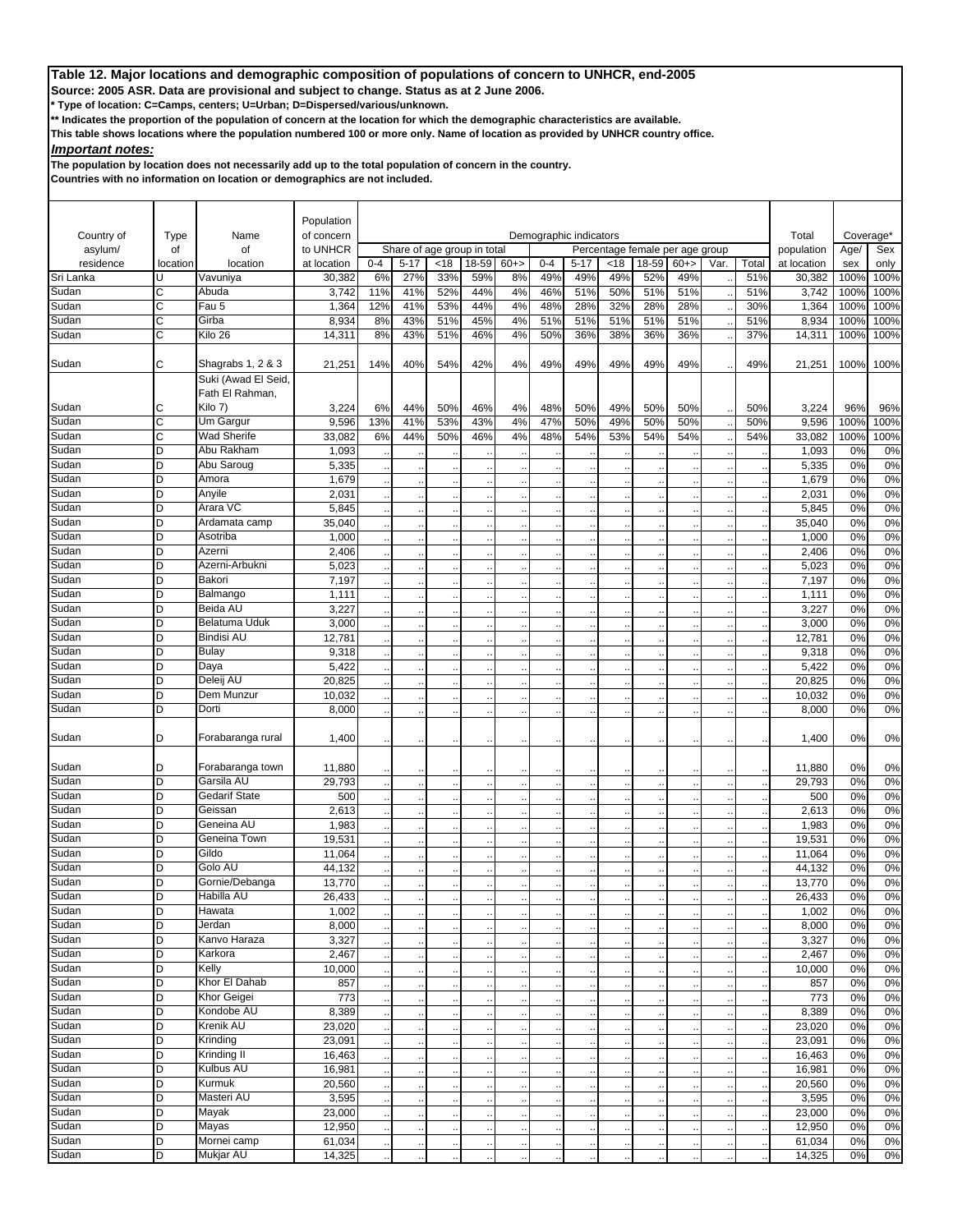**Source: 2005 ASR. Data are provisional and subject to change. Status as at 2 June 2006.**

**\* Type of location: C=Camps, centers; U=Urban; D=Dispersed/various/unknown.**

**\*\* Indicates the proportion of the population of concern at the location for which the demographic characteristics are available.** 

**This table shows locations where the population numbered 100 or more only. Name of location as provided by UNHCR country office.**

*Important notes:*

**The population by location does not necessarily add up to the total population of concern in the country.**

|                          |                |                               | Population              |            |            |            |                                      |           |                      |                        |                                        |            |             |      |            |                           |                |              |
|--------------------------|----------------|-------------------------------|-------------------------|------------|------------|------------|--------------------------------------|-----------|----------------------|------------------------|----------------------------------------|------------|-------------|------|------------|---------------------------|----------------|--------------|
| Country of               | Type           | Name                          | of concern              |            |            |            |                                      |           |                      | Demographic indicators |                                        |            |             |      |            | Total                     | Coverage*      |              |
| asylum/<br>residence     | of<br>location | of<br>location                | to UNHCR<br>at location | $0 - 4$    | $5 - 17$   | <18        | Share of age group in total<br>18-59 | $60+$     | $0 - 4$              | $5 - 17$               | Percentage female per age group<br><18 | 18-59      | $60+$       | Var. | Total      | population<br>at location | Age/<br>sex    | Sex<br>only  |
| Sudan                    | D              | Nertiti AU                    | 33,105                  |            |            |            |                                      |           |                      |                        |                                        |            |             |      |            | 33,105                    | 0%             | 0%           |
| Sudan                    | D              | Nezila                        | 10,230                  |            |            |            |                                      |           |                      |                        |                                        |            |             |      |            | 10,230                    | 0%             | 0%           |
| Sudan                    | D              | Riyad                         | 8,695                   |            |            |            |                                      |           |                      |                        |                                        |            |             |      |            | 8,695                     | 0%             | 0%           |
| Sudan                    | D              | Rokerro AU                    | 12,090                  |            |            |            |                                      |           |                      |                        |                                        |            |             |      |            | 12,090                    | 0%             | 0%           |
| Sudan                    | D              | Salmin                        | 2,770                   |            |            |            |                                      |           |                      |                        |                                        |            |             |      |            | 2,770                     | 0%             | 0%           |
| Sudan                    | D              | Sanidadi Village              | 1,572                   |            |            |            |                                      |           |                      |                        |                                        |            |             |      |            | 1,572                     | 0%             | 0%           |
| Sudan                    | D              | Seleia AU                     | 22,031                  |            |            |            |                                      |           |                      |                        |                                        |            |             |      |            | 22,031                    | 0%             | 0%           |
| Sudan                    | D              | Sheira                        | 1,260                   |            |            |            |                                      |           |                      |                        |                                        |            |             |      |            | 1,260                     | 0%             | 0%           |
| Sudan                    | D              | Sirba AU                      | 20,059                  |            |            |            |                                      |           |                      |                        |                                        |            |             |      |            | 20,059                    | 0%             | 0%           |
| Sudan                    | D<br>D         | Sisi Camp<br>Treij & Damras   | 5,175<br>646            |            |            |            |                                      |           |                      |                        |                                        |            |             |      |            | 5,175<br>646              | 0%<br>0%       | 0%<br>0%     |
| Sudan<br>Sudan           | D              | Um Ali                        | 900                     |            |            |            |                                      |           | $\ddot{\phantom{a}}$ |                        |                                        |            |             |      |            | 900                       | 0%             | 0%           |
| Sudan                    | D              | Um Dukkhon AU                 | 37,699                  |            |            |            |                                      |           |                      |                        |                                        |            |             |      |            | 37,699                    | 0%             | 0%           |
| Sudan                    | D              | Um Khier town                 | 12,892                  |            |            |            |                                      |           |                      |                        |                                        |            |             |      |            | 12,892                    | 0%             | 0%           |
| Sudan                    | D              | Um Sagata                     | 2,808                   |            |            |            |                                      |           |                      |                        |                                        |            |             |      |            | 2,808                     | 0%             | 0%           |
| Sudan                    | D              | Um Shalaya                    | 9,798                   |            |            |            |                                      |           |                      |                        |                                        |            |             |      |            | 9,798                     | 0%             | 0%           |
| Sudan                    | D              | Um Tajok                      | 24,753                  |            |            |            |                                      |           |                      |                        |                                        |            |             |      |            | 24,753                    | 0%             | 0%           |
| Sudan                    | D              | Wad El Hileau                 | 3,450                   |            |            |            |                                      |           |                      |                        |                                        |            |             |      |            | 3,450                     | 0%             | 0%           |
| Sudan                    | D              | Wadaga                        | 15,000                  |            |            |            |                                      |           |                      |                        |                                        |            |             |      |            | 15,000                    | 0%             | 0%           |
| Sudan                    | D              | Yabus                         | 20,501                  |            |            |            |                                      |           |                      |                        |                                        |            |             |      |            | 20,501                    | 0%             | 0%           |
| Sudan                    | D              | Zallingei AU                  | 64,227                  |            |            |            |                                      |           |                      |                        |                                        |            |             |      |            | 64,227                    | 0%             | 0%           |
| Sudan                    | U              | Khartoum                      | 5,954                   |            |            |            |                                      |           |                      |                        |                                        |            |             |      |            | 5,954                     | 0%             | 0%           |
| Sudan                    | U              | Various                       | 64,244                  |            |            |            |                                      |           |                      |                        |                                        |            |             |      |            | 64,244                    | 0%             | 0%           |
| Swaziland<br>Switzerland | U<br>U         | Various<br>Various            | 925<br>48,030           | 12%        | 29%<br>31% | 40%<br>41% | 59%                                  | 0%<br>4%  | 52%<br>48%           | 44%<br>48%             | 47%<br>48%                             | 38%<br>47% | 100%<br>65% | 45%  | 41%<br>47% | 925<br>48,030             | 100%           | 100%<br>100% |
| Syrian Arab Rep.         | U              | Damascus                      | 30,024                  | 10%<br>8%  | 28%        | 36%        | 55%<br>60%                           | 4%        | 49%                  | 48%                    | 48%                                    | 44%        | 49%         |      | 46%        | 30,024                    | 51%<br>100%    | 100%         |
| Tajikistan               | U              | Dushanbe                      | 977                     |            |            |            |                                      |           |                      |                        |                                        |            |             | 60%  | 60%        | 977                       | 0%             | 98%          |
| Tajikistan               | U              | Khujand                       | 103                     |            |            |            |                                      |           |                      |                        |                                        |            |             | 56%  | 56%        | 103                       | 0 <sup>9</sup> | 100%         |
| <b>TfYR Macedonia</b>    | U              | Skopje                        | 771                     | 16%        | 32%        | 48%        | 48%                                  | 4%        | 53%                  | 48%                    | 49%                                    | 53%        | 53%         |      | 51%        | 771                       | 100%           | 100%         |
| <b>TfYR</b> Macedonia    | U              | Various                       | 1,213                   | 13%        | 37%        | 50%        | 46%                                  | 3%        | 46%                  | 51%                    | 50%                                    | 49%        | 65%         |      | 50%        | 1,213                     | 100%           | 100%         |
| Thailand                 | С              | Ban Mai Nai Soi               | 17,510                  | 17%        | 33%        | 50%        | 46%                                  | 4%        | 49%                  | 51%                    | 50%                                    | 49%        | 48%         |      | 49%        | 17,510                    | 100%           | 100%         |
| Thailand                 | C              | Don Yang                      | 3,458                   | 15%        | 39%        | 54%        | 42%                                  | 3%        | 48%                  | 49%                    | 49%                                    | 57%        | 50%         |      | 52%        | 3,458                     | 100%           | 100%         |
|                          |                | Mae La                        |                         |            |            |            |                                      |           |                      |                        |                                        |            |             |      |            |                           |                |              |
| Thailand                 | C              | (Thasongyang)                 | 38,143                  | 14%        | 36%        | 50%        | 46%                                  | 4%        | 49%                  | 48%                    | 48%                                    | 51%        | 52%         |      | 50%        | 38,143                    | 100%           | 100%         |
| Thailand                 | C              | Mae La Oon                    | 10,635                  | 15%        | 36%        | 52%        | 45%                                  | 4%        | 47%                  | 48%                    | 47%                                    | 50%        | 47%         |      | 49%        | 10,635                    | 100%           | 100%         |
| Thailand                 |                | Mae Ra Ma Luang<br>(Sob Moei) |                         |            |            |            |                                      |           |                      |                        |                                        |            |             |      |            |                           |                |              |
| Thailand                 | C<br>Ċ         | Mae Surin                     | 8,828<br>2,457          | 16%<br>15% | 36%<br>33% | 52%<br>48% | 44%<br>48%                           | 4%<br>4%  | 48%<br>49%           | 48%<br>51%             | 48%<br>50%                             | 49%<br>48% | 46%<br>40%  |      | 49%<br>49% | 8,828<br>2,457            | 100%<br>100%   | 100%<br>100% |
| Thailand                 | C              | Nu Po (Umphang)               | 9,768                   | 14%        | 37%        | 51%        | 46%                                  | 4%        | 49%                  | 49%                    | 49%                                    | 50%        | 53%         |      | 50%        | 9,768                     | 100%           | 100%         |
| Thailand                 | C              | Tham Hin                      | 9,401                   | 16%        | 36%        | 53%        | 44%                                  | 4%        | 50%                  | 50%                    | 50%                                    | 51%        | 52%         |      | 50%        | 9,401                     | 100%           | 100%         |
|                          |                | Um Pium (Pob                  |                         |            |            |            |                                      |           |                      |                        |                                        |            |             |      |            |                           |                |              |
| Thailand                 | C              | Phra)                         | 15,301                  | 14%        | 35%        | 49%        | 48%                                  | 3%        | 49%                  | 48%                    | 48%                                    | 51%        | 54%         |      | 50%        | 15,301                    | 100%           | 100%         |
| Thailand                 | C              | Various                       | 20,666                  | <b>11%</b> | 36%        | 47%        | 50%                                  | 3%        | 52%                  | 48%                    | 49%                                    | 44%        | 55%         |      | 46%        | 20,666                    | 100%           | 100%         |
| <b>I</b> hailand         | IJ             | Bangkok                       | 6,526                   | 6%         | 15%        | 21%        | 78%                                  | $1\%$     | 47%                  | 50%                    | 50%                                    | 57%        | 53%         |      | 56%        | 6,526                     | 100%           | 100%         |
| Thailand                 | U              | Kanchanaburi                  | 272                     | 7%         | 28%        | 35%        | 64%                                  | 1%        | 47%                  | 51%                    | 50%                                    | 56%        | 50%         |      | 54%        | 272                       | 100%           | 100%         |
| Thailand                 | U              | Mae Sot                       | 6,386                   | 9%         | 27%        | 36%        | 62%                                  | 2%        | 49%                  | 53%                    | 52%                                    | 58%        | 47%         |      | 55%        | 6,386                     | 100%           | 100%         |
| Togo                     | С              | <b>Bassar</b>                 | 2,000                   |            |            |            |                                      |           |                      |                        |                                        |            |             |      |            | 2,000                     | 0%             | 0%           |
| Togo<br>Togo             | C              | Dankpen<br>Sotouboua          | 2,500                   |            |            |            |                                      | $\ddotsc$ | $\ddotsc$            | $\ddot{\phantom{1}}$   |                                        |            |             |      |            | 2,500                     | 0%             | 0%           |
| Togo                     | С<br>U         | Lome                          | 3,500<br>1,709          | 10%        | 25%        | 35%        | 64%                                  | 1%        | 49%                  | 49%                    | 49%                                    | 39%        | 54%         |      | 42%        | 3,500<br>1,709            | 0%<br>100%     | 0%<br>100%   |
| Tunisia                  | U              | Tunis                         | 113                     | 3%         | 6%         | 9%         | 78%                                  | 13%       | 33%                  | 29%                    | 30%                                    | 27%        | 47%         |      | 30%        | 113                       | 100%           | 100%         |
| Turkey                   | U              | Afyon                         | 101                     | 5%         | 23%        | 28%        | 72%                                  | 0%        | 60%                  | 57%                    | 57%                                    | 34%        |             |      | 41%        | 101                       | 100%           | 100%         |
| Turkey                   | U              | Aksaray                       | 191                     | 5%         | 28%        | 33%        | 65%                                  | 2%        | 70%                  | 57%                    | 59%                                    | 34%        | 33%         |      | 42%        | 191                       | 100%           | 100%         |
| Turkey                   | U              | Amasya                        | 117                     | 10%        | 29%        | 39%        | 60%                                  | 1%        | 50%                  | 38%                    | 41%                                    | 49%        | 100%        |      | 46%        | 117                       | 100%           | 100%         |
| Turkey                   | U              | Ankara                        | 422                     | 6%         | 26%        | 32%        | 67%                                  | 1%        | 36%                  | 51%                    | 49%                                    | 39%        | 25%         |      | 42%        | 422                       | 100%           | 100%         |
| Turkey                   | U              | <b>Burdur</b>                 | 123                     | 7%         | 24%        | 31%        | 68%                                  | 1%        | 38%                  | 67%                    | 61%                                    | 35%        | 0%          |      | 42%        | 123                       | 100%           | 100%         |
| Turkey                   | U              | Cankiri                       | 114                     | 11%        | 26%        | 37%        | 63%                                  | 0%        | 33%                  | 33%                    | 33%                                    | 33%        |             |      | 33%        | 114                       | 100%           | 100%         |
| <b>Turkey</b>            | U              | Eskisehir                     | 372                     | 8%         | 24%        | 31%        | 68%                                  | 1%        | 43%                  | 40%                    | 41%                                    | 43%        | 33%         |      | 42%        | 372                       | 100%           | 100%         |
| Turkey                   | U              | Isparta                       | 143                     | 8%         | 19%        | 27%        | 73%                                  | 1%        | 36%                  | 59%                    | 53%                                    | 31%        | 0%          |      | 36%        | 143                       | 100%           | 100%         |
| Turkey                   | U              | Istanbul                      | 2,423                   | 8%         | 24%        | 31%        | 66%                                  | 3%        | 45%                  | 46%                    | 46%                                    | 46%        | 54%         |      | 46%        | 2,423                     | 100%           | 100%         |
| Turkey                   | U              | Karaman                       | 137                     | 7%         | 23%        | 30%        | 70%                                  | 0%        | 67%                  | 59%                    | 61%                                    | 41%        |             |      | 47%        | 137                       | 100%           | 100%         |
| Turkey                   | U              | Kastamonu                     | 139                     | 4%         | 27%        | 32%        | 66%                                  | 2%        | 67%                  | 42%                    | 45%                                    | 38%        | 100%        |      | 42%        | 139                       | 100%           | 100%         |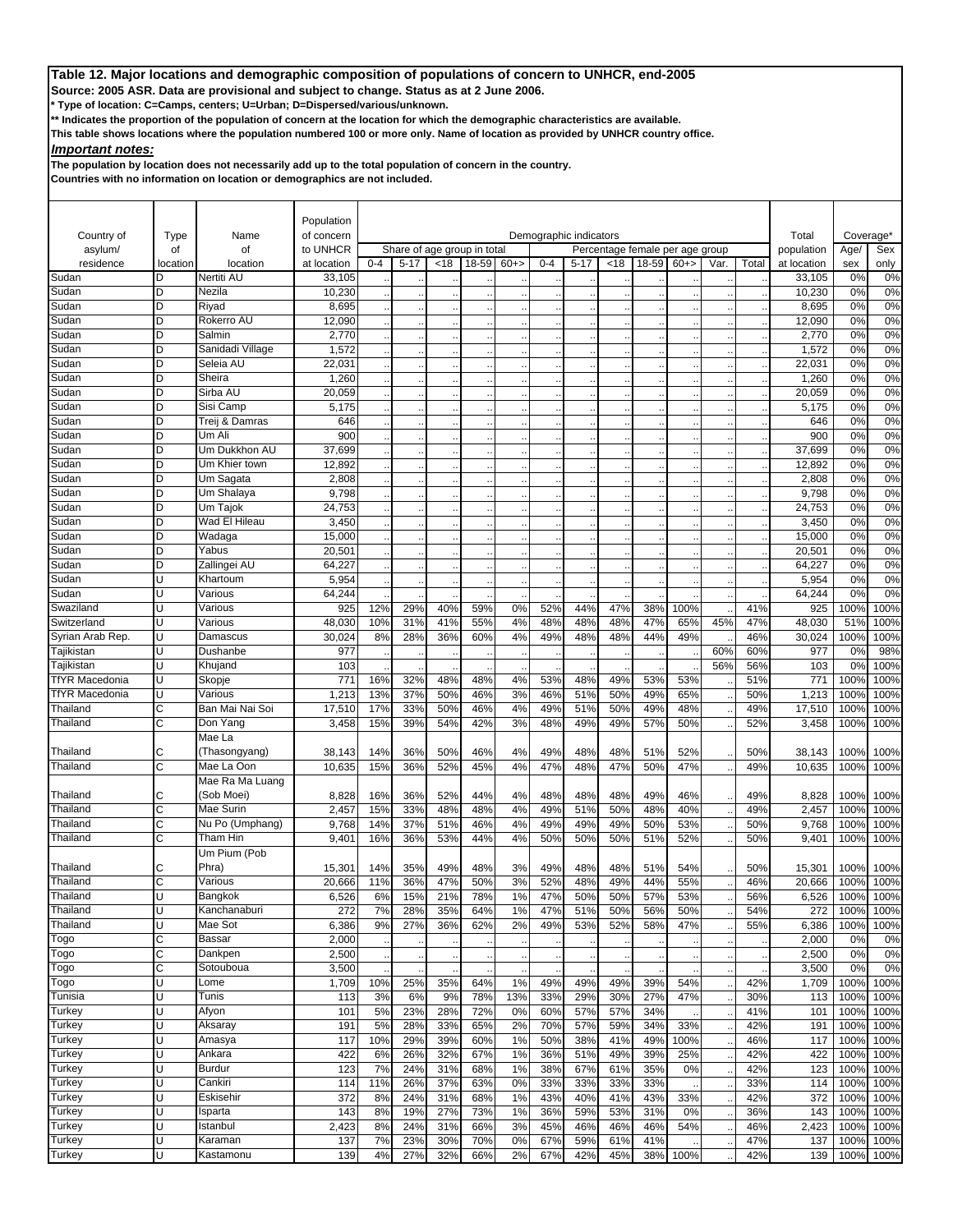**Source: 2005 ASR. Data are provisional and subject to change. Status as at 2 June 2006.**

**\* Type of location: C=Camps, centers; U=Urban; D=Dispersed/various/unknown.**

**\*\* Indicates the proportion of the population of concern at the location for which the demographic characteristics are available.** 

**This table shows locations where the population numbered 100 or more only. Name of location as provided by UNHCR country office.**

*Important notes:*

**The population by location does not necessarily add up to the total population of concern in the country.**

|                                 |                |                             | Population              | Demographic indicators |            |                                       |            |            |            |            |                                        |            |            |      |            |                           |              |              |
|---------------------------------|----------------|-----------------------------|-------------------------|------------------------|------------|---------------------------------------|------------|------------|------------|------------|----------------------------------------|------------|------------|------|------------|---------------------------|--------------|--------------|
| Country of                      | <b>Type</b>    | Name                        | of concern              |                        |            |                                       |            |            |            |            |                                        |            |            |      |            | Total                     |              | Coverage*    |
| asvlum/<br>residence            | οf<br>location | of<br>location              | to UNHCR<br>at location | $0 - 4$                | $5 - 17$   | Share of age group in total<br>$<$ 18 | 18-59      | $60+$      | $0 - 4$    | $5 - 17$   | Percentage female per age group<br><18 | 18-59      | $60 + >$   | Var. | Total      | population<br>at location | Age/<br>sex  | Sex<br>only  |
| Turkey                          | U              | Kayseri                     | 833                     | 4%                     | 23%        | 27%                                   | 68%        | 5%         | 43%        | 44%        | 44%                                    | 51%        | 46%        |      | 49%        | 833                       | 100%         | 100%         |
| Turkey                          | Ū              | Kirsehir                    | 149                     | 9%                     | 24%        | 33%                                   | 67%        | 0%         | 62%        | 47%        | 51%                                    | 38%        |            |      | 42%        | 149                       | 100%         | 100%         |
| Turkey                          | Ū              | Konya                       | 239                     | 9%                     | 24%        | 33%                                   | 65%        | 2%         | 23%        | 46%        | 39%                                    | 39%        | 25%        |      | 39%        | 239                       | 100%         | 100%         |
| Turkey                          | Ü              | Nevsehir                    | 369                     | 5%                     | 22%        | 27%                                   | 69%        | 4%         | 70%        | 40%        | 46%                                    | 45%        | 57%        |      | 46%        | 369                       | 100%         | 100%         |
| Turkey                          | Ū              | Nigde                       | 153                     | 3%                     | 26%        | 29%                                   | 68%        | 3%         | 60%        | 48%        | 49%                                    | 44%        | 25%        |      | 45%        | 153                       | 100%         | 100%         |
| Turkey<br>Turkey                | U<br>Ħ         | Van<br>Various              | 579                     | 4%<br>6%               | 15%        | 19%                                   | 80%        | 1%<br>2%   | 56%        | 42%<br>49% | 45%<br>47%                             | 28%        | 43%        |      | 31%<br>44% | 579                       | 100%<br>14%  | 100%         |
| Turkmenistan                    | D              | Akhal province              | 1,634<br>1,477          | 9%                     | 24%<br>31% | 29%<br>40%                            | 69%<br>57% | 3%         | 38%<br>60% | 50%        | 52%                                    | 43%<br>51% | 60%<br>62% |      | 52%        | 1,634<br>1,477            | 100%         | 14%<br>100%  |
| Turkmenistan                    | D              | Lebap province              | 6,034                   | 12%                    | 33%        | 44%                                   | 52%        | 4%         | 48%        | 49%        | 48%                                    | 51%        | 48%        |      | 50%        | 6,034                     | 100%         | 100%         |
| Turkmenistan                    | D              | Mary province               | 4,256                   | 11%                    | 34%        | 45%                                   | 51%        | 4%         | 53%        | 51%        | 51%                                    | 50%        | 56%        |      | 51%        | 4,256                     | 100%         | 100%         |
| Uganda                          | C              | Adjumani                    | 52,040                  | 17%                    | 38%        | 55%                                   | 42%        | 3%         | 49%        | 49%        | 49%                                    | 53%        | 64%        |      | 51%        | 52,040                    | 100%         | 100%         |
| Uganda                          | C              | Ikafe                       | 9,416                   | 21%                    | 41%        | 62%                                   | 36%        | 2%         | 50%        | 47%        | 48%                                    | 54%        | 61%        |      | 50%        | 9,416                     | 100%         | 100%         |
| Uganda                          | C              | Imvepi                      | 23,293                  | 13%                    | 50%        | 63%                                   | 36%        | 1%         | 48%        | 41%        | 42%                                    | 48%        | 66%        |      | 45%        | 23,293                    | 100%         | 100%         |
| Uganda                          | C              | Kiryandongo                 | 12,428                  | 19%                    | 36%        | 55%                                   | 40%        | 5%         | 49%        | 48%        | 48%                                    | 51%        | 63%        |      | 50%        | 12,428                    | 100%         | 100%         |
| Uganda                          | C              | Kyaka 2                     | 14,598                  | 22%                    | 35%        | 57%                                   | 41%        | 2%         | 51%        | 48%        | 49%                                    | 50%        | 50%        |      | 50%        | 14,598                    | 100%         | 100%         |
| Uganda<br>Uganda                | C<br>C         | Kyangwali<br>Nakivale       | 18,093<br>15,684        | 21%<br>26%             | 38%<br>31% | 59%<br>56%                            | 38%<br>42% | 3%<br>1%   | 49%<br>51% | 48%<br>50% | 48%<br>50%                             | 50%<br>47% | 60%<br>46% |      | 49%<br>49% | 18,093<br>15,684          | 100%<br>100% | 100%<br>100% |
| Uganda                          | Ċ              | Okollo                      | 7,414                   | 22%                    | 40%        | 62%                                   | 35%        | 3%         | 52%        | 45%        | 48%                                    | 55%        | 60%        |      | 51%        | 7,414                     | 100%         | 100%         |
| Uganda                          | C              | Oruchinga                   | 2,625                   | 24%                    | 33%        | 57%                                   | 41%        | 2%         | 52%        | 50%        | 51%                                    | 48%        | 38%        |      | 49%        | 2,625                     | 100%         | 100%         |
| Uganda                          | С              | Palorinya                   | 33,192                  | 18%                    | 39%        | 58%                                   | 40%        | 2%         | 50%        | 48%        | 49%                                    | 56%        | 67%        |      | 52%        | 33,192                    | 100%         | 100%         |
| Uganda                          | C              | Rhinocamp                   | 19,697                  | 14%                    | 45%        | 59%                                   | 39%        | 1%         | 49%        | 49%        | 49%                                    | 51%        | 59%        |      | 50%        | 19,697                    | 100%         | 100%         |
| Uganda                          | C              | Various                     | 48,776                  |                        |            |                                       |            |            |            |            |                                        |            |            | 50%  | 50%        | 48,776                    | 0%           | 100%         |
| Ukraine                         | D              | Various                     | 77,504                  | 2%                     | 15%        | 17%                                   | 81%        | 2%         | 56%        | 47%        | 48%                                    | 17%        | 52%        |      | 23%        | 77,504                    | 6%           | 6%           |
| United Arab Emirates U          |                | Various                     | 183                     | 10%                    | 25%        | 35%                                   | 62%        | 3%         | 32%        | 36%        | 34%                                    | 50%        | 17%        |      | 44%        | 183                       | 100%         | 100%         |
| United Rep. of                  |                |                             |                         |                        |            |                                       |            |            |            |            |                                        |            |            |      |            |                           |              |              |
| Tanzania                        | C              | Kanembwa                    | 14,770                  | 22%                    | 37%        | 59%                                   | 38%        | 3%         | 43%        | 51%        | 48%                                    | 52%        | 48%        |      | 49%        | 14,770                    | 100%         | 100%         |
| United Rep. of                  |                |                             |                         |                        |            |                                       |            |            |            |            |                                        |            |            |      |            |                           |              |              |
| Tanzania                        | C              | Lugufu                      | 90,809                  | 21%                    | 36%        | 58%                                   | 41%        | 2%         | 48%        | 49%        | 49%                                    | 52%        | 60%        |      | 50%        | 90,809                    | 100%         | 100%         |
| United Rep. of<br>Tanzania      | С              | Lukole                      | 48,767                  | 22%                    | 35%        | 57%                                   | 40%        | 3%         | 49%        | 50%        | 50%                                    | 51%        | 40%        |      | 50%        | 48,767                    | 100%         | 100%         |
| United Rep. of                  |                |                             |                         |                        |            |                                       |            |            |            |            |                                        |            |            |      |            |                           |              |              |
| Tanzania                        | С              | Mbuba                       | 135                     | 21%                    | 35%        | 56%                                   | 43%        | 1%         | 48%        | 49%        | 49%                                    | 48%        | 0%         |      | 48%        | 135                       | 100%         | 100%         |
| United Rep. of                  |                |                             |                         |                        |            |                                       |            |            |            |            |                                        |            |            |      |            |                           |              |              |
| Tanzania<br>United Rep. of      | C              | Mkugwa                      | 2,427                   | 21%                    | 34%        | 55%                                   | 44%        | 1%         | 45%        | 49%        | 48%                                    | 42%        | 62%        |      | 45%        | 2,427                     | 100%         | 100%         |
| Tanzania                        | C              | Mtabila 2                   | 35,564                  | 24%                    | 28%        | 52%                                   | 46%        | 2%         | 42%        | 66%        | 55%                                    | 46%        | 51%        |      | 51%        | 35,564                    | 100%         | 100%         |
| United Rep. of                  |                |                             |                         |                        |            |                                       |            |            |            |            |                                        |            |            |      |            |                           |              |              |
| Tanzania                        | С              | Mtabila1                    | 15,134                  | 15%                    | 42%        | 57%                                   | 40%        | 3%         | 50%        | 49%        | 50%                                    | 55%        | 48%        |      | 52%        | 15,134                    | 100%         | 100%         |
| United Rep. of                  |                |                             |                         |                        |            |                                       |            |            |            |            |                                        |            |            |      |            |                           |              |              |
| Tanzania                        | С              | Mtendeli                    | 25,950                  | 25%                    | 34%        | 59%                                   | 40%        | 1%         | 43%        | 50%        | 47%                                    | 49%        | 46%        |      | 48%        | 25,950                    | 100%         | 100%         |
| United Rep. of                  |                |                             |                         |                        |            |                                       |            |            |            |            |                                        |            |            |      |            |                           |              |              |
| Tanzania                        | C              | Myovosi                     | 30,575                  | 21%                    | 34%        | 55%                                   | 43%        | 2%         | 59%        | 44%        | 50%                                    | 53%        | 50%        |      | 51%        | 30,575                    | 100%         | 100%         |
| United Rep. of<br>Tanzania      | C              | Nduta                       | 24,493                  | 21%                    | 38%        | 59%                                   | 39%        | 1%         | 51%        | 45%        | 47%                                    | 49%        | 42%        |      | 48%        | 24,493                    | 100%         | 100%         |
| United Rep. of                  |                |                             |                         |                        |            |                                       |            |            |            |            |                                        |            |            |      |            |                           |              |              |
| Tanzania                        | C              | Nyarugusu                   | 59,303                  | 22%                    | 36%        | 58%                                   | 39%        | 2%         | 42%        | 50%        | 47%                                    | 53%        | 56%        |      | 49%        | 59,303                    | 100%         | 100%         |
| United Rep. of                  |                |                             |                         |                        |            |                                       |            |            |            |            |                                        |            |            |      |            |                           |              |              |
| Tanzania                        | D              | Various                     | 198,541                 |                        |            |                                       |            |            |            |            |                                        |            |            | 51%  | 51%        | 198,541                   | 0%           | 0%           |
| United Rep. of                  |                |                             |                         |                        |            |                                       |            |            |            |            |                                        |            |            |      |            |                           |              |              |
| Tanzania                        |                | Chogo                       | 2,663                   | 17%                    | 43%        | 60%                                   | 36%        | 4%         | 51%        | 62%        | 59%                                    | 53%        | 48%        |      | 57%        | 2,663                     | 100%         | 100%         |
| Uruguay                         | U              | Montevideo                  | 130                     | 1%                     | 14%        | 15%                                   | 75%        | 10%        | 100%       | 39%        | 42%                                    | 27%        | 46%        |      | 31%        | 130                       | 100%         | 100%         |
| Uzbekistan<br><b>Uzbekistan</b> | D<br>D         | Kashkadarya<br>Surkhandarya | 4,035<br>8,038          | 36%<br>36%             | 21%<br>21% | 57%<br>57%                            | 33%<br>33% | 10%<br>10% | 54%<br>54% | 54%<br>54% | 54%<br>54%                             | 54%<br>54% | 54%<br>54% |      | 54%<br>54% | 4,035<br>8,038            | 100%<br>100% | 100%<br>100% |
| <b>Uzbekistan</b>               | D              | Syrdarya                    | 8,528                   | 36%                    | 21%        | 57%                                   | 33%        | 10%        | 54%        | 54%        | 54%                                    | 54%        | 54%        |      | 54%        | 8,528                     | 100%         | 100%         |
| Uzbekistan                      | D              | Various                     | 2,932                   |                        |            |                                       |            |            |            |            |                                        |            |            |      |            | 2,932                     | 0%           | 0%           |
| <b>Uzbekistan</b>               |                | Fergana                     | 4,566                   | 36%                    | 21%        | 57%                                   | 33%        | 10%        | 54%        | 54%        | 54%                                    | 54%        | 54%        |      | 54%        | 4,566                     | 100%         | 100%         |
| Uzbekistan                      |                | Samarkand                   | 4,537                   | 36%                    | 21%        | 57%                                   | 33%        | 10%        | 54%        | 54%        | 54%                                    | 54%        | 54%        |      | 54%        | 4,537                     | 100%         | 100%         |
| Uzbekistan                      | Ū              | Tashkent                    | 10,095                  | 30%                    | 24%        | 54%                                   | 38%        | 9%         | 54%        | 53%        | 53%                                    | 52%        | 54%        |      | 53%        | 10,095                    | 100%         | 100%         |
| Uzbekistan                      | Ū              | Termez                      | 359                     | 3%                     | 40%        | 43%                                   | 54%        | 3%         | 45%        | 52%        | 52%                                    | 39%        | 27%        |      | 44%        | 359                       | 100%         | 100%         |
| <b>Uzbekistan</b>               | U              | Various                     | 1,439                   | 36%                    | 21%        | 57%                                   | 33%        | 10%        | 54%        | 54%        | 54%                                    | 54%        | 54%        |      | 54%        | 1,439                     | 100%         | 100%         |
| Venezuela                       | Ū              | Apure                       | 2,062                   | 16%                    | 36%        | 52%                                   | 44%        | 3%         | 46%        | 49%        | 48%                                    | 48%        | 37%        |      | 47%        | 2,062                     | 100%         | 100%         |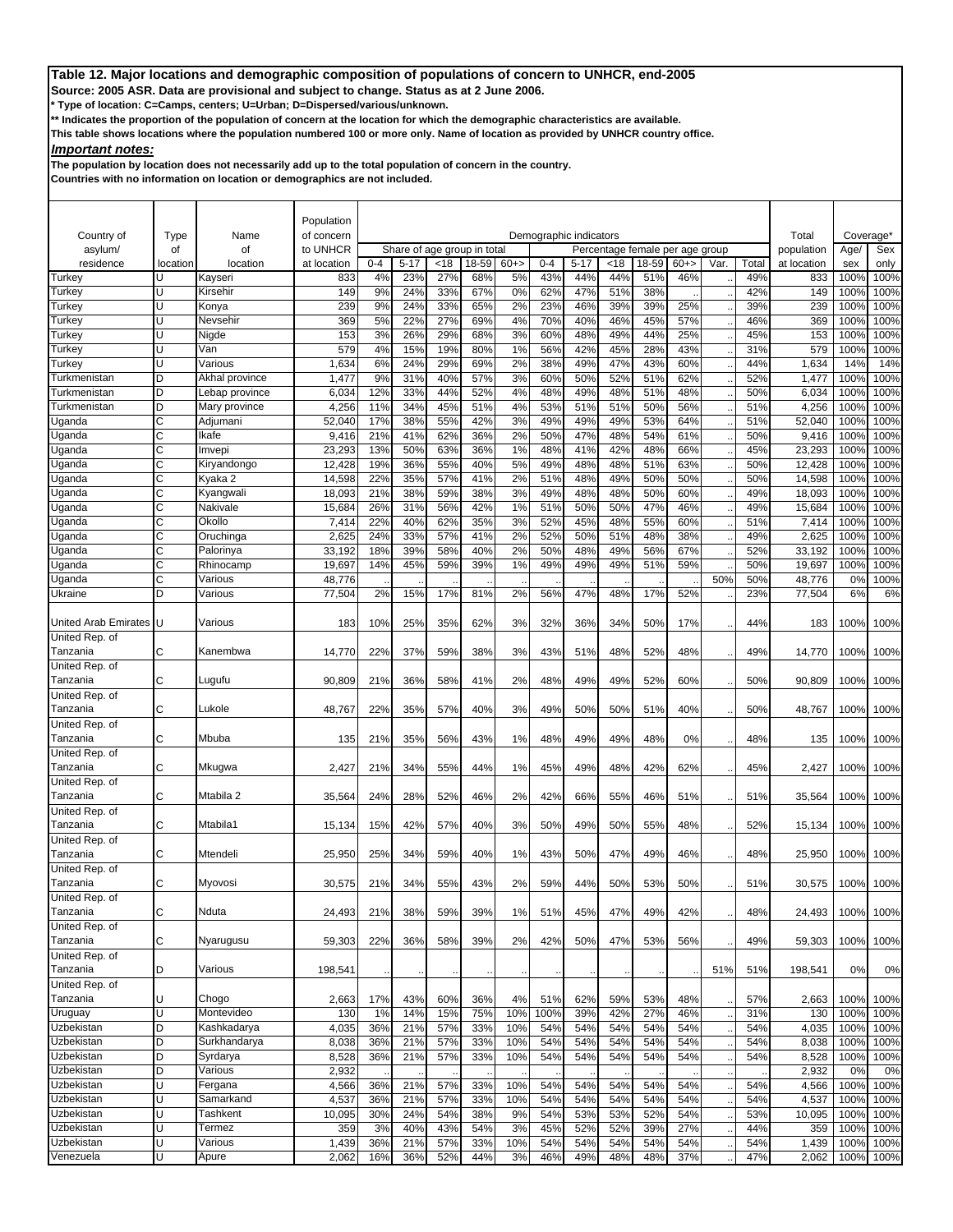**Source: 2005 ASR. Data are provisional and subject to change. Status as at 2 June 2006.**

**\* Type of location: C=Camps, centers; U=Urban; D=Dispersed/various/unknown.**

**\*\* Indicates the proportion of the population of concern at the location for which the demographic characteristics are available.** 

**This table shows locations where the population numbered 100 or more only. Name of location as provided by UNHCR country office.**

*Important notes:*

**The population by location does not necessarily add up to the total population of concern in the country.**

|                 |                |                | Population  |         |                             |      |       |       |         |                        |                                 |         |       |      |       |             |           |      |
|-----------------|----------------|----------------|-------------|---------|-----------------------------|------|-------|-------|---------|------------------------|---------------------------------|---------|-------|------|-------|-------------|-----------|------|
| Country of      | Type           | Name           | of concern  |         |                             |      |       |       |         | Demographic indicators |                                 |         |       |      |       | Total       | Coverage* |      |
| asylum/         | of             | of             | to UNHCR    |         | Share of age group in total |      |       |       |         |                        | Percentage female per age group |         |       |      |       | population  | Age/      | Sex  |
| residence       | location       | location       | at location | $0 - 4$ | $5 - 17$                    | < 18 | 18-59 | $60+$ | $0 - 4$ | $5 - 17$               | <18                             | $18-59$ | $60+$ | Var. | Total | at location | sex       | only |
| Venezuela       |                | Caracas        | 901         | 8%      | 20%                         | 28%  | 67%   | 5%    | 43%     | 51%                    | 49%                             | 38%     | 29%   |      | 41%   | 901         | 100%      | 100% |
| Venezuela       |                | Tachira        | 2.196       | 15%     | 32%                         | 47%  | 49%   | 4%    | 48%     | 48%                    | 48%                             | 46%     | 44%   |      | 47%   | 2.196       | 100%      | 100% |
| Venezuela       | $\blacksquare$ | Various        | 408         | 2%      | 14%                         | 16%  | 76%   | 8%    | 0%      | 71%                    | 63%                             | 26%     | 25%   |      | 32%   | 408         | 12%       | 12%  |
| Venezuela       |                | Zulia          | 1.186       | 16%     | 33%                         | 48%  | 48%   | 3%    | 48%     | 52%                    | 51%                             | 46%     | 30%   |      | 48%   | 1.186       | 100%      | 100% |
| <b>Viet Nam</b> | $\overline{C}$ | <b>B</b> Duona | 1,785       |         |                             |      |       |       |         |                        |                                 |         |       | 52%  | 52%   | 1.785       | 0%        | 100% |
| Viet Nam        | C              | <b>B</b> Phuoc | 261         |         |                             |      |       |       |         |                        |                                 |         |       | 50%  | 50%   | 261         | 0%        | 100% |
|                 |                | Cu Chi (Ho Chi |             |         |                             |      |       |       |         |                        |                                 |         |       |      |       |             |           |      |
| √iet Nam        | С              | Minh City)     | 233         |         |                             |      |       |       |         |                        |                                 |         |       | 55%  | 55%   | 233         | 0%        | 100% |
| Viet Nam        | D              | Various        | 176         |         |                             |      |       |       |         |                        |                                 |         |       | 23%  | 23%   | 176         | 0%        | 100% |
| remen           | Ċ              | AL-Kharaz      | 8.226       | 17%     | 38%                         | 55%  | 44%   | 1%    | 50%     | 48%                    | 49%                             | 49%     | 35%   |      | 49%   | 8.226       | 100%      | 100% |
| Yemen           | D              | Various        | 34,373      | 1%      | 7%                          | 8%   | 92%   | 0%    | 48%     | 44%                    | 45%                             | 18%     | 65%   |      | 20%   | 34,373      | 100%      | 100% |
| remen           |                | Aden           | 13,388      | 5%      | 41%                         | 45%  | 49%   | 5%    | 47%     | 49%                    | 49%                             | 48%     | 55%   |      | 49%   | 13,388      | 100%      | 100% |
| Yemen           |                | Al-Baida       | 322         | 7%      | 35%                         | 42%  | 55%   | 3%    | 36%     | 59%                    | 56%                             | 48%     | 78%   |      | 52%   | 322         | 100%      | 100% |
| remen           |                | Dhamar         | 235         | 15%     | 29%                         | 44%  | 53%   | 3%    | 51%     | 54%                    | 53%                             | 62%     | 33%   |      | 57%   | 235         | 100%      | 100% |
| Yemen           |                | Hodeidah       | 486         | 8%      | 39%                         | 47%  | 44%   | 9%    | 51%     | 42%                    | 44%                             | 51%     | 56%   |      | 48%   | 486         | 100%      | 100% |
| remen           |                | Mahra          | 680         | 9%      | 39%                         | 48%  | 50%   | 2%    | 50%     | 47%                    | 47%                             | 46%     | 50%   |      | 47%   | 680         | 100%      | 100% |
| remen           |                | Mukalla        | 692         | 12%     | 45%                         | 57%  | 33%   | 10%   | 51%     | 52%                    | 52%                             | 71%     | 49%   |      | 58%   | 692         | 100%      | 100% |
| remen           |                | Rida'a         | 282         | 19%     | 35%                         | 55%  | 42%   | 4%    | 54%     | 35%                    | 42%                             | 47%     | 50%   |      | 44%   | 282         | 100%      | 100% |
| Yemen           |                | Sada'a         | 140         | 4%      | 33%                         | 36%  | 57%   | 6%    | 40%     | 35%                    | 35%                             | 31%     | 44%   |      | 34%   | 140         | 100%      | 100% |
| remen           |                | Sana'a         | 19,860      | 5%      | 35%                         | 40%  | 54%   | 6%    | 52%     | 50%                    | 50%                             | 52%     | 55%   |      | 51%   | 19,860      | 100%      | 100% |
| Yemen           |                | Sana'a/Aden    | 735         | 14%     | 29%                         | 43%  | 54%   | 3%    | 47%     | 47%                    | 47%                             | 42%     | 68%   |      | 45%   | 735         | 100%      | 100% |
| Yemen           |                | Shabwa         | 458         | 6%      | 22%                         | 28%  | 70%   | 2%    | 56%     | 56%                    | 56%                             | 47%     | 75%   |      | 50%   | 458         | 100%      | 100% |
| remen           |                | Taiz           | 2,858       | 4%      | 36%                         | 40%  | 47%   | 13%   | 51%     | 34%                    | 36%                             | 51%     | 51%   |      | 45%   | 2,858       | 100%      | 100% |
| Zambia          | Ċ              | Kala           | 18,420      | 20%     | 35%                         | 55%  | 42%   | 2%    | 41%     | 49%                    | 46%                             | 47%     | 57%   |      | 47%   | 18,420      | 100%      | 100% |
| Zambia          | C              | Mayukwayukwa   | 5,752       | 23%     | 30%                         | 54%  | 40%   | 7%    | 58%     | 54%                    | 56%                             | 48%     | 61%   |      | 53%   | 5,752       | 100%      | 100% |
| Zambia          | Ć              | Meheba         | 13,975      | 21%     | 34%                         | 55%  | 38%   | 7%    | 51%     | 54%                    | 53%                             | 45%     | 44%   |      | 50%   | 13,975      | 100%      | 100% |
| Zambia          | C              | Mwange         | 22.200      | 22%     | 35%                         | 57%  | 39%   | 4%    | 53%     | 44%                    | 48%                             | 56%     | 66%   |      | 52%   | 22.200      | 100%      | 100% |
| Zambia          | C              | Nangweshi      | 15.116      | 20%     | 42%                         | 62%  | 36%   | 2%    | 43%     | 55%                    | 51%                             | 36%     | 44%   |      | 46%   | 15.116      | 100%      | 100% |
| Zambia          | D              | Various        | 75,000      |         |                             |      |       |       |         |                        |                                 |         |       |      |       | 75,000      | 0%        | 0%   |
| Zambia          |                | Lusaka         | 146         |         |                             |      |       |       |         |                        |                                 |         |       |      |       | 146         | 0%        | 0%   |
| Zambia          |                | Various        | 5,255       | 4%      | 27%                         | 31%  | 67%   | 2%    | 37%     | 42%                    | 42%                             | 41%     | 37%   |      | 41%   | 5,255       | 100%      | 100% |
| Zimbabwe        | C              | Tongogara      | 2,091       |         |                             |      |       |       |         |                        |                                 |         |       |      |       | 2,091       | 0%        | 0%   |
| Zimbabwe        |                | Various        | 118         |         |                             |      |       |       |         |                        |                                 |         |       |      |       | 118         | 0%        | 0%   |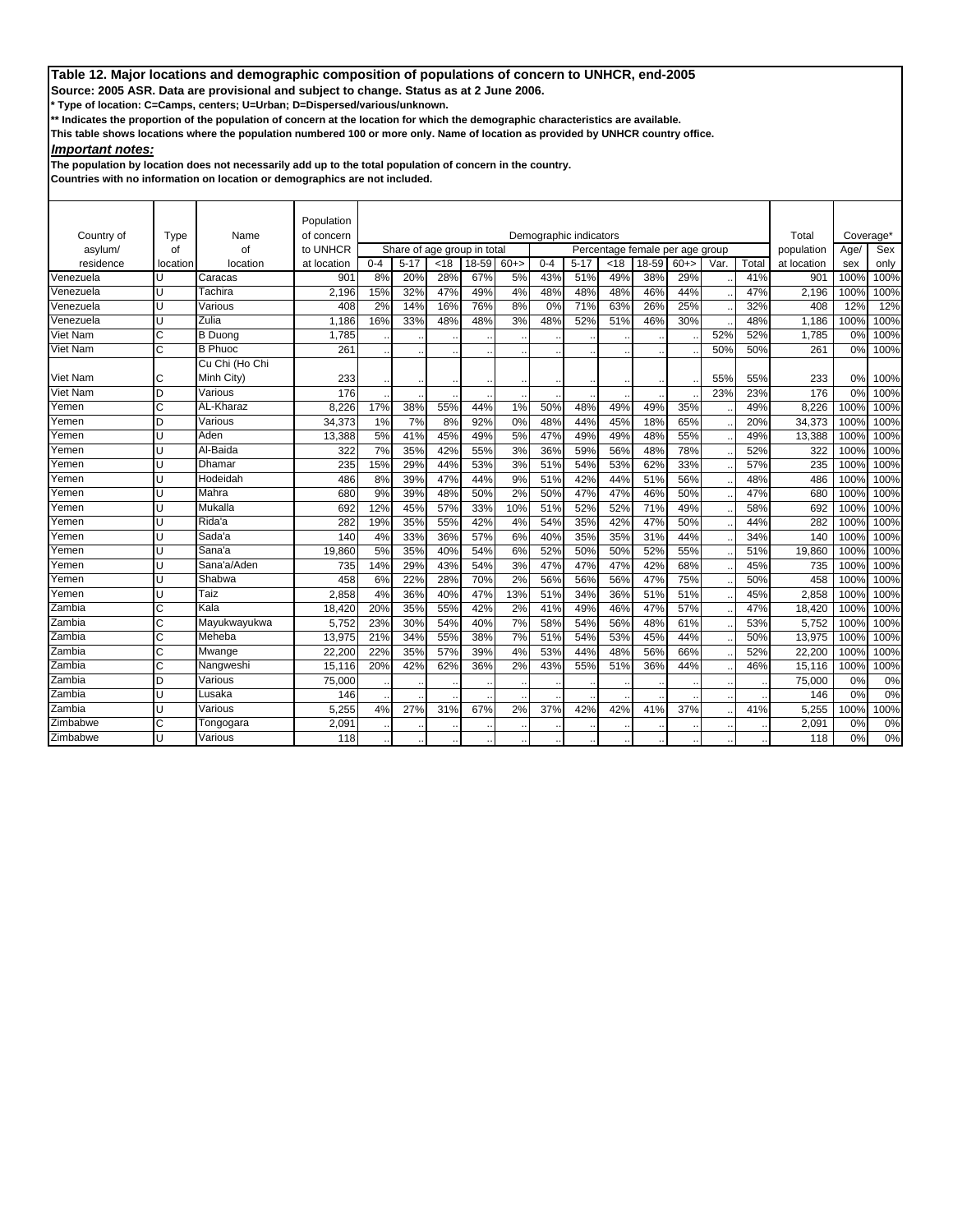## **Table 13. Population of concern to UNHCR by type of location, end-2005 Source: 2005 ASR. Data are provisional and subject to change. Status as at 2 June 2006.**

#### *Important notes:*

**The population by location type does not necessarily add up to the total population of concern in the country. Countries with no location information are not included.**

| Region and              |                          |               |                          |           |            |       |
|-------------------------|--------------------------|---------------|--------------------------|-----------|------------|-------|
| country/                |                          |               |                          |           |            |       |
| territory               |                          | Location type |                          |           |            |       |
| of                      |                          |               | Dispersed/               |           | Percentage |       |
| asylum                  | Camps                    | Urban         | various                  | Total     | Camps      | Urban |
| <b>Burundi</b>          | 17,771                   | 22,504        | 68,411                   | 108,686   | 16%        | 21%   |
| Central African Rep.    | 20,299                   | 6,230         |                          | 26,529    | 77%        | 23%   |
| Chad                    | 243,512                  | 5,398         | 26,570                   | 275,480   | 88%        | 2%    |
| Congo                   | 7,078                    | 4,309         | 58,464                   | 69,851    | 10%        | 6%    |
| Dem. Rep. of the Congo  | 22,998                   | 3,903         | 208,190                  | 235,091   | 10%        | 2%    |
| Gabon                   |                          | 11,455        | 1,319                    | 12,774    | 0%         | 90%   |
| Rwanda                  | 43,163                   | 6,344         | 9,610                    | 59,117    | 73%        | 11%   |
| United Rep. of Tanzania | 347,927                  | 2,663         | 198,541                  | 549,131   | 63%        | 0%    |
| <b>CA-GL Total</b>      | 702,748                  | 62,806        | 571,105                  | 1,336,659 | 53%        | 5%    |
| Djibouti                | 6,696                    | 3,779         | ÷,                       | 10,475    | 64%        | 36%   |
| Eritrea                 | 4,504                    | 1,536         | ÷,                       | 6,040     | 75%        | 25%   |
| Ethiopia                | 100,505                  | 521           | $\overline{\phantom{m}}$ | 101,026   | 99%        | 1%    |
| Kenya                   | 234,611                  | 33,120        | $\overline{\phantom{a}}$ | 267,731   | 88%        | 12%   |
| Somalia                 |                          | 493           |                          | 493       | 0%         | 100%  |
| Sudan                   | 95,569                   | 70.198        | 862,959                  | 1,028,726 | 9%         | 7%    |
| Uganda                  | 257,256                  |               | 11                       | 257,267   | 100%       | 0%    |
| <b>EHA Total</b>        | 699,141                  | 109,647       | 862,970                  | 1,671,758 | 42%        | 7%    |
| Angola                  | 8,668                    | 1,489         | 58,398                   | 68,555    | 13%        | 2%    |
| Botswana                | 2,995                    | 113           |                          | 3,108     | 96%        | 4%    |
| Malawi                  | 8,089                    | 1,482         | $\overline{\phantom{a}}$ | 9,571     | 85%        | 15%   |
| Mozambique              | 4,239                    | 1,710         | ÷,                       | 5,949     | 71%        | 29%   |
| Namibia                 | 6,206                    |               | $\overline{a}$           | 6,206     | 100%       | 0%    |
| South Africa            | $\overline{a}$           | 169,809       | $\overline{a}$           | 169,809   | 0%         | 100%  |
| Swaziland               | 91                       | 925           |                          | 1,016     | 9%         | 91%   |
| Zambia                  | 75,463                   | 5,401         | 75,000                   | 155,864   | 48%        | 3%    |
| Zimbabwe                | 2,091                    | 118           |                          | 2,209     | 95%        | 5%    |
| <b>SAO Total</b>        | 107,842                  | 181,047       | 133,398                  | 422,287   | 26%        | 43%   |
| <b>Benin</b>            | 11,393                   | 20,596        |                          | 31,989    | 36%        | 64%   |
| <b>Burkina Faso</b>     |                          | 1,161         |                          | 1,161     | 0%         | 100%  |
| Cameroon                | $\blacksquare$           | 49,102        | 9,706                    | 58,808    | 0%         | 83%   |
| Côte d'Ivoire           | 36,508                   | 7,562         | 38,039                   | 82,109    | 44%        | 9%    |
| Gambia                  |                          | 7,932         |                          | 7,932     | 0%         | 100%  |
| Ghana                   | 41,102                   | 5,517         | 12,415                   | 59,034    | 70%        | 9%    |
| Guinea                  | 55,917                   | 11,321        | 95                       | 67,333    | 83%        | 17%   |
| Guinea-Bissau           |                          | 462           | 7,320                    | 7,782     | 0%         | 6%    |
| Liberia                 | 142,625                  | 179           | 175,539                  | 318,343   | 45%        | 0%    |
| Mali                    | 250                      | 6,158         | 6,625                    | 13,033    | 2%         | 47%   |
| Niger                   |                          | 243           | 106                      | 349       | 0%         | 70%   |
| Nigeria                 | 5,751                    | 3,688         | 10,401                   | 19,840    | 29%        | 19%   |
| Senegal                 | $\overline{\phantom{a}}$ | 3,629         | 19,712                   | 23,341    | 0%         | 16%   |
| Sierra Leone            | 47,412                   | 12,730        | 198                      | 60,340    | 79%        | 21%   |
| Togo                    | 8,000                    | 1,709         | $\overline{2}$           | 9,711     | 82%        | 18%   |
| <b>WA Total</b>         | 348,958                  | 131,989       | 280,158                  | 761,105   | 46%        | 17%   |
| Afghanistan             | 125,664                  |               | 881,208                  | 1,006,872 | 12%        | 0%    |
| Algeria*                | 90,000                   | 4,407         | $\overline{\phantom{a}}$ | 94,407    | 95%        | 5%    |
| <b>Bahrain</b>          | $\overline{\phantom{a}}$ | 15            | $\overline{a}$           | 15        | 0%         | 100%  |
| Egypt                   | $\blacksquare$           | 30,047        | 70,000                   | 100,047   | 0%         | 30%   |
| Iraq                    | 23,715                   | 28,409        | 56,069                   | 108,193   | 22%        | 26%   |
| Islamic Rep. of Iran    | 31,447                   | 140           | 684,956                  | 716,543   | 4%         | 0%    |
| Jordan                  | $\overline{\phantom{a}}$ | 17,544        | $\overline{\phantom{a}}$ | 17,544    | 0%         | 100%  |
| Kazakhstan              | $\overline{\phantom{a}}$ | 884           | 52,090                   | 52,974    | 0%         | 2%    |
| Kuwait                  | $\overline{\phantom{a}}$ | 1,726         | 101,000                  | 102,726   | 0%         | 2%    |
| Kyrgyzstan              | $\overline{\phantom{a}}$ | 1,061         | 2,035                    | 3,096     | 0%         | 34%   |
| Lebanon                 | $\overline{\phantom{a}}$ | 2,547         | $\overline{\phantom{a}}$ | 2,547     | 0%         | 100%  |
| Mauritania              | $\overline{\phantom{a}}$ | 724           | 29,500                   | 30,224    | 0%         | 2%    |
| Morocco                 | $\overline{\phantom{a}}$ | 2,066         | $\overline{\phantom{a}}$ | 2,066     | 0%         | 100%  |
|                         |                          |               |                          |           |            |       |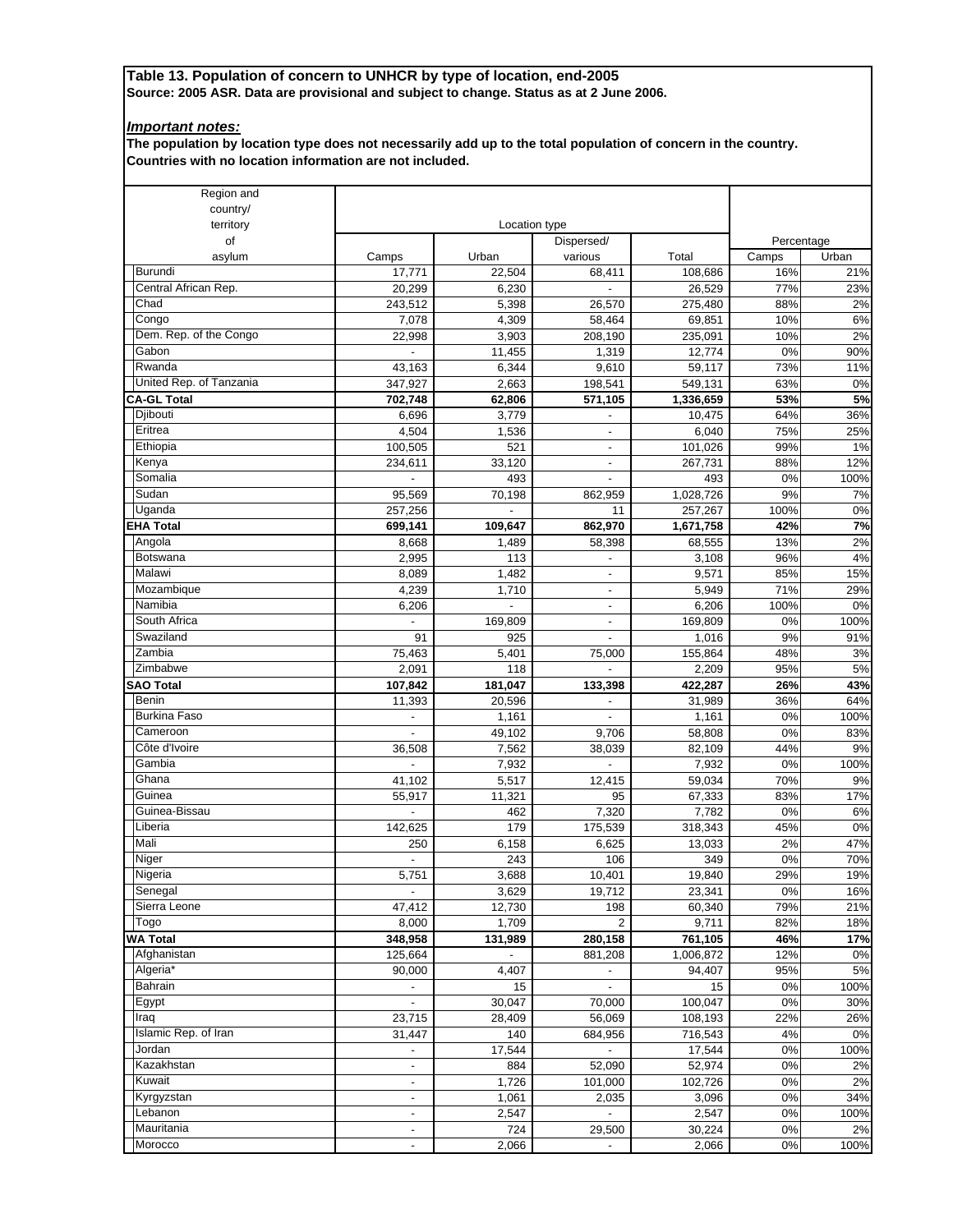## **Table 13. Population of concern to UNHCR by type of location, end-2005 Source: 2005 ASR. Data are provisional and subject to change. Status as at 2 June 2006.**

### *Important notes:*

**The population by location type does not necessarily add up to the total population of concern in the country. Countries with no location information are not included.**

| Region and                  |                          |                          |                          |                |                     |       |
|-----------------------------|--------------------------|--------------------------|--------------------------|----------------|---------------------|-------|
| country/                    |                          |                          |                          |                |                     |       |
| territory                   |                          | Location type            |                          |                |                     |       |
| of<br>asylum                | Camps                    | Urban                    | Dispersed/<br>various    | Total          | Percentage<br>Camps | Urban |
| Oman                        |                          | 11                       | $\overline{\phantom{a}}$ | 11             | 0%                  | 100%  |
| Pakistan**                  | 1,084,208                | 3,912                    | $\overline{\phantom{a}}$ | 1,088,120      | 100%                | 0%    |
| Qatar                       |                          | 74                       |                          | 74             | 0%                  | 100%  |
| Saudi Arabia                | 363                      | 240,550                  | 70,000                   | 310,913        | 0%                  | 77%   |
| Syrian Arab Rep.            |                          | 30,024                   | $\overline{\phantom{a}}$ | 30,024         | 0%                  | 100%  |
| Tajikistan                  | $\overline{\phantom{a}}$ | 1,080                    |                          | 1,080          | 0%                  | 100%  |
| Tunisia                     | $\blacksquare$           | 113                      | L.                       | 113            | 0%                  | 100%  |
| Turkmenistan                | $\overline{2}$           | 170                      | 11,793                   | 11,965         | 0%                  | 1%    |
| <b>United Arab Emirates</b> | $\overline{a}$           | 183                      | $\overline{\phantom{a}}$ | 183            | 0%                  | 100%  |
| Uzbekistan                  |                          | 21,004                   | 23,533                   | 44,537         | 0%                  | 47%   |
| Yemen                       | 8,226                    | 40,136                   | 34,373                   | 82,735         | 10%                 | 49%   |
| <b>CASWANAME Total</b>      | 1,363,625                | 426,827                  | 2,016,557                | 3,807,009      | 36%                 | 11%   |
| Argentina                   |                          | 3,899                    |                          | 3,899          | 0%                  | 100%  |
| <b>Belize</b>               | $\overline{\phantom{a}}$ | 638                      | $\overline{\phantom{a}}$ | 638            | 0%                  | 100%  |
| <b>Bolivia</b>              | $\overline{\phantom{a}}$ | 365                      | 173                      | 538            | 0%                  | 68%   |
| <b>Brazil</b>               | $\overline{\phantom{a}}$ | 3,459                    | $\overline{a}$           | 3,459          | 0%                  | 100%  |
| Canada                      | $\overline{\phantom{a}}$ | 20,552                   | $\overline{\phantom{a}}$ | 20,552         | 0%                  | 100%  |
| Chile                       | $\overline{\phantom{a}}$ | 913                      | $\overline{a}$           | 913            | 0%                  | 100%  |
| Colombia                    | $\overline{a}$           | 197                      | 2,000,000                | 2,000,197      | 0%                  | 0%    |
| Cuba                        | $\overline{\phantom{a}}$ | 738                      |                          | 738            | 0%                  | 100%  |
| Ecuador                     | $\overline{\phantom{a}}$ | 12,553                   | $\overline{\phantom{a}}$ | 12,553         | 0%                  | 100%  |
| El Salvador                 | $\overline{\phantom{a}}$ | 50                       | $\overline{\phantom{a}}$ | 50             | 0%                  | 100%  |
| Guatemala                   | $\overline{\phantom{a}}$ | 394                      |                          | 394            | 0%                  | 100%  |
| Honduras                    | $\overline{\phantom{a}}$ | 22                       | 50                       | 72             | 0%                  | 31%   |
| Mexico                      | 354                      | 3,036                    | $\overline{\phantom{a}}$ | 3,390          | 10%                 | 90%   |
| Nicaragua                   | $\overline{a}$           | 228                      |                          | 228            | 0%                  | 100%  |
| Panama                      | $\overline{\phantom{a}}$ | 11,527                   | 901                      | 12,428         | 0%                  | 93%   |
| Paraguay                    | $\overline{\phantom{a}}$ | 58                       | $\overline{\phantom{a}}$ | 58             | 0%                  | 100%  |
| Peru                        | $\overline{a}$           | 1,184                    | $\blacksquare$           | 1,184          | 0%                  | 100%  |
| Uruguay                     | $\overline{\phantom{a}}$ | 130                      | $\overline{\phantom{a}}$ | 130            | 0%                  | 100%  |
| Venezuela                   | $\overline{\phantom{a}}$ | 6,753                    | $\overline{a}$           | 6,753          | 0%                  | 100%  |
| RBAC Total                  | 354                      | 66,696                   | 2,001,124                | 2,068,174      | 0%                  | 3%    |
| Bangladesh                  | 20,939                   | 217                      |                          | 21,156         | 99%                 | 1%    |
| Cambodia                    | 140                      | 55                       | 31                       | 226            | 62%                 | 24%   |
| China                       | $\overline{\phantom{a}}$ | 230                      | 300,895                  | 301,125        | 0%                  | 0%    |
| Hong Kong SAR, China        | $\overline{\phantom{a}}$ | 3,031                    |                          | 3,031          | 0%                  | 100%  |
| India                       | $\blacksquare$           | 11,659                   | ÷,                       | 11,659         | 0%                  | 100%  |
| Indonesia                   | $\overline{\phantom{a}}$ | 147                      | 246                      | 393            | 0%                  | 37%   |
| Japan                       | $\overline{\phantom{a}}$ | 2,466                    | $\overline{\phantom{a}}$ | 2,466          | 0%                  | 100%  |
| Malaysia                    | $\overline{\phantom{a}}$ | 44,531                   | 61,549                   | 106,080        | 0%                  | 42%   |
| Mongolia                    | $\overline{\phantom{a}}$ | 2                        |                          | 2              | 0%                  | 100%  |
| Myanmar                     | $\blacksquare$           | $\overline{\phantom{a}}$ | 236,495                  | 236,495        | 0%                  | 0%    |
| Nepal                       | 107,176                  | 273                      | 31,187                   | 138,636        | 77%                 | 0%    |
| Papua New Guinea            | 7,491                    | 2,508                    | ÷,                       | 9,999          | 75%                 | 25%   |
| Philippines                 | $\overline{\phantom{0}}$ | 904                      | $\overline{\phantom{a}}$ | 904            | 0%                  | 100%  |
| Rep. of Korea               |                          | 588                      | $\overline{\phantom{0}}$ | 588            | 0%                  | 100%  |
| Singapore                   | $\overline{\phantom{a}}$ | $\overline{4}$           | $\overline{\phantom{a}}$ | $\overline{4}$ | 0%                  | 100%  |
| Sri Lanka                   | 67,949                   | 256,977                  | 2,700                    | 327,626        | 21%                 | 78%   |
| Thailand                    | 136,167                  | 13,184                   | $\overline{\phantom{a}}$ | 149,351        | 91%                 | 9%    |
| Timor-Leste                 |                          | 13                       | $\overline{a}$           | 13             | 0%                  | 100%  |
| Viet Nam                    | 2,357                    |                          | 176                      | 2,533          | 93%                 | 0%    |
| <b>RBAP Total</b>           | 342,219                  | 336,789                  | 633,279                  | 1,312,287      | 26%                 | 26%   |
| Albania                     | 29                       | 59                       | 3                        | 91             | 32%                 | 65%   |
| Armenia                     | $\overline{\phantom{a}}$ | 51,391                   | 168,229                  | 219,620        | 0%                  | 23%   |
| Azerbaijan                  | 33,161                   | 251,152                  | 300,030                  | 584,343        | 6%                  | 43%   |
| <b>Belarus</b>              | $\overline{\phantom{a}}$ | 13,378                   |                          | 13,378         | 0%                  | 100%  |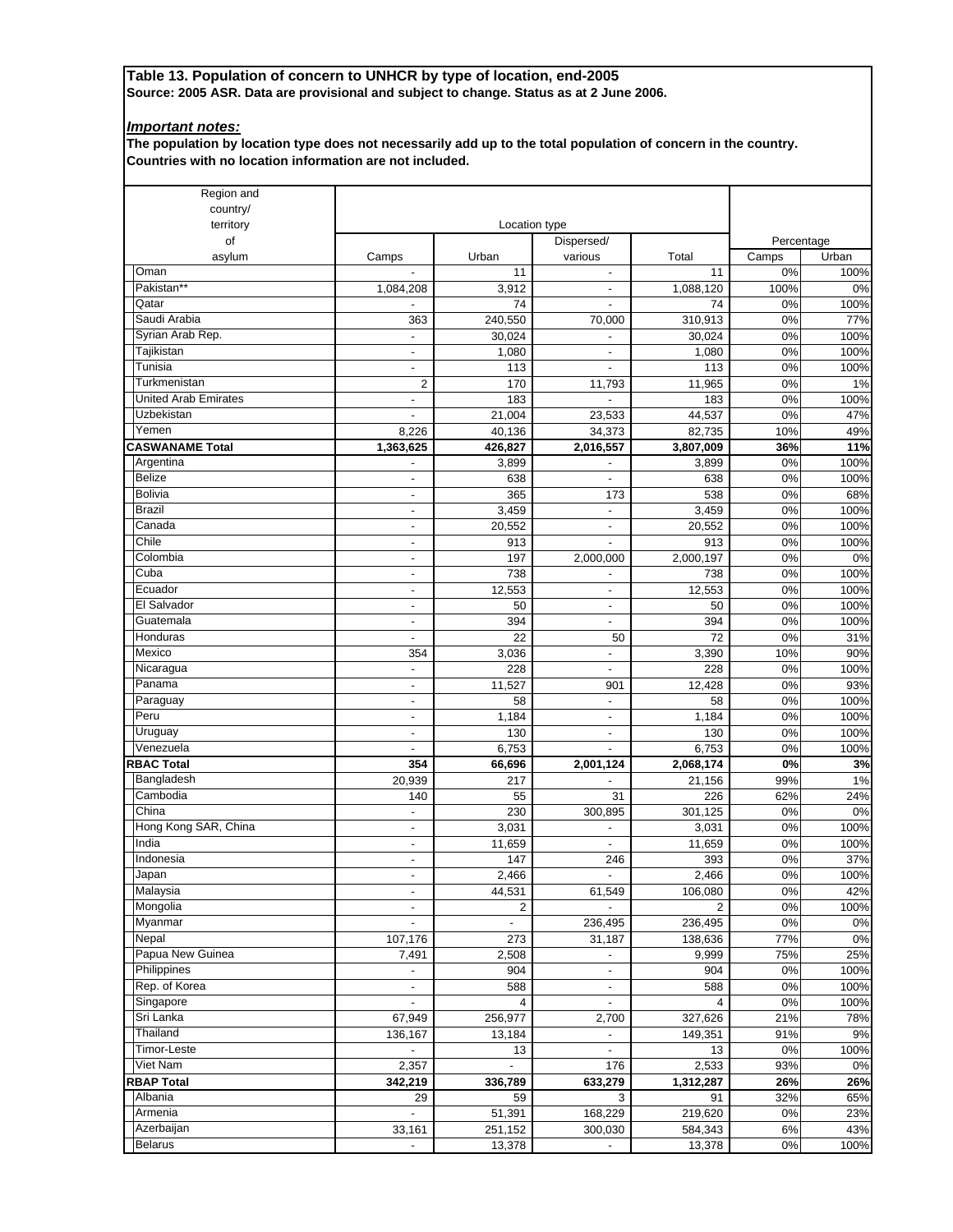## **Table 13. Population of concern to UNHCR by type of location, end-2005 Source: 2005 ASR. Data are provisional and subject to change. Status as at 2 June 2006.**

#### *Important notes:*

**The population by location type does not necessarily add up to the total population of concern in the country. Countries with no location information are not included.**

| <b>Grand Total</b>        | 3,618,420                | 2,503,812                | 7,877,098                | 13,999,330 | 26%        | 18%   |
|---------------------------|--------------------------|--------------------------|--------------------------|------------|------------|-------|
| <b>RBE Total</b>          | 53,533                   | 1,188,011                | 1,378,507                | 2,620,051  | 2%         | 45%   |
| Ukraine                   |                          |                          | 77,504                   | 77,504     | 0%         | 0%    |
| Turkey                    | 34                       | 8,637                    | 21                       | 8.692      | 0%         | 99%   |
| <b>TfYR Macedonia</b>     | 11                       | 2.105                    | $\overline{a}$           | 2,116      | 1%         | 99%   |
| Switzerland               |                          | 48,030                   | $\overline{\phantom{0}}$ | 48,030     | 0%         | 100%  |
| Slovenia                  | 132                      | 749                      | $\overline{\phantom{0}}$ | 881        | 15%        | 85%   |
| Slovakia                  |                          | 452                      | 169                      | 621        | 0%         | 73%   |
| Serbia and Montenegro     | 11,332                   | 222,020                  | 254,552                  | 487,904    | 2%         | 46%   |
| <b>Russian Federation</b> |                          | 1,940                    | 422.389                  | 424,329    | 0%         | 0%    |
| Romania                   | 365                      | 674                      |                          | 1,039      | 35%        | 65%   |
| Rep. of Moldova           |                          | 232                      | $\overline{\phantom{0}}$ | 232        | 0%         | 100%  |
| Portugal                  |                          | 114                      | $\overline{\phantom{a}}$ | 114        | 0%         | 100%  |
| Poland                    | 3,462                    | $\overline{\phantom{0}}$ | -                        | 3,462      | 100%       | 0%    |
| Latvia                    | 9                        | $\overline{7}$           | 4                        | 20         | 45%        | 35%   |
| Hungary                   | 400                      | $\overline{a}$           | 116                      | 516        | 78%        | 0%    |
| Greece                    | $\overline{\phantom{0}}$ | 2,487                    |                          | 2,487      | 0%         | 100%  |
| Georgia                   | $\overline{\phantom{a}}$ | 234,274                  | 4,208                    | 238,482    | 0%         | 98%   |
| France                    | $\overline{a}$           | 119,078                  |                          | 119,078    | 0%         | 100%  |
| Estonia                   | 6                        | $\mathbf{Q}$             | 136,000                  | 136,015    | 0%         | 0%    |
| Czech Rep.                | 1,006                    | 4,516                    |                          | 5,522      | 18%        | 82%   |
| Cyprus                    |                          | 13,768                   | $\overline{a}$           | 13,768     | 0%         | 100%  |
| Croatia                   | 2,844                    | 12,892                   | $\overline{\phantom{0}}$ | 15.736     | 18%        | 82%   |
| Bulgaria                  |                          | 822                      | $\overline{\phantom{a}}$ | 822        | 0%         | 100%  |
| Bosnia and Herzegovina    | 742                      | 199,225                  |                          | 199,967    | 0%         | 100%  |
| Belgium                   |                          |                          | 15,282                   | 15,282     | 0%         | 0%    |
| asylum                    | Camps                    | Urban                    | various                  | Total      | Camps      | Urban |
| of                        |                          |                          | Dispersed/               |            | Percentage |       |
| territory                 |                          | Location type            |                          |            |            |       |
| country/                  |                          |                          |                          |            |            |       |
| Region and                |                          |                          |                          |            |            |       |

\* According to the Government of Algeria, there are an estimated 165,000 Sahrawi refugees in Tindouf camps.

\*\* UNHCR figures for Pakistan only include Afghans living in camps who are assisted by UNHCR. According to a 2005 government census of Afghans in Pakistan and subsequent voluntary repatriation during the year, there are an additional 1.5 million Afghans living outside camps, some of whom may be refugees. Those Afghans living outside camps receive no UNHCR assistance except access to UNHCR-facilitated voluntary repatriation.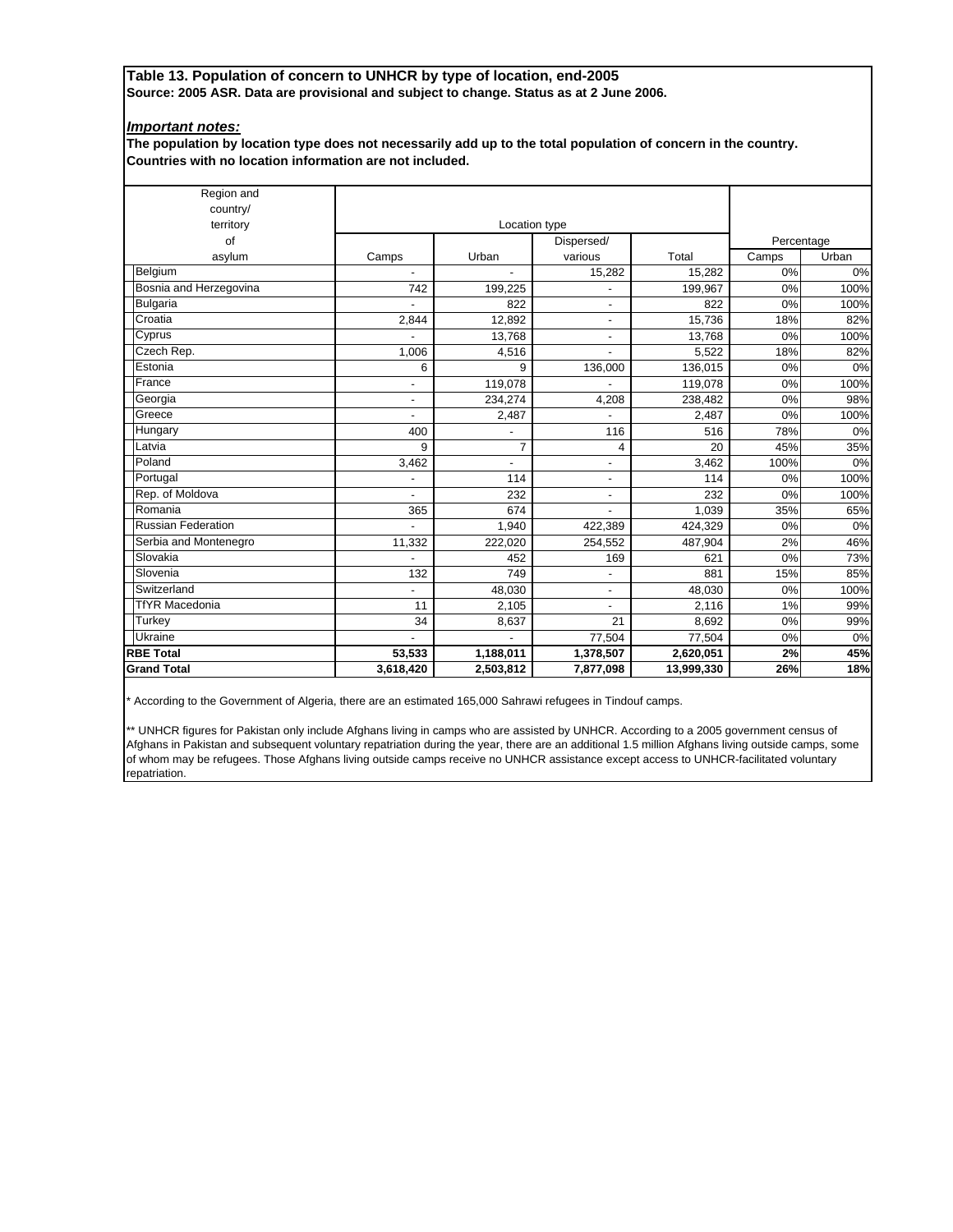#### **2005 GLOBAL REFUGEE TRENDS**

**Table 14. Internally displaced persons (IDPs) protected or assisted by UNHCR, 2005 Source: 2005 ASR. Data are provisional and subject to change. Status as at 2 June 2006.**

## *Important notes:*

**This table reflects only IDPs who are protected or assisted by UNHCR. Most of the world's IDP situations are not covered by UNHCR and are thus not reflected.**

**Most IDP figures are rough estimates and rounded to the nearest hundred.**

|                        | Population start-2005 |           |           | Population end-2005 |
|------------------------|-----------------------|-----------|-----------|---------------------|
|                        |                       | of which: |           | of which:           |
| Country                | Total                 | female    | Total     | female              |
| Afghanistan            | 159,500               |           | 142,500   |                     |
| Azerbaijan             | 578,500               | 304,400   | 578,500   | 304,400             |
| Bosnia and Herzegovina | 309,200               | 160,800   | 182,700   | 95,000              |
| Burundi                | 900                   |           | 11,500    |                     |
| Colombia*              | 2,000,000             | 1,060,000 | 2,000,000 | 1,060,000           |
| Côte d'Ivoire          | 38,000                |           | 38,000    |                     |
| Croatia                | 7,500                 | 4,000     | 4,800     | 2,500               |
| Georgia                | 237,100               | 130,600   | 234,200   | 129,000             |
| Iraq**                 | 1,220,900             |           | 1,200,000 |                     |
| Liberia                | 498,600               |           | 237,800   |                     |
| Russian Federation     | 334,800               |           | 170,500   |                     |
| Serbia and Montenegro  | 248,100               | 124,600   | 246,400   | 124,000             |
| Somalia**              | 400,000               |           | 400,000   |                     |
| Sri Lanka              | 351,900               | 179,500   | 324,700   | 165,600             |
| Sudan                  | 662,300               |           | 841,900   |                     |
| Togo                   |                       |           | 3,000     |                     |
| Total                  | 7,047,300             |           | 6,616,500 |                     |

 \* The Government estimates that there are between 2.5 and 3.0 million IDPs in the country, out of which 1.8 million are registered. According to NGOs, the figure might be up to 3.3 million IDPs.

\*\* Newly reported IDPs at the start of the year and not included in previous UNHCR statistics.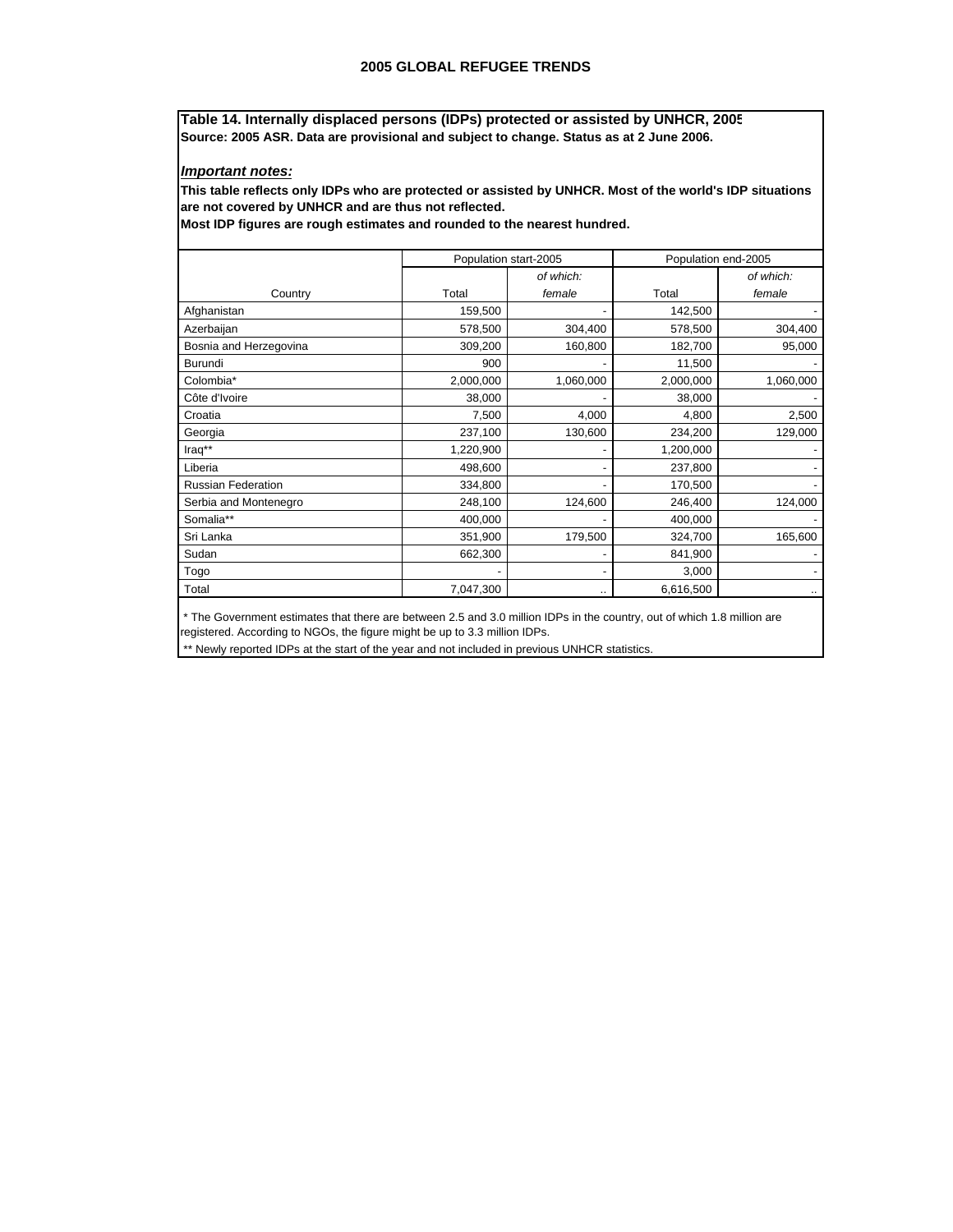**Table 15. Stateless persons<sup>1</sup> , 2005 (Source: 2005 ASR. Data are provisional and subject to change. Status as at 2 June 2006.) N.B. Stateless refugees are included in Table 3 and stateless asylum-seekers in Table 8.**

**Data is not complete and includes estimates. Countries for which UNHCR has information about stateless persons but no reliable data have been included in the table with an asterisk (\*).**

|                                     |                               | Pop. start-2005 |               | Pop. end-2005 |               | Change (%) |               |
|-------------------------------------|-------------------------------|-----------------|---------------|---------------|---------------|------------|---------------|
| Country                             |                               |                 | of which:     |               | of which:     |            | of which:     |
| of                                  |                               |                 | <b>UNHCR-</b> |               | <b>UNHCR-</b> |            | <b>UNHCR-</b> |
| residence                           | Description/origin            | Total           | assisted      | Total         | assisted      | Total      | assisted      |
| Austria                             | <b>Stateless</b>              | 524             |               | 500           |               | $-5%$      |               |
| Azerbaijan <sup>2</sup>             | <b>Stateless</b>              | 30,430          |               | 2,300         |               | $-92%$     |               |
| Bangladesh <sup>3</sup>             |                               |                 |               |               |               |            |               |
| Belarus <sup>4</sup>                | Biharis (estimate)            | 250,000         |               | 250,000       |               | 0%         |               |
|                                     | <b>Stateless</b>              | 10,465          |               | 9,983         |               | $-5%$      |               |
| Belgium <sup>5</sup>                | <b>Stateless</b>              | 93              |               | 237           |               | 155%       |               |
| Brazil <sup>6</sup>                 | <b>Stateless</b>              |                 |               | 91            |               |            |               |
| Cambodia                            | <b>Stateless</b>              |                 |               |               |               |            |               |
| Colombia <sup>7</sup>               | <b>Stateless</b>              |                 |               | 9             |               |            |               |
| Côte d'Ivoire                       | <b>Stateless</b>              |                 |               |               |               |            |               |
| Croatia                             | <b>Stateless</b>              | 14              |               | 20            |               | 43%        |               |
| Cyprus                              | <b>Stateless</b>              |                 |               | $\mathbf{1}$  |               |            |               |
| Dem. Rep. of the Congo <sup>8</sup> | <b>Stateless</b>              |                 |               |               |               |            |               |
| Denmark                             | <b>Stateless</b>              |                 |               | 446           |               |            |               |
| Dominican Republic                  | <b>Stateless</b>              |                 |               |               |               |            |               |
| Egypt                               | <b>Stateless</b>              | 113             | 113           | 96            | 96            | $-15%$     | $-15%$        |
| Eritrea                             | <b>Stateless</b>              | $\overline{7}$  | 7             |               |               |            | $-100%$       |
| Estonia <sup>9</sup>                |                               |                 |               |               |               |            |               |
|                                     | <b>Stateless</b>              | 150,536         |               | 136,000       |               | $-10%$     |               |
| Ethiopia                            | <b>Stateless</b>              |                 |               |               |               |            |               |
| Finland                             | <b>Stateless</b>              |                 |               | 726           |               |            |               |
| France                              | <b>Stateless</b>              | 770             |               | 835           |               | 8%         |               |
| Georgia <sup>10</sup>               | <b>Stateless</b>              | 32              |               | 1,289         |               | 3928%      |               |
| Germany <sup>11</sup>               | <b>Stateless</b>              | 7,469           |               | 9,476         |               | 27%        |               |
| Hungary <sup>12</sup>               | <b>Stateless</b>              |                 |               | 49            |               |            |               |
| Iceland                             | <b>Stateless</b>              |                 |               | 53            |               |            |               |
| India                               | <b>Stateless</b>              |                 |               |               |               |            |               |
| Iraq                                | Stateless (estimate)          |                 |               | 130,000       |               |            |               |
| Italy <sup>13</sup>                 | <b>Stateless</b>              | 886             |               | 886           |               | 0%         |               |
| Jordan                              | <b>Stateless</b>              | 9               | 9             | 9             | 9             | 0%         | 0%            |
| Kazakhstan                          | Stateless                     |                 |               |               |               |            |               |
| Kazakhstan <sup>14</sup>            |                               |                 |               | 4,932         |               |            |               |
|                                     | <b>Ethnic Kazakhs</b>         | 58,291          |               | 45,644        |               | $-22%$     |               |
| Kuwait                              | Bidoons (estimate)            | 80,000          | 1,506         | 80,000        | 1,506         | 0%         | 0%            |
| Kyrgyzstan <sup>15</sup>            | Stateless (estimate)          |                 |               | 100,000       |               |            |               |
| Latvia <sup>16</sup>                | <b>Stateless</b>              | 173             |               | 198           |               | 14%        |               |
| Latvia <sup>17</sup>                | Non-Citizens                  | 452,003         |               | 418,440       |               | $-7%$      |               |
| Lithuania <sup>18</sup>             | <b>Stateless</b>              | 9,028           |               | 8,708         |               | $-4%$      |               |
| Mongolia                            | <b>Stateless</b>              | 78              |               | 81            |               | 4%         |               |
| Mongolia <sup>19</sup>              | Ethnic Kazakhs (estimate)     | 400             |               | 500           |               | 25%        |               |
| Morocco                             | <b>Stateless</b>              | 4               |               | 4             |               | 0%         |               |
| Myanmar <sup>20</sup>               | Returnees                     |                 |               | 236,495       |               |            |               |
| Nepal <sup>21</sup>                 | Stateless (estimate)          |                 |               | 400,000       |               |            |               |
| Netherlands                         | Stateless                     | 6,500           |               | 6,500         |               | 0%         |               |
| Norway                              | <b>Stateless</b>              | 923             |               | 941           |               | 2%         |               |
| Pakistan                            | <b>Stateless</b>              |                 |               |               |               |            |               |
| Panama                              | <b>Stateless</b>              |                 |               | 6             | 6             |            |               |
| Papua New Guinea                    |                               |                 |               |               |               |            |               |
|                                     | <b>Stateless</b>              | 135             |               |               |               |            |               |
| Poland <sup>23</sup>                | <b>Stateless</b>              |                 |               | 74            |               |            |               |
| $\textsf{Qatar}^{24}$               | Stateless (estimate)          | 6,000           |               |               |               |            |               |
| Rep. of Moldova <sup>25</sup>       | <b>Stateless</b>              |                 |               | 1,530         |               |            |               |
| Romania                             | <b>Stateless</b>              | 400             |               | 400           |               | 0%         |               |
| Russian Federation <sup>26</sup>    | Stateless                     | 226,104         |               | 56,741        | 56,741        | $-75%$     |               |
| Russian Federation <sup>26</sup>    | Meskhetians                   | 10,755          | 10,755        | 14,414        | 14,414        | 34%        | 34%           |
| Saudi Arabia                        | Stateless (estimate)          |                 |               | 70,000        |               |            |               |
| Slovakia                            | <b>Stateless</b>              | $\overline{7}$  |               |               |               | $-100%$    |               |
| Slovenia                            | Citizens of former Yugoslavia | 584             | 584           | 445           | 445           | $-24%$     | $-24%$        |
| Spain                               | <b>Stateless</b>              | 14              |               | 18            |               | 29%        |               |
| Sri Lanka <sup>27</sup>             | <b>Stateless</b>              |                 |               |               |               |            |               |
| Sweden                              | <b>Stateless</b>              |                 |               | 5,299         |               |            |               |
| Switzerland                         | <b>Stateless</b>              | 25              |               | 28            |               | 12%        |               |
| Syrian Arab Rep. <sup>28</sup>      | Stateless (estimate)          |                 |               |               |               |            |               |
|                                     |                               | 300,000         |               | 300,000       |               | 0%         |               |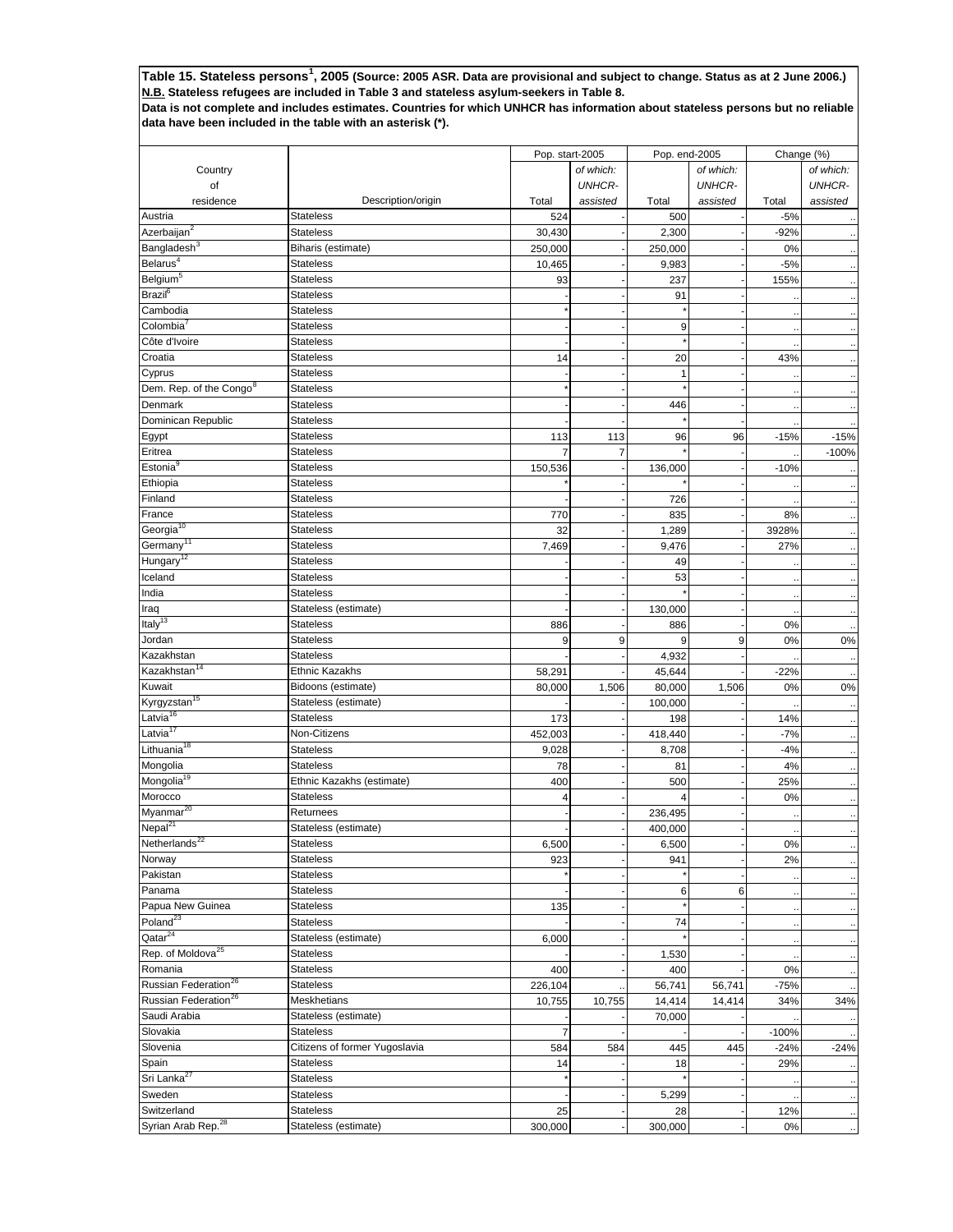**Table 15. Stateless persons<sup>1</sup> , 2005 (Source: 2005 ASR. Data are provisional and subject to change. Status as at 2 June 2006.) N.B. Stateless refugees are included in Table 3 and stateless asylum-seekers in Table 8.**

**Data is not complete and includes estimates. Countries for which UNHCR has information about stateless persons but no reliable data have been included in the table with an asterisk (\*).**

|                                    |                                                                                               | Pop. start-2005 |               | Pop. end-2005 |               |        | Change (%)    |
|------------------------------------|-----------------------------------------------------------------------------------------------|-----------------|---------------|---------------|---------------|--------|---------------|
| Country                            |                                                                                               |                 | of which:     |               | of which:     |        | of which:     |
| 0f                                 |                                                                                               |                 | <b>UNHCR-</b> |               | <b>UNHCR-</b> |        | <b>UNHCR-</b> |
| residence                          | Description/origin                                                                            | Total           | assisted      | Total         | assisted      | Total  | assisted      |
| <b>TfYR Macedonia</b>              | Long-term habitual residents without effective<br>citizenship (de facto stateless) (estimate) | 5.000           | 568           | 2,200         |               | $-56%$ | $-100%$       |
| Thailand <sup>29</sup>             | <b>Stateless</b>                                                                              |                 |               |               |               |        | $\cdot\cdot$  |
| Ukraine <sup>30</sup>              | <b>Stateless</b>                                                                              | 71,260          | 97            | 63,577        | 50            | $-11%$ | $-48%$        |
| Ukraine <sup>31</sup>              | Formerly deported persons                                                                     | 6,500           | 3.107         | 6,500         | 3.331         | 0%     | 7%            |
| United Arab Emirates <sup>32</sup> | <b>Stateless</b>                                                                              |                 |               |               |               |        | $\ddotsc$     |
| United Kingdom <sup>33</sup>       | <b>Stateless</b>                                                                              | 205             |               | 205           |               | 0%     | $\cdot$       |
| Viet Nam                           | Stateless (estimate)                                                                          |                 |               | 15,000        |               |        | $\cdot$       |
| Zimbabwe                           | <b>Stateless</b>                                                                              |                 |               |               |               |        | $\cdot$       |
| Total                              |                                                                                               | 1,685,737       | 16.746        | 2,381,886     | 76,598        |        |               |

1 This definition refers mainly to *de jure* stateless persons but also includes *de facto* stateless persons as well as persons who have difficulties establishing heir nationality

2 The number represents the official figure on stateless persons in Azerbaijan (1,800 persons) as well as UNHCR estimates of ethnic Armenians. The previously reported figure of 30,000 stateless ethnic Armenians was an overestimate.

3 According to Bangladesh court decisions, these individuals should be considered as citizens of Bangladesh, however, Biharis have difficulties establishing their nationality and are generally not issued passports.

4 The figure is based on the Belarus definition of a stateless person as "a person who is not a citizen of Belarus and who has no proof of citizenship of another country.

5 The 2005 increase represents court decisions in the four districts of Antwerpen, Brussels, Mechelen and Hasselt and as such does not reflect the total number of judicial decisions recognizing persons as stateless. Moreover, the 2004 figure was incomplete as it only referred to statelessness attestations ssued by the Commissariat General aux Refugies et Apatrides (CGRA).

6 No official statistics on statelessness in Brazil could be identified by the time of publication. The figure relates to stateless persons who have been granted migratory status in Brazil and thus may include only a part of the total number of stateless persons in Brazil.

7 Refers to stateless persons issued a *Cedula de extranjeria.*

8 A large scale voter registration process took place in the Democratic Republic of the Congo in 2005 in preparation for the Constitutional Referendum in December 2005 and the upcoming 2006 general elections. It has yet to be determined whether statelessness has remained a significant problem after the November 2004 Congolese Nationality Law was enacted, followed by the registration of those entitled to vote in the elections.

9 The large majority of persons recorded as stateless have permanent residence and enjoy more rights than foreseen in the 1954 Convention relating to the Status of Stateless Persons. Among those persons with undetermined citizenship, 120,431 hold permanent residence permits and 15,569 temporary residence permits.

 $0$  The large increase is caused by the fact that the end-2005 figure is based on the official number of stateless persons in Georgia, whereas the start-2005 figure refers only to an estimated figure of Meskhetians in Georgia.

 $^1$  The start-2005 figure is lower than the previously reported end-2004 figure of 10,619 as the former has been adjusted to exclude a group of stateless persons who were simultaneously registered as refugees.

 $12$  The total of 49 includes 3 stateless persons who were granted residence permits on humanitarian grounds, and 46 who have been issued identity documents for stateless persons.

 $3$  The end-2005 figure refers to 1 January 2005 (no updated figure available).

<sup>4</sup> Ethnic Kazakhs with foreign citizenship who move to Kazakhstan and who may find themselves in a stateless situation for a period of time while applying or Kazakhstan citizenship.

 $<sup>5</sup>$  The figure is an estimate as no official statistics were available at the time of publication.</sup>

16 The Republic of Latvia enacted a *Law on Stateless Persons* on 17 February 2004, which replaced the *Law on the Status of Stateless Persons in the Republic of Latvia* of 18 February 1999, and which determines the legal status of persons who are not considered as citizens by the legislation of any State and whose status is not determined by the 25th April 1995 Law (quoted below).

<sup>7</sup> The Republic of Latvia by the 25th April 1995 Law on the Status of Those Former USSR Citizens who are not Citizens of Latvia or of Any Other State granted a transitional legal status to permanently residing persons (*non-citizens* ) entitling them to a set of rights and obligations beyond the minimum rights prescribed by the 1954 Convention relating to the Status of Stateless Persons, and identical to those attached to the possession of nationality, with the exception of certain limited civil and political rights. Therefore, the exclusion clause provided by Article 1.2.2 (ii) of the 1954 Convention is applicable to the non-citizens of Latvia.

 $^{\rm 8}$  The figure includes 8,363 stateless persons holding permanent residence permits and 345 stateless persons with temporary residence permits.

<sup>9</sup> Estimated number of ethnic Kazakhs who renounced their Mongolian citizenship under the nationality law to obtain the citizenship of Kazakhstan and who subsequently sought to restore their Mongolian nationality but have not yet reacquired it.

 $^0$  With very few exceptions, all returnees from Bangladesh are stateless. In the communities in which they live in Northern Rakhine State, the vast majority of Moslem and Hindu residents are also stateless, however UNHCR does not have reliable data about their numbers.

<sup>1</sup> The Government of Nepal does not have statistics on the number of stateless persons in the country. The estimate of 400,000 is frequently mentioned but the real number of stateless persons may be higher.

<sup>2</sup> Includes stateless persons and persons holding Dutch nationality and three or more other nationalities. The figure does not distinguish between stateless refugees and non-refugees. No updated figure for end-2005 was available at the time of publication.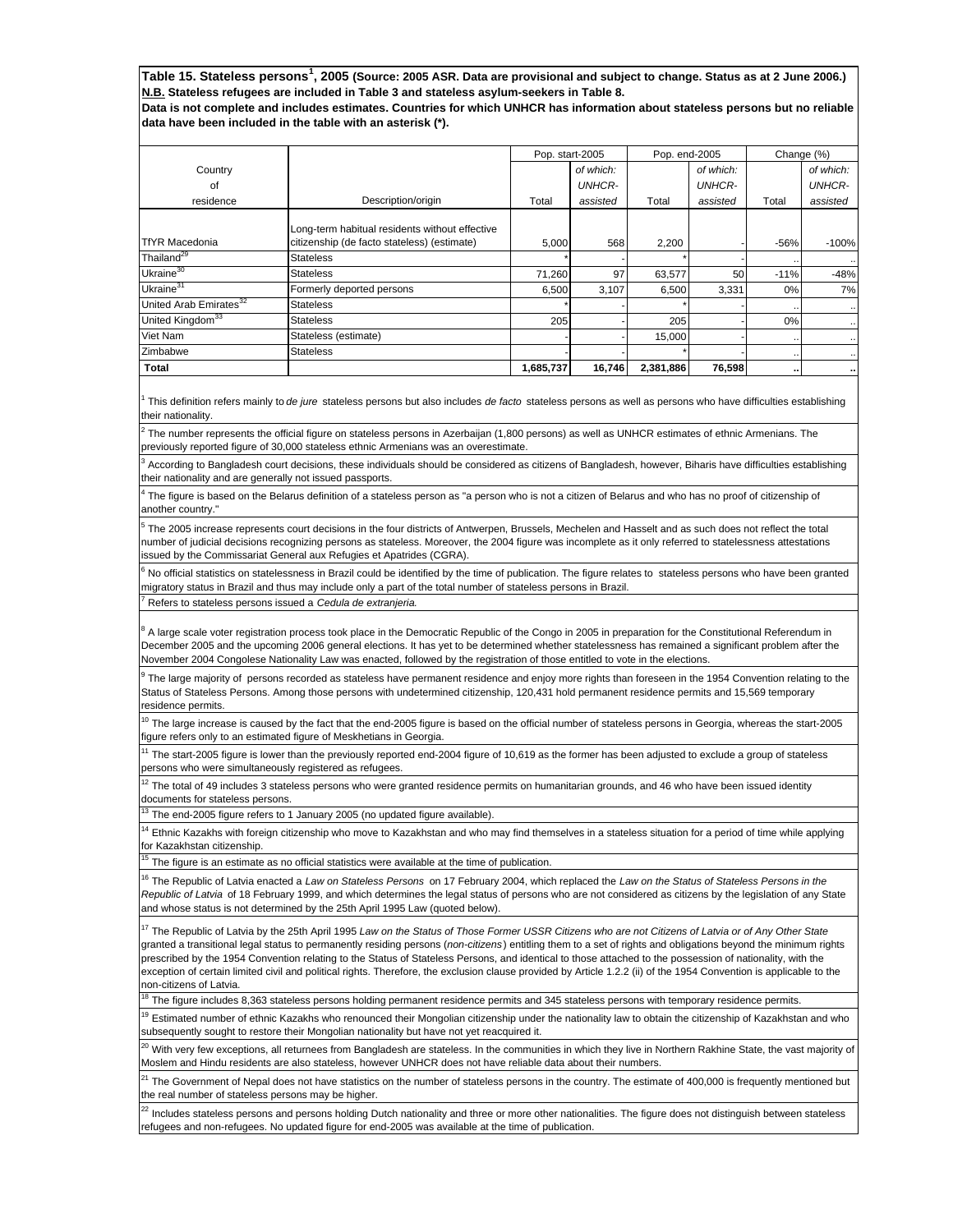**Table 15. Stateless persons<sup>1</sup> , 2005 (Source: 2005 ASR. Data are provisional and subject to change. Status as at 2 June 2006.) N.B. Stateless refugees are included in Table 3 and stateless asylum-seekers in Table 8. Data is not complete and includes estimates. Countries for which UNHCR has information about stateless persons but no reliable** 

**data have been included in the table with an asterisk (\*).**

|                                                                                                                                                                         |                                                                                                                                                         | Pop. start-2005 |               | Pop. end-2005 |               |       | Change (%)    |  |  |  |
|-------------------------------------------------------------------------------------------------------------------------------------------------------------------------|---------------------------------------------------------------------------------------------------------------------------------------------------------|-----------------|---------------|---------------|---------------|-------|---------------|--|--|--|
| Country                                                                                                                                                                 |                                                                                                                                                         |                 | of which:     |               | of which:     |       | of which:     |  |  |  |
| Ωf                                                                                                                                                                      |                                                                                                                                                         |                 | <b>UNHCR-</b> |               | <b>UNHCR-</b> |       | <b>UNHCR-</b> |  |  |  |
| residence                                                                                                                                                               | Description/origin                                                                                                                                      | Total           | assisted      | Total         | assisted      | Total | assisted      |  |  |  |
| <sup>23</sup> The number of stateless persons who applied for various types of residence permits in Poland during 2005.                                                 |                                                                                                                                                         |                 |               |               |               |       |               |  |  |  |
| <sup>24</sup> It was reported that many of the 6,000 stateless persons in Qatar were discovered to be in possession of another citizenship or were reinstated in the    |                                                                                                                                                         |                 |               |               |               |       |               |  |  |  |
|                                                                                                                                                                         | Qatar citizenship in 2005. An unidentified number, however, may still remain stateless.                                                                 |                 |               |               |               |       |               |  |  |  |
|                                                                                                                                                                         | <sup>25</sup> The figure includes 1,523 stateless persons holding permanent residence permits and 7 stateless persons with temporary residence permits. |                 |               |               |               |       |               |  |  |  |
|                                                                                                                                                                         |                                                                                                                                                         |                 |               |               |               |       |               |  |  |  |
| <sup>26</sup> The end-2005 figure includes an official figure of 16,741 stateless persons who hold a temporary residence or residence permit in the Russian Federation, |                                                                                                                                                         |                 |               |               |               |       |               |  |  |  |
| 14,414 de facto stateless Meskhetians in Krasnodar krai who have been registered by IOM and an estimated 40,000 other stateless persons. According to                   |                                                                                                                                                         |                 |               |               |               |       |               |  |  |  |
|                                                                                                                                                                         | official figures, 169,363 stateless persons were granted Russian citizenship during 2005. In addition, 6,341 Meskhetians were resettled by IOM.         |                 |               |               |               |       |               |  |  |  |

<sup>7</sup> An evaluation of the implementation of two citizenship campaigns in Sri Lanka in 2003 and 2004 has yet to be made to identify whether some Estate Tamils were not able to apply and subsequently obtain Sri Lankan citizenship.

 $8$  Figures are based on estimates from Amnesty International and Human Rights Watch.

<sup>29</sup> Statements made by the Royal Government of Thailand have indicated that there may be between 800,000 and 2.5 million persons with an undetermined nationality in Thailand.

<sup>30</sup> The figure of stateless persons is based on an extrapolation from the number of stateless persons registered in the 2001 census in Ukraine. It includes 6,735 stateless persons officially registered with the Ukrainian Ministry of Interior.

 $31$  The start-2005 figure equals the end-2005 figure as the number of returns of Formerly Deported Persons to Ukraine in 2005 was approximately equal to the number of naturalizations.

 $^{12}$  No official statistics on the number of stateless persons in the United Arab Emirates exist, but according to estimates by Refugees International there may be around 100,000 stateless Bidoons residing in the country.

 $\rm ^{13}$  Provisional figure of stateless persons who were issued grants of settlement in the United Kingdom in 2004. No figure for 2005 was available at the time of publication.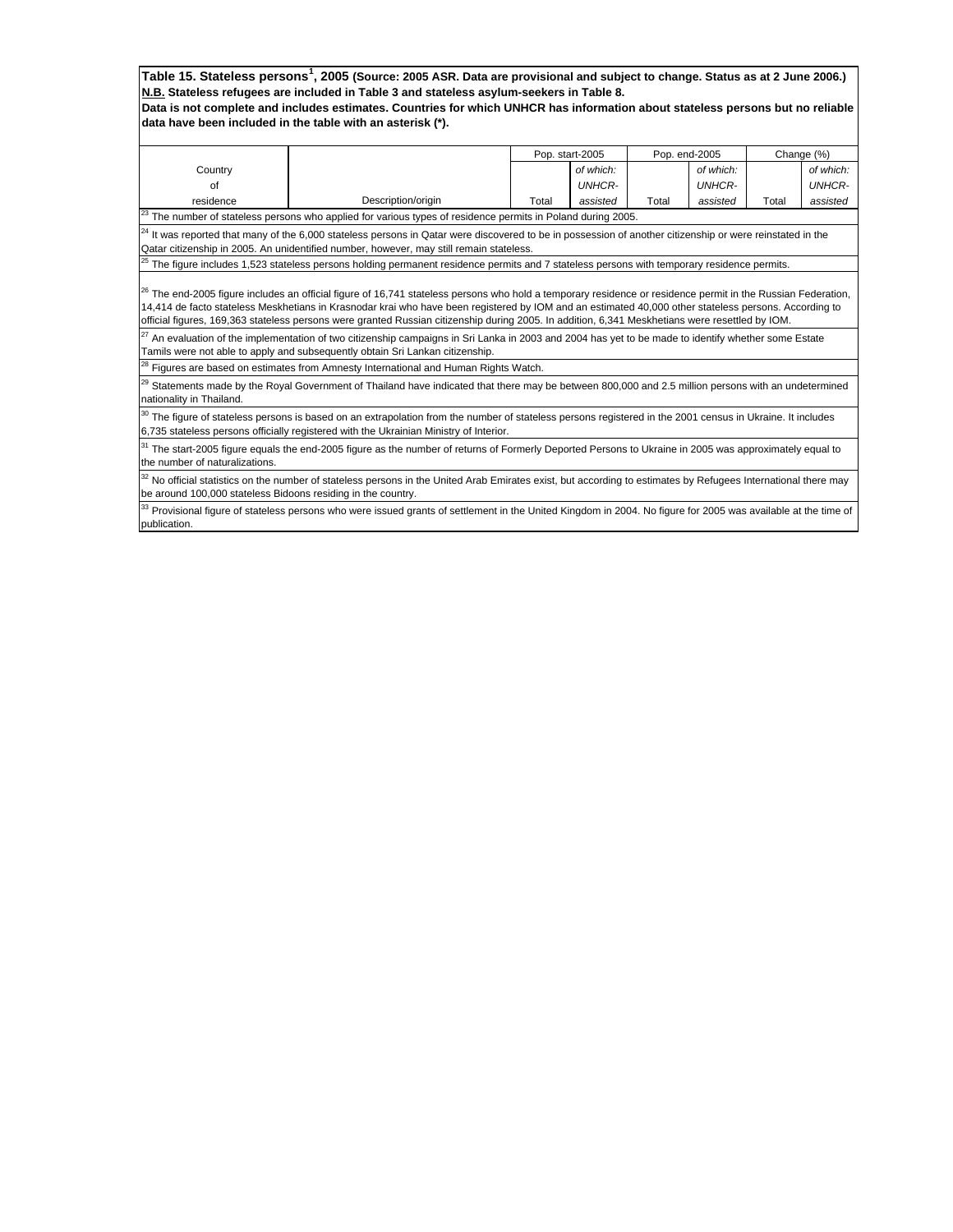## **Table 16. Others of concern to UNHCR, 2005**

**Source: 2005 ASR. Data are provisional and subject to change. Status as at 2 June 2006.**

**N.B. This table does not include stateless persons. See Table 15 for an overview of stateless persons.**

|                       |                                                                 |                | Pop. start-2005 | Pop. end-2005 |               | Change (%) |               |
|-----------------------|-----------------------------------------------------------------|----------------|-----------------|---------------|---------------|------------|---------------|
| Country               |                                                                 |                | of which:       |               | of which:     |            | of which:     |
| οf                    |                                                                 |                | <b>UNHCR-</b>   |               | <b>UNHCR-</b> |            | <b>UNHCR-</b> |
| residence             | Description/origin                                              | Total          | assisted        | Total         | assisted      | Total      | assisted      |
| Azerbaijan            | Rejected Afghan asylum-seekers                                  |                |                 | 296           | 296           |            |               |
| Azerbaijan            | Rejected Iraqi asylum-seekers                                   |                |                 | 31            | 31            |            |               |
| <b>Belarus</b>        | Asylum-seekers of concern to UNHCR                              | 2,458          |                 | 2,414         |               | $-2%$      |               |
| <b>Brazil</b>         | Colombians at the Brazilian border regions                      |                |                 | 4,000         |               |            |               |
| Cambodia              | Rejected Vietnamese asylum-seekers                              | 162            | 162             | 31            | 31            | $-81%$     | $-81%$        |
| Ecuador               | Colombians                                                      |                |                 | 250,000       |               |            |               |
| Eritrea               | Dependants of Sudanese refugees                                 |                |                 | 31            |               |            |               |
| Greece                | Iraqi Christians                                                | 3,000          |                 | 3,000         |               | 0%         |               |
| Indonesia             | Afghanistan                                                     | 62             |                 | 60            |               | $-3%$      |               |
| Indonesia             | Iraq                                                            | 139            |                 | 149           |               | 7%         |               |
| Indonesia             | Myanmar                                                         | 8              |                 | 11            |               | 38%        |               |
| Indonesia             | Somalia                                                         | 10             |                 | 24            |               | 140%       |               |
| Indonesia             | Thailand                                                        | $\overline{2}$ |                 |               |               | 0%         |               |
| Indonesia             | Timor-Leste                                                     | 16,176         |                 |               |               | $-100%$    | $\ddotsc$     |
| Kuwait                | Iraq                                                            | 13,000         | 13,000          | 13,000        | 13,000        | 0%         | 0%            |
| Kuwait                | Palestinians                                                    |                |                 |               |               | 0%         | 0%            |
| Kuwait                | Somalia                                                         | 6,000          | 6,000           | 6,000         | 6,000         |            | 0%            |
| Lebanon               | Family members of recognized refugees or                        | 2,000          | 2,000           | 2,000         | 2,000         | 0%         |               |
|                       | registered asylum-seekers of concern to UNHCR                   |                |                 |               |               |            |               |
|                       |                                                                 |                |                 | 19            |               |            |               |
| Liberia               | <b>Third Country Nationals</b>                                  | 35             | 35              | 34            | 34            | $-3%$      | $-3%$         |
| Malaysia              | Bangladesh                                                      |                |                 |               |               |            |               |
| Malaysia              | Cambodia                                                        |                |                 |               |               |            |               |
| Malaysia              | <b>Filipino Muslims</b>                                         | 61,314         |                 | 61,314        |               | 0%         |               |
| Malaysia              | India                                                           |                |                 |               |               |            |               |
| Malaysia              | Indonesia                                                       |                |                 | 224           |               |            |               |
| Malaysia              | Thailand                                                        |                |                 |               |               |            |               |
| Mauritania            | Mali                                                            | 3,500          |                 | 3,500         |               | 0%         |               |
| Mauritania            | Western Sahara                                                  | 26,000         |                 | 26,000        |               | 0%         |               |
| Nepal                 | <b>Bhutan</b>                                                   | 10,000         |                 | 10,000        |               | 0%         |               |
| Nepal                 | Tibetans (recent arrivals)                                      | 737            | 737             | 928           |               | 26%        | $-100%$       |
| Nigeria               | Chad                                                            |                |                 | 3,000         |               |            |               |
| Panama                | Beneficiaries of UNHCR projects in Changuinola                  |                |                 |               |               |            |               |
|                       | (Bocas del Toro), La Palma (Darien) and Chiriquí                |                |                 |               |               |            |               |
|                       |                                                                 | 123            | 123             | 450           | 450           | 266%       | 266%          |
| Panama                | Beneficiaries of UNHCR projects in Darien and                   |                |                 |               |               |            |               |
|                       | Kuna Yala                                                       | 3,100          | 3,100           | 3,100         | 3,100         | 0%         | 0%            |
| Panama                | Colombians of concern to UNHCR in urban areas                   |                |                 |               |               |            |               |
|                       |                                                                 | 5,000          |                 | 5,900         |               | 18%        | $\cdot$       |
| Panama                | Not officially registered in Darien Centro but fled<br>violence |                |                 |               |               |            |               |
| Panama                | Not registered for TP in Jaque (Kuna Yala) but                  | 150            | 150             | 150           | 150           | 0%         | $0\%$         |
|                       | fled violence                                                   | 292            | 292             | 292           | 292           | 0%         | 0%            |
| Panama                | Not registered for TP in Puerto Obaldia (Kuna                   |                |                 |               |               |            |               |
|                       | Yala) but fled violence                                         | 109            | 109             | 109           | 109           | 0%         | 0%            |
| Panama                | Rejected individuals of UNHCR interest                          | 135            |                 | 264           | 264           | 96%        |               |
| Philippines           | Rejected cases (Vietnamese)                                     | 1,829          |                 | 766           |               | $-58%$     |               |
| Russian Federation    | Afghans in a refugee-like situation (UNHCR                      |                |                 |               |               |            |               |
|                       | estimate)                                                       | 100,000        |                 | 100,000       |               | 0%         |               |
| Russian Federation    | IRPs (forced migrants) excluding IDPs                           | 192,584        | 73,004          | 131,878       | 51,635        | $-32%$     | $-29%$        |
| Russian Federation    | Non-CIS asylum-seekers (Source: UNHCR)                          | 5,177          | 5,177           | 5,798         | 5,798         | 12%        | 12%           |
| Serbia and Montenegro | Local residents at risk                                         |                |                 |               |               |            |               |
|                       |                                                                 | 85,000         | 85,000          | 85,000        | 85,000        | 0%         | 0%            |
| Sudan                 | Former Eritrean refugees                                        | 37,416         |                 | 36,110        |               | $-3%$      |               |
| <b>TfYR Macedonia</b> | Rejected asylum-seekers                                         | 6              | 6               | 123           | 123           | 1950%      | 1950%         |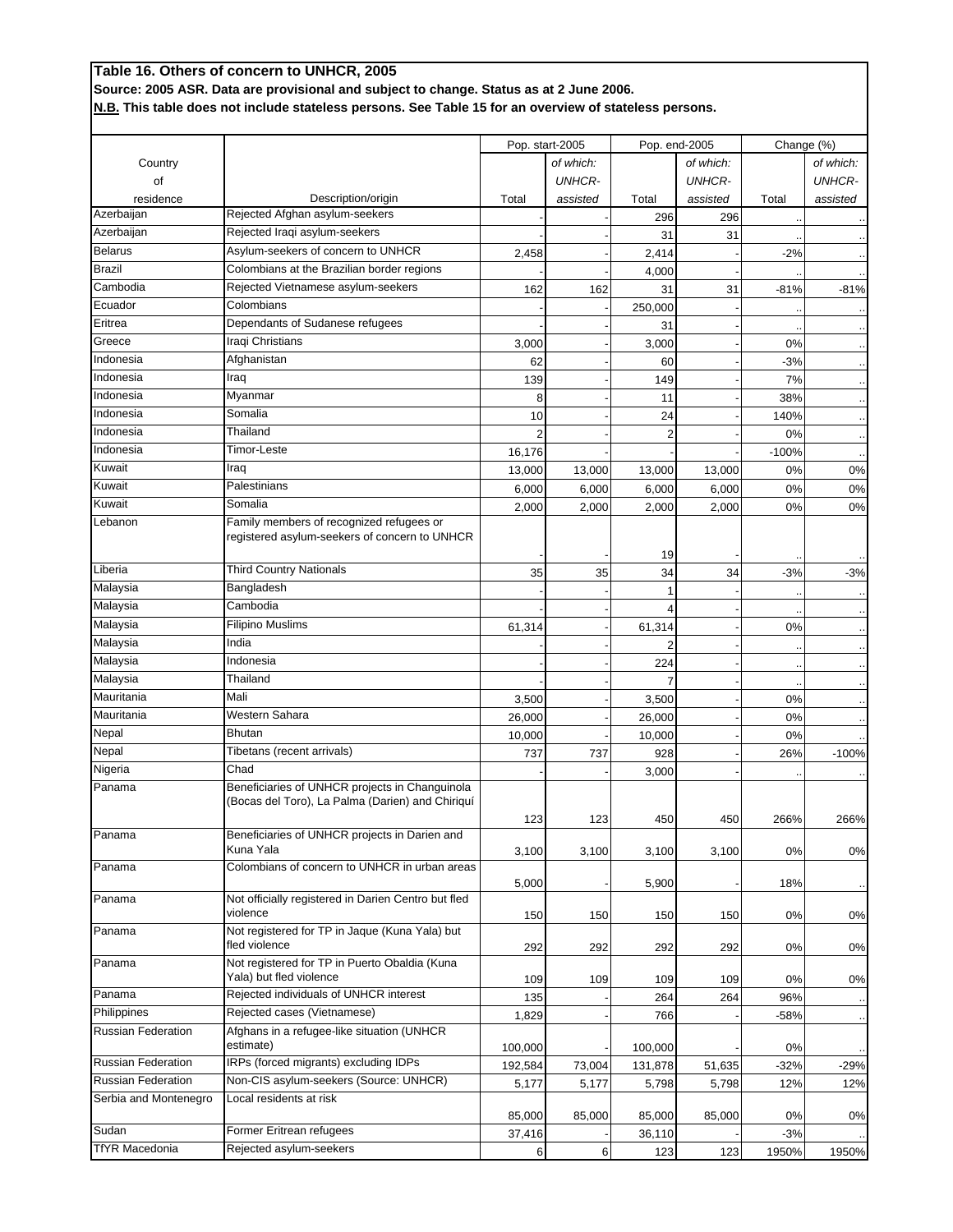## **Table 16. Others of concern to UNHCR, 2005**

**Source: 2005 ASR. Data are provisional and subject to change. Status as at 2 June 2006.**

**N.B. This table does not include stateless persons. See Table 15 for an overview of stateless persons.**

|                |                                      | Pop. start-2005 |               | Pop. end-2005 |               | Change (%) |               |
|----------------|--------------------------------------|-----------------|---------------|---------------|---------------|------------|---------------|
| Country        |                                      |                 | of which:     |               | of which:     |            | of which:     |
| οf             |                                      |                 | <b>UNHCR-</b> |               | <b>UNHCR-</b> |            | <b>UNHCR-</b> |
| residence      | Description/origin                   | Total           | assisted      | Total         | assisted      | Total      | assisted      |
| Thailand       | Dem. People's Rep. of Korea          |                 |               | 37            |               |            | $\cdot$ .     |
| Thailand       | Iraq                                 |                 |               | 93            |               |            | $\cdots$      |
| Thailand       | Laos (Prison or detention centre)    |                 |               |               |               | 0%         | 0%            |
| Turkey         | Chechens in a refugee-like situation | 1.400           |               | 1.400         |               | 0%         |               |
| <b>Ukraine</b> | "War refugees" from Abkhazia         | 2.809           | 273           | 2.809         | 150           | 0%         | $-45%$        |
| Venezuela      | Colombians                           | 26.350          |               | 200.000       |               | 659%       | $\cdot$ .     |
| Total          |                                      | 606.088         | 189,173       | 960,366       | 168,468       | 58%        | $-11%$        |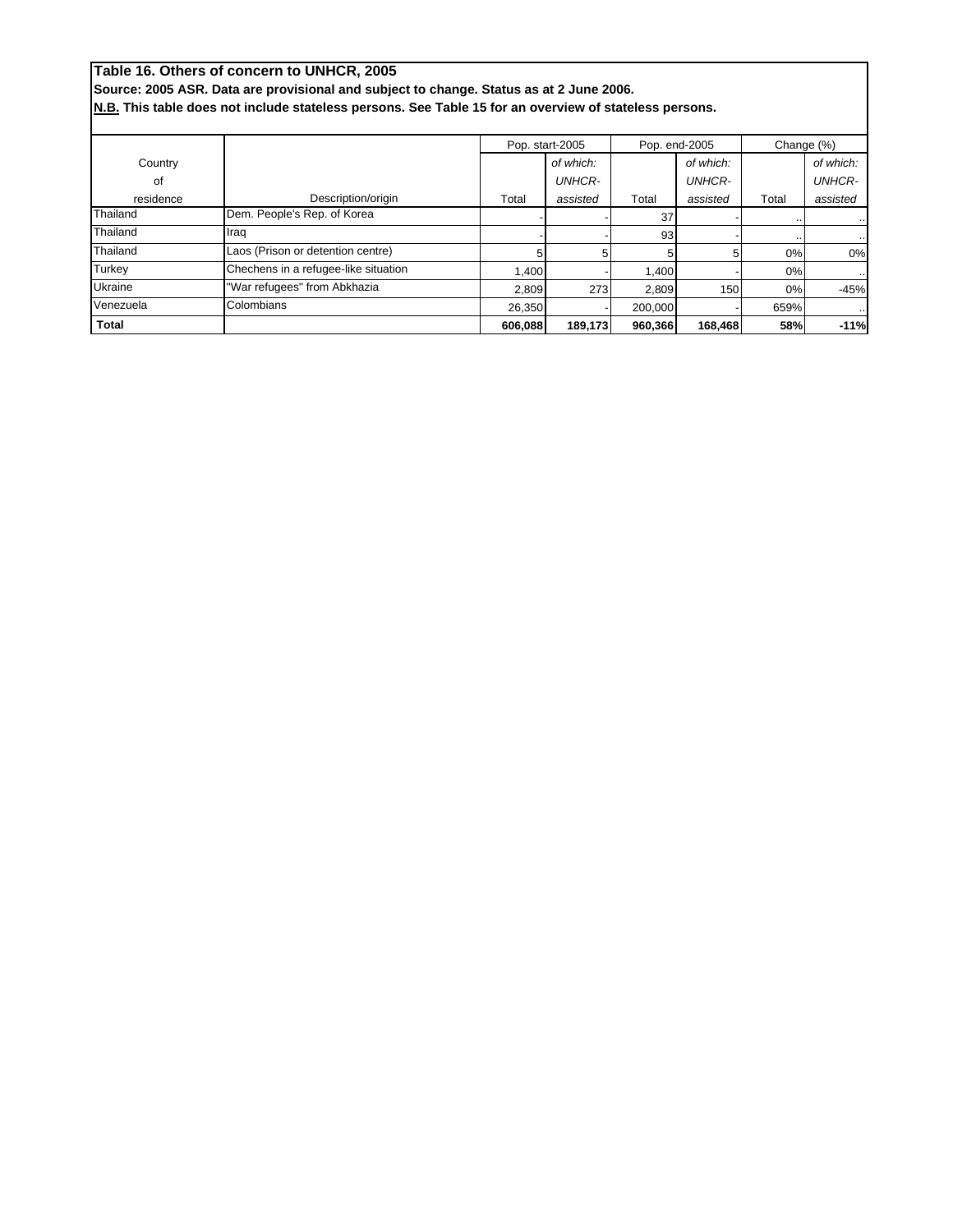**Table 17. Major new arrivals, 2005**

**Source: 2005 ASR. Data are provisional and subject to change. Status as at 2 June 2006. N.B. This table includes mass (prima facie) arrivals of 50 refugees and more.**

|                           |                         | <b>New</b> |
|---------------------------|-------------------------|------------|
| Origin                    | Country of asylum       | refugee    |
| (FROM)                    | (TO)                    | arrivals   |
| <b>Bhutan</b>             | Nepal                   | 1,506      |
| Burundi                   | Rwanda                  | 3,699      |
| <b>Burundi</b>            | Uganda                  | 992        |
| Burundi                   | United Rep. of Tanzania | 1,307      |
| Burundi                   | Zambia                  | 92         |
| Central African Rep.      | Chad                    | 11,460     |
| Dem. Rep. of the Congo    | Burundi                 | 1,518      |
| Dem. Rep. of the Congo    | Rwanda                  | 6,187      |
| Dem. Rep. of the Congo    | Uganda                  | 7,740      |
| Dem. Rep. of the Congo    | United Rep. of Tanzania | 152        |
| Iraq                      | Syrian Arab Rep.        | 10,511     |
| Liberia                   | Sierra Leone            | 56         |
| <b>Russian Federation</b> | Azerbaijan              | 513        |
| Rwanda                    | Uganda                  | 1,434      |
| Somalia                   | Eritrea                 | 54         |
| Somalia                   | Uganda                  | 326        |
| Somalia                   | Yemen                   | 13,222     |
| Sudan                     | Chad                    | 20,893     |
| Sudan                     | Dem. Rep. of the Congo  | 67         |
| Sudan                     | Iraq                    | 138        |
| Sudan                     | Uganda                  | 13,375     |
| Syrian Arab Rep.          | Iraq                    | 245        |
| Togo                      | Benin                   | 25,506     |
| Togo                      | Ghana                   | 13,591     |
| Uzbekistan                | Kyrgyzstan              | 426        |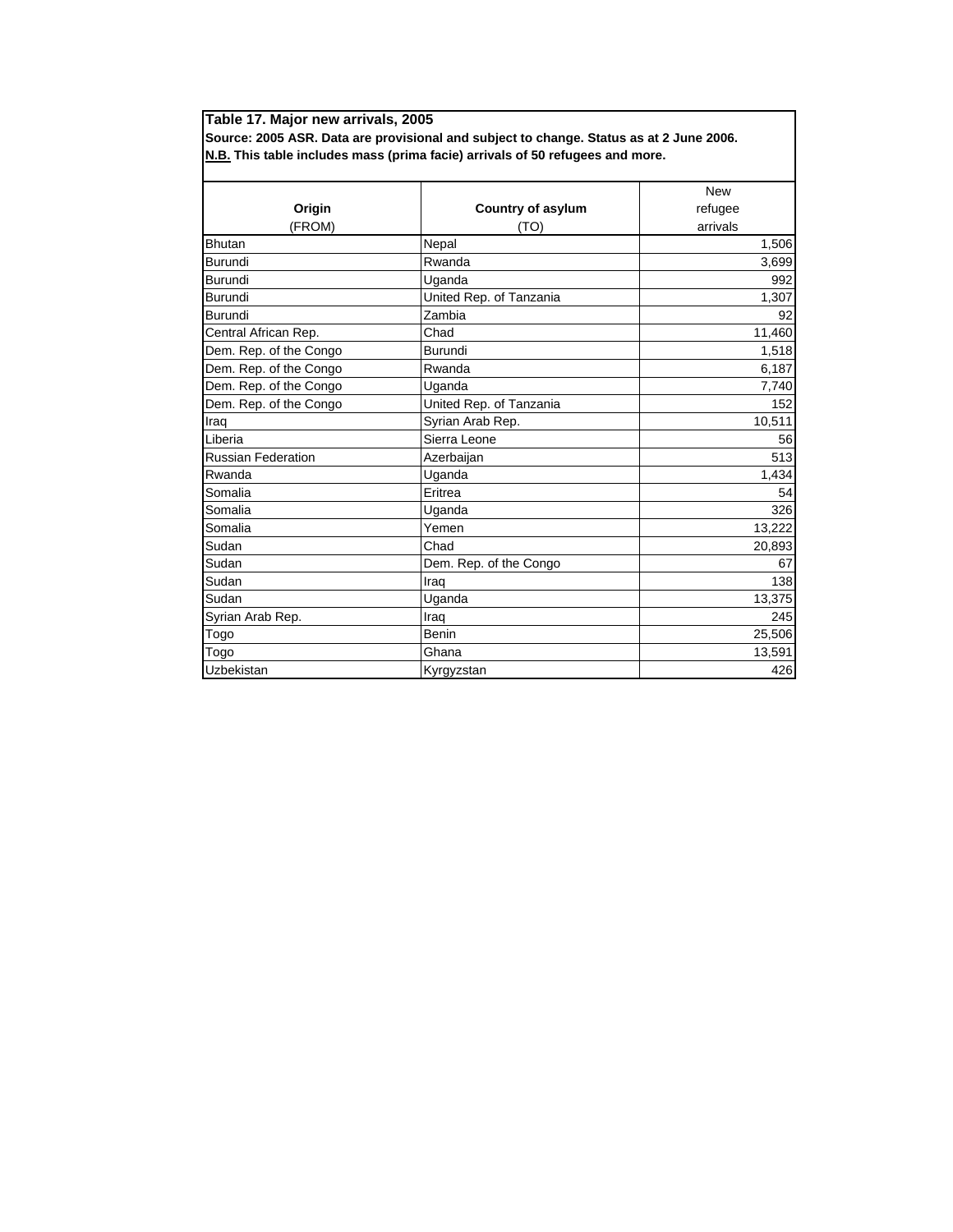**Table 18. Major voluntary repatriation/returnee movements, 2005 Source: 2005 ASR. Data are provisional and subject to change. Status as at 2 June 2006. N.B. This table includes voluntary repatriation/returnee movements of 500 refugees or more. Figures are based on country of asylum and country of origin reports.** 

|                        |                          |         | of which:     |
|------------------------|--------------------------|---------|---------------|
|                        |                          |         | <b>UNHCR-</b> |
| Origin                 | <b>Country of asylum</b> |         |               |
| (TO)                   | (FROM)                   | Total   | assisted      |
| Afghanistan            | Islamic Rep. of Iran     | 289,641 | 63,674        |
| Afghanistan            | Pakistan                 | 461,118 | 449.409       |
| Angola                 | Botswana                 | 538     | 538           |
| Angola                 | Congo                    | 657     | 657           |
| Angola                 | Dem. Rep. of the Congo   | 20,072  | 13,652        |
| Angola                 | Namibia                  | 2,719   | 1,297         |
| Angola                 | Zambia                   | 29,758  | 22,600        |
| <b>Burundi</b>         | Dem. Rep. of the Congo   | 1,002   | 566           |
| Burundi                | Rwanda                   | 4,624   | 4,624         |
| <b>Burundi</b>         | United Rep. of Tanzania  | 62,338  | 61,827        |
| Chad                   | Central African Rep.     | 1,375   | 1,375         |
| Croatia                | Bosnia and Herzegovina   | 811     | 463           |
| Croatia                | Serbia and Montenegro    | 4,450   | 949           |
| Dem. Rep. of the Congo | <b>Burundi</b>           | 1,428   |               |
| Dem. Rep. of the Congo | Central African Rep.     | 786     | 737           |
| Dem. Rep. of the Congo | Congo                    | 7,286   | 7,057         |
| Dem. Rep. of the Congo | Rwanda                   | 10,225  |               |
| Dem. Rep. of the Congo | United Rep. of Tanzania  | 19,156  | 6,737         |
| Iraq                   | Islamic Rep. of Iran     | 55,267  | 5,272         |
| Liberia                | Côte d'Ivoire            | 33,000  | 13,498        |
| Liberia                | Ghana                    | 1,202   | 1,189         |
| Liberia                | Guinea                   | 29,566  | 18,595        |
| Liberia                | Sierra Leone             | 6,202   | 4,768         |
| Nigeria                | Cameroon                 | 7,401   | 7,401         |
| Rwanda                 | Dem. Rep. of the Congo   | 8,048   | 8,048         |
| Rwanda                 | Uganda                   | 1,586   | 1,438         |
| Serbia and Montenegro  | Germany                  | 2,480   | 758           |
| Serbia and Montenegro  | Switzerland              | 855     | 102           |
| Somalia                | Djibouti                 | 7,667   | 7,667         |
| Somalia                | Ethiopia                 | 4,110   | 4,110         |
| Sri Lanka              | India                    | 2,700   | 1,173         |
| Sudan                  | Dem. Rep. of the Congo   | 18,265  |               |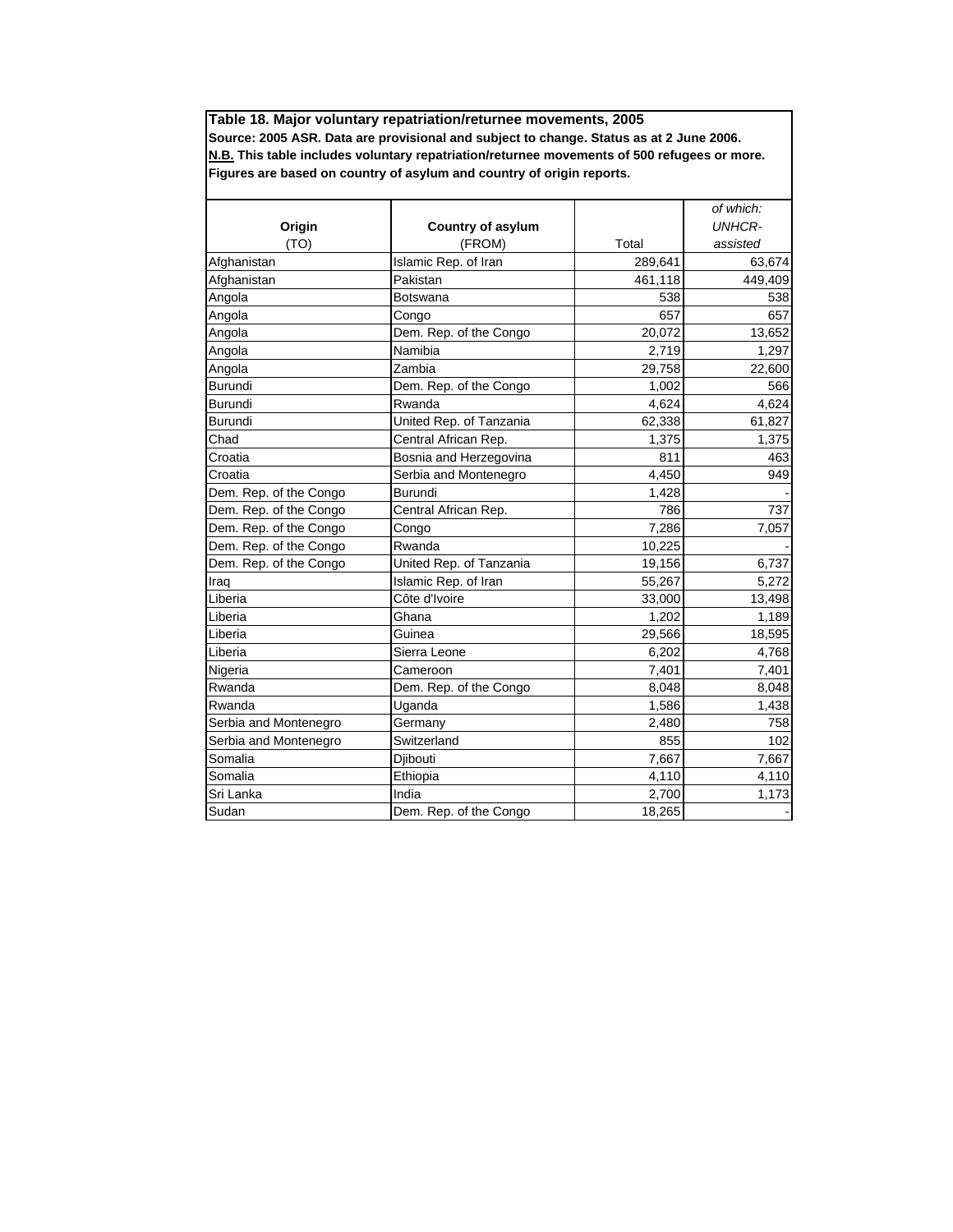**Table 19. Resettlement departures from first asylum countries, 2005 Source: 2005 ASR. Data are provisional and subject to change. Status as at 2 June 2006. N.B. This table includes resettlement departures of 50 refugees and more.**

|                           |                           |       | of which:     |
|---------------------------|---------------------------|-------|---------------|
|                           | Country of                |       | <b>UNHCR-</b> |
| Origin                    | first asylum              | Total | assisted      |
| Afghanistan               | Azerbaijan                | 113   | 113           |
| Afghanistan               | India                     | 157   | 100           |
| Afghanistan               | Islamic Rep. of Iran      | 806   | 806           |
| Afghanistan               | Kyrgyzstan                | 138   | 138           |
| Afghanistan               | Pakistan                  | 144   | 144           |
| Afghanistan               | <b>Russian Federation</b> | 261   | 261           |
| Afghanistan               | Syrian Arab Rep.          | 151   | 151           |
| Afghanistan               | Tajikistan                | 714   | 714           |
| Afghanistan               | Turkmenistan              | 187   | 187           |
| Afghanistan               | Uzbekistan                | 469   | 469           |
| Azerbaijan                | Turkmenistan              | 51    | 51            |
| Burundi                   | Malawi                    | 56    | 56            |
| Burundi                   | Mozambique                | 65    | 65            |
| Burundi                   | Rwanda                    | 61    | 61            |
| Burundi                   | United Rep. of Tanzania   | 795   | 795           |
| Colombia                  | Costa Rica                | 280   | 280           |
| Colombia                  | Ecuador                   | 507   | 507           |
| Congo                     | Gabon                     | 97    | 97            |
| Dem. Rep. of the Congo    | Kenya                     | 74    | 74            |
| Dem. Rep. of the Congo    | Malawi                    | 159   | 159           |
| Dem. Rep. of the Congo    | Mozambique                | 127   | 127           |
| Dem. Rep. of the Congo    | South Africa              | 50    | 50            |
| Dem. Rep. of the Congo    | Uganda                    | 303   | 303           |
| Dem. Rep. of the Congo    | United Rep. of Tanzania   | 147   | 147           |
| Dem. Rep. of the Congo    | Zambia                    | 258   | 258           |
| Dem. Rep. of the Congo    | Zimbabwe                  | 74    | 74            |
| Eritrea                   | Ethiopia                  | 552   | 552           |
| Eritrea                   | Kenya                     | 59    | 59            |
| Eritrea                   | Sudan                     | 122   | 58            |
| Ethiopia                  | Kenya                     | 733   | 733           |
| Ethiopia                  | Sudan                     | 195   | 91            |
| Ethiopia                  | Yemen                     | 623   | 623           |
| Indonesia                 | Malaysia                  | 159   | 159           |
| Iraq                      | Jordan                    | 171   | 171           |
| Iraq                      | Lebanon                   | 309   | 309           |
| <b>I</b> raq              | Syrian Arab Rep.          | 133   | 133           |
| Islamic Rep. of Iran      | Turkey                    | 1,083 | 1,083         |
| Liberia                   | Côte d'Ivoire             | 411   | 411           |
| Liberia                   | Ghana                     | 1,357 | 1,221         |
| Liberia                   | Guinea                    | 1,928 | 1,928         |
| Liberia                   | Sierra Leone              | 1,082 | 1,082         |
| Mauritania                | Senegal                   | 67    | 67            |
| Myanmar                   | India                     | 95    | 5             |
| Myanmar                   | Malaysia                  | 500   | 500           |
| Myanmar                   | Thailand                  | 2,386 | 2,386         |
| Russian Federation        | Azerbaijan                | 73    | 73            |
| <b>Russian Federation</b> | Georgia                   | 107   | 107           |
| Rwanda                    | Kenya                     | 51    | 51            |
| Rwanda                    | Uganda                    | 74    | 74            |
| Sierra Leone              | Ghana                     | 518   | 518           |
| Somalia                   | Egypt                     | 161   | 158           |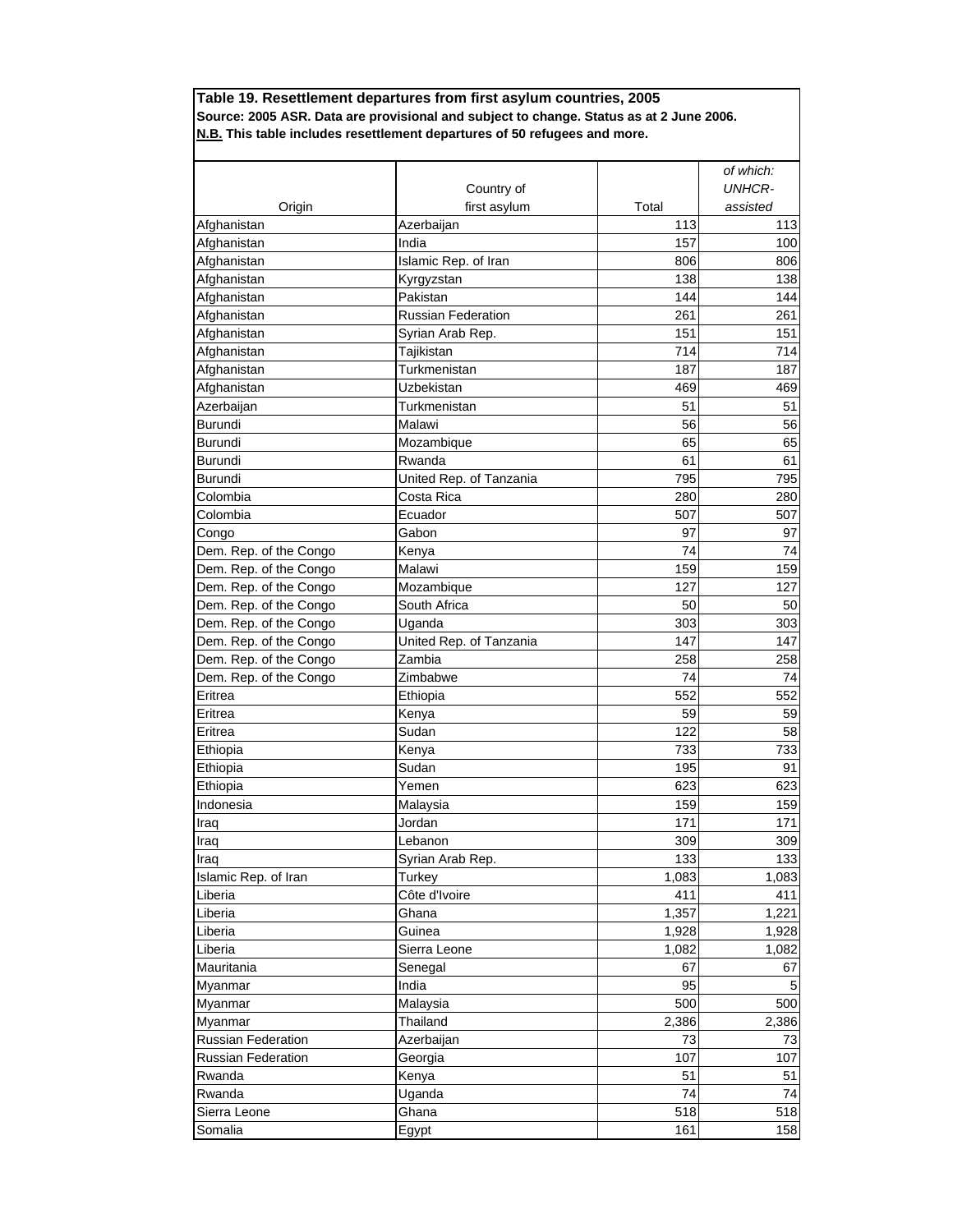**Table 19. Resettlement departures from first asylum countries, 2005 Source: 2005 ASR. Data are provisional and subject to change. Status as at 2 June 2006. N.B. This table includes resettlement departures of 50 refugees and more.**

|            |                  |       | of which:     |
|------------|------------------|-------|---------------|
|            | Country of       |       | <b>UNHCR-</b> |
| Origin     | first asylum     | Total | assisted      |
| Somalia    | Ethiopia         | 193   | 193           |
| Somalia    | Kenya            | 4,659 | 4,659         |
| Somalia    | Syrian Arab Rep. | 145   | 145           |
| Somalia    | Turkey           | 84    | 84            |
| Somalia    | Uganda           | 355   | 355           |
| Somalia    | Yemen            | 81    | 81            |
| Sudan      | Egypt            | 1,113 | 1,079         |
| Sudan      | Ethiopia         | 433   | 433           |
| Sudan      | Kenya            | 1,183 | 1,183         |
| Sudan      | Lebanon          | 188   | 188           |
| Sudan      | Syrian Arab Rep. | 79    | 79            |
| Sudan      | Uganda           | 244   | 244           |
| Uzbekistan | Romania          | 75    | 75            |
| Viet Nam   | Cambodia         | 580   | 580           |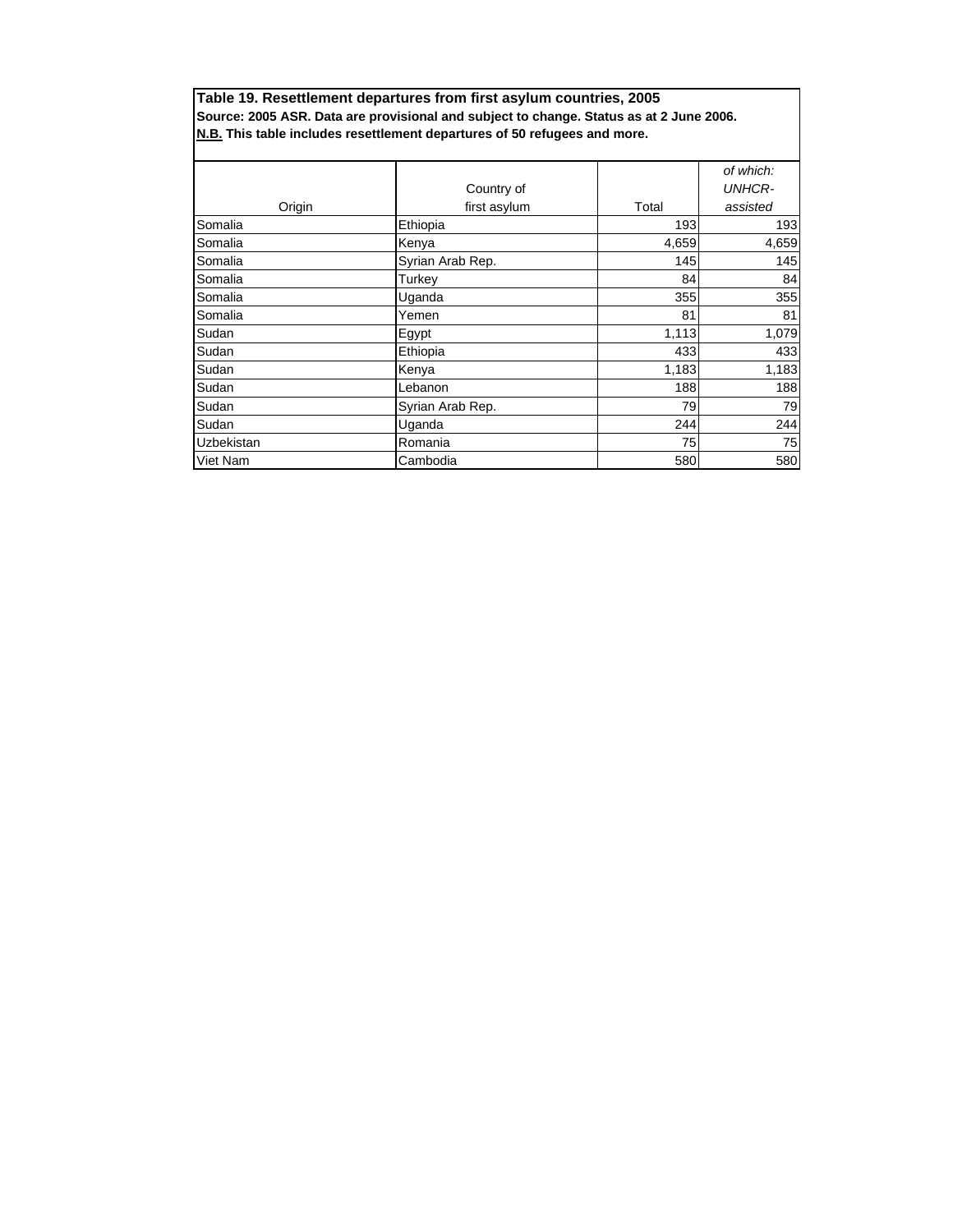**Source: 2004 and 2005 ASRs. Data for 2005 are provisional and subject to change. Status as at 2 June 2006. Table 20. Refugees, asylum-seekers, internally displaced persons (IDPs), returnees (refugees and IDPs), stateless persons, and others of concern to UNHCR by region, 2004-2005**

#### *End-2004*

|                                 |           | Asylum- | Returned  |             | Returned    | <b>Stateless</b> |         |            |
|---------------------------------|-----------|---------|-----------|-------------|-------------|------------------|---------|------------|
| Region (UN major area)          | Refugees  | seekers | refugees  | <b>IDPs</b> | <b>IDPs</b> | persons          | Various | Total      |
| Africa                          | 3,018,700 | 206,800 | 329,700   | 1,199,800   | 33,100      | 100              | 67,000  | 4,855,200  |
| Asia*                           | 3,800,800 | 56,200  | 1,145,900 | 1,327,500   | 62.700      | 724.300          | 112.700 | 7,230,100  |
| Europe                          | 2,064,600 | 269,600 | 18,800    | 899,700     | 51,400      | 731,300          | 391,000 | 4,426,400  |
| Latin America and the Caribbean | 36,200    | 8.100   | 100       | 2.000.000   |             |                  | 26.400  | 2,070,800  |
| Northern America                | 562.300   | 291,000 |           |             |             |                  |         | 853,300    |
| Oceania                         | 76,500    | 6,000   |           |             |             | 100              |         | 82,600     |
| Total                           | 9,559,100 | 837.700 | 1,494,500 | 5.427.000   | 147.200     | 1.455.800        | 597.100 | 19,518,400 |

### *End-2005*

|                                 |           | Asylum- | Returned         |             | Returned    | <b>Stateless</b> |         |            |
|---------------------------------|-----------|---------|------------------|-------------|-------------|------------------|---------|------------|
| Region (UN major area)          | Refugees  | seekers | refugees         | <b>IDPs</b> | <b>IDPs</b> | persons          | Various | Total      |
| Africa                          | 2,767,700 | 252,400 | 281,400          | 1,532,300   | 266,700     | 100              | 68,700  | 5,169,300  |
| Asia                            | 3.244.600 | 94.200  | 811.500          | 2,480,000   | 240.600     | 1,636,300        | 96,400  | 8,603,600  |
| Europe                          | 1,737,600 | 223.600 | 12.500           | 604.500     | 12.100      | 745.400          | 331.000 | 3,666,700  |
| Latin America and the Caribbean | 37,700    | 10,800  | 100 <sub>l</sub> | 2,000,000   |             | 100              | 464,300 | 2,513,000  |
| Northern America                | 526.500   | 190,300 |                  |             |             |                  |         | 716,800    |
| Oceania                         | 80.300    | 2.200   |                  |             |             |                  |         | 82,500     |
| Total                           | 8,394,400 | 773,500 | 1,105,500        | 6,616,800   | 519,400     | 2,381,900        | 960,400 | 20,751,900 |

### *Change (absolute)*

|                                 |              | Asylum-    | Returned   |             | Returned    | <b>Stateless</b> |           |            |
|---------------------------------|--------------|------------|------------|-------------|-------------|------------------|-----------|------------|
| Region (UN major area)          | Refugees     | seekers    | refugees   | <b>IDPs</b> | <b>IDPs</b> | persons          | Various   | Total      |
| Africa                          | $-251.000$   | 45.600     | $-48.300$  | 332.500     | 233.600     |                  | 1.700     | 314.100    |
| Asia                            | $-556.200$   | 38,000     | $-334.400$ | 1.152.500   | 177.900     | 912.000          | $-16.300$ | 1,373,500  |
| Europe                          | $-327.000$   | $-46,000$  | $-6.300$   | $-295.200$  | $-39.300$   | 14.100           | $-60.000$ | $-759.700$ |
| Latin America and the Caribbean | .500         | 2.700      |            |             |             | 100              | 437.900   | 442.200    |
| Northern America                | $-35.800$    | $-100.700$ |            |             |             |                  |           | $-136,500$ |
| Oceania                         | 3.800        | $-3.800$   |            |             |             | $-100$           |           | $-100$     |
| Total                           | $-1,164,700$ | $-64,200$  | $-389.000$ | 1.189.800   | 372,200     | 926,100          | 363.300   | 1,233,500  |

### *Change (%)*

|                                 |          | Asylum-  | Returned  |             | Returned    | <b>Stateless</b> |          |          |
|---------------------------------|----------|----------|-----------|-------------|-------------|------------------|----------|----------|
| Region (UN major area)          | Refugees | seekers  | refugees  | <b>IDPs</b> | <b>IDPs</b> | persons          | Various  | Total    |
| Africa                          | $-8.3%$  | 22.1%    | $-14.6%$  | 27.7%       | 705.7%      | 0.0%             | 2.5%     | 6.5%     |
| Asia                            | $-14.6%$ | 67.6%    | $-29.2\%$ | 86.8%       | 283.7%      | 125.9%           | $-14.5%$ | 19.0%    |
| Europe                          | $-15.8%$ | $-17.1%$ | $-33.5%$  | $-32.8%$    | $-76.5%$    | 1.9%             | $-15.3%$ | $-17.2%$ |
| Latin America and the Caribbean | 4.1%     | 33.3%    | 0.0%      | 0.0%        |             |                  | 1658.7%  | 21.4%    |
| Northern America                | $-6.4%$  | $-34.6%$ |           |             |             |                  |          | $-16.0%$ |
| Oceania                         | 5.0%     | $-63.3%$ | $\cdots$  |             |             | $-100.0\%$       |          | $-0.1%$  |
| Total                           | $-12.2%$ | $-7.7%$  | $-26.0%$  | 21.9%       | 252.9%      | 63.6%            | 60.8%    | 6.3%     |

\* The Afghan refugee population in Pakistan at end-2004 was retroactively revised from 960,000 to 1.3 million following a 2005 government census of Afghans in Pakistan. As a result, the global refugee population at end-2004 increased from 9.2 to 9.6 million.